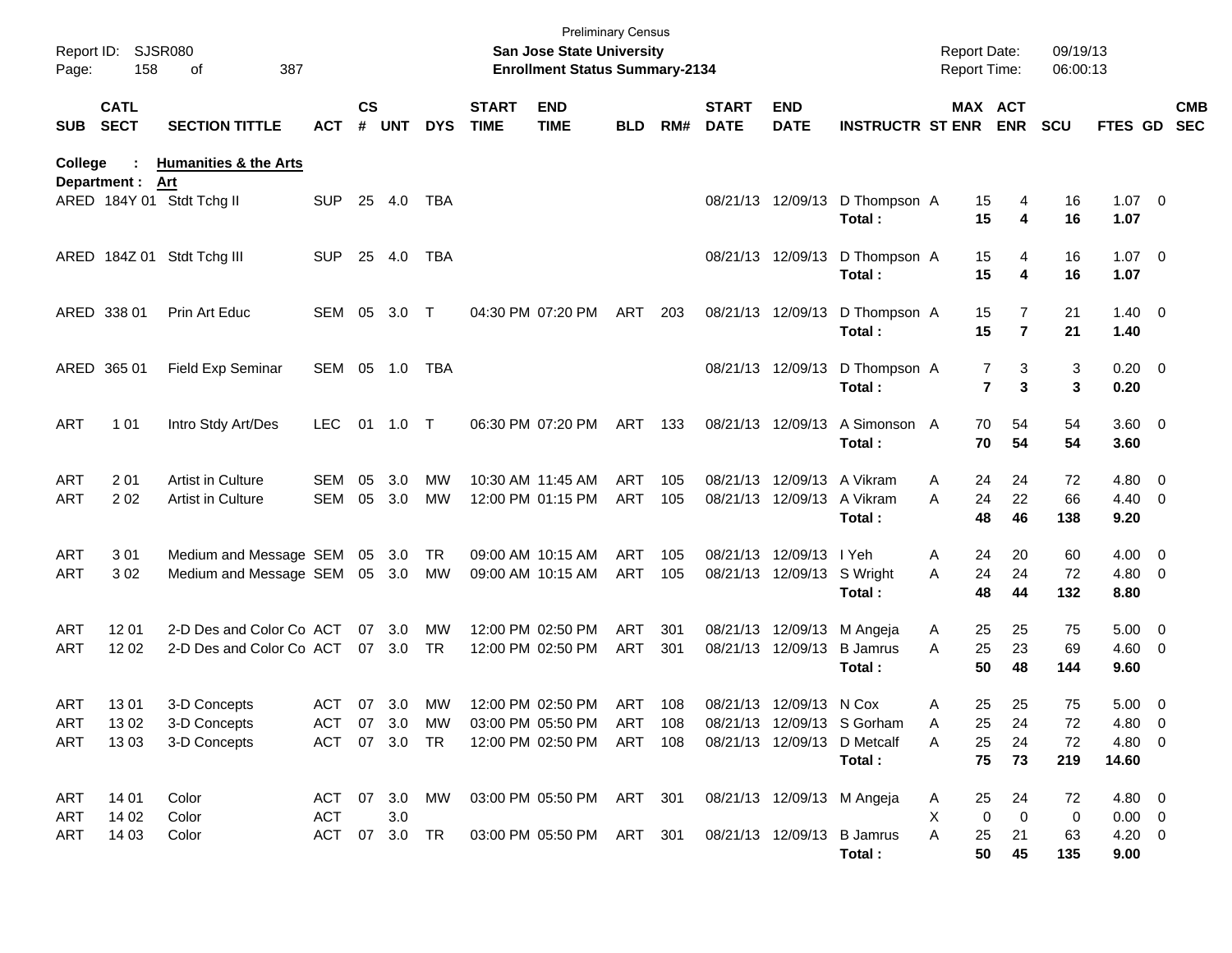| Report ID:<br>Page: | 159                        | <b>SJSR080</b><br>387<br>οf |               |                    |            |            |                             | <b>Preliminary Census</b><br><b>San Jose State University</b><br><b>Enrollment Status Summary-2134</b> |            |     |                             |                            |                         |   | <b>Report Date:</b><br><b>Report Time:</b> |                       | 09/19/13<br>06:00:13 |                |                          |                          |
|---------------------|----------------------------|-----------------------------|---------------|--------------------|------------|------------|-----------------------------|--------------------------------------------------------------------------------------------------------|------------|-----|-----------------------------|----------------------------|-------------------------|---|--------------------------------------------|-----------------------|----------------------|----------------|--------------------------|--------------------------|
| <b>SUB</b>          | <b>CATL</b><br><b>SECT</b> | <b>SECTION TITTLE</b>       | <b>ACT</b>    | $\mathsf{cs}$<br># | <b>UNT</b> | <b>DYS</b> | <b>START</b><br><b>TIME</b> | <b>END</b><br><b>TIME</b>                                                                              | <b>BLD</b> | RM# | <b>START</b><br><b>DATE</b> | <b>END</b><br><b>DATE</b>  | <b>INSTRUCTR ST ENR</b> |   |                                            | MAX ACT<br><b>ENR</b> | <b>SCU</b>           | FTES GD        |                          | <b>CMB</b><br><b>SEC</b> |
| ART                 | 24 01                      | Drawing I                   | ACT           | 07                 | 3.0        | MW         |                             | 08:00 AM 10:50 AM                                                                                      | ART        | 312 | 08/21/13                    | 12/09/13                   | D Feasel                | A | 25                                         | 24                    | 72                   | 4.80           | $\overline{\mathbf{0}}$  |                          |
| <b>ART</b>          | 24 02                      | Drawing I                   | ACT           | 07                 | 3.0        | MW         |                             | 12:00 PM 02:50 PM                                                                                      | ART        | 312 | 08/21/13                    | 12/09/13                   | E Friedman              | A | 25                                         | 25                    | 75                   | 5.00           | $\overline{\mathbf{0}}$  |                          |
| <b>ART</b>          | 24 03                      | Drawing I                   | <b>ACT</b>    | 07                 | 3.0        | MW         |                             | 03:00 PM 05:50 PM                                                                                      | ART        | 312 | 08/21/13                    | 12/09/13                   | E Friedman              | A | 25                                         | 25                    | 75                   | 5.00           | 0                        |                          |
| <b>ART</b>          | 24 04                      | Drawing I                   | <b>ACT</b>    | 07                 | 3.0        | <b>TR</b>  |                             | 08:00 AM 10:50 AM                                                                                      | ART        | 312 | 08/21/13                    | 12/09/13                   | P Surgalski             | A | 25                                         | 19                    | 57                   | 3.80           | $\overline{\mathbf{0}}$  |                          |
| <b>ART</b>          | 24 05                      | Drawing I                   | <b>ACT</b>    | 07                 | 3.0        | <b>TR</b>  |                             | 12:00 PM 02:50 PM                                                                                      | ART        | 312 | 08/21/13                    | 12/09/13                   | J Maliksi               | Α | 25                                         | 25                    | 75                   | 5.00           | $\overline{0}$           |                          |
| <b>ART</b>          | 24 06                      | Drawing I                   | <b>ACT</b>    | 07                 | 3.0        | <b>TR</b>  |                             | 03:00 PM 05:50 PM                                                                                      | ART        | 337 |                             | 08/21/13 12/09/13          | C Canepa                | Α | 25                                         | 25                    | 75                   | 5.00           | $\overline{\mathbf{0}}$  |                          |
|                     |                            |                             |               |                    |            |            |                             |                                                                                                        |            |     |                             |                            | Total:                  |   | 150                                        | 143                   | 429                  | 28.60          |                          |                          |
| <b>ART</b>          | 26 01                      | Drawing II                  | ACT           | 07                 | 3.0        | <b>TR</b>  |                             | 12:00 PM 02:50 PM                                                                                      | ART        | 337 |                             | 08/21/13 12/09/13          | M Taylor                | A | 25                                         | 23                    | 69                   | 4.60           | $\overline{\mathbf{0}}$  |                          |
| <b>ART</b>          | 26 02                      | Drawing II                  | <b>ACT</b>    |                    | 3.0        |            |                             |                                                                                                        |            |     |                             |                            |                         | X | 0                                          | 0                     | 0                    | 0.00           | $\overline{0}$           |                          |
|                     |                            |                             |               |                    |            |            |                             |                                                                                                        |            |     |                             |                            | Total:                  |   | 25                                         | 23                    | 69                   | 4.60           |                          |                          |
| <b>ART</b>          | 39 01                      | Multi Arts/Children         | LAB           | 07                 | 3.0        | TR         |                             | 12:00 PM 02:50 PM                                                                                      | ART        | 203 |                             | 08/21/13 12/09/13          | D Thompson A            |   | 20                                         | 19                    | 57                   | $3.80 \ 0$     |                          |                          |
|                     |                            |                             |               |                    |            |            |                             |                                                                                                        |            |     |                             |                            | Total:                  |   | 20                                         | 19                    | 57                   | 3.80           |                          |                          |
| <b>ART</b>          | 46 01                      | Intro to Ceramics           | <b>ACT</b>    | 07                 | 3.0        | MW         |                             | 12:00 PM 02:50 PM                                                                                      | IS         | 166 | 08/21/13                    | 12/09/13                   | M Landis                | A | 25                                         | 25                    | 75                   | 5.00           | $\overline{\mathbf{0}}$  |                          |
| <b>ART</b>          | 46 02                      | Intro to Ceramics           | ACT           | 07                 | 3.0        | MW         |                             | 03:00 PM 05:50 PM                                                                                      | IS         | 166 | 08/21/13                    | 12/09/13                   | E Torrance              | A | 25                                         | 22                    | 66                   | 4.40           | $\overline{\mathbf{0}}$  |                          |
| <b>ART</b>          | 46 03                      | Intro to Ceramics           | <b>ACT</b>    | 07                 | 3.0        | <b>TR</b>  |                             | 12:00 PM 02:50 PM                                                                                      | IS         | 124 | 08/21/13                    | 12/09/13                   | M Van Den DoA           |   | 25                                         | 25                    | 75                   | 5.00           | $\overline{0}$           |                          |
| <b>ART</b>          | 46 04                      | Intro to Ceramics           | <b>ACT</b>    | 07                 | 3.0        | <b>TR</b>  |                             | 03:00 PM 05:50 PM                                                                                      | IS         | 165 |                             | 08/21/13 12/09/13          | D White                 | Α | 25                                         | 24                    | 72                   | 4.80           | $\overline{\phantom{0}}$ |                          |
|                     |                            |                             |               |                    |            |            |                             |                                                                                                        |            |     |                             |                            | Total:                  |   | 100                                        | 96                    | 288                  | 19.20          |                          |                          |
| <b>ART</b>          | 47 01                      | Intro Metal Smithing        | ACT           |                    | 07 3.0 F   |            |                             | 09:30 AM 03:30 PM                                                                                      | <b>ART</b> | 210 |                             | 08/21/13 12/09/13          | Y Escalante A           |   | 24                                         | 23                    | 69                   | $4.60 \quad 0$ |                          |                          |
|                     |                            |                             |               |                    |            |            |                             |                                                                                                        |            |     |                             |                            | Total:                  |   | 24                                         | 23                    | 69                   | 4.60           |                          |                          |
| <b>ART</b>          | 61 01                      | <b>Beginning Painting</b>   | <b>ACT</b>    | 07                 | 3.0        | <b>MW</b>  |                             | 12:00 PM 02:50 PM                                                                                      | ART        | 306 |                             | 08/21/13 12/09/13          | D Feasel                | A | 24                                         | 24                    | 72                   | $4.80\ 0$      |                          |                          |
|                     |                            |                             |               |                    |            |            |                             |                                                                                                        |            |     |                             |                            | Total:                  |   | 24                                         | 24                    | 72                   | 4.80           |                          |                          |
| <b>ART</b>          | 74 01                      | Intro to Digital Med        | ACT           | 07                 | 3.0        | <b>MW</b>  |                             | 12:00 PM 02:50 PM                                                                                      | ART        | 241 | 08/21/13                    | 12/09/13                   | J Morgan                | A | 24                                         | 23                    | 69                   | 4.60           | $\overline{\mathbf{0}}$  |                          |
| <b>ART</b>          | 74 02                      | Intro to Digital Med        | <b>ACT</b>    | 07                 | 3.0        | MW         |                             | 03:00 PM 05:50 PM                                                                                      | ART        | 241 | 08/21/13                    | 12/09/13                   | J Morgan                | Α | 24                                         | 24                    | 72                   | 4.80           | $\overline{0}$           |                          |
| <b>ART</b>          | 74 03                      | Intro to Digital Med        | <b>ACT</b>    | 07                 | 3.0        | F          |                             | 10:00 AM 04:00 PM                                                                                      | ART        | 241 |                             | 08/21/13 12/09/13 J Morgan |                         | Α | 24                                         | 24                    | 72                   | 4.80           | $\overline{\mathbf{0}}$  |                          |
|                     |                            |                             |               |                    |            |            |                             |                                                                                                        |            |     |                             |                            | Total:                  |   | 72                                         | 71                    | 213                  | 14.20          |                          |                          |
| ART                 |                            | 100W 01 Writng Wrkshp FA    | SEM 04        |                    | 3.0        | MW         |                             | 12:00 PM 01:15 PM ART 141                                                                              |            |     |                             | 08/21/13 12/09/13 P Albers |                         | A | 25                                         | 25                    | 75                   | $5.00 \t 0$    |                          |                          |
| ART                 |                            | 100W 02 Writng Wrkshp FA    | <b>SEM</b>    |                    | 3.0        |            |                             |                                                                                                        |            |     |                             |                            |                         | X | 0                                          | $\mathbf 0$           | 0                    | $0.00 \t 0$    |                          |                          |
| ART                 |                            | 100W 03 Writng Wrkshp FA    | SEM           | 04                 | 3.0        | TR         |                             | 12:00 PM 01:15 PM ART 141                                                                              |            |     |                             | 08/21/13 12/09/13 J Silk   |                         | Α | 25                                         | 26                    | 78                   | 5.20 0         |                          |                          |
| ART                 |                            | 100W 04 Writng Wrkshp FA    | SEM 04        |                    | 3.0        | TR         |                             | 03:00 PM 04:15 PM                                                                                      | ART 141    |     |                             | 08/21/13 12/09/13          | J Silk                  | Α | 25                                         | 26                    | 78                   | $5.20 \t 0$    |                          |                          |
|                     |                            |                             |               |                    |            |            |                             |                                                                                                        |            |     |                             |                            | Total:                  |   | 75                                         | 77                    | 231                  | 15.40          |                          |                          |
| ART                 | 101 01                     | Digital Media Art           | LAB 15 3.0 MW |                    |            |            |                             | 03:00 PM 05:50 PM ART 237                                                                              |            |     |                             | 08/21/13 12/09/13 S Durie  |                         | A | 20                                         | 20                    | 60                   | 4.05 1         |                          |                          |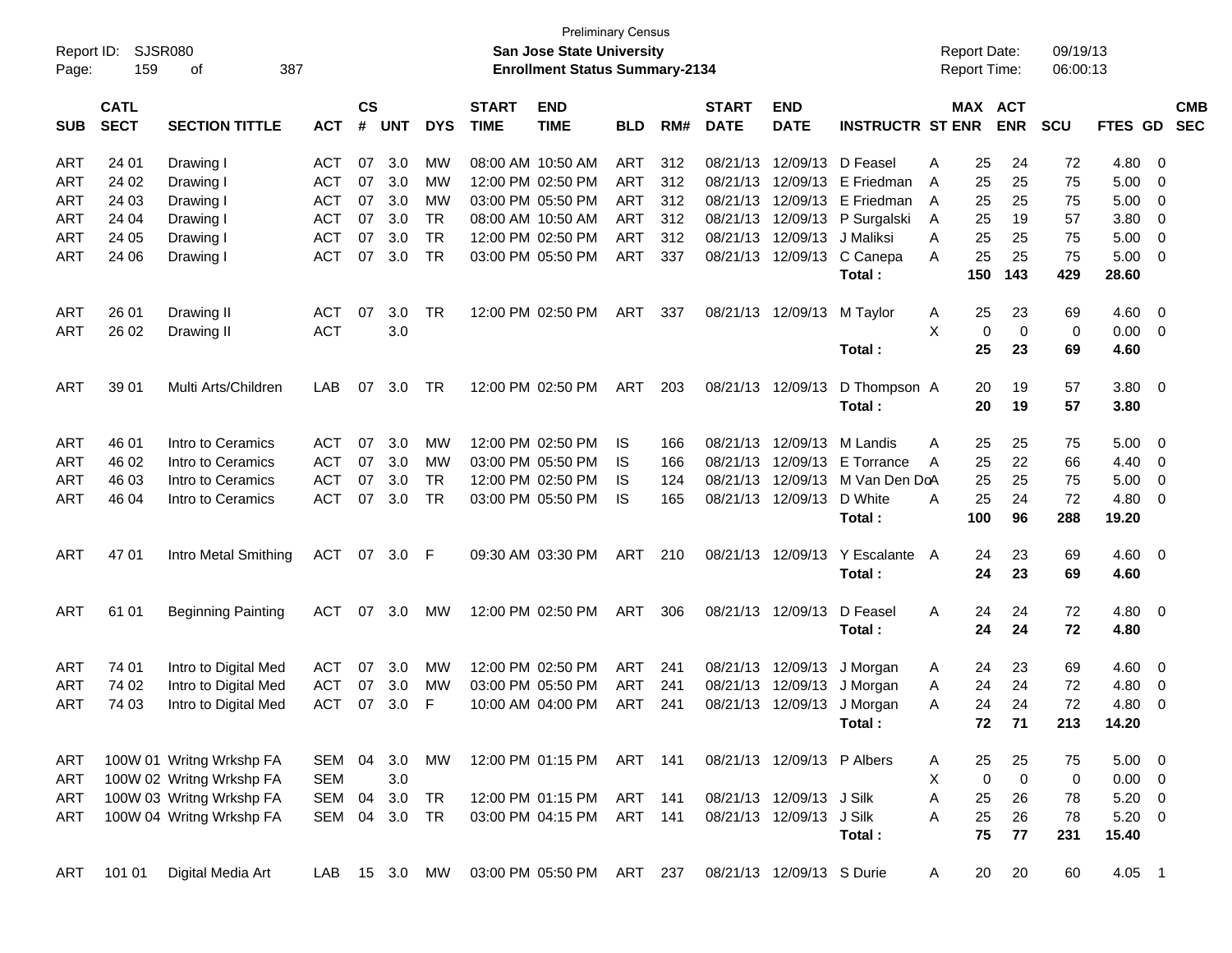| Page:      | Report ID: SJSR080<br>160  | 387<br>of                                               |                          |                    |            |                 |                             | <b>Preliminary Census</b><br>San Jose State University<br><b>Enrollment Status Summary-2134</b> |            |            |                                        |                           |                                           | <b>Report Date:</b><br><b>Report Time:</b> |                                            | 09/19/13<br>06:00:13 |                       |                          |
|------------|----------------------------|---------------------------------------------------------|--------------------------|--------------------|------------|-----------------|-----------------------------|-------------------------------------------------------------------------------------------------|------------|------------|----------------------------------------|---------------------------|-------------------------------------------|--------------------------------------------|--------------------------------------------|----------------------|-----------------------|--------------------------|
| <b>SUB</b> | <b>CATL</b><br><b>SECT</b> | <b>SECTION TITTLE</b>                                   | <b>ACT</b>               | $\mathsf{cs}$<br># | <b>UNT</b> | <b>DYS</b>      | <b>START</b><br><b>TIME</b> | <b>END</b><br><b>TIME</b>                                                                       | <b>BLD</b> | RM#        | <b>START</b><br><b>DATE</b>            | <b>END</b><br><b>DATE</b> | <b>INSTRUCTR ST ENR</b>                   |                                            | MAX ACT<br><b>ENR</b>                      | <b>SCU</b>           | FTES GD               | <b>CMB</b><br><b>SEC</b> |
|            |                            |                                                         |                          |                    |            |                 |                             |                                                                                                 |            |            |                                        |                           | Total:                                    |                                            | 20<br>20                                   | 60                   | 4.05                  |                          |
| ART        | 103 01                     | Art as System                                           | ACT                      | - 13               | 3.0        | TR              |                             | 03:00 PM 05:50 PM                                                                               | ART        | 237        | 08/21/13 12/09/13                      |                           | S Durie<br>Total:                         | Α                                          | 17<br>20<br>20<br>17                       | 51<br>51             | $3.40 \ 0$<br>3.40    |                          |
| ART        | 104 01                     | Interdisc Sem Dig Me SEM                                |                          |                    | 3.0        |                 |                             |                                                                                                 |            |            |                                        |                           | Total:                                    | X                                          | 0<br>0<br>$\bf{0}$<br>$\bf{0}$             | 0<br>0               | $0.00 \t 0$<br>0.00   |                          |
| ART        | 105 01                     | Advanced Digit Video LAB                                |                          |                    | 15 3.0 TR  |                 |                             | 12:00 PM 02:50 PM                                                                               | ART        | 237        | 08/21/13 12/09/13                      |                           | G Hobbs<br>Total:                         | A                                          | 20<br>20<br>20<br>20                       | 60<br>60             | $4.20$ 4<br>4.20      |                          |
| ART<br>CS. | 108 01<br>108 01           | Intro Game Studies<br>Intro Game Studies                | <b>LEC</b><br><b>LEC</b> | 01<br>01           | 3.0<br>3.0 | MW<br><b>MW</b> |                             | 06:00 PM 07:15 PM<br>06:00 PM 07:15 PM                                                          | ART<br>ART | 135<br>135 | 08/21/13 12/09/13<br>08/21/13 12/09/13 |                           | J Morgan<br>J Morgan<br>Total:            | 55<br>A<br>A<br>55                         | 30<br>20<br>$\mathbf 0$<br>50              | 90<br>60<br>150      | 6.10<br>4.00<br>10.10 | 2 C<br>$0\,$ C           |
| ART        | 132 01                     | <b>Tpcs: Vessel</b>                                     | ACT                      |                    | 07 3.0     | МW              |                             | 12:00 PM 02:50 PM                                                                               | IS         | 124        | 08/21/13 12/09/13                      |                           | M Van Den DoA<br>Total:                   | 25<br>25                                   | 18<br>18                                   | 54<br>54             | $3.90\quad 6$<br>3.90 |                          |
| ART        | 13301                      | Tpcs:Ceramic Sculptu ACT 07 3.0 MW                      |                          |                    |            |                 |                             | 03:00 PM 05:50 PM                                                                               | IS         | 165        | 08/21/13 12/09/13                      |                           | M Van Den DoA<br>Total:                   | 18                                         | 15<br>18<br>15                             | 45<br>45             | $3.10$ 2<br>3.10      |                          |
| ART        | 134 01                     | Tpcs:Advanced CeramiLAB                                 |                          |                    | 15 3.0 MW  |                 |                             | 03:00 PM 05:50 PM                                                                               | IS         | 165        | 08/21/13 12/09/13                      |                           | M Van Den DoA<br>Total:                   |                                            | $\overline{7}$<br>6<br>$\overline{7}$<br>6 | 18<br>18             | $1.25$ 1<br>1.25      |                          |
| ART        | 135 01                     | Moldmaking/Artists                                      | ACT                      |                    | 07 3.0     | <b>TR</b>       |                             | 03:00 PM 05:50 PM                                                                               | AF         | 001        |                                        | 08/21/13 12/09/13         | R Carrington A<br>Total:                  | 24<br>24                                   | 18<br>18                                   | 54<br>54             | 3.804<br>3.80         |                          |
| <b>ART</b> | 138 80                     | Studio Art Exper                                        | ACT                      |                    | 07 3.0     | TBA             |                             |                                                                                                 |            |            | 08/21/13 12/09/13                      |                           | D Thompson A<br>Total:                    | 25<br>25                                   | 19<br>19                                   | 57<br>57             | $3.85$ 1<br>3.85      |                          |
| <b>ART</b> | 139 01                     | Adv. Multicultural                                      | ACT 07 3.0 TR            |                    |            |                 |                             | 12:00 PM 02:50 PM ART 203                                                                       |            |            |                                        |                           | 08/21/13 12/09/13 D Thompson A            |                                            | 10<br>6                                    | 18                   | 1.20 $0 \, \text{C}$  |                          |
| CA         | 139 01                     | Adv. Multicultural                                      | ACT 07 3.0 TR            |                    |            |                 |                             | 12:00 PM 02:50 PM ART 203                                                                       |            |            |                                        |                           | 08/21/13 12/09/13 D Thompson A<br>Total:  |                                            | 0<br>1<br>$10$<br>$\overline{\mathbf{r}}$  | 3<br>21              | $0.20 \t 0 C$<br>1.40 |                          |
| ART        | 140 01                     | Glass                                                   | ACT 07 3.0 TR            |                    |            |                 |                             | 12:00 PM 02:50 PM IS                                                                            |            | 235        |                                        |                           | 08/21/13 12/09/13 C Straubing A<br>Total: |                                            | 20<br>16<br>20<br>16                       | 48<br>48             | $3.20 \ 0$<br>3.20    |                          |
|            | ART 141 01                 | Tpcs:Glas Cast Adv B ACT 07 3.0 TR 03:00 PM 05:50 PM IS |                          |                    |            |                 |                             |                                                                                                 |            | 235        |                                        |                           | 08/21/13 12/09/13 C Straubing A<br>Total: |                                            | 18<br>20<br>20<br>18                       | 54<br>54             | $3.70$ 2<br>3.70      |                          |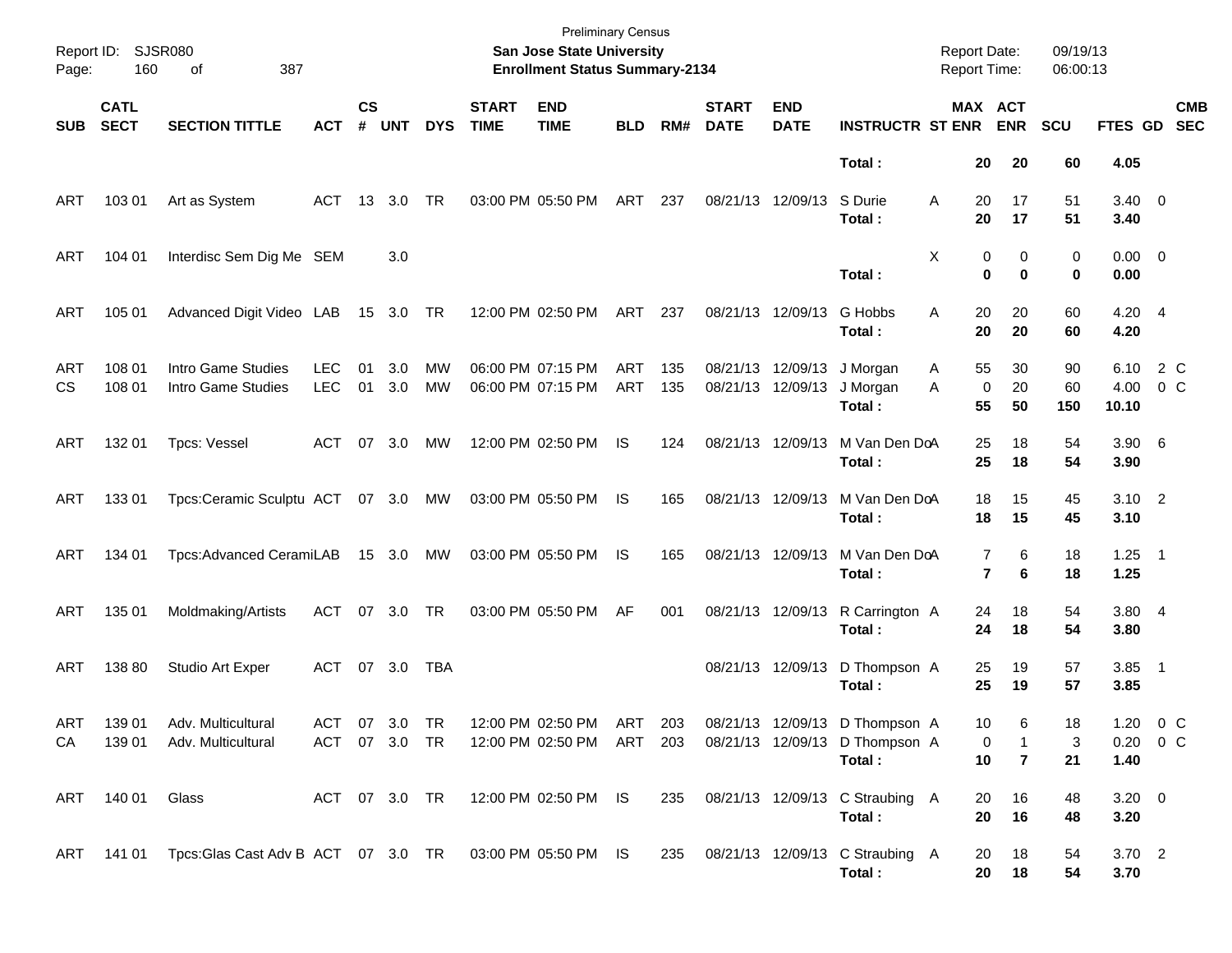| Page:      | Report ID: SJSR080<br>161  | 387<br>of                                                            |                          |                    |              |            |                             | <b>Preliminary Census</b><br>San Jose State University<br><b>Enrollment Status Summary-2134</b> |            |     |                             |                           |                                            | <b>Report Date:</b><br><b>Report Time:</b> |                                 | 09/19/13<br>06:00:13 |                                    |            |
|------------|----------------------------|----------------------------------------------------------------------|--------------------------|--------------------|--------------|------------|-----------------------------|-------------------------------------------------------------------------------------------------|------------|-----|-----------------------------|---------------------------|--------------------------------------------|--------------------------------------------|---------------------------------|----------------------|------------------------------------|------------|
| <b>SUB</b> | <b>CATL</b><br><b>SECT</b> | <b>SECTION TITTLE</b>                                                | <b>ACT</b>               | $\mathsf{cs}$<br># | <b>UNT</b>   | <b>DYS</b> | <b>START</b><br><b>TIME</b> | <b>END</b><br><b>TIME</b>                                                                       | <b>BLD</b> | RM# | <b>START</b><br><b>DATE</b> | <b>END</b><br><b>DATE</b> | <b>INSTRUCTR ST ENR</b>                    |                                            | MAX ACT<br><b>ENR</b>           | <b>SCU</b>           | FTES GD SEC                        | <b>CMB</b> |
| ART        | 147 01                     | Tpcs: Mtlsmithing/Je                                                 | ACT 07 3.0               |                    |              | TR         |                             | 12:00 PM 02:50 PM                                                                               | ART        | 210 |                             | 08/21/13 12/09/13         | Y Escalante A<br>Total:                    | 24<br>24                                   | 20<br>20                        | 60<br>60             | 4.30 6<br>4.30                     |            |
| ART        | 149 01                     | Tpcs:JewelSmSculp                                                    | ACT 07 3.0               |                    |              | TR         |                             | 03:00 PM 05:50 PM                                                                               | ART        | 210 |                             | 08/21/13 12/09/13         | Y Escalante<br>Total:                      | 24<br>A<br>24                              | 20<br>20                        | 60<br>60             | 4.10 2<br>4.10                     |            |
| ART<br>ART | 151 01<br>151 02           | Prntmkg-Serigraphy<br>Prntmkg-Serigraphy                             | <b>ACT</b><br><b>ACT</b> | 07                 | 3.0 F<br>3.0 |            |                             | 10:00 AM 04:00 PM                                                                               | ART        | 301 |                             | 08/21/13 12/09/13         | I Yeh<br>Total:                            | 24<br>Α<br>X<br>24                         | 23<br>$\mathbf 0$<br>0<br>23    | 69<br>0<br>69        | 4.65 1<br>$0.00 \t 0$<br>4.65      |            |
| ART<br>ART | 152 01<br>152 02           | Tpcs in Lithography<br>Tpcs in Lithography                           | ACT<br><b>ACT</b>        |                    | 3.0<br>3.0   |            |                             |                                                                                                 |            |     |                             |                           | Total:                                     | X<br>X                                     | 0<br>0<br>0<br>0<br>0<br>0      | 0<br>0<br>0          | $0.00 \t 0$<br>$0.00 \t 0$<br>0.00 |            |
| ART<br>ART | 153 01<br>153 02           | <b>Tpcs: Intaglio Proce</b><br><b>Tpcs: Intaglio Proce</b>           | <b>ACT</b><br><b>ACT</b> | 07                 | 3.0<br>3.0   | <b>TR</b>  |                             | 12:00 PM 02:50 PM                                                                               | ART        | 307 |                             | 08/21/13 12/09/13         | P Surgalski<br>Total:                      | X<br>24<br>A<br>24                         | 0<br>0<br>13<br>13              | 0<br>39<br>39        | $0.00 \t 0$<br>2.85 5<br>2.85      |            |
| ART        | 158 01                     | Tpcs: Adv Drawing                                                    | LAB                      |                    | 15 3.0       | МW         |                             | 12:00 PM 02:50 PM                                                                               | ART        | 337 |                             | 08/21/13 12/09/13         | G Antokal<br>Total:                        | 25<br>Α<br>25                              | 22<br>22                        | 66<br>66             | 4.65 5<br>4.65                     |            |
| ART        | 162 01                     | Watercolor                                                           | ACT                      | 07                 | 3.0          | <b>TR</b>  |                             | 03:00 PM 05:50 PM                                                                               | ART 312    |     |                             | 08/21/13 12/09/13         | P Surgalski<br>Total:                      | 24<br>A<br>24                              | 19<br>19                        | 57<br>57             | $3.85$ 1<br>3.85                   |            |
| ART        |                            | 164A 01 Intermed Painting                                            | ACT                      |                    | 07 3.0       | TR         |                             | 03:00 PM 05:50 PM                                                                               | ART        | 310 |                             | 08/21/13 12/09/13         | R Chiarito<br>Total:                       | 24<br>Α<br>24                              | 22<br>22                        | 66<br>66             | $4.40 \ 0$<br>4.40                 |            |
| ART        | 165 01                     | Tpcs: Figure Paintin                                                 | ACT 07 3.0               |                    |              | TR         |                             | 12:00 PM 02:50 PM                                                                               | ART        | 306 |                             | 08/21/13 12/09/13         | R Chiarito<br>Total:                       | 24<br>Α<br>24                              | 23<br>23                        | 69<br>69             | 4.70 2<br>4.70                     |            |
| ART        |                            | 166 01 Tpcs: Advanced Painti LAB 15 3.0 MW 03:00 PM 05:50 PM ART 310 |                          |                    |              |            |                             |                                                                                                 |            |     |                             |                           | 08/21/13 12/09/13 G Antokal<br>Total:      | 24<br>Α<br>24                              | 23<br>23                        | 69<br>69             | 4.85 5<br>4.85                     |            |
|            | ART 169 01                 | <b>Metal Sculpture</b>                                               | ACT 07 3.0 F             |                    |              |            |                             | 10:00 AM 04:00 PM AF                                                                            |            | 001 |                             |                           | 08/21/13 12/09/13 R Carrington A<br>Total: | 25<br>25                                   | 22<br>22                        | 66<br>66             | 4.75 7<br>4.75                     |            |
|            |                            | ART 173 01 Tpcs: InstallArt                                          | LAB                      |                    | 3.0          |            |                             |                                                                                                 |            |     |                             |                           | Total:                                     | X                                          | 0<br>0<br>$\pmb{0}$<br>$\bf{0}$ | 0<br>0               | $0.00 \t 0$<br>0.00                |            |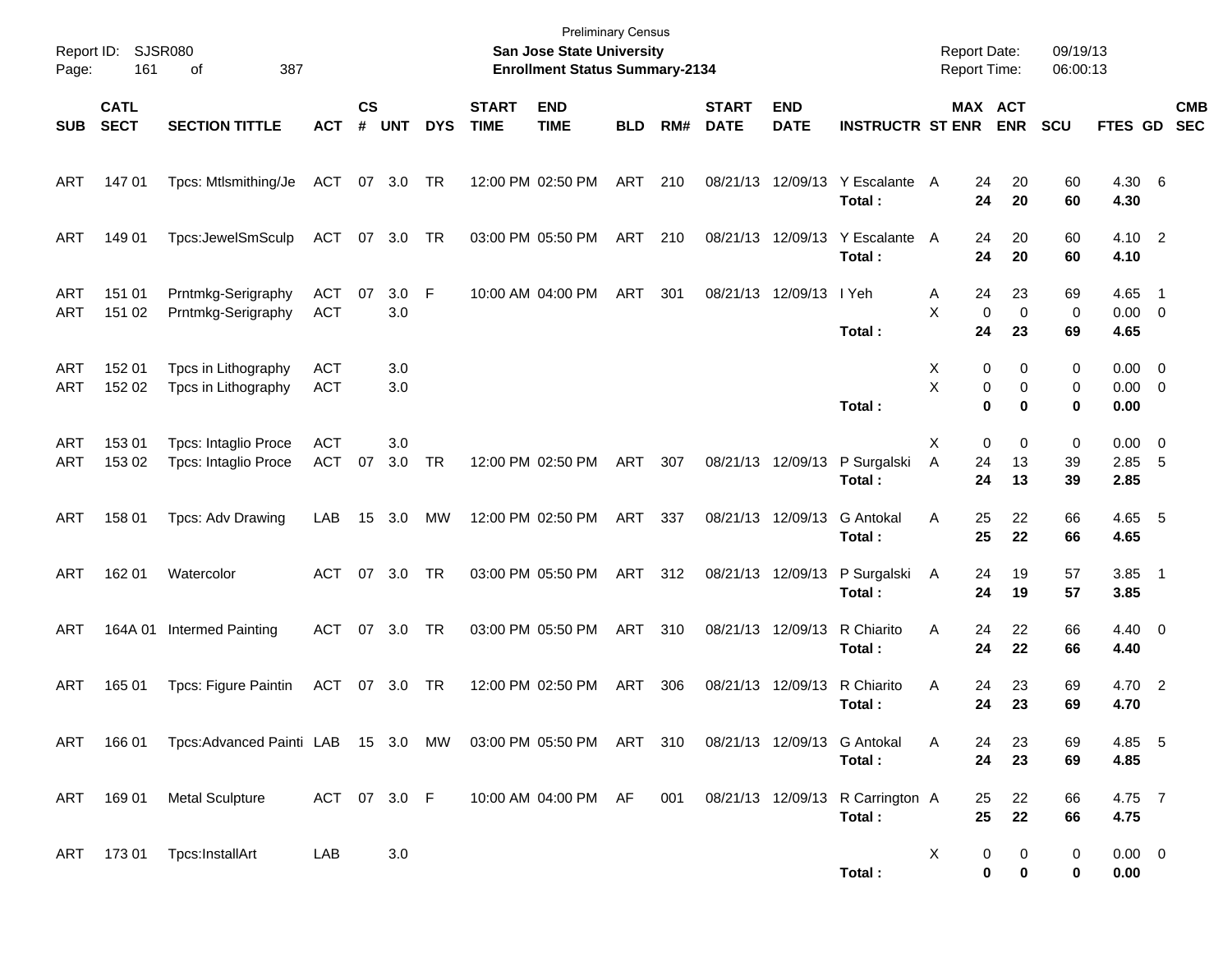|            |             |                       |            |               |            |            |                           |                                       | <b>Preliminary Census</b> |     |                   |                           |                              |                     |            |          |            |                |            |  |
|------------|-------------|-----------------------|------------|---------------|------------|------------|---------------------------|---------------------------------------|---------------------------|-----|-------------------|---------------------------|------------------------------|---------------------|------------|----------|------------|----------------|------------|--|
| Report ID: | SJSR080     |                       |            |               |            |            | San Jose State University |                                       |                           |     |                   |                           | <b>Report Date:</b>          |                     |            | 09/19/13 |            |                |            |  |
| Page:      | 162         | 387<br>of             |            |               |            |            |                           | <b>Enrollment Status Summary-2134</b> |                           |     |                   |                           |                              | <b>Report Time:</b> |            |          | 06:00:13   |                |            |  |
|            |             |                       |            |               |            |            |                           |                                       |                           |     |                   |                           |                              |                     |            |          |            |                |            |  |
|            | <b>CATL</b> |                       |            | $\mathsf{cs}$ |            |            | <b>START</b>              | <b>END</b>                            |                           |     | <b>START</b>      | <b>END</b>                |                              |                     | MAX ACT    |          |            |                | <b>CMB</b> |  |
| <b>SUB</b> | <b>SECT</b> | <b>SECTION TITTLE</b> | <b>ACT</b> | #             | <b>UNT</b> | <b>DYS</b> | <b>TIME</b>               | <b>TIME</b>                           | <b>BLD</b>                | RM# | <b>DATE</b>       | <b>DATE</b>               | <b>INSTRUCTR ST ENR</b>      |                     | <b>ENR</b> |          | <b>SCU</b> | <b>FTES GD</b> | <b>SEC</b> |  |
|            |             |                       |            |               |            |            |                           |                                       |                           |     |                   |                           |                              |                     |            |          |            |                |            |  |
|            |             |                       |            |               |            |            |                           |                                       |                           |     |                   |                           |                              |                     |            |          |            |                |            |  |
| <b>ART</b> | 178 01      | Art Field Work        | <b>SUP</b> | 36            | 3.0        | TBA        |                           |                                       |                           |     |                   | 08/21/13 12/09/13 G Hobbs |                              | A                   | 30         | 2        | 6          | 0.40           | 0          |  |
| <b>ART</b> | 178 02      | Art Field Work        | <b>SUP</b> | 36            | 1.0        | TBA        |                           |                                       |                           |     | 08/21/13          | 12/09/13                  |                              | A                   | 6          | 0        | 0          | 0.00           | 0          |  |
| <b>ART</b> | 178 03      | Art Field Work        | <b>SUP</b> | 36            | 3.0        | TBA        |                           |                                       |                           |     | 08/21/13          | 12/09/13                  | S Frank                      | A                   | 6          | 0        | 0          | 0.00           | 0          |  |
| <b>ART</b> | 178 04      | Art Field Work        | <b>SUP</b> | 36            | 3.0        | TBA        |                           |                                       |                           |     | 08/21/13          | 12/09/13                  |                              | A                   | 6          | 0        | 0          | 0.00           | 0          |  |
| <b>ART</b> | 178 05      | Art Field Work        | <b>SUP</b> | 36            | 3.0        | TBA        |                           |                                       |                           |     | 08/21/13          | 12/09/13                  |                              | A                   | 6          | 0        | 0          | 0.00           | 0          |  |
| <b>ART</b> | 178 06      | Art Field Work        | <b>SUP</b> | 36            | 1.0        | TBA        |                           |                                       |                           |     | 08/21/13          | 12/09/13                  |                              | A                   | 6          | 0        | 0          | 0.00           | 0          |  |
| <b>ART</b> | 178 07      | Art Field Work        | <b>SUP</b> | 36            | 1.0        | TBA        |                           |                                       |                           |     | 08/21/13          | 12/09/13                  |                              | A                   | 6          | 0        | 0          | 0.00           | 0          |  |
| <b>ART</b> | 178 08      | Art Field Work        | <b>SUP</b> | 36            | 3.0        | TBA        |                           |                                       |                           |     | 08/21/13          | 12/09/13                  |                              | A                   | 6          | 0        | 0          | 0.00           | 0          |  |
| <b>ART</b> | 178 09      | Art Field Work        | <b>SUP</b> | 36            | 3.0        | TBA        |                           |                                       |                           |     | 08/21/13          | 12/09/13                  |                              | A                   | 6          | 0        | 0          | 0.00           | 0          |  |
| <b>ART</b> | 178 10      | Art Field Work        | <b>SUP</b> | 36            | 3.0        | TBA        |                           |                                       |                           |     | 08/21/13 12/09/13 |                           |                              | A                   | 6          | 0        | 0          | 0.00           | 0          |  |
| <b>ART</b> | 178 11      | Art Field Work        | <b>SUP</b> | 36            | 3.0        | TBA        |                           |                                       |                           |     | 08/21/13 12/09/13 |                           |                              | A                   | 6          | 0        | 0          | 0.00           | 0          |  |
| <b>ART</b> | 178 12      | Art Field Work        | <b>SUP</b> | 36            | 3.0        | TBA        |                           |                                       |                           |     | 08/21/13 12/09/13 |                           |                              | A                   | 6          | 0        | 0          | 0.00           | 0          |  |
|            |             |                       |            |               |            |            |                           |                                       |                           |     |                   |                           | Total:                       |                     | 96         | 2        | 6          | 0.40           |            |  |
|            |             |                       |            |               |            |            |                           |                                       |                           |     |                   |                           |                              |                     |            |          |            |                |            |  |
| <b>ART</b> | 179 01      | Spec Prob in Art      | <b>SUP</b> | 36            | 3.0        | TBA        |                           |                                       |                           |     | 08/21/13 12/09/13 |                           |                              | A                   | 6          | 0        | 0          | 0.00           | 0          |  |
| <b>ART</b> | 179 02      | Spec Prob in Art      | <b>SUP</b> | 36            | 3.0        | TBA        |                           |                                       |                           |     | 08/21/13 12/09/13 |                           |                              | A                   | 6          | 0        | 0          | 0.00           | 0          |  |
| <b>ART</b> | 179 03      | Spec Prob in Art      | <b>SUP</b> | 36            | 3.0        | TBA        |                           |                                       |                           |     | 08/21/13 12/09/13 |                           |                              | A                   | 6          | 0        | 0          | 0.00           | 0          |  |
|            |             |                       |            |               |            |            |                           |                                       |                           |     |                   |                           | Total:                       |                     | 18         | 0        | 0          | 0.00           |            |  |
|            |             |                       |            |               |            |            |                           |                                       |                           |     |                   |                           |                              |                     |            |          |            |                |            |  |
| <b>ART</b> | 180 01      | <b>Indiv Studies</b>  | <b>SUP</b> | 36            | 3.0        | TBA        |                           |                                       |                           |     |                   | 08/21/13 12/09/13         | R Carrington A               |                     | 6          | -1       | 3          | 0.20           | 0          |  |
| <b>ART</b> | 180 02      | <b>Indiv Studies</b>  | <b>SUP</b> | 36            | 1.0        | TBA        |                           |                                       |                           |     | 08/21/13          | 12/09/13                  |                              | A                   | 6          | 0        | 0          | 0.00           | 0          |  |
| <b>ART</b> | 180 03      | <b>Indiv Studies</b>  | <b>SUP</b> | 36            | 3.0        | TBA        |                           |                                       |                           |     | 08/21/13          | 12/09/13                  | <b>G</b> Antokal             | A                   | 6          | 4        | 12         | 0.80           | 0          |  |
| <b>ART</b> | 180 05      | <b>Indiv Studies</b>  | <b>SUP</b> | 36            | 3.0        | TBA        |                           |                                       |                           |     | 08/21/13          | 12/09/13                  | J Hernandez A                |                     | 6          | -1       | 3          | 0.20           | 0          |  |
| <b>ART</b> | 180 06      | <b>Indiv Studies</b>  | <b>SUP</b> | 36            | 3.0        | TBA        |                           |                                       |                           |     | 08/21/13          | 12/09/13                  | R Chiarito                   | A                   | 6          | -1       | 3          | 0.20           | 0          |  |
| <b>ART</b> | 180 07      | <b>Indiv Studies</b>  | <b>SUP</b> | 36            | 1.0        | TBA        |                           |                                       |                           |     | 08/21/13          | 12/09/13                  |                              | A                   | 6          | 0        | 0          | 0.00           | 0          |  |
| <b>ART</b> | 180 08      | <b>Indiv Studies</b>  | <b>SUP</b> | 36            | 3.0        | TBA        |                           |                                       |                           |     | 08/21/13          | 12/09/13                  | M Van Den DoA                |                     | 6          | 1        | 3          | 0.20           | 0          |  |
| <b>ART</b> | 180 09      | <b>Indiv Studies</b>  | <b>SUP</b> | 36            | 1.0        | TBA        |                           |                                       |                           |     | 08/21/13          | 12/09/13                  |                              | A                   | 6          | 0        | 0          | 0.00           | 0          |  |
| <b>ART</b> | 180 10      | <b>Indiv Studies</b>  | <b>SUP</b> | 36            | 3.0        | TBA        |                           |                                       |                           |     | 08/21/13          | 12/09/13                  | B Cathey-Ada A               |                     | 6          | 0        | 0          | 0.00           | 0          |  |
| <b>ART</b> | 180 11      | <b>Indiv Studies</b>  | <b>SUP</b> | 36            | 1.0        | TBA        |                           |                                       |                           |     |                   | 08/21/13 12/09/13         |                              | A                   | 6          | 0        | 0          | 0.00           | 0          |  |
| <b>ART</b> | 180 12      | <b>Indiv Studies</b>  | <b>SUP</b> |               | 36 3.0     | TBA        |                           |                                       |                           |     |                   | 08/21/13 12/09/13         |                              | A                   | 6          | 0        | 0          | 0.00           | $\Omega$   |  |
| ART        | 180 13      | <b>Indiv Studies</b>  | <b>SUP</b> | 36            | 3.0        | TBA        |                           |                                       |                           |     | 08/21/13 12/09/13 |                           |                              | A                   | 6          | 0        |            | 0.00           | 0          |  |
| ART        | 180 14      | <b>Indiv Studies</b>  | <b>SUP</b> | 36            | 3.0        | TBA        |                           |                                       |                           |     | 08/21/13 12/09/13 |                           |                              | Α                   | 6          | 0        |            | 0.00           | 0          |  |
| ART        | 180 15      | <b>Indiv Studies</b>  | <b>SUP</b> | 36            | 3.0        | TBA        |                           |                                       |                           |     | 08/21/13 12/09/13 |                           |                              | Α                   | 8          | 0        |            | 0.00           | 0          |  |
| ART        | 180 16      | <b>Indiv Studies</b>  | <b>SUP</b> | 36            | 3.0        | TBA        |                           |                                       |                           |     | 08/21/13 12/09/13 |                           |                              |                     | 6          | 0        |            | 0.00           | 0          |  |
| ART        | 180 17      | <b>Indiv Studies</b>  | <b>SUP</b> | 36            | 3.0        | TBA        |                           |                                       |                           |     | 08/21/13 12/09/13 |                           |                              |                     | 6          | 0        | 0          | 0.00           | 0          |  |
| ART        | 180 18      | <b>Indiv Studies</b>  | <b>SUP</b> | 36            | 3.0        | TBA        |                           |                                       |                           |     |                   | 08/21/13 12/09/13         |                              |                     | 6          | 0        | 0          | 0.00           | 0          |  |
|            |             |                       |            |               |            |            |                           |                                       |                           |     |                   |                           | 08/21/13 12/09/13 A Simonson |                     |            |          |            |                |            |  |
| ART        | 180 19      | <b>Indiv Studies</b>  | <b>SUP</b> | 36            | 3.0        | TBA        |                           |                                       |                           |     |                   |                           |                              | A                   | 6          |          | З          | 0.20           | 0          |  |
| ART        | 180 20      | <b>Indiv Studies</b>  | SUP        |               | 36 1.0     | TBA        |                           |                                       |                           |     |                   | 08/21/13 12/09/13         |                              | A                   | 6          | 0        | 0          | 0.00           | 0          |  |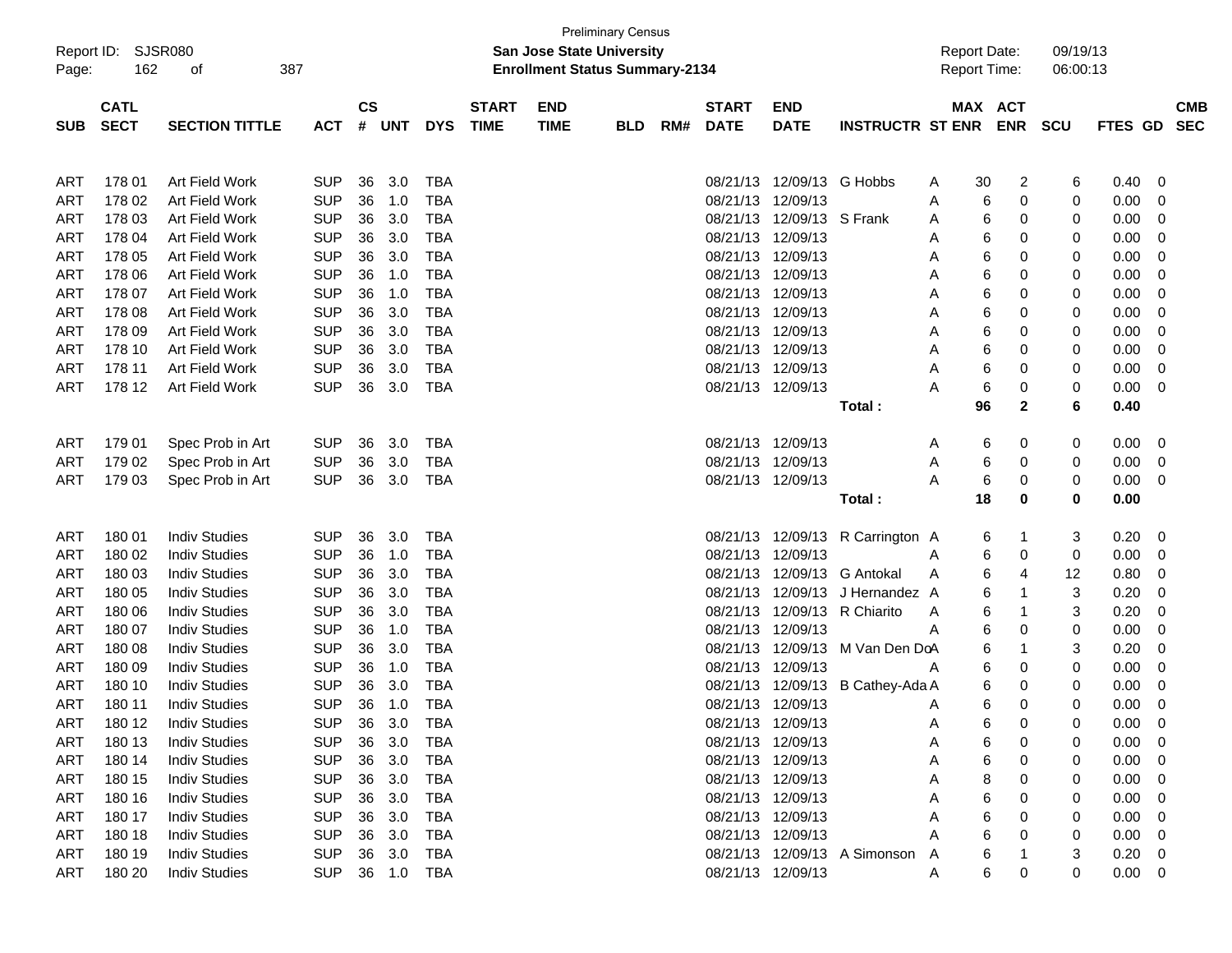| Page:      | Report ID: SJSR080<br>163  | 387<br>of                    |            |                               |            |            |                             | <b>Preliminary Census</b><br>San Jose State University<br><b>Enrollment Status Summary-2134</b> |            |     |                             |                           |                         |   | <b>Report Date:</b><br>Report Time: |            | 09/19/13<br>06:00:13 |             |                          |                          |
|------------|----------------------------|------------------------------|------------|-------------------------------|------------|------------|-----------------------------|-------------------------------------------------------------------------------------------------|------------|-----|-----------------------------|---------------------------|-------------------------|---|-------------------------------------|------------|----------------------|-------------|--------------------------|--------------------------|
| <b>SUB</b> | <b>CATL</b><br><b>SECT</b> | <b>SECTION TITTLE</b>        | <b>ACT</b> | $\mathsf{CS}\phantom{0}$<br># | <b>UNT</b> | <b>DYS</b> | <b>START</b><br><b>TIME</b> | <b>END</b><br><b>TIME</b>                                                                       | <b>BLD</b> | RM# | <b>START</b><br><b>DATE</b> | <b>END</b><br><b>DATE</b> | <b>INSTRUCTR ST ENR</b> |   | MAX ACT                             | <b>ENR</b> | <b>SCU</b>           | FTES GD     |                          | <b>CMB</b><br><b>SEC</b> |
| ART        | 180 21                     | <b>Indiv Studies</b>         | <b>SUP</b> | 36                            | 3.0        | TBA        |                             |                                                                                                 |            |     | 08/21/13                    | 12/09/13                  |                         | A | 6                                   | 0          | 0                    | 0.00        | - 0                      |                          |
| ART        | 180 22                     | <b>Indiv Studies</b>         | <b>SUP</b> | 36                            | 2.0        | <b>TBA</b> |                             |                                                                                                 |            |     | 08/21/13                    | 12/09/13                  |                         | Α | 6                                   | 0          | 0                    | 0.00        | 0                        |                          |
| <b>ART</b> | 180 23                     | <b>Indiv Studies</b>         | <b>SUP</b> | 36                            | 3.0        | <b>TBA</b> |                             |                                                                                                 |            |     | 08/21/13                    | 12/09/13                  |                         | Α | 6                                   | 0          | 0                    | 0.00        | 0                        |                          |
| ART        | 180 24                     | <b>Indiv Studies</b>         | <b>SUP</b> | 36                            | 1.0        | <b>TBA</b> |                             |                                                                                                 |            |     |                             | 08/21/13 12/09/13         |                         | A | 6                                   | 0          | 0                    | 0.00        | 0                        |                          |
|            |                            |                              |            |                               |            |            |                             |                                                                                                 |            |     |                             |                           | Total:                  |   | 140                                 | 9          | 27                   | 1.80        |                          |                          |
| ART        | 198 02                     | B.F.A. Seminar               | <b>SEM</b> | 05                            | 3.0        | Т          |                             | 03:00 PM 05:50 PM                                                                               | ART        | 105 |                             | 08/21/13 12/09/13         | S Wright                | A | 20                                  | 21         | 63                   | 4.20        | $\overline{\phantom{0}}$ |                          |
|            |                            |                              |            |                               |            |            |                             |                                                                                                 |            |     |                             |                           | Total:                  |   | 20                                  | 21         | 63                   | 4.20        |                          |                          |
| ART        | 199 01                     | <b>BFA Project</b>           | <b>SUP</b> | 36                            | 3.0        | TBA        |                             |                                                                                                 |            |     | 08/21/13                    | 12/09/13                  | A Simonson A            |   | 25                                  | 16         | 48                   | 3.20        | $\overline{\phantom{0}}$ |                          |
|            |                            |                              |            |                               |            |            |                             |                                                                                                 |            |     |                             |                           | Total:                  |   | 25                                  | 16         | 48                   | 3.20        |                          |                          |
| ART        |                            | 200W 01 Prof Writing Worksho | SEM        |                               | 05 3.0     | M          |                             | 06:30 PM 09:15 PM                                                                               | ART        | 139 |                             | 08/21/13 12/09/13         | A Junkerman A           |   | 18                                  | 15         | 45                   | 3.75 15     |                          |                          |
|            |                            |                              |            |                               |            |            |                             |                                                                                                 |            |     |                             |                           | Total:                  |   | 18                                  | 15         | 45                   | 3.75        |                          |                          |
| ART        | 208 01                     | <b>Grad Photo Crit</b>       | LAB        | 15                            | 3.0        | $\top$     |                             | 06:00 PM 08:50 PM                                                                               | IS         |     | 219C 08/21/13               | 12/09/13                  | V Mendoza               | A | 15                                  | 13         | 39                   | 3.25 13     |                          |                          |
|            |                            |                              |            |                               |            |            |                             |                                                                                                 |            |     |                             |                           | Total:                  |   | 15                                  | 13         | 39                   | 3.25        |                          |                          |
| <b>ART</b> | 21701                      | <b>Tutrls Pictorial</b>      | LAB        |                               | 3.0        |            |                             |                                                                                                 |            |     |                             |                           |                         | X | 0                                   | 0          | 0                    | 0.00        | $\overline{\mathbf{0}}$  |                          |
| <b>ART</b> | 21702                      | <b>Tutrls Pictorial</b>      | LAB        |                               | 3.0        |            |                             |                                                                                                 |            |     |                             |                           |                         | Х | 0                                   | 0          | 0                    | 0.00        | 0                        |                          |
| ART        | 217 03                     | <b>Tutrls Pictorial</b>      | LAB        |                               | 3.0        |            |                             |                                                                                                 |            |     |                             |                           |                         | х | 0                                   | 0          | 0                    | 0.00        | 0                        |                          |
| <b>ART</b> | 217 04                     | <b>Tutrls Pictorial</b>      | LAB        |                               | 3.0        |            |                             |                                                                                                 |            |     |                             |                           |                         | Χ | 0                                   | 0          | 0                    | 0.00        | 0                        |                          |
| ART        | 217 05                     | <b>Tutrls Pictorial</b>      | LAB        |                               | 3.0        |            |                             |                                                                                                 |            |     |                             |                           |                         | х | 0                                   | 0          | 0                    | 0.00        | 0                        |                          |
| <b>ART</b> | 217 06                     | <b>Tutrls Pictorial</b>      | LAB        |                               | 3.0        |            |                             |                                                                                                 |            |     |                             |                           |                         | X | 0                                   | 0          | 0                    | 0.00        | 0                        |                          |
|            |                            |                              |            |                               |            |            |                             |                                                                                                 |            |     |                             |                           | Total:                  |   | 0                                   | 0          | 0                    | 0.00        |                          |                          |
| <b>ART</b> | 219 01                     | <b>Tutrls Spatial Art</b>    | LAB        |                               | 3.0        |            |                             |                                                                                                 |            |     |                             |                           |                         | X | 0                                   | 0          | 0                    | 0.00        | - 0                      |                          |
| ART        | 219 02                     | <b>Tutrls Spatial Art</b>    | LAB        |                               | 3.0        |            |                             |                                                                                                 |            |     |                             |                           |                         | х | 0                                   | 0          | 0                    | 0.00        | 0                        |                          |
| <b>ART</b> | 219 03                     | <b>Tutrls Spatial Art</b>    | LAB        |                               | 3.0        |            |                             |                                                                                                 |            |     |                             |                           |                         | х | 0                                   | 0          | 0                    | 0.00        | 0                        |                          |
| <b>ART</b> | 219 04                     | <b>Tutrls Spatial Art</b>    | LAB        |                               | 3.0        |            |                             |                                                                                                 |            |     |                             |                           |                         | Χ | 0                                   | 0          | 0                    | 0.00        | 0                        |                          |
| ART        | 219 05                     | <b>Tutrls Spatial Art</b>    | LAB        |                               | 3.0        |            |                             |                                                                                                 |            |     |                             |                           |                         | X | $\Omega$                            | $\Omega$   | 0                    | 0.00        | $\overline{0}$           |                          |
| ART        | 219 06                     | <b>Tutrls Spatial Art</b>    | LAB        |                               | 3.0        |            |                             |                                                                                                 |            |     |                             |                           |                         | X | 0                                   | 0          | 0                    | $0.00 \t 0$ |                          |                          |
|            |                            |                              |            |                               |            |            |                             |                                                                                                 |            |     |                             |                           | Total:                  |   | 0                                   | $\bf{0}$   | 0                    | $0.00\,$    |                          |                          |
| ART        | 220 01                     | <b>Tutrls Digital Art</b>    | LAB        |                               | 3.0        |            |                             |                                                                                                 |            |     |                             |                           |                         | X | 0                                   | 0          | 0                    | 0.00        | $\overline{\phantom{0}}$ |                          |
| <b>ART</b> | 220 02                     | <b>Tutrls Digital Art</b>    | LAB        |                               | 3.0        |            |                             |                                                                                                 |            |     |                             |                           |                         | X | 0                                   | 0          | 0                    | 0.00        | $\overline{\mathbf{0}}$  |                          |
| ART        | 220 03                     | <b>Tutrls Digital Art</b>    | LAB        |                               | 3.0        |            |                             |                                                                                                 |            |     |                             |                           |                         | X | 0                                   | 0          | 0                    | $0.00 \t 0$ |                          |                          |
|            |                            |                              |            |                               |            |            |                             |                                                                                                 |            |     |                             |                           | Total:                  |   | $\pmb{0}$                           | 0          | 0                    | 0.00        |                          |                          |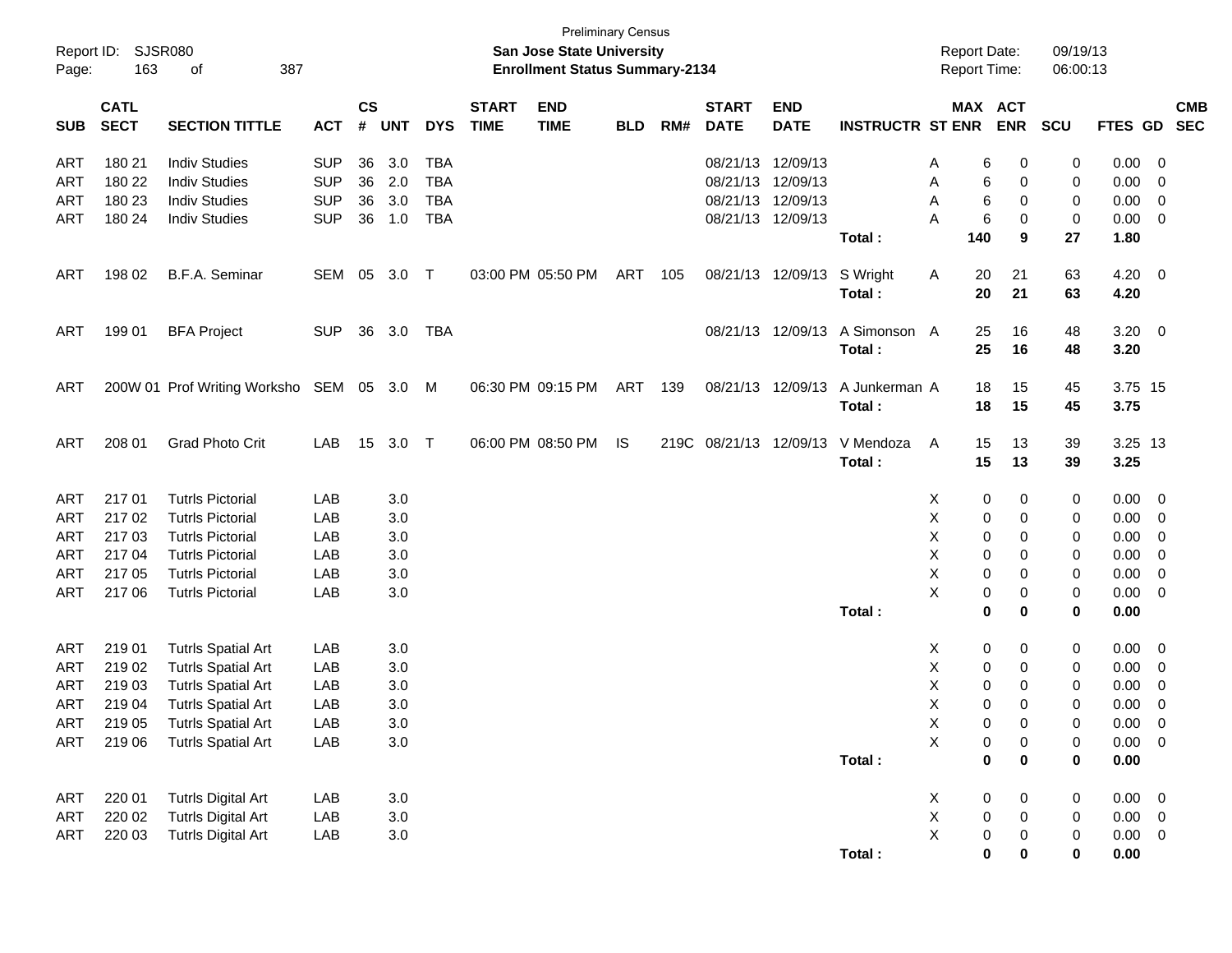| Report ID:<br>Page: | 164         | SJSR080<br>387<br>οf                         |                |           |            |            |              | San Jose State University<br><b>Enrollment Status Summary-2134</b> | <b>Preliminary Census</b> |     |              |                   |                                  | <b>Report Date:</b><br><b>Report Time:</b> |                         | 09/19/13<br>06:00:13 |                |                         |            |
|---------------------|-------------|----------------------------------------------|----------------|-----------|------------|------------|--------------|--------------------------------------------------------------------|---------------------------|-----|--------------|-------------------|----------------------------------|--------------------------------------------|-------------------------|----------------------|----------------|-------------------------|------------|
|                     | <b>CATL</b> |                                              |                | <b>CS</b> |            |            | <b>START</b> | <b>END</b>                                                         |                           |     | <b>START</b> | <b>END</b>        |                                  | MAX ACT                                    |                         |                      |                |                         | <b>CMB</b> |
| <b>SUB</b>          | <b>SECT</b> | <b>SECTION TITTLE</b>                        | <b>ACT</b>     | #         | <b>UNT</b> | <b>DYS</b> | <b>TIME</b>  | <b>TIME</b>                                                        | <b>BLD</b>                | RM# | <b>DATE</b>  | <b>DATE</b>       | <b>INSTRUCTR ST ENR</b>          |                                            | <b>ENR</b>              | <b>SCU</b>           | FTES GD SEC    |                         |            |
| ART                 | 221 01      | <b>Grad Tutrls Design</b>                    | LAB            |           | 3.0        |            |              |                                                                    |                           |     |              |                   |                                  | X<br>0                                     | 0                       | 0                    | 0.00           | $\overline{0}$          |            |
| <b>ART</b>          | 221 02      | <b>Grad Tutrls Design</b>                    | LAB            |           | 3.0        |            |              |                                                                    |                           |     |              |                   |                                  | Χ<br>0                                     | 0                       | 0                    | 0.00           | 0                       |            |
|                     |             |                                              |                |           |            |            |              |                                                                    |                           |     |              |                   | Total:                           | 0                                          | 0                       | 0                    | 0.00           |                         |            |
| ART                 | 222 01      | <b>Grad Tutrls Photog</b>                    | LAB            |           | 3.0        |            |              |                                                                    |                           |     |              |                   |                                  | 0<br>X                                     | 1                       | 0                    | 0.25           | - 1                     |            |
| ART                 | 222 02      | <b>Grad Tutrls Photog</b>                    | LAB            |           | 3.0        |            |              |                                                                    |                           |     |              |                   |                                  | Χ<br>0                                     | 0                       | 0                    | 0.00           | $\overline{\mathbf{0}}$ |            |
| <b>ART</b>          | 222 03      | <b>Grad Tutrls Photog</b>                    | LAB            |           | 3.0        |            |              |                                                                    |                           |     |              |                   |                                  | X<br>0                                     | 0                       | 0                    | 0.00           | $\overline{0}$          |            |
|                     |             |                                              |                |           |            |            |              |                                                                    |                           |     |              |                   | Total:                           | 0                                          | 1                       | 0                    | 0.25           |                         |            |
| ART                 | 260 01      | Spec Tutrls in Art                           | LAB            |           | 3.0        |            |              |                                                                    |                           |     |              |                   |                                  | 0<br>X                                     | 0                       | 0                    | 0.00           | $\overline{0}$          |            |
| <b>ART</b>          | 260 02      | Spec Tutrls in Art                           | LAB            |           | 3.0        |            |              |                                                                    |                           |     |              |                   |                                  | х<br>0                                     |                         | 0                    | 0.25           | - 1                     |            |
| ART                 | 260 03      | Spec Tutrls in Art                           | LAB            |           | 3.0        |            |              |                                                                    |                           |     |              |                   |                                  | Χ<br>0                                     | 0                       | 0                    | 0.00           | 0                       |            |
| ART                 | 260 04      | Spec Tutrls in Art                           | LAB            |           | 3.0        |            |              |                                                                    |                           |     |              |                   |                                  | Χ<br>0                                     | 0                       | 0                    | 0.00           | 0                       |            |
| <b>ART</b>          | 260 05      | Spec Tutrls in Art                           | LAB            |           | 3.0        |            |              |                                                                    |                           |     |              |                   |                                  | X<br>0                                     | 0                       | 0                    | 0.00           | 0                       |            |
| ART                 | 260 06      | Spec Tutrls in Art                           | LAB            |           | 3.0        |            |              |                                                                    |                           |     |              |                   |                                  | X<br>0                                     | 0                       | 0                    | 0.00           | 0                       |            |
| ART                 | 260 07      | Spec Tutrls in Art                           | LAB            |           | 3.0        |            |              |                                                                    |                           |     |              |                   |                                  | Χ<br>0                                     | 0                       | 0                    | 0.00           | 0                       |            |
| ART                 | 260 08      | Spec Tutrls in Art                           | LAB            |           | 3.0        |            |              |                                                                    |                           |     |              |                   |                                  | X<br>0                                     | 0                       | 0                    | 0.00           | 0                       |            |
| ART                 | 260 09      | Spec Tutrls in Art                           | LAB            |           | 3.0        |            |              |                                                                    |                           |     |              |                   |                                  | X<br>0                                     | 0                       | 0                    | 0.00           | 0                       |            |
| ART                 | 260 10      | Spec Tutrls in Art                           | LAB            |           | 3.0        |            |              |                                                                    |                           |     |              |                   |                                  | Χ<br>0                                     | 0                       | 0                    | 0.00           | 0                       |            |
| <b>ART</b>          | 260 11      | Spec Tutrls in Art                           | LAB            |           | 3.0        |            |              |                                                                    |                           |     |              |                   |                                  | X<br>0                                     | 0                       | 0                    | 0.00           | 0                       |            |
|                     |             |                                              |                |           |            |            |              |                                                                    |                           |     |              |                   | Total:                           | $\mathbf 0$                                | 1                       | 0                    | 0.25           |                         |            |
| ART                 | 281 01      | Interdis Critique                            | SEM 05         |           | 3.0        | W          |              | 03:00 PM 05:50 PM                                                  | ART                       | 105 |              | 08/21/13 12/09/13 | G Hobbs                          | 15<br>Α                                    | 10                      | 30                   | 2.50 10        |                         |            |
|                     |             |                                              |                |           |            |            |              |                                                                    |                           |     |              |                   | Total:                           | 15                                         | 10                      | 30                   | 2.50           |                         |            |
| ART                 |             | 282A 01 Sem Theory & Crit                    | SEM 05 3.0     |           |            | R          |              | 03:00 PM 05:45 PM                                                  | ART                       | 139 |              | 08/21/13 12/09/13 | D Bowen                          | Α<br>16                                    | 15                      | 45                   | 3.75 15        |                         |            |
|                     |             |                                              |                |           |            |            |              |                                                                    |                           |     |              |                   | Total:                           | 16                                         | 15                      | 45                   | 3.75           |                         |            |
| ART                 |             | 297A 01 MA Special Study                     | <b>SUP</b>     | 25        | 3.0        | <b>TBA</b> |              |                                                                    |                           |     |              | 08/21/13 12/09/13 | A Raynsford A                    | 6                                          | 0                       | 0                    | 0.00           | $\overline{0}$          |            |
| ART                 |             | 297A 02 MA Special Study                     | <b>SUP</b>     | 25        | 3.0        | <b>TBA</b> |              |                                                                    |                           |     |              |                   | 08/21/13 12/09/13 A Junkerman A  | 6                                          |                         | 3                    | 0.25           | -1                      |            |
| ART                 |             | 297A 03 MA Special Study                     | SUP            |           |            | 25 3.0 TBA |              |                                                                    |                           |     |              |                   | 08/21/13 12/09/13 A Simonson A   | 10                                         | 4                       | 12                   | 1.00           | -4                      |            |
|                     |             | ART 297A 04 MA Special Study SUP 25 3.0 TBA  |                |           |            |            |              |                                                                    |                           |     |              |                   | 08/21/13 12/09/13 B Grindstaff A | 10                                         | $\overline{2}$          | 6                    | $0.50$ 2       |                         |            |
|                     |             |                                              |                |           |            |            |              |                                                                    |                           |     |              |                   | Total:                           | 32                                         | $\overline{7}$          | 21                   | 1.75           |                         |            |
|                     |             |                                              |                |           |            |            |              |                                                                    |                           |     |              |                   |                                  |                                            |                         |                      |                |                         |            |
|                     |             | ART 297B 01 Masters Project                  | SUP 25 3.0 TBA |           |            |            |              |                                                                    |                           |     |              |                   | 08/21/13 12/09/13 A Raynsford A  | 6                                          | $\overline{\mathbf{0}}$ | 0                    | $0.00 \t 0$    |                         |            |
| ART                 |             | 297B 02 Masters Project SUP 25 3.0 TBA       |                |           |            |            |              |                                                                    |                           |     |              | 08/21/13 12/09/13 |                                  | $\mathsf{A}$<br>6                          | $\overline{\mathbf{0}}$ | $\mathbf{0}$         | $0.00 \quad 0$ |                         |            |
|                     |             |                                              |                |           |            |            |              |                                                                    |                           |     |              |                   | Total:                           | 12                                         | $\bf{0}$                | $\mathbf 0$          | 0.00           |                         |            |
|                     |             | ART 298A 01 MFA Special Study SUP 25 3.0 TBA |                |           |            |            |              |                                                                    |                           |     |              |                   | 08/21/13 12/09/13 R Chiarito A   | 25                                         | 9                       | 27                   | $2.25$ 9       |                         |            |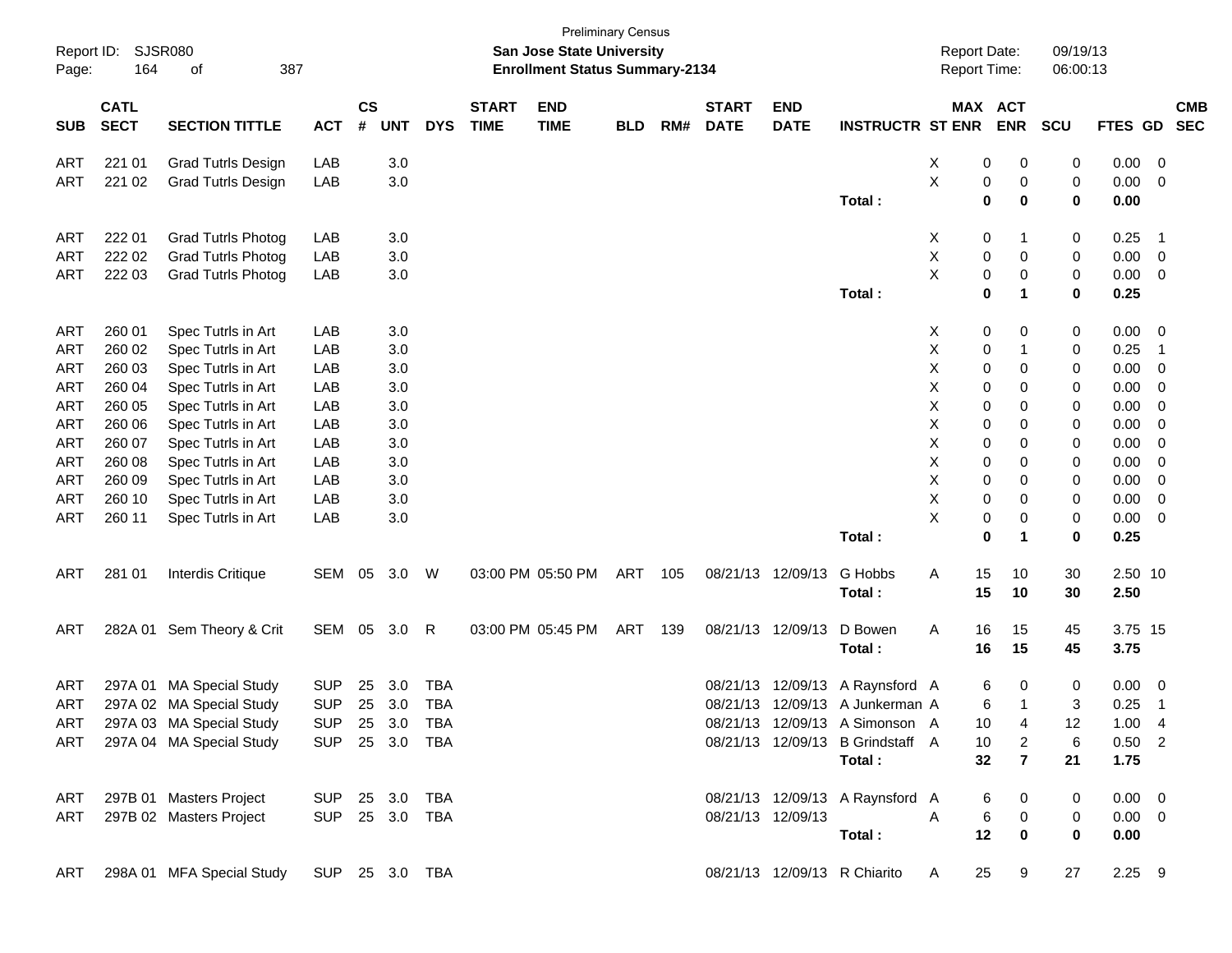| Report ID:<br>Page: | SJSR080<br>165                                         | 387<br>оf                    |               |                    |            |            |                             | <b>Preliminary Census</b><br><b>San Jose State University</b><br><b>Enrollment Status Summary-2134</b> |            |     |                             |                           |                                 |   | <b>Report Date:</b> | <b>Report Time:</b>   | 09/19/13<br>06:00:13 |             |                         |            |
|---------------------|--------------------------------------------------------|------------------------------|---------------|--------------------|------------|------------|-----------------------------|--------------------------------------------------------------------------------------------------------|------------|-----|-----------------------------|---------------------------|---------------------------------|---|---------------------|-----------------------|----------------------|-------------|-------------------------|------------|
| <b>SUB</b>          | <b>CATL</b><br><b>SECT</b>                             | <b>SECTION TITTLE</b>        | <b>ACT</b>    | $\mathsf{cs}$<br># | <b>UNT</b> | <b>DYS</b> | <b>START</b><br><b>TIME</b> | <b>END</b><br><b>TIME</b>                                                                              | <b>BLD</b> | RM# | <b>START</b><br><b>DATE</b> | <b>END</b><br><b>DATE</b> | <b>INSTRUCTR ST ENR</b>         |   |                     | MAX ACT<br><b>ENR</b> | <b>SCU</b>           | FTES GD SEC |                         | <b>CMB</b> |
| <b>ART</b>          |                                                        | 298A 02 MFA Special Study    | <b>SUP</b>    | 25                 | 3.0        | <b>TBA</b> |                             |                                                                                                        |            |     | 08/21/13                    | 12/09/13                  | G Antokal                       | A | 6                   | 0                     | 0                    | 0.00        | 0                       |            |
| <b>ART</b>          |                                                        | 298A 03 MFA Special Study    | <b>SUP</b>    | 25                 | 3.0        | <b>TBA</b> |                             |                                                                                                        |            |     | 08/21/13                    | 12/09/13                  | G Hobbs                         | A | 6                   | 3                     | 9                    | 0.75        | 3                       |            |
| <b>ART</b>          |                                                        | 298A 04 MFA Special Study    | <b>SUP</b>    | 25                 | 3.0        | <b>TBA</b> |                             |                                                                                                        |            |     | 08/21/13                    |                           | 12/09/13 V Mendoza              | A | 6                   | 2                     | 6                    | 0.50        | 2                       |            |
| <b>ART</b>          |                                                        | 298A 05 MFA Special Study    | <b>SUP</b>    | 25                 | 3.0        | <b>TBA</b> |                             |                                                                                                        |            |     | 08/21/13                    | 12/09/13                  | S Wright                        | Α | 6                   | 4                     | 12                   | 1.00        | 4                       |            |
| <b>ART</b>          |                                                        | 298A 06 MFA Special Study    | <b>SUP</b>    | 25                 | 3.0        | <b>TBA</b> |                             |                                                                                                        |            |     | 08/21/13                    | 12/09/13                  | J Morgan                        | Α | 6                   | $\mathbf{1}$          | 3                    | 0.25        | $\mathbf 1$             |            |
| <b>ART</b>          | 298A 07 MFA Special Study<br>298A 08 MFA Special Study |                              |               | 25                 | 3.0        | <b>TBA</b> |                             |                                                                                                        |            |     | 08/21/13                    | 12/09/13                  | M Van Den DoA                   |   | 6                   | 1                     | 3                    | 0.25        | -1                      |            |
| <b>ART</b>          | <b>SUP</b><br><b>SUP</b><br>298A 09 MFA Special Study  |                              |               | 25                 | 3.0        | <b>TBA</b> |                             |                                                                                                        |            |     | 08/21/13                    | 12/09/13                  | P Surgalski                     | A | 6                   | 2                     | 6                    | 0.50        | 2                       |            |
| <b>ART</b>          |                                                        |                              | <b>SUP</b>    | 25                 | 3.0        | <b>TBA</b> |                             |                                                                                                        |            |     | 08/21/13                    | 12/09/13                  | E Friedman                      | A | 6                   | 1                     | 3                    | 0.25        | -1                      |            |
| <b>ART</b>          | 298A 10 MFA Special Study                              |                              | <b>SUP</b>    | 25                 | 3.0        | <b>TBA</b> |                             |                                                                                                        |            |     | 08/21/13                    | 12/09/13                  |                                 | Α | 6                   | 0                     | 0                    | 0.00        | 0                       |            |
| <b>ART</b>          |                                                        | 298A 11 MFA Special Study    | <b>SUP</b>    | 25                 | 3.0        | <b>TBA</b> |                             |                                                                                                        |            |     | 08/21/13                    | 12/09/13                  |                                 | Α | 6                   | 0                     | 0                    | 0.00        | 0                       |            |
| <b>ART</b>          |                                                        | 298A 12 MFA Special Study    | <b>SUP</b>    | 25                 | 3.0        | <b>TBA</b> |                             |                                                                                                        |            |     | 08/21/13                    | 12/09/13                  |                                 | Α | 6                   | 0                     | 0                    | 0.00        | 0                       |            |
| <b>ART</b>          |                                                        | 298A 13 MFA Special Study    | <b>SUP</b>    | 25                 | 3.0        | <b>TBA</b> |                             |                                                                                                        |            |     | 08/21/13                    | 12/09/13                  |                                 | Α | 6                   | 0                     | 0                    | 0.00        | 0                       |            |
| <b>ART</b>          |                                                        | 298A 14 MFA Special Study    | <b>SUP</b>    | 25                 | 3.0        | <b>TBA</b> |                             |                                                                                                        |            |     | 08/21/13                    | 12/09/13                  |                                 | A | 6                   | 0                     | 0                    | 0.00        | 0                       |            |
| ART                 |                                                        | 298A 15 MFA Special Study    | <b>SUP</b>    | 25                 | 3.0        | <b>TBA</b> |                             |                                                                                                        |            |     | 08/21/13 12/09/13           |                           |                                 | А | 6                   | 0                     | 0                    | 0.00        | 0                       |            |
|                     |                                                        |                              |               |                    |            |            |                             |                                                                                                        |            |     |                             |                           | Total:                          |   | 109                 | 23                    | 69                   | 5.75        |                         |            |
| ART                 |                                                        | 298B 01 MFA Project          | <b>SUP</b>    |                    | 25 3.0     | TBA        |                             |                                                                                                        |            |     |                             | 08/21/13 12/09/13         | R Chiarito                      | Α | 20                  | 3                     | 9                    | 0.75        | 3                       |            |
|                     |                                                        |                              |               |                    |            |            |                             |                                                                                                        |            |     |                             |                           | Total:                          |   | 20                  | 3                     | 9                    | 0.75        |                         |            |
| ART                 | 299 01                                                 | Master's Thesis              | <b>SUP</b>    |                    | 25 3.0     | TBA        |                             |                                                                                                        |            |     |                             |                           | 08/21/13 12/09/13 A Raynsford A |   | 6                   | 2                     | 6                    | 0.50        | $\overline{2}$          |            |
|                     |                                                        |                              |               |                    |            |            |                             |                                                                                                        |            |     |                             |                           | Total:                          |   | 6                   | $\overline{2}$        | 6                    | 0.50        |                         |            |
|                     | ARTH 1501                                              | <b>Visual Culture</b>        | LEC.          |                    | 02 3.0     | МW         |                             | 09:00 AM 10:15 AM                                                                                      | ART 133    |     |                             | 08/21/13 12/09/13         | P Albers                        | A | 70                  | 69                    | 207                  | 13.80       | 0                       |            |
|                     |                                                        |                              |               |                    |            |            |                             |                                                                                                        |            |     |                             |                           | Total:                          |   | 70                  | 69                    | 207                  | 13.80       |                         |            |
| ARTH                | 70A 01                                                 | Art Hist Prehis-Med          | <b>LEC</b>    | 02                 | 3.0        | MW         |                             | 01:30 PM 02:45 PM                                                                                      | ART 133    |     |                             | 08/21/13 12/09/13         | E Consavari A                   |   | 70                  | 68                    | 204                  | 13.60       | 0                       |            |
| ARTH                | 70A 02                                                 | Art Hist Prehis-Med          | <b>LEC</b>    |                    | 3.0        |            |                             |                                                                                                        |            |     |                             |                           |                                 | Χ | 0                   | $\mathbf 0$           | $\mathbf 0$          | 0.00        | 0                       |            |
|                     |                                                        |                              |               |                    |            |            |                             |                                                                                                        |            |     |                             |                           | Total:                          |   | 70                  | 68                    | 204                  | 13.60       |                         |            |
|                     |                                                        | ARTH 70B 01 Art Hist Ren-Mod | LEC.          |                    | 02 3.0     | <b>MW</b>  |                             | 10:30 AM 11:45 AM                                                                                      | ART 133    |     |                             | 08/21/13 12/09/13 J Smits |                                 | A | 70                  | 67                    | 201                  | 13.40       | 0                       |            |
|                     |                                                        | ARTH 70B 02 Art Hist Ren-Mod | LEC 02 3.0 TR |                    |            |            |                             | 03:00 PM 04:15 PM ART 133 08/21/13 12/09/13 J Smits                                                    |            |     |                             |                           |                                 |   | 70                  | 67                    | 201                  | 13.40       | $\mathbf 0$             |            |
|                     |                                                        | ARTH 70B 03 Art Hist Ren-Mod | LEC.          |                    | 02 3.0     | МW         |                             | 06:30 PM 07:45 PM                                                                                      | ART 133    |     |                             |                           | 08/21/13 12/09/13 J Movassat A  |   | 70                  | 69                    | 207                  | 13.80       | 0                       |            |
|                     |                                                        |                              |               |                    |            |            |                             |                                                                                                        |            |     |                             |                           | Total:                          |   |                     | 210 203               | 609                  | 40.60       |                         |            |
|                     | ARTH 72 01                                             | Design in Society            | LEC           |                    | 01 3.0     | MW         |                             | 12:00 PM 01:15 PM ART                                                                                  |            | 133 |                             |                           | 08/21/13 12/09/13 J Thompson A  |   | 70                  | 65                    | 195                  | 13.00       | $\overline{\mathbf{0}}$ |            |
|                     | ARTH 72 02                                             | Design in Society            | <b>LEC</b>    | 01                 | 3.0        | MW         |                             | 03:00 PM 04:15 PM                                                                                      | ART        | 135 |                             |                           | 08/21/13 12/09/13 J Thompson A  |   | 50                  | 49                    | 147                  | 9.80        | 0                       |            |
|                     | ARTH 72 03                                             | Design in Society            | <b>LEC</b>    |                    | 01 3.0 F   |            |                             | 09:00 AM 11:45 AM                                                                                      | ART 133    |     |                             |                           | 08/21/13 12/09/13 E Consavari A |   | 70                  | 70                    | 210                  | 14.00       | $\overline{0}$          |            |
|                     |                                                        |                              |               |                    |            |            |                             |                                                                                                        |            |     |                             |                           | Total:                          |   |                     | 190 184               | 552                  | 36.80       |                         |            |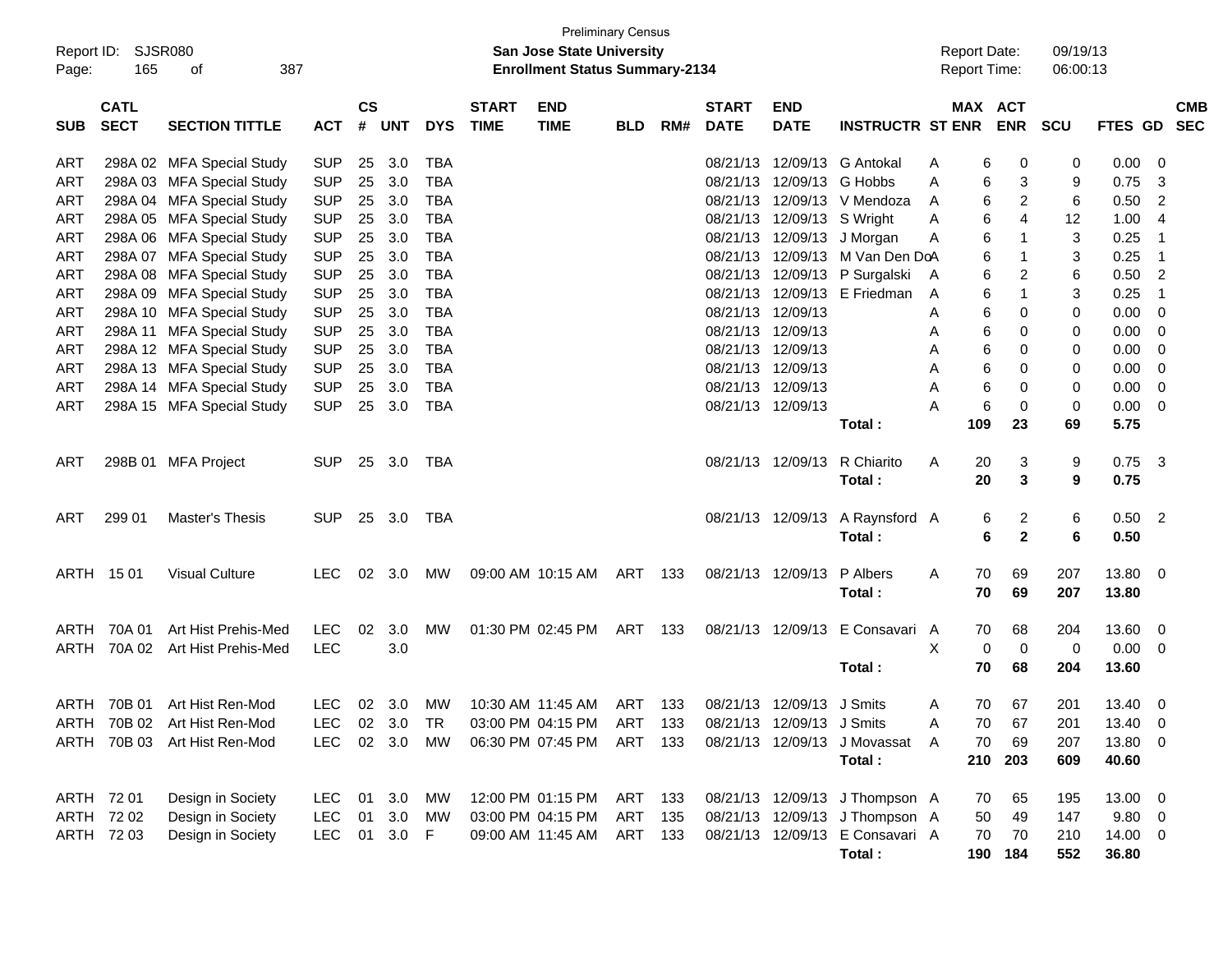| Page:      | Report ID: SJSR080<br>166                                | 387<br>of                                                                                             |                                                      |                             |                          |                                                      |                             | <b>Preliminary Census</b><br>San Jose State University<br><b>Enrollment Status Summary-2134</b> |                   |            |                                              |                                           |                                                                                   | <b>Report Date:</b><br><b>Report Time:</b> |                                               | 09/19/13<br>06:00:13  |                                                    |                                |            |
|------------|----------------------------------------------------------|-------------------------------------------------------------------------------------------------------|------------------------------------------------------|-----------------------------|--------------------------|------------------------------------------------------|-----------------------------|-------------------------------------------------------------------------------------------------|-------------------|------------|----------------------------------------------|-------------------------------------------|-----------------------------------------------------------------------------------|--------------------------------------------|-----------------------------------------------|-----------------------|----------------------------------------------------|--------------------------------|------------|
| <b>SUB</b> | <b>CATL</b><br><b>SECT</b>                               | <b>SECTION TITTLE</b>                                                                                 | <b>ACT</b>                                           | $\mathsf{cs}$<br>$\pmb{\#}$ | <b>UNT</b>               | <b>DYS</b>                                           | <b>START</b><br><b>TIME</b> | <b>END</b><br><b>TIME</b>                                                                       | <b>BLD</b>        | RM#        | <b>START</b><br><b>DATE</b>                  | <b>END</b><br><b>DATE</b>                 | <b>INSTRUCTR ST ENR</b>                                                           |                                            | MAX ACT<br><b>ENR</b>                         | <b>SCU</b>            | FTES GD SEC                                        |                                | <b>CMB</b> |
|            | ARTH 101 01                                              | Intro to Art History                                                                                  | SEM                                                  | 05                          | 3.0                      | M                                                    |                             | 03:00 PM 05:45 PM                                                                               | ART               | 105        | 08/21/13                                     | 12/09/13                                  | J Movassat<br>Total:                                                              | A                                          | 25<br>18<br>25<br>18                          | 54<br>54              | $3.65$ 1<br>3.65                                   |                                |            |
| ART        | ARTH 110 01<br>110 01                                    | Hst/Thry New Media<br>Hst/Thry New Media                                                              | <b>LEC</b><br><b>LEC</b>                             | 01<br>01                    | 3.0<br>3.0               | TR<br>TR                                             |                             | 12:00 PM 01:15 PM<br>12:00 PM 01:15 PM                                                          | ART<br>ART        | 133<br>133 | 08/21/13<br>08/21/13                         | 12/09/13<br>12/09/13                      | D Bowen<br>D Bowen<br>Total:                                                      | A<br>A                                     | 70<br>46<br>$\mathbf 0$<br>19<br>70<br>65     | 138<br>57<br>195      | 9.40<br>3.80<br>13.20                              | 4 C<br>0 C                     |            |
|            | ARTH 126 01<br>PHOT 126 01                               | History of Photo<br>History of Photo                                                                  | LEC.<br><b>LEC</b>                                   | 02                          | 3.0<br>02 3.0            | TR<br>TR                                             |                             | 01:30 PM 02:45 PM<br>01:30 PM 02:45 PM                                                          | <b>ART</b><br>ART | 135<br>135 | 08/21/13<br>08/21/13                         | 12/09/13<br>12/09/13                      | <b>B</b> Grindstaff<br>B Grindstaff A<br>Total:                                   | A                                          | 50<br>31<br>$\mathbf 0$<br>18<br>50<br>49     | 93<br>54<br>147       | 6.25<br>3.60<br>9.85                               | 1 C<br>$0\,C$                  |            |
|            | ARTH 160 01                                              | Modern Architecture                                                                                   | <b>LEC</b>                                           |                             | 02 3.0                   | TR                                                   |                             | 01:30 PM 02:45 PM                                                                               | ART               | 133        |                                              |                                           | 08/21/13 12/09/13 A Raynsford A<br>Total :                                        |                                            | 70<br>64<br>70<br>64                          | 192<br>192            | 12.90 2<br>12.90                                   |                                |            |
|            | ARTH 162 01                                              | Cal Architecture                                                                                      | LEC.                                                 |                             | 02 3.0                   | TR                                                   |                             | 10:30 AM 11:45 AM                                                                               | ART               | 135        |                                              |                                           | 08/21/13 12/09/13 A Raynsford A<br>Total :                                        |                                            | 50<br>47<br>50<br>47                          | 141<br>141            | 9.50 2<br>9.50                                     |                                |            |
|            |                                                          | ARTH 176A 01 Gr Des Hist/Theory<br>DSGD 176A 01 Gr Des Hist/Theory                                    | <b>LEC</b><br><b>LEC</b>                             | 01<br>01                    | 3.0<br>3.0               | <b>TR</b><br>TR                                      |                             | 10:30 AM 11:45 AM<br>10:30 AM 11:45 AM                                                          | ART<br>ART        | 133<br>133 | 08/21/13<br>08/21/13                         | 12/09/13<br>12/09/13                      | <b>B</b> Grindstaff<br><b>B</b> Grindstaff A<br>Total:                            | A                                          | 35<br>70<br>$\mathbf 0$<br>36<br>70<br>71     | 105<br>108<br>213     | 7.00<br>7.20<br>14.20                              | $0\,$ C<br>0 C                 |            |
|            | ARTH 178 01<br>ARTH 178 02<br>ARTH 178 03                | Arth Field Work<br>Arth Field Work<br>Arth Field Work                                                 | <b>SUP</b><br><b>SUP</b><br><b>SUP</b>               | 36<br>36<br>36              | 3.0<br>3.0<br>3.0        | TBA<br><b>TBA</b><br><b>TBA</b>                      |                             |                                                                                                 |                   |            | 08/21/13<br>08/21/13                         | 12/09/13<br>12/09/13<br>08/21/13 12/09/13 | Total:                                                                            | A<br>Α<br>А                                | 6<br>0<br>6<br>0<br>6<br>0<br>18<br>$\bf{0}$  | 0<br>0<br>0<br>0      | $0.00 \t 0$<br>$0.00 \t 0$<br>$0.00 \t 0$<br>0.00  |                                |            |
|            | ARTH 180 01<br>ARTH 180 02<br>ARTH 180 03<br>ARTH 180 04 | Indiv Studies ArtH<br><b>Indiv Studies ArtH</b><br>Indiv Studies ArtH<br><b>Indiv Studies ArtH</b>    | <b>SUP</b><br><b>SUP</b><br><b>SUP</b><br><b>SUP</b> | 36<br>36<br>36<br>36        | 1.0<br>2.0<br>3.0<br>1.0 | <b>TBA</b><br><b>TBA</b><br><b>TBA</b><br><b>TBA</b> |                             |                                                                                                 |                   |            | 08/21/13<br>08/21/13<br>08/21/13<br>08/21/13 | 12/09/13<br>12/09/13<br>12/09/13          | 12/09/13 A Simonson<br>J Movassat<br>Total :                                      | A<br>A<br>A<br>A                           | 6<br>0<br>6<br>0<br>12<br>6<br>$\Omega$<br>30 | 0<br>0<br>3<br>0<br>3 | $0.00 \t 0$<br>$0.00 \t 0$<br>0.25<br>0.00<br>0.25 | - 1<br>$\overline{\mathbf{0}}$ |            |
|            |                                                          | ARTH 181 01 Sp Top Art History LEC 02 3.0 MW 10:30 AM 11:45 AM ART 135 08/21/13 12/09/13 J Thompson A |                                                      |                             |                          |                                                      |                             |                                                                                                 |                   |            |                                              |                                           | Total:                                                                            |                                            | 50<br>29<br>50<br>29                          | 87<br>87              | 6.15 7<br>6.15                                     |                                |            |
|            | ARTH 187C 01 Venice                                      |                                                                                                       |                                                      |                             |                          |                                                      |                             |                                                                                                 |                   |            |                                              |                                           | LEC 01 3.0 MW 12:00 PM 01:15 PM ART 135 08/21/13 12/09/13 A Junkerman A<br>Total: |                                            | 27<br>35<br>35 <sub>5</sub><br>27             | 81<br>81              | 5.55 3<br>5.55                                     |                                |            |
|            |                                                          | ARTH 190A 01 Art 19th Cen                                                                             |                                                      |                             |                          |                                                      |                             | LEC 01 3.0 TR  12:00 PM  01:15 PM  ART  135  08/21/13  12/09/13  J Smits                        |                   |            |                                              |                                           |                                                                                   | A                                          | 20<br>50                                      | 60                    | 4.20 4                                             |                                |            |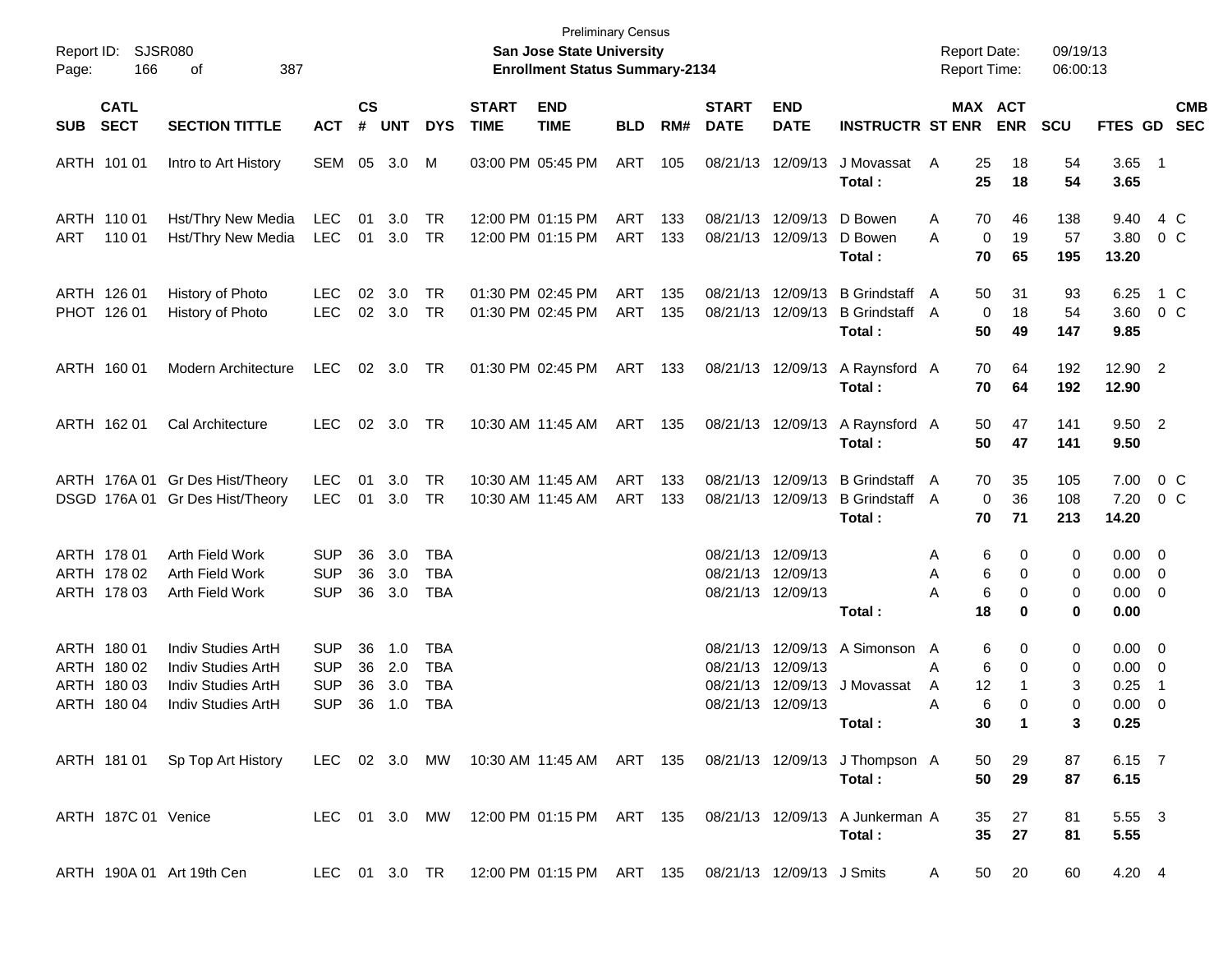| Page:       | Report ID: SJSR080<br>167  | 387<br>οf                       |               |                    |            |            |                             | <b>Preliminary Census</b><br>San Jose State University<br><b>Enrollment Status Summary-2134</b> |            |      |                             |                           |                                  | <b>Report Date:</b><br><b>Report Time:</b> |                   |                       | 09/19/13<br>06:00:13 |                     |                          |                          |
|-------------|----------------------------|---------------------------------|---------------|--------------------|------------|------------|-----------------------------|-------------------------------------------------------------------------------------------------|------------|------|-----------------------------|---------------------------|----------------------------------|--------------------------------------------|-------------------|-----------------------|----------------------|---------------------|--------------------------|--------------------------|
| <b>SUB</b>  | <b>CATL</b><br><b>SECT</b> | <b>SECTION TITTLE</b>           | <b>ACT</b>    | $\mathsf{cs}$<br># | <b>UNT</b> | <b>DYS</b> | <b>START</b><br><b>TIME</b> | <b>END</b><br><b>TIME</b>                                                                       | <b>BLD</b> | RM#  | <b>START</b><br><b>DATE</b> | <b>END</b><br><b>DATE</b> | <b>INSTRUCTR ST ENR</b>          |                                            |                   | MAX ACT<br><b>ENR</b> | <b>SCU</b>           | FTES GD             |                          | <b>CMB</b><br><b>SEC</b> |
|             |                            |                                 |               |                    |            |            |                             |                                                                                                 |            |      |                             |                           | Total:                           |                                            | 50                | 20                    | 60                   | 4.20                |                          |                          |
|             | ARTH 192C 01               | Interior Design Hist            | LEC.          | 01                 | 3.0        | TR         |                             | 09:00 AM 10:15 AM                                                                               | ART        | 133  |                             | 08/21/13 12/09/13         | <b>B</b> Grindstaff              | $\mathsf{A}$                               | 70                | 24                    | 72                   | 4.85                |                          | 1 C                      |
| DSIT        | 192C 01                    | Interior Design Hist            | <b>LEC</b>    | 01                 | 3.0        | TR         |                             | 09:00 AM 10:15 AM                                                                               | ART        | 133  |                             | 08/21/13 12/09/13         | <b>B</b> Grindstaff A<br>Total:  |                                            | $\mathbf 0$<br>70 | 10<br>34              | 30<br>102            | 2.00<br>6.85        | 0 C                      |                          |
|             |                            | ARTH 193A 01 Worlds Art/Culture | LEC.          | 02                 | 3.0        | MW         |                             | 09:00 AM 10:15 AM                                                                               | ART        | 135  |                             | 08/21/13 12/09/13         | M Wyman                          | Α                                          | 50                | 48                    | 144                  | $9.60 \quad 0$      |                          |                          |
|             |                            | ARTH 193A 02 Worlds Art/Culture | <b>LEC</b>    |                    | 02 3.0     | TR         |                             | 09:00 AM 10:15 AM                                                                               | ART        | 135  |                             | 08/21/13 12/09/13         | M Wyman<br>Total :               | A                                          | 50<br>100         | 49<br>97              | 147<br>291           | 9.90 2<br>19.50     |                          |                          |
|             | ARTH 193B 01               | East West in Art                | <b>LEC</b>    | 01                 | 3.0        | МW         |                             | 01:30 PM 02:45 PM                                                                               | ART        | 135  |                             | 08/21/13 12/09/13         | J Movassat                       | A                                          | 50                | 46                    | 138                  | 9.20                | 0 C                      |                          |
| ASIA        | 193B 01                    | East West in Art                | LEC.          | 01                 | 3.0        | МW         |                             | 01:30 PM 02:45 PM                                                                               | ART        | 135  |                             | 08/21/13 12/09/13         | J Movassat<br>Total :            | A                                          | 0<br>50           | $\overline{4}$<br>50  | 12<br>150            | 0.80<br>10.00       |                          | $0\,$ C                  |
|             |                            | ARTH 197A 01 Art of Africa      | LEC.          | 01                 | 3.0        | МW         |                             | 04:30 PM 05:45 PM                                                                               | ART 135    |      |                             | 08/21/13 12/09/13         | M Wyman<br>Total :               | Α                                          | 35<br>35          | 23<br>23              | 69<br>69             | 4.70 2<br>4.70      |                          |                          |
|             | ARTH 272 01                | Sem: Renaiss Art                | SEM           | 05                 | 3.0        | $\top$     |                             | 03:00 PM 05:45 PM                                                                               | ART        | 139  |                             | 08/21/13 12/09/13         | A Junkerman A<br>Total:          |                                            | 18<br>18          | 16<br>16              | 48<br>48             | 3.75 11<br>3.75     |                          |                          |
|             | ARTH 291 01                | <b>Grad Prob Art Hist</b>       | <b>SEM</b>    |                    | 3.0        |            |                             |                                                                                                 |            |      |                             |                           |                                  | X.                                         | 0                 | 0                     | 0                    | $0.00 \t 0$         |                          |                          |
|             | ARTH 291 02                | <b>Grad Prob Art Hist</b>       | <b>SEM</b>    |                    | 3.0        |            |                             |                                                                                                 |            |      |                             |                           |                                  | х                                          | 0                 | 0                     | 0                    | $0.00 \t 0$         |                          |                          |
|             | ARTH 291 03                | <b>Grad Prob Art Hist</b>       | <b>SEM</b>    |                    | 3.0        |            |                             |                                                                                                 |            |      |                             |                           |                                  | х                                          | 0                 | 0                     | 0                    | $0.00 \t 0$         |                          |                          |
|             | ARTH 291 04                | <b>Grad Prob Art Hist</b>       | SEM           |                    | 3.0        |            |                             |                                                                                                 |            |      |                             |                           | Total:                           | X                                          | 0<br>0            | 0<br>0                | 0<br>0               | $0.00 \t 0$<br>0.00 |                          |                          |
|             | PHOT 40 01                 | Beg Photography                 | ACT           | 13                 | 3.0        | MW         |                             | 12:00 PM 02:50 PM                                                                               | DH         | 410  |                             | 08/21/13 12/09/13         | R Dawson                         | Α                                          | 21                | 20                    | 60                   | $4.00 \t 0$         |                          |                          |
| PHOT        | 40 02                      | Beg Photography                 | ACT           |                    | 13 3.0     | TR         |                             | 03:00 PM 05:50 PM                                                                               | IS.        | 219C | 08/21/13                    | 12/09/13                  | N Filip                          | Α                                          | 24                | 25                    | 75                   | $5.00 \t 0$         |                          |                          |
| <b>PHOT</b> | 40 03                      | Beg Photography                 | <b>ACT</b>    | 13                 | 3.0        | MW         |                             | 08:00 AM 10:50 AM                                                                               | IS         | 219C | 08/21/13                    |                           | 12/09/13 A Santos                | Α                                          | 24                | 20                    | 60                   | 4.00                | $\overline{\phantom{0}}$ |                          |
|             | PHOT 40 04                 | Beg Photography                 | <b>ACT</b>    |                    | 13 3.0     | TR         |                             | 12:00 PM 02:50 PM                                                                               | DH         | 406  |                             |                           | 08/21/13 12/09/13 M Chambers A   |                                            | 24                | 24                    | 72                   | 4.80                | - 0                      |                          |
|             | PHOT 40 05                 | Beg Photography                 | ACT 13 3.0 TR |                    |            |            |                             | 03:00 PM 05:50 PM                                                                               | DH         | 406  |                             |                           | 08/21/13 12/09/13 M Chambers A   |                                            | 24                | 24                    | 72                   | 4.80                | - 0                      |                          |
|             | PHOT 40 06                 | Beg Photography                 | ACT           |                    | 3.0        |            |                             |                                                                                                 |            |      |                             |                           |                                  | X.                                         | 0                 | 0                     | 0                    | $0.00 \t 0$         |                          |                          |
|             | PHOT 40 07                 | Beg Photography                 | ACT 13 3.0    |                    |            | MW         |                             | 03:00 PM 05:50 PM                                                                               | DH.        | 406  |                             |                           | 08/21/13 12/09/13 R Dawson       | A                                          | 24                | 23                    | 69                   | $4.60 \quad 0$      |                          |                          |
|             | PHOT 40 08                 | Beg Photography                 | ACT 13 3.0 TR |                    |            |            |                             | 08:00 AM 11:00 AM                                                                               | IS.        | 219  |                             | 08/21/13 12/09/13 K Jones | Total:                           | A                                          | 24<br>165         | 19<br>155             | 57<br>465            | $3.80\ 0$<br>31.00  |                          |                          |
|             | PHOT 110 01                | Black & White Photo             | ACT 13 3.0 MW |                    |            |            |                             | 12:00 PM 02:50 PM                                                                               | DH.        | 406  |                             |                           | 08/21/13 12/09/13 B Cathey-Ada A |                                            | 21                | 21                    | 63                   | $4.25$ 1            |                          |                          |
|             | PHOT 110 02                | Black & White Photo             | ACT 13 3.0 TR |                    |            |            |                             | 06:00 PM 08:50 PM                                                                               | DH.        | 406  |                             |                           | 08/21/13 12/09/13 M Chambers A   |                                            | 21                | 20                    | 60                   | $4.00 \ 0$          |                          |                          |
|             |                            |                                 |               |                    |            |            |                             |                                                                                                 |            |      |                             |                           | Total:                           |                                            | 42                | 41                    | 123                  | 8.25                |                          |                          |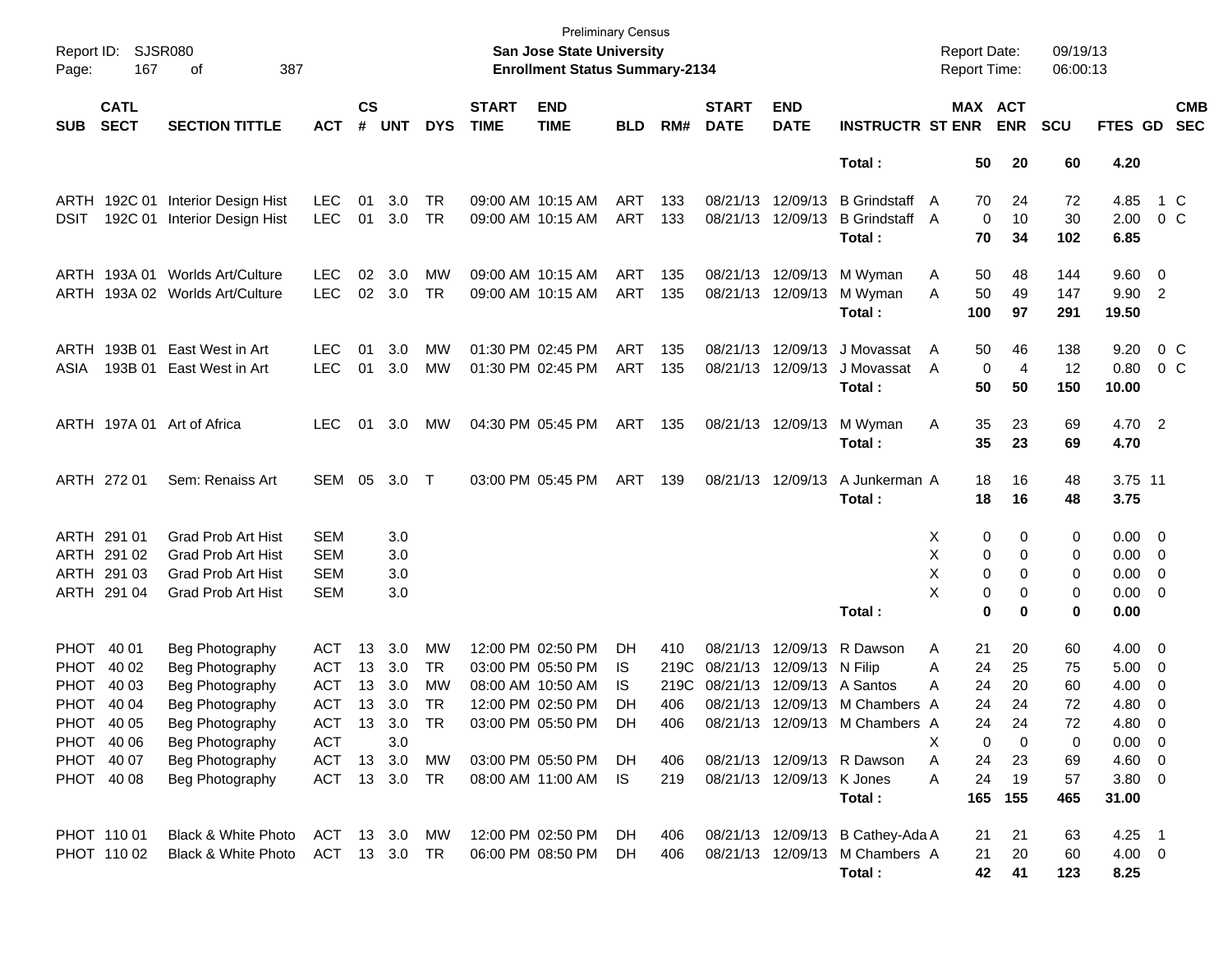| Report ID:<br>168<br>Page:                               | <b>SJSR080</b><br>387<br>οf                                          |                                                      |                |                                   |                                 |                             | <b>San Jose State University</b><br><b>Enrollment Status Summary-2134</b> | <b>Preliminary Census</b> |                   |                                  |                                  |                                                                                          | <b>Report Date:</b><br>Report Time: |                      |                       | 09/19/13<br>06:00:13  |                                                           |                                 |                          |
|----------------------------------------------------------|----------------------------------------------------------------------|------------------------------------------------------|----------------|-----------------------------------|---------------------------------|-----------------------------|---------------------------------------------------------------------------|---------------------------|-------------------|----------------------------------|----------------------------------|------------------------------------------------------------------------------------------|-------------------------------------|----------------------|-----------------------|-----------------------|-----------------------------------------------------------|---------------------------------|--------------------------|
| <b>CATL</b><br><b>SECT</b><br><b>SUB</b>                 | <b>SECTION TITTLE</b>                                                | <b>ACT</b>                                           | <b>CS</b><br># | <b>UNT</b>                        | <b>DYS</b>                      | <b>START</b><br><b>TIME</b> | <b>END</b><br><b>TIME</b>                                                 | <b>BLD</b>                | RM#               | <b>START</b><br><b>DATE</b>      | <b>END</b><br><b>DATE</b>        | <b>INSTRUCTR ST ENR</b>                                                                  |                                     |                      | MAX ACT<br><b>ENR</b> | <b>SCU</b>            | FTES GD                                                   |                                 | <b>CMB</b><br><b>SEC</b> |
| PHOT 11201<br>PHOT 112 02<br>PHOT 112 03                 | <b>Color Photo</b><br><b>Color Photo</b><br><b>Color Photo</b>       | <b>ACT</b><br><b>ACT</b><br><b>ACT</b>               | 13<br>13<br>13 | 3.0<br>3.0<br>3.0                 | MW<br><b>TR</b><br><b>TR</b>    |                             | 06:00 PM 08:50 PM<br>03:00 PM 05:50 PM<br>12:00 PM 02:50 PM               | DН<br>DН<br>DН            | 410<br>410<br>410 | 08/21/13<br>08/21/13<br>08/21/13 | 12/09/13<br>12/09/13<br>12/09/13 | Y Williams<br>T Sanders<br>J Stewart<br>Total:                                           | Α<br>A<br>A                         | 21<br>25<br>21<br>67 | 20<br>25<br>19<br>64  | 60<br>75<br>57<br>192 | 4.00<br>5.00<br>3.80<br>12.80                             | - 0<br>$\mathbf 0$<br>0         |                          |
| PHOT 11301<br>PHOT 113 02                                | Alt Photo Media<br>Alt Photo Media                                   | <b>ACT</b><br><b>ACT</b>                             | 13<br>13       | 3.0<br>3.0                        | <b>MW</b>                       |                             | 03:00 PM 05:50 PM                                                         | <b>ART</b><br><b>ART</b>  | 307<br>307        | 08/21/13<br>08/21/13             | 12/09/13<br>12/09/13             | E Cetto<br>Total:                                                                        | X<br>A                              | 0<br>21<br>21        | 0<br>19<br>19         | 0<br>57<br>57         | 0.00<br>3.85<br>3.85                                      | 0<br>$\overline{\phantom{0}}$ 1 |                          |
| PHOT 114 01                                              | Adv Blk/Wht Photo                                                    | <b>ACT</b>                                           | 13             | 3.0                               | MW                              |                             | 08:00 AM 10:50 AM                                                         | DH                        | 406               | 08/21/13                         | 12/09/13                         | R Dawson<br>Total:                                                                       | Α                                   | 21<br>21             | 21<br>21              | 63<br>63              | 4.20<br>4.20                                              | $\overline{\mathbf{0}}$         |                          |
| PHOT 115 01<br>PHOT 115 02                               | Int Digital Imaging<br>Int Digital Imaging                           | <b>ACT</b><br><b>ACT</b>                             | 13<br>13       | 3.0<br>3.0                        | MW<br><b>MW</b>                 |                             | 06:00 PM 08:50 PM<br>12:00 PM 02:50 PM                                    | IS<br><b>IS</b>           | 219<br>219        | 08/21/13<br>08/21/13             | 12/09/13<br>12/09/13             | H Edwards<br>M Pinto<br>Total:                                                           | A<br>A                              | 24<br>24<br>48       | 22<br>26<br>48        | 66<br>78<br>144       | 4.40<br>5.25<br>9.65                                      | 0<br>$\overline{\phantom{1}}$   |                          |
| PHOT 116 01                                              | Cont Issues Photog                                                   | SEM 04                                               |                | 3.0                               | $\top$                          |                             | 12:00 PM 02:50 PM                                                         | IS                        | 219C              | 08/21/13                         | 12/09/13                         | V Mendoza<br>Total:                                                                      | A                                   | 21<br>21             | 21<br>21              | 63<br>63              | 4.35 3<br>4.35                                            |                                 |                          |
| PHOT 120 01<br>PHOT 120 02                               | Image and Idea<br>Image and Idea                                     | <b>ACT</b><br><b>ACT</b>                             | 07<br>07       | 3.0<br>3.0                        | <b>TR</b><br>TR                 |                             | 12:00 PM 02:50 PM<br>03:00 PM 05:50 PM                                    | IS<br><b>IS</b>           | 219<br>219        | 08/21/13<br>08/21/13             | 12/09/13<br>12/09/13             | <b>B</b> Rayner<br><b>B</b> Rayner<br>Total:                                             | A<br>A                              | 24<br>24<br>48       | 24<br>20<br>44        | 72<br>60<br>132       | 4.80<br>4.10<br>8.90                                      | 0<br>$\overline{2}$             |                          |
| PHOT 121 01<br>PHOT 121 02<br>PHOT 121 03                | Intro to Studio Ligh<br>Intro to Studio Ligh<br>Intro to Studio Ligh | ACT<br><b>ACT</b><br><b>ACT</b>                      | 13<br>13<br>13 | 3.0<br>3.0<br>3.0                 | MW<br>MW<br><b>TR</b>           |                             | 12:00 PM 02:50 PM<br>03:00 PM 05:50 PM<br>12:00 PM 02:50 PM               | DН<br>DН<br>DН            | 407<br>407<br>407 | 08/21/13<br>08/21/13<br>08/21/13 | 12/09/13<br>12/09/13<br>12/09/13 | Y Williams<br>Y Williams<br>S Frank<br>Total:                                            | A<br>Α<br>A                         | 18<br>18<br>18<br>54 | 18<br>18<br>18<br>54  | 54<br>54<br>54<br>162 | 3.60<br>3.65<br>3.60<br>10.85                             | 0<br>$\overline{1}$<br>0        |                          |
| PHOT 122 01                                              | Adv Studio Lighting                                                  | ACT                                                  |                | 13 3.0                            | TR                              |                             | 03:00 PM 05:50 PM                                                         | <b>DH</b>                 | 407               | 08/21/13                         | 12/09/13 S Frank                 | Total:                                                                                   | Α                                   | 18<br>18             | 18<br>18              | 54<br>54              | 3.60<br>3.60                                              | $\overline{\mathbf{0}}$         |                          |
| PHOT 123 01                                              | <b>Photo Illustration</b>                                            | ACT 13 3.0 TR                                        |                |                                   |                                 |                             | 08:00 AM 10:50 AM                                                         | DH.                       | 407               |                                  | 08/21/13 12/09/13 S Frank        | Total:                                                                                   | A                                   | 18<br>18             | 19<br>19              | 57<br>57              | $3.80\ 0$<br>3.80                                         |                                 |                          |
| PHOT 180 01<br>PHOT 180 02<br>PHOT 180 03<br>PHOT 180 04 | Indiv St Photo<br>Indiv St Photo<br>Indiv St Photo<br>Indiv St Photo | <b>SUP</b><br><b>SUP</b><br><b>SUP</b><br><b>SUP</b> | 36             | 36 3.0<br>3.0<br>36 3.0<br>36 3.0 | TBA<br><b>TBA</b><br>TBA<br>TBA |                             |                                                                           |                           |                   |                                  | 08/21/13 12/09/13 S Frank        | 08/21/13 12/09/13 V Mendoza<br>08/21/13 12/09/13 H Edwards<br>08/21/13 12/09/13 B Rayner | A<br>A<br>A<br>A                    | 6<br>6<br>6<br>6     | 3<br>-1<br>1<br>3     | 9<br>3<br>3<br>9      | $0.60 \quad 0$<br>$0.20 \ 0$<br>$0.20 \ 0$<br>$0.60 \t 0$ |                                 |                          |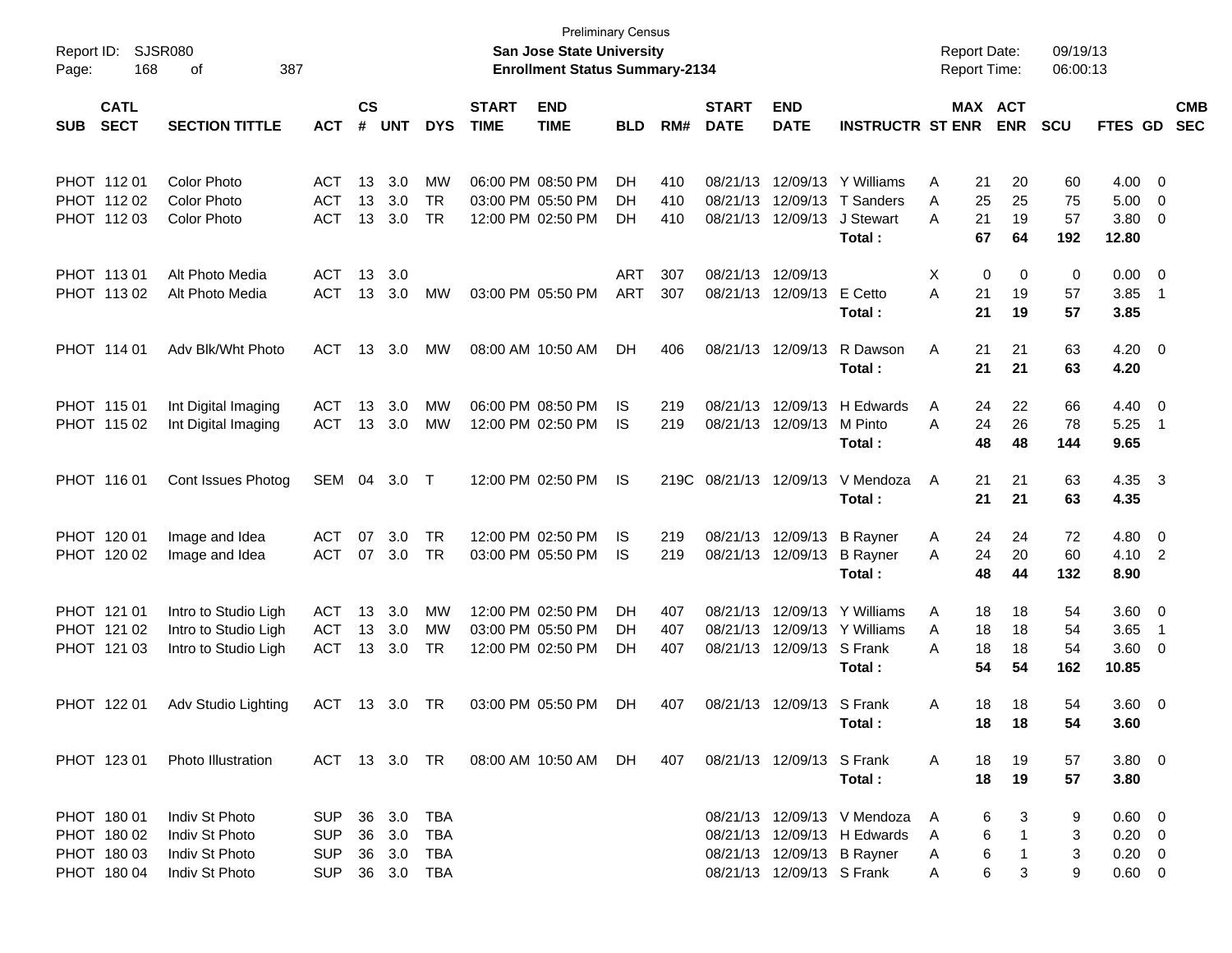| Report ID:<br>169<br>Page:               | SJSR080<br>387<br>оf  |            |                       |            |                             | <b>Preliminary Census</b><br><b>San Jose State University</b><br><b>Enrollment Status Summary-2134</b> |            |     |                             |                                                  |                                                       | <b>Report Date:</b><br><b>Report Time:</b> |                             | 09/19/13<br>06:00:13        |                                     |                          |
|------------------------------------------|-----------------------|------------|-----------------------|------------|-----------------------------|--------------------------------------------------------------------------------------------------------|------------|-----|-----------------------------|--------------------------------------------------|-------------------------------------------------------|--------------------------------------------|-----------------------------|-----------------------------|-------------------------------------|--------------------------|
| <b>CATL</b><br><b>SECT</b><br><b>SUB</b> | <b>SECTION TITTLE</b> | <b>ACT</b> | CS<br><b>UNT</b><br># | <b>DYS</b> | <b>START</b><br><b>TIME</b> | <b>END</b><br>TIME                                                                                     | <b>BLD</b> | RM# | <b>START</b><br><b>DATE</b> | <b>END</b><br><b>DATE</b>                        | <b>INSTRUCTR ST ENR</b>                               | <b>MAX</b>                                 | <b>ACT</b><br><b>ENR</b>    | <b>SCU</b>                  | <b>FTES</b><br>GD.                  | <b>CMB</b><br><b>SEC</b> |
| 180 05<br><b>PHOT</b>                    | Indiv St Photo        | <b>SUP</b> | 36<br>3.0             | <b>TBA</b> |                             |                                                                                                        |            |     | 08/21/13                    | 12/09/13                                         | Y Williams<br>Total:                                  | 6<br>A<br>30                               | -2<br>10                    | 6<br>30                     | $0.40 \quad 0$<br>2.00              |                          |
| Department: Art                          |                       |            |                       |            |                             |                                                                                                        |            |     |                             | <b>Lower Division:</b><br><b>Upper Division:</b> | <b>Department Total:</b><br><b>Graduate Division:</b> | 3815<br>1461<br>2089<br>265                | 3022<br>1388<br>1533<br>101 | 8954<br>4056<br>4607<br>291 | 607.18<br>270.40<br>312.68<br>24.10 |                          |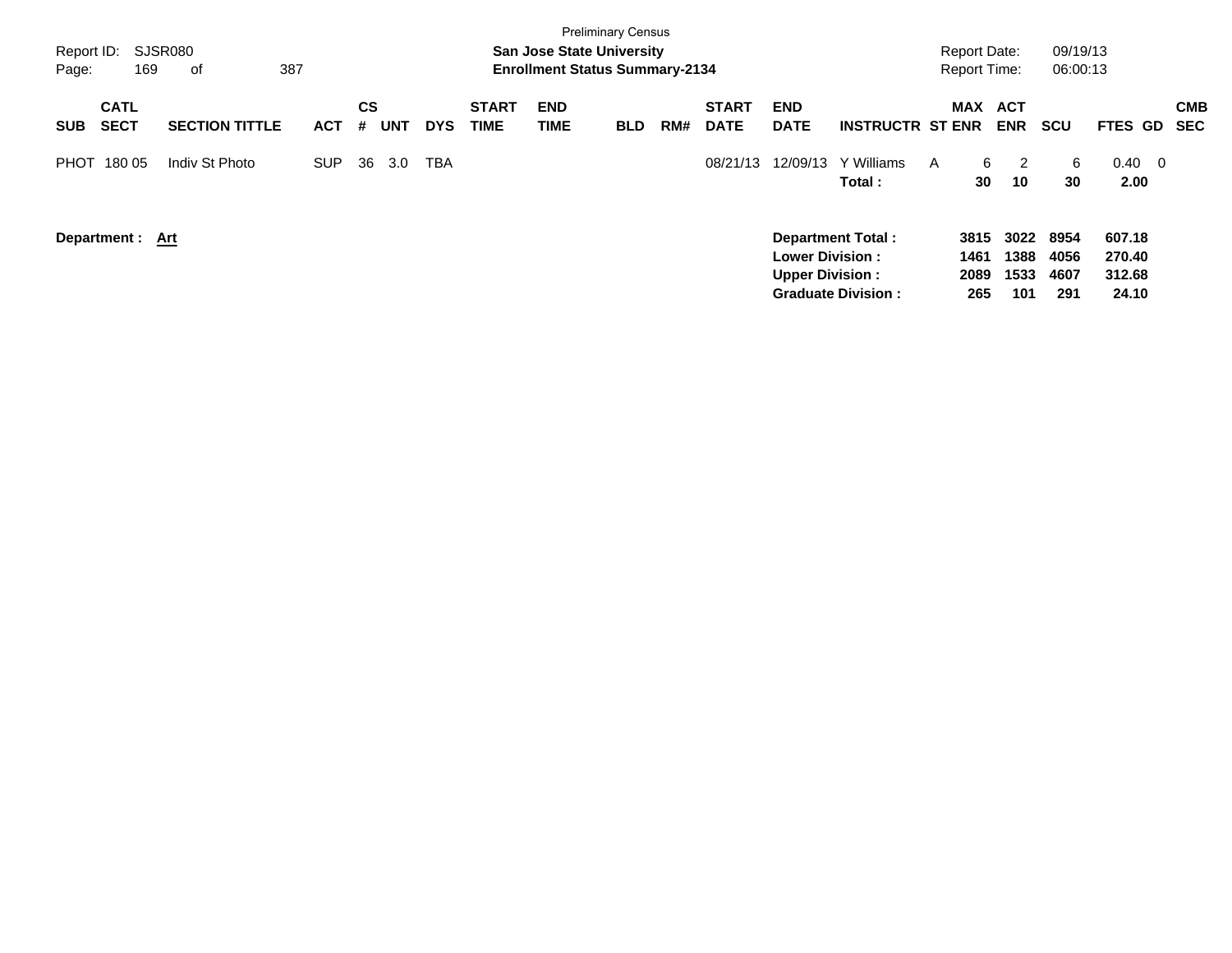| Report ID:<br>Page: | 170                        | SJSR080<br>387<br>оf                              |            |                    |            |               |                             | <b>Preliminary Census</b><br><b>San Jose State University</b><br><b>Enrollment Status Summary-2134</b> |            |     |                             |                           |                                                            | <b>Report Date:</b><br>Report Time: |         |            | 09/19/13<br>06:00:13 |                |                          |                          |
|---------------------|----------------------------|---------------------------------------------------|------------|--------------------|------------|---------------|-----------------------------|--------------------------------------------------------------------------------------------------------|------------|-----|-----------------------------|---------------------------|------------------------------------------------------------|-------------------------------------|---------|------------|----------------------|----------------|--------------------------|--------------------------|
| <b>SUB</b>          | <b>CATL</b><br><b>SECT</b> | <b>SECTION TITTLE</b>                             | <b>ACT</b> | $\mathsf{cs}$<br># | <b>UNT</b> | <b>DYS</b>    | <b>START</b><br><b>TIME</b> | <b>END</b><br><b>TIME</b>                                                                              | <b>BLD</b> | RM# | <b>START</b><br><b>DATE</b> | <b>END</b><br><b>DATE</b> | <b>INSTRUCTR ST ENR</b>                                    |                                     | MAX ACT | <b>ENR</b> | <b>SCU</b>           | FTES GD        |                          | <b>CMB</b><br><b>SEC</b> |
| <b>College</b>      | Department :               | <b>Humanities &amp; the Arts</b><br><b>Design</b> |            |                    |            |               |                             |                                                                                                        |            |     |                             |                           |                                                            |                                     |         |            |                      |                |                          |                          |
|                     | DSGD 6301                  | <b>Fund Graphic Visual</b>                        | <b>ACT</b> | 07                 | 3.0        | TR            |                             | 12:00 PM 02:50 PM                                                                                      | IS         | 240 | 08/21/13                    | 12/09/13                  | J Levy                                                     | Α                                   | 25      | 24         | 72                   | 4.80           | $\overline{\phantom{0}}$ |                          |
|                     | DSGD 6302                  | Fund Graphic Visual                               | <b>ACT</b> | 07                 | 3.0        | <b>TR</b>     |                             | 03:00 PM 05:50 PM                                                                                      | <b>ART</b> | 201 |                             | 08/21/13 12/09/13         | J Levy                                                     | Α                                   | 25      | 19         | 57                   | 3.80           | 0                        |                          |
|                     | DSGD 6303                  | Fund Graphic Visual                               | <b>ACT</b> | 07                 | 3.0        | <b>TR</b>     |                             | 08:00 AM 10:50 AM                                                                                      | <b>ART</b> | 203 |                             | 08/21/13 12/09/13         | J Levy                                                     | A                                   | 25      | 24         | 72                   | 4.80           | 0                        |                          |
|                     |                            |                                                   |            |                    |            |               |                             |                                                                                                        |            |     |                             |                           | Total:                                                     |                                     | 75      | 67         | 201                  | 13.40          |                          |                          |
|                     | DSGD 8301                  | Digital Apps Basic                                | <b>ACT</b> | 07                 | 3.0        | MW            |                             | 08:30 AM 11:20 AM                                                                                      | ART        | 201 | 08/21/13                    | 12/09/13                  | A Thompson A                                               |                                     | 25      | 25         | 75                   | 5.00           | $\overline{\mathbf{0}}$  |                          |
|                     | DSGD 8302                  | Digital Apps Basic                                | <b>ACT</b> | 07                 | 3.0        | MW            |                             | 12:30 PM 03:20 PM                                                                                      | <b>ART</b> | 201 | 08/21/13                    | 12/09/13                  | A Thompson A                                               |                                     | 25      | 25         | 75                   | 5.00           | 0                        |                          |
|                     | DSGD 8303                  | Digital Apps Basic                                | <b>ACT</b> | 07                 | 3.0        | TR            |                             | 08:00 AM 10:50 AM                                                                                      | <b>ART</b> | 201 | 08/21/13                    | 12/09/13                  | <b>B</b> Allie                                             | Α                                   | 25      | 25         | 75                   | 5.00           | 0                        |                          |
|                     | DSGD 8304                  | Digital Apps Basic                                | <b>ACT</b> | 07                 | 3.0        | MW            |                             | 03:30 PM 06:20 PM                                                                                      | ART        | 206 |                             | 08/21/13 12/09/13         | <b>B</b> Allie                                             | A                                   | 25      | 25         | 75                   | 5.00           | 0                        |                          |
|                     |                            |                                                   |            |                    |            |               |                             |                                                                                                        |            |     |                             |                           | Total:                                                     |                                     | 100     | 100        | 300                  | 20.00          |                          |                          |
|                     | DSGD 99 01                 | Intro to Typography                               | <b>ACT</b> | 07                 | 3.0        | MW            |                             | 08:30 AM 11:20 AM                                                                                      | ART        | 216 | 08/21/13                    | 12/09/13                  | J Miller                                                   | Α                                   | 25      | 22         | 66                   | 4.40           | $\overline{\phantom{0}}$ |                          |
|                     | DSGD 99 02                 | Intro to Typography                               | <b>ACT</b> | 07                 | 3.0        | MW            |                             | 03:30 PM 06:20 PM                                                                                      | <b>ART</b> | 201 | 08/21/13                    | 12/09/13                  | J Martinez                                                 | Α                                   | 25      | 25         | 75                   | 5.00           | $\overline{0}$           |                          |
|                     | DSGD 99 03                 | Intro to Typography                               | <b>ACT</b> | 07                 | 3.0        | <b>TR</b>     |                             | 12:00 PM 02:50 PM                                                                                      | <b>ART</b> | 201 | 08/21/13                    | 12/09/13                  | A Cho                                                      | A                                   | 25      | 20         | 60                   | 4.00           | 0                        |                          |
|                     | DSGD 99 04                 | Intro to Typography                               | <b>ACT</b> | 07                 | 3.0        | <b>TR</b>     |                             | 08:00 AM 10:50 AM                                                                                      | IS         | 240 |                             | 08/21/13 12/09/13         | A Cho                                                      | Α                                   | 25      | 21         | 63                   | 4.20           | 0                        |                          |
|                     |                            |                                                   |            |                    |            |               |                             |                                                                                                        |            |     |                             |                           | Total:                                                     |                                     | 100     | 88         | 264                  | 17.60          |                          |                          |
|                     | DSGD 100 01                | Vis Comm & Process                                | <b>ACT</b> | 07                 | 3.0        | MW            |                             | 12:30 PM 03:20 PM                                                                                      | ART        | 212 | 08/21/13                    | 12/09/13                  | J Martinez                                                 | Α                                   | 25      | 23         | 69                   | 4.60           | $\overline{\phantom{0}}$ |                          |
|                     | DSGD 100 02                | Vis Comm & Process                                | <b>ACT</b> | 07                 | 3.0        | MW            |                             | 03:30 PM 06:20 PM                                                                                      | ART        | 216 | 08/21/13                    | 12/09/13                  | J Miller                                                   | Α                                   | 25      | 25         | 75                   | 5.00           | $\overline{0}$           |                          |
|                     | DSGD 100 03                | Vis Comm & Process                                | <b>ACT</b> | 07                 | 3.0        | <b>TR</b>     |                             | 08:00 AM 10:50 AM                                                                                      | ART        | 212 | 08/21/13                    | 12/09/13                  | H Gressley                                                 | A                                   | 25      | 20         | 60                   | 4.00           | 0                        |                          |
|                     | DSGD 100 04                | Vis Comm & Process                                | <b>ACT</b> | 07                 | 3.0        | <b>TR</b>     |                             | 12:00 PM 02:50 PM                                                                                      | ART        | 212 | 08/21/13                    | 12/09/13                  | A English                                                  | Α                                   | 25      | 25         | 75                   | 5.00           | 0                        |                          |
|                     | DSGD 100 05                | Vis Comm & Process                                | ACT        | 07                 | 3.0        | <b>TR</b>     |                             | 12:00 PM 02:50 PM                                                                                      | ART        | 216 |                             | 08/21/13 12/09/13         | Y Nakagawa A                                               |                                     | 25      | 23         | 69                   | 4.60           | 0                        |                          |
|                     |                            |                                                   |            |                    |            |               |                             |                                                                                                        |            |     |                             |                           | Total:                                                     |                                     | 125     | 116        | 348                  | 23.20          |                          |                          |
|                     | DSGD 102 01                | Interm Typography                                 | <b>ACT</b> | 07                 | 3.0        | <b>TR</b>     |                             | 12:00 PM 02:50 PM                                                                                      | IS         | 226 |                             | 08/21/13 12/09/13         | C Kim                                                      | Α                                   | 25      | 16         | 48                   | 3.20           | $\overline{\mathbf{0}}$  |                          |
|                     | DSGD 102 02                | Interm Typography                                 | <b>ACT</b> | 07                 | 3.0        | TR            |                             | 03:00 PM 05:50 PM                                                                                      | IS         | 226 |                             | 08/21/13 12/09/13         | C Kim                                                      | A                                   | 25      | 16         | 48                   | 3.20           | 0                        |                          |
|                     |                            |                                                   |            |                    |            |               |                             |                                                                                                        |            |     |                             |                           | Total:                                                     |                                     | 50      | 32         | 96                   | 6.40           |                          |                          |
|                     |                            | DSGD 103A 01 Adv Typography I                     | ACT        |                    | 07 3.0     | MW            |                             | 03:30 PM 06:20 PM                                                                                      | ART        | 212 |                             |                           | 08/21/13 12/09/13 Y Gorlovetsk A                           |                                     | 25      | 15         | 45                   | $3.00 \ 0$     |                          |                          |
|                     |                            | DSGD 103A 02 Adv Typography I                     |            |                    |            | ACT 07 3.0 MW |                             |                                                                                                        |            |     |                             |                           | 06:30 PM 09:20 PM ART 212 08/21/13 12/09/13 Y Gorlovetsk A |                                     | 25      | 16         | 48                   | $3.20 \ 0$     |                          |                          |
|                     |                            |                                                   |            |                    |            |               |                             |                                                                                                        |            |     |                             |                           | Total:                                                     |                                     | 50      | 31         | 93                   | 6.20           |                          |                          |
|                     | DSGD 106 01                | Adv Graphic Design                                | ACT        |                    | 07 3.0     | MW            |                             | 08:30 AM 11:20 AM IS                                                                                   |            | 226 |                             | 08/21/13 12/09/13 B Jeung |                                                            | A                                   | 25      | 15         | 45                   | $3.00 \ 0$     |                          |                          |
|                     | DSGD 106 02                | Adv Graphic Design                                | <b>ACT</b> |                    | 3.0        |               |                             |                                                                                                        |            |     |                             |                           |                                                            | X                                   | 0       | 0          | 0                    | $0.00 \quad 0$ |                          |                          |
|                     | DSGD 106 03                | Adv Graphic Design                                | ACT        |                    | 07 3.0     | TR            |                             | 03:00 PM 05:50 PM ART 216                                                                              |            |     |                             |                           | 08/21/13 12/09/13 H Gressley                               | A                                   | 25      | 16         | 48                   | $3.20 \ 0$     |                          |                          |
|                     |                            |                                                   |            |                    |            |               |                             |                                                                                                        |            |     |                             |                           | Total:                                                     |                                     | 50      | 31         | 93                   | 6.20           |                          |                          |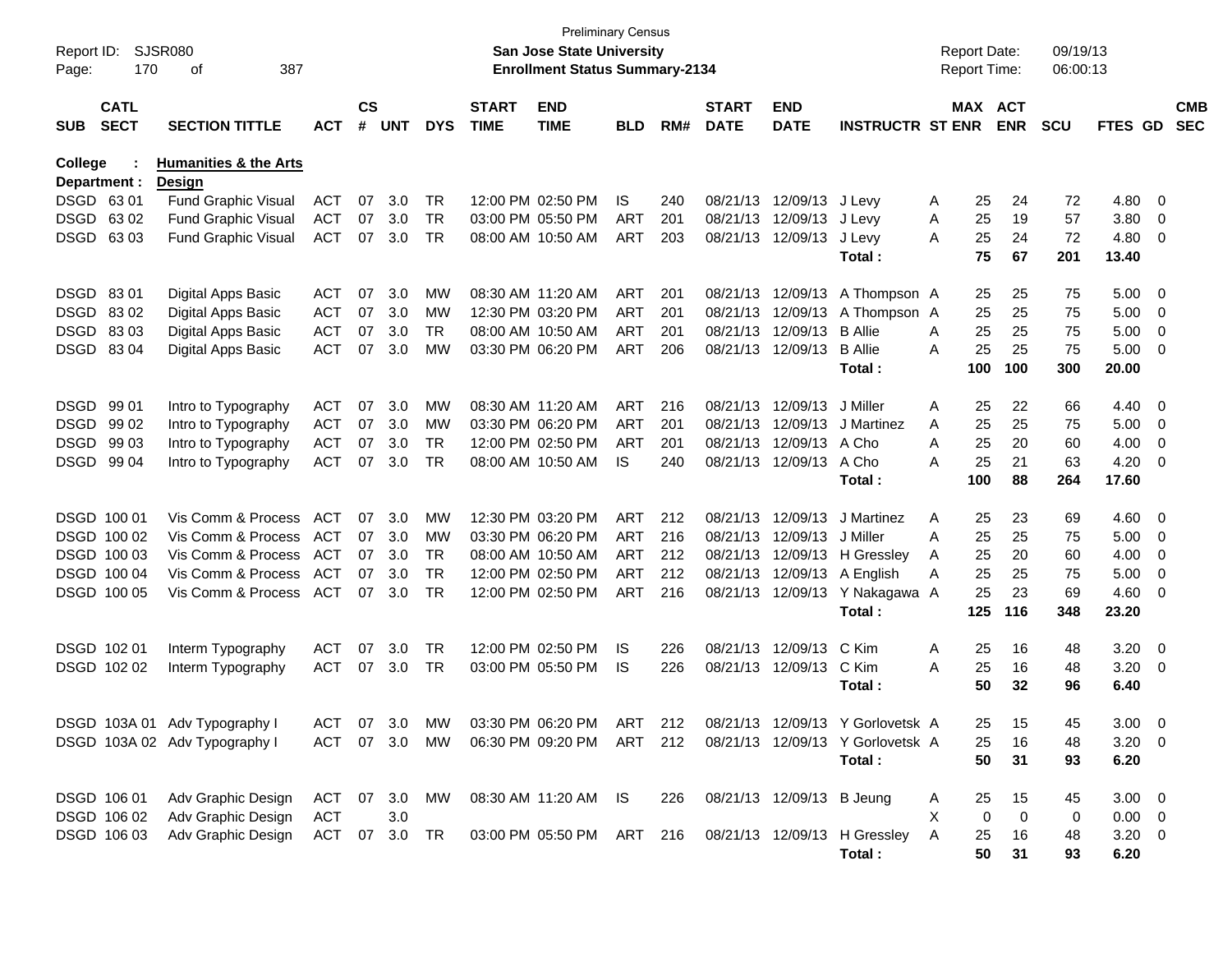| Page:      | Report ID: SJSR080<br>171  | 387<br>οf                                                                             |                          |                |            |            |                             | <b>Preliminary Census</b><br>San Jose State University<br><b>Enrollment Status Summary-2134</b> |            |            |                             |                                        |                                      | <b>Report Date:</b><br><b>Report Time:</b> |                                  | 09/19/13<br>06:00:13 |                                   |                           |
|------------|----------------------------|---------------------------------------------------------------------------------------|--------------------------|----------------|------------|------------|-----------------------------|-------------------------------------------------------------------------------------------------|------------|------------|-----------------------------|----------------------------------------|--------------------------------------|--------------------------------------------|----------------------------------|----------------------|-----------------------------------|---------------------------|
| <b>SUB</b> | <b>CATL</b><br><b>SECT</b> | <b>SECTION TITTLE</b>                                                                 | <b>ACT</b>               | <b>CS</b><br># | <b>UNT</b> | <b>DYS</b> | <b>START</b><br><b>TIME</b> | <b>END</b><br><b>TIME</b>                                                                       | <b>BLD</b> | RM#        | <b>START</b><br><b>DATE</b> | <b>END</b><br><b>DATE</b>              | <b>INSTRUCTR ST ENR</b>              |                                            | MAX ACT<br><b>ENR</b>            | <b>SCU</b>           |                                   | <b>CMB</b><br>FTES GD SEC |
|            | DSGD 108 01                | Gr Des Portfolio                                                                      | ACT                      |                | 07 3.0     | MW         |                             | 12:30 PM 03:20 PM                                                                               | <b>IS</b>  | 226        |                             | 08/21/13 12/09/13                      | C Hwang<br>Total:                    | 25<br>A<br>25                              | 18<br>18                         | 54<br>54             | 3.60 0<br>3.60                    |                           |
|            | DSGD 110 01<br>DSGD 110 02 | Image Making<br>Image Making                                                          | ACT<br>ACT               | 07<br>07       | 3.0<br>3.0 | MW<br>TR   |                             | 08:30 AM 11:20 AM<br>08:00 AM 10:50 AM                                                          | ART<br>IS  | 212<br>226 |                             | 08/21/13 12/09/13<br>08/21/13 12/09/13 | J Martinez<br>Y Nakagawa A<br>Total: | 25<br>A<br>25<br>50                        | 16<br>15<br>31                   | 48<br>45<br>93       | $3.20 \ 0$<br>$3.00 \ 0$<br>6.20  |                           |
|            | DSGD 131 01<br>DSGD 131 02 | <b>Motion Graphics</b><br><b>Motion Graphics</b>                                      | <b>ACT</b><br><b>ACT</b> | 07             | 3.0<br>3.0 | TR         |                             | 08:00 AM 10:50 AM                                                                               | ART 216    |            |                             | 08/21/13 12/09/13                      | C Kim<br>Total:                      | Х<br>A<br>25<br>25                         | 0<br>0<br>16<br>16               | 0<br>48<br>48        | $0.00 \t 0$<br>$3.20 \ 0$<br>3.20 |                           |
|            | DSGD 141 01                | 3D B& P Design                                                                        | ACT 07 3.0               |                |            | МW         |                             | 12:30 PM 03:20 PM                                                                               | ART        | 216        |                             | 08/21/13 12/09/13                      | J Miller<br>Total:                   | 25<br>Α<br>25                              | 17<br>17                         | 51<br>51             | $3.40 \ 0$<br>3.40                |                           |
|            | DSGD 150 01                | <b>GD Senior Studio</b>                                                               | ACT                      |                | 07 4.0     | MW         |                             | 03:30 PM 06:20 PM                                                                               | IS         | 226        |                             | 08/21/13 12/09/13                      | C Hwang<br>Total:                    | 25<br>Α<br>25                              | 18<br>18                         | 54<br>54             | $4.80\ 0$<br>4.80                 |                           |
|            |                            | DSGN 100W 01 Writing Workshop: De SEM 05 3.0<br>DSGN 100W 02 Writing Workshop: De SEM |                          |                | 3.0        | TR         |                             | 09:00 AM 10:15 AM                                                                               | MUS 211    |            |                             | 08/21/13 12/09/13 C Purnell            |                                      | 25<br>A<br>X                               | 28<br>$\mathbf 0$<br>$\mathbf 0$ | 84<br>0              | $5.60$ 0<br>$0.00 \t 0$           |                           |
|            |                            | DSGN 100W 03 Writing Workshop: De SEM 05 3.0                                          |                          |                |            | TR         |                             | 01:30 PM 02:45 PM                                                                               | ART 141    |            |                             | 08/21/13 12/09/13                      | J Silk<br>Total:                     | A<br>25<br>50                              | 25<br>53                         | 75<br>159            | $5.00 \t 0$<br>10.60              |                           |
|            | <b>DSGN 12701</b>          | Intern                                                                                | <b>SUP</b>               | 36             | 3.0        | <b>TBA</b> |                             |                                                                                                 |            |            |                             | 08/21/13 12/09/13 B Kimura             |                                      | 30<br>Α                                    | 16                               | 48                   | $3.20 \ 0$                        |                           |
|            | DSGN 127 02                | Intern                                                                                | <b>SUP</b>               | 36             | 1.0        | <b>TBA</b> |                             |                                                                                                 |            |            | 08/21/13                    |                                        | 12/09/13 B Kimura                    | 10<br>A                                    | 2                                | 2                    | $0.13 \quad 0$                    |                           |
|            | DSGN 127 03                | Intern                                                                                | <b>SUP</b>               | 36             | 2.0        | <b>TBA</b> |                             |                                                                                                 |            |            |                             | 08/21/13 12/09/13 B Kimura             |                                      | 10<br>Α                                    | 0                                | 0                    | $0.00 \t 0$                       |                           |
|            | DSGN 127 04                | Intern                                                                                | <b>SUP</b>               | 36             | 4.0        | <b>TBA</b> |                             |                                                                                                 |            |            |                             | 08/21/13 12/09/13 B Kimura             | Total:                               | 15<br>А<br>65                              | 5<br>23                          | 20<br>70             | $1.33 \ 0$<br>4.67                |                           |
|            | <b>DSGN 18001</b>          | <b>Indiv Studies</b>                                                                  | SUP                      | 36             | 3.0        | <b>TBA</b> |                             |                                                                                                 |            |            | 08/21/13                    | 12/09/13                               | <b>B</b> Kimura                      | 10<br>Α                                    | 4                                | 12                   | $0.80 \ 0$                        |                           |
|            | <b>DSGN 18002</b>          | <b>Indiv Studies</b>                                                                  | <b>SUP</b>               | 36             | 2.0        | <b>TBA</b> |                             |                                                                                                 |            |            |                             | 08/21/13 12/09/13 G Hom                |                                      | 25<br>Α                                    | 13                               | 26                   | $1.73 \t 0$                       |                           |
|            | DSGN 180 03                | <b>Indiv Studies</b>                                                                  | <b>SUP</b>               | 36             | 3.0        | TBA        |                             |                                                                                                 |            |            |                             | 08/21/13 12/09/13                      |                                      | 10<br>Α                                    | 0                                | 0                    | $0.00 \t 0$                       |                           |
|            | DSGN 180 04                | <b>Indiv Studies</b>                                                                  | <b>SUP</b>               | 36             | 3.0        | TBA        |                             |                                                                                                 |            |            |                             | 08/21/13 12/09/13 C Kim                |                                      | 10<br>Α                                    |                                  | 3                    | $0.20 \ 0$                        |                           |
|            | DSGN 180 05                | <b>Indiv Studies</b>                                                                  | <b>SUP</b>               |                | 36 3.0     | TBA        |                             |                                                                                                 |            |            |                             | 08/21/13 12/09/13                      |                                      | 10<br>А                                    | 0                                | 0                    | $0.00 \t 0$                       |                           |
|            | <b>DSGN 18006</b>          | <b>Indiv Studies</b>                                                                  | <b>SUP</b>               |                | 36 3.0     | TBA        |                             |                                                                                                 |            |            |                             | 08/21/13 12/09/13                      |                                      | 10<br>А                                    | 0                                | 0                    | $0.00 \t 0$                       |                           |
|            | DSGN 180 07                | <b>Indiv Studies</b>                                                                  | <b>SUP</b>               |                | 36 1.0 TBA |            |                             |                                                                                                 |            |            |                             | 08/21/13 12/09/13 B Kimura             | Total:                               | Α<br>25<br>100                             | 10<br>28                         | 10<br>51             | $0.67$ 0<br>3.40                  |                           |
|            | DSGN 197 01                | <b>BA Senior Project</b>                                                              | ACT 07 4.0 TR            |                |            |            |                             | 03:00 PM 06:40 PM ART 212 08/21/13 12/09/13 A English                                           |            |            |                             |                                        | Total:                               | 25<br>A<br>25                              | 25<br>25                         | 75<br>75             | $6.67$ 0<br>6.67                  |                           |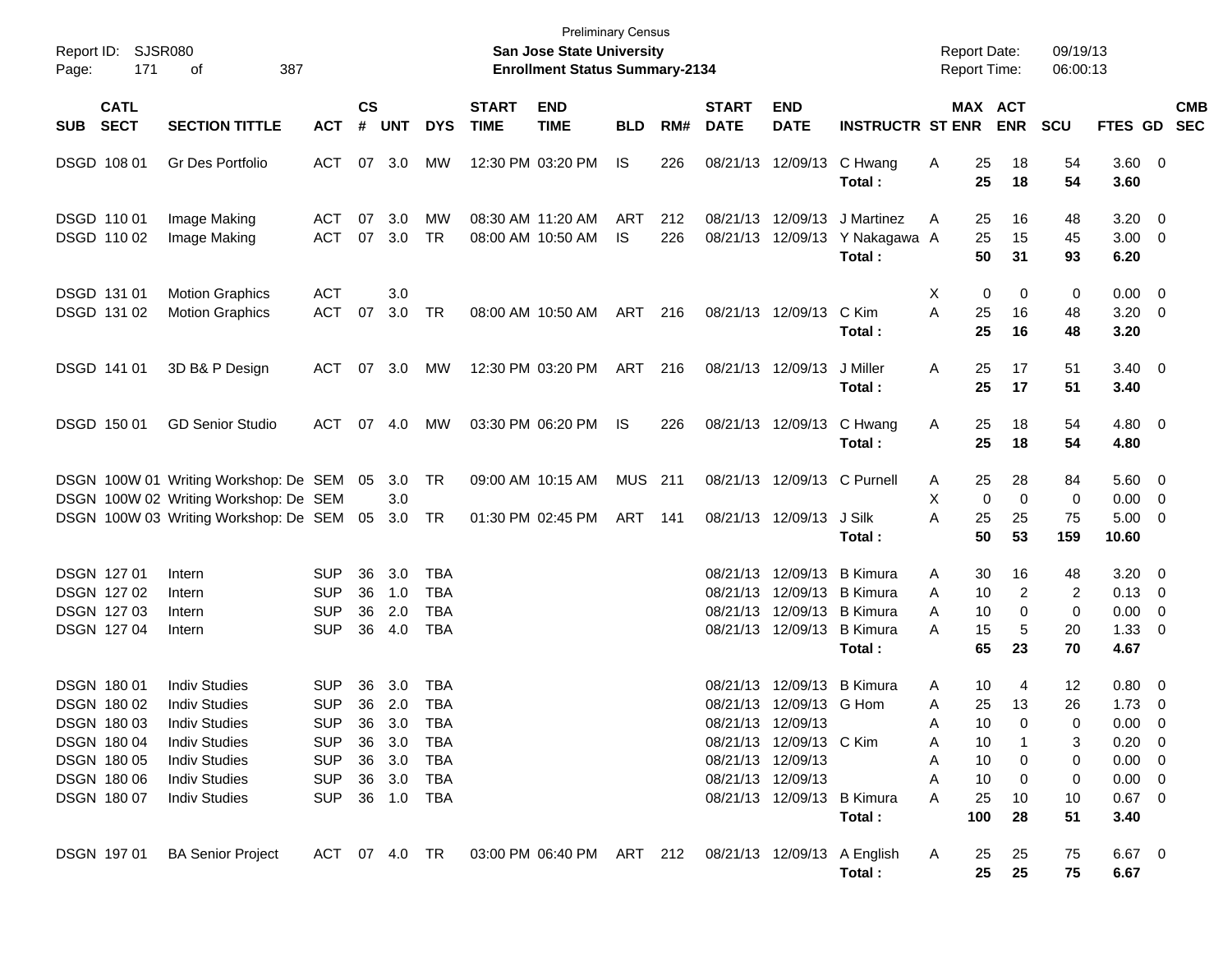| Report ID:<br>Page: | 172         | <b>SJSR080</b><br>387<br>оf |               |               |            |            |              | <b>Preliminary Census</b><br><b>San Jose State University</b><br><b>Enrollment Status Summary-2134</b> |            |     |              |                   |                               | <b>Report Date:</b><br><b>Report Time:</b> |              |              | 09/19/13<br>06:00:13 |                |                          |            |
|---------------------|-------------|-----------------------------|---------------|---------------|------------|------------|--------------|--------------------------------------------------------------------------------------------------------|------------|-----|--------------|-------------------|-------------------------------|--------------------------------------------|--------------|--------------|----------------------|----------------|--------------------------|------------|
|                     | <b>CATL</b> |                             |               | $\mathsf{cs}$ |            |            | <b>START</b> | <b>END</b>                                                                                             |            |     | <b>START</b> | <b>END</b>        |                               |                                            |              | MAX ACT      |                      |                |                          | <b>CMB</b> |
| <b>SUB</b>          | <b>SECT</b> | <b>SECTION TITTLE</b>       | <b>ACT</b>    | #             | <b>UNT</b> | <b>DYS</b> | <b>TIME</b>  | <b>TIME</b>                                                                                            | <b>BLD</b> | RM# | <b>DATE</b>  | <b>DATE</b>       | <b>INSTRUCTR ST ENR</b>       |                                            |              | <b>ENR</b>   | <b>SCU</b>           | FTES GD        |                          | <b>SEC</b> |
| <b>DSID</b>         | 21 01       | Visualization I             | <b>ACT</b>    | 07            | 3.0        | МW         |              | 12:30 PM 03:20 PM                                                                                      | IS         | 118 | 08/21/13     |                   | 12/09/13 G Skulley            | Α                                          | 24           | 24           | 72                   | $4.80\ 0$      |                          |            |
| <b>DSID</b>         | 21 02       | Visualization I             | <b>ACT</b>    | 07            | 3.0        | MW         |              | 03:30 PM 06:20 PM                                                                                      | IS         | 118 | 08/21/13     | 12/09/13          | <b>G Skulley</b>              | Α                                          | 24           | 24           | 72                   | 4.80           | $\overline{\phantom{0}}$ |            |
| <b>DSID</b>         | 21 03       | Visualization I             | <b>ACT</b>    | 07            | 3.0        | <b>TR</b>  |              | 03:00 PM 05:50 PM                                                                                      | IS         | 118 | 08/21/13     | 12/09/13          | J Nelson                      | Α                                          | 24           | 24           | 72                   | $4.80\ 0$      |                          |            |
|                     |             |                             |               |               |            |            |              |                                                                                                        |            |     |              |                   | Total:                        |                                            | 72           | 72           | 216                  | 14.40          |                          |            |
| <b>DSID</b>         | 31 01       | <b>ID Foundation I</b>      | <b>ACT</b>    | 13            | 3.0        | МW         |              | 12:30 PM 03:20 PM                                                                                      | <b>ART</b> | 103 | 08/21/13     | 12/09/13          | A Armstrong A                 |                                            | 24           | 24           | 72                   | $4.80\ 0$      |                          |            |
| <b>DSID</b>         | 31 02       | <b>ID Foundation I</b>      | <b>ACT</b>    | 13            | 3.0        | MW         |              | 03:30 PM 06:20 PM                                                                                      | <b>ART</b> | 103 | 08/21/13     | 12/09/13          | C Freissler                   | A                                          | 24           | 24           | 72                   | $4.80\ 0$      |                          |            |
| <b>DSID</b>         | 31 03       | <b>ID Foundation I</b>      | <b>ACT</b>    | 13            | 3.0        | <b>TR</b>  |              | 12:00 PM 02:50 PM                                                                                      | <b>ART</b> | 103 | 08/21/13     | 12/09/13          | J McClusky                    | A                                          | 24           | 24           | 72                   | $4.80\ 0$      |                          |            |
|                     |             |                             |               |               |            |            |              |                                                                                                        |            |     |              |                   | Total:                        |                                            | 72           | 72           | 216                  | 14.40          |                          |            |
| <b>DSID</b>         | 41 01       | Matls & Process I           | ACT           | 07            | 3.0        | TR         |              | 08:00 AM 10:50 AM                                                                                      | ART        | 205 | 08/21/13     | 12/09/13          | R Boeder                      | A                                          | 24           | 21           | 63                   | $4.20 \ 0$     |                          |            |
|                     |             |                             |               |               |            |            |              |                                                                                                        |            |     |              |                   | Total:                        |                                            | 24           | 21           | 63                   | 4.20           |                          |            |
| <b>DSID</b>         | 121 01      | <b>ID Process</b>           | <b>ACT</b>    | 07            | 3.0        | TR         |              | 08:00 AM 10:50 AM                                                                                      | IS         | 118 |              | 08/21/13 12/09/13 | J McClusky                    | A                                          | 24           | 24           | 72                   | $4.80\ 0$      |                          |            |
|                     |             |                             |               |               |            |            |              |                                                                                                        |            |     |              |                   | Total:                        |                                            | 24           | 24           | 72                   | 4.80           |                          |            |
| <b>DSID</b>         | 122 01      | C&CS: Ind. Design           | <b>SEM</b>    |               | 3.0        |            |              |                                                                                                        |            |     |              |                   |                               | X                                          | 0            | 0            | 0                    | $0.00 \t 0$    |                          |            |
|                     |             |                             |               |               |            |            |              |                                                                                                        |            |     |              |                   | Total:                        |                                            | 0            | 0            | 0                    | 0.00           |                          |            |
| <b>DSID</b>         | 123 01      | Intermed Ind Des            | ACT           | 07            | 3.0        | TR         |              | 12:00 PM 02:50 PM                                                                                      | ART        | 205 |              | 08/21/13 12/09/13 | J Nelson                      | A                                          | 24           | 18           | 54                   | 3.60 0         |                          |            |
|                     |             |                             |               |               |            |            |              |                                                                                                        |            |     |              |                   | Total:                        |                                            | 24           | 18           | 54                   | 3.60           |                          |            |
| <b>DSID</b>         |             | 123A 01 Portfolio Proj 2    | <b>ACT</b>    | 07            | 3.0        | МW         |              | 03:30 PM 06:20 PM                                                                                      | ART        | 205 |              | 08/21/13 12/09/13 | G Hom                         | A                                          | 24           | 20           | 20                   | $4.00 \ 0$     |                          |            |
|                     |             |                             |               |               |            |            |              |                                                                                                        |            |     |              |                   | Total:                        |                                            | 24           | 20           | 20                   | 4.00           |                          |            |
| <b>DSID</b>         | 125 01      | Adv Industr Design          | LAB           | 15            | 3.0        | TR         |              | 03:00 PM 05:50 PM                                                                                      | ART        | 205 | 08/21/13     | 12/09/13          | J Shook                       | A                                          | 24           | 17           | 51                   | $3.40 \quad 0$ |                          |            |
|                     |             |                             |               |               |            |            |              |                                                                                                        |            |     |              |                   | Total:                        |                                            | 24           | 17           | 51                   | 3.40           |                          |            |
| <b>DSID</b>         |             | 125A 01 Portfolio Proj 3    | LAB           |               | 2.0        |            |              |                                                                                                        |            |     |              |                   |                               | X                                          | 0            | $\mathbf 0$  | 0                    | $0.00 \t 0$    |                          |            |
|                     |             |                             |               |               |            |            |              |                                                                                                        |            |     |              |                   | Total:                        |                                            | $\mathbf{0}$ | $\mathbf{0}$ | $\mathbf{0}$         | 0.00           |                          |            |
|                     | DSID 126 01 | Ergonom for Design          | LEC           |               |            | 02 3.0 MW  |              | 08:30 AM 09:20 AM ART                                                                                  |            | 205 |              |                   | 08/21/13 12/09/13 G Skulley   | A                                          | 20           | 19           | 38                   | $3.80\ 0$      |                          |            |
| <b>DSID</b>         | 126 02      | Ergonom for Design          | ACT 13 0.0 MW |               |            |            |              | 09:30 AM 10:20 AM                                                                                      | ART 205    |     |              |                   | 08/21/13 12/09/13 G Skulley   | A                                          | 20           | 19           | 19                   | $0.00 \t 0$    |                          |            |
|                     |             |                             |               |               |            |            |              |                                                                                                        |            |     |              |                   | Total:                        |                                            | 40           | 38           | 57                   | 3.80           |                          |            |
| DSID                | 128 01      | Adv Projects in ID          | LAB.          | 15            | 3.0        | МW         |              | 12:30 PM 03:20 PM                                                                                      | ART        | 205 |              |                   | 08/21/13 12/09/13 C Freissler | A                                          | 17           | 16           | 48                   | $3.20 \ 0$     |                          |            |
| <b>DSID</b>         | 128 02      | Adv Projects in ID          | LAB           | 15            | 3.0        | MW         |              | 12:30 PM 03:20 PM                                                                                      | ART        | 205 |              | 08/21/13 12/09/13 | <b>B</b> Chia                 | Α                                          | 24           | 16           | 48                   | $3.20 \ 0$     |                          |            |
|                     |             |                             |               |               |            |            |              |                                                                                                        |            |     |              |                   | Total:                        |                                            | 41           | 32           | 96                   | 6.40           |                          |            |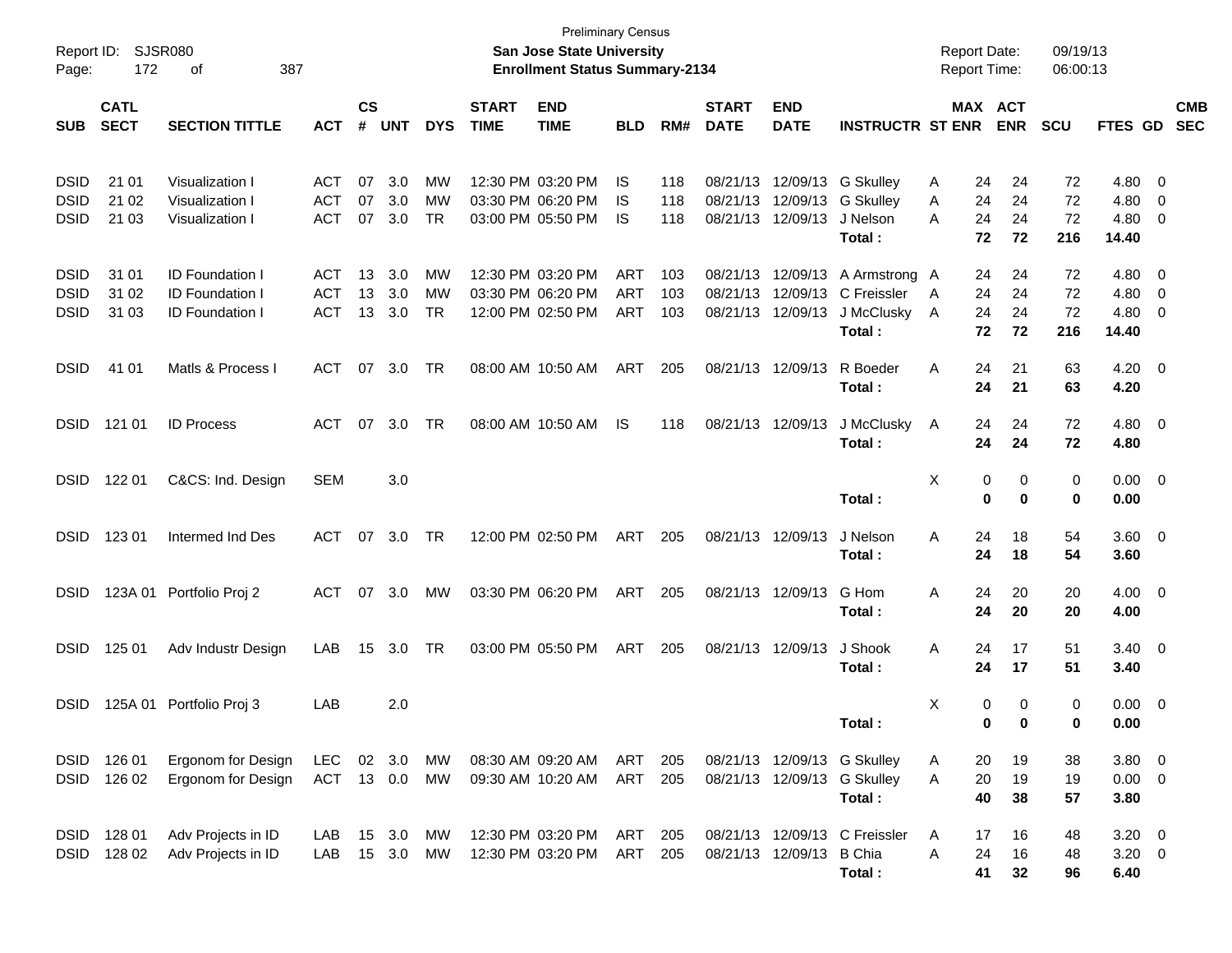| Page:                      | Report ID: SJSR080<br>173  | 387<br>οf                                              |                   |                |               |                        |                             | <b>Preliminary Census</b><br>San Jose State University<br><b>Enrollment Status Summary-2134</b> |                          |            |                             |                             |                                                           | <b>Report Date:</b><br><b>Report Time:</b> |                              | 09/19/13<br>06:00:13 |                                     |     |                          |
|----------------------------|----------------------------|--------------------------------------------------------|-------------------|----------------|---------------|------------------------|-----------------------------|-------------------------------------------------------------------------------------------------|--------------------------|------------|-----------------------------|-----------------------------|-----------------------------------------------------------|--------------------------------------------|------------------------------|----------------------|-------------------------------------|-----|--------------------------|
| <b>SUB</b>                 | <b>CATL</b><br><b>SECT</b> | <b>SECTION TITTLE</b>                                  | <b>ACT</b>        | <b>CS</b><br># | <b>UNT</b>    | <b>DYS</b>             | <b>START</b><br><b>TIME</b> | <b>END</b><br><b>TIME</b>                                                                       | <b>BLD</b>               | RM#        | <b>START</b><br><b>DATE</b> | <b>END</b><br><b>DATE</b>   | <b>INSTRUCTR ST ENR</b>                                   |                                            | <b>MAX ACT</b><br><b>ENR</b> | <b>SCU</b>           | <b>FTES GD</b>                      |     | <b>CMB</b><br><b>SEC</b> |
| <b>DSID</b>                |                            | 128A 01 Portfolio Proj 4                               | LAB               |                | 1.0           |                        |                             |                                                                                                 |                          |            |                             |                             | Total:                                                    | X<br>0<br>$\bf{0}$                         | 0<br>$\bf{0}$                | 0<br>0               | $0.00 \t 0$<br>0.00                 |     |                          |
| <b>DSID</b><br><b>DSID</b> | 129 01<br>129 02           | Visualization III<br>Visualization III                 | ACT<br><b>ACT</b> | 07<br>07       | 3.0<br>3.0    | <b>MW</b><br><b>MW</b> |                             | 07:00 PM 09:50 PM<br>06:30 PM 09:20 PM                                                          | <b>ART</b><br><b>ART</b> | 205<br>201 | 08/21/13 12/09/13           | 08/21/13 12/09/13           | J Ammon<br>M Young<br>Total:                              | 24<br>A<br>A<br>24<br>48                   | 18<br>19<br>37               | 54<br>57<br>111      | $3.60 \quad 0$<br>$3.80\ 0$<br>7.40 |     |                          |
| <b>DSID</b>                | 131 01                     | Interactive Design                                     | ACT 07 3.0 F      |                |               |                        |                             | 12:30 PM 03:20 PM                                                                               | ART                      | 201        | 08/21/13 12/09/13           |                             | Total:                                                    | A<br>24<br>24                              | 24<br>24                     | 72<br>72             | 5.90 22<br>5.90                     |     |                          |
| <b>DSID</b>                | 132 01                     | Softgoods                                              | ACT 07 3.0 F      |                |               |                        |                             | 12:30 PM 03:20 PM                                                                               | ART                      | 205        | 08/21/13 12/09/13           |                             | Total:                                                    | A<br>24<br>24                              | 24<br>24                     | 72<br>72             | $4.80\ 0$<br>4.80                   |     |                          |
| <b>DSID</b>                | 135 01                     | Entrepreneur&Intel P ACT 07 3.0 TR                     |                   |                |               |                        |                             | 06:00 PM 08:50 PM                                                                               | ART                      | 201        |                             | 08/21/13 12/09/13           | G FurbershawA<br>Total:                                   | 24<br>24                                   | 21<br>21                     | 63<br>63             | $4.20 \ 0$<br>4.20                  |     |                          |
| <b>DSID</b>                | 14301                      | Adv M, P & Tech                                        | ACT               |                | 07 3.0        | MW                     |                             | 03:30 PM 06:20 PM                                                                               | IS                       | 240        |                             |                             | 08/21/13 12/09/13 R Boeder<br>Total:                      | A<br>24<br>24                              | 20<br>20                     | 60<br>60             | $4.00 \ 0$<br>4.00                  |     |                          |
| <b>DSID</b>                | 144 01                     | Trans. Design                                          | ACT               |                | 07 3.0        | <b>TR</b>              |                             | 07:00 PM 09:50 PM                                                                               | ART                      | 205        |                             | 08/21/13 12/09/13           | J Shook<br>Total:                                         | A<br>24<br>24                              | 17<br>17                     | 51<br>51             | $3.40 \ 0$<br>3.40                  |     |                          |
| <b>DSID</b><br><b>DSID</b> | 226 01<br>226 02           | Ergonom for Design<br>Ergonom for Design               | <b>LEC</b><br>ACT | 02             | 3.0<br>13 0.0 | МW<br>MW               |                             | 08:30 AM 09:20 AM<br>09:30 AM 10:20 AM                                                          | ART<br><b>ART</b>        | 205<br>205 |                             | 08/21/13 12/09/13           | 08/21/13 12/09/13 G Skulley<br><b>G Skulley</b><br>Total: | 5<br>A<br>5<br>A<br>10                     | 5<br>5<br>10                 | 10<br>5<br>15        | 1.25<br>0.00 5<br>1.25              | - 5 |                          |
| <b>DSIT</b>                | 10 01                      | Sketch+Draw+Model                                      | ACT 07 3.0        |                |               | MW                     |                             | 08:30 AM 11:20 AM                                                                               | IS                       | 241        |                             | 08/21/13 12/09/13           | B Lin<br>Total:                                           | 25<br>Α<br>25                              | 27<br>27                     | 81<br>81             | $5.40 \ 0$<br>5.40                  |     |                          |
|                            | DSIT 1501                  | Arch Draw & 3-D Mod ACT 07 3.0 TR 03:00 PM 05:50 PM IS |                   |                |               |                        |                             |                                                                                                 |                          | 240        |                             | 08/21/13 12/09/13 S Lee     | Total:                                                    | Α<br>25<br>25                              | 25<br>25                     | 75<br>75             | $5.00 \t 0$<br>5.00                 |     |                          |
|                            | DSIT 29 01                 | Design Process                                         |                   |                |               |                        |                             | ACT 07 3.0 MW 12:30 PM 03:20 PM IS                                                              |                          | 241        |                             |                             | 08/21/13 12/09/13 B Kimura<br>Total:                      | 25<br>Α<br>25                              | 25<br>25                     | 75<br>75             | $5.00 \t 0$<br>5.00                 |     |                          |
|                            | DSIT 8301                  | Vis communicatn 1                                      |                   |                |               |                        |                             | ACT 07 3.0 MW 07:00 PM 09:50 PM IS                                                              |                          | 241        |                             | 08/21/13 12/09/13 A Ballard | Total:                                                    | 25<br>A<br>25                              | 24<br>24                     | 72<br>72             | 4.80 0<br>4.80                      |     |                          |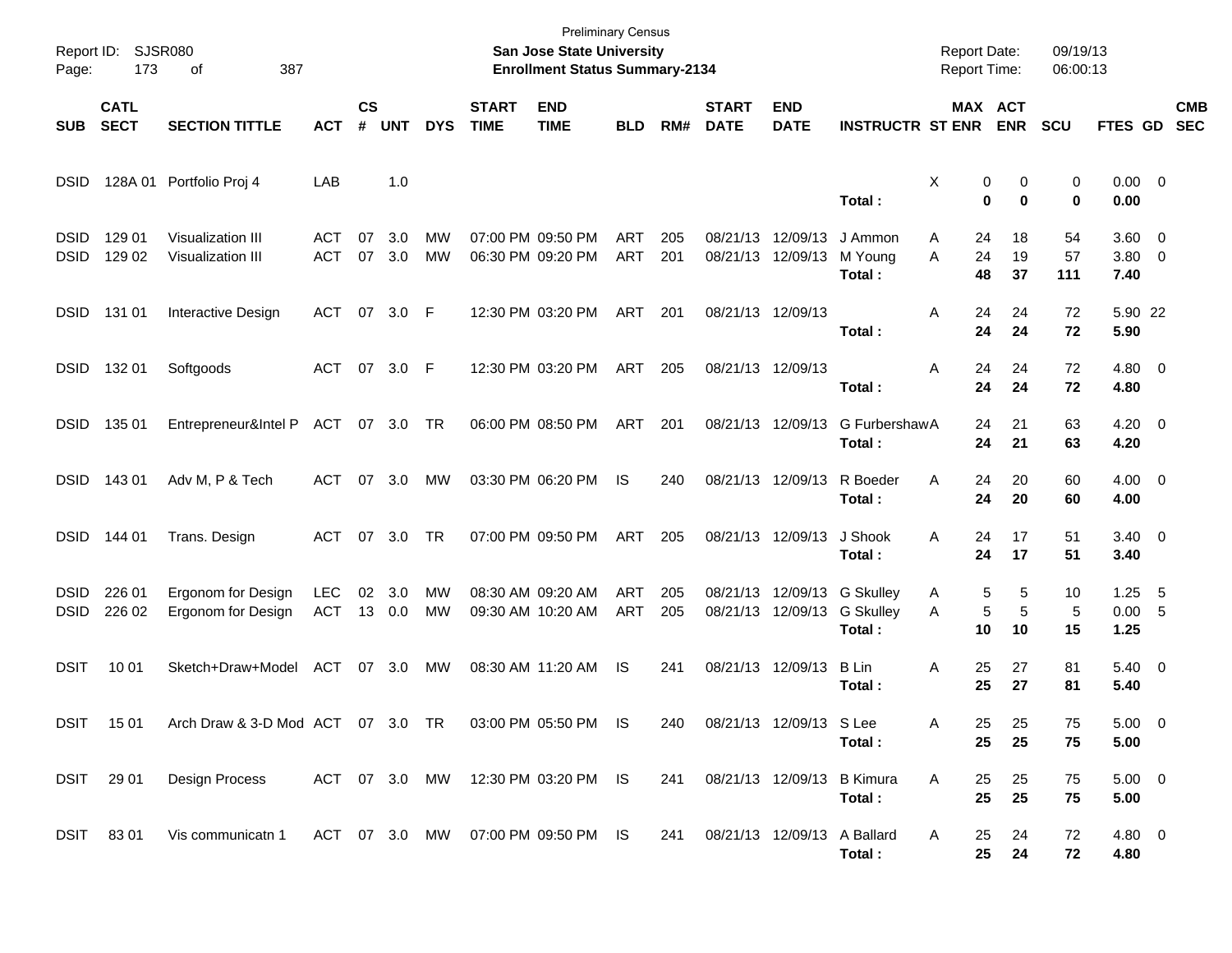| Page:       | Report ID: SJSR080<br>174  | of<br>387               |            |                |            |            |                             | <b>Preliminary Census</b><br>San Jose State University<br><b>Enrollment Status Summary-2134</b> |            |     |                             |                           |                          |   | <b>Report Date:</b><br><b>Report Time:</b> |             | 09/19/13<br>06:00:13 |                        |            |
|-------------|----------------------------|-------------------------|------------|----------------|------------|------------|-----------------------------|-------------------------------------------------------------------------------------------------|------------|-----|-----------------------------|---------------------------|--------------------------|---|--------------------------------------------|-------------|----------------------|------------------------|------------|
| <b>SUB</b>  | <b>CATL</b><br><b>SECT</b> | <b>SECTION TITTLE</b>   | <b>ACT</b> | <b>CS</b><br># | <b>UNT</b> | <b>DYS</b> | <b>START</b><br><b>TIME</b> | <b>END</b><br><b>TIME</b>                                                                       | <b>BLD</b> | RM# | <b>START</b><br><b>DATE</b> | <b>END</b><br><b>DATE</b> | <b>INSTRUCTR ST ENR</b>  |   | <b>MAX ACT</b>                             | <b>ENR</b>  | SCU                  | FTES GD SEC            | <b>CMB</b> |
| <b>DSIT</b> | 88 01                      | Vis Comm II             | <b>ACT</b> | 07             | 3.0        | <b>TR</b>  |                             | 06:00 PM 08:50 PM                                                                               | <b>IS</b>  | 240 |                             | 08/21/13 12/09/13         | <b>B</b> Yiu<br>Total:   | A | 25<br>25                                   | 18<br>18    | 54<br>54             | $3.60 \quad 0$<br>3.60 |            |
| <b>DSIT</b> | 98 01                      | Arch Forum              | <b>LEC</b> |                | 01 3.0 T   |            |                             | 03:00 PM 05:50 PM                                                                               | - IS       | 241 | 08/21/13 12/09/13           |                           | D Seah<br>Total:         | A | 25<br>25                                   | 25<br>25    | 75<br>75             | $5.00 \quad 0$<br>5.00 |            |
| DSIT        | 101 01                     | Arch Sys+Adv Model ACT  |            |                | 07 3.0 TR  |            |                             | 06:00 PM 08:50 PM                                                                               | IS         | 241 | 08/21/13 12/09/13           |                           | M Medved<br>Total:       | A | 25<br>25                                   | 15<br>15    | 45<br>45             | $3.00 \ 0$<br>3.00     |            |
| DSIT        | 102 01                     | Comp Graph Int Arc      | ACT        |                | 07 3.0     | MW         |                             | 08:30 AM 11:20 AM                                                                               | -IS        | 240 |                             | 08/21/13 12/09/13         | V San Fratel A<br>Total: |   | 25<br>25                                   | 25<br>25    | 75<br>75             | $5.00 \t 0$<br>5.00    |            |
| <b>DSIT</b> | 103 01                     | Int Arc Con Studio      | <b>ACT</b> | 07             | 3.0        | MW         |                             | 12:30 PM 03:20 PM                                                                               | IS.        | 240 |                             | 08/21/13 12/09/13         | V San Fratel A<br>Total: |   | 25<br>25                                   | 25<br>25    | 75<br>75             | $5.00 \t 0$<br>5.00    |            |
| <b>DSIT</b> | 104 01                     | Int Arc Sp Plan         | <b>ACT</b> | 07             | 3.0        | <b>TR</b>  |                             | 12:00 PM 02:50 PM                                                                               | - IS       | 241 | 08/21/13 12/09/13           |                           | D Seah<br>Total:         | A | 25<br>25                                   | 20<br>20    | 60<br>60             | $4.00 \quad 0$<br>4.00 |            |
| DSIT        | 106 01                     | Arch Proj Material      | <b>LEC</b> | 01             | 3.0        | <b>TR</b>  |                             | 09:30 AM 11:00 AM                                                                               | - IS       | 241 | 08/21/13 12/09/13           |                           | D Seah<br>Total:         | A | 25<br>25                                   | 17<br>17    | 51<br>51             | $3.40 \quad 0$<br>3.40 |            |
| <b>DSIT</b> | 107 01                     | <b>Furniture Design</b> | <b>ACT</b> | 07             | 3.0 F      |            |                             | 12:30 PM 03:20 PM                                                                               | - IS       | 241 | 08/21/13 12/09/13           |                           | Total:                   | A | 25<br>25                                   | 25<br>25    | 75<br>75             | $5.00 \quad 0$<br>5.00 |            |
| DSIT        | 110 01                     | <b>Capstone Thesis</b>  | <b>ACT</b> | 07             | 3.0        | -F         |                             | 07:00 PM 09:50 PM                                                                               | <b>IS</b>  | 241 | 08/21/13 12/09/13           |                           | Total:                   | A | 25<br>25                                   | 16<br>16    | 48<br>48             | $3.20 \ 0$<br>3.20     |            |
|             | Department :               | <b>Design</b>           |            |                |            |            |                             |                                                                                                 |            |     |                             | <b>Lower Division:</b>    | <b>Department Total:</b> |   | 1788<br>593                                | 1448<br>564 | 4200<br>1692         | 286.88<br>112.80       |            |

**Upper Division : 1185 874 2493 172.83 Graduate Division : 10 10 15 1.25**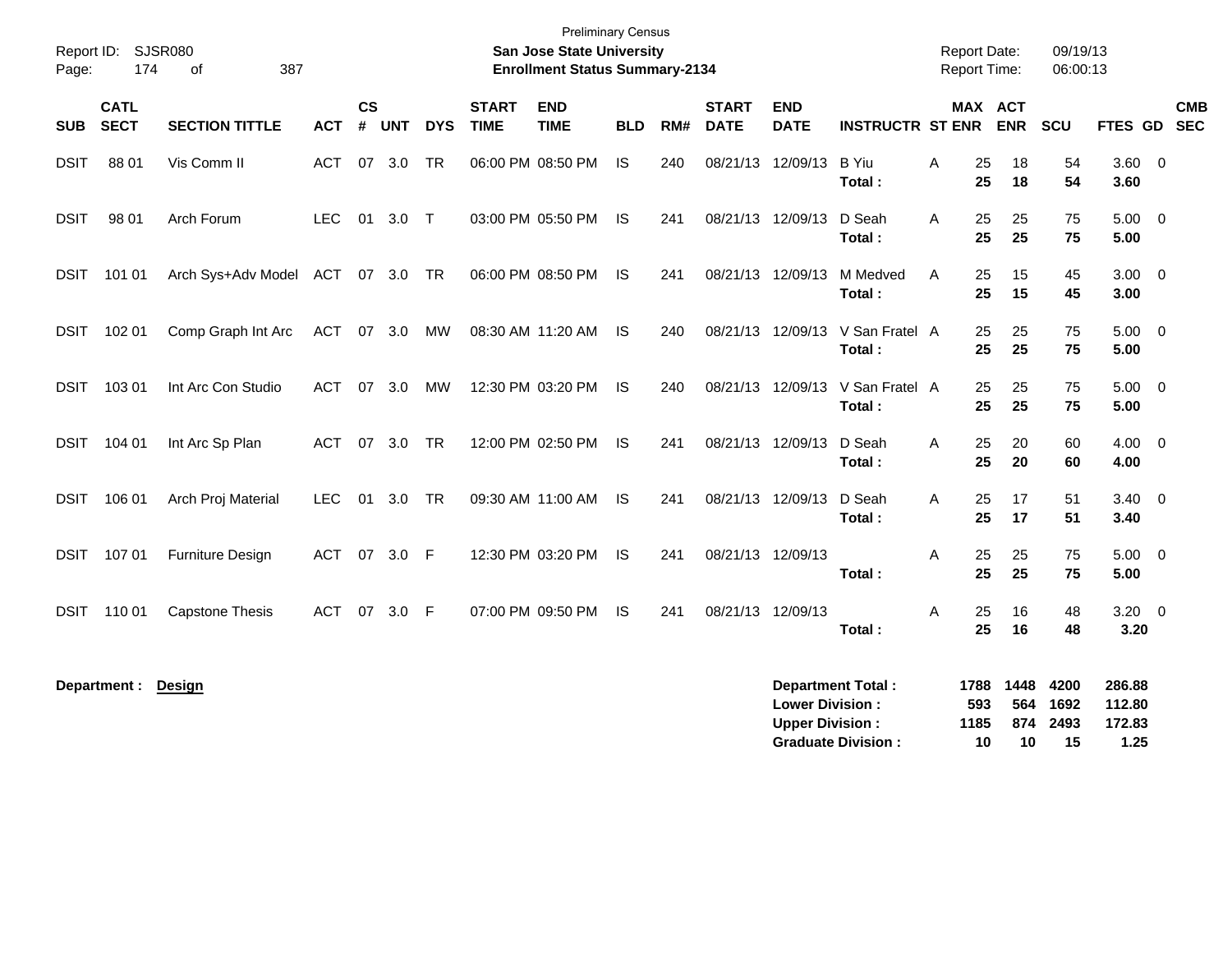| Report ID:<br>Page: | 175                        | <b>SJSR080</b><br>387<br>οf      |            |                    |            |            |                             | San Jose State University<br><b>Enrollment Status Summary-2134</b> | <b>Preliminary Census</b> |     |                             |                             |                            | <b>Report Date:</b><br>Report Time: |                              | 09/19/13<br>06:00:13 |                          |                          |                          |
|---------------------|----------------------------|----------------------------------|------------|--------------------|------------|------------|-----------------------------|--------------------------------------------------------------------|---------------------------|-----|-----------------------------|-----------------------------|----------------------------|-------------------------------------|------------------------------|----------------------|--------------------------|--------------------------|--------------------------|
| <b>SUB</b>          | <b>CATL</b><br><b>SECT</b> | <b>SECTION TITTLE</b>            | ACT        | $\mathsf{cs}$<br># | <b>UNT</b> | <b>DYS</b> | <b>START</b><br><b>TIME</b> | <b>END</b><br><b>TIME</b>                                          | <b>BLD</b>                | RM# | <b>START</b><br><b>DATE</b> | <b>END</b><br><b>DATE</b>   | <b>INSTRUCTR ST ENR</b>    |                                     | <b>MAX ACT</b><br><b>ENR</b> | <b>SCU</b>           | FTES GD                  |                          | <b>CMB</b><br><b>SEC</b> |
| College             |                            | <b>Humanities &amp; the Arts</b> |            |                    |            |            |                             |                                                                    |                           |     |                             |                             |                            |                                     |                              |                      |                          |                          |                          |
|                     | Department :               | TV, Radio, Film & Theatre        |            |                    |            |            |                             |                                                                    |                           |     |                             |                             |                            |                                     |                              |                      |                          |                          |                          |
| ANI                 | 1 0 1                      | <b>ANI Survey</b>                | <b>LEC</b> | 02                 | 3.0        | $\top$     |                             | 06:30 PM 09:20 PM                                                  | <b>CL</b>                 | 310 |                             | 08/21/13 12/09/13           | M McNamara A<br>Total:     | 52<br>52                            | 52<br>52                     | 156<br>156           | $10.40 \quad 0$<br>10.40 |                          |                          |
| ANI                 | 12 01                      | Light & Optics                   | ACT        | 07                 | 3.0        | MW         |                             | 08:30 AM 11:20 AM                                                  | ART                       | 243 |                             | 08/21/13 12/09/13 J Clapp   |                            | 25<br>A                             | 25                           | 75                   | $5.00 \t 0$              |                          |                          |
| ANI                 | 1202                       | Light & Optics                   | <b>ACT</b> |                    | 3.0        |            |                             |                                                                    |                           |     |                             |                             |                            | Χ                                   | $\mathbf 0$<br>$\mathbf 0$   | 0                    | 0.00                     | $\overline{\mathbf{0}}$  |                          |
| ANI                 | 12 03                      | Light & Optics                   | <b>ACT</b> |                    | 3.0        |            |                             |                                                                    |                           |     |                             |                             |                            | X                                   | $\mathbf 0$<br>$\mathbf 0$   | 0                    | 0.00                     | - 0                      |                          |
| ANI                 | 12 04                      | Light & Optics                   | <b>ACT</b> | 07                 | 3.0        | MW         |                             | 12:30 PM 03:20 PM                                                  | ART                       | 243 |                             | 08/21/13 12/09/13           | J Clapp                    | A<br>25                             | 25                           | 75                   | 5.00                     | $\overline{\phantom{0}}$ |                          |
|                     |                            |                                  |            |                    |            |            |                             |                                                                    |                           |     |                             |                             | Total:                     | 50                                  | 50                           | 150                  | 10.00                    |                          |                          |
| ANI                 | 14 01                      | <b>Color Principles</b>          | <b>ACT</b> | 07                 | 3.0        | <b>MW</b>  |                             | 12:30 PM 03:20 PM                                                  | ART                       | 203 |                             | 08/21/13 12/09/13 C Chun    |                            | 25<br>A                             | 23                           | 69                   | $4.60$ 0                 |                          |                          |
| ANI                 | 14 02                      | <b>Color Principles</b>          | <b>ACT</b> |                    | 3.0        |            |                             |                                                                    |                           |     |                             |                             |                            | X                                   | $\mathbf 0$<br>$\mathbf 0$   | 0                    | 0.00                     | $\overline{\phantom{0}}$ |                          |
| ANI                 | 14 03                      | <b>Color Principles</b>          | <b>ACT</b> |                    | 3.0        |            |                             |                                                                    |                           |     |                             |                             |                            | X                                   | $\mathbf 0$<br>$\mathbf 0$   | 0                    | $0.00 \t 0$              |                          |                          |
|                     |                            |                                  |            |                    |            |            |                             |                                                                    |                           |     |                             |                             | Total:                     | 25                                  | 23                           | 69                   | 4.60                     |                          |                          |
| ANI                 | 24 01                      | Illus Fundamentals               | ACT        | 07                 | 3.0        | MW         |                             | 08:30 AM 11:20 AM                                                  | ART                       | 314 |                             | 08/21/13 12/09/13           | A Wu                       | 25<br>A                             | 26                           | 78                   | 5.20                     | $\overline{\phantom{0}}$ |                          |
| ANI                 | 24 02                      | <b>Illus Fundamentals</b>        | <b>ACT</b> | 07                 | 3.0        | <b>MW</b>  |                             | 12:30 PM 03:20 PM                                                  | ART                       | 314 |                             | 08/21/13 12/09/13           | A Wu                       | 25<br>Α                             | 25                           | 75                   | 5.00                     | $\overline{\phantom{0}}$ |                          |
| ANI                 | 24 03                      | <b>Illus Fundamentals</b>        | <b>ACT</b> |                    | 3.0        |            |                             |                                                                    |                           |     |                             |                             |                            | X                                   | $\mathbf 0$<br>$\mathbf 0$   | 0                    | 0.00                     | $\overline{\phantom{0}}$ |                          |
|                     |                            |                                  |            |                    |            |            |                             |                                                                    |                           |     |                             |                             | Total:                     | 50                                  | 51                           | 153                  | 10.20                    |                          |                          |
| ANI                 | 28 01                      | <b>ANI Fundamentals</b>          | ACT        | 07                 | 3.0        | <b>TR</b>  |                             | 12:00 PM 02:50 PM                                                  | ART                       | 243 |                             | 08/21/13 12/09/13           | J Jackson                  | 25<br>A                             | 25                           | 75                   | 5.00                     | $\overline{\phantom{0}}$ |                          |
| ANI                 | 28 02                      | <b>ANI Fundamentals</b>          | <b>ACT</b> | 07                 | 3.0        | <b>TR</b>  |                             | 03:00 PM 05:50 PM                                                  | ART                       | 243 |                             | 08/21/13 12/09/13           | J Jackson                  | Α<br>25                             | 17                           | 51                   | 3.40                     | $\overline{\mathbf{0}}$  |                          |
| ANI                 | 28 03                      | <b>ANI Fundamentals</b>          | <b>ACT</b> |                    | 3.0        |            |                             |                                                                    |                           |     |                             |                             |                            | X                                   | $\mathbf 0$<br>$\mathbf 0$   | 0                    | 0.00                     | $\overline{\phantom{0}}$ |                          |
|                     |                            |                                  |            |                    |            |            |                             |                                                                    |                           |     |                             |                             | Total:                     | 50                                  | 42                           | 126                  | 8.40                     |                          |                          |
| ANI                 | 50 01                      | <b>Visual Principles</b>         | <b>ACT</b> |                    | 3.0        |            |                             |                                                                    |                           |     |                             |                             |                            | X                                   | $\mathbf 0$<br>0             | 0                    | 0.00                     | $\overline{\phantom{0}}$ |                          |
| ANI                 | 50 02                      | <b>Visual Principles</b>         | <b>ACT</b> | 07                 | 3.0        | MW         |                             | 12:30 PM 03:20 PM                                                  | ART                       | 218 |                             | 08/21/13 12/09/13           | E Briggs                   | 25<br>Α                             | 17                           | 51                   | 3.40                     | $\overline{\mathbf{0}}$  |                          |
| ANI                 | 50 03                      | <b>Visual Principles</b>         | <b>ACT</b> | 07                 | 3.0        | МW         |                             | 03:30 PM 06:20 PM                                                  | ART                       | 218 |                             | 08/21/13 12/09/13           | E Briggs                   | 25<br>A                             | 25                           | 75                   | 5.00                     | - 0                      |                          |
|                     |                            |                                  |            |                    |            |            |                             |                                                                    |                           |     |                             |                             | Total:                     | 50                                  | 42                           | 126                  | 8.40                     |                          |                          |
| ANI                 | 51A 01                     | Intro 3D Modeling                | ACT        | 07                 | 3.0        | МW         |                             | 12:30 PM 03:20 PM ART 222                                          |                           |     |                             | 08/21/13 12/09/13 D Gustlin |                            | 20<br>A                             | 20                           | 60                   | $4.00 \t 0$              |                          |                          |
| ANI                 | 51A 02                     | Intro 3D Modeling                | ACT        |                    | 3.0        |            |                             |                                                                    |                           |     |                             |                             |                            | Χ                                   | 0<br>0                       | 0                    | $0.00 \t 0$              |                          |                          |
| ANI                 | 51A 03                     | Intro 3D Modeling                | ACT        | 07                 | 3.0        | <b>TR</b>  |                             | 12:00 PM 02:50 PM ART 222                                          |                           |     |                             | 08/21/13 12/09/13 T Austin  |                            | 20<br>Α                             | 20                           | 60                   | $4.00 \ 0$               |                          |                          |
| ANI                 | 51A 04                     | Intro 3D Modeling                | <b>ACT</b> |                    | 3.0        |            |                             |                                                                    |                           |     |                             |                             |                            | X                                   | 0<br>0                       | 0                    | $0.00 \t 0$              |                          |                          |
|                     |                            |                                  |            |                    |            |            |                             |                                                                    |                           |     |                             |                             | Total:                     | 40                                  | 40                           | 120                  | 8.00                     |                          |                          |
| ANI                 | 51B 01                     | Intro 3D Animation               | ACT        |                    | 07 3.0     | МW         |                             | 08:30 AM 11:20 AM                                                  | ART 224                   |     |                             |                             | 08/21/13 12/09/13 R Coelho | 20<br>A                             | 20                           | 60                   | $4.00 \ 0$               |                          |                          |
| ANI                 | 51B 02                     | Intro 3D Animation               | ACT        |                    | 07 3.0     | TR         |                             | 08:00 AM 10:50 AM                                                  | ART 224                   |     |                             |                             | 08/21/13 12/09/13 J Jammal | 20<br>Α                             | 20                           | 60                   | $4.00 \ 0$               |                          |                          |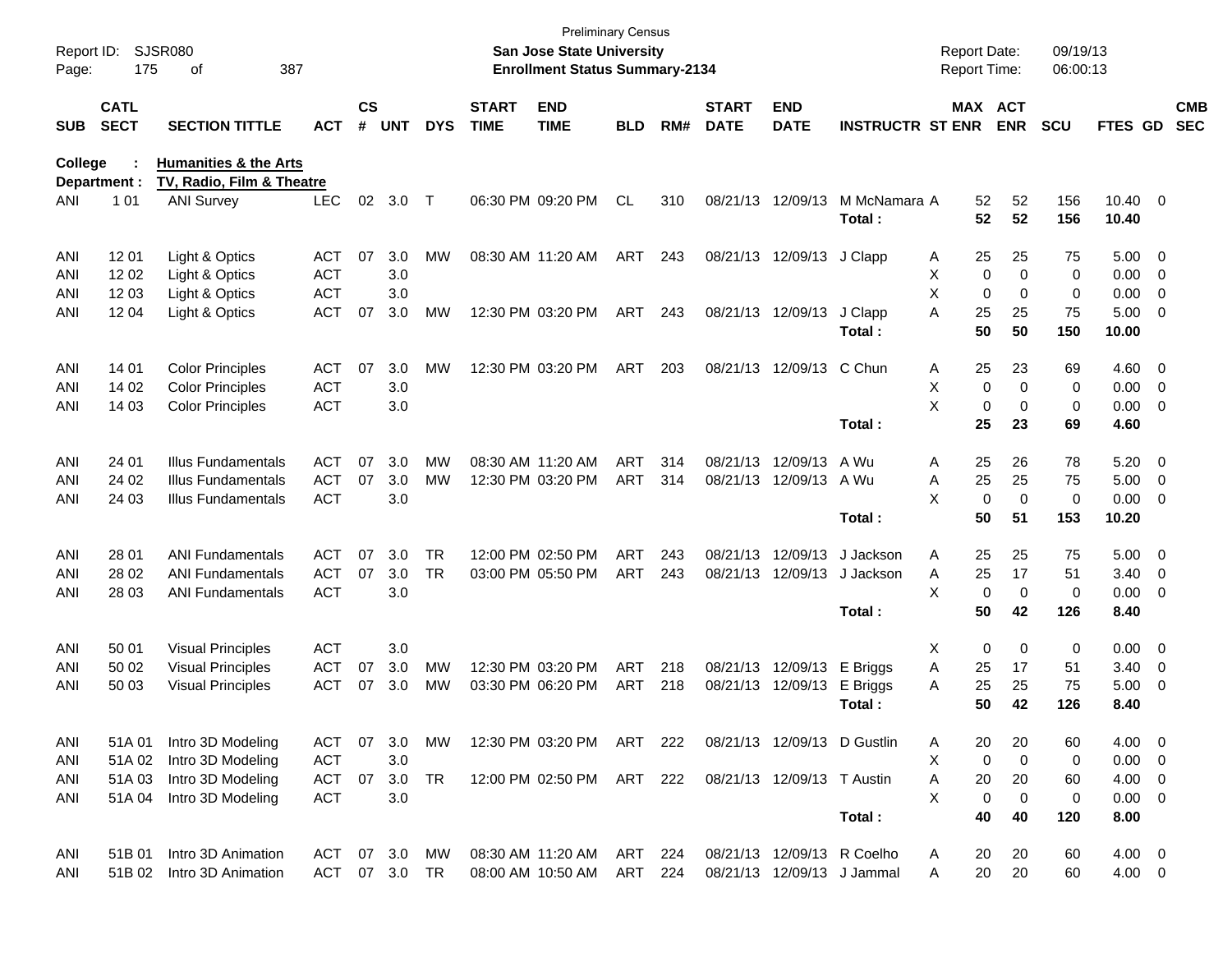| Page:      | Report ID: SJSR080<br>176  | 387<br>of                                |                          |                    |            |            |                             | San Jose State University<br><b>Enrollment Status Summary-2134</b>         | Preliminary Census |     |                             |                              |                                                                                | <b>Report Date:</b><br><b>Report Time:</b> |                            | 09/19/13<br>06:00:13 |                    |                         |                          |
|------------|----------------------------|------------------------------------------|--------------------------|--------------------|------------|------------|-----------------------------|----------------------------------------------------------------------------|--------------------|-----|-----------------------------|------------------------------|--------------------------------------------------------------------------------|--------------------------------------------|----------------------------|----------------------|--------------------|-------------------------|--------------------------|
| <b>SUB</b> | <b>CATL</b><br><b>SECT</b> | <b>SECTION TITTLE</b>                    | <b>ACT</b>               | $\mathsf{cs}$<br># | <b>UNT</b> | <b>DYS</b> | <b>START</b><br><b>TIME</b> | <b>END</b><br><b>TIME</b>                                                  | <b>BLD</b>         | RM# | <b>START</b><br><b>DATE</b> | <b>END</b><br><b>DATE</b>    | <b>INSTRUCTR ST ENR</b>                                                        |                                            | MAX ACT<br><b>ENR</b>      | <b>SCU</b>           | <b>FTES GD</b>     |                         | <b>CMB</b><br><b>SEC</b> |
| ANI<br>ANI | 51B 03<br>51B 04           | Intro 3D Animation<br>Intro 3D Animation | <b>ACT</b><br><b>ACT</b> | 07                 | 3.0<br>3.0 | TR         |                             | 12:00 PM 02:50 PM                                                          | ART                | 224 |                             | 08/21/13 12/09/13            | J Jammal                                                                       | 20<br>Α<br>X                               | 18<br>0<br>$\mathbf 0$     | 54<br>0              | $3.60 \ 0$<br>0.00 | $\overline{0}$          |                          |
|            |                            |                                          |                          |                    |            |            |                             |                                                                            |                    |     |                             |                              | Total:                                                                         | 60                                         | 58                         | 174                  | 11.60              |                         |                          |
| ANI        | 55 01                      | <b>Beg Drawing ANI</b>                   | <b>ACT</b>               | 07                 | 3.0        | F          |                             | 02:30 PM 07:50 PM                                                          | ART                | 312 |                             | 08/21/13 12/09/13            | S Borenstein A                                                                 | 25                                         | 25                         | 75                   | 5.00               | $\overline{\mathbf{0}}$ |                          |
| ANI        | 55 02                      | <b>Beg Drawing ANI</b>                   | <b>ACT</b>               | 07                 | 3.0        | TR         |                             | 12:30 PM 03:20 PM                                                          | ART                | 314 |                             | 08/21/13 12/09/13            | C Petrocchi<br>Total:                                                          | 25<br>A<br>50                              | 23<br>48                   | 69<br>144            | 4.60<br>9.60       | $\overline{\mathbf{0}}$ |                          |
| ANI        |                            | 112A 01 Intro to ANI                     | ACT                      | 07                 | 3.0        | МW         |                             | 08:30 AM 11:20 AM                                                          | ART                | 203 |                             | 08/21/13 12/09/13 A Page     |                                                                                | 25<br>Α                                    | 25                         | 75                   | 5.00               | $\overline{\mathbf{0}}$ |                          |
| ANI        |                            | 112A 02 Intro to ANI                     | <b>ACT</b>               | 07                 | 3.0        | МW         |                             | 12:30 PM 03:20 PM                                                          | ART                | 206 |                             | 08/21/13 12/09/13   Poslitur |                                                                                | 25<br>Α                                    | 25                         | 75                   | 5.00               | $\overline{\mathbf{0}}$ |                          |
| ANI        |                            | 112A 03 Intro to ANI                     | <b>ACT</b>               | 07                 | 3.0        | MW         |                             | 06:50 PM 09:40 PM                                                          | ART                | 203 |                             | 08/21/13 12/09/13            | C Chun                                                                         | 25<br>Α                                    | 24                         | 72                   | 4.80               | 0                       |                          |
|            |                            |                                          |                          |                    |            |            |                             |                                                                            |                    |     |                             |                              | Total :                                                                        | 75                                         | 74                         | 222                  | 14.80              |                         |                          |
| ANI        | 112B 01                    | Drawing for ANI                          | ACT                      | 07                 | 3.0        | F          |                             | 08:45 AM 02:20 PM                                                          | ART                | 312 |                             | 08/21/13 12/09/13            | S Borenstein A                                                                 | 35                                         | 33                         | 99                   | 6.60               | $\overline{\mathbf{0}}$ |                          |
| ANI        |                            | 112B 02 Drawing for ANI                  | <b>ACT</b>               | 07                 | 3.0        | TR         |                             | 08:00 AM 10:50 AM                                                          | ART                | 314 |                             | 08/21/13 12/09/13            | C Petrocchi A                                                                  | 35                                         | 20                         | 60                   | 4.00               | $\overline{0}$          |                          |
|            |                            |                                          |                          |                    |            |            |                             |                                                                            |                    |     |                             |                              | Total:                                                                         | 70                                         | 53                         | 159                  | 10.60              |                         |                          |
| ANI        | 113A 01 Inter. AI          |                                          | ACT                      | 07                 | 3.0        | TR         |                             | 12:00 PM 02:50 PM                                                          | ART                | 206 |                             | 08/21/13 12/09/13   Poslitur |                                                                                | 25<br>Α                                    | 19                         | 57                   | 3.80               | $\overline{\mathbf{0}}$ |                          |
| ANI        | 113A 02 Inter. AI          |                                          | <b>ACT</b>               | 07                 | 3.0        | <b>TR</b>  |                             | 03:00 PM 05:50 PM                                                          | ART                | 206 |                             | 08/21/13 12/09/13 l Poslitur |                                                                                | 25<br>A                                    | 18                         | 54                   | 3.60               | $\overline{\mathbf{0}}$ |                          |
| ANI        | 113A 03 Inter. Al          |                                          | <b>ACT</b>               |                    | 3.0        |            |                             |                                                                            |                    |     |                             |                              |                                                                                | X                                          | $\mathbf 0$<br>$\mathbf 0$ | 0                    | 0.00               | $\overline{0}$          |                          |
|            |                            |                                          |                          |                    |            |            |                             |                                                                            |                    |     |                             |                              | Total:                                                                         | 50                                         | 37                         | 111                  | 7.40               |                         |                          |
| ANI        |                            | 113B 01 Inter Project                    | <b>ACT</b>               | 07                 | 3.0        | TR         |                             | 08:00 AM 10:50 AM                                                          | ART                | 206 |                             | 08/21/13 12/09/13            | J Clapp                                                                        | 25<br>A                                    | 25                         | 75                   | 5.00               | $\overline{\mathbf{0}}$ |                          |
| ANI        |                            | 113B 02 Inter Project                    | <b>ACT</b>               | 07                 | 3.0        | МW         |                             | 08:30 AM 11:20 AM                                                          | ART                | 206 |                             | 08/21/13 12/09/13            | O Aurelio                                                                      | 25<br>Α                                    | 25                         | 75                   | 5.00               | $\overline{\mathbf{0}}$ |                          |
|            |                            |                                          |                          |                    |            |            |                             |                                                                            |                    |     |                             |                              | Total :                                                                        | 50                                         | 50                         | 150                  | 10.00              |                         |                          |
| ANI        | 114 01                     | Animation                                | <b>ACT</b>               | 07                 | 3.0        | TR         |                             | 08:00 AM 10:50 AM                                                          | ART                | 218 |                             | 08/21/13 12/09/13            | J Jackson                                                                      | 25<br>A                                    | 25                         | 75                   | 5.00               | $\overline{\mathbf{0}}$ |                          |
| ANI        | 114 02                     | Animation                                | <b>ACT</b>               | 07                 | 3.0        | TR         |                             | 12:00 PM 02:50 PM                                                          | ART                | 218 |                             | 08/21/13 12/09/13            | D Chai                                                                         | 25<br>Α                                    | 26                         | 78                   | 5.20               | $\overline{0}$          |                          |
|            |                            |                                          |                          |                    |            |            |                             |                                                                            |                    |     |                             |                              | Total :                                                                        | 50                                         | 51                         | 153                  | 10.20              |                         |                          |
| ANI        | 115 01                     | Inter Animation                          | ACT                      |                    | 07 3.0 TR  |            |                             | 03:00 PM 05:50 PM                                                          | ART 218            |     |                             | 08/21/13 12/09/13 D Chai     |                                                                                | A                                          | 25<br>-25                  | 75                   | 5.00               | - 0                     |                          |
|            |                            | ANI 115 02 Inter Animation               |                          |                    |            |            |                             |                                                                            |                    |     |                             |                              | ACT 07 3.0 TR  06:00 PM  08:50 PM  ART  218  08/21/13  12/09/13  M  Ikemoto  A | 25                                         | 18                         | 54                   | $3.60 \quad 0$     |                         |                          |
|            |                            |                                          |                          |                    |            |            |                             |                                                                            |                    |     |                             |                              | Total:                                                                         | 50                                         | 43                         | 129                  | 8.60               |                         |                          |
|            |                            | ANI 116 01 Conceptual Illus              |                          |                    |            |            |                             | ACT 07 3.0 TR  06:00 PM  08:50 PM  ART  243  08/21/13  12/09/13  R  Storey |                    |     |                             |                              |                                                                                | A<br>25                                    | -25                        | 75                   | $5.00 \t 0$        |                         |                          |
|            |                            |                                          |                          |                    |            |            |                             |                                                                            |                    |     |                             |                              | Total:                                                                         | 25                                         | 25                         | 75                   | 5.00               |                         |                          |
|            |                            |                                          |                          |                    |            |            |                             |                                                                            |                    |     |                             |                              |                                                                                |                                            |                            |                      |                    |                         |                          |
| ANI        |                            | 117A 01 Adv Illustration                 |                          |                    |            |            |                             |                                                                            |                    |     |                             |                              | LAB 15 3.0 TR  08:00 AM 10:50 AM ART 243  08/21/13  12/09/13 T Esmeralda A     | 25                                         | 25                         | 75                   | $5.00 \t 0$        |                         |                          |
| ANI        |                            | 117A 02 Adv Illustration                 | LAB 15 3.0 F             |                    |            |            |                             |                                                                            |                    |     |                             |                              | 09:30 AM 03:10 PM ART 243 08/21/13 12/09/13 T Esmeralda A                      |                                            | 25 25                      | 75                   | $5.00 \t 0$        |                         |                          |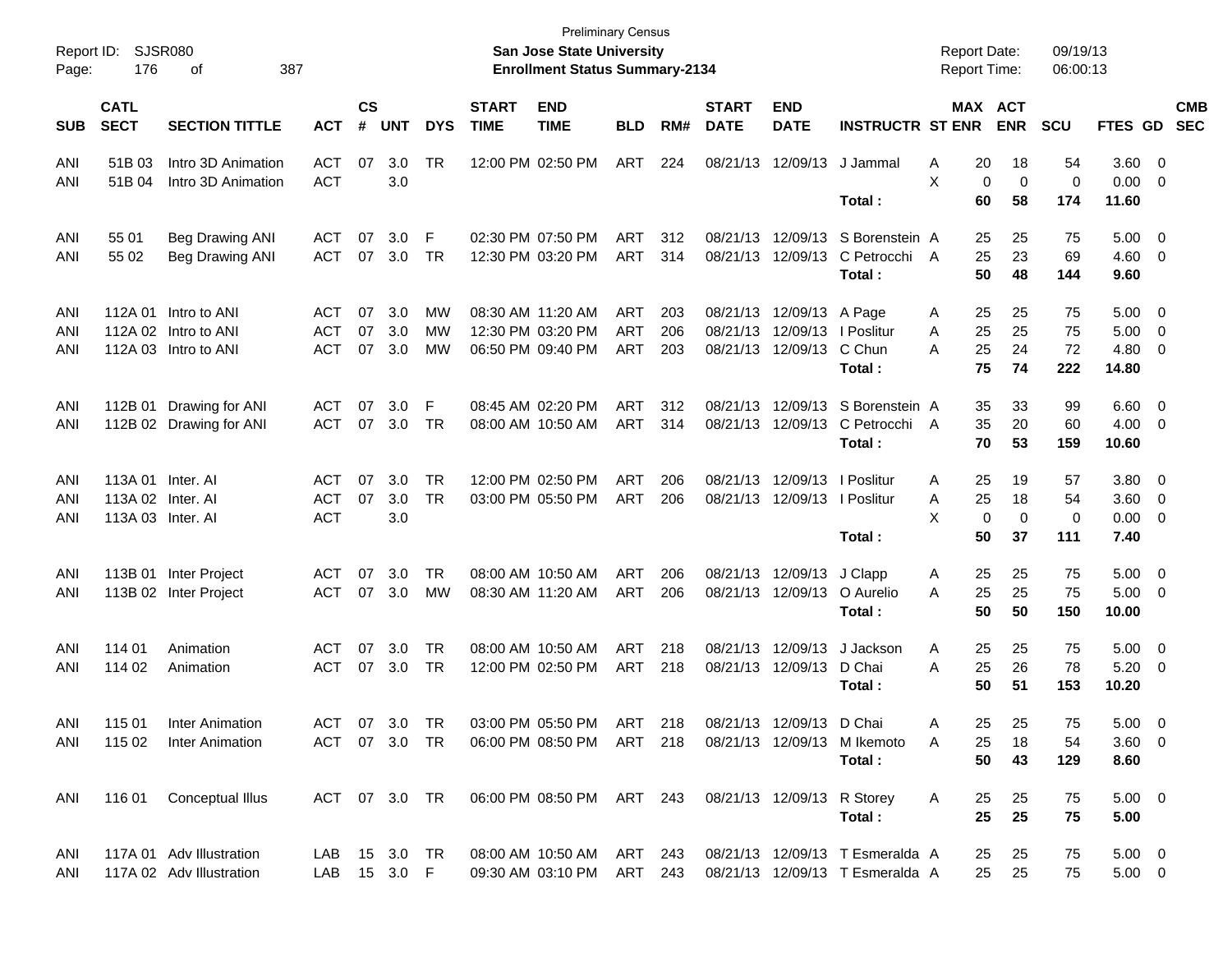| Page:      | Report ID: SJSR080<br>177  | 387<br>оf                   |              |                    |                  |            |                             | <b>Preliminary Census</b><br>San Jose State University<br><b>Enrollment Status Summary-2134</b> |            |     |                             |                            |                             | <b>Report Date:</b><br><b>Report Time:</b> |             |                       | 09/19/13<br>06:00:13 |                    |                          |
|------------|----------------------------|-----------------------------|--------------|--------------------|------------------|------------|-----------------------------|-------------------------------------------------------------------------------------------------|------------|-----|-----------------------------|----------------------------|-----------------------------|--------------------------------------------|-------------|-----------------------|----------------------|--------------------|--------------------------|
| <b>SUB</b> | <b>CATL</b><br><b>SECT</b> | <b>SECTION TITTLE</b>       | <b>ACT</b>   | $\mathsf{cs}$<br># | <b>UNT</b>       | <b>DYS</b> | <b>START</b><br><b>TIME</b> | <b>END</b><br><b>TIME</b>                                                                       | <b>BLD</b> | RM# | <b>START</b><br><b>DATE</b> | <b>END</b><br><b>DATE</b>  | <b>INSTRUCTR ST ENR</b>     |                                            |             | MAX ACT<br><b>ENR</b> | <b>SCU</b>           | FTES GD            | <b>CMB</b><br><b>SEC</b> |
|            |                            |                             |              |                    |                  |            |                             |                                                                                                 |            |     |                             |                            | Total:                      |                                            | 50          | 50                    | 150                  | 10.00              |                          |
| ANI        |                            | 117B 01 Visual Development  | LAB          |                    | 3.0              |            |                             |                                                                                                 |            |     |                             |                            |                             | X                                          | 0           | 0                     | 0                    | $0.00 \t 0$        |                          |
| ANI        |                            | 117B 02 Visual Development  | LAB          | 15                 | 3.0              | МW         |                             | 03:30 PM 06:20 PM                                                                               | ART        | 243 | 08/21/13 12/09/13           |                            | J Balmet<br>Total:          | A                                          | 25<br>25    | 15<br>15              | 45<br>45             | $3.00 \ 0$<br>3.00 |                          |
| ANI        | 11801                      | <b>Adv Animation</b>        | LAB          |                    | 3.0              |            |                             |                                                                                                 |            |     |                             |                            |                             | X                                          | 0           | 0                     | 0                    | $0.00 \t 0$        |                          |
| ANI        | 11802                      | <b>Adv Animation</b>        | LAB          | 15                 | 3.0 <sub>S</sub> |            |                             | 10:00 AM 03:50 PM                                                                               | ART        | 218 | 08/21/13 12/09/13           |                            | D Yee<br>Total:             | A                                          | 25<br>25    | 18<br>18              | 54<br>54             | 3.60 0<br>3.60     |                          |
| ANI        | 128A 01                    | <b>Digital Animation I</b>  | ACT          |                    | 07 3.0 F         |            |                             | 08:45 AM 02:20 PM                                                                               | ART 224    |     |                             | 08/21/13 12/09/13          | R Coelho<br>Total:          | Α                                          | 20<br>20    | 20<br>20              | 60<br>60             | $4.00 \ 0$<br>4.00 |                          |
| ANI        | 128B 01                    | <b>Digital Animation II</b> | ACT          |                    | 07 3.0           | МW         |                             | 12:00 PM 02:50 PM                                                                               | ART 224    |     |                             | 08/21/13 12/09/13          | R Coelho                    | Α                                          | 20          | 20                    | 60                   | $4.00 \ 0$         |                          |
|            |                            |                             |              |                    |                  |            |                             |                                                                                                 |            |     |                             |                            | Total:                      |                                            | 20          | 20                    | 60                   | 4.00               |                          |
| ANI        | 130A 01                    | Digital Modeling I          | ACT          | 07                 | 3.0              | <b>TR</b>  |                             | 03:00 PM 05:50 PM                                                                               | ART        | 222 |                             | 08/21/13 12/09/13          | T Austin                    | Α                                          | 20          | 20                    | 60                   | $4.00 \ 0$         |                          |
| ANI        |                            | 130A 02 Digital Modeling I  | ACT 07 3.0   |                    |                  | TR         |                             | 06:00 PM 08:50 PM                                                                               | ART        | 222 |                             | 08/21/13 12/09/13          | T Austin                    | A                                          | 20          | 20                    | 60                   | $4.00 \ 0$         |                          |
|            |                            |                             |              |                    |                  |            |                             |                                                                                                 |            |     |                             |                            | Total:                      |                                            | 40          | 40                    | 120                  | 8.00               |                          |
| ANI        |                            | 130B 01 Digital Modeling II | ACT          | 07                 | 3.0              | МW         |                             | 03:30 PM 06:20 PM                                                                               | ART        | 222 | 08/21/13 12/09/13           |                            | D Gustlin                   | Α                                          | 20          | 19                    | 57                   | 3.80 0             |                          |
|            |                            |                             |              |                    |                  |            |                             |                                                                                                 |            |     |                             |                            | Total:                      |                                            | 20          | 19                    | 57                   | 3.80               |                          |
| ANI        | 178 01                     | ANI Internship              | <b>SUP</b>   |                    | 1.0              |            |                             |                                                                                                 |            |     |                             |                            |                             | X                                          | 0           | 0                     | 0                    | $0.00 \t 0$        |                          |
| ANI        | 178 02                     | ANI Internship              | <b>SUP</b>   | 36                 | 4.0              | TBA        |                             |                                                                                                 |            |     |                             | 08/21/13 12/09/13          | J Granner                   | Α                                          | 40          | 5                     | 20                   | $1.33 \ 0$         |                          |
|            |                            |                             |              |                    |                  |            |                             |                                                                                                 |            |     |                             |                            | Total:                      |                                            | 40          | 5                     | 20                   | 1.33               |                          |
| ANI        | 179 01                     | Spec Topics A/I             | <b>SUP</b>   |                    | 36 3.0           | TBA        |                             |                                                                                                 |            |     |                             | 08/21/13 12/09/13          | R Coelho                    | Α                                          | 36          | 3                     | 9                    | 0.60 0             |                          |
|            |                            |                             |              |                    |                  |            |                             |                                                                                                 |            |     |                             |                            | Total :                     |                                            | 36          | 3                     | 9                    | 0.60               |                          |
| ANI        | 1800                       | <b>Indiv Studies</b>        | <b>SUP</b>   |                    | 36 3.0 TBA       |            |                             |                                                                                                 |            |     |                             |                            | 08/21/13 12/09/13 R Coelho  | A                                          | 36          | 15                    | 45                   | $3.00 \quad 0$     |                          |
|            |                            |                             |              |                    |                  |            |                             |                                                                                                 |            |     |                             |                            | Total:                      |                                            | 36          | 15                    | 45                   | 3.00               |                          |
| ANI        | 198 01                     | Senior Seminar ANI          | SEM 05 3.0 F |                    |                  |            |                             | 09:30 AM 12:30 PM                                                                               | ART 218    |     |                             | 08/21/13 12/09/13 A Carter |                             | A                                          | 20          | 19                    | 57                   | $3.80\ 0$          |                          |
| ANI        | 198 02                     | Senior Seminar ANI          | SEM          | 05                 | 3.0 F            |            |                             | 09:30 AM 12:30 PM                                                                               | ART        | 222 |                             |                            | 08/21/13 12/09/13 J Granner | A                                          | 20          | 20                    | 60                   | $4.00 \ 0$         |                          |
| ANI        | 198 03                     | Senior Seminar ANI          | SEM          |                    | 05 3.0 F         |            |                             | 09:30 AM 12:30 PM                                                                               | ART 243    |     |                             | 08/21/13 12/09/13 A Page   |                             | A                                          | 20          | 20                    | 60                   | $4.00 \quad 0$     |                          |
| ANI        | 198 04                     | Senior Seminar ANI          | <b>SEM</b>   |                    | 3.0              |            |                             |                                                                                                 |            |     |                             |                            |                             | X                                          | $\mathbf 0$ | 0                     | 0                    | $0.00 \t 0$        |                          |
|            |                            |                             |              |                    |                  |            |                             |                                                                                                 |            |     |                             |                            | Total:                      |                                            | 60          | 59                    | 177                  | 11.80              |                          |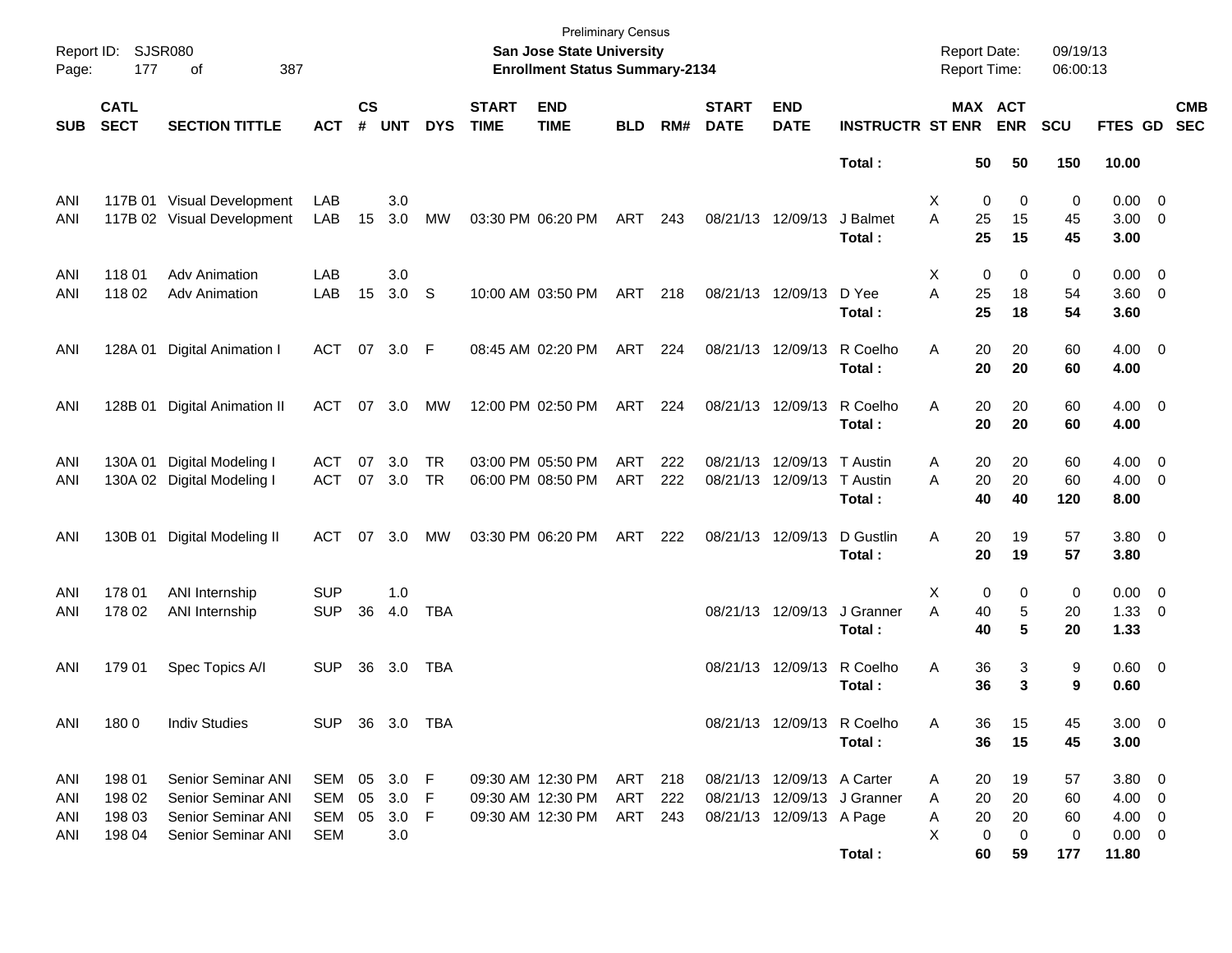| Report ID:<br>Page: | 178                        | <b>SJSR080</b><br>387<br>οf       |              |                    |            |            |                             | <b>San Jose State University</b><br><b>Enrollment Status Summary-2134</b> | <b>Preliminary Census</b> |      |                             |                           |                                                          | <b>Report Date:</b><br>Report Time: |                       | 09/19/13<br>06:00:13 |                        |                          |                          |
|---------------------|----------------------------|-----------------------------------|--------------|--------------------|------------|------------|-----------------------------|---------------------------------------------------------------------------|---------------------------|------|-----------------------------|---------------------------|----------------------------------------------------------|-------------------------------------|-----------------------|----------------------|------------------------|--------------------------|--------------------------|
| <b>SUB</b>          | <b>CATL</b><br><b>SECT</b> | <b>SECTION TITTLE</b>             | <b>ACT</b>   | $\mathsf{cs}$<br># | <b>UNT</b> | <b>DYS</b> | <b>START</b><br><b>TIME</b> | <b>END</b><br><b>TIME</b>                                                 | <b>BLD</b>                | RM#  | <b>START</b><br><b>DATE</b> | <b>END</b><br><b>DATE</b> | <b>INSTRUCTR ST ENR</b>                                  |                                     | MAX ACT<br><b>ENR</b> | <b>SCU</b>           | FTES GD                |                          | <b>CMB</b><br><b>SEC</b> |
| ANI                 | 199 01                     | Senior Project ANI                | LAB          |                    | 3.0        |            |                             |                                                                           |                           |      |                             |                           |                                                          | X                                   | 0<br>0                | 0                    | 0.00                   | $\overline{\mathbf{0}}$  |                          |
| ANI                 | 199 02                     | Senior Project ANI                | LAB          |                    | 3.0        |            |                             |                                                                           |                           |      |                             |                           |                                                          | Χ                                   | 0<br>0                | 0                    | 0.00                   | 0                        |                          |
| ANI                 | 199 03                     | Senior Project ANI                | LAB          |                    | 3.0        |            |                             |                                                                           |                           |      |                             |                           |                                                          | X                                   | 0<br>0                | 0                    | 0.00                   | 0                        |                          |
| ANI                 | 199 04                     | Senior Project ANI                | LAB          |                    | 3.0        |            |                             |                                                                           |                           |      |                             |                           |                                                          | X                                   | 0<br>0                | 0                    | 0.00                   | $\overline{\mathbf{0}}$  |                          |
|                     |                            |                                   |              |                    |            |            |                             |                                                                           |                           |      |                             |                           | Total:                                                   |                                     | 0<br>0                | 0                    | 0.00                   |                          |                          |
| <b>RTVF</b>         | 10 01                      | Art of Film                       | <b>LEC</b>   | 01                 | 3.0        | М          |                             | 03:00 PM 05:45 PM                                                         | CL                        | 324  |                             | 08/21/13 12/09/13         | J Todd, Jr.                                              | 60<br>A                             | 59                    | 177                  | 11.80                  | 0                        |                          |
| <b>RTVF</b>         | 10 02                      | Art of Film                       | <b>LEC</b>   | 01                 | 3.0        | М          |                             | 06:00 PM 08:45 PM                                                         | <b>CL</b>                 | 310  | 08/21/13                    | 12/09/13                  | J Todd, Jr.                                              | 60<br>A                             | 60                    | 180                  | 12.00                  | 0                        |                          |
| <b>RTVF</b>         | 10 03                      | Art of Film                       | <b>LEC</b>   | 01                 | 3.0        | F          |                             | 10:30 AM 01:15 PM                                                         | <b>HGH</b>                | 118  | 08/21/13                    | 12/09/13                  | L Walker                                                 | 52<br>Α                             | 51                    | 153                  | 10.20                  | 0                        |                          |
| <b>RTVF</b>         | 10 04                      | Art of Film                       | <b>LEC</b>   | 01                 | 3.0        | F          |                             | 01:30 PM 04:15 PM                                                         | <b>HGH</b>                | 118  |                             | 08/21/13 12/09/13         | L Walker                                                 | 52<br>А                             | 50                    | 150                  | 10.00                  | $\overline{\mathbf{0}}$  |                          |
|                     |                            |                                   |              |                    |            |            |                             |                                                                           |                           |      |                             |                           | Total:                                                   | 224                                 | 220                   | 660                  | 44.00                  |                          |                          |
| <b>RTVF</b>         | 20 01                      | Intro Sound Prod                  | <b>LEC</b>   | 01                 | 3.0        | $\top$     |                             | 06:00 PM 07:45 PM                                                         | <b>HGH</b>                | 120  | 08/21/13                    | 12/09/13                  | D Leventhal A                                            | 18                                  | 18                    | 36                   | 3.60                   | $\overline{\mathbf{0}}$  |                          |
| <b>RTVF</b>         | 20 02                      | Intro Sound Prod                  | <b>ACT</b>   | 07                 | 0.0        | $\top$     |                             | 08:00 PM 09:45 PM                                                         | <b>HGH</b>                | 121F | 08/21/13                    | 12/09/13                  | D Leventhal A                                            | 18                                  | 18                    | 18                   | 0.00                   | $\overline{\mathbf{0}}$  |                          |
| <b>RTVF</b>         | 20 03                      | Intro Sound Prod                  | <b>LEC</b>   | 01                 | 3.0        | R          |                             | 02:00 PM 03:45 PM                                                         | <b>HGH</b>                | 114  | 08/21/13                    | 12/09/13                  | D Leventhal A                                            | 18                                  | 18                    | 36                   | 3.60                   | $\overline{\mathbf{0}}$  |                          |
| <b>RTVF</b>         | 20 04                      | Intro Sound Prod                  | <b>ACT</b>   | 07                 | 0.0        | R          |                             | 04:00 PM 05:45 PM                                                         | <b>HGH</b>                | 121F | 08/21/13                    | 12/09/13                  | D Leventhal A                                            | 18                                  | 18                    | 18                   | 0.00                   | $\overline{\mathbf{0}}$  |                          |
| <b>RTVF</b>         | 20 05                      | Intro Sound Prod                  | <b>LEC</b>   | 01                 | 3.0        | R          |                             | 06:00 PM 07:45 PM                                                         | <b>HGH</b>                | 114  | 08/21/13                    | 12/09/13                  | D Leventhal                                              | 18<br>A                             | 18                    | 36                   | 3.60                   | 0                        |                          |
| <b>RTVF</b>         | 20 06                      | Intro Sound Prod                  | <b>ACT</b>   | 07                 | 0.0        | R          |                             | 08:00 PM 09:45 PM                                                         | <b>HGH</b>                | 121F |                             | 08/21/13 12/09/13         | D Leventhal A                                            | 18                                  | 18                    | 18                   | 0.00                   | $\overline{\mathbf{0}}$  |                          |
|                     |                            |                                   |              |                    |            |            |                             |                                                                           |                           |      |                             |                           | Total:                                                   | 108                                 | 108                   | 162                  | 10.80                  |                          |                          |
| <b>RTVF</b>         | 21 01                      | <b>KSJS On-Air Operat</b>         | <b>LEC</b>   | 02                 | 3.0        | T          |                             | 07:00 PM 07:50 PM                                                         | HGH 103                   |      |                             | 08/21/13 12/09/13         | J Biagini                                                | 60<br>A                             | 56                    | 56                   | 11.20                  | $\overline{\mathbf{0}}$  |                          |
| <b>RTVF</b>         | 21 02                      | <b>KSJS On-Air Operat</b>         | ACT          | 07                 | 0.0        | <b>TBA</b> |                             |                                                                           |                           |      |                             | 08/21/13 12/09/13         | J Biagini                                                | 60<br>A                             | 56                    | 112                  | 0.00                   | $\overline{\phantom{0}}$ |                          |
|                     |                            |                                   |              |                    |            |            |                             |                                                                           |                           |      |                             |                           | Total:                                                   | 120                                 | 112                   | 168                  | 11.20                  |                          |                          |
| <b>RTVF</b>         | 30 01                      | Intro Film/TV Prod                | <b>LEC</b>   | 01                 | 3.0        | <b>MW</b>  |                             | 09:00 AM 09:50 AM                                                         | <b>HGH</b>                | 118  | 08/21/13                    | 12/09/13                  | J LeFever                                                | 18<br>Α                             | 18                    | 36                   | 3.60                   | $\overline{\mathbf{0}}$  |                          |
| <b>RTVF</b>         | 30 02                      | Intro Film/TV Prod                | <b>ACT</b>   | 07                 | 0.0        | T          |                             | 09:00 AM 10:45 AM                                                         | <b>HGH</b>                | 115  | 08/21/13                    | 12/09/13                  | J LeFever                                                | 18<br>Α                             | 18                    | 18                   | 0.00                   | - 0                      |                          |
| <b>RTVF</b>         | 30 03                      | Intro Film/TV Prod                | <b>LEC</b>   | 01                 | 3.0        | М          |                             | 10:30 AM 12:15 PM                                                         | <b>HGH</b>                | 114  | 08/21/13                    | 12/09/13                  | C Guzzetta                                               | 18<br>A                             | 17                    | 34                   | 3.40                   | 0                        |                          |
| <b>RTVF</b>         | 30 04                      | Intro Film/TV Prod                | <b>ACT</b>   | 07                 | 0.0        | M          |                             | 12:30 PM 02:15 PM                                                         | <b>HGH</b>                | 115  | 08/21/13                    | 12/09/13                  | C Guzzetta                                               | 18<br>A                             | 17                    | 17                   | 0.00                   | $\mathbf 0$              |                          |
| <b>RTVF</b>         | 30 05                      | Intro Film/TV Prod                | <b>LEC</b>   | 01                 | 3.0        | W          |                             | 10:30 AM 12:15 PM                                                         | <b>HGH</b>                | 114  | 08/21/13                    | 12/09/13                  | C Guzzetta                                               | 18<br>A                             | 17                    | 34                   | 3.40                   | 0                        |                          |
| <b>RTVF</b>         | 30 06                      | Intro Film/TV Prod                | <b>ACT</b>   | 07                 | 0.0        | W          |                             | 12:30 PM 02:15 PM                                                         | <b>HGH</b>                | 115  | 08/21/13                    |                           | 12/09/13 C Guzzetta                                      | 18<br>Α                             | 17                    | 17                   | 0.00                   | 0                        |                          |
|                     | RTVF 30 09                 | Intro Film/TV Prod                | <b>LEC</b>   |                    | 3.0        |            |                             |                                                                           |                           |      |                             |                           |                                                          | X                                   | 0<br>$\overline{0}$   | $\Omega$             | $0.00 \t 0$            |                          |                          |
|                     | RTVF 30 10                 | Intro Film/TV Prod                | ACT          |                    | 0.0        |            |                             |                                                                           |                           |      |                             |                           |                                                          | X                                   | 0<br>0                | 0                    | $0.00 \quad 0$         |                          |                          |
|                     | RTVF 30 11                 | Intro Film/TV Prod                | LEC          |                    | 02 3.0 W   |            |                             |                                                                           |                           |      |                             |                           | 03:30 PM 05:15 PM HGH 114 08/21/13 12/09/13 C Guzzetta   | 18<br>A                             | 18                    | 36                   | $3.60 \quad 0$         |                          |                          |
|                     | RTVF 30 12                 | Intro Film/TV Prod                | ACT 07 0.0 W |                    |            |            |                             |                                                                           |                           |      |                             |                           | 05:30 PM 07:15 PM HGH 115 08/21/13 12/09/13 C Guzzetta A | 18                                  | -18                   | 18                   | $0.00 \quad 0$         |                          |                          |
|                     |                            |                                   |              |                    |            |            |                             |                                                                           |                           |      |                             |                           | Total:                                                   |                                     | 144 140               | 210                  | 14.00                  |                          |                          |
|                     | RTVF 3180                  | FILM/TV Aesthetics LEC 02 3.0 TBA |              |                    |            |            |                             |                                                                           |                           |      |                             |                           | 08/21/13 12/09/13 B Sarrafan A<br>Total:                 | 45<br>45                            | 45<br>45              | 135<br>135           | $9.00 \quad 0$<br>9.00 |                          |                          |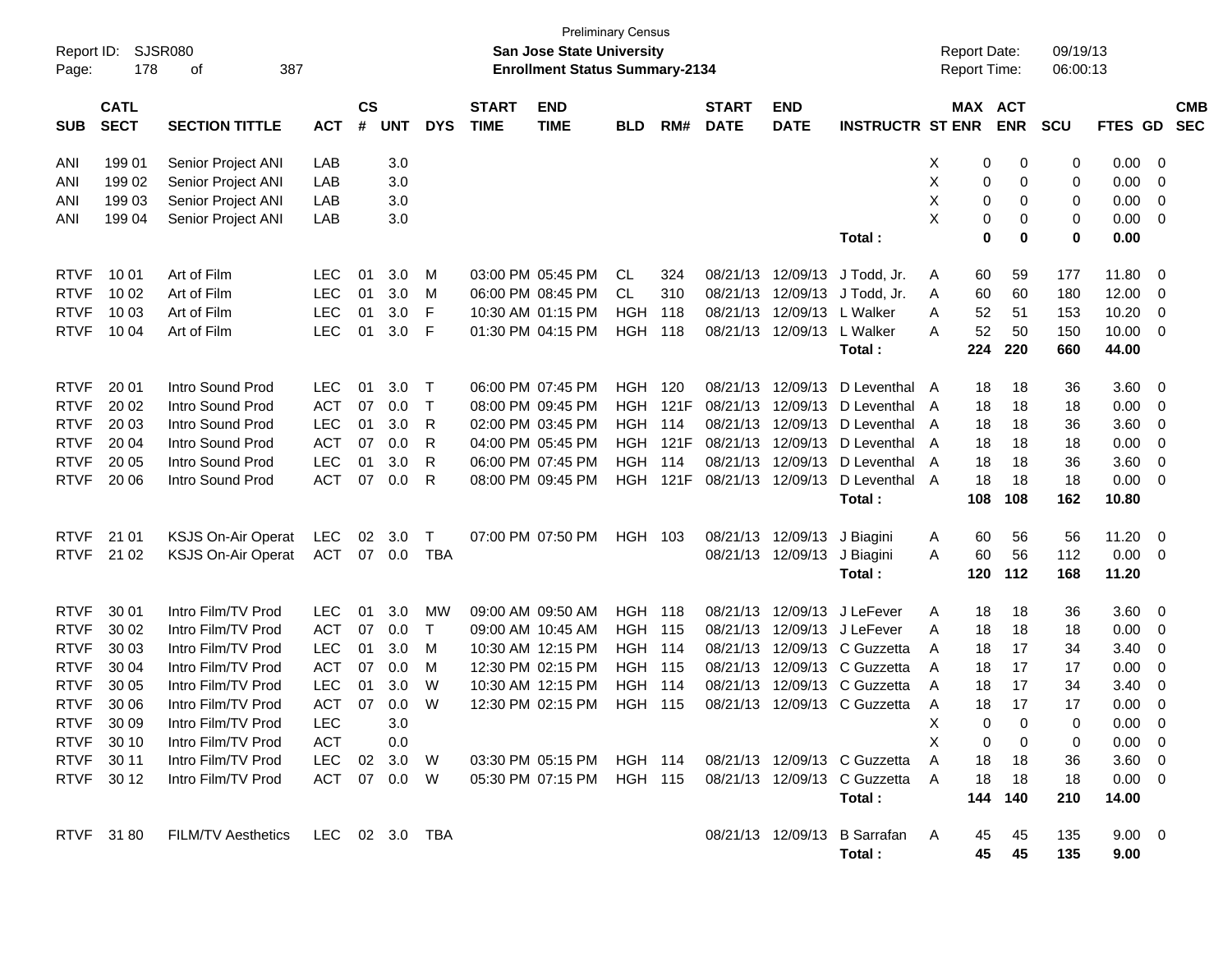| Report ID:<br>Page:                       | 179                                                      | SJSR080<br>387<br>οf                                                                 |                                                      |                      |                           |                                    |                             | <b>Preliminary Census</b><br><b>San Jose State University</b><br><b>Enrollment Status Summary-2134</b> |                                                                      |                            |                                  |                                                       |                                                                                                                             |                  |                             | <b>Report Date:</b><br><b>Report Time:</b> | 09/19/13<br>06:00:13            |                                                                    |                                                                                                 |                          |
|-------------------------------------------|----------------------------------------------------------|--------------------------------------------------------------------------------------|------------------------------------------------------|----------------------|---------------------------|------------------------------------|-----------------------------|--------------------------------------------------------------------------------------------------------|----------------------------------------------------------------------|----------------------------|----------------------------------|-------------------------------------------------------|-----------------------------------------------------------------------------------------------------------------------------|------------------|-----------------------------|--------------------------------------------|---------------------------------|--------------------------------------------------------------------|-------------------------------------------------------------------------------------------------|--------------------------|
| <b>SUB</b>                                | <b>CATL</b><br><b>SECT</b>                               | <b>SECTION TITTLE</b>                                                                | <b>ACT</b>                                           | $\mathsf{cs}$<br>#   | <b>UNT</b>                | <b>DYS</b>                         | <b>START</b><br><b>TIME</b> | <b>END</b><br><b>TIME</b>                                                                              | <b>BLD</b>                                                           | RM#                        | <b>START</b><br><b>DATE</b>      | <b>END</b><br><b>DATE</b>                             | <b>INSTRUCTR ST ENR</b>                                                                                                     |                  |                             | MAX ACT<br><b>ENR</b>                      | <b>SCU</b>                      | FTES GD                                                            |                                                                                                 | <b>CMB</b><br><b>SEC</b> |
| <b>RTVF</b><br><b>RTVF</b>                | 80 01<br>8080                                            | Intro to ElecMedia<br>Intro to ElecMedia                                             | <b>LEC</b><br><b>LEC</b>                             | 02<br>02             | 3.0<br>3.0                | TR<br><b>TBA</b>                   |                             | 10:30 AM 11:45 AM                                                                                      | <b>HGH</b>                                                           | 118                        | 08/21/13                         | 12/09/13<br>08/21/13 12/09/13                         | C Burrows<br><b>K</b> Clark<br>Total:                                                                                       | Α<br>A           | 52<br>52<br>104             | 49<br>47<br>96                             | 147<br>141<br>288               | 9.80 0<br>9.40<br>19.20                                            | - 0                                                                                             |                          |
| <b>RTVF</b>                               | 82 01                                                    | Intro Film History                                                                   | LEC.                                                 | 02                   | 3.0                       | W                                  |                             | 06:00 PM 08:45 PM                                                                                      | DMH 150                                                              |                            |                                  | 08/21/13 12/09/13                                     | S Sublett<br>Total:                                                                                                         | Α                | 65<br>65                    | 63<br>63                                   | 189<br>189                      | $12.60$ 0<br>12.60                                                 |                                                                                                 |                          |
| <b>RTVF</b><br><b>RTVF</b>                | RTVF 110 01<br>RTVF 110 02<br>110 03<br>110 04           | Elec Media & Cult<br>Elec Media & Cult<br>Elec Media & Cult<br>Elec Media & Cult     | <b>LEC</b><br><b>LEC</b><br><b>LEC</b><br><b>LEC</b> | 01<br>01<br>01<br>01 | 3.0<br>3.0<br>3.0<br>3.0  | TR<br><b>TR</b><br><b>MW</b><br>MW |                             | 12:00 PM 01:15 PM<br>01:30 PM 02:45 PM<br>12:00 PM 01:15 PM<br>01:30 PM 02:45 PM                       | <b>HGH</b><br><b>HGH</b><br><b>HGH</b><br>HGH                        | 118<br>118<br>118<br>118   | 08/21/13<br>08/21/13<br>08/21/13 | 12/09/13<br>12/09/13<br>12/09/13<br>08/21/13 12/09/13 | K Piccolo<br>K Massey<br>W Guess<br>W Guess<br>Total:                                                                       | Α<br>Α<br>A<br>Α | 52<br>52<br>52<br>52<br>208 | 52<br>50<br>52<br>51<br>205                | 156<br>150<br>156<br>153<br>615 | $10.40 \quad 0$<br>10.00<br>10.40<br>10.20<br>41.00                | $\overline{\mathbf{0}}$<br>$\overline{\mathbf{0}}$<br>$\overline{\phantom{0}}$                  |                          |
| <b>RTVF</b><br><b>RTVF</b><br><b>RTVF</b> | RTVF 111 01<br>111 02<br>111 03<br>111 04                | Alternative Cinema<br>Alternative Cinema<br>Alternative Cinema<br>Alternative Cinema | <b>LEC</b><br><b>LEC</b><br><b>LEC</b><br><b>LEC</b> | 01<br>01<br>01<br>01 | 3.0<br>3.0<br>3.0<br>3.0  | М<br>W<br>W<br>W                   |                             | 07:00 PM 09:45 PM<br>07:00 PM 09:45 PM<br>03:00 PM 05:45 PM<br>06:00 PM 08:45 PM                       | <b>HGH</b><br><b>HGH</b><br><b>ART</b><br>SН                         | 118<br>118<br>133<br>120   | 08/21/13<br>08/21/13<br>08/21/13 | 12/09/13<br>12/09/13<br>12/09/13<br>08/21/13 12/09/13 | H Mathias<br>J Fankushen A<br>J Todd, Jr.<br>J Todd, Jr.<br>Total:                                                          | Α<br>A<br>A      | 52<br>52<br>60<br>60<br>224 | 51<br>44<br>62<br>58<br>215                | 153<br>132<br>186<br>174<br>645 | 10.20<br>8.80<br>12.40<br>11.65<br>43.05                           | $\overline{\mathbf{0}}$<br>$\overline{\mathbf{0}}$<br>$\overline{\mathbf{0}}$<br>$\overline{1}$ |                          |
| <b>RTVF</b><br><b>RTVF</b><br><b>RTVF</b> | RTVF 120 01<br>120 02<br>120 03<br>120 04                | Intermediate Sound<br>Intermediate Sound<br>Intermediate Sound<br>Intermediate Sound | <b>LEC</b><br><b>ACT</b><br><b>LEC</b><br><b>ACT</b> | 02<br>07<br>02<br>07 | 3.0<br>0.0<br>3.0<br>0.0  | М<br>М<br>W<br>W                   |                             | 06:00 PM 07:45 PM<br>08:00 PM 09:45 PM<br>06:00 PM 07:45 PM<br>08:00 PM 09:45 PM                       | <b>HGH</b><br>HGH<br><b>HGH</b><br>HGH                               | 120<br>121F<br>120<br>121F | 08/21/13<br>08/21/13<br>08/21/13 | 12/09/13<br>12/09/13<br>12/09/13<br>08/21/13 12/09/13 | J Abramson A<br>J Abramson<br>J Abramson<br>J Abramson<br>Total:                                                            | A<br>A<br>A      | 18<br>18<br>18<br>18<br>72  | 17<br>17<br>17<br>17<br>68                 | 34<br>17<br>34<br>17<br>102     | $3.40 \ 0$<br>0.00<br>3.40<br>0.00<br>6.80                         | $\overline{\mathbf{0}}$<br>$\overline{\mathbf{0}}$<br>$\overline{\mathbf{0}}$                   |                          |
|                                           | RTVF 121 01                                              | <b>KSJS-FM Radio</b>                                                                 | <b>SUP</b>                                           |                      | 20 3.0                    | TBA                                |                             |                                                                                                        |                                                                      |                            |                                  | 08/21/13 12/09/13                                     | Total:                                                                                                                      | Α                | 132<br>132                  | 119<br>119                                 | 357<br>357                      | 23.80 0<br>23.80                                                   |                                                                                                 |                          |
|                                           | RTVF 122 01                                              | <b>KSJS Management</b>                                                               | <b>LEC</b>                                           | 01                   | 3.0                       | TBA                                |                             |                                                                                                        |                                                                      |                            |                                  | 08/21/13 12/09/13                                     | Total:                                                                                                                      | Α                | 18<br>18                    | 21<br>21                                   | 63<br>63                        | $4.20 \ 0$<br>4.20                                                 |                                                                                                 |                          |
|                                           | RTVF 130 01<br>RTVF 130 02<br>RTVF 130 03<br>RTVF 130 04 | Inter Film/TV Prod<br>Inter Film/TV Prod<br>Inter Film/TV Prod<br>Inter Film/TV Prod | LEC.<br>ACT<br><b>LEC</b><br>ACT 12 0.0 R            | 12                   | 02 3.0 T<br>0.0<br>02 3.0 | $\top$<br>R                        |                             | 12:00 PM 01:45 PM<br>02:00 PM 03:45 PM<br>12:00 PM 01:45 PM<br>02:00 PM 03:45 PM                       | <b>HGH 114</b><br><b>HGH 115</b><br><b>HGH 114</b><br><b>HGH 115</b> |                            |                                  | 08/21/13 12/09/13                                     | 08/21/13 12/09/13 B Sarrafan<br><b>B</b> Sarrafan<br>08/21/13 12/09/13 B Sarrafan<br>08/21/13 12/09/13 B Sarrafan<br>Total: | A<br>A<br>A<br>A | 18<br>18<br>18<br>18<br>72  | 18<br>18<br>15<br>15<br>66                 | 36<br>18<br>30<br>15<br>99      | $3.60 \ 0$<br>$0.00 \t 0$<br>$3.00 \quad 0$<br>$0.00 \t 0$<br>6.60 |                                                                                                 |                          |
|                                           |                                                          | RTVF 131A 01 Color Correction<br>RTVF 131A 02 Color Correction                       | LEC 02 3.0 M<br>LAB  07  0.0  M                      |                      |                           |                                    |                             | 01:30 PM 03:15 PM<br>03:30 PM 05:15 PM                                                                 | <b>HGH 114</b><br>HGH 115                                            |                            |                                  |                                                       | 08/21/13 12/09/13 B Sarrafan<br>08/21/13 12/09/13 B Sarrafan                                                                | A<br>A           | 18<br>18                    | 18<br>18                                   | 36<br>18                        | $3.60 \quad 0$<br>$0.00 \t 0$                                      |                                                                                                 |                          |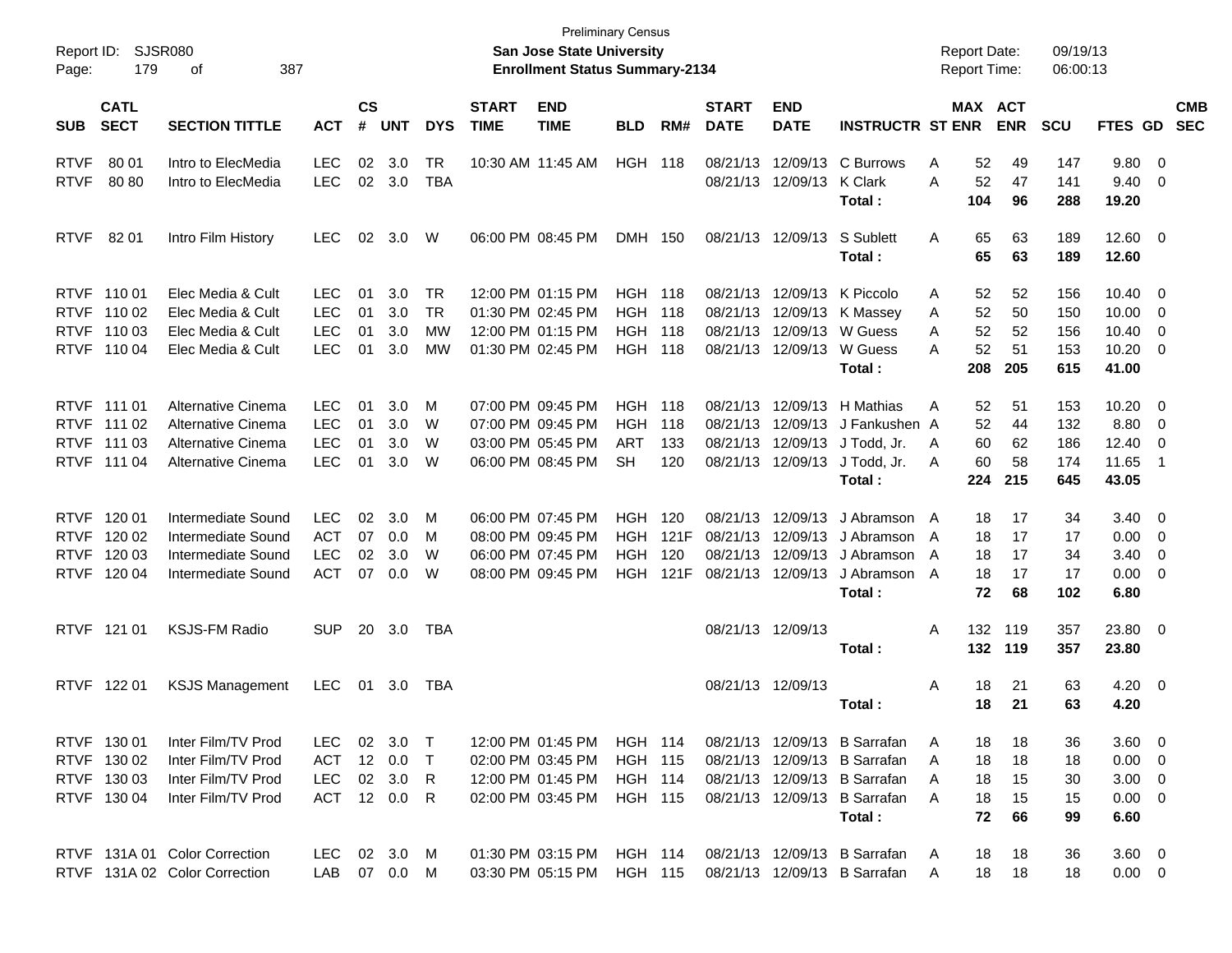| Report ID:<br>Page: | <b>SJSR080</b><br>180      | 387<br>оf                  |            |                    |            |              |                             | <b>Preliminary Census</b><br><b>San Jose State University</b><br><b>Enrollment Status Summary-2134</b> |                |     |                             |                             |                                | <b>Report Date:</b> |          | Report Time:          | 09/19/13<br>06:00:13 |                         |                            |                          |
|---------------------|----------------------------|----------------------------|------------|--------------------|------------|--------------|-----------------------------|--------------------------------------------------------------------------------------------------------|----------------|-----|-----------------------------|-----------------------------|--------------------------------|---------------------|----------|-----------------------|----------------------|-------------------------|----------------------------|--------------------------|
| <b>SUB</b>          | <b>CATL</b><br><b>SECT</b> | <b>SECTION TITTLE</b>      | <b>ACT</b> | $\mathsf{cs}$<br># | <b>UNT</b> | <b>DYS</b>   | <b>START</b><br><b>TIME</b> | <b>END</b><br><b>TIME</b>                                                                              | <b>BLD</b>     | RM# | <b>START</b><br><b>DATE</b> | <b>END</b><br><b>DATE</b>   | <b>INSTRUCTR ST ENR</b>        |                     |          | MAX ACT<br><b>ENR</b> | <b>SCU</b>           | FTES GD                 |                            | <b>CMB</b><br><b>SEC</b> |
|                     |                            |                            |            |                    |            |              |                             |                                                                                                        |                |     |                             |                             | Total:                         |                     | 36       | 36                    | 54                   | 3.60                    |                            |                          |
| <b>RTVF</b>         |                            | 132A 01 Intr Cinematograpy | <b>LEC</b> | 02                 | 3.0        | M            |                             | 03:00 PM 04:45 PM                                                                                      | <b>HGH 217</b> |     |                             | 08/21/13 12/09/13           | H Mathias                      | A                   | 18       | 18                    | 36                   | $3.65$ 1                |                            |                          |
| <b>RTVF</b>         |                            | 132A 02 Intr Cinematograpy | <b>ACT</b> | 07                 | 0.0        | M            |                             | 05:00 PM 06:45 PM                                                                                      | <b>HGH</b>     | 226 |                             | 08/21/13 12/09/13           | H Mathias<br>Total:            | A                   | 18<br>36 | 18<br>36              | 18<br>54             | $0.00$ 1<br>3.65        |                            |                          |
| <b>RTVF</b>         |                            | 132B 01 Adv Cinematography | LEC        | 02                 | 3.0        | W            |                             | 03:00 PM 04:45 PM                                                                                      | <b>HGH 217</b> |     |                             | 08/21/13 12/09/13           | H Mathias                      | Α                   | 18       | 16                    | 32                   | $3.20 \ 0$              |                            |                          |
| <b>RTVF</b>         |                            | 132B 02 Adv Cinematography | LAB        |                    | 15 0.0     | W            |                             | 05:00 PM 06:45 PM                                                                                      | <b>HGH</b>     | 226 |                             | 08/21/13 12/09/13           | H Mathias<br>Total:            | A                   | 18<br>36 | 16<br>32              | 16<br>48             | $0.00 \t 0$<br>3.20     |                            |                          |
|                     | RTVF 133 02                | Film/TV Mgmnt              | <b>LEC</b> | 02                 | 3.0        | W            |                             | 03:00 PM 05:45 PM                                                                                      | HGH 103        |     |                             | 08/21/13 12/09/13           | N Martinez<br>Total:           | Α                   | 25<br>25 | 22<br>22              | 66<br>66             | $4.40 \quad 0$<br>4.40  |                            |                          |
| <b>RTVF</b>         | 160 01                     | Intro Screenwriting        | SEM        | 04                 | 3.0        | $\mathsf{T}$ |                             | 03:00 PM 05:45 PM                                                                                      | <b>HGH 217</b> |     |                             | 08/21/13 12/09/13 S Sublett |                                | A                   | 23       | 23                    | 69                   | 4.75                    | $\overline{\mathbf{3}}$    |                          |
| <b>RTVF</b>         | 160 02                     | Intro Screenwriting        | SEM        | 04                 | 3.0        | W            |                             | 03:00 PM 05:45 PM                                                                                      | <b>HGH 118</b> |     |                             | 08/21/13 12/09/13 B Dallas  |                                | A                   | 23       | 22                    | 66                   | 4.45                    | - 1                        |                          |
|                     | RTVF 160 80                | Intro Screenwriting        | SEM        | 04                 | 3.0        | TBA          |                             |                                                                                                        |                |     |                             | 08/21/13 12/09/13 S Sublett | Total:                         | A                   | 23<br>69 | 22<br>67              | 66<br>201            | $4.40 \quad 0$<br>13.60 |                            |                          |
|                     |                            |                            |            |                    |            |              |                             |                                                                                                        |                |     |                             |                             |                                |                     |          |                       |                      |                         |                            |                          |
|                     | RTVF 181 01                | Modern Film History        | <b>LEC</b> |                    | 02 3.0     | R            |                             | 03:00 PM 05:45 PM                                                                                      | <b>HGH 118</b> |     |                             | 08/21/13 12/09/13           | L Walker<br>Total:             | Α                   | 52<br>52 | 52<br>52              | 156<br>156           | $10.40 \t 0$<br>10.40   |                            |                          |
|                     | RTVF 18301                 | Study-Resrch RTVF          | LEC        |                    | 03 3.0 T   |              |                             | 03:00 PM 05:45 PM                                                                                      | <b>HGH 118</b> |     | 08/21/13 12/09/13           |                             | K Massey<br>Total:             | A                   | 40<br>40 | 23<br>23              | 69<br>69             | $4.60$ 0<br>4.60        |                            |                          |
|                     | RTVF 185 01                | Special Topcs RTVF         | SEM        |                    | 3.0        |              |                             |                                                                                                        |                |     |                             |                             | Total:                         | Χ                   | 0<br>0   | 0<br>$\bf{0}$         | 0<br>0               | $0.00 \t 0$<br>0.00     |                            |                          |
|                     | RTVF 198 01                | <b>RTVF</b> Internships    | <b>LEC</b> | 02                 | 0.0        | Τ            |                             | 12:00 PM 12:50 PM                                                                                      | <b>HGH 124</b> |     |                             | 08/21/13 12/09/13           | K Massey                       | A                   | 40       | 22                    | 22                   | $0.00$ 1                |                            |                          |
|                     | RTVF 198 02                | <b>RTVF</b> Internships    | <b>ACT</b> | 20                 | 3.0        | <b>TBA</b>   |                             |                                                                                                        |                |     |                             | 08/21/13 12/09/13           | K Massey                       | A                   | 40       | 22                    | 44                   | 4.45                    | $\overline{\phantom{0}}$ 1 |                          |
|                     |                            |                            |            |                    |            |              |                             |                                                                                                        |                |     |                             |                             | Total:                         |                     | 80       | 44                    | 66                   | 4.45                    |                            |                          |
| <b>TA</b>           | 501                        | Acting                     | <b>LEC</b> |                    | 04 3.0     | МW           |                             | 09:00 AM 10:15 AM                                                                                      | HGH 226        |     |                             | 08/21/13 12/09/13 L English |                                | A                   | 24       | 24                    | 72                   | 4.80 0                  |                            |                          |
| TA                  | 5 0 2                      | Acting                     | <b>LEC</b> | 04                 | 3.0        | МW           |                             | 10:30 AM 11:45 AM                                                                                      | <b>HGH 226</b> |     |                             | 08/21/13 12/09/13 B Butler  |                                | Α                   | 24       | 24                    | 72                   | 4.80 0                  |                            |                          |
| TA                  | 503                        | Acting                     | <b>LEC</b> |                    | 04 3.0     | МW           |                             | 01:30 PM 02:45 PM                                                                                      | <b>HGH 226</b> |     |                             | 08/21/13 12/09/13 B Butler  |                                | A                   | 24       | 24                    | 72                   | 4.80 0                  |                            |                          |
| TA                  | 5 0 4                      | Acting                     | <b>LEC</b> |                    | 04 3.0     | МW           |                             | 03:00 PM 04:15 PM                                                                                      | <b>HGH 226</b> |     |                             | 08/21/13 12/09/13 L English |                                | Α                   | 24       | 25                    | 75                   | $5.00 \t 0$             |                            |                          |
| TA                  | 5 0 5                      | Acting                     | <b>LEC</b> |                    | 04 3.0     | TR           |                             | 09:00 AM 10:15 AM                                                                                      | <b>HGH 226</b> |     |                             | 08/21/13 12/09/13 L Long    |                                | Α                   | 24       | 24                    | 72                   | 4.80 0                  |                            |                          |
| TA                  | 5 0 6                      | Acting                     | <b>LEC</b> |                    | 04 3.0     | TR           |                             | 10:30 AM 11:45 AM                                                                                      | <b>HGH 226</b> |     |                             | 08/21/13 12/09/13 L Long    |                                | A                   | 24       | 24                    | 72                   | 4.80 0                  |                            |                          |
| TA                  | 507                        | Acting                     | <b>LEC</b> |                    | 04 3.0     | TR           |                             | 12:00 PM 01:15 PM                                                                                      | <b>HGH 226</b> |     |                             |                             | 08/21/13 12/09/13 M Cymanski A |                     | 24       | 24                    | 72                   | 4.80 0                  |                            |                          |
| <b>TA</b>           | 5 0 8                      | Acting                     | <b>LEC</b> |                    | 04 3.0 TR  |              |                             | 01:30 PM 02:45 PM                                                                                      | HGH 226        |     |                             |                             | 08/21/13 12/09/13 B Swanson    | A                   | 24       | 23                    | 69                   | 4.60 0                  |                            |                          |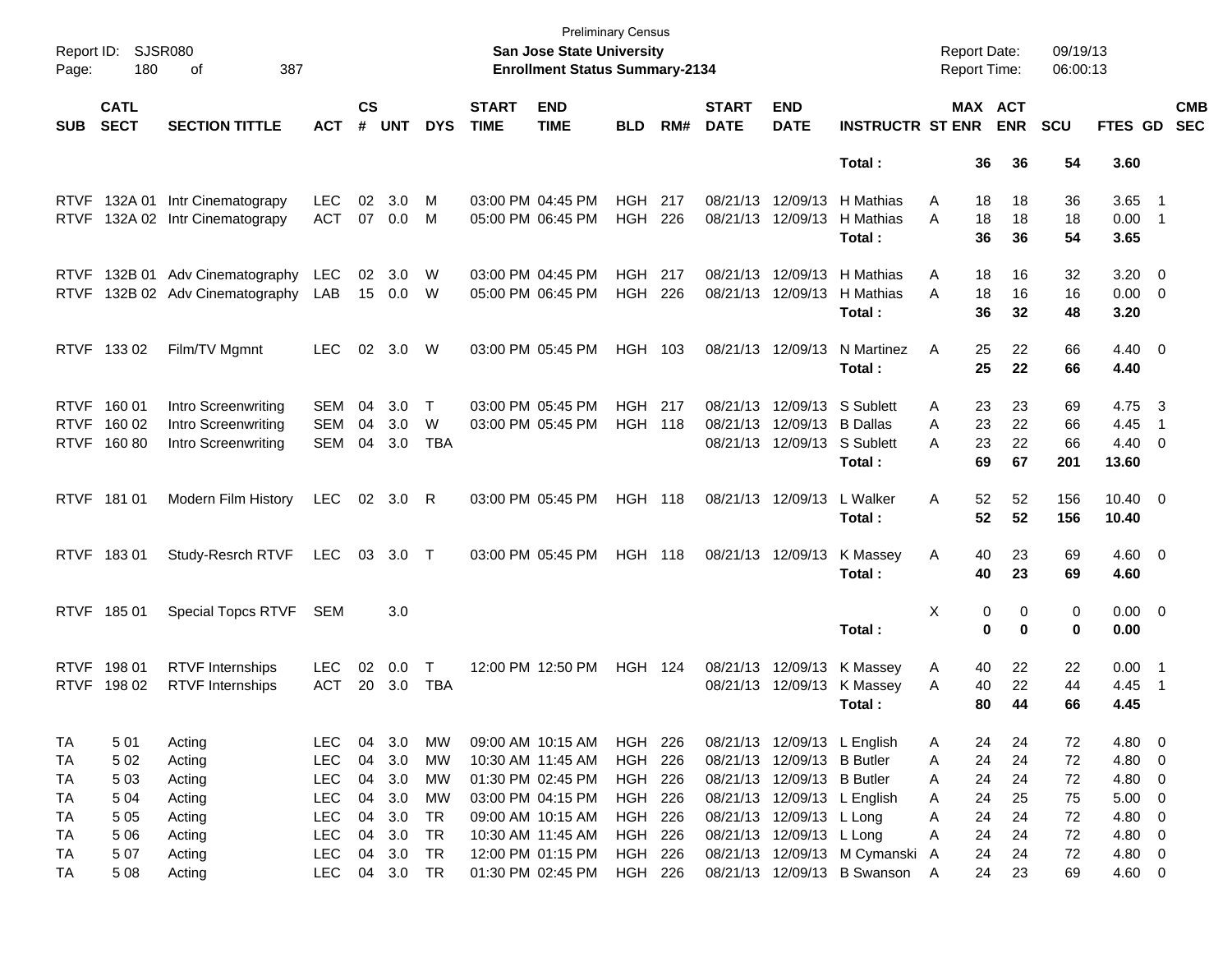| Report ID:<br>Page:  | 181                              | <b>SJSR080</b><br>387<br>οf                                                  |                                                      |                      |                          |                                                  |                             | <b>Preliminary Census</b><br><b>San Jose State University</b><br><b>Enrollment Status Summary-2134</b> |                                                      |                          |                                              |                           |                                                                                                | <b>Report Date:</b><br>Report Time: |                             | 09/19/13<br>06:00:13            |                                           |                                  |
|----------------------|----------------------------------|------------------------------------------------------------------------------|------------------------------------------------------|----------------------|--------------------------|--------------------------------------------------|-----------------------------|--------------------------------------------------------------------------------------------------------|------------------------------------------------------|--------------------------|----------------------------------------------|---------------------------|------------------------------------------------------------------------------------------------|-------------------------------------|-----------------------------|---------------------------------|-------------------------------------------|----------------------------------|
| <b>SUB</b>           | <b>CATL</b><br><b>SECT</b>       | <b>SECTION TITTLE</b>                                                        | <b>ACT</b>                                           | <b>CS</b><br>#       | <b>UNT</b>               | <b>DYS</b>                                       | <b>START</b><br><b>TIME</b> | <b>END</b><br><b>TIME</b>                                                                              | <b>BLD</b>                                           | RM#                      | <b>START</b><br><b>DATE</b>                  | <b>END</b><br><b>DATE</b> | <b>INSTRUCTR ST ENR</b>                                                                        | MAX ACT                             | <b>ENR</b>                  | SCU                             | FTES GD                                   | <b>CMB</b><br><b>SEC</b>         |
| TA<br>TA             | 5 0 9<br>5 10                    | Acting<br>Acting                                                             | <b>LEC</b><br><b>LEC</b>                             | 04<br>04             | 3.0<br>3.0               | F<br><b>TR</b>                                   |                             | 12:00 PM 02:45 PM<br>03:00 PM 04:15 PM                                                                 | <b>HGH</b><br><b>HGH</b>                             | 226<br>226               | 08/21/13<br>08/21/13                         | 12/09/13<br>12/09/13      | M Cymanski A<br><b>B</b> Swanson<br>Total:                                                     | 24<br>24<br>A<br>240                | 24<br>23<br>239             | 72<br>69<br>717                 | 4.80<br>4.60<br>47.80                     | - 0<br>0                         |
| TA<br>TA<br>TA<br>TA | 10 01<br>10 02<br>10 03<br>10 04 | Theatre Apprecia<br>Theatre Apprecia<br>Theatre Apprecia<br>Theatre Apprecia | <b>LEC</b><br><b>LEC</b><br><b>LEC</b><br><b>LEC</b> | 01<br>01<br>01<br>01 | 3.0<br>3.0<br>3.0<br>3.0 | <b>MW</b><br><b>MW</b><br><b>TR</b><br><b>TR</b> |                             | 12:00 PM 01:15 PM<br>01:30 PM 02:45 PM<br>01:30 PM 02:45 PM<br>10:30 AM 11:45 AM                       | <b>HGH</b><br><b>HGH</b><br><b>HGH</b><br><b>BBC</b> | 103<br>103<br>103<br>204 | 08/21/13<br>08/21/13<br>08/21/13<br>08/21/13 | 12/09/13<br>12/09/13      | K Kratochvil A<br>12/09/13 K Normington A<br>K Normington A<br>12/09/13 Y Kennedy<br>Total:    | 80<br>80<br>80<br>80<br>A<br>320    | 78<br>79<br>78<br>81<br>316 | 234<br>237<br>234<br>243<br>948 | 15.60<br>15.80<br>15.60<br>16.20<br>63.20 | 0<br>0<br>0<br>0                 |
| TA                   | 11 01                            | <b>Script Analysis</b>                                                       | <b>LEC</b>                                           | 03                   | 3.0                      | <b>TR</b>                                        |                             | 10:30 AM 11:45 AM                                                                                      | <b>HGH 217</b>                                       |                          | 08/21/13                                     | 12/09/13                  | E Walker<br>Total:                                                                             | A<br>25<br>25                       | 24<br>24                    | 72<br>72                        | 4.80<br>4.80                              | $\overline{\mathbf{0}}$          |
| TA                   | 1301                             | Great Comedies for T LEC                                                     |                                                      | 03                   | 3.0                      | TR.                                              |                             | 09:00 AM 10:15 AM                                                                                      | <b>HGH 118</b>                                       |                          |                                              | 08/21/13 12/09/13         | E Walker<br>Total:                                                                             | A<br>40<br>40                       | 38<br>38                    | 114<br>114                      | 7.60<br>7.60                              | $\overline{\phantom{0}}$         |
| <b>TA</b><br>TA      | 1701<br>1702                     | Int Acting<br>Int Acting                                                     | <b>LEC</b><br>LAB                                    | 04<br>15             | 3.0<br>0.0               | <b>MW</b><br><b>MW</b>                           |                             | 09:00 AM 09:50 AM<br>10:00 AM 11:45 AM                                                                 | <b>HGH</b><br>HGH 103                                | 103                      | 08/21/13<br>08/21/13                         | 12/09/13                  | A Glazer Con A<br>12/09/13 A Glazer Con A<br>Total:                                            | 24<br>24<br>48                      | 17<br>17<br>34              | 34<br>17<br>51                  | 3.40<br>0.00<br>3.40                      | $\overline{0}$<br>- 0            |
| TA                   | 48 01                            | Voice & Movement                                                             | <b>LEC</b>                                           | 01                   | 3.0                      | <b>TR</b>                                        |                             | 09:00 AM 10:15 AM                                                                                      | HGH 103                                              |                          |                                              | 08/21/13 12/09/13         | K Normington A<br>Total:                                                                       | 30<br>30                            | 29<br>29                    | 87<br>87                        | 5.80<br>5.80                              | $\overline{\phantom{0}}$         |
| TA<br>TA             | 51A 01<br>51A 02                 | <b>Scenery Props Arts</b><br><b>Scenery Props Arts</b>                       | <b>LEC</b><br><b>ACT</b>                             | 02<br>15             | 1.0<br>0.0               | F<br>F                                           |                             | 01:30 PM 01:50 PM<br>01:55 PM 02:45 PM                                                                 | <b>HGH</b><br><b>HGH 120</b>                         | 120                      | 08/21/13<br>08/21/13                         | 12/09/13<br>12/09/13      | J York<br>J York<br>Total:                                                                     | 25<br>Α<br>25<br>A<br>50            | 18<br>18<br>36              | 9<br>9<br>18                    | 1.20<br>0.00<br>1.20                      | $\overline{0}$<br>$\overline{0}$ |
| TA<br>TA             | 51B 01<br>51B 02                 | <b>Costume Perf Arts</b><br><b>Costume Perf Arts</b>                         | <b>LEC</b><br>ACT                                    | 02<br>15             | 0.0<br>1.0               | W<br><b>TBA</b>                                  |                             | 01:30 PM 02:45 PM                                                                                      | HGH 120                                              |                          | 08/21/13<br>08/21/13                         | 12/09/13<br>12/09/13      | D Weber<br>D Weber<br>Total:                                                                   | 25<br>Α<br>25<br>A<br>50            | 22<br>22<br>44              | 11<br>11<br>22                  | 0.00<br>1.47<br>1.47                      | $\overline{0}$<br>- 0            |
| TA<br>TA             |                                  | 51C 01 Stage Management<br>51C 02 Stage Management                           | LEC<br>ACT 15 1.0                                    |                      | 02 0.0                   | M<br>TBA                                         |                             | 01:30 PM 02:45 PM HGH 120                                                                              |                                                      |                          |                                              |                           | 08/21/13 12/09/13 Y Kennedy<br>08/21/13 12/09/13 Y Kennedy<br>Total:                           | 25<br>A<br>25<br>A<br>50            | 19<br>19<br>38              | 10<br>10<br>19                  | $0.00$ 1<br>$1.28$ 1<br>1.28              |                                  |
| TA<br>TA             | 64 01<br>64 02                   | Make-up<br>Make-up                                                           | LEC<br><b>ACT</b>                                    |                      | 04 3.0<br>12 0.0         | TR<br><b>TR</b>                                  |                             | 01:30 PM 02:20 PM<br>02:25 PM 02:45 PM                                                                 |                                                      |                          |                                              |                           | HGH 136C 08/21/13 12/09/13 C Carpenter A<br>HGH 136C 08/21/13 12/09/13 C Carpenter A<br>Total: | 17<br>17<br>34                      | 17<br>17<br>34              | 34<br>17<br>51                  | $3.40 \ 0$<br>$0.00 \t 0$<br>3.40         |                                  |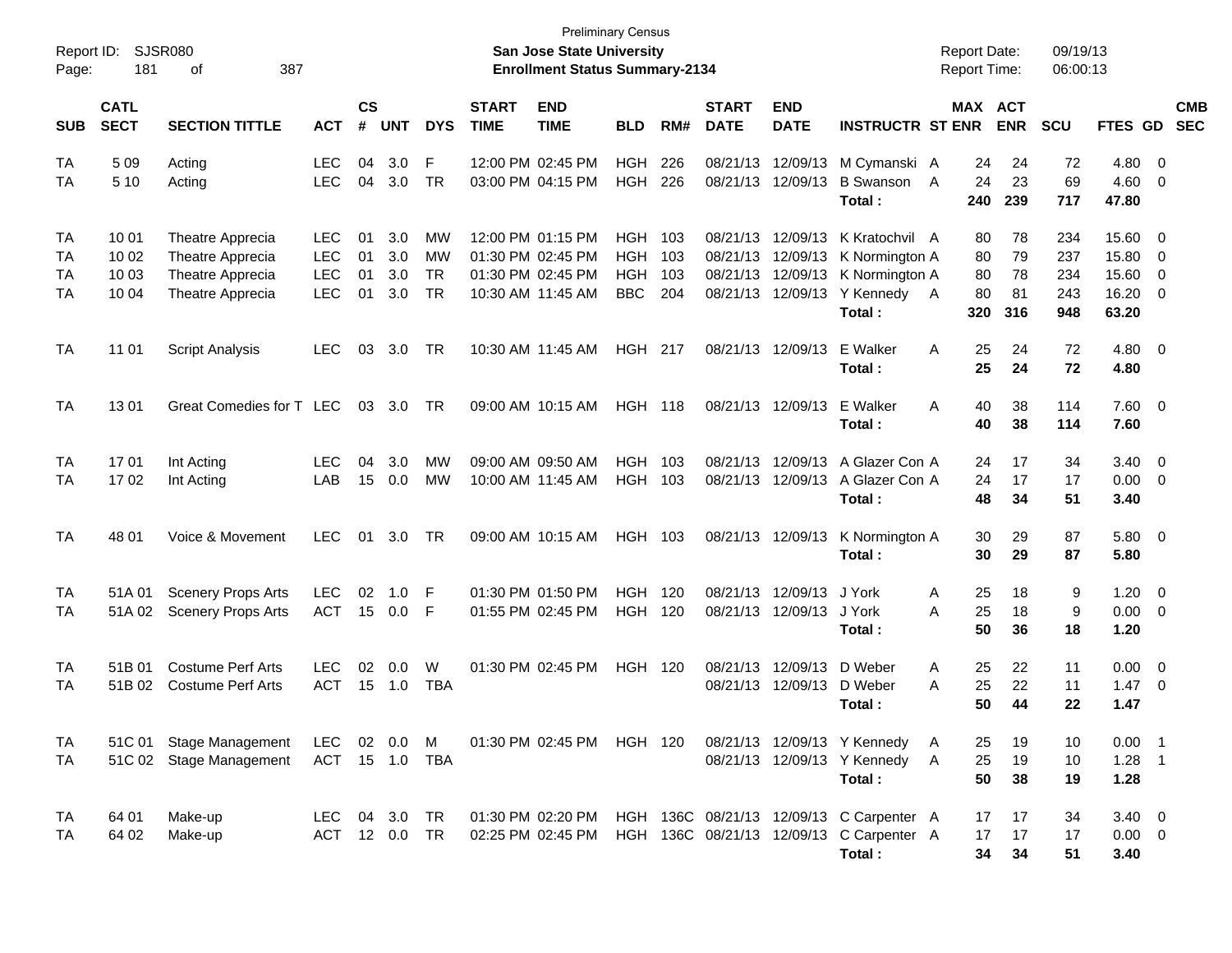| Report ID:<br>Page: | <b>SJSR080</b><br>182      | 387<br>оf                 |            |                    |            |            |                             | <b>Preliminary Census</b><br>San Jose State University<br><b>Enrollment Status Summary-2134</b> |            |     |                             |                            |                         | <b>Report Date:</b><br><b>Report Time:</b> |             |                       | 09/19/13<br>06:00:13 |               |                |                          |
|---------------------|----------------------------|---------------------------|------------|--------------------|------------|------------|-----------------------------|-------------------------------------------------------------------------------------------------|------------|-----|-----------------------------|----------------------------|-------------------------|--------------------------------------------|-------------|-----------------------|----------------------|---------------|----------------|--------------------------|
| <b>SUB</b>          | <b>CATL</b><br><b>SECT</b> | <b>SECTION TITTLE</b>     | <b>ACT</b> | $\mathsf{cs}$<br># | <b>UNT</b> | <b>DYS</b> | <b>START</b><br><b>TIME</b> | <b>END</b><br><b>TIME</b>                                                                       | <b>BLD</b> | RM# | <b>START</b><br><b>DATE</b> | <b>END</b><br><b>DATE</b>  | <b>INSTRUCTR ST ENR</b> |                                            |             | MAX ACT<br><b>ENR</b> | SCU                  | FTES GD       |                | <b>CMB</b><br><b>SEC</b> |
| TA                  |                            | 100W 01 Wrt Wkshp Th Arts | <b>LEC</b> | 04                 | 3.0        | <b>TBA</b> |                             |                                                                                                 |            |     | 08/21/13                    | 12/09/13                   |                         | Α                                          | 25          | 26                    | 78                   | 5.20          | - 0            |                          |
| <b>TA</b>           |                            | 100W 02 Wrt Wkshp Th Arts | LEC        | 04                 | 3.0        | <b>TBA</b> |                             |                                                                                                 |            |     | 08/21/13                    | 12/09/13                   |                         | A                                          | 25          | 25                    | 75                   | 5.00          | 0              |                          |
| <b>TA</b>           |                            | 100W 03 Wrt Wkshp Th Arts | <b>LEC</b> | 04                 | 3.0        | T.         |                             | 03:00 PM 05:45 PM                                                                               | <b>SH</b>  | 239 | 08/21/13                    | 12/09/13                   | K Kratochvil            | A                                          | 25          | 28                    | 84                   | 5.60          | 0              |                          |
| <b>TA</b>           |                            | 100W 04 Wrt Wkshp Th Arts | <b>LEC</b> | 04                 | 3.0        | <b>TR</b>  |                             | 01:30 PM 02:45 PM                                                                               | HGH        | 120 | 08/21/13                    | 12/09/13                   | K Kahn                  | A                                          | 25          | 25                    | 75                   | 5.00          | 0              |                          |
|                     |                            |                           |            |                    |            |            |                             |                                                                                                 |            |     |                             |                            | Total:                  |                                            | 100         | 104                   | 312                  | 20.80         |                |                          |
| <b>TA</b>           | 103 01                     | <b>Musical Theatre</b>    | <b>LEC</b> | 04                 | 3.0        | F          |                             | 10:00 AM 11:40 AM                                                                               | <b>HGH</b> | 103 | 08/21/13                    | 12/09/13                   | J Scott                 | A                                          | 30          | 30                    | 60                   | 6.00          | 0              |                          |
| <b>TA</b>           | 103 02                     | <b>Musical Theatre</b>    | LAB        | 15                 | 0.0        | F          |                             | 11:45 AM 01:00 PM                                                                               | HGH        | 103 | 08/21/13                    | 12/09/13                   | J Scott                 | A                                          | 30          | 30                    | 30                   | 0.00          | - 0            |                          |
|                     |                            |                           |            |                    |            |            |                             |                                                                                                 |            |     |                             |                            | Total:                  |                                            | 60          | 60                    | 90                   | 6.00          |                |                          |
| <b>TA</b>           | 110 01                     | Adv Acting                | <b>LEC</b> |                    | 3.0        |            |                             |                                                                                                 |            |     |                             |                            |                         | X                                          | 0           | 0                     | 0                    | 0.00          | 0              |                          |
| <b>TA</b>           | 110 02                     | Adv Acting                | LAB        |                    | 0.0        |            |                             |                                                                                                 |            |     |                             |                            |                         | X                                          | 0           | 0                     | 0                    | 0.00          | - 0            |                          |
|                     |                            |                           |            |                    |            |            |                             |                                                                                                 |            |     |                             |                            | Total:                  |                                            | 0           | $\mathbf 0$           | $\mathbf 0$          | 0.00          |                |                          |
| <b>TA</b>           | 112 01                     | Rehearse & Perform        | <b>ACT</b> | 20                 | 3.0        | <b>TBA</b> |                             |                                                                                                 |            |     |                             | 08/21/13 12/09/13          | <b>B</b> Butler         | Α                                          | 25          | 17                    | 51                   | 3.40          | 0              |                          |
| <b>TA</b>           | 112 02                     | Rehearse & Perform        | <b>ACT</b> |                    | 3.0        |            |                             |                                                                                                 |            |     |                             |                            |                         | X                                          | 0           | $\mathbf 0$           | 0                    | 0.00          | 0              |                          |
|                     |                            |                           |            |                    |            |            |                             |                                                                                                 |            |     |                             |                            | Total:                  |                                            | 25          | 17                    | 51                   | 3.40          |                |                          |
| TA                  | 116 01                     | Directing                 | <b>LEC</b> | 02                 | 3.0        | м          |                             | 03:00 PM 04:30 PM                                                                               | HGH        | 103 | 08/21/13                    | 12/09/13                   | A Glazer Con A          |                                            | 28          | 20                    | 40                   | 4.00          | 0              |                          |
| <b>TA</b>           | 116 02                     | Directing                 | <b>ACT</b> |                    | 12 0.0     | м          |                             | 04:30 PM 05:45 PM                                                                               | HGH        | 103 | 08/21/13                    | 12/09/13                   | A Glazer Con A          |                                            | 28          | 20                    | 20                   | 0.00          | - 0            |                          |
|                     |                            |                           |            |                    |            |            |                             |                                                                                                 |            |     |                             |                            | Total:                  |                                            | 56          | 40                    | 60                   | 4.00          |                |                          |
| <b>TA</b>           | 11701                      | <b>Pract Act or Direc</b> | <b>LEC</b> | 04                 | 3.0        | <b>TBA</b> |                             |                                                                                                 |            |     | 08/21/13                    | 12/09/13                   | A Glazer Con A          |                                            | 25          | 17                    | 17                   | 3.50          | $\overline{2}$ |                          |
| TA                  | 11702                      | <b>Pract Act or Direc</b> | <b>ACT</b> | 20                 | 0.0        | <b>TBA</b> |                             |                                                                                                 |            |     | 08/21/13                    | 12/09/13                   | A Glazer Con A          |                                            | 25          | 17                    | 34                   | 0.00          | $\overline{2}$ |                          |
| <b>TA</b>           | 11703                      | Pract Act or Direc        | <b>LEC</b> | 04                 | 2.0        | <b>TBA</b> |                             |                                                                                                 |            |     | 08/21/13                    | 12/09/13                   | K Normington A          |                                            | 25          | 17                    | 17                   | 2.33          | $\overline{2}$ |                          |
| <b>TA</b>           | 117 04                     | <b>Pract Act or Direc</b> | <b>ACT</b> | 20                 | 0.0        | <b>TBA</b> |                             |                                                                                                 |            |     | 08/21/13                    | 12/09/13                   | K Normington A          |                                            | 25          | 17                    | 34                   | 0.00          | $\overline{2}$ |                          |
| <b>TA</b>           | 117 05                     | <b>Pract Act or Direc</b> | <b>LEC</b> | 04                 | 1.0        | <b>TBA</b> |                             |                                                                                                 |            |     | 08/21/13                    | 12/09/13                   | K Normington A          |                                            | 25          | 21                    | 21                   | 1.43          | $\overline{2}$ |                          |
| <b>TA</b>           | 117 06                     | <b>Pract Act or Direc</b> | <b>ACT</b> | 20                 | 0.0        | <b>TBA</b> |                             |                                                                                                 |            |     |                             | 08/21/13 12/09/13          | K Normington A          |                                            | 25          | 21                    | 42                   | 0.00          | $\overline{2}$ |                          |
| <b>TA</b>           | 117 07                     | <b>Pract Act or Direc</b> | LEC        |                    | 3.0        |            |                             |                                                                                                 |            |     |                             |                            |                         | Х                                          | $\mathbf 0$ | $\mathbf 0$           | 0                    | 0.00          | $\mathbf 0$    |                          |
| <b>TA</b>           | 11708                      | <b>Pract Act or Direc</b> | <b>ACT</b> |                    | 0.0        |            |                             |                                                                                                 |            |     |                             |                            |                         | X                                          | 0           | $\mathbf 0$           | 0                    | 0.00          | $\mathbf 0$    |                          |
| <b>TA</b>           | 11709                      | Pract Act or Direc        | LEC        |                    | 2.0        |            |                             |                                                                                                 |            |     |                             |                            |                         | X                                          | $\Omega$    | 0                     | $\Omega$             | 0.00          | $\overline{0}$ |                          |
| TA                  | 117 10                     | Pract Act or Direc        | <b>ACT</b> |                    | 0.0        |            |                             |                                                                                                 |            |     |                             |                            |                         | X                                          | 0           | 0                     | 0                    | $0.00 \t 0$   |                |                          |
| TA                  | 117 11                     | Pract Act or Direc        | <b>LEC</b> |                    | 1.0        |            |                             |                                                                                                 |            |     |                             |                            |                         | X                                          | 0           | 0                     | 0                    | $0.00 \t 0$   |                |                          |
| TA                  | 117 12                     | Pract Act or Direc        | ACT        |                    | 0.0        |            |                             |                                                                                                 |            |     |                             |                            |                         | X                                          | $\Omega$    | $\mathbf 0$           | 0                    | $0.00 \t 0$   |                |                          |
|                     |                            |                           |            |                    |            |            |                             |                                                                                                 |            |     |                             |                            | Total:                  |                                            | 150         | 110                   | 165                  | 7.27          |                |                          |
| TA                  | 120 01                     | <b>Theatre History</b>    | LEC 02 3.0 |                    |            | MW         |                             | 01:30 PM 02:45 PM HGH 217                                                                       |            |     |                             | 08/21/13 12/09/13 E Walker |                         | A                                          | 25          | 19                    | 57                   | 3.80 0 C      |                |                          |
|                     | ENGL 120 01                | <b>Theatre History</b>    | LEC        |                    | 02 3.0     | MW         |                             | 01:30 PM 02:45 PM HGH 217                                                                       |            |     | 08/21/13 12/09/13 E Walker  |                            |                         | Α                                          | $\mathbf 0$ | 6                     | 18                   | $1.20 \t 0 C$ |                |                          |
|                     |                            |                           |            |                    |            |            |                             |                                                                                                 |            |     |                             |                            | Total:                  |                                            | 25          | 25                    | 75                   | 5.00          |                |                          |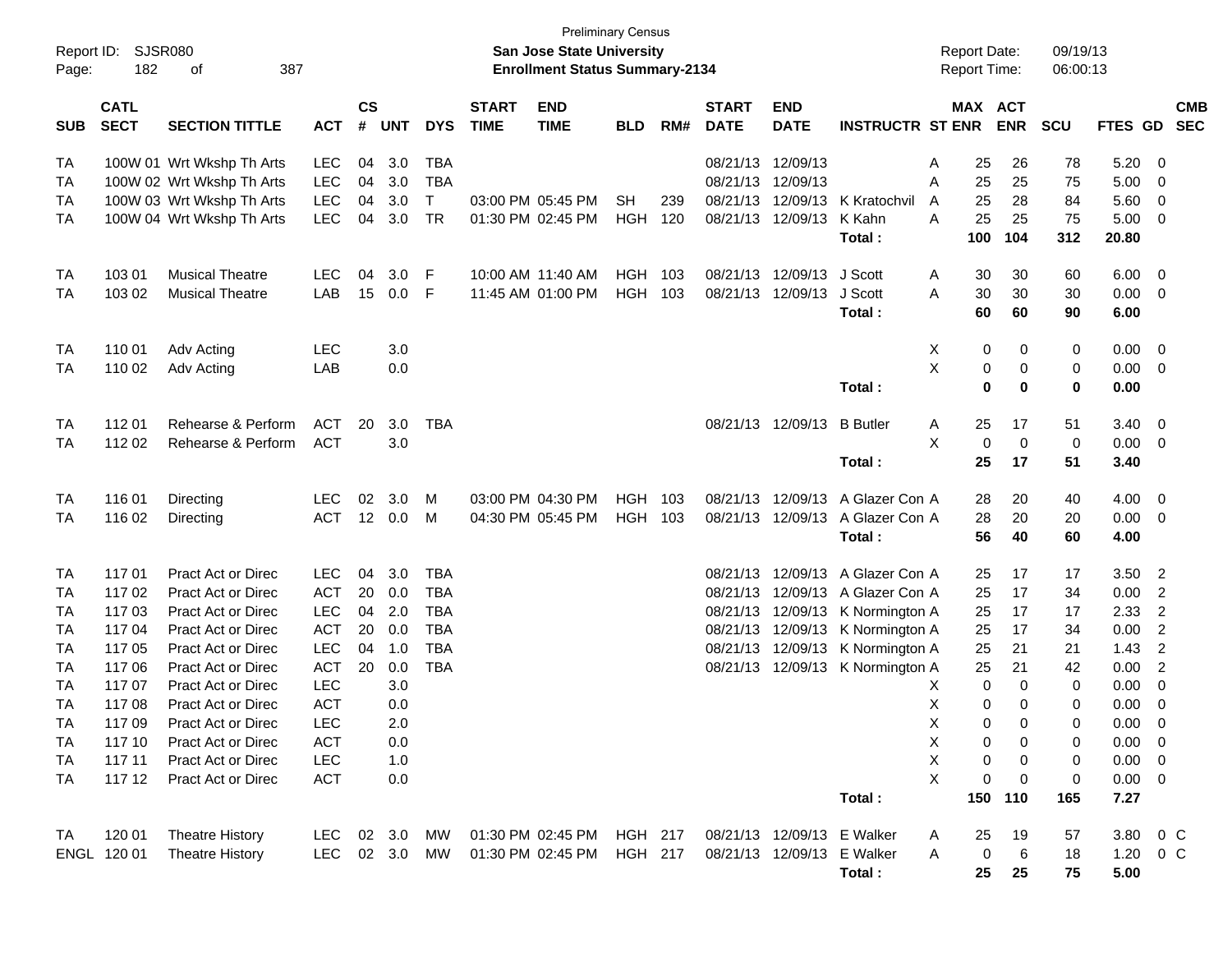| Report ID:<br>Page:      | 183                                       | <b>SJSR080</b><br>387<br>οf                                                          |                                                      |                |                          |                        |                                        | <b>Preliminary Census</b><br><b>San Jose State University</b><br><b>Enrollment Status Summary-2134</b> |                          |            |                             |                           |                                                                                | <b>Report Date:</b><br><b>Report Time:</b>  |                            | 09/19/13<br>06:00:13               |                                      |                                                      |
|--------------------------|-------------------------------------------|--------------------------------------------------------------------------------------|------------------------------------------------------|----------------|--------------------------|------------------------|----------------------------------------|--------------------------------------------------------------------------------------------------------|--------------------------|------------|-----------------------------|---------------------------|--------------------------------------------------------------------------------|---------------------------------------------|----------------------------|------------------------------------|--------------------------------------|------------------------------------------------------|
| <b>SUB</b>               | <b>CATL</b><br><b>SECT</b>                | <b>SECTION TITTLE</b>                                                                | <b>ACT</b>                                           | <b>CS</b><br># | <b>UNT</b>               | <b>DYS</b>             | <b>START</b><br><b>TIME</b>            | <b>END</b><br><b>TIME</b>                                                                              | <b>BLD</b>               | RM#        | <b>START</b><br><b>DATE</b> | <b>END</b><br><b>DATE</b> | <b>INSTRUCTR ST ENR</b>                                                        |                                             | MAX ACT<br><b>ENR</b>      | <b>SCU</b>                         | FTES GD                              | <b>CMB</b><br><b>SEC</b>                             |
| TA<br>ENGL<br>TA         | 127 01<br>127 01<br>127 02<br>ENGL 127 02 | Contemp Theatre<br>Contemp Theatre<br>Contemp Theatre<br><b>Contemp Theatre</b>      | <b>LEC</b><br><b>LEC</b><br><b>LEC</b><br><b>LEC</b> | 02<br>02       | 3.0<br>3.0<br>3.0<br>3.0 | МW<br>MW               | 10:30 AM 11:45 AM                      | 10:30 AM 11:45 AM                                                                                      | <b>HGH</b><br><b>HGH</b> | 118<br>118 | 08/21/13<br>08/21/13        | 12/09/13<br>12/09/13      | E Walker<br>E Walker<br>Total:                                                 | Α<br>35<br>Α<br>0<br>X<br>0<br>X<br>0<br>35 | 24<br>11<br>0<br>0<br>35   | 72<br>33<br>0<br>0<br>105          | 4.80<br>2.20<br>0.00<br>0.00<br>7.00 | 0 <sup>o</sup><br>0 <sup>o</sup><br>0<br>- 0         |
| <b>TA</b><br><b>ENGL</b> | 128 01<br>128 01                          | Scriptwriting<br>Scriptwriting                                                       | <b>LEC</b><br><b>LEC</b>                             | 02<br>02       | 3.0<br>3.0               | МW<br>МW               | 09:00 AM 10:15 AM<br>09:00 AM 10:15 AM |                                                                                                        | <b>HGH</b><br><b>HGH</b> | 114<br>114 | 08/21/13<br>08/21/13        | 12/09/13<br>12/09/13      | <b>B</b> Butler<br><b>B</b> Butler<br>Total:                                   | Α<br>20<br>0<br>A<br>20                     | 13<br>$\overline{7}$<br>20 | 39<br>21<br>60                     | 2.60<br>1.40<br>4.00                 | 0 <sup>o</sup><br>0 <sup>o</sup>                     |
| TA                       | 129 01                                    | <b>Adv Scriptwriting</b>                                                             | <b>LEC</b>                                           | 02             | 3.0                      | R                      | 03:00 PM 05:45 PM                      |                                                                                                        | <b>HGH 227</b>           |            | 08/21/13                    | 12/09/13                  | D Kahn<br>Total:                                                               | A<br>20<br>20                               | 18<br>18                   | 54<br>54                           | 3.80 4<br>3.80                       |                                                      |
| TA<br>TA                 | 131 01<br>131 02                          | Storytelling<br>Storytelling                                                         | <b>LEC</b><br><b>LEC</b>                             | 04<br>04       | 3.0<br>3.0               | <b>TR</b><br><b>TR</b> | 10:30 AM 11:45 AM                      | 12:00 PM 01:15 PM                                                                                      | <b>HGH</b><br><b>HGH</b> | 103<br>103 | 08/21/13<br>08/21/13        | 12/09/13<br>12/09/13      | <b>B</b> Swanson<br><b>B</b> Swanson<br>Total:                                 | 25<br>A<br>25<br>A<br>50                    | 25<br>20<br>45             | 75<br>60<br>135                    | 5.00<br>4.00<br>9.00                 | $\overline{\mathbf{0}}$<br>$\overline{\mathbf{0}}$   |
| TA<br>TA                 | 151 01<br>151 02                          | Lighting<br>Lighting                                                                 | <b>LEC</b><br><b>ACT</b>                             | 02<br>20       | 3.0<br>0.0               | MW<br>MW               | 10:30 AM 11:20 AM<br>11:20 AM 11:45 AM |                                                                                                        | <b>HGH</b><br><b>HGH</b> | 120<br>120 | 08/21/13<br>08/21/13        | 12/09/13<br>12/09/13      | Y Kennedy<br>Y Kennedy<br>Total:                                               | 23<br>A<br>23<br>A<br>46                    | 21<br>21<br>42             | 42<br>21<br>63                     | 4.25<br>0.00<br>4.25                 | $\overline{1}$<br>$\overline{1}$                     |
| TA<br>TA                 | 154 01<br>154 02                          | Scenery for Performi<br>Scenery for Performi                                         | <b>LEC</b><br>ACT                                    |                | 3.0<br>0.0               |                        |                                        |                                                                                                        |                          |            |                             |                           | Total:                                                                         | х<br>0<br>Χ<br>0<br>0                       | 0<br>0<br>0                | 0<br>0<br>0                        | 0.00<br>0.00<br>0.00                 | $\overline{\phantom{0}}$<br>$\overline{\phantom{0}}$ |
| TA<br>TA<br>TA<br>TA     | 161 01<br>161 02<br>161 03<br>161 04      | Theatre Design Top<br>Theatre Design Top<br>Theatre Design Top<br>Theatre Design Top | <b>LEC</b><br><b>ACT</b><br><b>LEC</b><br>ACT        | 04<br>12       | 3.0<br>0.0<br>3.0<br>0.0 | $\top$<br>$\top$       | 03:00 PM 04:40 PM<br>04:45 PM 05:45 PM |                                                                                                        | <b>HGH</b><br><b>HGH</b> | 120<br>120 | 08/21/13<br>08/21/13        | 12/09/13<br>12/09/13      | C Carpenter A<br>C Carpenter<br>Total:                                         | 25<br>25<br>A<br>Х<br>0<br>X<br>0<br>50     | 17<br>17<br>0<br>0<br>34   | 34<br>17<br>0<br>$\mathbf 0$<br>51 | 3.45<br>0.00<br>0.00<br>0.00<br>3.45 | $\overline{\phantom{1}}$<br>$\overline{1}$<br>0<br>0 |
| TA                       | 167 01                                    | Theatre in Education LEC                                                             |                                                      |                | 3.0                      |                        |                                        |                                                                                                        |                          |            |                             |                           | Total:                                                                         | Χ<br>0<br>0                                 | 0<br>0                     | 0<br>$\mathbf 0$                   | $0.00 \t 0$<br>0.00                  |                                                      |
| TA<br>TA                 |                                           | 170A 01 Act & Dir Camera<br>170A 02 Act & Dir Camera                                 | LEC.<br>ACT                                          |                | 02 3.0<br>12 0.0         | - W<br>W               |                                        | 01:30 PM 03:15 PM HGH 114<br>03:30 PM 05:15 PM                                                         | <b>HGH 115</b>           |            |                             |                           | 08/21/13 12/09/13 A Glazer Con A<br>08/21/13 12/09/13 A Glazer Con A<br>Total: | 28<br>28<br>56                              | 27<br>27<br>54             | 54<br>27<br>81                     | $5.45$ 1<br>$0.00$ 1<br>5.45         |                                                      |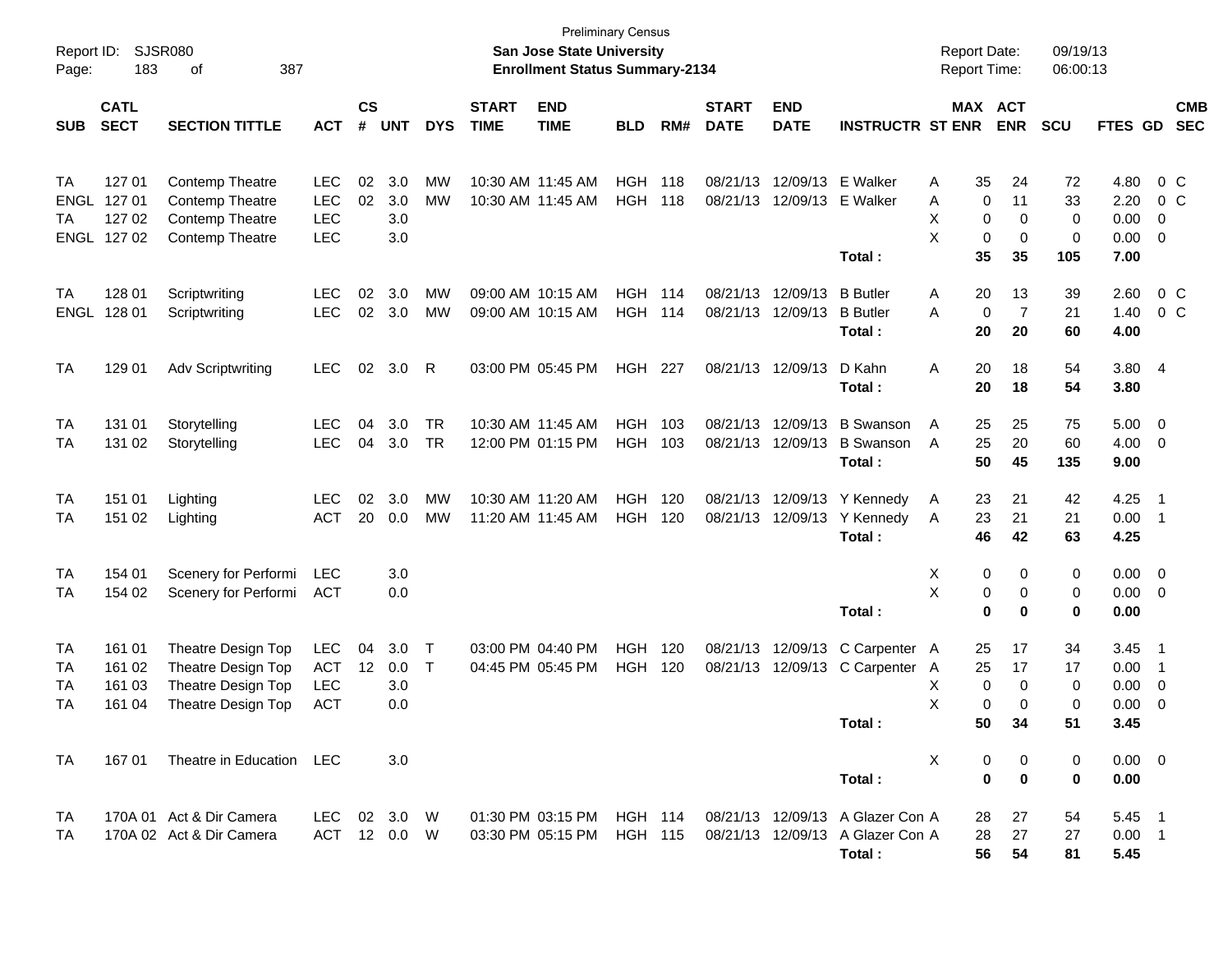| Report ID:<br>Page:                       | <b>SJSR080</b><br>184                | 387<br>οf                                                                                     |                                                      |                      |                          |                                                      |                             | <b>Preliminary Census</b><br><b>San Jose State University</b><br><b>Enrollment Status Summary-2134</b> |            |     |                                              |                                              |                                                                                | <b>Report Date:</b><br>Report Time: |                                              | 09/19/13<br>06:00:13  |                                      |                                         |
|-------------------------------------------|--------------------------------------|-----------------------------------------------------------------------------------------------|------------------------------------------------------|----------------------|--------------------------|------------------------------------------------------|-----------------------------|--------------------------------------------------------------------------------------------------------|------------|-----|----------------------------------------------|----------------------------------------------|--------------------------------------------------------------------------------|-------------------------------------|----------------------------------------------|-----------------------|--------------------------------------|-----------------------------------------|
| <b>SUB</b>                                | <b>CATL</b><br><b>SECT</b>           | <b>SECTION TITTLE</b>                                                                         | <b>ACT</b>                                           | <b>CS</b><br>#       | <b>UNT</b>               | <b>DYS</b>                                           | <b>START</b><br><b>TIME</b> | <b>END</b><br><b>TIME</b>                                                                              | <b>BLD</b> | RM# | <b>START</b><br><b>DATE</b>                  | <b>END</b><br><b>DATE</b>                    | <b>INSTRUCTR ST ENR</b>                                                        |                                     | MAX ACT<br><b>ENR</b>                        | SCU                   | FTES GD SEC                          | <b>CMB</b>                              |
| <b>TA</b>                                 | 180 01                               | <b>Indiv Studies</b>                                                                          | <b>SUP</b>                                           | 36                   | 1.0                      | <b>TBA</b>                                           |                             |                                                                                                        |            |     | 08/21/13                                     | 12/09/13                                     | D Kahn<br>Total:                                                               | A<br>15<br>15                       | 0<br>$\mathbf 0$                             | 0<br>$\bf{0}$         | 0.00<br>0.00                         | $\overline{0}$                          |
| <b>TA</b><br><b>TA</b><br><b>TA</b>       | 191 01<br>191 02<br>191 03           | Act Proj Thea Prod<br>Act Proj Thea Prod<br>Act Proj Thea Prod                                | <b>ACT</b><br><b>ACT</b><br><b>ACT</b>               | 20<br>20<br>20       | 1.0<br>2.0<br>3.0        | <b>TBA</b><br><b>TBA</b><br><b>TBA</b>               |                             |                                                                                                        |            |     | 08/21/13<br>08/21/13<br>08/21/13             | 12/09/13<br>12/09/13                         | C Carpenter A<br>12/09/13 Y Kennedy<br>M Locher<br>Total:                      | 20<br>Α<br>20<br>20<br>A<br>60      | 6<br>23<br>19<br>48                          | 6<br>23<br>19<br>48   | 0.40<br>3.07<br>3.85<br>7.32         | - 0<br>0<br>$\overline{1}$              |
| <b>TA</b><br><b>TA</b>                    | 198 01<br>198 02                     | RTVFIntern, Prtfli, Ca<br>RTVFIntern, Prtfli, Ca                                              | LEC<br><b>ACT</b>                                    |                      | 3.0<br>0.0               |                                                      |                             |                                                                                                        |            |     |                                              |                                              | Total:                                                                         | Х<br>X                              | 0<br>0<br>0<br>$\pmb{0}$<br>$\bf{0}$<br>0    | 0<br>0<br>0           | 0.00<br>0.00<br>0.00                 | 0<br>$\mathbf 0$                        |
| TA<br><b>RTVF</b>                         |                                      | 199H 01 Honors Program<br>199H 01 Honors Program                                              | <b>SUP</b><br><b>SUP</b>                             | 25<br>25             | 3.0<br>3.0               | <b>TBA</b><br><b>TBA</b>                             |                             |                                                                                                        |            |     | 08/21/13<br>08/21/13                         | 12/09/13<br>12/09/13                         | D Kahn<br>D Kahn<br>Total:                                                     | 20<br>A<br>A<br>20                  | 0<br>$\mathbf 0$<br>$\pmb{0}$<br>$\mathbf 0$ | 0<br>0<br>$\bf{0}$    | 0.00<br>0.00<br>0.00                 | 0 <sup>C</sup><br>$0\,C$                |
| <b>TA</b>                                 | 260 80                               | Grad Prob in TA                                                                               | <b>LEC</b>                                           |                      | 3.0                      |                                                      |                             |                                                                                                        |            |     |                                              |                                              | Total:                                                                         | X                                   | 0<br>0<br>$\mathbf 0$<br>$\mathbf 0$         | 0<br>0                | 0.00<br>0.00                         | 0                                       |
| <b>TA</b><br>TA<br><b>TA</b>              | 298 01<br>298 02<br>298 03           | <b>Special Study</b><br><b>Special Study</b><br><b>Special Study</b>                          | <b>SUP</b><br><b>SUP</b><br><b>SUP</b>               | 25<br>25<br>25       | 1.0<br>2.0<br>3.0        | <b>TBA</b><br><b>TBA</b><br><b>TBA</b>               |                             |                                                                                                        |            |     | 08/21/13<br>08/21/13<br>08/21/13             | 12/09/13<br>12/09/13<br>12/09/13             | K Kratochvil A<br>K Kratochvil A<br>K Kratochvil A<br>Total:                   | 15<br>15<br>15<br>45                | 0<br>0<br>8<br>8                             | 0<br>0<br>24<br>24    | 0.00<br>0.00<br>2.00<br>2.00         | 0<br>0<br>-8                            |
| TA<br><b>TA</b><br><b>TA</b><br><b>TA</b> | 299 01<br>299 02<br>299 03<br>299 04 | Master's Thesis<br><b>Master's Thesis</b><br><b>Master's Thesis</b><br><b>Master's Thesis</b> | <b>SUP</b><br><b>SUP</b><br><b>SUP</b><br><b>SUP</b> | 25<br>25<br>25<br>25 | 1.0<br>2.0<br>3.0<br>4.0 | <b>TBA</b><br><b>TBA</b><br><b>TBA</b><br><b>TBA</b> |                             |                                                                                                        |            |     | 08/21/13<br>08/21/13<br>08/21/13<br>08/21/13 | 12/09/13<br>12/09/13<br>12/09/13<br>12/09/13 | K Kratochvil A<br>K Kratochvil A<br>K Kratochvil A<br>K Kratochvil A<br>Total: | 15<br>15<br>15<br>15<br>60          | 0<br>0<br>1<br>0<br>$\blacktriangleleft$     | 0<br>0<br>3<br>0<br>3 | 0.00<br>0.00<br>0.25<br>0.00<br>0.25 | 0<br>0<br>$\overline{1}$<br>$\mathbf 0$ |

**Department : TV, Radio, Film & Theatre Department Total : 4859 4286 10897 728.02 Lower Division : 2124 2022 5129 341.95 Upper Division : 2630 2255 5741 383.82 Graduate Division :**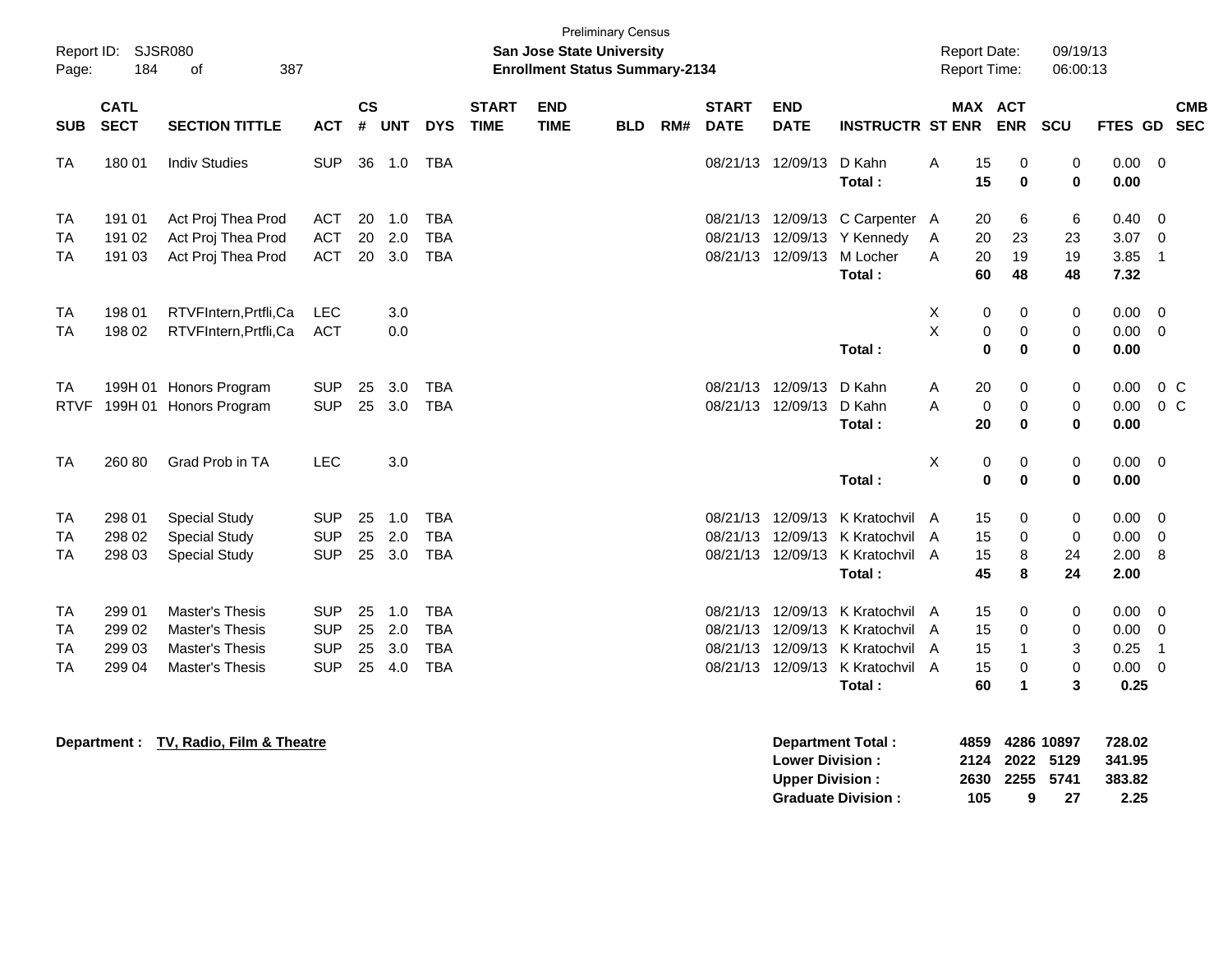| Report ID:<br>Page: | 185                        | <b>SJSR080</b><br>387<br>οf                 |            |               |       |            |                             | <b>Preliminary Census</b><br><b>San Jose State University</b><br><b>Enrollment Status Summary-2134</b> |            |     |                             |                            |                                  | <b>Report Date:</b><br>Report Time: |                            | 09/19/13<br>06:00:13 |              |                          |                          |
|---------------------|----------------------------|---------------------------------------------|------------|---------------|-------|------------|-----------------------------|--------------------------------------------------------------------------------------------------------|------------|-----|-----------------------------|----------------------------|----------------------------------|-------------------------------------|----------------------------|----------------------|--------------|--------------------------|--------------------------|
| <b>SUB</b>          | <b>CATL</b><br><b>SECT</b> | <b>SECTION TITTLE</b>                       | <b>ACT</b> | $\mathsf{cs}$ | # UNT | <b>DYS</b> | <b>START</b><br><b>TIME</b> | <b>END</b><br><b>TIME</b>                                                                              | <b>BLD</b> | RM# | <b>START</b><br><b>DATE</b> | <b>END</b><br><b>DATE</b>  | <b>INSTRUCTR ST ENR</b>          |                                     | MAX ACT<br><b>ENR</b>      | <b>SCU</b>           | FTES GD      |                          | <b>CMB</b><br><b>SEC</b> |
| College             |                            | <b>Humanities &amp; the Arts</b>            |            |               |       |            |                             |                                                                                                        |            |     |                             |                            |                                  |                                     |                            |                      |              |                          |                          |
|                     | Department :               | <b>English &amp; Comparative Literature</b> |            |               |       |            |                             |                                                                                                        |            |     |                             |                            |                                  |                                     |                            |                      |              |                          |                          |
| <b>CLIT</b>         | 121 01                     | Intro Compar Lit                            | <b>LEC</b> |               | 3.0   |            |                             |                                                                                                        |            |     |                             |                            |                                  | X                                   | 0<br>0                     | 0                    | 0.00         | $\overline{\phantom{0}}$ |                          |
| HUM                 | 121 01                     | Intro Compar Lit                            | <b>LEC</b> |               | 3.0   |            |                             |                                                                                                        |            |     |                             |                            |                                  | X                                   | 0<br>0                     | 0                    | 0.00         | $\overline{\mathbf{0}}$  |                          |
|                     | ENGL 121 01                | Intro Compar Lit                            | <b>LEC</b> |               | 3.0   |            |                             |                                                                                                        |            |     |                             |                            |                                  | X                                   | 0<br>0                     | 0                    | 0.00         | $\overline{\mathbf{0}}$  |                          |
|                     | FORL 121 01                | Intro Compar Lit                            | LEC        |               | 3.0   |            |                             |                                                                                                        |            |     |                             |                            | Total:                           | X                                   | 0<br>0<br>$\mathbf 0$<br>0 | 0<br>$\bf{0}$        | 0.00<br>0.00 | $\overline{\mathbf{0}}$  |                          |
|                     |                            | ENED 184Y 01 Stdt Tchg II                   | <b>SUP</b> | 25            | 4.0   | <b>TBA</b> |                             |                                                                                                        |            |     |                             | 08/21/13 12/09/13          | S Marsh                          | A                                   | 3<br>3                     | 12                   | 0.80         | $\overline{\phantom{0}}$ |                          |
|                     |                            | ENED 184Y 02 Stdt Tchg II                   | <b>SUP</b> | 25            | 4.0   | <b>TBA</b> |                             |                                                                                                        |            |     | 08/21/13                    |                            | 12/09/13 M Warner                | Α                                   | 3                          | 4                    | 0.27         | $\overline{\phantom{0}}$ |                          |
|                     |                            | ENED 184Y 03 Stdt Tchg II                   | <b>SUP</b> | 25            | 4.0   | <b>TBA</b> |                             |                                                                                                        |            |     |                             | 08/21/13 12/09/13 L Hamor  |                                  | A                                   | 6<br>5                     | 20                   | 1.33         | $\overline{0}$           |                          |
|                     |                            | ENED 184Y 04 Stdt Tchg II                   | <b>SUP</b> | 25            | 4.0   | <b>TBA</b> |                             |                                                                                                        |            |     |                             | 08/21/13 12/09/13          | J Lovell                         | A                                   | 6<br>6                     | 24                   | 1.60 0       |                          |                          |
|                     |                            |                                             |            |               |       |            |                             |                                                                                                        |            |     |                             |                            | Total:                           | 18                                  | 15                         | 60                   | 4.00         |                          |                          |
|                     |                            | ENED 184Z 01 Stdt Tchg III                  | <b>SUP</b> | 25            | 4.0   | <b>TBA</b> |                             |                                                                                                        |            |     |                             | 08/21/13 12/09/13 S Marsh  |                                  | Α                                   | 3<br>3                     | 12                   | $0.80 \ 0$   |                          |                          |
|                     |                            | ENED 184Z 02 Stdt Tchg III                  | <b>SUP</b> | 25            | 4.0   | <b>TBA</b> |                             |                                                                                                        |            |     | 08/21/13                    |                            | 12/09/13 M Warner                | Α                                   | 3<br>2                     | 8                    | 0.53         | $\overline{\mathbf{0}}$  |                          |
|                     |                            | ENED 184Z 03 Stdt Tchg III                  | <b>SUP</b> | 25            | 4.0   | <b>TBA</b> |                             |                                                                                                        |            |     |                             | 08/21/13 12/09/13 L Hamor  |                                  | A                                   | 6<br>6                     | 24                   | 1.60         | $\overline{\mathbf{0}}$  |                          |
|                     |                            | ENED 184Z 04 Stdt Tchg III                  | <b>SUP</b> | 25            | 4.0   | <b>TBA</b> |                             |                                                                                                        |            |     |                             | 08/21/13 12/09/13          | J Lovell                         | A                                   | 6<br>5                     | 20                   | 1.33         | $\overline{\mathbf{0}}$  |                          |
|                     |                            |                                             |            |               |       |            |                             |                                                                                                        |            |     |                             |                            | Total:                           | 18                                  | 16                         | 64                   | 4.27         |                          |                          |
|                     |                            |                                             |            |               |       |            |                             |                                                                                                        |            |     |                             |                            |                                  |                                     |                            |                      |              |                          |                          |
|                     | ENED 353 01                | Meth Tchng English                          | SEM 05     |               | 3.0   | $\top$     |                             | 04:00 PM 06:45 PM                                                                                      | <b>SH</b>  | 332 |                             | 08/21/13 12/09/13          | C Holmberg A                     | 25                                  | 16                         | 48                   | $3.20 \ 0$   |                          |                          |
|                     |                            |                                             |            |               |       |            |                             |                                                                                                        |            |     |                             |                            | Total:                           | 25                                  | 16                         | 48                   | 3.20         |                          |                          |
|                     | ENED 365 01                | Seminar in English E SEM 05 1.0 R           |            |               |       |            |                             | 04:00 PM 06:45 PM                                                                                      | <b>SH</b>  | 433 |                             | 08/21/13 12/09/13          | M Warner                         | 20<br>Α                             | 14                         | 14                   | 0.93 0       |                          |                          |
|                     |                            |                                             |            |               |       |            |                             |                                                                                                        |            |     |                             |                            | Total:                           | 20                                  | 14                         | 14                   | 0.93         |                          |                          |
| ENGL                | 1A 01                      | Composition I                               | SEM        | 04            | 3.0   | МW         |                             | 07:30 AM 08:45 AM                                                                                      | DMH        | 354 |                             | 08/21/13 12/09/13          | J Murphy                         | 25<br>Α                             | 23                         | 69                   | 4.60         | $\overline{\phantom{0}}$ |                          |
| <b>ENGL</b>         | 1A 02                      | Composition I                               | SEM        | 04            | 3.0   | MW         |                             | 07:30 AM 08:45 AM                                                                                      | <b>BBC</b> | 124 | 08/21/13                    | 12/09/13 E Sams            |                                  | A<br>25                             | 23                         | 69                   | 4.60         | - 0                      |                          |
| <b>ENGL</b>         | 1A 03                      | Composition I                               | <b>SEM</b> | 04            | 3.0   | МW         |                             | 07:30 AM 08:45 AM                                                                                      | <b>BBC</b> | 120 | 08/21/13                    | 12/09/13                   | D Hendel De A                    | 25                                  | 25                         | 75                   | 5.00         | $\overline{0}$           |                          |
| <b>ENGL</b>         | 1A 04                      | Composition I                               | SEM        | 04            | 3.0   | MW         |                             | 07:30 AM 08:45 AM                                                                                      | <b>SH</b>  | 348 |                             | 08/21/13 12/09/13 T Shank  |                                  | 25<br>A                             | 23                         | 69                   | 4.60         | $\overline{\mathbf{0}}$  |                          |
| ENGL                | 1A 05                      | Composition I                               | SEM        | 04            | 3.0   | MW         |                             | 07:30 AM 08:45 AM                                                                                      | SH         | 411 |                             |                            | 08/21/13 12/09/13 G Saratsioti A | 25                                  | 25                         | 75                   | 5.00         | $\overline{\mathbf{0}}$  |                          |
| ENGL                | 1A 06                      | Composition I                               | SEM        | 04            | 3.0   | TR         |                             | 07:30 AM 08:45 AM                                                                                      | <b>SH</b>  | 413 |                             |                            | 08/21/13 12/09/13 D Hendel De A  | 25                                  | 25                         | 75                   | 5.00         | $\overline{\phantom{0}}$ |                          |
| ENGL                | 1A 07                      | Composition I                               | <b>SEM</b> |               | 3.0   |            |                             |                                                                                                        |            |     |                             |                            |                                  | Χ                                   | 0<br>0                     | 0                    | 0.00         | $\overline{\phantom{0}}$ |                          |
| ENGL                | 1A 08                      | Composition I                               | SEM        | 04            | 3.0   | <b>MW</b>  |                             | 12:00 PM 01:15 PM                                                                                      | SH         | 348 |                             |                            | 08/21/13 12/09/13 PO'Sullivan A  | 25                                  | 25                         | 75                   | 5.00         | $\overline{\phantom{0}}$ |                          |
| <b>ENGL</b>         | 1A 09                      | Composition I                               | <b>SEM</b> |               | 3.0   |            |                             |                                                                                                        |            |     |                             |                            |                                  | X                                   | 0<br>$\mathbf 0$           | 0                    | 0.00         | $\overline{\mathbf{0}}$  |                          |
| <b>ENGL</b>         | 1A 10                      | Composition I                               | SEM        | 04            | 3.0   | <b>TR</b>  |                             | 07:30 AM 08:45 AM                                                                                      | <b>SH</b>  | 411 |                             |                            | 08/21/13 12/09/13 M Judnick      | 25<br>Α                             | 25                         | 75                   | 5.00         | $\overline{\phantom{0}}$ |                          |
| ENGL                | 1A 11                      | Composition I                               | SEM        | 04            | 3.0   | MW         |                             | 09:00 AM 10:15 AM                                                                                      | DMH 354    |     |                             | 08/21/13 12/09/13 J Murphy |                                  | 25<br>A                             | 21                         | 63                   | $4.20 \ 0$   |                          |                          |
| ENGL                | 1A 12                      | Composition I                               | SEM        | 04            | 3.0   | MW         |                             | 09:00 AM 10:15 AM                                                                                      | <b>BBC</b> | 124 |                             | 08/21/13 12/09/13 E Sams   |                                  | 25<br>A                             | 25                         | 75                   | $5.00 \t 0$  |                          |                          |
| ENGL                | 1A 13                      | Composition I                               | SEM 04     |               | 3.0   | MW         |                             | 09:00 AM 10:15 AM                                                                                      | BBC 120    |     |                             | 08/21/13 12/09/13 J Sparks |                                  | 25<br>A                             | 25                         | 75                   | $5.00 \t 0$  |                          |                          |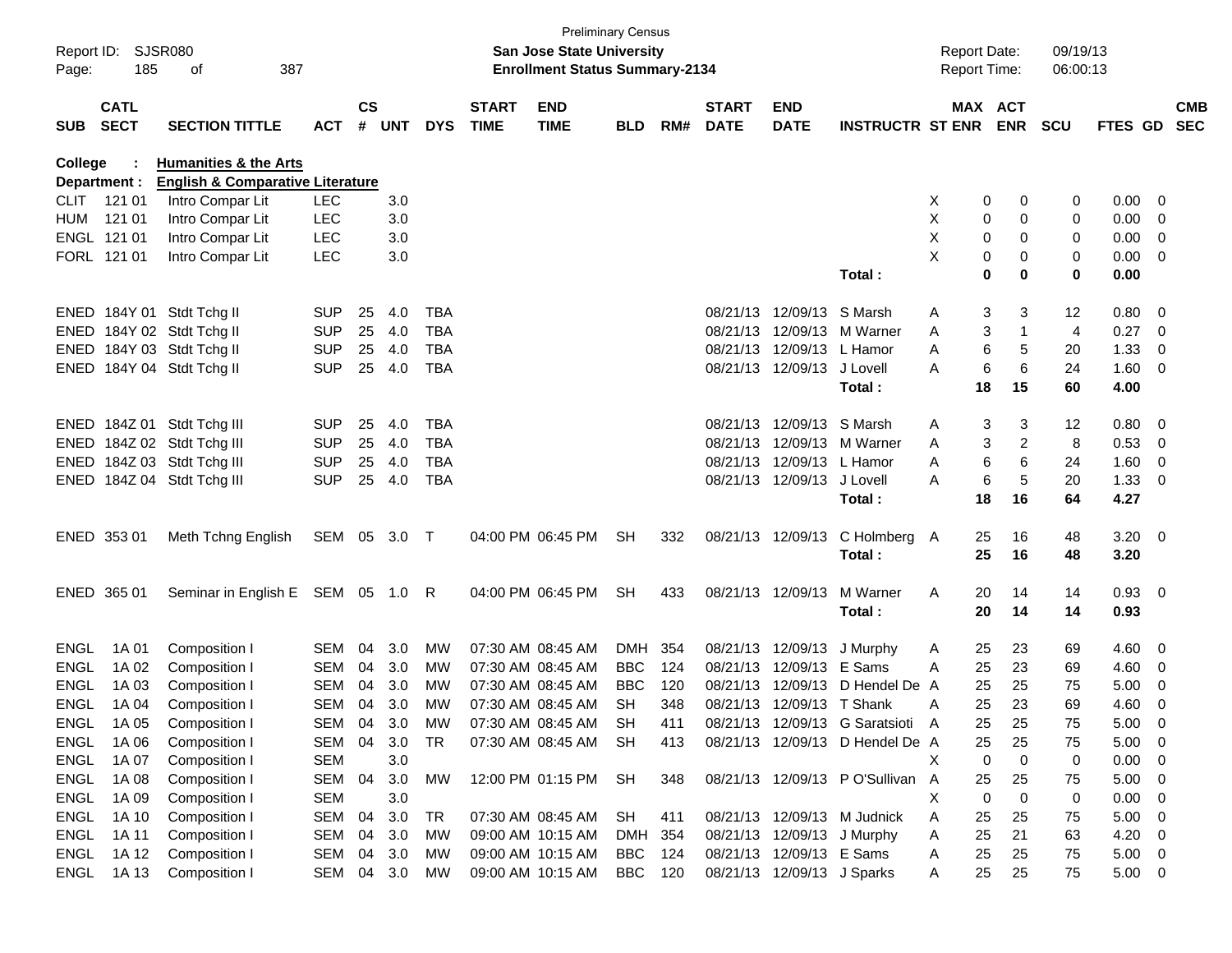| Report ID:<br>Page: | 186                        | SJSR080<br>οf         | 387        |                    |            |            |                             | <b>Preliminary Census</b><br><b>San Jose State University</b><br><b>Enrollment Status Summary-2134</b> |            |      |                             |                           |                                | <b>Report Date:</b><br><b>Report Time:</b> |                       | 09/19/13<br>06:00:13 |             |                          |
|---------------------|----------------------------|-----------------------|------------|--------------------|------------|------------|-----------------------------|--------------------------------------------------------------------------------------------------------|------------|------|-----------------------------|---------------------------|--------------------------------|--------------------------------------------|-----------------------|----------------------|-------------|--------------------------|
| <b>SUB</b>          | <b>CATL</b><br><b>SECT</b> | <b>SECTION TITTLE</b> | <b>ACT</b> | $\mathsf{cs}$<br># | <b>UNT</b> | <b>DYS</b> | <b>START</b><br><b>TIME</b> | <b>END</b><br><b>TIME</b>                                                                              | BLD        | RM#  | <b>START</b><br><b>DATE</b> | <b>END</b><br><b>DATE</b> | <b>INSTRUCTR ST ENR</b>        |                                            | MAX ACT<br><b>ENR</b> | <b>SCU</b>           | FTES<br>GD. | <b>CMB</b><br><b>SEC</b> |
| <b>ENGL</b>         | 1A 14                      | Composition I         | <b>SEM</b> | 04                 | 3.0        | МW         |                             | 09:00 AM 10:15 AM                                                                                      | <b>DMH</b> | 226B | 08/21/13                    | 12/09/13                  | J Hallford                     | 25<br>A                                    | 25                    | 75                   | 5.00        | 0                        |
| <b>ENGL</b>         | 1A 15                      | Composition I         | <b>SEM</b> | 04                 | 3.0        | МW         | 09:00 AM 10:15 AM           |                                                                                                        | <b>BBC</b> | 128  | 08/21/13                    | 12/09/13                  | I Russ                         | 25<br>Α                                    | 25                    | 75                   | 5.00        | 0                        |
| <b>ENGL</b>         | 1A 16                      | Composition I         | <b>SEM</b> | 04                 | 3.0        | TR         | 09:00 AM 10:15 AM           |                                                                                                        | <b>BBC</b> | 124  | 08/21/13                    | 12/09/13                  | J Sparks                       | 25<br>A                                    | 25                    | 75                   | 5.00        | 0                        |
| <b>ENGL</b>         | 1A 17                      | Composition I         | <b>SEM</b> | 04                 | 3.0        | TR         | 09:00 AM 10:15 AM           |                                                                                                        | <b>SH</b>  | 241  | 08/21/13                    | 12/09/13                  | R Vora                         | 25<br>Α                                    | 24                    | 72                   | 4.80        | 0                        |
| <b>ENGL</b>         | 1A 18                      | Composition I         | <b>SEM</b> | 04                 | 3.0        | TR         | 09:00 AM 10:15 AM           |                                                                                                        | <b>SH</b>  | 348  | 08/21/13                    | 12/09/13                  | N Moody                        | 25<br>Α                                    | 25                    | 75                   | 5.00        | 0                        |
| <b>ENGL</b>         | 1A 19                      | Composition I         | <b>SEM</b> | 04                 | 3.0        | <b>TR</b>  | 09:00 AM 10:15 AM           |                                                                                                        | SН         | 413  | 08/21/13                    | 12/09/13                  | D Hendel De A                  | 25                                         | 25                    | 75                   | 5.00        | 0                        |
| <b>ENGL</b>         | 1A 20                      | Composition I         | <b>SEM</b> | 04                 | 3.0        | <b>TR</b>  |                             | 09:00 AM 10:15 AM                                                                                      | SН         | 414  | 08/21/13                    | 12/09/13                  | S Cook                         | 25<br>Α                                    | 23                    | 69                   | 4.60        | 0                        |
| <b>ENGL</b>         | 1A 21                      | Composition I         | <b>SEM</b> | 04                 | 3.0        | МW         |                             | 10:30 AM 11:45 AM                                                                                      | DMH        | 354  | 08/21/13                    | 12/09/13                  | J Murphy                       | 25<br>Α                                    | 24                    | 72                   | 4.80        | 0                        |
| <b>ENGL</b>         | 1A 22                      | Composition I         | <b>SEM</b> | 04                 | 3.0        | МW         |                             | 10:30 AM 11:45 AM                                                                                      | IS         | 113  | 08/21/13                    | 12/09/13                  | E Sams                         | 25<br>Α                                    | 24                    | 72                   | 4.80        | 0                        |
| <b>ENGL</b>         | 1A 23                      | Composition I         | <b>SEM</b> | 04                 | 3.0        | МW         |                             | 10:30 AM 11:45 AM                                                                                      | СL         | 216  | 08/21/13                    | 12/09/13                  | D Hendel De A                  | 25                                         | 25                    | 75                   | 5.00        | 0                        |
| <b>ENGL</b>         | 1A 24                      | Composition I         | <b>SEM</b> | 04                 | 3.0        | МW         |                             | 10:30 AM 11:45 AM                                                                                      | <b>SH</b>  | 348  | 08/21/13                    | 12/09/13                  | A Rohatgi                      | 25<br>A                                    | 25                    | 75                   | 5.00        | 0                        |
| <b>ENGL</b>         | 1A 25                      | Composition I         | <b>SEM</b> | 04                 | 3.0        | МW         | 01:30 PM 02:45 PM           |                                                                                                        | <b>BBC</b> | 103  | 08/21/13                    | 12/09/13                  | G Goel                         | 25<br>Α                                    | 25                    | 75                   | 5.00        | 0                        |
| <b>ENGL</b>         | 1A 26                      | Composition I         | <b>SEM</b> | 04                 | 3.0        | TR         |                             | 10:30 AM 11:45 AM                                                                                      | <b>BBC</b> | 124  | 08/21/13                    | 12/09/13                  | J Sparks                       | 25<br>Α                                    | 25                    | 75                   | 5.00        | 0                        |
| <b>ENGL</b>         | 1A 27                      | Composition I         | <b>SEM</b> | 04                 | 3.0        | TR         |                             | 10:30 AM 11:45 AM                                                                                      | <b>SH</b>  | 315  | 08/21/13                    | 12/09/13 R Vora           |                                | 25<br>A                                    | 25                    | 75                   | 5.00        | 0                        |
| <b>ENGL</b>         | 1A 28                      | Composition I         | <b>SEM</b> | 04                 | 3.0        | TR         |                             | 10:30 AM 11:45 AM                                                                                      | <b>ENG</b> | 327  | 08/21/13                    | 12/09/13                  | A Petty                        | 25<br>Α                                    | 25                    | 75                   | 5.00        | 0                        |
| <b>ENGL</b>         | 1A 29                      | Composition I         | <b>SEM</b> | 04                 | 3.0        | TR         |                             | 10:30 AM 11:45 AM                                                                                      | <b>SH</b>  | 414  | 08/21/13                    | 12/09/13                  | S Cook                         | 25<br>Α                                    | 24                    | 72                   | 4.80        | 0                        |
| <b>ENGL</b>         | 1A 30                      | Composition I         | <b>SEM</b> | 04                 | 3.0        | <b>TR</b>  |                             | 10:30 AM 11:45 AM                                                                                      | <b>BBC</b> | 120  | 08/21/13                    | 12/09/13                  | C Browne                       | 25<br>Α                                    | 25                    | 75                   | 5.00        | 0                        |
| <b>ENGL</b>         | 1A 31                      | Composition I         | <b>SEM</b> | 04                 | 3.0        | МW         |                             | 12:00 PM 01:15 PM                                                                                      | <b>SH</b>  | 240  | 08/21/13                    | 12/09/13                  | E Schragg                      | 25<br>Α                                    | 25                    | 75                   | 5.00        | 0                        |
| <b>ENGL</b>         | 1A 32                      | Composition I         | <b>SEM</b> | 04                 | 3.0        | МW         |                             | 12:00 PM 01:15 PM                                                                                      | <b>BBC</b> | 124  | 08/21/13                    | 12/09/13                  | R Strachan                     | 25<br>A                                    | 25                    | 75                   | 5.00        | 0                        |
| <b>ENGL</b>         | 1A 33                      | Composition I         | <b>SEM</b> | 04                 | 3.0        | МW         |                             | 12:00 PM 01:15 PM                                                                                      | <b>SH</b>  | 444  | 08/21/13                    | 12/09/13                  | J Hallford                     | 25<br>Α                                    | 25                    | 75                   | 5.00        | 0                        |
| <b>ENGL</b>         | 1A 34                      | Composition I         | <b>SEM</b> | 04                 | 3.0        | МW         |                             | 12:00 PM 01:15 PM                                                                                      | <b>BBC</b> | 128  | 08/21/13                    | 12/09/13                  | J McMillan                     | 25<br>A                                    | 25                    | 75                   | 5.00        | 0                        |
| <b>ENGL</b>         | 1A 35                      | Composition I         | <b>SEM</b> | 04                 | 3.0        | МW         |                             | 12:00 PM 01:15 PM                                                                                      | HGH        | 217  | 08/21/13                    | 12/09/13                  | G Saratsioti                   | 25<br>A                                    | 24                    | 72                   | 4.80        | 0                        |
| <b>ENGL</b>         | 1A 36                      | Composition I         | <b>SEM</b> | 04                 | 3.0        | TR         |                             | 12:00 PM 01:15 PM                                                                                      | <b>BBC</b> | 120  | 08/21/13                    | 12/09/13                  | C Browne                       | 25<br>Α                                    | 24                    | 72                   | 4.80        | 0                        |
| <b>ENGL</b>         | 1A 37                      | Composition I         | <b>SEM</b> | 04                 | 3.0        | МW         | 01:30 PM 02:45 PM           |                                                                                                        | <b>SH</b>  | 411  | 08/21/13                    | 12/09/13                  | J Goodman                      | 25<br>A                                    | 24                    | 72                   | 4.80        | 0                        |
| <b>ENGL</b>         | 1A 38                      | Composition I         | <b>SEM</b> | 04                 | 3.0        | МW         | 01:30 PM 02:45 PM           |                                                                                                        | <b>DMH</b> | 354  | 08/21/13                    | 12/09/13                  | O Sonntag                      | 25<br>A                                    | 24                    | 72                   | 4.80        | 0                        |
| <b>ENGL</b>         | 1A 39                      | Composition I         | <b>SEM</b> | 04                 | 3.0        | TR         |                             | 12:00 PM 01:15 PM                                                                                      | <b>SH</b>  | 411  | 08/21/13                    | 12/09/13                  | S Ashton                       | 25<br>A                                    | 25                    | 75                   | 5.00        | 0                        |
| <b>ENGL</b>         | 1A 40                      | Composition I         | <b>SEM</b> | 04                 | 3.0        | TR         |                             | 12:00 PM 01:15 PM                                                                                      | <b>BBC</b> | 221  | 08/21/13                    | 12/09/13                  | L Lappin                       | 25<br>A                                    | 25                    | 75                   | 5.00        | 0                        |
| <b>ENGL</b>         | 1A 41                      | Composition I         | <b>SEM</b> | 04                 | 3.0        | МW         | 01:30 PM 02:45 PM           |                                                                                                        | <b>SH</b>  | 240  | 08/21/13                    | 12/09/13                  | J Murphy                       | 25<br>A                                    | 25                    | 75                   | 5.00        | 0                        |
| <b>ENGL</b>         | 1A 42                      | Composition I         | <b>SEM</b> | 04                 | 3.0        | TR         |                             | 12:00 PM 01:15 PM                                                                                      | HGH        | 217  | 08/21/13                    | 12/09/13                  | R Holaday                      | 25<br>A                                    | 25                    | 75                   | 5.00        | 0                        |
| <b>ENGL</b>         | 1A 43                      | Composition I         | SEM        | 04                 | 3.0        | МW         | 01:30 PM 02:45 PM           |                                                                                                        | <b>BBC</b> | 124  | 08/21/13                    |                           | 12/09/13 R Strachan            | 25<br>A                                    | 24                    | 72                   | 4.80        | 0                        |
| <b>ENGL</b>         | 1A 44                      | Composition I         | <b>SEM</b> |                    | 3.0        |            |                             |                                                                                                        |            |      |                             |                           |                                | Х                                          | 0<br>0                | 0                    | 0.00        | 0                        |
| <b>ENGL</b>         | 1A 45                      | Composition I         | SEM        | 04                 | 3.0        | МW         |                             | 01:30 PM 02:45 PM                                                                                      | <b>SH</b>  | 348  |                             |                           | 08/21/13 12/09/13 G Saratsioti | 25<br>A                                    | 25                    | 75                   | 5.00        | 0                        |
| <b>ENGL</b>         | 1A 46                      | Composition I         | SEM        | 04                 | 3.0        | MW         |                             | 01:30 PM 02:45 PM                                                                                      | <b>BBC</b> | 121  |                             |                           | 08/21/13 12/09/13 J McMillan   | 25<br>A                                    | 24                    | 72                   | 4.80        | 0                        |
| <b>ENGL</b>         | 1A 47                      | Composition I         | SEM        | 04                 | 3.0        | <b>TR</b>  |                             | 01:30 PM 02:45 PM                                                                                      | <b>SH</b>  | 414  | 08/21/13                    | 12/09/13 N Moody          |                                | 25<br>A                                    | 24                    | 72                   | 4.80        | 0                        |
| <b>ENGL</b>         | 1A 48                      | Composition I         | SEM        | 04                 | 3.0        | <b>TR</b>  |                             | 01:30 PM 02:45 PM                                                                                      | <b>SH</b>  | 411  | 08/21/13                    | 12/09/13 S Ashton         |                                | 25<br>Α                                    | 25                    | 75                   | 5.00        | 0                        |
| <b>ENGL</b>         | 1A 49                      | Composition I         | SEM        | 04                 | 3.0        | <b>TR</b>  |                             | 01:30 PM 02:45 PM                                                                                      | <b>BBC</b> | 124  | 08/21/13                    |                           | 12/09/13 N Maranhas A          | 25                                         | 25                    | 75                   | 5.00        | 0                        |
| <b>ENGL</b>         | 1A 50                      | Composition I         | SEM        | 04                 | 3.0        | <b>TR</b>  |                             | 01:30 PM 02:45 PM                                                                                      | <b>SH</b>  | 348  | 08/21/13                    | 12/09/13 L Lappin         |                                | 25<br>Α                                    | 25                    | 75                   | 5.00        | 0                        |
| <b>ENGL</b>         | 1A 51                      | Composition I         | SEM        | 04                 | 3.0        | <b>TR</b>  |                             | 01:30 PM 02:45 PM                                                                                      | CL         | 243  | 08/21/13                    | 12/09/13 A Tucker         |                                | 25<br>A                                    | 24                    | 72                   | 4.80        | 0                        |
| <b>ENGL</b>         | 1A 52                      | Composition I         | SEM 04 3.0 |                    |            | MW         |                             | 03:00 PM 04:15 PM                                                                                      | <b>SH</b>  | 348  |                             |                           | 08/21/13 12/09/13 K Masters    | 25<br>A                                    | 25                    | 75                   | 5.00        | $\mathbf 0$              |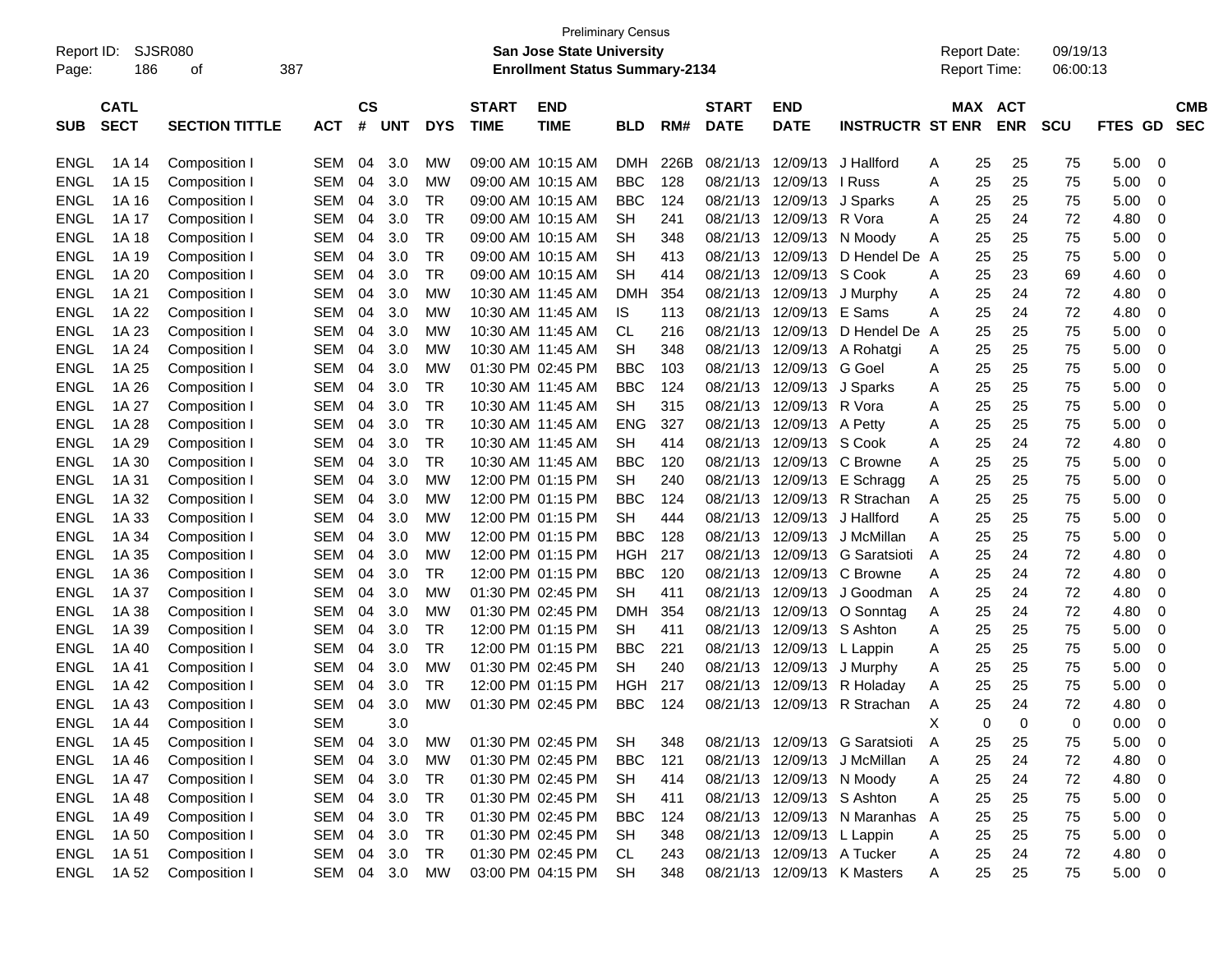| Report ID:<br>Page: | 187                        | SJSR080<br>387<br>оf  |            |                    |            |            |                             | <b>Preliminary Census</b><br><b>San Jose State University</b><br><b>Enrollment Status Summary-2134</b> |                |     |                             |                            |                                 | <b>Report Date:</b> |     | Report Time:             | 09/19/13<br>06:00:13 |             |                          |                          |
|---------------------|----------------------------|-----------------------|------------|--------------------|------------|------------|-----------------------------|--------------------------------------------------------------------------------------------------------|----------------|-----|-----------------------------|----------------------------|---------------------------------|---------------------|-----|--------------------------|----------------------|-------------|--------------------------|--------------------------|
| <b>SUB</b>          | <b>CATL</b><br><b>SECT</b> | <b>SECTION TITTLE</b> | <b>ACT</b> | $\mathsf{cs}$<br># | <b>UNT</b> | <b>DYS</b> | <b>START</b><br><b>TIME</b> | <b>END</b><br><b>TIME</b>                                                                              | <b>BLD</b>     | RM# | <b>START</b><br><b>DATE</b> | END<br><b>DATE</b>         | <b>INSTRUCTR ST ENR</b>         |                     | MAX | <b>ACT</b><br><b>ENR</b> | <b>SCU</b>           | FTES        | <b>GD</b>                | <b>CMB</b><br><b>SEC</b> |
| <b>ENGL</b>         | 1A 53                      | Composition I         | SEM        | 04                 | 3.0        | МW         |                             | 03:00 PM 04:15 PM                                                                                      | <b>BBC</b>     | 124 | 08/21/13                    | 12/09/13                   | E Schragg                       | A                   | 25  | 25                       | 75                   | 5.00        | 0                        |                          |
| ENGL                | 1A 54                      | Composition I         | SEM        | 04                 | 3.0        | МW         |                             | 03:00 PM 04:15 PM                                                                                      | CL             | 243 | 08/21/13                    | 12/09/13                   | L Landau                        | A                   | 25  | 24                       | 72                   | 4.80        | 0                        |                          |
| ENGL                | 1A 55                      | Composition I         | SEM        | 04                 | 3.0        | МW         |                             | 06:00 PM 07:15 PM                                                                                      | <b>DMH</b>     | 354 | 08/21/13                    | 12/09/13                   | T Shank                         | A                   | 25  | 24                       | 72                   | 4.80        | 0                        |                          |
| ENGL                | 1A 56                      | Composition I         | SEM        | 04                 | 3.0        | МW         |                             | 03:00 PM 04:15 PM                                                                                      | <b>BBC</b>     | 120 | 08/21/13                    | 12/09/13                   | G Saratsioti                    | A                   | 25  | 25                       | 75                   | 5.00        | 0                        |                          |
| ENGL                | 1A 57                      | Composition I         | SEM        | 04                 | 3.0        | МW         |                             | 03:00 PM 04:15 PM                                                                                      | SН             | 241 | 08/21/13                    | 12/09/13                   | C Wynne                         | Α                   | 25  | 24                       | 72                   | 4.80        | 0                        |                          |
| ENGL                | 1A 58                      | Composition I         | SEM        | 04                 | 3.0        | МW         |                             | 03:00 PM 04:15 PM                                                                                      | <b>SH</b>      | 240 | 08/21/13                    | 12/09/13                   | M Mohsenzad <b>e</b>            |                     | 25  | 25                       | 75                   | 5.00        | 0                        |                          |
| ENGL                | 1A 59                      | Composition I         | SEM        | 04                 | 3.0        | TR         |                             | 03:00 PM 04:15 PM                                                                                      | <b>BBC</b>     | 124 | 08/21/13                    | 12/09/13                   | N Maranhas A                    |                     | 25  | 25                       | 75                   | 5.00        | 0                        |                          |
| ENGL                | 1A 60                      | Composition I         | SEM        | 04                 | 3.0        | R          |                             | 06:00 PM 08:45 PM                                                                                      | <b>BBC</b>     | 125 | 08/21/13                    | 12/09/13                   | L Griesmann A                   |                     | 25  | 23                       | 69                   | 4.60        | 0                        |                          |
| ENGL                | 1A 61                      | Composition I         | SEM        | 04                 | 3.0        | TR         |                             | 03:00 PM 04:15 PM                                                                                      | <b>BBC</b>     | 120 | 08/21/13                    | 12/09/13                   | M Dowdy                         | Α                   | 25  | 24                       | 72                   | 4.80        | 0                        |                          |
| ENGL                | 1A 62                      | Composition I         | SEM        | 04                 | 3.0        | <b>TR</b>  |                             | 03:00 PM 04:15 PM                                                                                      | <b>BBC</b>     | 221 | 08/21/13                    | 12/09/13                   | P O'Sullivan                    | A                   | 25  | 25                       | 75                   | 5.00        | 0                        |                          |
| ENGL                | 1A 63                      | Composition I         | SEM        | 04                 | 3.0        | <b>TR</b>  |                             | 03:00 PM 04:15 PM                                                                                      | CL             | 216 | 08/21/13                    | 12/09/13                   | A Rohatgi                       | Α                   | 25  | 24                       | 72                   | 4.80        | 0                        |                          |
| ENGL                | 1A 64                      | Composition I         | SEM        | 04                 | 3.0        | TR         |                             | 03:00 PM 04:15 PM                                                                                      | <b>HGH</b>     | 124 | 08/21/13                    | 12/09/13                   | C Wynne                         | Α                   | 25  | 25                       | 75                   | 5.00        | 0                        |                          |
| ENGL                | 1A 65                      | Composition I         | SEM        | 04                 | 3.0        | TR         |                             | 03:00 PM 04:15 PM                                                                                      | SН             | 348 | 08/21/13                    | 12/09/13                   | K Chen                          | A                   | 25  | 25                       | 75                   | 5.00        | 0                        |                          |
| ENGL                | 1A 66                      | Composition I         | SEM        | 04                 | 3.0        | МW         |                             | 04:30 PM 05:45 PM                                                                                      | <b>BBC</b>     | 125 | 08/21/13                    | 12/09/13                   | L Landau                        | Α                   | 25  | 25                       | 75                   | 5.00        | 0                        |                          |
| ENGL                | 1A 67                      | Composition I         | SEM        | 04                 | 3.0        | МW         |                             | 04:30 PM 05:45 PM                                                                                      | <b>DMH</b>     | 354 | 08/21/13                    | 12/09/13                   | T Shank                         | Α                   | 25  | 24                       | 72                   | 4.80        | 0                        |                          |
| ENGL                | 1A 68                      | Composition I         | SEM        | 04                 | 3.0        | МW         |                             | 04:30 PM 05:45 PM                                                                                      | <b>BBC</b>     | 120 | 08/21/13                    | 12/09/13                   | K Masters                       | Α                   | 25  | 25                       | 75                   | 5.00        | 0                        |                          |
| ENGL                | 1A 69                      | Composition I         | SEM        | 04                 | 3.0        | TR         |                             | 04:30 PM 05:45 PM                                                                                      | <b>BBC</b>     | 120 | 08/21/13                    | 12/09/13                   | M Dowdy                         | Α                   | 25  | 25                       | 75                   | 5.00        | 0                        |                          |
| ENGL                | 1A 70                      | Composition I         | SEM        | 04                 | 3.0        | <b>TR</b>  |                             | 04:30 PM 05:45 PM                                                                                      | SН             | 348 | 08/21/13                    | 12/09/13                   | N Hughes                        | A                   | 25  | 25                       | 75                   | 5.00        | 0                        |                          |
| ENGL                | 1A 71                      | Composition I         | SEM        | 04                 | 3.0        | <b>TR</b>  |                             | 04:30 PM 05:45 PM                                                                                      | <b>SH</b>      | 240 | 08/21/13                    | 12/09/13                   | C Mujal                         | Α                   | 25  | 24                       | 72                   | 4.80        | 0                        |                          |
| ENGL                | 1A 72                      | Composition I         | SEM        | 04                 | 3.0        | м          |                             | 06:00 PM 08:45 PM                                                                                      | <b>BBC</b>     | 120 | 08/21/13                    | 12/09/13                   | M Mohsenzad <b>e</b>            |                     | 25  | 25                       | 75                   | 5.00        | 0                        |                          |
| ENGL                | 1A 73                      | Composition I         | SEM        | 04                 | 3.0        | W          |                             | 06:00 PM 08:45 PM                                                                                      | <b>BBC</b>     | 125 | 08/21/13                    | 12/09/13                   | L Griesmann A                   |                     | 25  | 24                       | 72                   | 4.80        | 0                        |                          |
| ENGL                | 1A 74                      | Composition I         | <b>SEM</b> |                    | 3.0        |            |                             |                                                                                                        |                |     |                             |                            |                                 | х                   | 0   | 0                        | 0                    | 0.00        | 0                        |                          |
| ENGL                | 1A 75                      | Composition I         | <b>SEM</b> | 04                 | 3.0        | R          |                             | 06:00 PM 08:45 PM                                                                                      | <b>BBC</b>     | 124 | 08/21/13                    | 12/09/13                   | J Hessler                       | Α                   | 25  | 23                       | 69                   | 4.60        | 0                        |                          |
| ENGL                | 1A 76                      | Composition I         | SEM        | 04                 | 3.0        | F          |                             | 09:30 AM 12:15 PM                                                                                      | <b>SH</b>      | 411 | 08/21/13                    | 12/09/13                   | R Mello                         | А                   | 25  | 23                       | 69                   | 4.60        | 0                        |                          |
| ENGL                | 1A 77                      | Composition I         | SEM        | 04                 | 3.0        | F          |                             | 09:30 AM 12:15 PM                                                                                      | <b>BBC</b>     | 123 | 08/21/13                    | 12/09/13                   | M Mohsenzad <b>e</b>            |                     | 25  | 25                       | 75                   | 5.00        | 0                        |                          |
| ENGL                | 1A 78                      | Composition I         | SEM        | 04                 | 3.0        | F          |                             | 09:30 AM 12:15 PM                                                                                      | <b>BBC</b>     | 120 | 08/21/13                    | 12/09/13                   | L Landau                        | Α                   | 25  | 24                       | 72                   | 4.80        | 0                        |                          |
| ENGL                | 1A 79                      | Composition I         | <b>SEM</b> | 04                 | 3.0        | МW         |                             | 03:00 PM 04:15 PM                                                                                      | <b>DMH</b>     | 208 | 08/21/13                    | 12/09/13                   | C Mujal                         | Α                   | 25  | 24                       | 72                   | 4.80        | 0                        |                          |
| ENGL                | 1A 80                      | Composition I         | SEM        | 04                 | 3.0        | TR         |                             | 04:30 PM 05:45 PM                                                                                      | <b>ENG</b>     | 327 | 08/21/13                    | 12/09/13                   | M Judnick                       | Α                   | 25  | 25                       | 75                   | 5.00        | 0                        |                          |
| ENGL                | 1A 81                      | Composition I         | <b>SEM</b> |                    | 3.0        |            |                             |                                                                                                        |                |     |                             |                            |                                 | х                   | 0   | $\mathbf 0$              | 0                    | 0.00        | 0                        |                          |
| <b>ENGL</b>         | 1A 82                      | Composition I         | <b>SEM</b> | 04                 | 3.0        | TR         |                             | 12:00 PM 01:15 PM                                                                                      | CL             | 306 |                             | 08/21/13 12/09/13 P Karim  |                                 | А                   | 25  | 25                       | 75                   | 5.00        | 0                        |                          |
| ENGL                | 1A 83                      | Composition I         | SEM        | 04                 | 3.0        | T          |                             | 04:30 PM 07:15 PM                                                                                      | CL.            | 127 |                             | 08/21/13 12/09/13 P Karim  |                                 | A                   | 20  | 20                       | 60                   | 4.00        | 0                        |                          |
| ENGL                | 1A 84                      | Composition I         | SEM        | 04                 | 3.0        | м          |                             | 06:00 PM 08:45 PM                                                                                      | CL             | 318 |                             |                            | 08/21/13 12/09/13 L Griesmann A |                     | 25  | 25                       | 75                   | 5.00        | 0                        |                          |
| <b>ENGL</b>         | 1A 85                      | Composition I         | SEM        | 04                 | 3.0        | R          |                             | 06:00 PM 08:45 PM                                                                                      | MН             | 233 |                             |                            | 08/21/13 12/09/13 L Lindelof    | Α                   | 25  | 20                       | 60                   | 4.00        | 0                        |                          |
| <b>ENGL</b>         | 1A 86                      | Composition I         | SEM        | 04                 | 3.0        | $\top$     |                             | 06:00 PM 08:45 PM                                                                                      | <b>HGH 217</b> |     |                             |                            | 08/21/13 12/09/13 D Hendel De A |                     | 25  | 25                       | 75                   | 5.00        | 0                        |                          |
| ENGL                | 1A 87                      | Composition I         | SEM 04     |                    | 3.0        | TR         |                             | 01:30 PM 02:45 PM                                                                                      | <b>BBC</b>     | 120 |                             | 08/21/13 12/09/13 K Chen   |                                 | A                   | 25  | 24                       | 72                   | 4.80        | 0                        |                          |
|                     |                            |                       |            |                    |            |            |                             |                                                                                                        |                |     |                             |                            | Total:                          |                     |     | 2045 1999                | 5997                 | 399.80      |                          |                          |
|                     | ENGL 1B01                  | Composition 2         | SEM 04 3.0 |                    |            | MW         |                             | 07:30 AM 08:45 AM SH                                                                                   |                | 413 |                             | 08/21/13 12/09/13 S Harvey |                                 | A                   | 25  | 26                       | 78                   | 5.20        | $\overline{\phantom{0}}$ |                          |
|                     | ENGL 1B02                  | Composition 2         |            |                    | SEM 04 3.0 | MW         |                             | 07:30 AM 08:45 AM                                                                                      | SH             | 414 |                             | 08/21/13 12/09/13 I Silva  |                                 | A                   | 25  | 25                       | 75                   | $5.00 \t 0$ |                          |                          |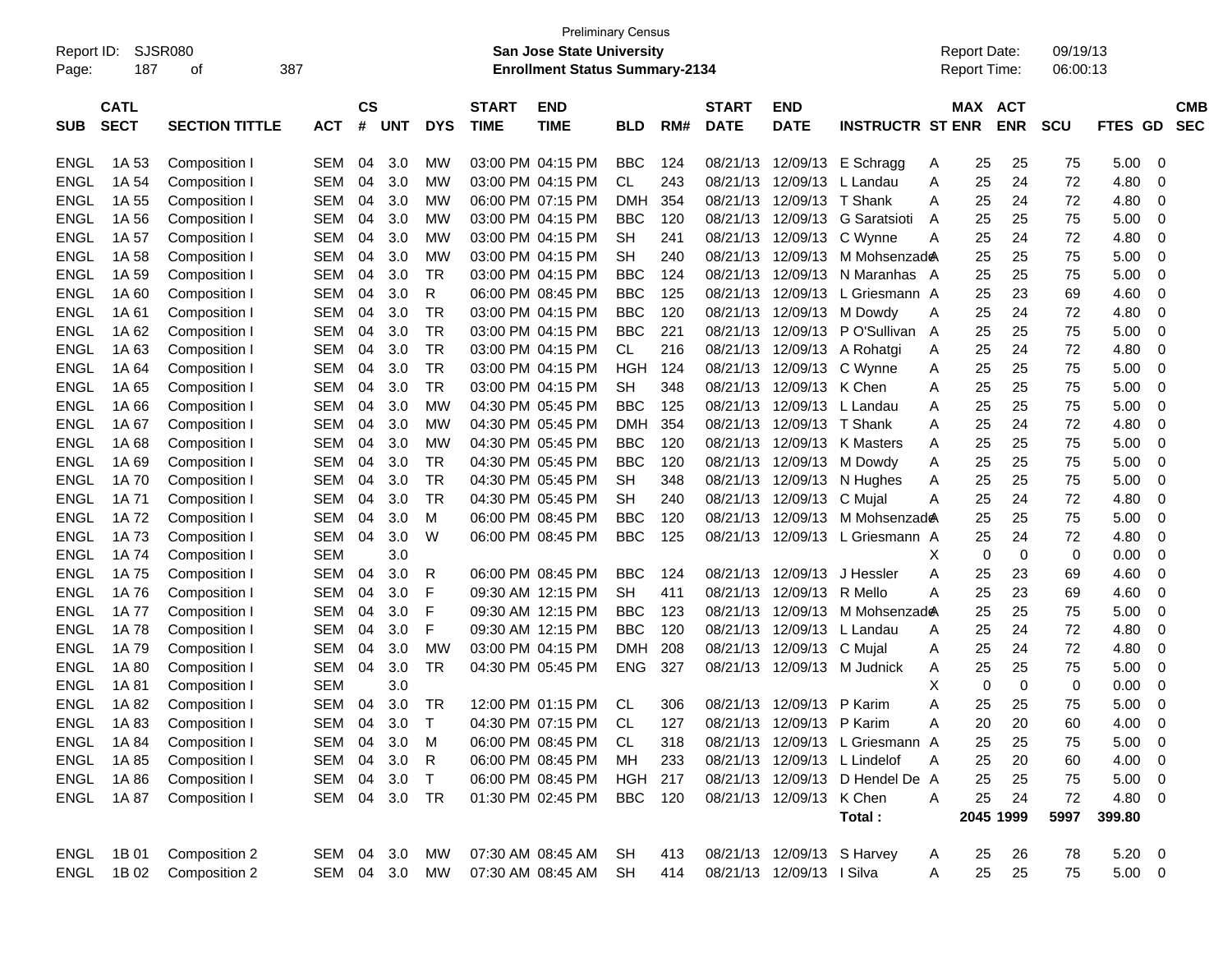| Report ID:<br>Page: | 188                        | SJSR080<br>οf         | 387        |                |            |            |                             | <b>Preliminary Census</b><br><b>San Jose State University</b><br><b>Enrollment Status Summary-2134</b> |            |     |                             |                           |                                 | <b>Report Date:</b><br>Report Time: |    |                          | 09/19/13<br>06:00:13 |            |                          |
|---------------------|----------------------------|-----------------------|------------|----------------|------------|------------|-----------------------------|--------------------------------------------------------------------------------------------------------|------------|-----|-----------------------------|---------------------------|---------------------------------|-------------------------------------|----|--------------------------|----------------------|------------|--------------------------|
| <b>SUB</b>          | <b>CATL</b><br><b>SECT</b> | <b>SECTION TITTLE</b> | <b>ACT</b> | <b>CS</b><br># | <b>UNT</b> | <b>DYS</b> | <b>START</b><br><b>TIME</b> | <b>END</b><br><b>TIME</b>                                                                              | <b>BLD</b> | RM# | <b>START</b><br><b>DATE</b> | END<br><b>DATE</b>        | <b>INSTRUCTR ST ENR</b>         | MAX                                 |    | <b>ACT</b><br><b>ENR</b> | <b>SCU</b>           | GD<br>FTES | <b>CMB</b><br><b>SEC</b> |
| <b>ENGL</b>         | 1B 03                      | Composition 2         | SEM        | 04             | 3.0        | TR         | 07:30 AM 08:45 AM           |                                                                                                        | <b>BBC</b> | 125 | 08/21/13                    | 12/09/13                  | L Jacoby                        | A                                   | 25 | 25                       | 75                   | 5.00       | 0                        |
| <b>ENGL</b>         | 1B 04                      | Composition 2         | SEM        | 04             | 3.0        | <b>TR</b>  | 07:30 AM 08:45 AM           |                                                                                                        | <b>BBC</b> | 123 | 08/21/13                    | 12/09/13                  | R James                         | Α                                   | 25 | 25                       | 75                   | 5.00       | 0                        |
| ENGL                | 1B 05                      | Composition 2         | SEM        | 04             | 3.0        | TR         |                             | 07:30 AM 08:45 AM                                                                                      | <b>BBC</b> | 120 | 08/21/13                    | 12/09/13                  | <b>G</b> Collins                | Α                                   | 25 | 23                       | 69                   | 4.60       | 0                        |
| ENGL                | 1B 06                      | Composition 2         | SEM        | 04             | 3.0        | TR         |                             | 07:30 AM 08:45 AM                                                                                      | DMH        | 354 | 08/21/13                    | 12/09/13                  | C Lore                          | A                                   | 25 | 25                       | 75                   | 5.00       | 0                        |
| <b>ENGL</b>         | 1B 07                      | Composition 2         | SEM        | 04             | 3.0        | МW         |                             | 09:00 AM 10:15 AM                                                                                      | SН         | 413 | 08/21/13                    | 12/09/13                  | S Harvey                        | Α                                   | 25 | 25                       | 75                   | 5.00       | 0                        |
| <b>ENGL</b>         | 1B 08                      | Composition 2         | SEM        | 04             | 3.0        | МW         |                             | 09:00 AM 10:15 AM                                                                                      | <b>SH</b>  | 414 | 08/21/13                    | 12/09/13                  | l Silva                         | Α                                   | 25 | 24                       | 72                   | 4.80       | 0                        |
| ENGL                | 1B 09                      | Composition 2         | SEM        | 04             | 3.0        | МW         |                             | 09:00 AM 10:15 AM                                                                                      | <b>BBC</b> | 125 | 08/21/13                    | 12/09/13                  | D Sirkin                        | Α                                   | 25 | 25                       | 75                   | 5.00       | 0                        |
| ENGL                | 1B 10                      | Composition 2         | SEM        | 04             | 3.0        | TR         |                             | 09:00 AM 10:15 AM                                                                                      | <b>BBC</b> | 120 | 08/21/13                    | 12/09/13                  | S Kirby                         | Α                                   | 25 | 24                       | 72                   | 4.80       | 0                        |
| ENGL                | 1B 11                      | Composition 2         | SEM        | 04             | 3.0        | TR         |                             | 09:00 AM 10:15 AM                                                                                      | <b>DMH</b> | 208 | 08/21/13                    | 12/09/13                  | C Lore                          | Α                                   | 25 | 24                       | 72                   | 4.80       | 0                        |
| ENGL                | 1B 12                      | Composition 2         | SEM        | 04             | 3.0        | TR         |                             | 09:00 AM 10:15 AM                                                                                      | <b>BBC</b> | 125 | 08/21/13                    | 12/09/13                  | L Jacoby                        | Α                                   | 25 | 25                       | 75                   | 5.00       | 0                        |
| ENGL                | 1B 13                      | Composition 2         | SEM        | 04             | 3.0        | МW         |                             | 10:30 AM 11:45 AM                                                                                      | <b>BBC</b> | 125 | 08/21/13                    | 12/09/13                  | A McClintic                     | Α                                   | 25 | 25                       | 75                   | 5.00       | 0                        |
| ENGL                | 1B 14                      | Composition 2         | SEM        | 04             | 3.0        | TR         |                             | 04:30 PM 05:45 PM                                                                                      | DMH        | 208 | 08/21/13                    | 12/09/13                  | R Mello                         | Α                                   | 25 | 25                       | 75                   | 5.00       | 0                        |
| ENGL                | 1B 15                      | Composition 2         | SEM        | 04             | 3.0        | МW         |                             | 10:30 AM 11:45 AM                                                                                      | SН         | 240 | 08/21/13                    | 12/09/13                  | P Banwait                       | Α                                   | 25 | 25                       | 75                   | 5.00       | 0                        |
| ENGL                | 1B 16                      | Composition 2         | SEM        | 04             | 3.0        | TR         |                             | 10:30 AM 11:45 AM                                                                                      | <b>SH</b>  | 242 | 08/21/13                    | 12/09/13                  | R James                         | Α                                   | 25 | 25                       | 75                   | 5.00       | 0                        |
| ENGL                | 1B 17                      | Composition 2         | SEM        | 04             | 3.0        | TR         |                             | 10:30 AM 11:45 AM                                                                                      | <b>DMH</b> | 231 | 08/21/13                    | 12/09/13                  | M Williams                      | A                                   | 25 | 25                       | 75                   | 5.00       | 0                        |
| ENGL                | 1B 18                      | Composition 2         | SEM        | 04             | 3.0        | TR         |                             | 10:30 AM 11:45 AM                                                                                      | SН         | 413 | 08/21/13                    | 12/09/13                  | S Prasad                        | A                                   | 25 | 25                       | 75                   | 5.00       | 0                        |
| <b>ENGL</b>         | 1B 19                      | Composition 2         | SEM        | 04             | 3.0        | МW         |                             | 12:00 PM 01:15 PM                                                                                      | <b>BBC</b> | 120 | 08/21/13                    | 12/09/13                  | S Harvey                        | Α                                   | 25 | 24                       | 72                   | 4.80       | 0                        |
| ENGL                | 1B 20                      | Composition 2         | SEM        | 04             | 3.0        | МW         |                             | 12:00 PM 01:15 PM                                                                                      | SН         | 414 | 08/21/13                    | 12/09/13                  | l Silva                         | Α                                   | 25 | 25                       | 75                   | 5.00       | 0                        |
| ENGL                | 1B 21                      | Composition 2         | SEM        | 04             | 3.0        | МW         |                             | 12:00 PM 01:15 PM                                                                                      | <b>DMH</b> | 354 | 08/21/13                    | 12/09/13                  | D Sirkin                        | Α                                   | 25 | 25                       | 75                   | 5.00       | 0                        |
| ENGL                | 1B 22                      | Composition 2         | SEM        | 04             | 3.0        | TR         |                             | 12:00 PM 01:15 PM                                                                                      | <b>SH</b>  | 238 | 08/21/13                    | 12/09/13                  | S Kirby                         | Α                                   | 25 | 24                       | 72                   | 4.80       | 0                        |
| ENGL                | 1B 23                      | Composition 2         | SEM        | 04             | 3.0        | TR         |                             | 12:00 PM 01:15 PM                                                                                      | <b>BBC</b> | 125 | 08/21/13                    | 12/09/13                  | C Lore                          | Α                                   | 25 | 24                       | 72                   | 4.80       | 0                        |
| ENGL                | 1B 24                      | Composition 2         | SEM        | 04             | 3.0        | TR         |                             | 12:00 PM 01:15 PM                                                                                      | <b>DMH</b> | 359 | 08/21/13                    | 12/09/13                  | M Williams                      | A                                   | 25 | 25                       | 75                   | 5.00       | 0                        |
| ENGL                | 1B 25                      | Composition 2         | SEM        | 04             | 3.0        | МW         |                             | 01:30 PM 02:45 PM                                                                                      | <b>BBC</b> | 120 | 08/21/13                    | 12/09/13                  | S Harvey                        | Α                                   | 25 | 25                       | 75                   | 5.00       | 0                        |
| ENGL                | 1B 26                      | Composition 2         | SEM        | 04             | 3.0        | МW         | 01:30 PM 02:45 PM           |                                                                                                        | <b>DMH</b> | 208 | 08/21/13                    | 12/09/13                  | D Sirkin                        | A                                   | 25 | 25                       | 75                   | 5.00       | 0                        |
| <b>ENGL</b>         | 1B 27                      | Composition 2         | SEM        | 04             | 3.0        | МW         |                             | 01:30 PM 02:45 PM                                                                                      | <b>SH</b>  | 414 | 08/21/13                    | 12/09/13                  | C Wynne                         | Α                                   | 25 | 25                       | 75                   | 5.00       | 0                        |
| <b>ENGL</b>         | 1B 28                      | Composition 2         | SEM        | 04             | 3.0        | TR         |                             | 01:30 PM 02:45 PM                                                                                      | <b>SH</b>  | 315 | 08/21/13                    | 12/09/13                  | S Prasad                        | Α                                   | 25 | 25                       | 75                   | 5.00       | 0                        |
| ENGL                | 1B 29                      | Composition 2         | SEM        | 04             | 3.0        | TR         |                             | 01:30 PM 02:45 PM                                                                                      | <b>BBC</b> | 125 | 08/21/13                    | 12/09/13                  | C Lore                          | Α                                   | 25 | 25                       | 75                   | 5.00       | 0                        |
| <b>ENGL</b>         | 1B 30                      | Composition 2         | <b>SEM</b> | 04             | 3.0        | TR         |                             | 01:30 PM 02:45 PM                                                                                      | <b>SH</b>  | 240 | 08/21/13                    | 12/09/13                  | C Wynne                         | A                                   | 25 | 24                       | 72                   | 4.80       | 0                        |
| <b>ENGL</b>         | 1B 31                      | Composition 2         | SEM        | 04             | 3.0        | МW         |                             | 03:00 PM 04:15 PM                                                                                      | <b>BBC</b> | 128 | 08/21/13                    | 12/09/13                  | S Harvey                        | Α                                   | 25 | 25                       | 75                   | 5.00       | 0                        |
| <b>ENGL</b>         | 1B 32                      | Composition 2         | SEM        | 04             | 3.0        | МW         |                             | 03:00 PM 04:15 PM                                                                                      | <b>DMH</b> | 354 | 08/21/13                    |                           | 12/09/13 PO'Sullivan A          |                                     | 25 | 25                       | 75                   | 5.00       | 0                        |
| ENGL                | 1B 33                      | Composition 2         | SEM        | 04             | 3.0        | TR         |                             | 03:00 PM 04:15 PM                                                                                      | ENG        | 327 |                             |                           | 08/21/13 12/09/13 N Hughes      | A                                   | 25 | 25                       | 75                   | 5.00       | 0                        |
| ENGL                | 1B 34                      | Composition 2         | SEM        | 04             | 3.0        | <b>TR</b>  |                             | 03:00 PM 04:15 PM                                                                                      | <b>BBC</b> | 125 |                             | 08/21/13 12/09/13 R James |                                 | Α                                   | 25 | 25                       | 75                   | 5.00       | 0                        |
| <b>ENGL</b>         | 1B 35                      | Composition 2         | SEM        | 04             | 3.0        | TR         |                             | 06:00 PM 07:15 PM                                                                                      | SH         | 348 |                             |                           | 08/21/13 12/09/13 PO'Sullivan A |                                     | 25 | 25                       | 75                   | 5.00       | $\mathbf 0$              |
| <b>ENGL</b>         | 1B 36                      | Composition 2         | SEM        | 04             | 3.0        | TR         |                             | 04:30 PM 05:45 PM                                                                                      | CL         | 218 |                             |                           | 08/21/13 12/09/13 A Rohatgi     | Α                                   | 25 | 25                       | 75                   | 5.00       | 0                        |
| <b>ENGL</b>         | 1B 37                      | Composition 2         | SEM        | 04             | 3.0        | <b>TR</b>  |                             | 04:30 PM 05:45 PM                                                                                      | <b>BBC</b> | 125 |                             | 08/21/13 12/09/13 R James |                                 | Α                                   | 25 | 25                       | 75                   | 5.00       | 0                        |
| <b>ENGL</b>         | 1B 38                      | Composition 2         | SEM        | 04             | 3.0        | $\top$     |                             | 06:00 PM 08:45 PM                                                                                      | <b>BBC</b> | 120 | 08/21/13                    |                           | 12/09/13 M Dowdy                | Α                                   | 25 | 25                       | 75                   | 5.00       | 0                        |
| <b>ENGL</b>         | 1B 39                      | Composition 2         | SEM        | 04             | 3.0        | W          |                             | 06:00 PM 08:45 PM                                                                                      | <b>BBC</b> | 120 | 08/21/13                    |                           | 12/09/13 A Winston              | Α                                   | 25 | 25                       | 75                   | 5.00       | $\mathbf 0$              |
| <b>ENGL</b>         | 1B 40                      | Composition 2         | SEM        | 04             | 3.0        | R          |                             | 06:00 PM 08:45 PM                                                                                      | <b>BBC</b> | 120 |                             | 08/21/13 12/09/13 M Dowdy |                                 | Α                                   | 25 | 25                       | 75                   | 5.00       | $\mathbf 0$              |
| ENGL                | 1B 41                      | Composition 2         | SEM 04     |                | 3.0        | F          |                             | 09:30 AM 12:15 PM                                                                                      | SH         | 414 |                             |                           | 08/21/13 12/09/13 A Rohatgi     | A                                   | 25 | 23                       | 69                   | 4.60       | 0                        |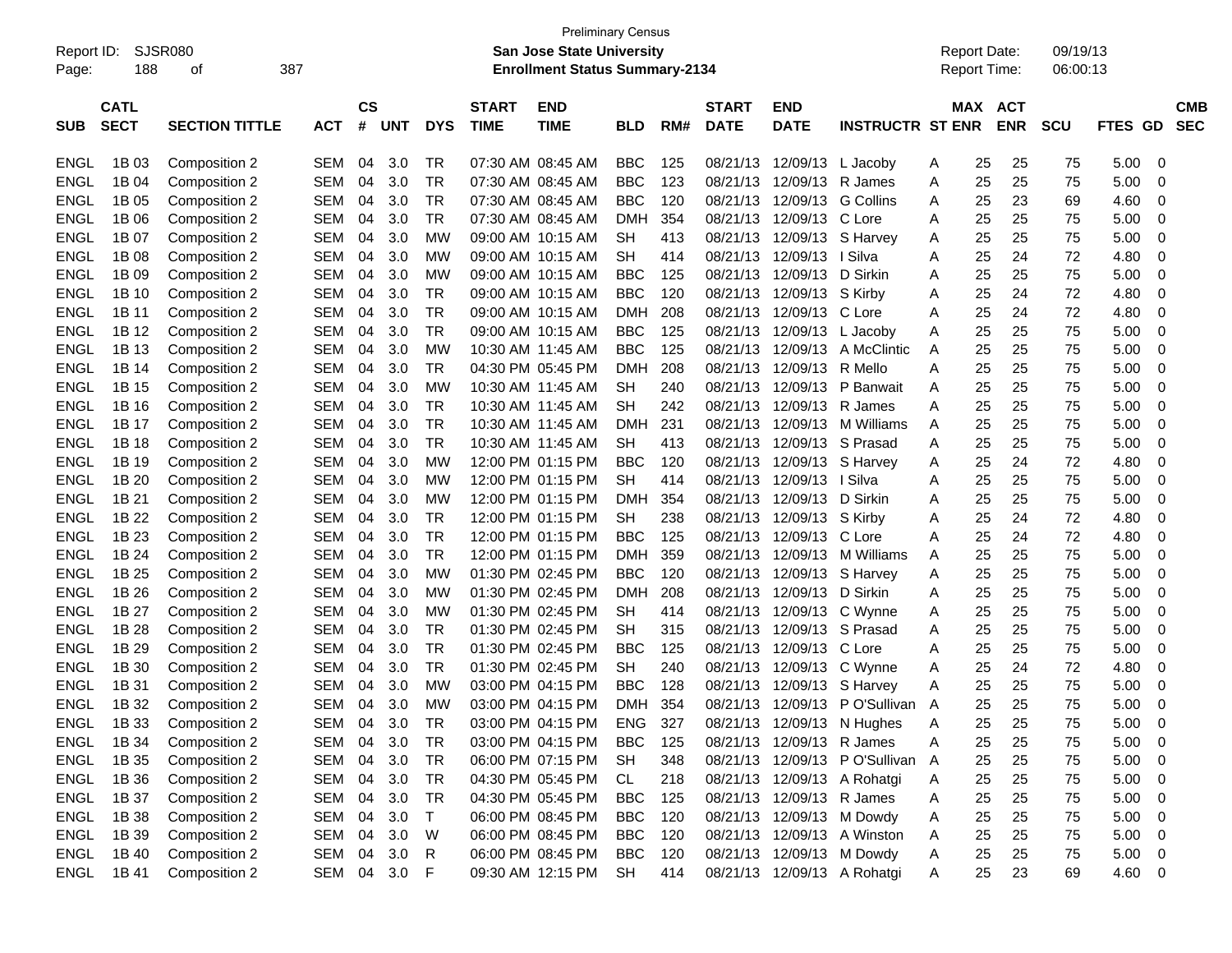| Report ID:<br>Page: | 189                        | SJSR080<br>387<br>of       |               |                    |            |               |                             | <b>San Jose State University</b><br><b>Enrollment Status Summary-2134</b> | <b>Preliminary Census</b> |     |                             |                            |                             |   | <b>Report Date:</b><br>Report Time: |                       | 09/19/13<br>06:00:13 |                |                |                          |
|---------------------|----------------------------|----------------------------|---------------|--------------------|------------|---------------|-----------------------------|---------------------------------------------------------------------------|---------------------------|-----|-----------------------------|----------------------------|-----------------------------|---|-------------------------------------|-----------------------|----------------------|----------------|----------------|--------------------------|
| <b>SUB</b>          | <b>CATL</b><br><b>SECT</b> | <b>SECTION TITTLE</b>      | <b>ACT</b>    | $\mathsf{cs}$<br># | <b>UNT</b> | <b>DYS</b>    | <b>START</b><br><b>TIME</b> | <b>END</b><br><b>TIME</b>                                                 | BLD                       | RM# | <b>START</b><br><b>DATE</b> | <b>END</b><br><b>DATE</b>  | <b>INSTRUCTR ST ENR</b>     |   |                                     | MAX ACT<br><b>ENR</b> | SCU                  | <b>FTES GD</b> |                | <b>CMB</b><br><b>SEC</b> |
| <b>ENGL</b>         | 1B 42                      | Composition 2              | <b>SEM</b>    | 04                 | 3.0        | F             |                             | 09:30 AM 12:15 PM                                                         | CL.                       | 218 | 08/21/13                    | 12/09/13                   | A Winston                   | Α | 25                                  | 25                    | 75                   | 5.00           | 0              |                          |
| <b>ENGL</b>         | 1B 43                      | Composition 2              | <b>SEM</b>    | 04                 | 3.0        | <b>TR</b>     |                             | 10:30 AM 11:45 AM                                                         | <b>SH</b>                 | 411 | 08/21/13                    | 12/09/13                   | K Harris                    | A | 25                                  | 23                    | 69                   | 4.60           | 0              |                          |
| <b>ENGL</b>         | 1B 44                      | Composition 2              | <b>SEM</b>    | 04                 | 3.0        | M             |                             | 07:00 PM 09:45 PM                                                         | НB                        | 405 | 08/21/13                    | 12/09/13                   | W Wilson                    | A | 20                                  | 20                    | 60                   | 4.00           | 0              |                          |
| <b>ENGL</b>         | 1B 45                      | Composition 2              | <b>SEM</b>    | 04                 | 3.0        | <b>MW</b>     |                             | 07:30 AM 08:45 AM                                                         | <b>CL</b>                 | 316 | 08/21/13                    | 12/09/13                   | W Ernst                     | A | 25                                  | 24                    | 72                   | 4.80           | 0              |                          |
|                     |                            |                            |               |                    |            |               |                             |                                                                           |                           |     |                             |                            | Total:                      |   |                                     | 1120 1107             | 3321                 | 221.40         |                |                          |
| <b>ENGL</b>         | 701                        | <b>Critical Thinking</b>   | <b>SEM</b>    | 04                 | 3.0        | MW            |                             | 07:30 AM 08:45 AM                                                         | <b>SH</b>                 | 240 | 08/21/13                    | 12/09/13                   | R Strachan                  | A | 30                                  | 29                    | 87                   | 5.80           | 0              |                          |
| <b>ENGL</b>         | 7 0 3                      | <b>Critical Thinking</b>   | <b>SEM</b>    | 04                 | 3.0        | <b>MW</b>     |                             | 09:00 AM 10:15 AM                                                         | <b>SH</b>                 | 240 | 08/21/13                    | 12/09/13                   | R Strachan                  | A | 30                                  | 30                    | 90                   | 6.00           | 0              |                          |
| <b>ENGL</b>         | 7 04                       | <b>Critical Thinking</b>   | <b>SEM</b>    | 04                 | 3.0        | <b>MW</b>     |                             | 10:30 AM 11:45 AM                                                         | DMH                       | 208 | 08/21/13                    | 12/09/13                   | L Landau                    | A | 30                                  | 31                    | 93                   | 6.20           | 0              |                          |
| <b>ENGL</b>         | 7 0 5                      | <b>Critical Thinking</b>   | <b>SEM</b>    | 04                 | 3.0        | <b>MW</b>     |                             | 04:30 PM 05:45 PM                                                         | <b>SH</b>                 | 240 | 08/21/13                    |                            | 12/09/13 W Wilson           | Α | 30                                  | 30                    | 90                   | 6.00           | 0              |                          |
| <b>ENGL</b>         | 706                        | <b>Critical Thinking</b>   | <b>SEM</b>    |                    | 3.0        |               |                             |                                                                           |                           |     |                             |                            |                             | X | $\mathbf 0$                         | $\mathbf 0$           | 0                    | 0.00           | $\mathbf 0$    |                          |
| <b>ENGL</b>         | 707                        | <b>Critical Thinking</b>   | <b>SEM</b>    | 04                 | 3.0        | <b>TR</b>     |                             | 03:00 PM 04:15 PM                                                         | <b>BBC</b>                | 122 | 08/21/13                    | 12/09/13                   | M Williams                  | A | 30                                  | 30                    | 90                   | 6.00           | 0              |                          |
| <b>ENGL</b>         | 708                        | <b>Critical Thinking</b>   | <b>SEM</b>    | 04                 | 3.0        | <b>TR</b>     |                             | 01:30 PM 02:45 PM                                                         | <b>DMH</b>                | 354 |                             | 08/21/13 12/09/13          | D Mesher                    | A | 30                                  | 30                    | 90                   | 6.00           | 0              |                          |
|                     |                            |                            |               |                    |            |               |                             |                                                                           |                           |     |                             |                            | Total:                      |   | 180                                 | 180                   | 540                  | 36.00          |                |                          |
| ENGL                | 10 01                      | Great Works of Lit         | <b>LEC</b>    | 03                 | 3.0        | MW            |                             | 12:00 PM 01:15 PM                                                         | <b>BBC</b>                | 201 | 08/21/13                    | 12/09/13                   | A Eastwood                  | A | 50                                  | 43                    | 129                  | 8.60           | 0              |                          |
| <b>ENGL</b>         | 10 02                      | <b>Great Works of Lit</b>  | <b>LEC</b>    |                    | 3.0        |               |                             |                                                                           |                           |     |                             |                            |                             | X | $\mathbf 0$                         | $\overline{0}$        | $\mathbf 0$          | 0.00           | 0              |                          |
| ENGL                | 10 03                      | <b>Great Works of Lit</b>  | <b>LEC</b>    | 03                 | 3.0        | <b>TR</b>     |                             | 12:00 PM 01:15 PM                                                         | CL                        | 111 |                             | 08/21/13 12/09/13          | K Harris                    | A | 50                                  | 46                    | 138                  | 9.20           | 0              |                          |
|                     |                            |                            |               |                    |            |               |                             |                                                                           |                           |     |                             |                            | Total:                      |   | 100                                 | 89                    | 267                  | 17.80          |                |                          |
| ENGL                | 22 02                      | Fantasy Science Fic        | <b>LEC</b>    | 03                 | 3.0        | <b>TR</b>     |                             | 10:30 AM 11:45 AM                                                         | <b>DMH</b>                | 208 | 08/21/13                    | 12/09/13                   | P O'Sullivan                | A | 40                                  | 39                    | 117                  | 7.80           | 0              |                          |
| <b>ENGL</b>         | 22 03                      | Fantasy Science Fic        | <b>LEC</b>    | 03                 | 3.0        | <b>MW</b>     |                             | 12:00 PM 01:15 PM                                                         | IS                        | 113 | 08/21/13                    | 12/09/13                   | E Sams                      | A | 40                                  | 39                    | 117                  | 7.80           | 0              |                          |
| ENGL                | 22 04                      | Fantasy Science Fic        | <b>LEC</b>    | 03                 | 3.0        | <b>TR</b>     |                             | 01:30 PM 02:45 PM                                                         | <b>DMH</b>                | 208 | 08/21/13                    | 12/09/13                   | N Stork                     | A | 40                                  | 39                    | 117                  | 7.80           | 0              |                          |
|                     |                            |                            |               |                    |            |               |                             |                                                                           |                           |     |                             |                            | Total:                      |   | 120                                 | 117                   | 351                  | 23.40          |                |                          |
| ENGL                | 56A 01                     | Eng Lit to 1800            | <b>LEC</b>    | 03                 | 3.0        | TR            |                             | 03:00 PM 04:15 PM                                                         | <b>DMH</b>                | 354 | 08/21/13                    | 12/09/13                   | D Mesher                    | Α | 30                                  | 30                    | 90                   | 6.00           | $\overline{0}$ |                          |
|                     |                            |                            |               |                    |            |               |                             |                                                                           |                           |     |                             |                            | Total:                      |   | 30                                  | 30                    | 90                   | 6.00           |                |                          |
| ENGL                | 56B 01                     | Engl Lit 1800 On           | <b>LEC</b>    |                    | 3.0        |               |                             |                                                                           |                           |     |                             |                            |                             | X | $\mathbf 0$                         | 0                     | 0                    | 0.00           | $\overline{0}$ |                          |
| <b>ENGL</b>         | 56B 02                     | Engl Lit 1800 On           | <b>LEC</b>    | 03                 | 3.0        | <b>TR</b>     |                             | 04:30 PM 05:45 PM                                                         | <b>BBC</b>                | 124 |                             |                            | 08/21/13 12/09/13 W Wilson  | A | 30                                  | 28                    | 84                   | 5.60           | $\overline{0}$ |                          |
|                     |                            |                            |               |                    |            |               |                             |                                                                           |                           |     |                             |                            | Total :                     |   |                                     | 30 28                 | 84                   | 5.60           |                |                          |
|                     |                            | ENGL 68A 01 Am Lit to 1865 |               |                    |            | LEC 03 3.0 TR |                             | 09:00 AM 10:15 AM SH                                                      |                           | 240 |                             |                            | 08/21/13 12/09/13 K English | A | 30                                  | 31                    | 93                   | $6.20 \quad 0$ |                |                          |
|                     |                            |                            |               |                    |            |               |                             |                                                                           |                           |     |                             |                            | Total:                      |   | 30                                  | 31                    | 93                   | 6.20           |                |                          |
|                     |                            | ENGL 68B 01 Am Lit 1865 On | LEC 03 3.0 TR |                    |            |               |                             | 07:30 AM 08:45 AM SH                                                      |                           | 414 |                             | 08/21/13 12/09/13          | <b>B</b> Chow               | A | 30                                  | 30                    | 90                   | $6.00 \t 0$    |                |                          |
|                     |                            |                            |               |                    |            |               |                             |                                                                           |                           |     |                             |                            | Total:                      |   | 30                                  | 30                    | 90                   | 6.00           |                |                          |
|                     | ENGL 71 01                 | Intro Creative Writ        | SEM 04 3.0 TR |                    |            |               |                             | 09:00 AM 10:15 AM                                                         | DMH 354                   |     |                             | 08/21/13 12/09/13 S Ashton |                             | A | 25                                  | 24                    | 72                   | 4.80 0         |                |                          |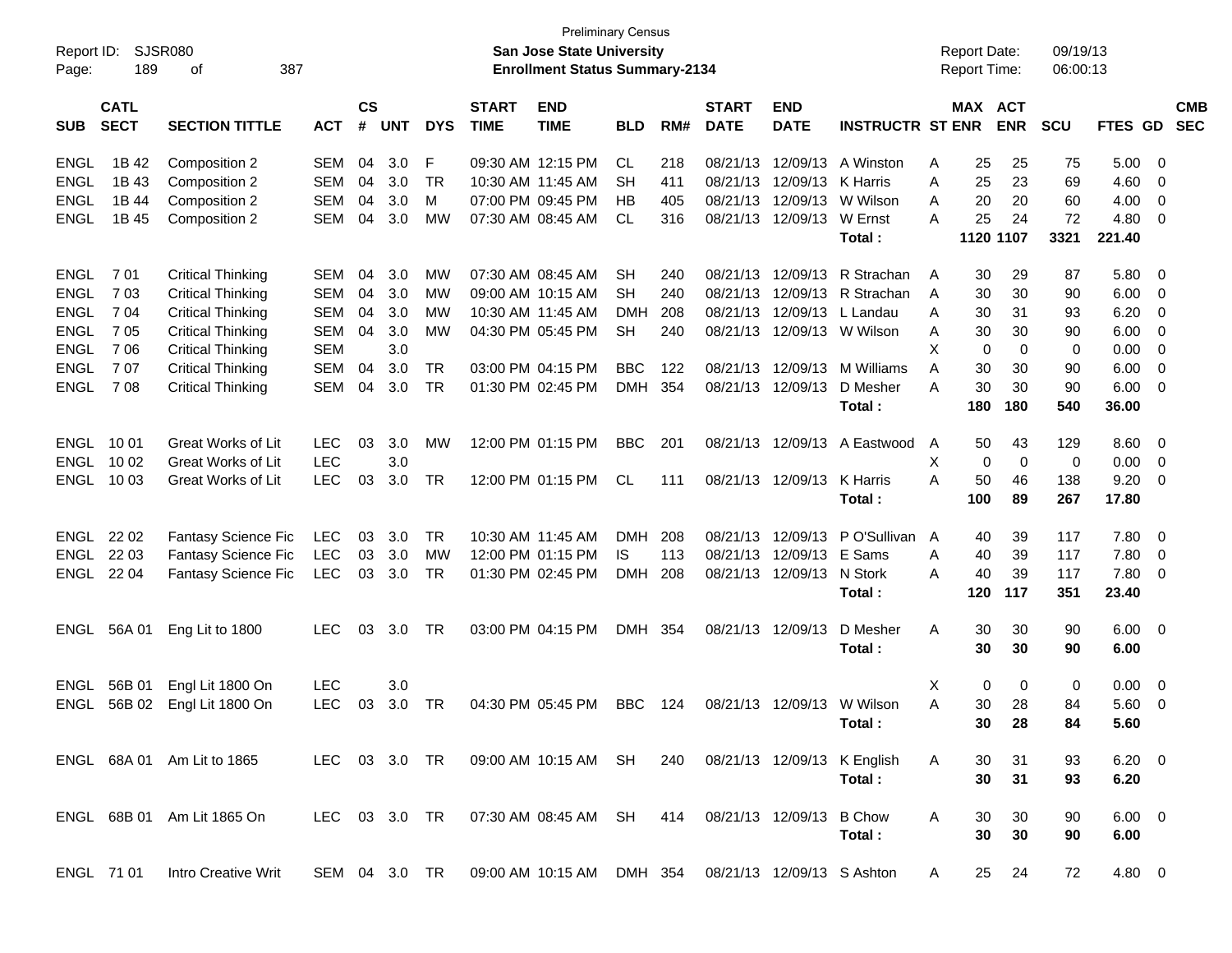| <b>Preliminary Census</b><br>SJSR080<br>San Jose State University<br><b>Report Date:</b><br>Report ID:<br><b>Enrollment Status Summary-2134</b><br><b>Report Time:</b> |             |                                                |               |               |            |             |                   |                            |            |     |                           |                              |                         |   | 09/19/13 |             |            |                |                |            |
|------------------------------------------------------------------------------------------------------------------------------------------------------------------------|-------------|------------------------------------------------|---------------|---------------|------------|-------------|-------------------|----------------------------|------------|-----|---------------------------|------------------------------|-------------------------|---|----------|-------------|------------|----------------|----------------|------------|
| Page:                                                                                                                                                                  | 190         | 387<br>οf                                      |               |               |            |             |                   |                            |            |     |                           |                              |                         |   |          |             | 06:00:13   |                |                |            |
|                                                                                                                                                                        | <b>CATL</b> |                                                |               | $\mathsf{cs}$ |            |             | <b>START</b>      | <b>END</b>                 |            |     | <b>START</b>              | <b>END</b>                   |                         |   |          | MAX ACT     |            |                |                | <b>CMB</b> |
| <b>SUB</b>                                                                                                                                                             | <b>SECT</b> | <b>SECTION TITTLE</b>                          | <b>ACT</b>    | #             | <b>UNT</b> | <b>DYS</b>  | <b>TIME</b>       | <b>TIME</b>                | <b>BLD</b> | RM# | <b>DATE</b>               | <b>DATE</b>                  | <b>INSTRUCTR ST ENR</b> |   |          | <b>ENR</b>  | <b>SCU</b> | <b>FTES GD</b> |                | <b>SEC</b> |
|                                                                                                                                                                        | ENGL 7102   | Intro Creative Writ                            | SEM           | 04            | 3.0        | МW          | 12:00 PM 01:15 PM |                            | SН         | 411 | 08/21/13                  |                              | 12/09/13 L Lindelof     | A | 25       | 25          | 75         | 5.00           | 0              |            |
|                                                                                                                                                                        | ENGL 71 03  | Intro Creative Writ                            | SEM           | 04            | 3.0        | <b>TR</b>   |                   | 12:00 PM 01:15 PM          | <b>SH</b>  | 414 | 08/21/13                  | 12/09/13 N Moody             |                         | A | 25       | 25          | 75         | 5.00           | 0              |            |
| ENGL                                                                                                                                                                   | 71 04       | Intro Creative Writ                            | SEM           | 04            | 3.0        | МW          | 01:30 PM 02:45 PM |                            | HВ         | 405 | 08/21/13                  | 12/09/13                     | S Maio                  | A | 24       | 24          | 72         | 4.80           | 0              |            |
| <b>ENGL</b>                                                                                                                                                            | 71 05       | Intro Creative Writ                            | SEM           | 04            | 3.0        | F           | 09:30 AM 12:15 PM |                            | <b>DMH</b> | 354 | 08/21/13                  | 12/09/13                     | R James                 | A | 25       | 24          | 72         | 4.80           | 0              |            |
| ENGL                                                                                                                                                                   | 71 07       | Intro Creative Writ                            | <b>SEM</b>    | 04            | 3.0        | МW          | 04:30 PM 05:45 PM |                            | <b>BBC</b> | 124 | 08/21/13                  |                              | 12/09/13 E Schragg      | A | 25       | 25          | 75         | 5.00           | 0              |            |
|                                                                                                                                                                        | ENGL 71 08  | Intro Creative Writ                            | SEM           | 04            | 3.0        | R           |                   | 04:30 PM 07:15 PM          | CL         | 111 | 08/21/13                  |                              | 12/09/13 K Harrison     | Α | 24       | 23          | 69         | 4.60           | 0              |            |
|                                                                                                                                                                        | ENGL 71 09  | Intro Creative Writ                            | <b>SEM</b>    |               | 3.0        |             |                   |                            |            |     |                           |                              |                         | X | 0        | $\mathbf 0$ | 0          | 0.00           | 0              |            |
|                                                                                                                                                                        |             |                                                |               |               |            |             |                   |                            |            |     |                           |                              | Total:                  |   | 173      | 170         | 510        | 34.00          |                |            |
|                                                                                                                                                                        |             | ENGL 100A 01 Writing Competency                | SEM           | 05            | 3.0        | MW          | 09:00 AM 10:15 AM |                            | <b>SH</b>  | 411 | 08/21/13                  | 12/09/13                     | K Masters               | A | 20       | 20          | 60         | 4.00           | 0              |            |
|                                                                                                                                                                        |             | ENGL 100A 02 Writing Competency                | SEM           | 05            | 3.0        | TR          | 09:00 AM 10:15 AM |                            | HGH        | 120 | 08/21/13                  | 12/09/13                     | N Maranhas A            |   | 20       | 20          | 60         | 4.00           | 0              |            |
|                                                                                                                                                                        |             | ENGL 100A 03 Writing Competency                | <b>SEM</b>    | 05            | 3.0        | МW          |                   | 10:30 AM 11:45 AM          | <b>SH</b>  | 413 | 08/21/13                  | 12/09/13                     | S Knapp                 | A | 20       | 20          | 60         | 4.00           | 0              |            |
|                                                                                                                                                                        |             | ENGL 100A 04 Writing Competency                | SEM           | 05            | 3.0        | MW          |                   | 10:30 AM 11:45 AM          | <b>SH</b>  | 414 | 08/21/13                  | 12/09/13                     | <b>K</b> Masters        | A | 20       | 20          | 60         | 4.00           | 0              |            |
|                                                                                                                                                                        |             | ENGL 100A 05 Writing Competency                | <b>SEM</b>    | 05            | 3.0        | МW          | 12:00 PM 01:15 PM |                            | <b>SH</b>  | 413 | 08/21/13                  | 12/09/13                     | S Knapp                 | A | 20       | 20          | 60         | 4.00           | 0              |            |
|                                                                                                                                                                        |             | ENGL 100A 06 Writing Competency                | SEM           | 05            | 3.0        | TR          |                   | 12:00 PM 01:15 PM          | <b>DMH</b> | 354 | 08/21/13                  |                              | 12/09/13 N Maranhas A   |   | 20       | 19          | 57         | 3.80           | 0              |            |
|                                                                                                                                                                        |             |                                                |               |               |            |             |                   |                            |            |     |                           |                              | Total:                  |   | 120      | 119         | 357        | 23.80          |                |            |
|                                                                                                                                                                        |             | ENGL 100W 01 Wrtg Wrkshop                      | SEM           | 04            | 3.0        | MW          | 10:30 AM 11:45 AM |                            | <b>BBC</b> | 120 | 08/21/13                  | 12/09/13                     | C Baer                  | A | 25       | 24          | 72         | 4.85           | $\overline{1}$ |            |
|                                                                                                                                                                        |             | ENGL 100W 02 Wrtg Wrkshop                      | SEM           | 04            | 3.0        | F           | 09:30 AM 12:15 PM |                            | <b>SH</b>  | 348 | 08/21/13                  | 12/09/13 N Stork             |                         | A | 30       | 26          | 78         | 5.20           | 0              |            |
|                                                                                                                                                                        |             | ENGL 100W 03 Wrtg Wrkshop                      | SEM           | 04            | 3.0        | TR          |                   | 12:00 PM 01:15 PM          | <b>BBC</b> | 124 |                           | 08/21/13 12/09/13 K English  |                         | A | 25       | 25          | 75         | 5.05           | $\overline{1}$ |            |
|                                                                                                                                                                        |             |                                                |               |               |            |             |                   |                            |            |     |                           |                              | Total:                  |   | 80       | 75          | 225        | 15.10          |                |            |
|                                                                                                                                                                        |             | ENGL 100WB 01Written Comm Busines SEM          |               | 04            | 3.0        | МW          |                   | 09:00 AM 10:15 AM          | <b>SH</b>  | 348 | 08/21/13                  | 12/09/13                     | L Lindelof              | A | 25       | 25          | 75         | 5.00           | 0              |            |
|                                                                                                                                                                        |             | ENGL 100WB 03Written Comm Busines SEM          |               | 04            | 3.0        | TR          |                   | 10:30 AM 11:45 AM          | <b>BBC</b> | 125 | 08/21/13                  |                              | 12/09/13 L Lindelof     | A | 25       | 25          | 75         | 5.00           | 0              |            |
|                                                                                                                                                                        |             | ENGL 100WB 04Written Comm Busines SEM          |               |               | 3.0        |             |                   |                            |            |     |                           |                              |                         | Х | 0        | $\mathbf 0$ | 0          | 0.00           | 0              |            |
|                                                                                                                                                                        |             | ENGL 100WB 05Written Comm Busines SEM          |               | 04            | 3.0        | .TR         | 03:00 PM 04:15 PM |                            | <b>SH</b>  | 240 | 08/21/13                  | 12/09/13                     | C Mujal                 | A | 25       | 26          | 78         | 5.20           | 0              |            |
|                                                                                                                                                                        |             | ENGL 100WB 06Written Comm Busines SEM          |               | 04            | 3.0        | M           | 06:00 PM 08:45 PM |                            | <b>BBC</b> | 124 | 08/21/13                  | 12/09/13                     | J Hessler               | A | 25       | 25          | 75         | 5.00           | 0              |            |
|                                                                                                                                                                        |             | ENGL 100WB 07Written Comm Busines SEM          |               | 04            | 3.0        | $\mathsf T$ | 06:00 PM 08:45 PM |                            | <b>BBC</b> | 124 | 08/21/13                  | 12/09/13                     | J Hessler               | A | 25       | 25          | 75         | 5.00           | 0              |            |
|                                                                                                                                                                        |             | ENGL 100WB 08Written Comm Busines SEM          |               | 04            | 3.0        | F           | 09:30 AM 12:15 PM |                            | <b>SH</b>  | 240 | 08/21/13                  | 12/09/13                     | C Mujal                 | A | 25       | 25          | 75         | 5.00           | 0              |            |
|                                                                                                                                                                        |             | ENGL 100WB 09Written Comm Busines SEM          |               | 04            | 3.0        | F           | 09:30 AM 12:15 PM |                            | <b>BBC</b> | 130 |                           | 08/21/13 12/09/13 L Lo       |                         | A | 25       | 24          | 72         | 4.80           | 0              |            |
|                                                                                                                                                                        |             | ENGL 100WB 10Written Comm Busines SEM 04 3.0 F |               |               |            |             |                   | 09:30 AM 12:15 PM BBC      |            | 125 | 08/21/13 12/09/13 S Kirby |                              |                         |   | 25       | 25          | 75         | $5.00 \t 0$    |                |            |
|                                                                                                                                                                        |             | ENGL 100WB 11Written Comm Busines SEM 04 3.0 W |               |               |            |             |                   | 06:00 PM 08:45 PM BBC 124  |            |     |                           | 08/21/13 12/09/13 J Hessler  |                         | A | 25       | 25          | 75         | $5.00 \t 0$    |                |            |
|                                                                                                                                                                        |             |                                                |               |               |            |             |                   |                            |            |     |                           |                              | Total:                  |   |          | 225 225     | 675        | 45.00          |                |            |
|                                                                                                                                                                        | ENGL 101 01 | <b>Literary Criticism</b>                      | SEM 04 3.0 MW |               |            |             |                   | 10:30 AM 11:45 AM  HGH 217 |            |     | 08/21/13 12/09/13 A Brada |                              |                         | A | 27       | 27          | 81         | $5.45$ 1       |                |            |
|                                                                                                                                                                        |             |                                                |               |               |            |             |                   |                            |            |     |                           |                              | Total :                 |   | 27       | 27          | 81         | 5.45           |                |            |
|                                                                                                                                                                        |             |                                                |               |               |            |             |                   |                            |            |     |                           |                              |                         |   |          |             |            |                |                |            |
|                                                                                                                                                                        | ENGL 103 01 | Modern English                                 | LEC           |               | 03 3.0 MW  |             |                   | 09:00 AM 10:15 AM DMH 208  |            |     |                           | 08/21/13 12/09/13 L Mitchell |                         | A | 35       | 36          | 108        | $7.20 \t 0$    |                |            |
|                                                                                                                                                                        | ENGL 103 02 | Modern English                                 | <b>LEC</b>    |               | 3.0        |             |                   |                            |            |     |                           |                              |                         | Χ | 0        | $\mathbf 0$ | 0          | $0.00 \t 0$    |                |            |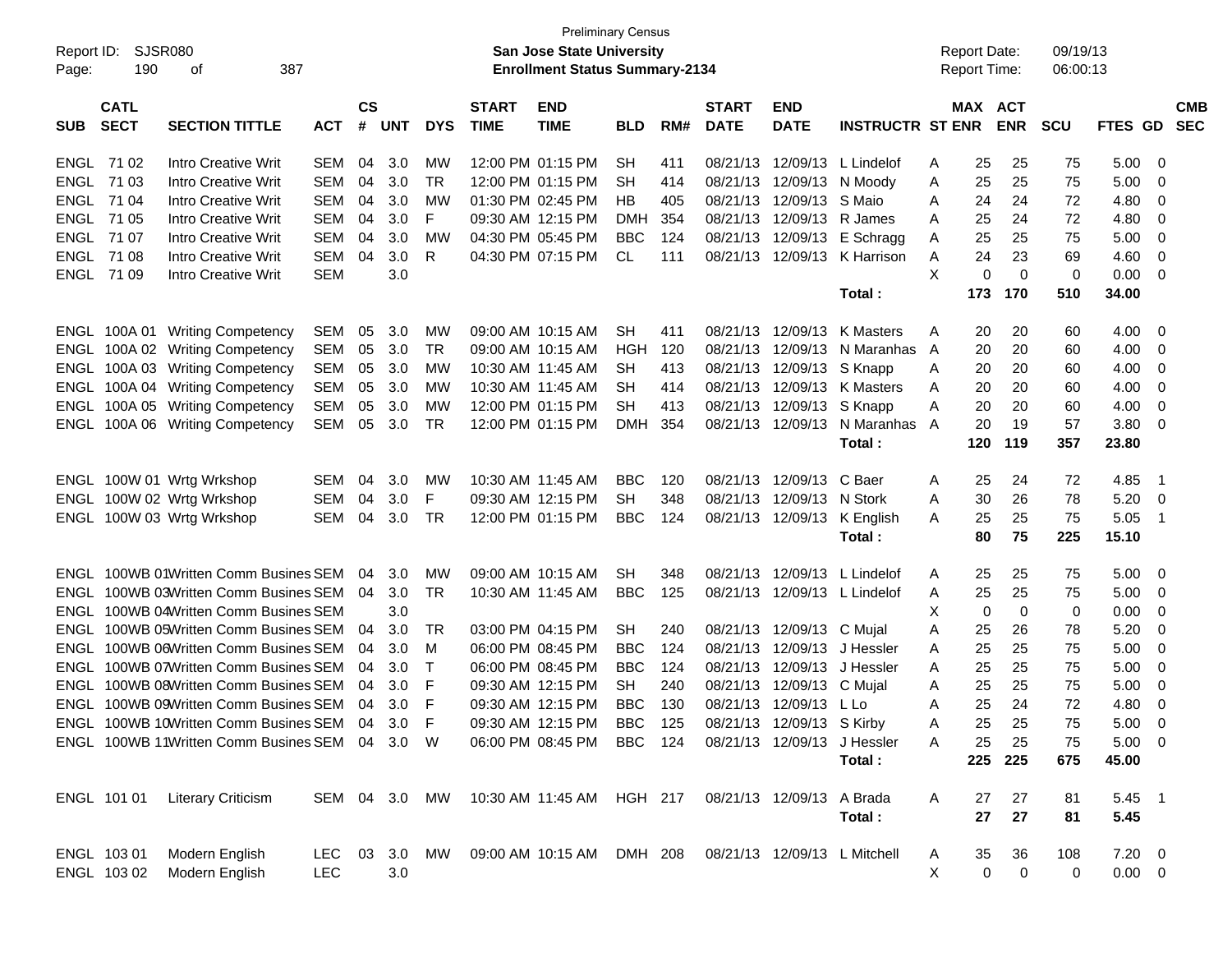| Page: | Report ID: SJSR080<br>191  | 387<br>оf                                                |                               |                             |               |                        |                             | <b>Preliminary Census</b><br><b>San Jose State University</b><br><b>Enrollment Status Summary-2134</b> |                  |            |                             |                            |                                          | <b>Report Date:</b><br><b>Report Time:</b> |                |                       | 09/19/13<br>06:00:13 |                                     |            |
|-------|----------------------------|----------------------------------------------------------|-------------------------------|-----------------------------|---------------|------------------------|-----------------------------|--------------------------------------------------------------------------------------------------------|------------------|------------|-----------------------------|----------------------------|------------------------------------------|--------------------------------------------|----------------|-----------------------|----------------------|-------------------------------------|------------|
| SUB   | <b>CATL</b><br><b>SECT</b> | <b>SECTION TITTLE</b>                                    | <b>ACT</b>                    | $\mathsf{cs}$<br>$\pmb{\#}$ | <b>UNT</b>    | <b>DYS</b>             | <b>START</b><br><b>TIME</b> | <b>END</b><br><b>TIME</b>                                                                              | <b>BLD</b>       | RM#        | <b>START</b><br><b>DATE</b> | <b>END</b><br><b>DATE</b>  | <b>INSTRUCTR ST ENR</b>                  |                                            |                | MAX ACT<br><b>ENR</b> | <b>SCU</b>           | FTES GD SEC                         | <b>CMB</b> |
|       | ENGL 103 03                | Modern English                                           | <b>LEC</b>                    | 03                          | 3.0           | MW                     |                             | 01:30 PM 02:45 PM                                                                                      | <b>BBC</b>       | 125        | 08/21/13                    | 12/09/13                   | L Mitchell<br>Total:                     | Α                                          | 35<br>70       | 31<br>67              | 93<br>201            | $6.20 \quad 0$<br>13.40             |            |
|       | ENGL 105 01                | Sem in Adv Comp                                          | SEM                           |                             | 04 3.0        | TR                     |                             | 10:30 AM 11:45 AM                                                                                      | <b>SH</b>        | 348        |                             | 08/21/13 12/09/13          | C Baer<br>Total:                         | Α                                          | 25<br>25       | 25<br>25              | 75<br>75             | $5.05$ 1<br>5.05                    |            |
|       | ENGL 106 01                | <b>Editing for Writers</b>                               | SEM                           | 04                          | 3.0           | TR                     |                             | 12:00 PM 01:15 PM                                                                                      | <b>SH</b>        | 413        | 08/21/13 12/09/13           |                            | M Thompson A<br>Total:                   |                                            | 30<br>30       | 30<br>30              | 90<br>90             | $6.00 \quad 0$<br>6.00              |            |
|       | ENGL 109 01                | Writing & the Young                                      | <b>LEC</b>                    |                             | 03 3.0        | M                      |                             | 04:30 PM 07:15 PM                                                                                      | <b>SH</b>        | 348        |                             | 08/21/13 12/09/13          | C Browne<br>Total:                       | Α                                          | 32<br>32       | 32<br>32              | 96<br>96             | $6.40 \quad 0$<br>6.40              |            |
|       |                            | ENGL 112A 01 Childrens Lit<br>ENGL 112A 02 Childrens Lit | <b>LEC</b><br><b>LEC</b>      | 03                          | 3.0<br>03 3.0 | <b>MW</b><br><b>TR</b> |                             | 01:30 PM 02:45 PM<br>03:00 PM 04:15 PM                                                                 | SН<br><b>DMH</b> | 413<br>208 | 08/21/13 12/09/13           | 08/21/13 12/09/13          | M Hager<br>C Browne<br>Total:            | A<br>A                                     | 36<br>35<br>71 | 36<br>35<br>71        | 108<br>105<br>213    | $7.20 \t 0$<br>$7.00 \t 0$<br>14.20 |            |
|       |                            | ENGL 112B 01 Lit for Young Adults                        | <b>LEC</b>                    |                             | 03 3.0 T      |                        |                             | 04:30 PM 07:15 PM                                                                                      | DMH 354          |            | 08/21/13 12/09/13           |                            | M Warner<br>Total:                       | Α                                          | 35<br>35       | 29<br>29              | 87<br>87             | 5.80 0<br>5.80                      |            |
|       | ENGL 113 01                | <b>Gothic Novel</b>                                      | <b>LEC</b>                    | 03                          | 3.0           | TR                     |                             | 09:00 AM 10:15 AM                                                                                      | <b>SH</b>        | 411        | 08/21/13 12/09/13           |                            | K Harris<br>Total:                       | A                                          | 30<br>30       | 29<br>29              | 87<br>87             | 5.80 0<br>5.80                      |            |
|       |                            | ENGL 117A 01 Am Lit, Film, Cult                          | <b>LEC</b>                    | 01                          | 3.0 F         |                        |                             | 09:30 AM 12:15 PM                                                                                      | <b>BBC</b>       | 205        |                             | 08/21/13 12/09/13          | A Brada<br>Total:                        | Α                                          | 40<br>40       | 26<br>26              | 78<br>78             | $5.20 \ 0$<br>5.20                  |            |
|       |                            | ENGL 117B 01 Glbl Film, Lit, Cult                        | <b>LEC</b>                    |                             | 03 3.0 F      |                        |                             | 09:30 AM 12:15 PM                                                                                      | <b>SH</b>        | 413        | 08/21/13 12/09/13           |                            | J Sparks<br>Total:                       | A                                          | 40<br>40       | 25<br>25              | 75<br>75             | $5.00 \t 0$<br>5.00                 |            |
|       |                            | ENGL 123D 01 Global-Lit-Asia                             | <b>LEC</b>                    | 03                          | 3.0           | TR                     |                             | 10:30 AM 11:45 AM                                                                                      | DMH 354          |            | 08/21/13 12/09/13           |                            | <b>B</b> Chow<br>Total :                 | Α                                          | 25<br>25       | 26<br>26              | 78<br>78             | $5.20 \ 0$<br>5.20                  |            |
|       | ENGL 125 01                | European Lit                                             | LEC 03 3.0 T                  |                             |               |                        |                             | 07:00 PM 09:45 PM SH                                                                                   |                  | 240        |                             | 08/21/13 12/09/13 W Wilson | Total:                                   | A                                          | 35<br>35       | 29<br>29              | 87<br>87             | 5.80 0<br>5.80                      |            |
|       | ENGL 129 01                | Intro Career Wrtg                                        | SEM 04 3.0 F                  |                             |               |                        |                             | 09:00 AM 11:45 AM SH                                                                                   |                  | 229        |                             |                            | 08/21/13 12/09/13 M Thompson A<br>Total: |                                            | 25<br>25       | 15<br>15              | 45<br>45             | $3.10$ 2<br>3.10                    |            |
|       | ENGL 130 01<br>ENGL 130 02 | <b>Writing Fiction</b><br><b>Writing Fiction</b>         | SEM 05 3.0 MW<br>SEM 05 3.0 T |                             |               |                        |                             | 12:00 PM 01:15 PM<br>06:00 PM 08:45 PM                                                                 | HB<br><b>BBC</b> | 405<br>125 |                             | 08/21/13 12/09/13 S Maio   | 08/21/13 12/09/13 L Griesmann A          | A                                          | 20<br>20       | 20<br>18              | 60<br>54             | 4.00 0<br>$3.60 \t 0$               |            |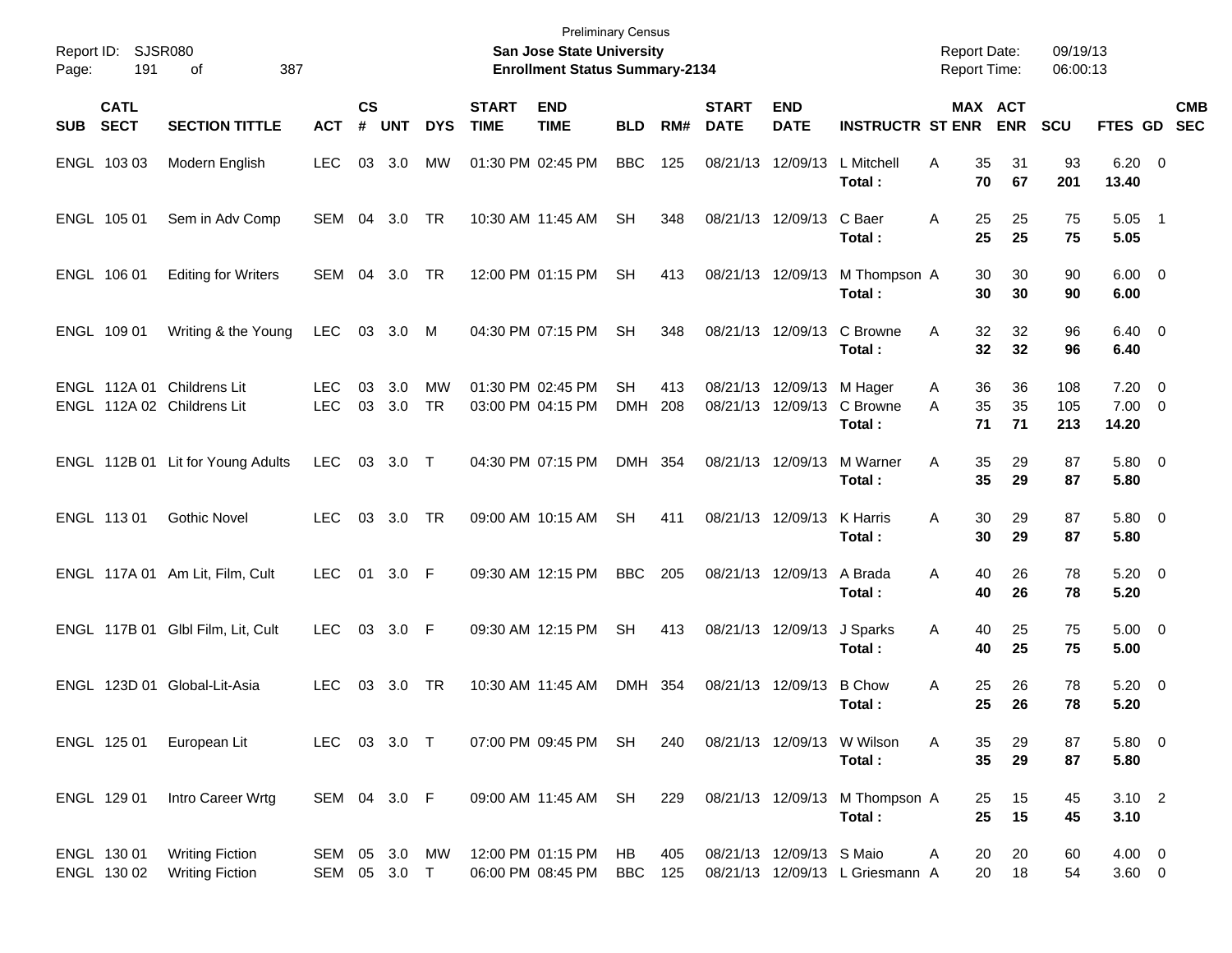| Page:      | Report ID: SJSR080<br>192  | 387<br>οf                                            |                          |                |               |                        |                             | <b>Preliminary Census</b><br>San Jose State University<br><b>Enrollment Status Summary-2134</b> |                 |            |                             |                           |                                                                          | <b>Report Date:</b><br>Report Time: |                                          | 09/19/13<br>06:00:13 |                        |                           |
|------------|----------------------------|------------------------------------------------------|--------------------------|----------------|---------------|------------------------|-----------------------------|-------------------------------------------------------------------------------------------------|-----------------|------------|-----------------------------|---------------------------|--------------------------------------------------------------------------|-------------------------------------|------------------------------------------|----------------------|------------------------|---------------------------|
| <b>SUB</b> | <b>CATL</b><br><b>SECT</b> | <b>SECTION TITTLE</b>                                | <b>ACT</b>               | <b>CS</b><br># | <b>UNT</b>    | <b>DYS</b>             | <b>START</b><br><b>TIME</b> | <b>END</b><br><b>TIME</b>                                                                       | <b>BLD</b>      | RM#        | <b>START</b><br><b>DATE</b> | <b>END</b><br><b>DATE</b> | <b>INSTRUCTR ST ENR</b>                                                  |                                     | MAX ACT<br><b>ENR</b>                    | <b>SCU</b>           |                        | <b>CMB</b><br>FTES GD SEC |
|            | ENGL 130 03                | <b>Writing Fiction</b>                               | <b>SEM</b>               |                | 3.0           |                        |                             |                                                                                                 |                 |            |                             |                           | Total:                                                                   | X                                   | 0<br>0<br>40<br>38                       | 0<br>114             | $0.00 \t 0$<br>7.60    |                           |
|            | ENGL 131 01                | <b>Writing Poetry</b>                                | SEM 05                   |                | 3.0           | MW                     |                             | 03:00 PM 04:15 PM                                                                               | CL.             | 127        |                             | 08/21/13 12/09/13         | A Soldofsky A<br>Total:                                                  |                                     | 20<br>19<br>20<br>19                     | 57<br>57             | 3.80 0<br>3.80         |                           |
|            | ENGL 133 01                | Reed Magazine                                        | SEM 04                   |                | 3.0           | W                      |                             | 04:30 PM 07:15 PM                                                                               | <b>SH</b>       | 348        |                             | 08/21/13 12/09/13         | C Miller<br>Total:                                                       | Α                                   | 20<br>20<br>20<br>20                     | 60<br>60             | $4.15 \quad 3$<br>4.15 |                           |
|            | ENGL 135 01                | <b>Writing Nonfiction</b>                            | SEM 04                   |                | 3.0           | R                      |                             | 07:00 PM 09:45 PM                                                                               | <b>BBC</b>      | 002        |                             | 08/21/13 12/09/13         | C Miller<br>Total:                                                       | A                                   | 20<br>20<br>20<br>20                     | 60<br>60             | $4.05$ 1<br>4.05       |                           |
|            | ENGL 142 01                | Chaucer                                              | <b>LEC</b>               | 03             | 3.0           | MW                     |                             | 12:00 PM 01:15 PM                                                                               | DMH 208         |            |                             | 08/21/13 12/09/13         | <b>B</b> Cox<br>Total:                                                   | Α                                   | 22<br>30<br>30<br>22                     | 66<br>66             | $4.45$ 1<br>4.45       |                           |
| ТA         | ENGL 144 01<br>144 01      | Shakespeare I<br>Shakespeare I                       | <b>LEC</b><br><b>LEC</b> | 03<br>03       | 3.0<br>3.0    | MW<br><b>MW</b>        |                             | 09:00 AM 10:15 AM<br>09:00 AM 10:15 AM                                                          | CL.<br>CL.      | 234<br>234 |                             |                           | 08/21/13 12/09/13 A Eastwood<br>08/21/13 12/09/13 A Eastwood<br>Total:   | A<br>A                              | 35<br>35<br>$\mathbf 0$<br>0<br>35<br>35 | 105<br>0<br>105      | 7.05<br>0.00<br>7.05   | 1 C<br>0 <sup>o</sup>     |
| ТA         | ENGL 145 01<br>145 01      | Shakespeare + Perfor LEC<br>Shakespeare + Perfor LEC |                          | 03             | 3.0<br>03 3.0 | <b>MW</b><br><b>MW</b> |                             | 10:30 AM 11:45 AM<br>10:30 AM 11:45 AM                                                          | SН<br><b>SH</b> | 411<br>411 |                             |                           | 08/21/13 12/09/13 A Eastwood<br>08/21/13 12/09/13 A Eastwood A<br>Total: | A                                   | 30<br>30<br>0<br>$\mathbf 0$<br>30<br>30 | 90<br>0<br>90        | 6.00<br>0.00<br>6.00   | $0\,C$<br>0 <sup>o</sup>  |
|            |                            | ENGL 153B 01 19th-Cent Brit Novl                     | <b>LEC</b>               |                | 3.0           |                        |                             |                                                                                                 |                 |            |                             |                           | Total:                                                                   | X                                   | 0<br>0<br>$\bf{0}$<br>$\bf{0}$           | 0<br>0               | $0.00 \t 0$<br>0.00    |                           |
|            | ENGL 164 01                | Amer Lit 1910-1945                                   | <b>LEC</b>               |                | 3.0           |                        |                             |                                                                                                 |                 |            |                             |                           | Total:                                                                   | X                                   | 0<br>0<br>$\bf{0}$<br>$\bf{0}$           | 0<br>0               | $0.00 \t 0$<br>0.00    |                           |
|            | ENGL 167 01                | <b>Steinbeck</b>                                     | <b>LEC</b>               | 03             | 3.0           | TR                     |                             | 12:00 PM 01:15 PM                                                                               | SH              | 348        |                             |                           | 08/21/13 12/09/13 S Shillingla<br>Total:                                 | A                                   | 30<br>30<br>30 <sub>o</sub><br>30        | 90<br>90             | $6.00 \t 0$<br>6.00    |                           |
|            | ENGL 168 01                | Amer Novel                                           | LEC 03 3.0 TR            |                |               |                        |                             | 12:00 PM 01:15 PM DMH 208                                                                       |                 |            |                             |                           | 08/21/13 12/09/13 M Douglass A<br>Total:                                 |                                     | 30<br>29<br>30<br>29                     | 87<br>87             | 5.85 1<br>5.85         |                           |
|            | ENGL 169 01                | Ethnicity in Amer Li                                 | LEC 03 3.0 TR            |                |               |                        |                             | 01:30 PM 02:45 PM SH                                                                            |                 | 413        |                             | 08/21/13 12/09/13         | <b>B</b> Chow<br>Total:                                                  | Α                                   | 35<br>35<br>35<br>35                     | 105<br>105           | $7.05$ 1<br>7.05       |                           |
|            | ENGL 176 01                | The Short Story                                      |                          |                |               |                        |                             | LEC 03 3.0 MW 04:30 PM 05:45 PM DMH 208                                                         |                 |            | 08/21/13 12/09/13 S Maio    |                           |                                                                          | A                                   | 30<br>25                                 | 75                   | 5.05 1                 |                           |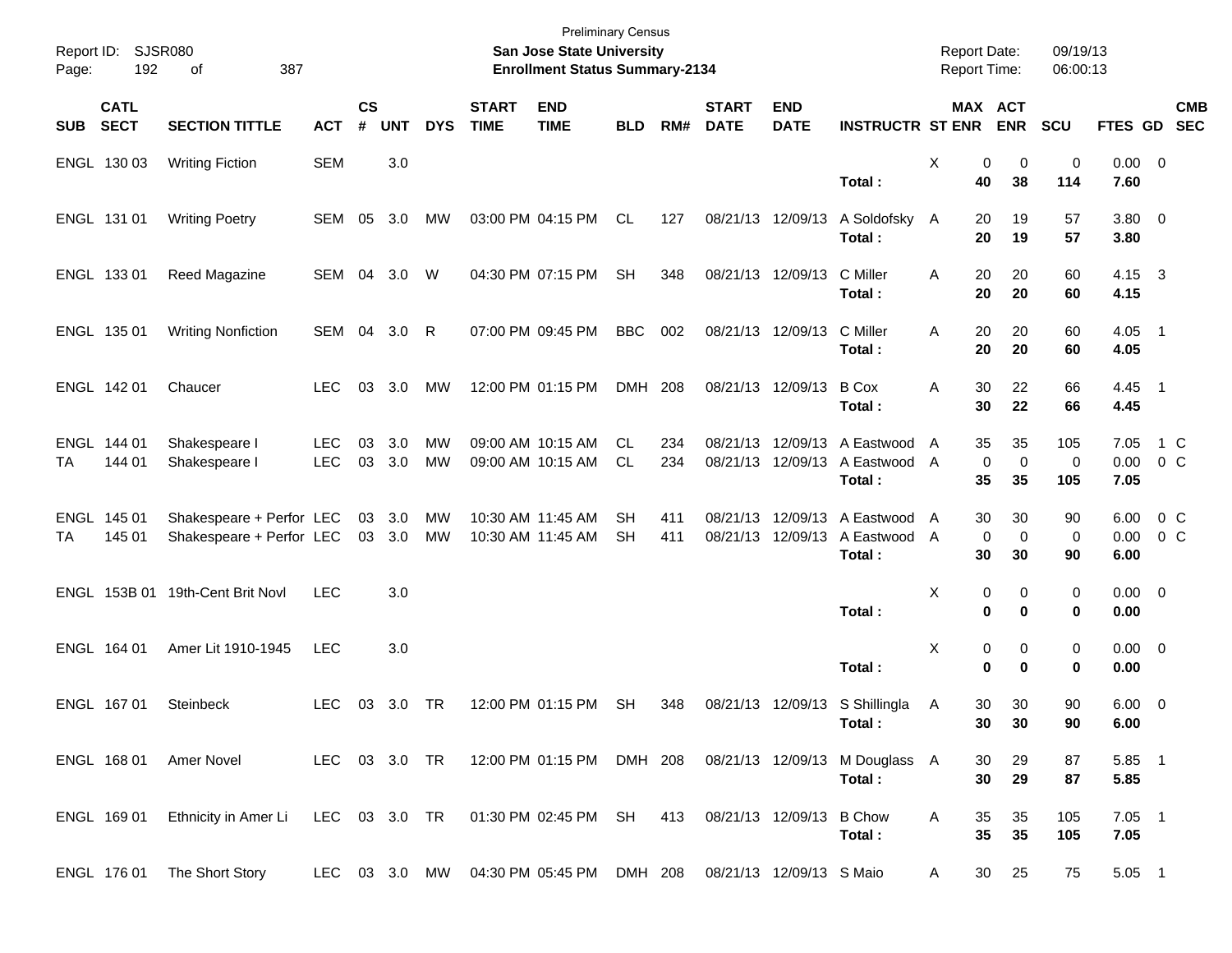| Page:      | Report ID: SJSR080<br>193                 |                                                                    |                                        |                    |                   |                                        | <b>Preliminary Census</b><br>San Jose State University<br><b>Enrollment Status Summary-2134</b> |                                           |                 |            |                             |                                                                            | <b>Report Date:</b><br>Report Time:                                        |                                   | 09/19/13<br>06:00:13                      |                    |                                                     |                          |
|------------|-------------------------------------------|--------------------------------------------------------------------|----------------------------------------|--------------------|-------------------|----------------------------------------|-------------------------------------------------------------------------------------------------|-------------------------------------------|-----------------|------------|-----------------------------|----------------------------------------------------------------------------|----------------------------------------------------------------------------|-----------------------------------|-------------------------------------------|--------------------|-----------------------------------------------------|--------------------------|
| <b>SUB</b> | <b>CATL</b><br><b>SECT</b>                | <b>SECTION TITTLE</b>                                              | <b>ACT</b>                             | $\mathsf{cs}$<br># | <b>UNT</b>        | <b>DYS</b>                             | <b>START</b><br><b>TIME</b>                                                                     | <b>END</b><br><b>TIME</b>                 | <b>BLD</b>      | RM#        | <b>START</b><br><b>DATE</b> | <b>END</b><br><b>DATE</b>                                                  | <b>INSTRUCTR ST ENR</b>                                                    |                                   | MAX ACT<br><b>ENR</b>                     | SCU                | FTES GD                                             | <b>CMB</b><br><b>SEC</b> |
|            |                                           |                                                                    |                                        |                    |                   |                                        |                                                                                                 |                                           |                 |            |                             |                                                                            | Total:                                                                     | 30                                | 25                                        | 75                 | 5.05                                                |                          |
|            | ENGL 178 01                               | CreativeNonfiction                                                 | <b>LEC</b>                             |                    | 3.0               |                                        |                                                                                                 |                                           |                 |            |                             |                                                                            | Total:                                                                     | Χ<br>$\mathbf 0$                  | 0<br>0<br>$\bf{0}$                        | 0<br>0             | $0.00 \t 0$<br>0.00                                 |                          |
|            | ENGL 180 01<br>ENGL 180 02<br>ENGL 180 03 | <b>Indv Studies</b><br><b>Indv Studies</b><br><b>Indv Studies</b>  | <b>SUP</b><br><b>SUP</b><br><b>SUP</b> | 36<br>36<br>36     | 1.0<br>2.0<br>3.0 | <b>TBA</b><br><b>TBA</b><br><b>TBA</b> |                                                                                                 |                                           |                 |            | 08/21/13                    | 08/21/13 12/09/13 A Brada<br>12/09/13 A Brada<br>08/21/13 12/09/13 A Brada | Total:                                                                     | Α<br>Α<br>$\,6$<br>A<br>12        | 3<br>1<br>3<br>$\mathbf{1}$<br>6<br>8     | 1<br>2<br>18<br>21 | $0.07 \quad 0$<br>$0.13 \ 0$<br>$1.20 \t 0$<br>1.40 |                          |
|            | ENGL 190 01                               | Honors Colloquium                                                  | SEM                                    |                    | 05 3.0            | МW                                     |                                                                                                 | 10:30 AM 11:45 AM                         | <b>BBC</b>      | 124        |                             | 08/21/13 12/09/13                                                          | R Krishnaswa A<br>Total:                                                   | 20<br>20                          | 12<br>12                                  | 36<br>36           | $2.45$ 1<br>2.45                                    |                          |
|            | ENGL 193 01<br>ENGL 193 02                | Lit & Self-Reflect<br>Lit & Self-Reflect                           | <b>SEM</b><br><b>SEM</b>               | 05                 | 3.0<br>3.0        | <b>TR</b>                              |                                                                                                 | 01:30 PM 02:45 PM                         | <b>SPXC 211</b> |            |                             | 08/21/13 12/09/13                                                          | S Shillingla<br>Total:                                                     | X<br>$\mathbf 0$<br>Α<br>30<br>30 | 0<br>25<br>25                             | 0<br>75<br>75      | $0.00 \t 0$<br>$5.00 \t 0$<br>5.00                  |                          |
|            | ENGL 199 01                               | Writing Internship                                                 | <b>SEM</b>                             |                    | 3.0               |                                        |                                                                                                 |                                           |                 |            |                             |                                                                            | Total:                                                                     | X<br>$\mathbf 0$                  | 0<br>0<br>$\bf{0}$                        | 0<br>0             | $0.00 \t 0$<br>0.00                                 |                          |
|            | ENGL 201 01                               | Mat & Meth Lit Res                                                 | SEM 05 3.0                             |                    |                   | M                                      |                                                                                                 | 04:00 PM 06:45 PM                         | CL.             | 125        |                             | 08/21/13 12/09/13                                                          | L Mitchell<br>Total:                                                       | 16<br>A<br>16                     | 9<br>9                                    | 27<br>27           | $2.25$ 9<br>2.25                                    |                          |
|            |                                           | ENGL 201C 01 Mat & Meth Lit Prod                                   | SEM 05 3.0 M                           |                    |                   |                                        |                                                                                                 | 07:00 PM 09:45 PM                         | CL.             | 111        |                             | 08/21/13 12/09/13                                                          | A Soldofsky A<br>Total:                                                    | 16<br>16                          | 12<br>12                                  | 36<br>36           | 3.00 12<br>3.00                                     |                          |
|            | ENGL 203 01                               | Narr Craft & Theor                                                 | SEM 05 3.0 T                           |                    |                   |                                        |                                                                                                 | 07:00 PM 09:45 PM                         | <b>BBC</b>      | 002        |                             | 08/21/13 12/09/13                                                          | C Miller<br>Total:                                                         | 16<br>A<br>16                     | 14<br>14                                  | 42<br>42           | 3.50 14<br>3.50                                     |                          |
|            | ENGL 211 01                               | <b>Twent Cent Poetry</b>                                           | SEM 05 3.0 W                           |                    |                   |                                        |                                                                                                 | 07:00 PM 09:45 PM                         | <b>BBC</b>      | 002        |                             | 08/21/13 12/09/13 S Maio                                                   | Total :                                                                    | 16<br>A<br>16                     | 14<br>$\overline{14}$                     | 42<br>42           | 3.45 13<br>3.45                                     |                          |
|            | ENGL 215 01                               | Sem Myth & Symbol SEM 05 3.0 R                                     |                                        |                    |                   |                                        |                                                                                                 | 04:00 PM 06:45 PM CL                      |                 | 125        |                             | 08/21/13 12/09/13 N Stork                                                  | Total:                                                                     | Α<br>16<br>16                     | 16<br>16                                  | 48<br>48           | 3.90 14<br>3.90                                     |                          |
| TA         | ENGL 225 01<br>225 01                     | Sem in Shakespeare SEM 05 3.0 W<br>Sem in Shakespeare SEM 05 3.0 W |                                        |                    |                   |                                        |                                                                                                 | 04:00 PM 06:45 PM<br>04:00 PM 06:45 PM CL | CL.             | 125<br>125 |                             |                                                                            | 08/21/13 12/09/13 A Eastwood A<br>08/21/13 12/09/13 A Eastwood A<br>Total: | 16<br>16                          | 9<br>$\ensuremath{\mathsf{3}}$<br>0<br>12 | 27<br>9<br>36      | 2.25 9 C<br>0.75 3 C<br>3.00                        |                          |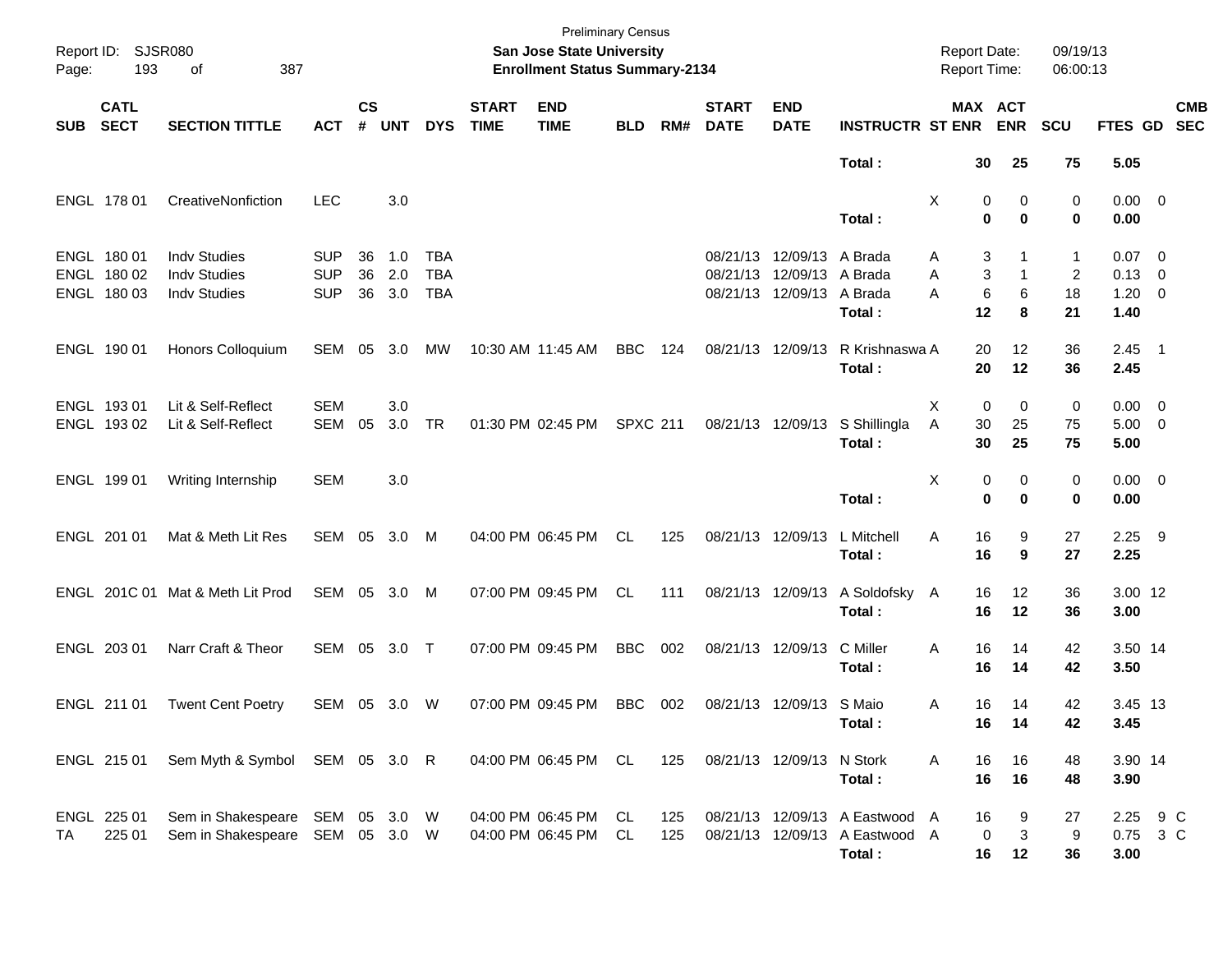| Page:      | Report ID: SJSR080<br>194  | 0f<br>387                                      |                          |                    |            |                          |                             | <b>Preliminary Census</b><br><b>San Jose State University</b><br><b>Enrollment Status Summary-2134</b> |            |     |                             |                                                |                         | <b>Report Date:</b><br><b>Report Time:</b> |                                                 | 09/19/13<br>06:00:13                   |                      |                                            |  |
|------------|----------------------------|------------------------------------------------|--------------------------|--------------------|------------|--------------------------|-----------------------------|--------------------------------------------------------------------------------------------------------|------------|-----|-----------------------------|------------------------------------------------|-------------------------|--------------------------------------------|-------------------------------------------------|----------------------------------------|----------------------|--------------------------------------------|--|
| <b>SUB</b> | <b>CATL</b><br><b>SECT</b> | <b>SECTION TITTLE</b>                          | <b>ACT</b>               | $\mathsf{cs}$<br># | <b>UNT</b> | <b>DYS</b>               | <b>START</b><br><b>TIME</b> | <b>END</b><br><b>TIME</b>                                                                              | <b>BLD</b> | RM# | <b>START</b><br><b>DATE</b> | <b>END</b><br><b>DATE</b>                      | <b>INSTRUCTR ST ENR</b> | <b>MAX ACT</b>                             | <b>ENR</b>                                      | SCU                                    | FTES GD SEC          | <b>CMB</b>                                 |  |
|            | ENGL 240 01                | Poet Writ Workshop                             | <b>SEM</b>               |                    | 3.0        |                          |                             |                                                                                                        |            |     |                             |                                                | Total:                  | X<br>0<br>$\mathbf 0$                      | 0<br>$\mathbf 0$                                | 0<br>0                                 | $0.00 \t 0$<br>0.00  |                                            |  |
|            | ENGL 241 01                | Fic Writ Workshop                              | <b>SEM</b>               | 05                 | 3.0        | $\top$                   |                             | 04:00 PM 06:45 PM                                                                                      | CL.        | 129 | 08/21/13 12/09/13           |                                                | J Engell<br>Total:      | 16<br>A<br>16                              | 9<br>9                                          | 27<br>27                               | $2.25$ 9<br>2.25     |                                            |  |
|            | ENGL 253 01                | Periods Amer Lit                               | SEM 05                   |                    | 3.0        | $\mathsf{R}$             |                             | 04:00 PM 06:45 PM                                                                                      | CL         | 129 | 08/21/13 12/09/13           |                                                | M Douglass A<br>Total:  | 16<br>16                                   | 9<br>9                                          | 27<br>27                               | $2.25$ 9<br>2.25     |                                            |  |
|            | ENGL 255 01                | Themes of Amer Lit                             | SEM 05 3.0               |                    |            | - R                      |                             | 07:00 PM 09:45 PM                                                                                      | HB         | 405 |                             | 08/21/13 12/09/13                              | S Shillingla<br>Total:  | 16<br>A<br>16                              | 10<br>10                                        | 30<br>30                               | 2.50 10<br>2.50      |                                            |  |
|            | ENGL 259 01                | Sem in Compos Studs SEM 05 3.0                 |                          |                    |            | M                        |                             | 04:00 PM 06:45 PM                                                                                      | CL.        | 129 | 08/21/13 12/09/13           |                                                | R Cullen<br>Total:      | 16<br>A<br>16                              | 9<br>9                                          | 27<br>27                               | $2.25$ 9<br>2.25     |                                            |  |
|            | ENGL 298 01<br>ENGL 298 02 | Spec Study<br>Spec Study                       | <b>SUP</b><br><b>SUP</b> | 25<br>25           | 1.0<br>2.0 | <b>TBA</b><br><b>TBA</b> |                             |                                                                                                        |            |     | 08/21/13                    | 08/21/13 12/09/13<br>12/09/13 A Brada          | A Brada                 | 3<br>A<br>3<br>A                           | 0<br>$\Omega$                                   | 0<br>0                                 | 0.00<br>0.00         | $\overline{\phantom{0}}$<br>$\overline{0}$ |  |
|            | ENGL 298 03<br>ENGL 298 04 | Spec Study<br>Spec Study                       | <b>SUP</b><br><b>SUP</b> | 25<br>25           | 3.0<br>4.0 | <b>TBA</b><br><b>TBA</b> |                             |                                                                                                        |            |     | 08/21/13                    | 12/09/13 A Brada<br>08/21/13 12/09/13 A Brada  | Total:                  | 10<br>A<br>6<br>A<br>22                    | 4<br>0<br>4                                     | $12 \overline{ }$<br>$\mathbf 0$<br>12 | 1.00<br>0.00<br>1.00 | $\overline{4}$<br>$\overline{0}$           |  |
|            | ENGL 299 01<br>ENGL 299 02 | <b>Masters Thesis</b><br><b>Masters Thesis</b> | <b>SUP</b><br><b>SUP</b> | 25<br>25           | 1.0<br>3.0 | <b>TBA</b><br><b>TBA</b> |                             |                                                                                                        |            |     | 08/21/13<br>08/21/13        | 12/09/13 A Brada<br>12/09/13 A Brada           |                         | 3<br>A<br>10<br>A                          | 0<br>5                                          | 0<br>15                                | $0.00 \t 0$<br>1.25  | -5                                         |  |
|            | ENGL 299 03<br>ENGL 299 04 | <b>Masters Thesis</b><br><b>Masters Thesis</b> | <b>SUP</b><br><b>SUP</b> | 25<br>25           | 4.0<br>6.0 | <b>TBA</b><br><b>TBA</b> |                             |                                                                                                        |            |     |                             | 08/21/13 12/09/13 A Brada<br>08/21/13 12/09/13 | A Brada<br>Total:       | A<br>3<br>A<br>10<br>26                    | $\mathbf 0$<br>$\overline{2}$<br>$\overline{7}$ | 0<br>12<br>27                          | 0.00<br>1.00<br>2.25 | $\overline{0}$<br>$\overline{2}$           |  |
|            |                            |                                                |                          |                    |            |                          |                             |                                                                                                        |            |     |                             |                                                |                         |                                            |                                                 |                                        |                      |                                            |  |

**Department : English & Comparative Literature Department Total : 5439 5165 15501 1040.40 Lower Division : 3858 3781 11343 756.20 Upper Division : 1328 1229 3715 248.47 Graduate Division : 253 155 443 35.73**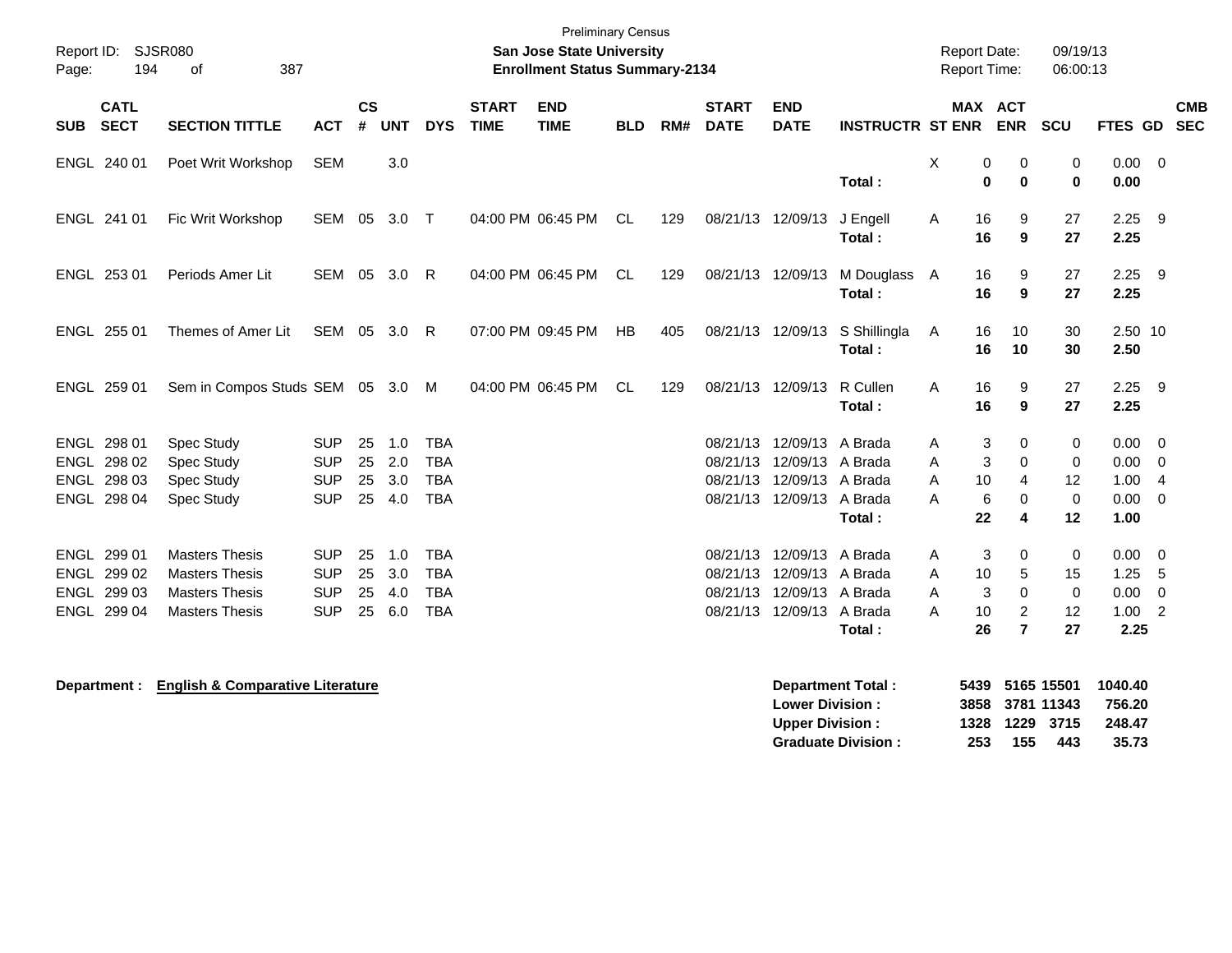| Report ID:<br>Page: | 195                        | <b>SJSR080</b><br>387<br>οf                   |              |                    |            |            |                             | San Jose State University<br><b>Enrollment Status Summary-2134</b> | <b>Preliminary Census</b> |     |                             |                           |                                      | <b>Report Date:</b> | <b>Report Time:</b>                      | 09/19/13<br>06:00:13 |                        |                          |                          |
|---------------------|----------------------------|-----------------------------------------------|--------------|--------------------|------------|------------|-----------------------------|--------------------------------------------------------------------|---------------------------|-----|-----------------------------|---------------------------|--------------------------------------|---------------------|------------------------------------------|----------------------|------------------------|--------------------------|--------------------------|
| <b>SUB</b>          | <b>CATL</b><br><b>SECT</b> | <b>SECTION TITTLE</b>                         | <b>ACT</b>   | $\mathsf{cs}$<br># | <b>UNT</b> | <b>DYS</b> | <b>START</b><br><b>TIME</b> | <b>END</b><br><b>TIME</b>                                          | <b>BLD</b>                | RM# | <b>START</b><br><b>DATE</b> | <b>END</b><br><b>DATE</b> | <b>INSTRUCTR ST ENR</b>              |                     | MAX ACT<br><b>ENR</b>                    | <b>SCU</b>           | FTES GD                |                          | <b>CMB</b><br><b>SEC</b> |
| College             |                            | <b>Humanities &amp; the Arts</b>              |              |                    |            |            |                             |                                                                    |                           |     |                             |                           |                                      |                     |                                          |                      |                        |                          |                          |
|                     | Department :               | <b>World Languages &amp; Literatures</b>      |              |                    |            |            |                             |                                                                    |                           |     |                             |                           |                                      |                     |                                          |                      |                        |                          |                          |
| <b>CHIN</b>         | 1A 01                      | Elem Chinese                                  | SEM 04       |                    | 5.0        | MWF        | 09:00 AM 10:25 AM           |                                                                    | <b>BBC</b>                | 001 |                             | 08/21/13 12/09/13         | Y Yao                                | A                   | 20<br>19                                 | 95                   | $6.42 \quad 1$         |                          |                          |
| <b>CHIN</b>         | 1A 02                      | Elem Chinese                                  | <b>SEM</b>   |                    | 5.0        |            |                             |                                                                    |                           |     |                             |                           | Total:                               | X                   | 0<br>0<br>20<br>19                       | 0<br>95              | 0.00<br>6.42           | $\overline{\phantom{0}}$ |                          |
| <b>CHIN</b>         | 25A 01                     | Inter Chinese                                 | SEM          | 04                 | 5.0        | TR         |                             | 03:00 PM 05:05 PM                                                  | <b>BBC</b>                | 121 |                             | 08/21/13 12/09/13         | S Chuang<br>Total:                   | A                   | 30<br>18<br>30<br>18                     | 90<br>90             | $6.00 \quad 0$<br>6.00 |                          |                          |
| CHIN.               |                            | 101A 01 Advanced Chinese                      | SEM          | 04                 | 3.0        | <b>MW</b>  |                             | 10:30 AM 11:45 AM                                                  | <b>BBC</b>                | 205 |                             | 08/21/13 12/09/13         | Y Yao<br>Total:                      | Α                   | 45<br>17<br>45<br>17                     | 51<br>51             | $3.40 \ 0$<br>3.40     |                          |                          |
| <b>CHIN</b>         | 132 01                     | <b>Chin for Careers</b>                       | <b>LEC</b>   |                    | 3.0        |            |                             |                                                                    |                           |     |                             |                           | Total:                               | Χ                   | 0<br>0<br>0<br>0                         | 0<br>0               | $0.00 \t 0$<br>0.00    |                          |                          |
| <b>CHIN</b>         | 140 01                     | Chin Cul & Pol Lit                            | SEM          | 04                 | 3.0        | <b>TR</b>  |                             | 01:30 PM 02:45 PM                                                  | <b>BBC</b>                | 205 |                             | 08/21/13 12/09/13         | Y Yao                                | A                   | 45<br>19                                 | 57                   | 3.80                   |                          | $0\,$ C                  |
| ASIA                | 140 01                     | Chin Cul & Pol Lit                            | SEM          | 04                 | 3.0        | TR         |                             | 01:30 PM 02:45 PM                                                  | <b>BBC</b>                | 205 |                             | 08/21/13 12/09/13         | Y Yao                                | Α                   | 0<br>-1                                  | 3                    | 0.20                   |                          | $0\,$ C                  |
|                     |                            |                                               |              |                    |            |            |                             |                                                                    |                           |     |                             |                           | Total:                               |                     | 45<br>20                                 | 60                   | 4.00                   |                          |                          |
| <b>CHIN</b>         | 180 01                     | <b>Indiv Studies</b>                          | <b>SUP</b>   | 36                 | 1.0        | TBA        |                             |                                                                    |                           |     |                             | 08/21/13 12/09/13         | S Chuang                             | A                   | 0<br>1                                   | 0                    | 0.00                   | $\overline{\phantom{0}}$ |                          |
| <b>CHIN</b>         | 180 02                     | <b>Indiv Studies</b>                          | <b>SUP</b>   | 36                 | 2.0        | TBA        |                             |                                                                    |                           |     |                             | 08/21/13 12/09/13         | S Chuang                             | A                   | 0<br>-1                                  | 0                    | 0.00                   | - 0                      |                          |
| <b>CHIN</b>         | 180 03                     | <b>Indiv Studies</b>                          | <b>SUP</b>   | 36                 | 3.0        | TBA        |                             |                                                                    |                           |     |                             | 08/21/13 12/09/13         | S Chuang                             | A                   | 2<br>5                                   | 6                    | 0.40                   | 0                        |                          |
| <b>CHIN</b>         | 180 04                     | <b>Indiv Studies</b>                          | <b>SUP</b>   | 36                 | 3.0        | TBA        |                             |                                                                    |                           |     |                             | 08/21/13 12/09/13         | C Peng                               | Α                   | 5<br>10                                  | 15                   | 1.20                   | -4                       |                          |
| <b>CHIN</b>         | 180 05                     | <b>Indiv Studies</b>                          | <b>SUP</b>   | 36                 | 3.0        | <b>TBA</b> |                             |                                                                    |                           |     |                             | 08/21/13 12/09/13         | S Chuang<br>Total:                   | A                   | 5<br>3<br>22<br>10                       | 9<br>30              | 0.60<br>2.20           | 0                        |                          |
| <b>FLED</b>         |                            | 184Y 01 Stdt Tchg II                          | <b>SUP</b>   | 25                 | 4.0        | F          |                             | 04:30 PM 06:30 PM                                                  | CL                        | 206 |                             | 08/21/13 12/09/13         | H Chan<br>Total:                     | Α                   | 30<br>3<br>30<br>3                       | 12<br>12             | $0.80 \ 0$<br>0.80     |                          |                          |
| <b>FLED</b>         |                            | 184Z 01 Stdt Tchg III                         | <b>SUP</b>   | 25                 | 4.0        | TBA        |                             |                                                                    | CL                        | 206 |                             | 08/21/13 12/09/13         | H Chan<br>Total:                     | Α                   | 30<br>2<br>30<br>$\mathbf{2}$            | 8<br>8               | 0.53<br>0.53           | $\overline{\mathbf{0}}$  |                          |
|                     | FLED 380 01                | Teaching Fl                                   | SEM 04 3.0 T |                    |            |            |                             | 05:15 PM 08:00 PM CL                                               |                           | 131 |                             |                           | 08/21/13 12/09/13 A Jensen<br>Total: | A                   | 15<br>7<br>15<br>$\overline{\mathbf{r}}$ | 21<br>21             | $1.40 \ 0$<br>1.40     |                          |                          |
|                     |                            | FLED 385 01 Teaching Sem FL Ed SEM 06 1.0 TBA |              |                    |            |            |                             |                                                                    |                           |     |                             | 08/21/13 12/09/13 H Chan  | Total:                               | A                   | 30<br>3<br>30<br>3                       | 3<br>3               | $0.20 \ 0$<br>0.20     |                          |                          |
|                     |                            | FORL 100W 01 Writing Workshop                 |              |                    |            |            |                             | SEM 04 3.0 MW 03:00 PM 04:15 PM HB                                 |                           | 405 |                             |                           | 08/21/13 12/09/13 J Desalvo          | A                   | 24<br>24                                 | 72                   | 4.80 0                 |                          |                          |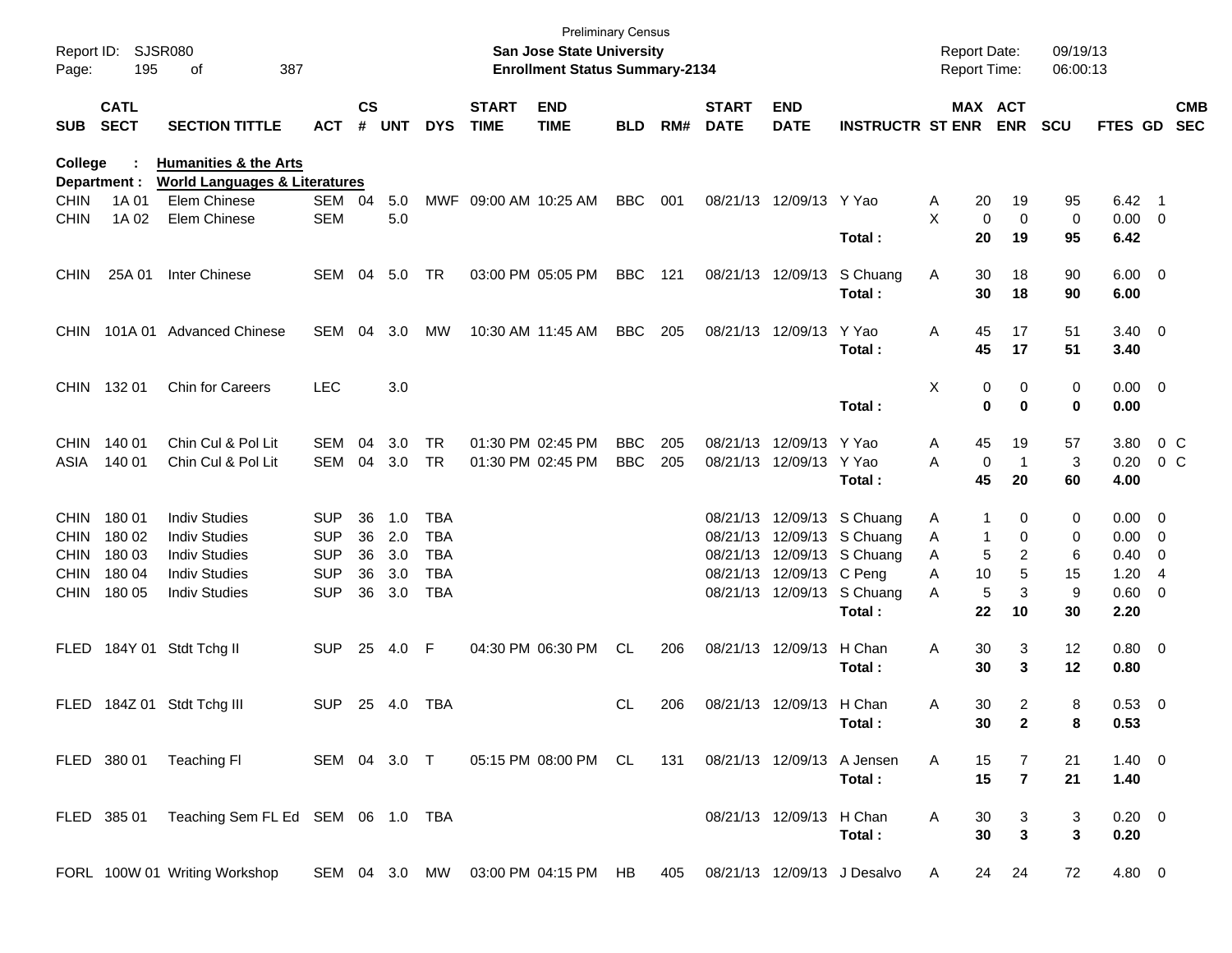| Page:       | Report ID: SJSR080<br>196  | 387<br>of                                                                                       |              |                    |            |            |                             | <b>Preliminary Census</b><br><b>San Jose State University</b><br><b>Enrollment Status Summary-2134</b> |            |     |                             |                           |                                | Report Date:<br><b>Report Time:</b> |             |                       | 09/19/13<br>06:00:13 |                     |                          |                          |
|-------------|----------------------------|-------------------------------------------------------------------------------------------------|--------------|--------------------|------------|------------|-----------------------------|--------------------------------------------------------------------------------------------------------|------------|-----|-----------------------------|---------------------------|--------------------------------|-------------------------------------|-------------|-----------------------|----------------------|---------------------|--------------------------|--------------------------|
| <b>SUB</b>  | <b>CATL</b><br><b>SECT</b> | <b>SECTION TITTLE</b>                                                                           | <b>ACT</b>   | $\mathsf{cs}$<br># | <b>UNT</b> | <b>DYS</b> | <b>START</b><br><b>TIME</b> | <b>END</b><br><b>TIME</b>                                                                              | <b>BLD</b> | RM# | <b>START</b><br><b>DATE</b> | <b>END</b><br><b>DATE</b> | <b>INSTRUCTR ST ENR</b>        |                                     |             | MAX ACT<br><b>ENR</b> | <b>SCU</b>           | FTES GD             |                          | <b>CMB</b><br><b>SEC</b> |
|             |                            |                                                                                                 |              |                    |            |            |                             |                                                                                                        |            |     |                             |                           | Total:                         |                                     | 24          | 24                    | 72                   | 4.80                |                          |                          |
| <b>FREN</b> | 1A 01                      | Elem French                                                                                     | <b>SEM</b>   |                    | 5.0        |            |                             |                                                                                                        |            |     |                             |                           |                                | X.                                  | 0           | 0                     | 0                    | $0.00 \t 0$         |                          |                          |
| <b>FREN</b> | 1A 02                      | Elem French                                                                                     | <b>SEM</b>   | 04                 | 5.0        | TR         |                             | 03:00 PM 05:05 PM                                                                                      | <b>CL</b>  | 308 |                             | 08/21/13 12/09/13         | J Desalvo<br>Total:            | A                                   | 30<br>30    | 19<br>19              | 95<br>95             | $6.33$ 0<br>6.33    |                          |                          |
| FREN        | 1B 01                      | Elem French                                                                                     | SEM          | 04                 | 5.0        | TR         |                             | 03:00 PM 05:05 PM                                                                                      | <b>BBC</b> | 002 |                             | 08/21/13 12/09/13         | D Trudeau<br>Total:            | Α                                   | 20<br>20    | 15<br>15              | 75<br>75             | $5.00 \t 0$<br>5.00 |                          |                          |
| <b>FREN</b> | 1X 01                      | Elem French Ind                                                                                 | <b>SUP</b>   | 36                 | 1.0        | <b>TBA</b> |                             |                                                                                                        | CL         | 208 |                             |                           | 08/21/13 12/09/13 J Desalvo    | Α                                   | 2           |                       | 1                    | 0.08                | - 1                      |                          |
| <b>FREN</b> | 1X 02                      | Elem French Ind                                                                                 | <b>SUP</b>   | 36                 | 2.0        | <b>TBA</b> |                             |                                                                                                        | CL         | 208 |                             |                           | 08/21/13 12/09/13 J Desalvo    | A                                   | 2           | 0                     | 0                    | $0.00 \t 0$         |                          |                          |
| <b>FREN</b> | 1X 03                      | Elem French Ind                                                                                 | <b>SUP</b>   | 36                 | 3.0        | <b>TBA</b> |                             |                                                                                                        | CL         | 208 |                             |                           | 08/21/13 12/09/13 J Desalvo    | A                                   | 20          | 4                     | 12                   | 0.80 0              |                          |                          |
| <b>FREN</b> | 1X 04                      | Elem French Ind                                                                                 | <b>SUP</b>   | 36                 | 4.0        | <b>TBA</b> |                             |                                                                                                        | CL         | 208 |                             |                           | 08/21/13 12/09/13 J Desalvo    | A                                   | 2           | 0                     | 0                    | 0.00                | $\overline{\phantom{0}}$ |                          |
| <b>FREN</b> | 1X 05                      | Elem French Ind                                                                                 | <b>SUP</b>   | 36                 | 5.0        | <b>TBA</b> |                             |                                                                                                        | <b>CL</b>  | 208 |                             | 08/21/13 12/09/13         | J Desalvo                      | A                                   | 5           | 4                     | 20                   | 1.42                | - 1                      |                          |
|             |                            |                                                                                                 |              |                    |            |            |                             |                                                                                                        |            |     |                             |                           | Total:                         |                                     | 31          | 9                     | 33                   | 2.30                |                          |                          |
| <b>FREN</b> | 1Y 01                      | Elem French Ind                                                                                 | <b>SUP</b>   | 36                 | 1.0        | <b>TBA</b> |                             |                                                                                                        | CL         | 208 |                             |                           | 08/21/13 12/09/13 J Desalvo    | Α                                   | 2           | 0                     | 0                    | $0.00 \t 0$         |                          |                          |
| <b>FREN</b> | 1Y 02                      | Elem French Ind                                                                                 | <b>SUP</b>   | 36                 | 2.0        | <b>TBA</b> |                             |                                                                                                        | CL         | 208 |                             |                           | 08/21/13 12/09/13 J Desalvo    | Α                                   | 2           | 0                     | 0                    | 0.00                | $\overline{\phantom{0}}$ |                          |
| <b>FREN</b> | 1Y 03                      | Elem French Ind                                                                                 | <b>SUP</b>   | 36                 | 3.0        | <b>TBA</b> |                             |                                                                                                        | CL         | 208 |                             |                           | 08/21/13 12/09/13 J Desalvo    | Α                                   | 2           | 2                     | 6                    | 0.50                | $\overline{2}$           |                          |
| <b>FREN</b> | 1Y 04                      | Elem French Ind                                                                                 | <b>SUP</b>   | 36                 | 4.0        | <b>TBA</b> |                             |                                                                                                        | CL         | 208 |                             |                           | 08/21/13 12/09/13 J Desalvo    | A                                   | 2           | 0                     | 0                    | 0.00                | $\overline{\mathbf{0}}$  |                          |
| <b>FREN</b> | 1Y 05                      | Elem French Ind                                                                                 | <b>SUP</b>   | 36                 | 5.0        | <b>TBA</b> |                             |                                                                                                        | <b>CL</b>  | 208 |                             | 08/21/13 12/09/13         | J Desalvo                      | A                                   | 5           | 0                     | 0                    | $0.00 \t 0$         |                          |                          |
|             |                            |                                                                                                 |              |                    |            |            |                             |                                                                                                        |            |     |                             |                           | Total:                         |                                     | 13          | $\mathbf{2}$          | 6                    | 0.50                |                          |                          |
|             | FREN 25A 01                | Inter Fren Reading                                                                              | SEM 04       |                    | 3.0        | TR         |                             | 12:00 PM 01:15 PM                                                                                      | CL         | 231 |                             | 08/21/13 12/09/13         | D Trudeau                      | Α                                   | 24          | 13                    | 39                   | $2.65$ 1            |                          |                          |
|             |                            |                                                                                                 |              |                    |            |            |                             |                                                                                                        |            |     |                             |                           | Total:                         |                                     | 24          | 13                    | 39                   | 2.65                |                          |                          |
|             |                            | FREN 101A 01 Adv Frn Read Write                                                                 | SEM 04       |                    | 3.0        | TR         |                             | 12:00 PM 01:15 PM                                                                                      | CL         | 206 |                             | 08/21/13 12/09/13         | D Vanhooff                     | A                                   | 30          | 18                    | 54                   | $3.75$ 3            |                          |                          |
|             |                            |                                                                                                 |              |                    |            |            |                             |                                                                                                        |            |     |                             |                           | Total:                         |                                     | 30          | 18                    | 54                   | 3.75                |                          |                          |
|             |                            | FREN 102B 01 Frncphone Lit & Cine SEM 04 3.0                                                    |              |                    |            | TBA        |                             |                                                                                                        | CL.        | 208 |                             | 08/21/13 12/09/13         | J Desalvo                      | Α                                   | 30          | 21                    | 63                   | $4.20 \ 0$          |                          |                          |
|             |                            |                                                                                                 |              |                    |            |            |                             |                                                                                                        |            |     |                             |                           | Total:                         |                                     | 30          | 21                    | 63                   | 4.20                |                          |                          |
|             |                            | FREN 11001 Adv Gram Analysis SEM 04 3.0 TR 10:00 AM 11:15 AM CL 206 08/21/13 12/09/13 D Trudeau |              |                    |            |            |                             |                                                                                                        |            |     |                             |                           |                                | A                                   | 30          | 14                    | 42                   | $2.90$ 2            |                          |                          |
|             |                            |                                                                                                 |              |                    |            |            |                             |                                                                                                        |            |     |                             |                           | Total:                         |                                     | 30          | 14                    | 42                   | 2.90                |                          |                          |
|             | FREN 132 01                | Fren for Careers                                                                                | SEM          |                    | 3.0        |            |                             |                                                                                                        |            |     |                             |                           |                                | X                                   | 0           | 0                     | 0                    | $0.00 \t 0$         |                          |                          |
|             |                            |                                                                                                 |              |                    |            |            |                             |                                                                                                        |            |     |                             |                           | Total:                         |                                     | $\mathbf 0$ | 0                     | 0                    | 0.00                |                          |                          |
|             | FREN 160 01                | Masters of Fr Lit                                                                               | SEM 05 3.0 T |                    |            |            |                             | 05:15 PM 08:00 PM CL                                                                                   |            | 206 |                             |                           | 08/21/13 12/09/13 D Vanhooff A |                                     | 30          | 14                    | 42                   | 3.15 7              |                          |                          |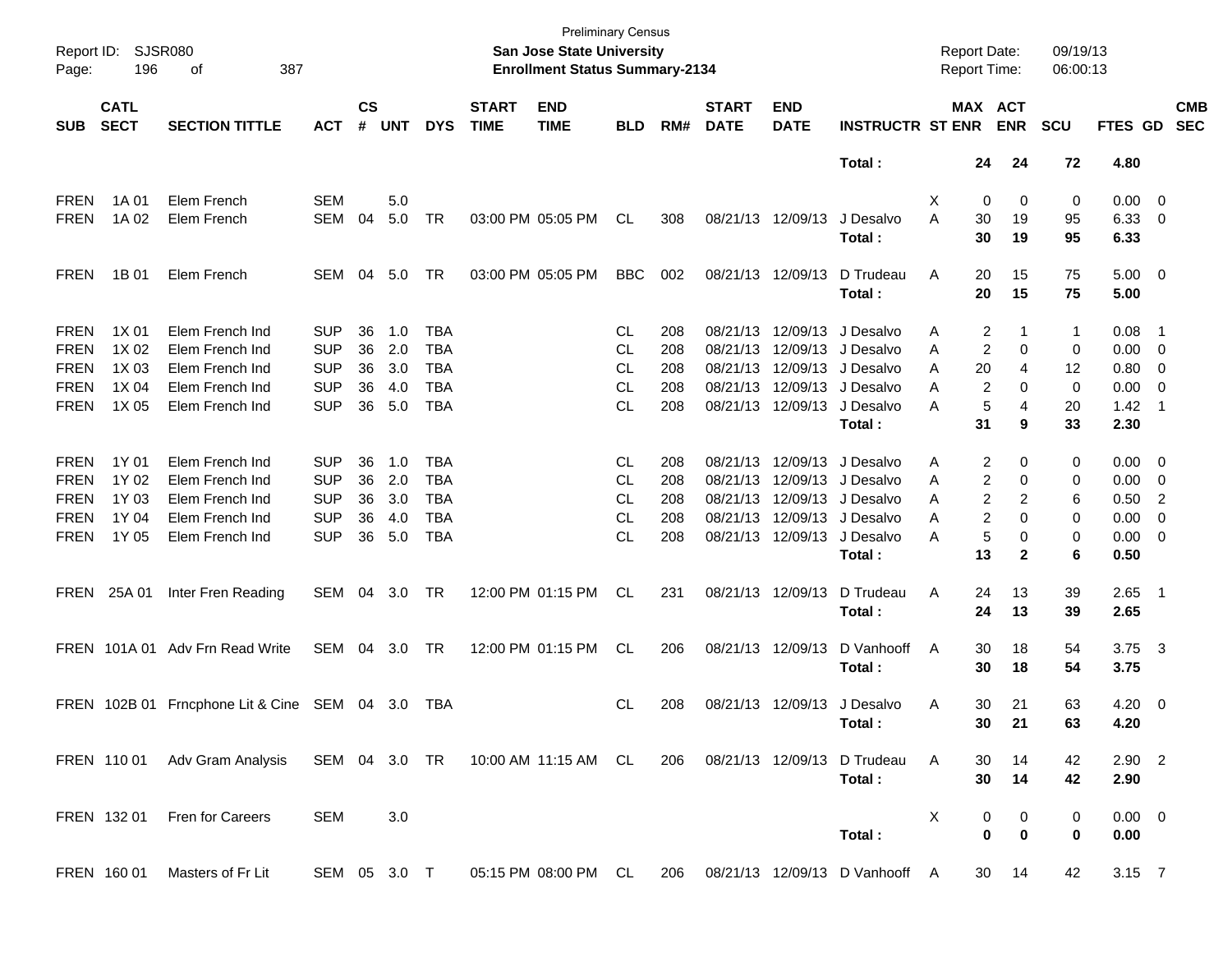| Report ID:<br>Page: | <b>SJSR080</b><br>197      | 387<br>оf                  |            |                    |            |               |                             | <b>Preliminary Census</b><br>San Jose State University<br><b>Enrollment Status Summary-2134</b> |            |     |                             |                           |                                 | <b>Report Date:</b><br>Report Time: |                             | 09/19/13<br>06:00:13 |             |                         |            |
|---------------------|----------------------------|----------------------------|------------|--------------------|------------|---------------|-----------------------------|-------------------------------------------------------------------------------------------------|------------|-----|-----------------------------|---------------------------|---------------------------------|-------------------------------------|-----------------------------|----------------------|-------------|-------------------------|------------|
| <b>SUB</b>          | <b>CATL</b><br><b>SECT</b> | <b>SECTION TITTLE</b>      | <b>ACT</b> | $\mathsf{cs}$<br># | <b>UNT</b> | <b>DYS</b>    | <b>START</b><br><b>TIME</b> | <b>END</b><br><b>TIME</b>                                                                       | <b>BLD</b> | RM# | <b>START</b><br><b>DATE</b> | <b>END</b><br><b>DATE</b> | <b>INSTRUCTR ST ENR</b>         |                                     | MAX ACT<br><b>ENR</b>       | <b>SCU</b>           | FTES GD SEC |                         | <b>CMB</b> |
|                     |                            |                            |            |                    |            |               |                             |                                                                                                 |            |     |                             |                           | Total:                          | 30                                  | 14                          | 42                   | 3.15        |                         |            |
|                     | FREN 180 01                | <b>Indiv Studies</b>       | <b>SUP</b> | 36                 | 1.0        | <b>TBA</b>    |                             |                                                                                                 |            |     |                             | 08/21/13 12/09/13         |                                 | Α                                   | 0                           | 0                    | 0.00        | $\overline{\mathbf{0}}$ |            |
|                     | FREN 180 02                | <b>Indiv Studies</b>       | <b>SUP</b> | 36                 | 2.0        | <b>TBA</b>    |                             |                                                                                                 |            |     | 08/21/13 12/09/13           |                           |                                 | 1<br>Α                              | 0                           | 0                    | 0.00        | $\overline{0}$          |            |
|                     | FREN 180 03                | <b>Indiv Studies</b>       | <b>SUP</b> | 36                 | 3.0        | <b>TBA</b>    |                             |                                                                                                 |            |     |                             | 08/21/13 12/09/13         |                                 | A                                   | 2<br>0                      | 0                    | 0.00        | - 0                     |            |
|                     |                            |                            |            |                    |            |               |                             |                                                                                                 |            |     |                             |                           | Total:                          |                                     | 4<br>0                      | $\mathbf 0$          | 0.00        |                         |            |
|                     | FREN 220 01                | <b>Hist Fr Linguistics</b> | <b>SEM</b> |                    | 3.0        |               |                             |                                                                                                 |            |     |                             |                           |                                 | Х<br>0                              | 0                           | 0                    | 0.00        | $\overline{\mathbf{0}}$ |            |
|                     | FREN 220 02                | <b>Hist Fr Linguistics</b> | <b>SEM</b> |                    | 3.0        |               |                             |                                                                                                 |            |     |                             |                           |                                 | X<br>0                              | 0                           | 0                    | 0.00        | $\overline{\mathbf{0}}$ |            |
|                     |                            |                            |            |                    |            |               |                             |                                                                                                 |            |     |                             |                           | Total:                          |                                     | $\mathbf 0$<br>0            | $\mathbf 0$          | 0.00        |                         |            |
|                     | FREN 298 01                | <b>Special Study</b>       | <b>SUP</b> | 25                 | 1.0        | <b>TBA</b>    |                             |                                                                                                 |            |     |                             | 08/21/13 12/09/13         |                                 | Α                                   | 5<br>0                      | 0                    | 0.00        | $\overline{\mathbf{0}}$ |            |
|                     | FREN 298 02                | <b>Special Study</b>       | <b>SUP</b> | 25                 | 2.0        | <b>TBA</b>    |                             |                                                                                                 |            |     |                             | 08/21/13 12/09/13         |                                 | 1<br>A                              | 0                           | 0                    | 0.00        | 0                       |            |
|                     | FREN 298 03                | <b>Special Study</b>       | <b>SUP</b> | 25                 | 3.0        | W             |                             | 05:30 PM 08:15 PM                                                                               | CL         | 205 |                             | 08/21/13 12/09/13         | D Trudeau                       | A                                   | 6<br>6                      | 18                   | 1.50        | 6                       |            |
|                     | FREN 298 04                | <b>Special Study</b>       | <b>SUP</b> | 25                 | 3.0        | <b>TBA</b>    |                             |                                                                                                 |            |     |                             | 08/21/13 12/09/13         |                                 | A                                   | $\Omega$                    | 0                    | 0.00        | 0                       |            |
|                     | FREN 298 05                | <b>Special Study</b>       | <b>SUP</b> | 25                 | 4.0        | <b>TBA</b>    |                             |                                                                                                 |            |     |                             | 08/21/13 12/09/13         |                                 | Α                                   | 0                           | 0                    | 0.00        | 0                       |            |
|                     | FREN 298 06                | <b>Special Study</b>       | <b>SUP</b> | 25                 | 5.0        | <b>TBA</b>    |                             |                                                                                                 |            |     |                             | 08/21/13 12/09/13         |                                 | Α<br>1                              | 0                           | 0                    | 0.00        | 0                       |            |
|                     | FREN 298 07                | <b>Special Study</b>       | <b>SUP</b> | 25                 | 6.0        | <b>TBA</b>    |                             |                                                                                                 |            |     |                             | 08/21/13 12/09/13         |                                 | Α<br>1                              | 0                           | 0                    | 0.00        | 0                       |            |
|                     | FREN 298 08                | <b>Special Study</b>       | <b>SUP</b> | 25                 | 6.0        | <b>TBA</b>    |                             |                                                                                                 |            |     | 08/21/13 12/09/13           |                           |                                 | 1<br>А                              | $\Omega$                    | 0                    | 0.00        | 0                       |            |
|                     | FREN 298 09                | <b>Special Study</b>       | <b>SUP</b> | 25                 | 1.0        | <b>TBA</b>    |                             |                                                                                                 |            |     |                             | 08/21/13 12/09/13         | D Vanhooff                      | $\mathbf 1$<br>A                    | $\Omega$                    | 0                    | 0.00        | - 0                     |            |
|                     |                            |                            |            |                    |            |               |                             |                                                                                                 |            |     |                             |                           | Total:                          | 18                                  | 6                           | 18                   | 1.50        |                         |            |
|                     | FREN 299 01                | <b>Masters Thesis</b>      | <b>SUP</b> | 25                 | 3.0        | <b>TBA</b>    |                             |                                                                                                 |            |     | 08/21/13 12/09/13           |                           |                                 | 1<br>Α                              | 0                           | 0                    | 0.00        | $\overline{\mathbf{0}}$ |            |
|                     | FREN 299 02                | <b>Masters Thesis</b>      | <b>SUP</b> | 25                 | 3.0        | <b>TBA</b>    |                             |                                                                                                 |            |     | 08/21/13                    | 12/09/13                  |                                 | Α                                   | 3<br>0                      | 0                    | 0.00        | 0                       |            |
|                     | FREN 299 03                | <b>Masters Thesis</b>      | <b>SUP</b> | 25                 | 4.0        | <b>TBA</b>    |                             |                                                                                                 |            |     |                             | 08/21/13 12/09/13         |                                 | Α                                   | 0                           | 0                    | 0.00        | 0                       |            |
|                     | FREN 299 04                | <b>Masters Thesis</b>      | <b>SUP</b> | 25                 | 5.0        | <b>TBA</b>    |                             |                                                                                                 |            |     |                             | 08/21/13 12/09/13         |                                 | $\mathbf 1$<br>Α                    | 0                           | 0                    | 0.00        | 0                       |            |
|                     | FREN 299 05                | <b>Masters Thesis</b>      | <b>SUP</b> | 25                 | 6.0        | <b>TBA</b>    |                             |                                                                                                 |            |     | 08/21/13 12/09/13           |                           |                                 | 1<br>Α                              | 0                           | 0                    | 0.00        | 0                       |            |
|                     | FREN 299 06                | <b>Masters Thesis</b>      | <b>SUP</b> | 25                 | 6.0        | <b>TBA</b>    |                             |                                                                                                 |            |     |                             | 08/21/13 12/09/13         |                                 | Α<br>1                              | 0                           | 0                    | 0.00        | 0                       |            |
|                     |                            |                            |            |                    |            |               |                             |                                                                                                 |            |     |                             |                           | Total:                          |                                     | 8<br>0                      | 0                    | 0.00        |                         |            |
|                     | GERM 1A01                  | Elem Germ                  |            |                    |            |               |                             | SEM 04 5.0 MW 08:00 AM 10:05 AM CL                                                              |            | 231 |                             |                           | 08/21/13 12/09/13 L Chiriaeva   | 24<br>$\mathsf{A}$                  | 23                          | 115                  | 8.00 4      |                         |            |
|                     |                            |                            |            |                    |            |               |                             |                                                                                                 |            |     |                             |                           | Total:                          | 24                                  | 23                          | 115                  | 8.00        |                         |            |
|                     | GERM 25A 01                | Inter German               |            |                    |            | SEM 04 5.0 MW |                             | 10:30 AM 12:35 PM CL                                                                            |            | 231 |                             |                           | 08/21/13 12/09/13 L Chiriaeva   | A<br>24                             | 17                          | 85                   | 5.83 2      |                         |            |
|                     |                            |                            |            |                    |            |               |                             |                                                                                                 |            |     |                             |                           | Total:                          | 24                                  | 17                          | 85                   | 5.83        |                         |            |
|                     | GERM 180 01                | Ind Studies German         | <b>SUP</b> |                    | 36 1.0     | TBA           |                             |                                                                                                 |            |     |                             |                           | 08/21/13 12/09/13 L Chiriaeva   | A                                   | 0                           | 0                    | $0.00 \t 0$ |                         |            |
|                     | GERM 180 02                | Ind Studies German         | <b>SUP</b> |                    | 36 2.0     | TBA           |                             |                                                                                                 |            |     |                             |                           | 08/21/13 12/09/13 L Chiriaeva   | A                                   | 0<br>1                      | 0                    | $0.00 \t 0$ |                         |            |
|                     | GERM 180 03                | Ind Studies German         | <b>SUP</b> |                    |            | 36 3.0 TBA    |                             |                                                                                                 |            |     |                             |                           | 08/21/13 12/09/13 L Chiriaeva A |                                     | $\mathbf 1$<br>$\mathbf{1}$ | 3                    | $0.20 \t 0$ |                         |            |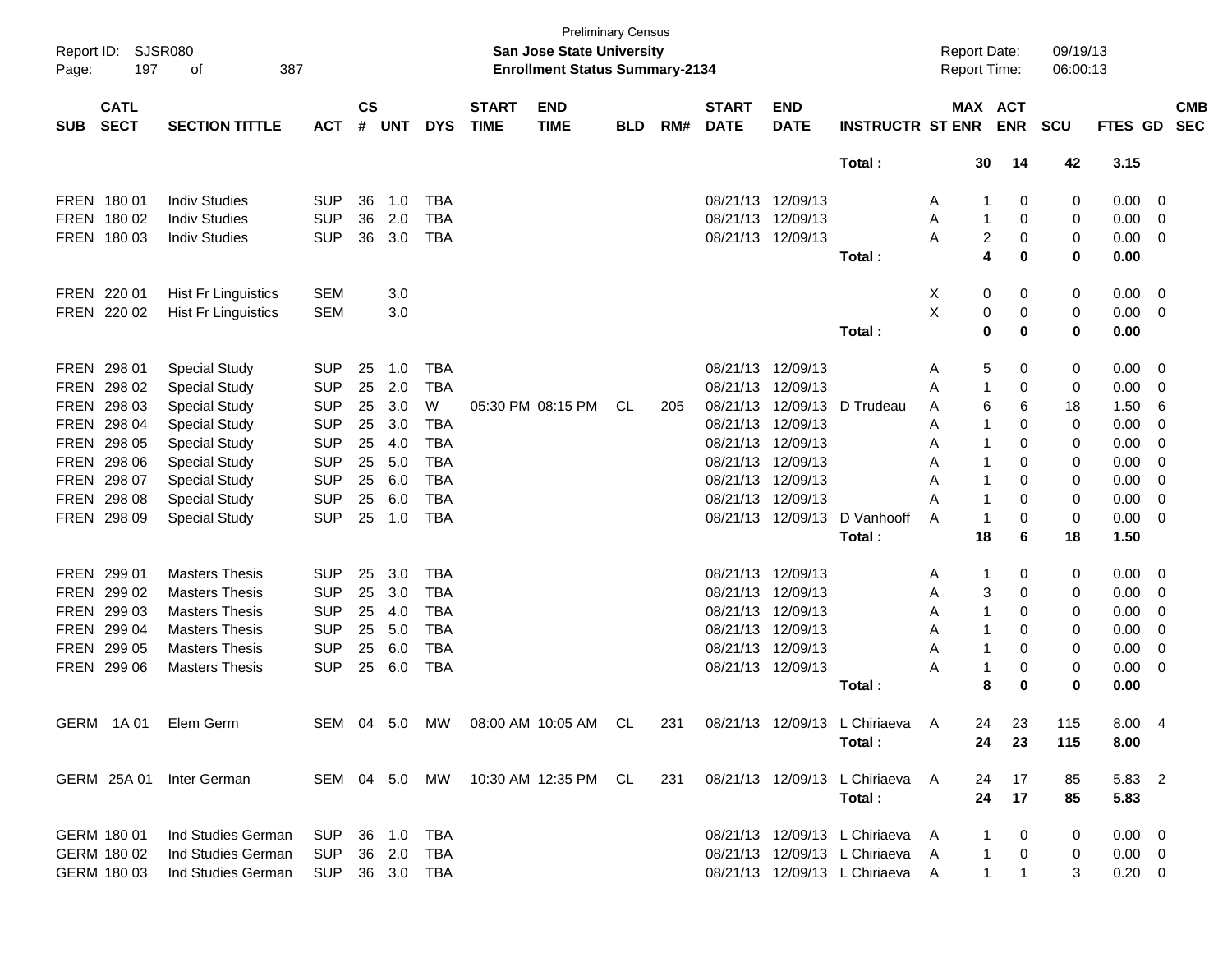| Page:       | Report ID: SJSR080<br>198  | 387<br>οf                           |            |                    |            |                |                             | <b>Preliminary Census</b><br>San Jose State University<br><b>Enrollment Status Summary-2134</b> |            |     |                             |                            |                                 | <b>Report Date:</b><br>Report Time: |             |             | 09/19/13<br>06:00:13 |              |                          |            |
|-------------|----------------------------|-------------------------------------|------------|--------------------|------------|----------------|-----------------------------|-------------------------------------------------------------------------------------------------|------------|-----|-----------------------------|----------------------------|---------------------------------|-------------------------------------|-------------|-------------|----------------------|--------------|--------------------------|------------|
| <b>SUB</b>  | <b>CATL</b><br><b>SECT</b> | <b>SECTION TITTLE</b>               | <b>ACT</b> | $\mathsf{cs}$<br># | <b>UNT</b> | <b>DYS</b>     | <b>START</b><br><b>TIME</b> | <b>END</b><br><b>TIME</b>                                                                       | <b>BLD</b> | RM# | <b>START</b><br><b>DATE</b> | <b>END</b><br><b>DATE</b>  | <b>INSTRUCTR ST ENR</b>         | MAX ACT                             |             | <b>ENR</b>  | <b>SCU</b>           | FTES GD SEC  |                          | <b>CMB</b> |
|             |                            |                                     |            |                    |            |                |                             |                                                                                                 |            |     |                             |                            | Total:                          |                                     | 3           | $\mathbf 1$ | 3                    | 0.20         |                          |            |
| <b>GRK</b>  |                            | 105A 01 Class Koine Grk             | SEM        | 04                 | 3.0        | <b>TR</b>      |                             | 01:30 PM 02:45 PM                                                                               | CL         | 206 |                             | 08/21/13 12/09/13 M Olcott |                                 | A                                   | 30          | 20          | 60                   | 4.05         |                          | 1 C        |
| <b>RELS</b> |                            | 105A 01 Class Koine Grk             | SEM        | 04                 | 3.0        | <b>TR</b>      |                             | 01:30 PM 02:45 PM                                                                               | <b>CL</b>  | 206 |                             | 08/21/13 12/09/13          | M Olcott                        | Α                                   | $\mathbf 0$ | 5           | 15                   | 1.00         | $0\,$ C                  |            |
|             |                            |                                     |            |                    |            |                |                             |                                                                                                 |            |     |                             |                            | Total:                          |                                     | 30          | 25          | 75                   | 5.05         |                          |            |
| <b>GRK</b>  | 180 01                     | <b>Indiv Studies</b>                | <b>SUP</b> | 36                 | 1.0        | <b>TBA</b>     |                             |                                                                                                 |            |     |                             | 08/21/13 12/09/13 M Olcott |                                 | A                                   | -1          | 0           | 0                    | $0.00 \t 0$  |                          |            |
| <b>GRK</b>  | 180 02                     | <b>Indiv Studies</b>                | <b>SUP</b> | 36                 | 2.0        | <b>TBA</b>     |                             |                                                                                                 |            |     |                             | 08/21/13 12/09/13 M Olcott |                                 | Α                                   | -1          | 0           | 0                    | $0.00 \t 0$  |                          |            |
| <b>GRK</b>  | 180 03                     | <b>Indiv Studies</b>                | <b>SUP</b> | 36                 | 3.0        | <b>TBA</b>     |                             |                                                                                                 |            |     |                             | 08/21/13 12/09/13          | M Olcott                        | A                                   | -1          | 0           | 0                    | $0.00 \t 0$  |                          |            |
|             |                            |                                     |            |                    |            |                |                             |                                                                                                 |            |     |                             |                            | Total:                          |                                     | 3           | 0           | 0                    | 0.00         |                          |            |
| HEBR        | 10A 01                     | <b>Elementary Hebrew</b>            | <b>SEM</b> |                    | 3.0        |                |                             |                                                                                                 |            |     |                             |                            |                                 | X                                   | 0           | 0           | 0                    | $0.00 \t 0$  |                          |            |
| <b>JWSS</b> | 10A 01                     | <b>Elementary Hebrew</b>            | <b>SEM</b> |                    | 3.0        |                |                             |                                                                                                 |            |     |                             |                            |                                 | Χ                                   | 0           | 0           | 0                    | $0.00 \t 0$  |                          |            |
| <b>RELS</b> | 10A 01                     | <b>Elementary Hebrew</b>            | <b>SEM</b> |                    | 3.0        |                |                             |                                                                                                 |            |     |                             |                            |                                 | X                                   | 0           | 0           | 0                    | $0.00 \t 0$  |                          |            |
|             |                            |                                     |            |                    |            |                |                             |                                                                                                 |            |     |                             |                            | Total:                          |                                     | 0           | 0           | 0                    | 0.00         |                          |            |
|             | HEBR 10X 01                | Elem HEBR Indv LearnACT             |            |                    | 3.0        |                |                             |                                                                                                 |            |     |                             |                            |                                 | X                                   | 0           | 0           | 0                    | $0.00 \t 0$  |                          |            |
|             |                            |                                     |            |                    |            |                |                             |                                                                                                 |            |     |                             |                            | Total:                          |                                     | 0           | $\mathbf 0$ | 0                    | 0.00         |                          |            |
| HEBR        | 15A 01                     | Inter Hebrew                        | <b>SEM</b> |                    | 3.0        |                |                             |                                                                                                 |            |     |                             |                            |                                 | X                                   | 0           | 0           | 0                    | $0.00 \t 0$  |                          |            |
| <b>JWSS</b> | 15A 01                     | Inter Hebrew                        | <b>SEM</b> |                    | 3.0        |                |                             |                                                                                                 |            |     |                             |                            |                                 | Χ                                   | 0           | 0           | 0                    | $0.00 \t 0$  |                          |            |
| <b>RELS</b> | 15A 01                     | Inter Hebrew                        | <b>SEM</b> |                    | 3.0        |                |                             |                                                                                                 |            |     |                             |                            |                                 | X                                   | 0           | 0           | 0                    | $0.00 \t 0$  |                          |            |
|             |                            |                                     |            |                    |            |                |                             |                                                                                                 |            |     |                             |                            | Total:                          |                                     | 0           | 0           | 0                    | 0.00         |                          |            |
|             | HEBR 15X 01                | Int. HEBR Indv Lrng                 | <b>ACT</b> |                    | 3.0        |                |                             |                                                                                                 |            |     |                             |                            |                                 | X                                   | 0           | 0           | 0                    | $0.00 \t 0$  |                          |            |
|             |                            |                                     |            |                    |            |                |                             |                                                                                                 |            |     |                             |                            | Total:                          |                                     | 0           | $\mathbf 0$ | 0                    | 0.00         |                          |            |
|             |                            | HEBR 102A 01 Adv Hebrew             | <b>SEM</b> |                    | 3.0        |                |                             |                                                                                                 |            |     |                             |                            |                                 | X                                   | 0           | 0           | 0                    | $0.00 \t 0$  |                          |            |
| <b>JWSS</b> |                            | 102A 01 Adv Hebrew                  | <b>SEM</b> |                    | 3.0        |                |                             |                                                                                                 |            |     |                             |                            |                                 | Χ                                   | 0           | 0           | 0                    | 0.00         | $\overline{\phantom{0}}$ |            |
| <b>RELS</b> |                            | 102A 01 Adv Hebrew                  | <b>SEM</b> |                    | 3.0        |                |                             |                                                                                                 |            |     |                             |                            |                                 | X                                   | 0           | 0           | 0                    | 0.00         | $\overline{\phantom{0}}$ |            |
|             |                            |                                     |            |                    |            |                |                             |                                                                                                 |            |     |                             |                            | Total:                          |                                     | 0           | 0           | 0                    | 0.00         |                          |            |
|             |                            | HEBR 102X 01 Adv HEBR Indv Lrng ACT |            |                    | 3.0        |                |                             |                                                                                                 |            |     |                             |                            |                                 | X                                   | 0           | 0           | 0                    | $0.00 \t 0$  |                          |            |
|             |                            |                                     |            |                    |            |                |                             |                                                                                                 |            |     |                             |                            | Total:                          |                                     | $\mathbf 0$ | $\mathbf 0$ | 0                    | 0.00         |                          |            |
| ITAL        |                            | 1A 01 Elem Italian                  |            |                    |            |                |                             | SEM 04 5.0 MWF 12:00 PM 01:25 PM ENG 301                                                        |            |     |                             |                            | 08/21/13 12/09/13 D Cereghino A |                                     | 35          | 30          | 150                  | $10.00 \t 0$ |                          |            |
|             |                            |                                     |            |                    |            |                |                             |                                                                                                 |            |     |                             |                            | Total:                          |                                     | 35          | 30          | 150                  | 10.00        |                          |            |
| ITAL        |                            | 1X 01 El Ital Indiv Lrng            |            |                    |            | SUP 36 1.0 TBA |                             |                                                                                                 | CL —       | 208 |                             |                            | 08/21/13 12/09/13 D Cereghino A |                                     |             | $5 \quad 1$ | $\mathbf{1}$         | $0.07$ 0     |                          |            |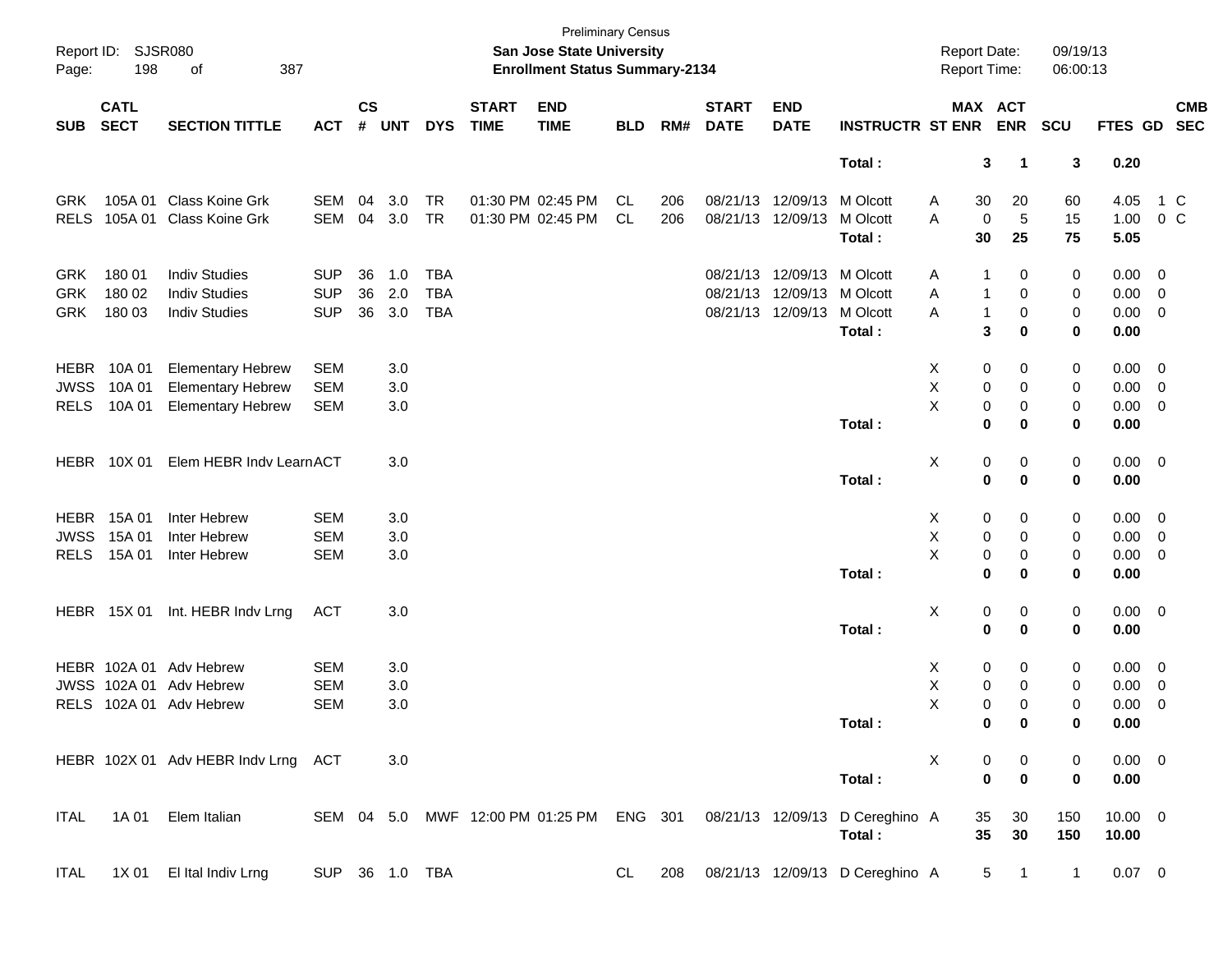| Report ID:<br>Page: | 199                        | SJSR080<br>387<br>оf     |            |                    |            |            |                             | <b>San Jose State University</b><br><b>Enrollment Status Summary-2134</b> | <b>Preliminary Census</b> |     |                             |                           |                         | <b>Report Date:</b><br><b>Report Time:</b> |                       | 09/19/13<br>06:00:13 |                |                          |
|---------------------|----------------------------|--------------------------|------------|--------------------|------------|------------|-----------------------------|---------------------------------------------------------------------------|---------------------------|-----|-----------------------------|---------------------------|-------------------------|--------------------------------------------|-----------------------|----------------------|----------------|--------------------------|
| <b>SUB</b>          | <b>CATL</b><br><b>SECT</b> | <b>SECTION TITTLE</b>    | <b>ACT</b> | $\mathsf{cs}$<br># | <b>UNT</b> | <b>DYS</b> | <b>START</b><br><b>TIME</b> | <b>END</b><br><b>TIME</b>                                                 | <b>BLD</b>                | RM# | <b>START</b><br><b>DATE</b> | <b>END</b><br><b>DATE</b> | <b>INSTRUCTR ST ENR</b> |                                            | MAX ACT<br><b>ENR</b> | <b>SCU</b>           | <b>FTES GD</b> | <b>CMB</b><br><b>SEC</b> |
| <b>ITAL</b>         | 1X 02                      | El Ital Indiv Lrng       | <b>SUP</b> | 36                 | 2.0        | <b>TBA</b> |                             |                                                                           | CL                        | 208 | 08/21/13                    | 12/09/13                  | D Cereghino A           |                                            | 5<br>0                | 0                    | 0.00           | - 0                      |
| <b>ITAL</b>         | 1X 03                      | El Ital Indiv Lrng       | <b>SUP</b> | 36                 | 3.0        | <b>TBA</b> |                             |                                                                           | <b>CL</b>                 | 208 | 08/21/13                    | 12/09/13                  | D Cereghino A           | 12                                         | $\overline{c}$        | 6                    | 0.40           | 0                        |
| <b>ITAL</b>         | 1X 04                      | El Ital Indiv Lrng       | <b>SUP</b> | 36                 | 4.0        | <b>TBA</b> |                             |                                                                           | <b>CL</b>                 | 208 | 08/21/13                    | 12/09/13                  | D Cereghino A           |                                            | 5<br>0                | 0                    | 0.00           | 0                        |
| <b>ITAL</b>         | 1X 05                      | El Ital Indiv Lrng       | <b>SUP</b> | 36                 | 5.0        | <b>TBA</b> |                             |                                                                           | <b>CL</b>                 | 208 | 08/21/13                    | 12/09/13                  | D Cereghino A           |                                            | 5<br>0                | 0                    | 0.00           | - 0                      |
|                     |                            |                          |            |                    |            |            |                             |                                                                           |                           |     |                             |                           | Total:                  | 32                                         | 3                     | 7                    | 0.47           |                          |
| <b>ITAL</b>         | 1Y 01                      | El Ital Indiv Lang       | <b>SUP</b> | 36                 | 1.0        | <b>TBA</b> |                             |                                                                           | CL                        | 208 | 08/21/13                    | 12/09/13                  | D Cereghino A           |                                            | 5<br>0                | 0                    | 0.00           | - 0                      |
| <b>ITAL</b>         | 1Y 02                      | El Ital Indiv Lang       | <b>SUP</b> | 36                 | 2.0        | <b>TBA</b> |                             |                                                                           | <b>CL</b>                 | 208 | 08/21/13                    | 12/09/13                  | D Cereghino A           |                                            | 5<br>0                | 0                    | 0.00           | - 0                      |
| <b>ITAL</b>         | 1Y 03                      | El Ital Indiv Lang       | <b>SUP</b> | 36                 | 3.0        | <b>TBA</b> |                             |                                                                           | <b>CL</b>                 | 208 | 08/21/13                    | 12/09/13                  | D Cereghino A           |                                            | 5<br>4                | 12                   | 0.80           | 0                        |
| <b>ITAL</b>         | 1Y 04                      | El Ital Indiv Lang       | <b>SUP</b> | 36                 | 4.0        | <b>TBA</b> |                             |                                                                           | <b>CL</b>                 | 208 | 08/21/13                    | 12/09/13                  |                         | A                                          | 5<br>0                | 0                    | 0.00           | 0                        |
| <b>ITAL</b>         | 1Y 05                      | El Ital Indiv Lang       | <b>SUP</b> | 36                 | 5.0        | <b>TBA</b> |                             |                                                                           | <b>CL</b>                 | 208 | 08/21/13                    | 12/09/13                  | D Cereghino A           |                                            | 5<br>0                | 0                    | 0.00           | - 0                      |
|                     |                            |                          |            |                    |            |            |                             |                                                                           |                           |     |                             |                           | Total:                  | 25                                         | 4                     | 12                   | 0.80           |                          |
| <b>ITAL</b>         | 201                        | Basic Rdg & Wrig         | <b>SEM</b> |                    | 3.0        |            |                             |                                                                           |                           |     |                             |                           |                         | X                                          | 0<br>0                | 0                    | $0.00 \t 0$    |                          |
|                     |                            |                          |            |                    |            |            |                             |                                                                           |                           |     |                             |                           | Total:                  |                                            | $\mathbf 0$<br>0      | 0                    | 0.00           |                          |
| <b>ITAL</b>         |                            | 101A 01 Advanced Italian | SEM 04 4.0 |                    |            |            |                             |                                                                           |                           |     |                             | 08/21/13 12/09/13         |                         | Х                                          | 0<br>0                | 0                    | 0.00           | $\overline{\phantom{0}}$ |
|                     |                            |                          |            |                    |            |            |                             |                                                                           |                           |     |                             |                           | Total:                  |                                            | $\mathbf 0$<br>0      | 0                    | 0.00           |                          |
|                     |                            |                          |            |                    |            |            |                             |                                                                           |                           |     |                             |                           |                         |                                            |                       |                      |                |                          |
| ITAL.               | 102 01                     | Italian Culture          | SEM 04 3.0 |                    |            |            |                             |                                                                           |                           |     |                             | 08/21/13 12/09/13         |                         | Х                                          | 0<br>0                | 0                    | $0.00 \t 0$    |                          |
|                     |                            |                          |            |                    |            |            |                             |                                                                           |                           |     |                             |                           | Total:                  |                                            | 0<br>$\bf{0}$         | 0                    | 0.00           |                          |
| <b>ITAL</b>         | 180 01                     | <b>Ind Studies</b>       | <b>SUP</b> | 36                 | 1.0        | <b>TBA</b> |                             |                                                                           |                           |     | 08/21/13                    | 12/09/13                  | D Cereghino A           |                                            | 6<br>4                | 4                    | 0.27           | - 0                      |
| <b>ITAL</b>         | 180 02                     | <b>Ind Studies</b>       | <b>SUP</b> | 36                 | 2.0        | <b>TBA</b> |                             |                                                                           |                           |     | 08/21/13                    |                           | 12/09/13 D Cereghino A  |                                            | 3<br>6                | 6                    | 0.40           | - 0                      |
| <b>ITAL</b>         | 180 03                     | <b>Ind Studies</b>       | <b>SUP</b> |                    | 4.0        |            |                             |                                                                           |                           |     |                             |                           |                         | X                                          | $\mathbf 0$<br>0      | 0                    | 0.00           | 0                        |
| <b>ITAL</b>         | 180 04                     | <b>Ind Studies</b>       | <b>SUP</b> | 36                 | 3.0        | <b>TBA</b> |                             |                                                                           |                           |     |                             | 08/21/13 12/09/13         | D Cereghino A           |                                            | 6<br>6                | 18                   | 1.25           | $\overline{\mathbf{1}}$  |
|                     |                            |                          |            |                    |            |            |                             |                                                                           |                           |     |                             |                           | Total:                  | 18                                         | 13                    | 28                   | 1.92           |                          |
| <b>JPN</b>          | 1A 01                      | Elem Japanese            | <b>SEM</b> | 04                 | 5.0        |            |                             | MWF 10:30 AM 11:55 AM                                                     | CL.                       | 308 | 08/21/13                    | 12/09/13 Y Yanai          |                         | 30<br>A                                    | 29                    | 145                  | 9.67           | - 0                      |
| <b>JPN</b>          | 1A 02                      | Elem Japanese            | <b>SEM</b> | 04                 | 5.0        |            |                             | MTWR01:30 PM 02:35 PM                                                     | CL                        | 308 | 08/21/13                    |                           | 12/09/13 Y Shimazu      | 30<br>Α                                    | 28                    | 140                  | 9.33           | - 0                      |
|                     |                            |                          |            |                    |            |            |                             |                                                                           |                           |     |                             |                           | Total :                 |                                            | 57<br>60              | 285                  | 19.00          |                          |
| <b>JPN</b>          | 1B 01                      | Elem Japanese            |            |                    |            |            |                             | SEM 04 5.0 MTWR 10:30 AM 11:35 AM BBC 121                                 |                           |     |                             | 08/21/13 12/09/13         | S Inaba                 | 30<br>A                                    | 27                    | 135                  | $9.00 \t 0$    |                          |
|                     |                            |                          |            |                    |            |            |                             |                                                                           |                           |     |                             |                           | Total:                  | 30                                         | 27                    | 135                  | 9.00           |                          |
| <b>JPN</b>          |                            | 25A 01 Interm Japanese   |            |                    |            |            |                             | SEM 04 5.0 MWF 09:00 AM 10:25 AM CL                                       |                           | 308 |                             | 08/21/13 12/09/13 Y Yanai |                         | 30<br>A                                    | 30                    | 150                  | $10.08$ 1      |                          |
|                     |                            |                          |            |                    |            |            |                             |                                                                           |                           |     |                             |                           | Total:                  | 30                                         | 30                    | 150                  | 10.08          |                          |
|                     |                            |                          |            |                    |            |            |                             |                                                                           |                           |     |                             |                           |                         |                                            |                       |                      |                |                          |
| <b>JPN</b>          |                            | 101A 01 Advanced Jpanese | SEM 04 4.0 |                    |            | MW         |                             | 08:30 AM 10:10 AM                                                         | BBC 205                   |     |                             | 08/21/13 12/09/13 S Inaba |                         | 45<br>A                                    | 30                    | 120                  | $8.00 \t 0$    |                          |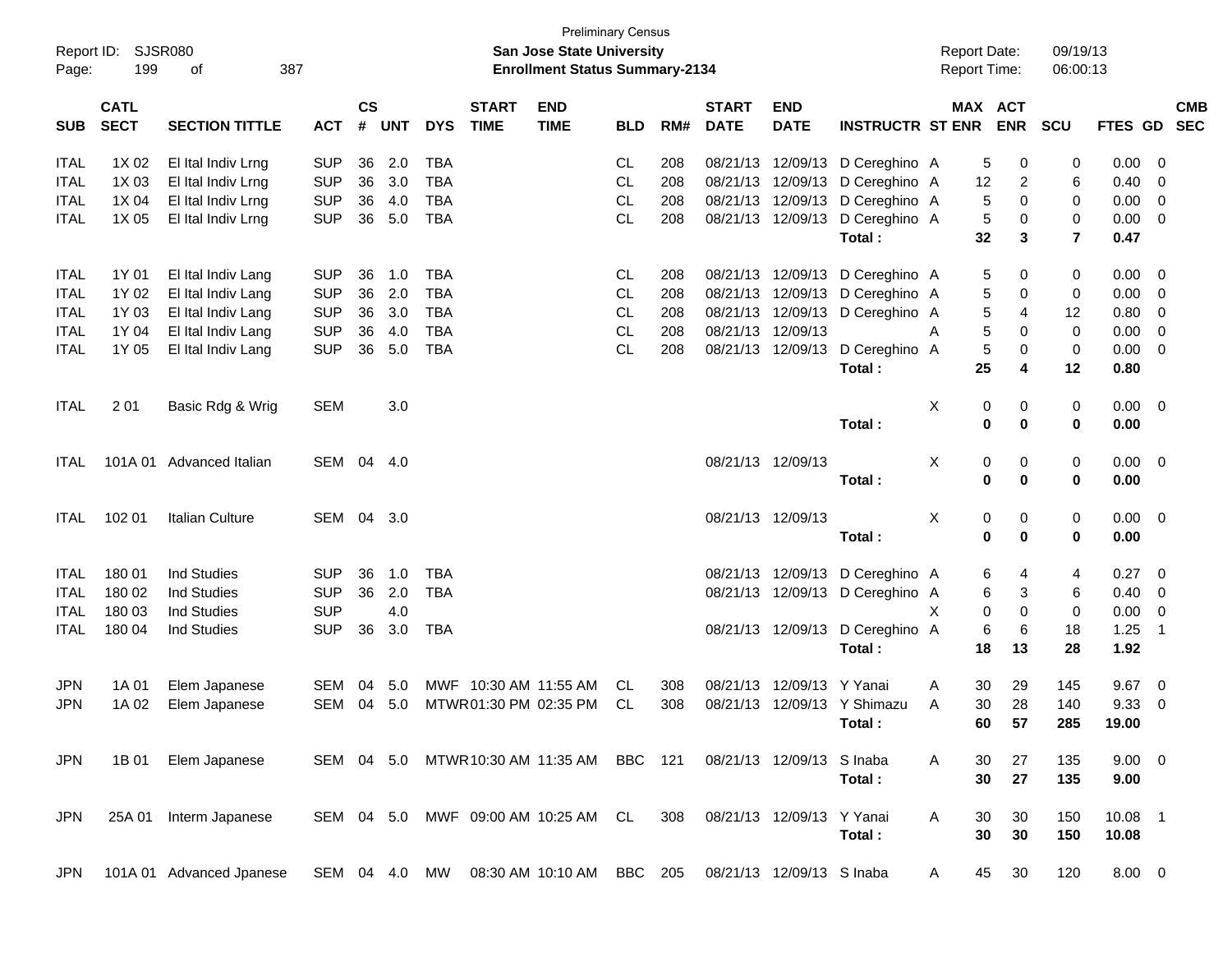| Report ID:<br>Page: | 200                        | <b>SJSR080</b><br>387<br>οf    |            |                    |                |            |                             | <b>Preliminary Census</b><br><b>San Jose State University</b><br><b>Enrollment Status Summary-2134</b> |            |     |                             |                           |                         |              | <b>Report Date:</b> | <b>Report Time:</b>   | 09/19/13<br>06:00:13 |                |                          |                          |
|---------------------|----------------------------|--------------------------------|------------|--------------------|----------------|------------|-----------------------------|--------------------------------------------------------------------------------------------------------|------------|-----|-----------------------------|---------------------------|-------------------------|--------------|---------------------|-----------------------|----------------------|----------------|--------------------------|--------------------------|
| <b>SUB</b>          | <b>CATL</b><br><b>SECT</b> | <b>SECTION TITTLE</b>          | <b>ACT</b> | $\mathsf{cs}$<br># | <b>UNT</b>     | <b>DYS</b> | <b>START</b><br><b>TIME</b> | <b>END</b><br><b>TIME</b>                                                                              | <b>BLD</b> | RM# | <b>START</b><br><b>DATE</b> | <b>END</b><br><b>DATE</b> | <b>INSTRUCTR ST ENR</b> |              |                     | MAX ACT<br><b>ENR</b> | <b>SCU</b>           | FTES GD        |                          | <b>CMB</b><br><b>SEC</b> |
|                     |                            |                                |            |                    |                |            |                             |                                                                                                        |            |     |                             |                           | Total:                  |              | 45                  | 30                    | 120                  | 8.00           |                          |                          |
| JPN                 | 102 01                     | Japanese Culture               | <b>SEM</b> | 04                 | 3.0            | TR         |                             | 12:00 PM 01:15 PM                                                                                      | CL         | 308 |                             | 08/21/13 12/09/13         | Y Shimazu               | A            | 30                  | 22                    | 66                   | 4.40           | $\overline{0}$           |                          |
| <b>JPN</b>          | 102 02                     | Japanese Culture               | <b>SEM</b> | 04                 | 3.0            | W          |                             | 03:30 PM 06:00 PM                                                                                      | CL         | 111 |                             | 08/21/13 12/09/13         | Y Yanai                 | A            | 24                  | 19                    | 57                   | 3.80           | $\overline{0}$           |                          |
|                     |                            |                                |            |                    |                |            |                             |                                                                                                        |            |     |                             |                           | Total:                  |              | 54                  | 41                    | 123                  | 8.20           |                          |                          |
| <b>JPN</b>          | 110 01                     | Jpn Linguistics                | <b>SEM</b> | 04                 | 3.0            | TR         |                             | 09:00 AM 10:15 AM                                                                                      | CL         | 308 |                             | 08/21/13 12/09/13         | S Inaba                 | Α            | 30                  | 16                    | 48                   | 3.20           | $\overline{\phantom{0}}$ |                          |
|                     |                            |                                |            |                    |                |            |                             |                                                                                                        |            |     |                             |                           | Total:                  |              | 30                  | 16                    | 48                   | 3.20           |                          |                          |
| JPN                 | 180 01                     | <b>Indiv Studies</b>           | <b>SUP</b> | 36                 | 1.0            | <b>TBA</b> |                             |                                                                                                        |            |     |                             | 08/21/13 12/09/13         |                         | A            | 1                   | 1                     | $\mathbf 1$          | 0.07           | $\overline{0}$           |                          |
| JPN                 | 180 02                     | <b>Indiv Studies</b>           | <b>SUP</b> | 36                 | 2.0            | <b>TBA</b> |                             |                                                                                                        |            |     |                             | 08/21/13 12/09/13         |                         | A            | -1                  | 0                     | 0                    | 0.00           | 0                        |                          |
| <b>JPN</b>          | 180 03                     | <b>Indiv Studies</b>           | <b>SUP</b> | 36                 | 3.0            | <b>TBA</b> |                             |                                                                                                        |            |     | 08/21/13                    | 12/09/13                  | S Inaba                 | A            | 1                   | 1                     | 3                    | 0.20           | $\mathbf 0$              |                          |
| LATN                | 180 01                     | <b>Indiv Studies Lat</b>       | <b>SUP</b> | 36                 | 1.0            | <b>TBA</b> |                             |                                                                                                        |            |     | 08/21/13                    | 12/09/13                  | M Olcott                | A            | 6                   | 5                     | 5                    | 0.35           | -1                       |                          |
| LATN                | 180 02                     | <b>Indiv Studies Lat</b>       | <b>SUP</b> | 36                 | 2.0            | <b>TBA</b> |                             |                                                                                                        |            |     |                             | 08/21/13 12/09/13         | M Olcott                | A            | -1                  | 0                     | 0                    | 0.00           | 0                        |                          |
| LATN                | 180 03                     | <b>Indiv Studies Lat</b>       | <b>SUP</b> | 36                 | 3.0            | <b>TBA</b> |                             |                                                                                                        |            |     |                             | 08/21/13 12/09/13         | M Olcott                | A            | 8                   | 1                     | 3                    | 0.20           | 0                        |                          |
|                     |                            |                                |            |                    |                |            |                             |                                                                                                        |            |     |                             |                           | Total:                  |              | 18                  | 8                     | 12                   | 0.82           |                          |                          |
| <b>PORT</b>         | 1A 01                      | Elem Portuguese                | <b>SEM</b> | 04                 | 5.0            | <b>TR</b>  |                             | 03:00 PM 05:05 PM                                                                                      | IS         | 215 |                             | 08/21/13 12/09/13         | D Adão                  | Α            | 33                  | 24                    | 120                  | 8.08           | - 1                      |                          |
|                     |                            |                                |            |                    |                |            |                             |                                                                                                        |            |     |                             |                           | Total:                  |              | 33                  | 24                    | 120                  | 8.08           |                          |                          |
| <b>PORT</b>         | 1B 01                      | Elem Portuguese                | <b>SEM</b> |                    | 5.0            |            |                             |                                                                                                        |            |     |                             |                           |                         | Χ            | 0                   | 0                     | 0                    | 0.00           | $\overline{\phantom{0}}$ |                          |
|                     |                            |                                |            |                    |                |            |                             |                                                                                                        |            |     |                             |                           | Total:                  |              | 0                   | 0                     | 0                    | 0.00           |                          |                          |
| <b>PORT</b>         | 1X 01                      | Elem Port Ind Lrng             | <b>SUP</b> | 36                 | 1.0            | <b>TBA</b> |                             |                                                                                                        | CL         | 208 |                             | 08/21/13 12/09/13         | D Adão                  | A            | 1                   | 0                     | 0                    | 0.00           | $\overline{0}$           |                          |
| <b>PORT</b>         | 1X 02                      | Elem Port Ind Lrng             | <b>SUP</b> | 36                 | 2.0            | <b>TBA</b> |                             |                                                                                                        | CL         | 208 |                             | 08/21/13 12/09/13         | D Adão                  | A            | 1                   | 0                     | 0                    | 0.00           | 0                        |                          |
| <b>PORT</b>         | 1X 03                      | Elem Port Ind Lrng             | <b>SUP</b> | 36                 | 3.0            | <b>TBA</b> |                             |                                                                                                        | CL         | 208 |                             | 08/21/13 12/09/13         | D Adão                  | A            | 1                   | 0                     | 0                    | 0.00           | 0                        |                          |
| <b>PORT</b>         | 1X 04                      | Elem Port Ind Lrng             | <b>SUP</b> | 36                 | 4.0            | <b>TBA</b> |                             |                                                                                                        | <b>CL</b>  | 208 |                             | 08/21/13 12/09/13         | D Adão                  | A            | 1                   | 0                     | 0                    | 0.00           | 0                        |                          |
| <b>PORT</b>         | 1X 05                      | Elem Port Ind Lrng             | <b>SUP</b> | 36                 | 5.0            | <b>TBA</b> |                             |                                                                                                        | <b>CL</b>  | 208 |                             | 08/21/13 12/09/13         | D Adão                  | A            | 1                   | 0                     | 0                    | 0.00           | 0                        |                          |
|                     |                            |                                |            |                    |                |            |                             |                                                                                                        |            |     |                             |                           | Total:                  |              | 5                   | 0                     | 0                    | 0.00           |                          |                          |
| <b>PORT</b>         | 1Y 01                      | Elem Port Ind Lrgn             | <b>SUP</b> |                    | 36 1.0         | TBA        |                             |                                                                                                        | CL         | 208 |                             | 08/21/13 12/09/13 D Adão  |                         | A            | 1.                  | $\Omega$              | $\Omega$             | $0.00 \quad 0$ |                          |                          |
|                     | PORT 1Y 02                 | Elem Port Ind Lrgn             | <b>SUP</b> |                    | 36 2.0         | TBA        |                             |                                                                                                        | CL.        | 208 |                             | 08/21/13 12/09/13 D Adão  |                         | Α            |                     | 0                     | 0                    | 0.00           | $\overline{0}$           |                          |
| <b>PORT</b>         | 1Y 03                      | Elem Port Ind Lrgn             | <b>SUP</b> | 36                 | 3.0            | <b>TBA</b> |                             |                                                                                                        | <b>CL</b>  | 208 |                             | 08/21/13 12/09/13 D Adão  |                         | A            |                     | 0                     | 0                    | 0.00           | $\overline{0}$           |                          |
| PORT                | 1Y 04                      | Elem Port Ind Lrgn             | <b>SUP</b> | 36                 | 4.0            | TBA        |                             |                                                                                                        | CL.        | 208 |                             | 08/21/13 12/09/13 D Adão  |                         | A            | 1                   | 0                     | 0                    | 0.00           | $\overline{0}$           |                          |
|                     | PORT 1Y 05                 | Elem Port Ind Lrgn             | <b>SUP</b> |                    | 5.0            |            |                             |                                                                                                        |            |     |                             |                           |                         | Χ            | 0                   | 0                     | 0                    | 0.00           | $\overline{\mathbf{0}}$  |                          |
|                     | PORT 1Y06                  | Elem Port Ind Lrgn             | <b>SUP</b> |                    | 36 5.0         | TR         |                             | 05:30 PM 07:35 PM                                                                                      | CL         | 308 |                             | 08/21/13 12/09/13 D Adão  |                         | Α            | 10                  | 8                     | 40                   | $2.67$ 0       |                          |                          |
|                     |                            |                                |            |                    |                |            |                             |                                                                                                        |            |     |                             |                           | Total:                  |              | 14                  | 8                     | 40                   | 2.67           |                          |                          |
|                     |                            | PORT 20X 01 Inter Port Ind Lng |            |                    | SUP 36 1.0 TBA |            |                             |                                                                                                        | CL         | 208 |                             | 08/21/13 12/09/13 D Adão  |                         | $\mathsf{A}$ | $\mathbf{1}$        | 0                     | 0                    | $0.00 \t 0$    |                          |                          |
|                     |                            |                                |            |                    |                |            |                             |                                                                                                        |            |     |                             |                           |                         |              |                     |                       |                      |                |                          |                          |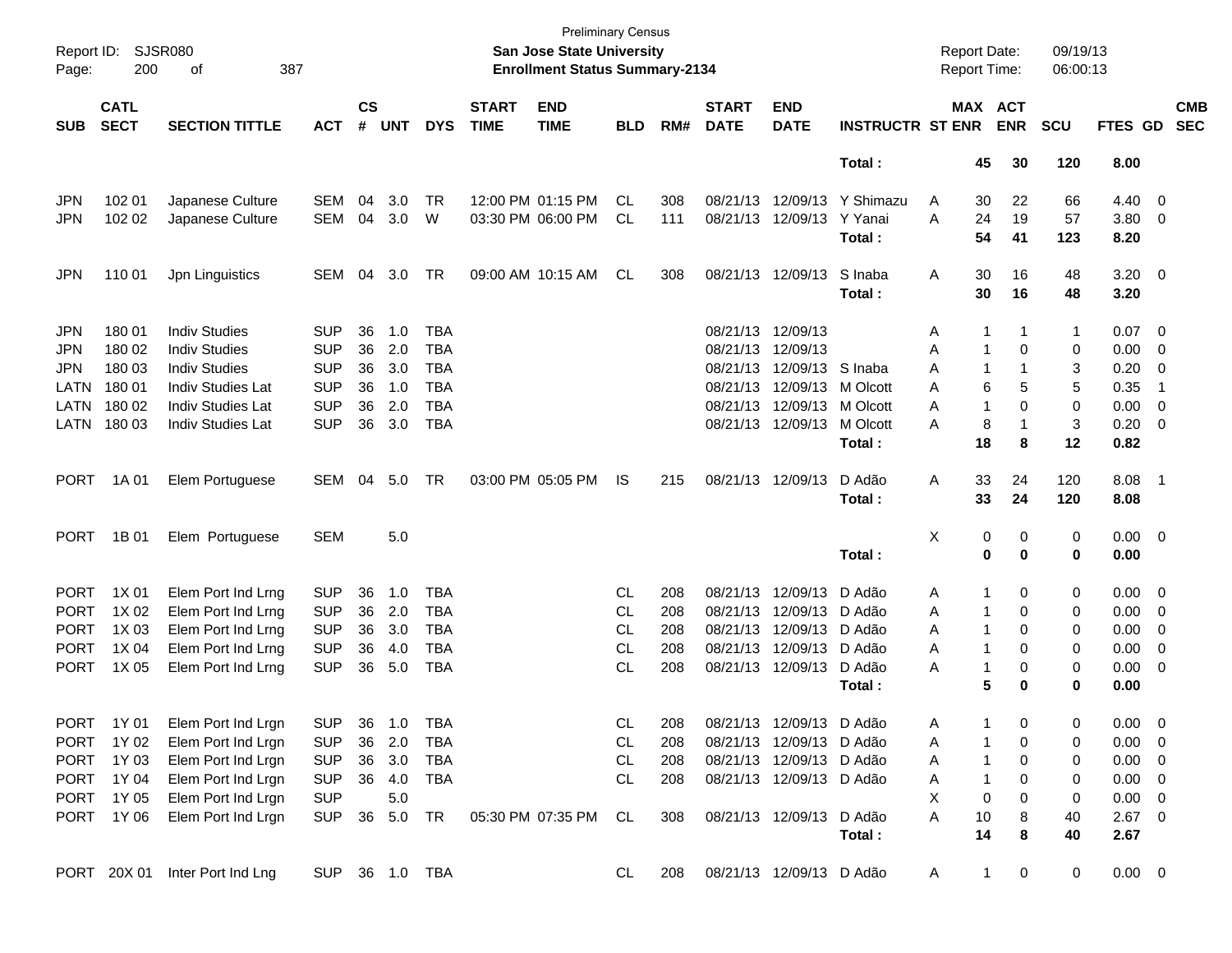| Page:       | Report ID: SJSR080<br>201  | 387<br>οf                      |            |                    |            |               |                             | <b>Preliminary Census</b><br><b>San Jose State University</b><br><b>Enrollment Status Summary-2134</b> |            |     |                             |                           |                                  | <b>Report Date:</b><br>Report Time: |                              | 09/19/13<br>06:00:13 |                |                          |                          |
|-------------|----------------------------|--------------------------------|------------|--------------------|------------|---------------|-----------------------------|--------------------------------------------------------------------------------------------------------|------------|-----|-----------------------------|---------------------------|----------------------------------|-------------------------------------|------------------------------|----------------------|----------------|--------------------------|--------------------------|
| <b>SUB</b>  | <b>CATL</b><br><b>SECT</b> | <b>SECTION TITTLE</b>          | <b>ACT</b> | $\mathsf{cs}$<br># | <b>UNT</b> | <b>DYS</b>    | <b>START</b><br><b>TIME</b> | <b>END</b><br><b>TIME</b>                                                                              | <b>BLD</b> | RM# | <b>START</b><br><b>DATE</b> | <b>END</b><br><b>DATE</b> | <b>INSTRUCTR ST ENR</b>          |                                     | <b>MAX ACT</b><br><b>ENR</b> | <b>SCU</b>           | <b>FTES GD</b> |                          | <b>CMB</b><br><b>SEC</b> |
| <b>PORT</b> | 20X 02                     | Inter Port Ind Lng             | <b>SUP</b> | 36                 | 2.0        | <b>TBA</b>    |                             |                                                                                                        | CL         | 208 | 08/21/13                    | 12/09/13                  | D Adão                           | Α                                   | 1<br>0                       | 0                    | 0.00           | $\overline{\phantom{0}}$ |                          |
| <b>PORT</b> | 20X 03                     | Inter Port Ind Lng             | <b>SUP</b> | 36                 | 3.0        | <b>TBA</b>    |                             |                                                                                                        | <b>CL</b>  | 208 |                             | 08/21/13 12/09/13         | D Adão                           | Α                                   | 1<br>0                       | 0                    | 0.00           | $\overline{\phantom{0}}$ |                          |
|             |                            |                                |            |                    |            |               |                             |                                                                                                        |            |     |                             |                           | Total:                           |                                     | 3<br>0                       | 0                    | 0.00           |                          |                          |
| <b>PORT</b> | 20Y 01                     | Inter Port Ind Lng             | <b>SUP</b> | 36                 | 1.0        | <b>TBA</b>    |                             |                                                                                                        | CL         | 208 | 08/21/13                    | 12/09/13                  | D Adão                           | Α                                   | 1<br>0                       | 0                    | 0.00           | $\overline{\mathbf{0}}$  |                          |
| <b>PORT</b> | 20Y 02                     | Inter Port Ind Lng             | <b>SUP</b> | 36                 | 2.0        | <b>TBA</b>    |                             |                                                                                                        | <b>CL</b>  | 208 |                             | 08/21/13 12/09/13         | D Adão                           | Α                                   | $\mathbf{1}$<br>0            | 0                    | 0.00           | $\overline{\mathbf{0}}$  |                          |
| <b>PORT</b> | 20Y 03                     | Inter Port Ind Lng             | <b>SUP</b> | 36                 | 3.0        | <b>TBA</b>    |                             |                                                                                                        | <b>CL</b>  | 208 |                             | 08/21/13 12/09/13         | D Adão                           | А                                   | $\mathbf{1}$<br>0            | 0                    | 0.00           | $\overline{\mathbf{0}}$  |                          |
|             |                            |                                |            |                    |            |               |                             |                                                                                                        |            |     |                             |                           | Total:                           |                                     | 3<br>0                       | 0                    | 0.00           |                          |                          |
|             |                            | PORT 101A 01 Adv Portuguese    | <b>SEM</b> |                    | 3.0        |               |                             |                                                                                                        |            |     |                             |                           |                                  | X                                   | 0<br>0                       | 0                    | 0.00           | $\overline{\phantom{0}}$ |                          |
|             |                            |                                |            |                    |            |               |                             |                                                                                                        |            |     |                             |                           | Total:                           |                                     | 0<br>0                       | 0                    | 0.00           |                          |                          |
|             |                            | PORT 102B 01 Brazilian Culture | <b>LEC</b> |                    | 3.0        |               |                             |                                                                                                        |            |     |                             |                           |                                  | X                                   | 0<br>0                       | 0                    | $0.00 \quad 0$ |                          |                          |
|             |                            |                                |            |                    |            |               |                             |                                                                                                        |            |     |                             |                           | Total:                           |                                     | 0<br>0                       | 0                    | 0.00           |                          |                          |
|             | PORT 180 01                | <b>Indiv Studies</b>           | <b>SUP</b> | 36                 | 1.0        | <b>TBA</b>    |                             |                                                                                                        |            |     |                             | 08/21/13 12/09/13         | D Adão                           | Α                                   | 1<br>0                       | 0                    | 0.00           | $\overline{\phantom{0}}$ |                          |
|             | PORT 180 02                | <b>Indiv Studies</b>           | <b>SUP</b> | 36                 | 2.0        | <b>TBA</b>    |                             |                                                                                                        |            |     |                             | 08/21/13 12/09/13         | D Adão                           | Α                                   | 0<br>-1                      | 0                    | 0.00           | $\overline{\mathbf{0}}$  |                          |
|             | PORT 180 03                | <b>Indiv Studies</b>           | <b>SUP</b> | 36                 | 3.0        | <b>TBA</b>    |                             |                                                                                                        |            |     |                             | 08/21/13 12/09/13         | D Adão                           | Α                                   | $\overline{1}$<br>0          | 0                    | 0.00           | $\overline{\mathbf{0}}$  |                          |
|             | PORT 180 04                | <b>Indiv Studies</b>           | <b>SUP</b> | 36                 | 3.0        | <b>TR</b>     |                             | 12:00 PM 01:15 PM                                                                                      | <b>BBC</b> | 001 |                             | 08/21/13 12/09/13         | D Adão                           | А<br>20                             | 6                            | 18                   | 1.25           | $\overline{1}$           |                          |
|             | PORT 180 05                | <b>Indiv Studies</b>           | <b>SUP</b> | 36                 | 3.0        | <b>TR</b>     |                             | 01:30 PM 02:45 PM                                                                                      | <b>BBC</b> | 001 |                             | 08/21/13 12/09/13         | D Adão                           | 20<br>А                             | 12                           | 36                   | 2.40           | $\overline{\mathbf{0}}$  |                          |
|             |                            |                                |            |                    |            |               |                             |                                                                                                        |            |     |                             |                           | Total:                           | 43                                  | 18                           | 54                   | 3.65           |                          |                          |
| <b>SPAN</b> | 1A 01                      | Elem Spanish                   | SEM        | 04                 | 5.0        | <b>MW</b>     |                             | 03:00 PM 05:05 PM                                                                                      | <b>BBC</b> | 121 |                             | 08/21/13 12/09/13         | J Ibarria                        | 30<br>Α                             | 28                           | 140                  | 9.33           | $\overline{\mathbf{0}}$  |                          |
| <b>SPAN</b> | 1A 02                      | Elem Spanish                   | SEM        | 04                 | 5.0        | <b>TR</b>     |                             | 12:00 PM 02:05 PM                                                                                      | <b>BBC</b> | 121 |                             | 08/21/13 12/09/13         | M Sigler                         | 30<br>Α                             | 30                           | 150                  | 10.25          | $\overline{\mathbf{3}}$  |                          |
|             |                            |                                |            |                    |            |               |                             |                                                                                                        |            |     |                             |                           | Total:                           | 60                                  | 58                           | 290                  | 19.58          |                          |                          |
| <b>SPAN</b> | 1B 01                      | Elem Spanish                   | SEM        | 04                 | 5.0        | <b>TR</b>     |                             | 03:00 PM 05:05 PM                                                                                      | HB         | 405 | 08/21/13                    | 12/09/13                  | M Villanueva A                   | 24                                  | 16                           | 80                   | 5.42           | $\overline{\phantom{1}}$ |                          |
| <b>SPAN</b> | 1B 02                      | Elem Spanish                   | SEM        | 04                 | 5.0        | <b>MW</b>     |                             | 03:00 PM 05:05 PM                                                                                      | CL         | 231 |                             | 08/21/13 12/09/13         | P Villalvazo                     | 24<br>A                             | 18                           | 90                   | $6.00 \quad 0$ |                          |                          |
|             |                            |                                |            |                    |            |               |                             |                                                                                                        |            |     |                             |                           | Total:                           | 48                                  | 34                           | 170                  | 11.42          |                          |                          |
|             |                            | SPAN 25A 01 Inter Spanish      |            |                    |            |               |                             | SEM 04 5.0 MW 03:00 PM 05:05 PM CL                                                                     |            | 308 |                             |                           | 08/21/13 12/09/13 J Matallana- A |                                     | 22<br>30                     | 110                  | $7.42 \quad 1$ |                          |                          |
|             |                            |                                |            |                    |            |               |                             |                                                                                                        |            |     |                             |                           | Total:                           | 30                                  | 22                           | 110                  | 7.42           |                          |                          |
|             |                            |                                |            |                    |            |               |                             |                                                                                                        |            |     |                             |                           |                                  |                                     |                              |                      |                |                          |                          |
|             |                            | SPAN 25B 01 Inter Spanish      |            |                    |            | SEM 05 5.0 MW |                             | 03:00 PM 05:05 PM BBC 002                                                                              |            |     |                             |                           | 08/21/13 12/09/13 J Sempere-MaA  | 20                                  | 12                           | 60                   | $4.00 \ 0$     |                          |                          |
|             |                            |                                |            |                    |            |               |                             |                                                                                                        |            |     |                             |                           | Total:                           | 20                                  | 12                           | 60                   | 4.00           |                          |                          |
|             |                            | SPAN 101A 01 Advanced Spanish  | SEM 04 4.0 |                    |            | МW            |                             | 08:30 AM 10:10 AM CL                                                                                   |            | 206 |                             | 08/21/13 12/09/13 E Marsh |                                  | A<br>30                             | 28                           | 112                  | $7.53$ 1       |                          |                          |
|             |                            | SPAN 101A 02 Advanced Spanish  | SEM 04 4.0 |                    |            | MW            |                             | 03:00 PM 04:40 PM CL                                                                                   |            | 206 |                             | 08/21/13 12/09/13 E Marsh |                                  | 30<br>Α                             | 21                           | 84                   | 5.67 1         |                          |                          |
|             |                            |                                |            |                    |            |               |                             |                                                                                                        |            |     |                             |                           | Total:                           | 60                                  | 49                           | 196                  | 13.20          |                          |                          |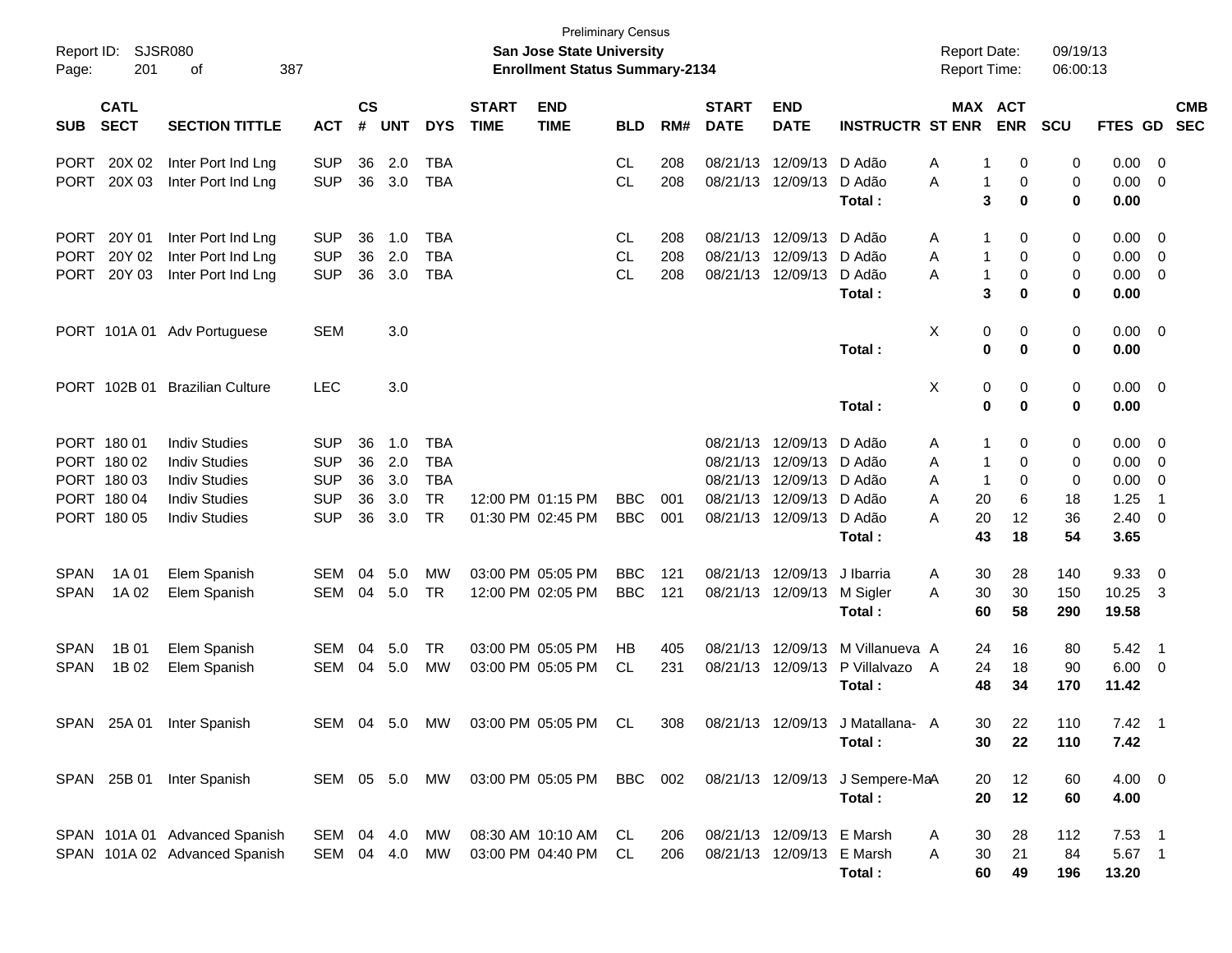| Page: | Report ID: SJSR080<br>202                                                              | 387<br>оf                                                                                                                  |                                                                                  |                      |                                                  |                                               |                             | <b>Preliminary Census</b><br>San Jose State University<br><b>Enrollment Status Summary-2134</b> |                                      |                   |                             |                                                             |                                                                        | <b>Report Date:</b><br><b>Report Time:</b>   |                                                           | 09/19/13<br>06:00:13              |                                                                                  |                          |
|-------|----------------------------------------------------------------------------------------|----------------------------------------------------------------------------------------------------------------------------|----------------------------------------------------------------------------------|----------------------|--------------------------------------------------|-----------------------------------------------|-----------------------------|-------------------------------------------------------------------------------------------------|--------------------------------------|-------------------|-----------------------------|-------------------------------------------------------------|------------------------------------------------------------------------|----------------------------------------------|-----------------------------------------------------------|-----------------------------------|----------------------------------------------------------------------------------|--------------------------|
| SUB   | <b>CATL</b><br><b>SECT</b>                                                             | <b>SECTION TITTLE</b>                                                                                                      | <b>ACT</b>                                                                       | $\mathsf{cs}$<br>#   | <b>UNT</b>                                       | <b>DYS</b>                                    | <b>START</b><br><b>TIME</b> | <b>END</b><br><b>TIME</b>                                                                       | <b>BLD</b>                           | RM#               | <b>START</b><br><b>DATE</b> | <b>END</b><br><b>DATE</b>                                   | <b>INSTRUCTR ST ENR</b>                                                |                                              | MAX ACT<br><b>ENR</b>                                     | <b>SCU</b>                        | FTES GD                                                                          | <b>CMB</b><br><b>SEC</b> |
|       |                                                                                        | SPAN 101B 01 Advanced Spanish                                                                                              | SEM 04 4.0                                                                       |                      |                                                  | МW                                            |                             | 05:00 PM 06:40 PM                                                                               | CL                                   | 206               |                             |                                                             | 08/21/13 12/09/13 F De La Call A<br>Total:                             | 30<br>30                                     | 30<br>30                                                  | 120<br>120                        | 8.13 2<br>8.13                                                                   |                          |
|       |                                                                                        | SPAN 102A 01 Spanish Culture                                                                                               | SEM 04 3.0                                                                       |                      |                                                  | MW                                            |                             | 12:00 PM 01:15 PM                                                                               | CL                                   | 206               |                             |                                                             | 08/21/13 12/09/13 F De La Call A<br>Total:                             | 30<br>30                                     | 29<br>29                                                  | 87<br>87                          | 5.90 2<br>5.90                                                                   |                          |
|       |                                                                                        | SPAN 102B 01 Hisp Amer Culture<br>SPAN 102B 02 Hisp Amer Culture<br>SPAN 102B 03 Hisp Amer Culture                         | SEM<br><b>SEM</b><br><b>SEM</b>                                                  | 04<br>04<br>04       | 3.0<br>3.0<br>3.0                                | <b>TR</b><br><b>TR</b><br>F                   |                             | 09:00 AM 10:15 AM<br>10:30 AM 11:45 AM<br>09:00 AM 11:45 AM                                     | <b>BBC</b><br><b>CL</b><br><b>CL</b> | 121<br>308<br>206 | 08/21/13                    | 08/21/13 12/09/13<br>12/09/13<br>08/21/13 12/09/13          | <b>B</b> Smith<br><b>B</b> Smith<br>A Fountain<br>Total:               | 30<br>A<br>30<br>Α<br>30<br>A<br>90          | 28<br>30<br>26<br>84                                      | 84<br>90<br>78<br>252             | 5.70 2<br>6.00<br>$5.20 \ 0$<br>16.90                                            | $\overline{\phantom{0}}$ |
|       | SPAN 105 01                                                                            | Spanish Phonology                                                                                                          | SEM 04 3.0                                                                       |                      |                                                  | W                                             |                             | 06:00 PM 08:45 PM                                                                               | CL                                   | 308               |                             | 08/21/13 12/09/13                                           | J Sempere-MaA<br>Total:                                                | 30<br>30                                     | 25<br>25                                                  | 75<br>75                          | $5.05$ 1<br>5.05                                                                 |                          |
|       | SPAN 115 01                                                                            | Intro Lit Studies                                                                                                          | SEM                                                                              |                      | 04 3.0                                           | <b>TR</b>                                     |                             | 03:00 PM 04:15 PM                                                                               | CL                                   | 206               |                             | 08/21/13 12/09/13                                           | M Sigler<br>Total:                                                     | 30<br>A<br>30                                | 18<br>18                                                  | 54<br>54                          | 3.95 7<br>3.95                                                                   |                          |
|       |                                                                                        | SPAN 120B 01 Spanish Lit                                                                                                   | SEM                                                                              | 04                   | 3.0                                              | МW                                            |                             | 10:30 AM 11:45 AM                                                                               | CL                                   | 206               |                             | 08/21/13 12/09/13                                           | J Matallana- A<br>Total:                                               | 30<br>30                                     | 25<br>25                                                  | 75<br>75                          | $5.25$ 5<br>5.25                                                                 |                          |
|       | SPAN 132 01<br>SPAN 132 02<br>SPAN 132 03                                              | Span for Professn<br>Span for Professn<br>Span for Professn                                                                | <b>LEC</b><br><b>LEC</b><br><b>LEC</b>                                           | 02                   | 3.0<br>3.0<br>3.0                                | $\top$                                        |                             | 05:30 PM 08:15 PM                                                                               | <b>BBC</b>                           | 121               |                             | 08/21/13 12/09/13                                           | A Dias Ferre                                                           | Х<br>X<br>30<br>A                            | 0<br>0<br>$\Omega$<br>0<br>18                             | 0<br>0<br>54                      | $0.00 \t 0$<br>$0.00 \t 0$<br>$3.70$ 2                                           |                          |
|       | SPAN 140A 01                                                                           | Spanish Amer Lit                                                                                                           | SEM                                                                              | 04                   | 3.0                                              | TR                                            |                             | 04:30 PM 05:45 PM                                                                               | CL                                   | 231               |                             | 08/21/13 12/09/13                                           | Total:<br>A Fountain<br>Total:                                         | 30<br>A<br>24<br>24                          | 18<br>15<br>15                                            | 54<br>45<br>45                    | 3.70<br>$3.30\ 6$<br>3.30                                                        |                          |
|       | SPAN 180 01<br>SPAN 180 02<br>SPAN 180 03<br>SPAN 180 04<br>SPAN 180 05<br>SPAN 180 06 | Indiv Stdies Span<br>Indiv Stdies Span<br>Indiv Stdies Span<br>Indiv Stdies Span<br>Indiv Stdies Span<br>Indiv Stdies Span | <b>SUP</b><br><b>SUP</b><br><b>SUP</b><br><b>SUP</b><br><b>SUP</b><br><b>SUP</b> | 36<br>36<br>36<br>36 | 36 1.0<br>2.0<br>3.0<br>3.0<br>3.0<br>36 3.0 TBA | TBA<br><b>TBA</b><br><b>TBA</b><br>TBA<br>TBA |                             |                                                                                                 |                                      |                   | 08/21/13 12/09/13           | 08/21/13 12/09/13<br>08/21/13 12/09/13<br>08/21/13 12/09/13 | 08/21/13 12/09/13 J Alcantar<br>08/21/13 12/09/13 J Alcantar<br>Total: | A<br>Α<br>Α<br>А<br>Α<br>10<br>Α<br>10<br>24 | 0<br>1<br>0<br>0<br>1<br>$\mathbf{1}$<br>0<br>4<br>2<br>6 | 0<br>0<br>0<br>0<br>12<br>6<br>18 | $0.00 \t 0$<br>0.00 0<br>$0.00 \t 0$<br>$0.00 \t 0$<br>1.004<br>$0.50$ 2<br>1.50 |                          |
|       | SPAN 201 01                                                                            | Modern Spanish                                                                                                             | SEM 05 3.0 M                                                                     |                      |                                                  |                                               |                             | 06:00 PM 08:45 PM CL                                                                            |                                      | 308               |                             |                                                             | 08/21/13 12/09/13 J Sempere-MaA<br>Total:                              | 20<br>20                                     | 19<br>19                                                  | 57<br>57                          | 4.75 19<br>4.75                                                                  |                          |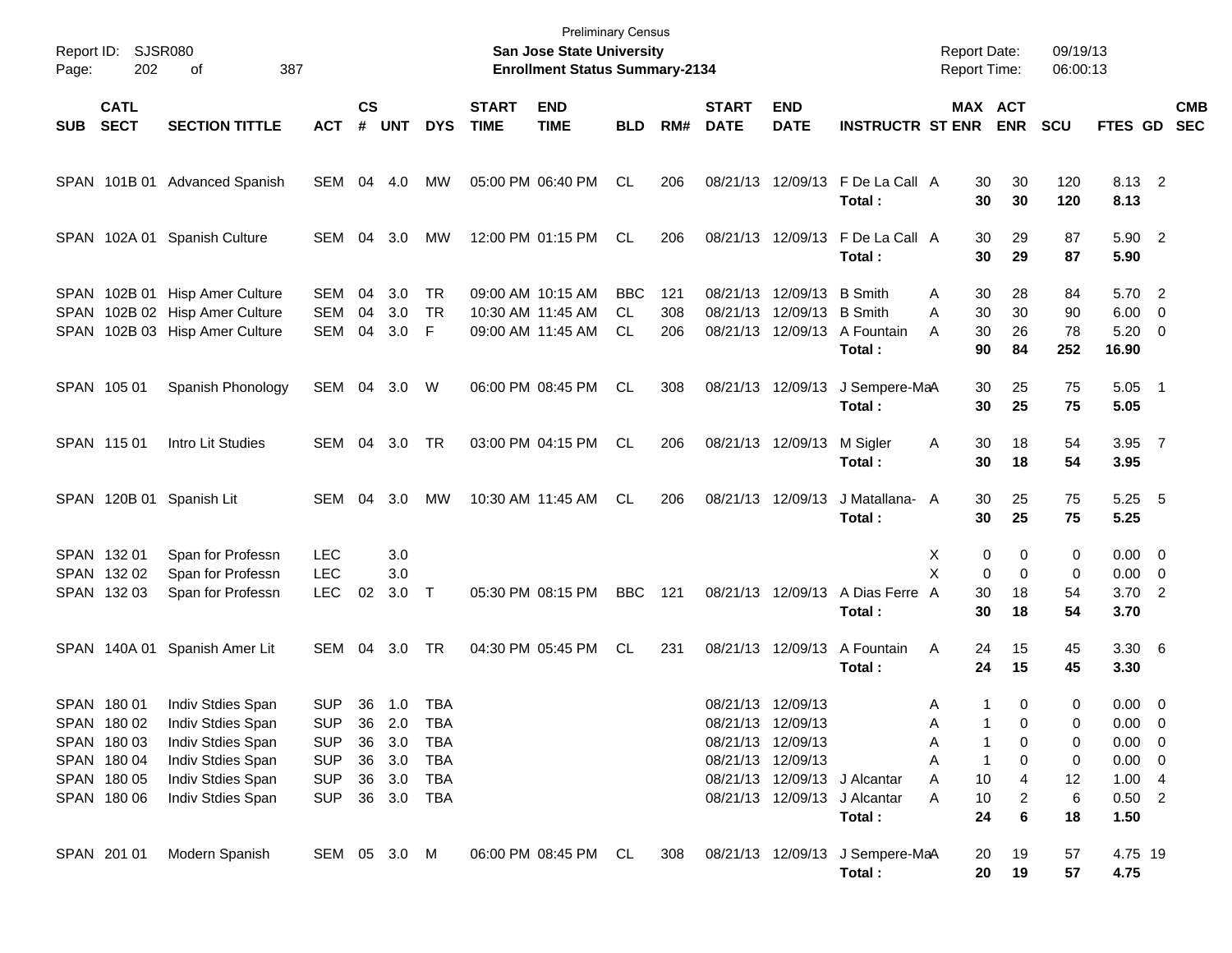| Page:               | Report ID: SJSR080<br>203                                                                                                                                                                                                     | 387<br>оf                                                                                                                                                                                                                                                                                                                                                                  |                                                                                                                                                                                                                |                                                                                        |                                                                                                       |                                                                                                                                                                                                         |                             | <b>Preliminary Census</b><br>San Jose State University<br><b>Enrollment Status Summary-2134</b> |            |     |                                                                                                                                                                                           |                                                                                                                                            |                                    | <b>Report Date:</b><br>Report Time:                                                                                                                                         |                                                                                                                                                              | 09/19/13<br>06:00:13                                                                                |                                                                                                                                          |                                                                                 |                          |
|---------------------|-------------------------------------------------------------------------------------------------------------------------------------------------------------------------------------------------------------------------------|----------------------------------------------------------------------------------------------------------------------------------------------------------------------------------------------------------------------------------------------------------------------------------------------------------------------------------------------------------------------------|----------------------------------------------------------------------------------------------------------------------------------------------------------------------------------------------------------------|----------------------------------------------------------------------------------------|-------------------------------------------------------------------------------------------------------|---------------------------------------------------------------------------------------------------------------------------------------------------------------------------------------------------------|-----------------------------|-------------------------------------------------------------------------------------------------|------------|-----|-------------------------------------------------------------------------------------------------------------------------------------------------------------------------------------------|--------------------------------------------------------------------------------------------------------------------------------------------|------------------------------------|-----------------------------------------------------------------------------------------------------------------------------------------------------------------------------|--------------------------------------------------------------------------------------------------------------------------------------------------------------|-----------------------------------------------------------------------------------------------------|------------------------------------------------------------------------------------------------------------------------------------------|---------------------------------------------------------------------------------|--------------------------|
| <b>SUB</b>          | <b>CATL</b><br><b>SECT</b>                                                                                                                                                                                                    | <b>SECTION TITTLE</b>                                                                                                                                                                                                                                                                                                                                                      | <b>ACT</b>                                                                                                                                                                                                     | $\mathsf{cs}$<br>$\pmb{\#}$                                                            | <b>UNT</b>                                                                                            | <b>DYS</b>                                                                                                                                                                                              | <b>START</b><br><b>TIME</b> | <b>END</b><br><b>TIME</b>                                                                       | <b>BLD</b> | RM# | <b>START</b><br><b>DATE</b>                                                                                                                                                               | <b>END</b><br><b>DATE</b>                                                                                                                  | <b>INSTRUCTR ST ENR ENR</b>        |                                                                                                                                                                             | MAX ACT                                                                                                                                                      | <b>SCU</b>                                                                                          | <b>FTES GD</b>                                                                                                                           |                                                                                 | <b>CMB</b><br><b>SEC</b> |
|                     | SPAN 202 01                                                                                                                                                                                                                   | Sem Hisp Civ Cult                                                                                                                                                                                                                                                                                                                                                          | SEM 05 3.0 T                                                                                                                                                                                                   |                                                                                        |                                                                                                       |                                                                                                                                                                                                         |                             | 06:00 PM 08:45 PM                                                                               | CL         | 218 |                                                                                                                                                                                           | 08/21/13 12/09/13                                                                                                                          | C Bacich<br>Total:                 | Α<br>20<br>20                                                                                                                                                               | 13<br>13                                                                                                                                                     | 39<br>39                                                                                            | 3.25 13<br>3.25                                                                                                                          |                                                                                 |                          |
|                     | SPAN 250 01                                                                                                                                                                                                                   | Siglo De Oro                                                                                                                                                                                                                                                                                                                                                               | SEM 05 3.0 R                                                                                                                                                                                                   |                                                                                        |                                                                                                       |                                                                                                                                                                                                         |                             | 05:30 PM 08:15 PM                                                                               | CL         | 206 |                                                                                                                                                                                           | 08/21/13 12/09/13                                                                                                                          | M Sigler<br>Total:                 | Α<br>20<br>20                                                                                                                                                               | 20<br>20                                                                                                                                                     | 60<br>60                                                                                            | 5.00 20<br>5.00                                                                                                                          |                                                                                 |                          |
|                     | SPAN 270 01                                                                                                                                                                                                                   | Sem Contemp Lit                                                                                                                                                                                                                                                                                                                                                            | SEM 05                                                                                                                                                                                                         |                                                                                        | 3.0                                                                                                   | W                                                                                                                                                                                                       |                             | 05:30 PM 08:15 PM                                                                               | <b>BBC</b> | 121 |                                                                                                                                                                                           | 08/21/13 12/09/13                                                                                                                          | J Matallana- A<br>Total:           | 20<br>20                                                                                                                                                                    | 20<br>20                                                                                                                                                     | 60<br>60                                                                                            | 5.00 20<br>5.00                                                                                                                          |                                                                                 |                          |
|                     | SPAN 298 01<br>SPAN 298 02<br>SPAN 298 03<br>SPAN 298 04<br>SPAN 298 05<br>SPAN 298 06<br>SPAN 298 07<br>SPAN 298 08<br>SPAN 298 09<br>SPAN 299 01<br>SPAN 299 02<br>SPAN 299 03<br>SPAN 299 04<br>SPAN 299 05<br>SPAN 299 06 | <b>Special Study</b><br><b>Special Study</b><br><b>Special Study</b><br><b>Special Study</b><br><b>Special Study</b><br><b>Special Study</b><br><b>Special Study</b><br><b>Special Study</b><br><b>Special Study</b><br><b>Masters Thesis</b><br><b>Masters Thesis</b><br><b>Masters Thesis</b><br><b>Masters Thesis</b><br><b>Masters Thesis</b><br><b>Masters Thesis</b> | <b>SUP</b><br><b>SUP</b><br><b>SUP</b><br><b>SUP</b><br><b>SUP</b><br><b>SUP</b><br><b>SUP</b><br><b>SUP</b><br><b>SUP</b><br><b>SUP</b><br><b>SUP</b><br><b>SUP</b><br><b>SUP</b><br><b>SUP</b><br><b>SUP</b> | 25<br>25<br>25<br>25<br>25<br>25<br>25<br>25<br>25<br>25<br>25<br>25<br>25<br>25<br>25 | 1.0<br>2.0<br>3.0<br>3.0<br>4.0<br>5.0<br>6.0<br>6.0<br>1.0<br>3.0<br>3.0<br>4.0<br>5.0<br>6.0<br>6.0 | <b>TBA</b><br><b>TBA</b><br><b>TBA</b><br><b>TBA</b><br><b>TBA</b><br><b>TBA</b><br><b>TBA</b><br><b>TBA</b><br><b>TBA</b><br>TBA<br><b>TBA</b><br><b>TBA</b><br><b>TBA</b><br><b>TBA</b><br><b>TBA</b> |                             |                                                                                                 |            |     | 08/21/13 12/09/13<br>08/21/13 12/09/13<br>08/21/13 12/09/13<br>08/21/13 12/09/13<br>08/21/13 12/09/13<br>08/21/13 12/09/13<br>08/21/13 12/09/13<br>08/21/13 12/09/13<br>08/21/13 12/09/13 | 08/21/13 12/09/13 C Bacich<br>08/21/13 12/09/13<br>08/21/13 12/09/13<br>08/21/13 12/09/13 H Chan<br>08/21/13 12/09/13<br>08/21/13 12/09/13 | Total:<br>Total:                   | Α<br>1<br>Α<br>-1<br>A<br>1<br>Α<br>1<br>Α<br>1<br>Α<br>1<br>Α<br>$\overline{1}$<br>А<br>A<br>14<br>-1<br>Α<br>-1<br>Α<br>-1<br>Α<br>-1<br>Α<br>$\mathbf 1$<br>Α<br>-1<br>А | 2<br>2<br>0<br>0<br>0<br>0<br>0<br>$\Omega$<br>$\Omega$<br>5<br>$\Omega$<br>$\mathbf{2}$<br>0<br>0<br>$\Omega$<br>$\Omega$<br>$\Omega$<br>0<br>6<br>$\bf{0}$ | 2<br>0<br>0<br>0<br>0<br>0<br>0<br>0<br>0<br>$\mathbf{2}$<br>0<br>0<br>0<br>0<br>0<br>0<br>$\bf{0}$ | $0.17$ 2<br>0.00<br>0.00<br>0.00<br>0.00<br>0.00<br>0.00<br>0.00<br>0.00<br>0.17<br>0.00<br>0.00<br>0.00<br>0.00<br>0.00<br>0.00<br>0.00 | 0<br>0<br>0<br>0<br>0<br>0<br>0<br>0<br>$\overline{0}$<br>0<br>0<br>0<br>0<br>0 |                          |
| <b>VIET</b><br>VIET | 1A 01                                                                                                                                                                                                                         | Elem Vietnamese<br>20A 01 viet Ltcy for Viet                                                                                                                                                                                                                                                                                                                               | SEM<br><b>SEM</b>                                                                                                                                                                                              | 04                                                                                     | 3.0<br>3.0                                                                                            | W                                                                                                                                                                                                       |                             | 03:00 PM 05:45 PM                                                                               | BBC        | 205 |                                                                                                                                                                                           | 08/21/13 12/09/13 H Le                                                                                                                     | Total:                             | 45<br>A<br>45<br>X                                                                                                                                                          | 41<br>41<br>0<br>0                                                                                                                                           | 123<br>123<br>0                                                                                     | 8.25<br>8.25<br>$0.00 \t 0$                                                                                                              | $\overline{\phantom{1}}$                                                        |                          |
|                     |                                                                                                                                                                                                                               | Department : World Languages & Literatures                                                                                                                                                                                                                                                                                                                                 |                                                                                                                                                                                                                |                                                                                        |                                                                                                       |                                                                                                                                                                                                         |                             |                                                                                                 |            |     |                                                                                                                                                                                           | <b>Lower Division:</b><br><b>Upper Division:</b>                                                                                           | Total:<br><b>Department Total:</b> | 1802<br>689<br>942                                                                                                                                                          | $\mathbf 0$<br>$\mathbf 0$<br>1169<br>485                                                                                                                    | 0<br>4418<br>2285<br>594 1873                                                                       | 0.00<br>302.72<br>153.80<br>127.65                                                                                                       |                                                                                 |                          |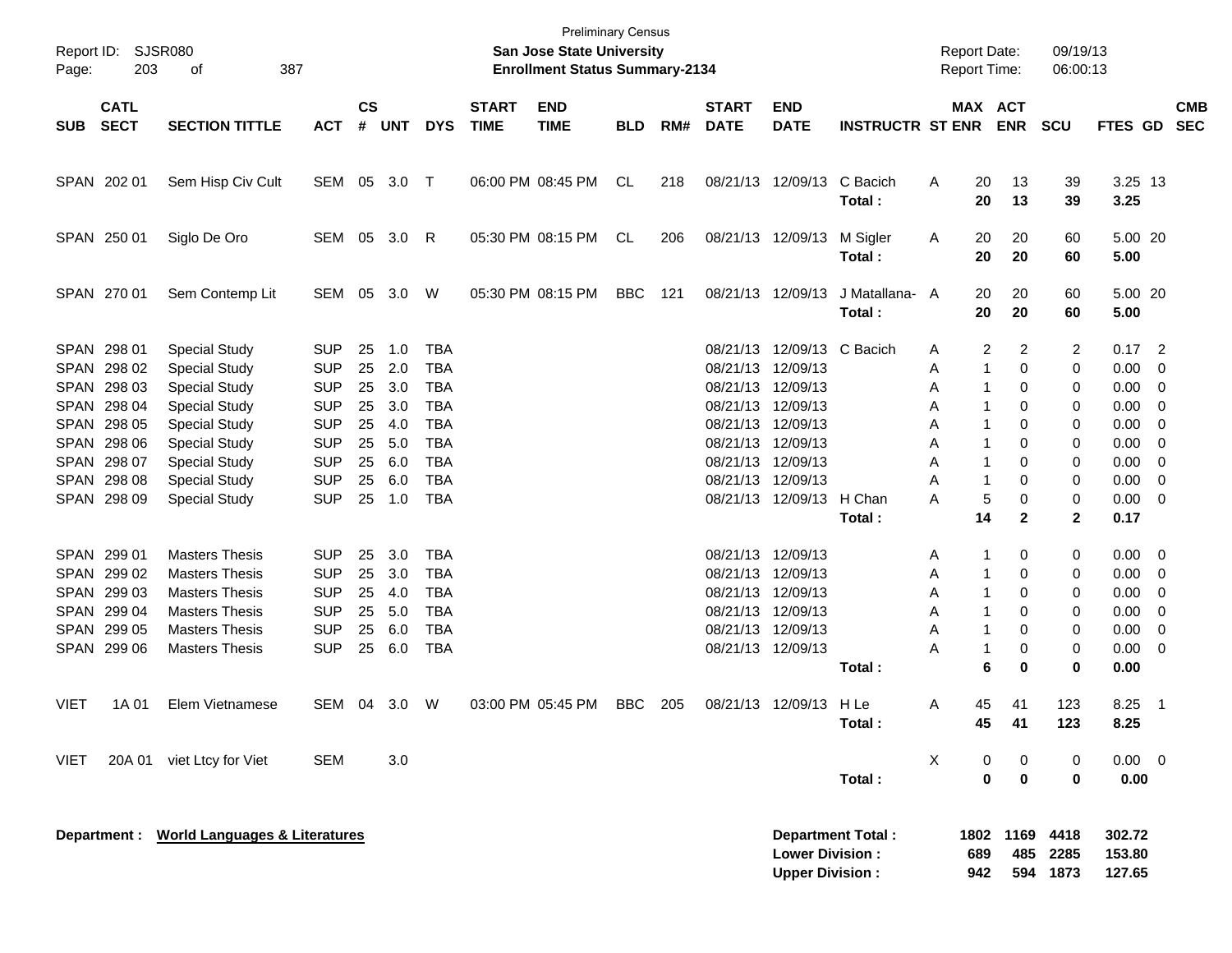| Page:      | Report ID: SJSR080<br>204  | . of                  | 387   |                  |            |                             | <b>San Jose State University</b><br><b>Enrollment Status Summary-2134</b> | <b>Preliminary Census</b> |     |                             |                           |                         | <b>Report Date:</b><br>Report Time: |            | 09/19/13<br>06:00:13 |             |            |
|------------|----------------------------|-----------------------|-------|------------------|------------|-----------------------------|---------------------------------------------------------------------------|---------------------------|-----|-----------------------------|---------------------------|-------------------------|-------------------------------------|------------|----------------------|-------------|------------|
| <b>SUB</b> | <b>CATL</b><br><b>SECT</b> | <b>SECTION TITTLE</b> | ACT # | СS<br><b>UNT</b> | <b>DYS</b> | <b>START</b><br><b>TIME</b> | <b>END</b><br><b>TIME</b>                                                 | <b>BLD</b>                | RM# | <b>START</b><br><b>DATE</b> | <b>END</b><br><b>DATE</b> | <b>INSTRUCTR ST ENR</b> | MAX ACT                             | <b>ENR</b> | <b>SCU</b>           | FTES GD SEC | <b>CMB</b> |

**Graduate Division : 171 90 260 21.27**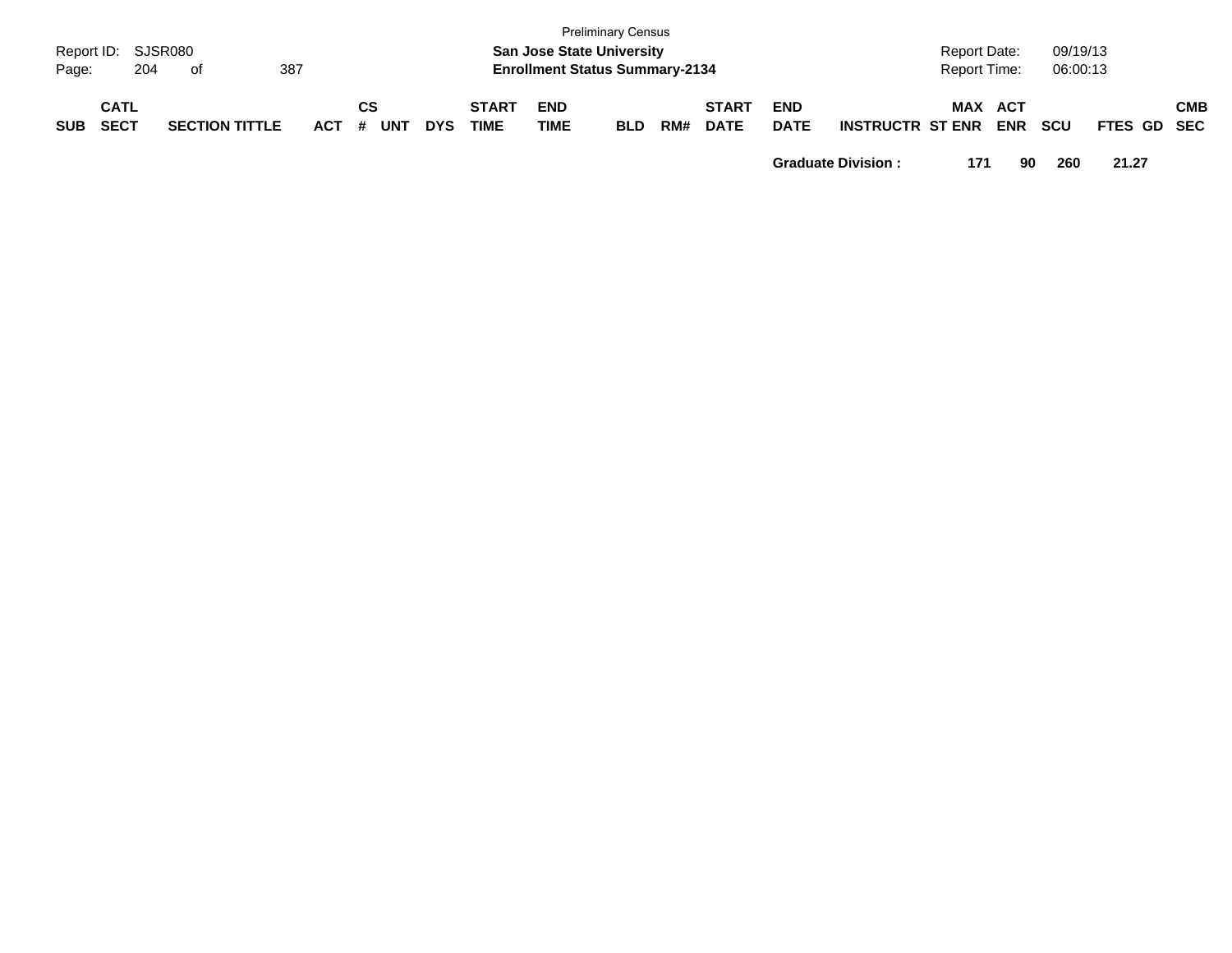| Report ID:<br>Page: | 205                        | SJSR080<br>387<br>оf             |                |                    |            |            |                             | <b>Preliminary Census</b><br><b>San Jose State University</b><br><b>Enrollment Status Summary-2134</b> |            |      |                             |                           |                                                                        |   | <b>Report Date:</b><br><b>Report Time:</b> |                | 09/19/13<br>06:00:13 |                  |        |                          |
|---------------------|----------------------------|----------------------------------|----------------|--------------------|------------|------------|-----------------------------|--------------------------------------------------------------------------------------------------------|------------|------|-----------------------------|---------------------------|------------------------------------------------------------------------|---|--------------------------------------------|----------------|----------------------|------------------|--------|--------------------------|
| <b>SUB</b>          | <b>CATL</b><br><b>SECT</b> | <b>SECTION TITTLE</b>            | <b>ACT</b>     | $\mathsf{cs}$<br># | <b>UNT</b> | <b>DYS</b> | <b>START</b><br><b>TIME</b> | <b>END</b><br><b>TIME</b>                                                                              | <b>BLD</b> | RM#  | <b>START</b><br><b>DATE</b> | <b>END</b><br><b>DATE</b> | <b>INSTRUCTR ST ENR</b>                                                |   | MAX ACT                                    | <b>ENR</b>     | <b>SCU</b>           | FTES GD          |        | <b>CMB</b><br><b>SEC</b> |
| <b>College</b>      |                            | <b>Humanities &amp; the Arts</b> |                |                    |            |            |                             |                                                                                                        |            |      |                             |                           |                                                                        |   |                                            |                |                      |                  |        |                          |
|                     | Department :               | <b>Humanities</b>                |                |                    |            |            |                             |                                                                                                        |            |      |                             |                           |                                                                        |   |                                            |                |                      |                  |        |                          |
| AMS                 | 1A 10                      | American Civ                     | <b>LEC</b>     | 01                 | 0.0        | МW         |                             | 12:00 PM 01:15 PM                                                                                      | DH         | 135  |                             | 08/21/13 12/09/13         | M Wyman                                                                | A | 30                                         | 30             | 90                   | 0.00             | 0      |                          |
| AMS                 | 1A 11                      | <b>American Civ</b>              | <b>SEM</b>     | 05                 | 6.0        | MW         |                             | 01:30 PM 02:45 PM                                                                                      | CL         | 306  | 08/21/13                    | 12/09/13                  | M Wyman                                                                | A | 30                                         | 30             | 90                   | 12.00            | 0      |                          |
| AMS                 | 1A 20                      | <b>American Civ</b>              | <b>LEC</b>     | 01                 | 0.0        | МW         |                             | 12:00 PM 01:15 PM                                                                                      | DН         | 135  |                             | 08/21/13 12/09/13         | K English                                                              | A | 30                                         | 30             | 90                   | 0.00             | 0      |                          |
| AMS                 | 1A 21                      | American Civ                     | <b>SEM</b>     | 05                 | 6.0        | МW         |                             | 01:30 PM 02:45 PM                                                                                      | SН         | 241  |                             | 08/21/13 12/09/13         | K English                                                              | A | 30                                         | 30             | 90                   | 12.00            | 0      |                          |
| AMS                 | 1A 30                      | American Civ                     | <b>LEC</b>     | 01                 | 0.0        | МW         |                             | 12:00 PM 01:15 PM                                                                                      | DH         | 135  | 08/21/13                    | 12/09/13                  | J Georges                                                              | A | 31                                         | 30             | 90                   | 0.00             | 0      |                          |
| AMS                 | 1A 31                      | American Civ                     | <b>SEM</b>     | 05                 | 6.0        | МW         |                             | 01:30 PM 02:45 PM                                                                                      | <b>BBC</b> | 128  | 08/21/13                    | 12/09/13                  | J Georges                                                              | A | 31                                         | 30             | 90                   | 12.00            | 0      |                          |
| AMS                 | 1A 40                      | American Civ                     | <b>LEC</b>     | 01                 | 0.0        | <b>TR</b>  |                             | 12:00 PM 01:15 PM                                                                                      | SН         | 100  | 08/21/13                    | 12/09/13                  | J Brahinsky                                                            | A | 30                                         | 30             | 90                   | 0.00             | 0      |                          |
| AMS                 | 1A 41                      | American Civ                     | <b>SEM</b>     | 05                 | 6.0        | <b>TR</b>  |                             | 01:30 PM 02:45 PM                                                                                      | CL         | 306  | 08/21/13                    | 12/09/13                  | J Brahinsky                                                            | A | 30                                         | 30             | 90                   | 12.00            | 0      |                          |
| AMS                 | 1A 50                      | <b>American Civ</b>              | <b>LEC</b>     | 01                 | 0.0        | <b>TR</b>  |                             | 12:00 PM 01:15 PM                                                                                      | SН         | 100  | 08/21/13                    | 12/09/13                  | J Franks                                                               | A | 31                                         | 31             | 93                   | 0.00             | 0      |                          |
| AMS                 | 1A 51                      | American Civ                     | <b>SEM</b>     | 05                 | 6.0        | <b>TR</b>  |                             | 01:30 PM 02:45 PM                                                                                      | <b>BBC</b> | 128  | 08/21/13                    | 12/09/13                  | J Franks                                                               | A | 31                                         | 31             | 93                   | 12.40            | 0      |                          |
| AMS                 | 1A 60                      | American Civ                     | <b>LEC</b>     | 01                 | 0.0        | <b>TR</b>  |                             | 12:00 PM 01:15 PM                                                                                      | SН         | 100  | 08/21/13                    | 12/09/13                  | S Guenter                                                              | A | 32                                         | 31             | 93                   | 0.00             | 0      |                          |
| AMS                 | 1A 61                      | American Civ                     | <b>SEM</b>     | 05                 | 6.0        | <b>TR</b>  |                             | 01:30 PM 02:45 PM                                                                                      | <b>CL</b>  | 216  |                             | 08/21/13 12/09/13         | S Guenter                                                              | Α | 32                                         | 31             | 93                   | 12.40            | 0      |                          |
|                     |                            |                                  |                |                    |            |            |                             |                                                                                                        |            |      |                             |                           | Total:                                                                 |   | 368                                        | 364            | 1092                 | 72.80            |        |                          |
|                     |                            |                                  |                |                    |            |            |                             |                                                                                                        |            |      |                             |                           |                                                                        |   |                                            |                |                      |                  |        |                          |
| AMS                 | 159 01                     | Nat & World Cult                 | <b>SEM</b>     | 05                 | 3.0        | <b>TBA</b> |                             |                                                                                                        |            |      | 08/21/13                    | 12/09/13                  | J Pfeiffer                                                             | A | 70                                         | 9              | 27                   | 1.80             | $0\,C$ |                          |
| <b>ENVS</b>         | 159 01                     | Nat & World Cult                 | <b>SEM</b>     | 05                 | 3.0        | <b>TBA</b> |                             |                                                                                                        |            |      | 08/21/13                    | 12/09/13                  | J Pfeiffer                                                             | A | 0                                          | 7              | 21                   | 1.40             | $0\,C$ |                          |
| HUM                 | 159 01                     | Nat & World Cult                 | <b>SEM</b>     | 05                 | 3.0        | <b>TBA</b> |                             |                                                                                                        |            |      | 08/21/13                    | 12/09/13                  | J Pfeiffer                                                             | A | 0                                          | 11             | 33                   | 2.20             | $0\,C$ |                          |
| AMS                 | 159 02                     | Nat & World Cult                 | <b>SEM</b>     | 05                 | 3.0        | R          |                             | 01:30 PM 04:15 PM                                                                                      | <b>DMH</b> | 149B | 08/21/13                    | 12/09/13                  | J Ormsbee                                                              | A | 40                                         | 27             | 81                   | 5.40             | $0\,C$ |                          |
| <b>ENVS</b>         | 159 02                     | Nat & World Cult                 | <b>SEM</b>     | 05                 | 3.0        | R          |                             | 01:30 PM 04:15 PM                                                                                      | <b>DMH</b> | 149B | 08/21/13                    | 12/09/13                  | J Ormsbee                                                              | A | 0                                          | 5              | 15                   | 1.00             | $0\,C$ |                          |
| <b>HUM</b>          | 159 02                     | Nat & World Cult                 | <b>SEM</b>     | 05                 | 3.0        | R          |                             | 01:30 PM 04:15 PM                                                                                      | <b>DMH</b> | 149B | 08/21/13 12/09/13           |                           | J Ormsbee                                                              | A | 0                                          | $\overline{4}$ | 12                   | 0.80             | $0\,C$ |                          |
|                     |                            |                                  |                |                    |            |            |                             |                                                                                                        |            |      |                             |                           | Total:                                                                 |   | 110                                        | 63             | 189                  | 12.60            |        |                          |
| AMS                 | 169 01                     | Amer Dream                       | <b>SEM</b>     | 05                 | 3.0        | <b>TR</b>  |                             | 09:00 AM 10:15 AM                                                                                      | <b>DMH</b> | 226B | 08/21/13                    | 12/09/13                  | D Williamson A                                                         |   | 40                                         | 22             | 66                   | 4.40             | $0\,C$ |                          |
| HUM                 | 169 01                     | Amer Dream                       | <b>SEM</b>     | 05                 | 3.0        | TR         |                             | 09:00 AM 10:15 AM                                                                                      | <b>DMH</b> | 226B | 08/21/13                    | 12/09/13                  | D Williamson A                                                         |   | 0                                          | 13             | 39                   | 2.60             | $0\,C$ |                          |
| AMS                 | 169 02                     | Amer Dream                       | <b>SEM</b>     | 05                 | 3.0        | МW         |                             | 01:30 PM 02:45 PM                                                                                      | <b>DMH</b> | 226B | 08/21/13                    | 12/09/13                  | J Ormsbee                                                              | A | 40                                         | 26             | 78                   | 5.20             | $0\,C$ |                          |
| HUM                 | 169 02                     | Amer Dream                       | <b>SEM</b>     | 05                 | 3.0        | МW         |                             | 01:30 PM 02:45 PM                                                                                      | <b>DMH</b> | 226B | 08/21/13 12/09/13           |                           | J Ormsbee                                                              | A | 0                                          | 8              | 24                   | 1.60             | $0\,C$ |                          |
|                     |                            |                                  |                |                    |            |            |                             |                                                                                                        |            |      |                             |                           | Total:                                                                 |   | 80                                         | 69             | 207                  | 13.80            |        |                          |
|                     |                            |                                  |                |                    |            |            |                             |                                                                                                        |            |      |                             |                           |                                                                        |   |                                            |                |                      |                  |        |                          |
| AMS                 | 179 01                     | Amer Pop Culture                 | SEM 05 3.0     |                    |            | MW         |                             | 10:30 AM 11:45 AM                                                                                      | <b>DMH</b> | 226B | 08/21/13 12/09/13           |                           | J Ormsbee                                                              | A | 40                                         | 33             | qq                   | 6.60             | 0 C    |                          |
|                     |                            | HUM 179 01 Amer Pop Culture      |                |                    |            |            |                             |                                                                                                        |            |      |                             |                           | SEM 05 3.0 MW 10:30 AM 11:45 AM DMH 226B 08/21/13 12/09/13 J Ormsbee A |   | 0                                          | 3              | 9                    | $0.60 \t 0 \t C$ |        |                          |
|                     |                            |                                  |                |                    |            |            |                             |                                                                                                        |            |      |                             |                           | Total:                                                                 |   | 40                                         | 36             | 108                  | 7.20             |        |                          |
|                     |                            | AMS 180 01 Individual Studies    | SUP 36 3.0 TBA |                    |            |            |                             |                                                                                                        |            |      |                             |                           | 08/21/13 12/09/13 S Guenter                                            | A | 2                                          | 0              | 0                    | $0.00 \t 0$      |        |                          |
|                     |                            |                                  |                |                    |            |            |                             |                                                                                                        |            |      |                             |                           | Total:                                                                 |   | $\mathbf{2}$                               | 0              | 0                    | 0.00             |        |                          |
|                     |                            |                                  |                |                    |            |            |                             |                                                                                                        |            |      |                             |                           |                                                                        |   |                                            |                |                      |                  |        |                          |
| CA                  |                            | 100W 01 Writing for the Arts     |                |                    |            |            |                             |                                                                                                        |            |      |                             |                           |                                                                        | A | 25                                         | 19             | 57                   | $3.85$ 1         |        |                          |
|                     |                            |                                  |                |                    |            |            |                             |                                                                                                        |            |      |                             |                           | Total:                                                                 |   | 25                                         | 19             | 57                   | 3.85             |        |                          |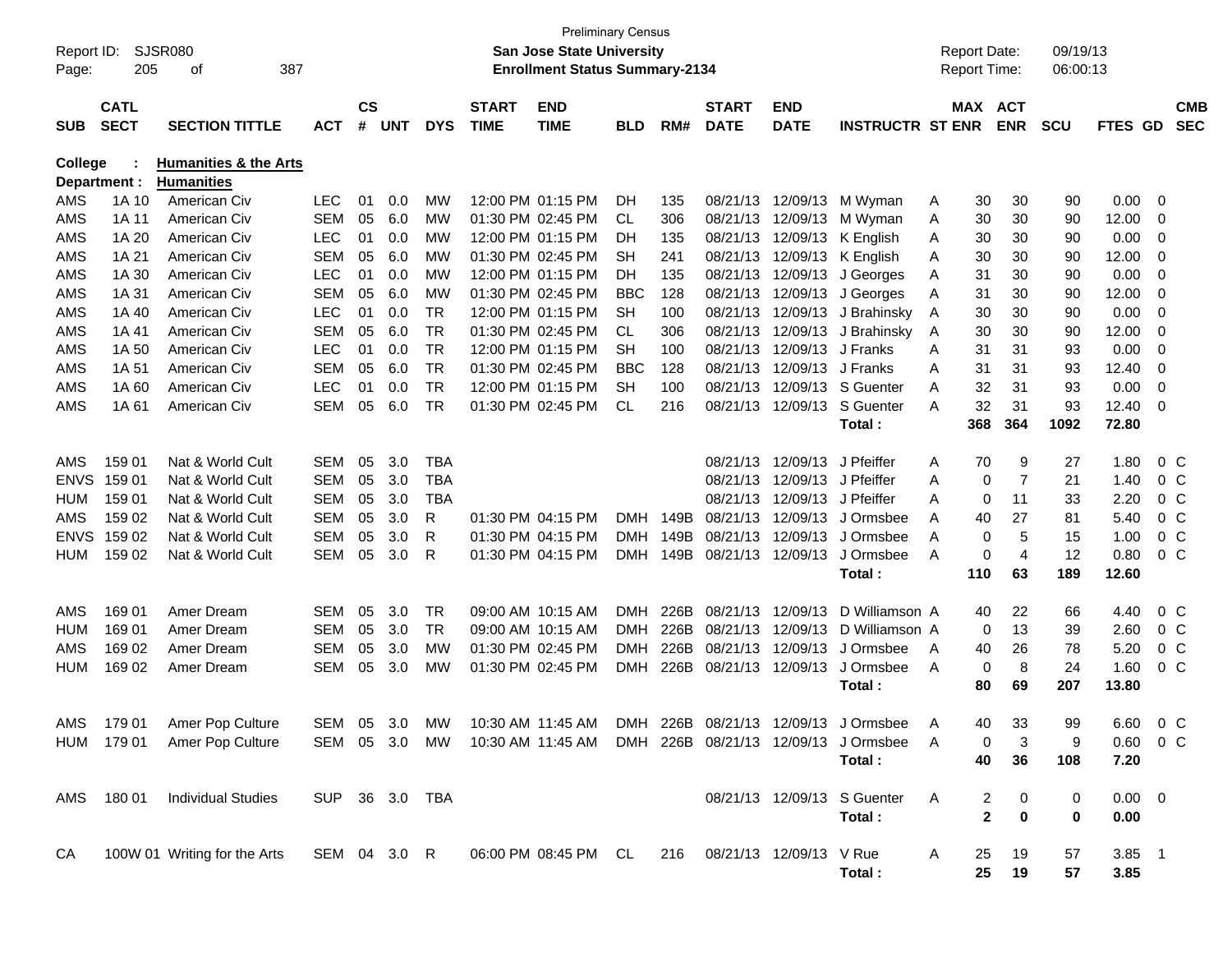| Report ID:<br>Page: | 206                        | SJSR080<br>387<br>οf                     |                          |                    |            |            |                             | <b>Preliminary Census</b><br>San Jose State University<br><b>Enrollment Status Summary-2134</b> |            |            |                             |                                       |                         | <b>Report Date:</b><br><b>Report Time:</b> |          |                       | 09/19/13<br>06:00:13 |                    |                          |                          |
|---------------------|----------------------------|------------------------------------------|--------------------------|--------------------|------------|------------|-----------------------------|-------------------------------------------------------------------------------------------------|------------|------------|-----------------------------|---------------------------------------|-------------------------|--------------------------------------------|----------|-----------------------|----------------------|--------------------|--------------------------|--------------------------|
| <b>SUB</b>          | <b>CATL</b><br><b>SECT</b> | <b>SECTION TITTLE</b>                    | <b>ACT</b>               | $\mathsf{cs}$<br># | <b>UNT</b> | <b>DYS</b> | <b>START</b><br><b>TIME</b> | <b>END</b><br><b>TIME</b>                                                                       | <b>BLD</b> | RM#        | <b>START</b><br><b>DATE</b> | <b>END</b><br><b>DATE</b>             | <b>INSTRUCTR ST ENR</b> |                                            |          | MAX ACT<br><b>ENR</b> | <b>SCU</b>           | <b>FTES GD</b>     |                          | <b>CMB</b><br><b>SEC</b> |
|                     |                            |                                          |                          |                    |            |            |                             |                                                                                                 |            |            |                             |                                       |                         |                                            |          |                       |                      |                    |                          |                          |
| CA                  | 17201                      | Arts in US Society                       | <b>LEC</b>               | 01                 | 3.0        | M          |                             | 01:30 PM 04:15 PM                                                                               | <b>CL</b>  | 216        |                             | 08/21/13 12/09/13 S Riley             |                         | A                                          | 32       | 21                    | 63                   | 4.20               | 0 C                      |                          |
|                     | ENGL 172 01<br>MUSC 172 01 | Arts in US Society<br>Arts in US Society | <b>LEC</b><br><b>LEC</b> | 01<br>01           | 3.0<br>3.0 | M<br>M     |                             | 01:30 PM 04:15 PM<br>01:30 PM 04:15 PM                                                          | CL.<br>CL. | 216<br>216 | 08/21/13                    | 08/21/13 12/09/13<br>12/09/13 S Riley | S Riley                 | A<br>A                                     | 0<br>0   | 8<br>2                | 24<br>6              | 1.60<br>0.40       | $0\,$ C<br>$0\,$ C       |                          |
| TA                  | 172 01                     | Arts in US Society                       | <b>LEC</b>               | 01                 | 3.0        | М          |                             | 01:30 PM 04:15 PM                                                                               | <b>CL</b>  | 216        |                             | 08/21/13 12/09/13                     | S Riley                 | A                                          | 0        | $\mathbf 1$           | 3                    | 0.20               | 0 C                      |                          |
|                     |                            |                                          |                          |                    |            |            |                             |                                                                                                 |            |            |                             |                                       | Total:                  |                                            | 32       | 32                    | 96                   | 6.40               |                          |                          |
| CA                  | 174 01                     | <b>Special Topics</b>                    | <b>SEM</b>               |                    | 3.0        |            |                             |                                                                                                 |            |            |                             |                                       |                         | Χ                                          | 0        | 0                     | 0                    | $0.00 \t 0$        |                          |                          |
|                     |                            |                                          |                          |                    |            |            |                             |                                                                                                 |            |            |                             |                                       | Total:                  |                                            | 0        | $\bf{0}$              | 0                    | 0.00               |                          |                          |
| CA                  | 175 01                     | <b>Creative Process</b>                  | <b>LEC</b>               | 02                 | 3.0        | W          |                             | 01:30 PM 04:15 PM                                                                               | CL         | 216        |                             | 08/21/13 12/09/13                     | S Riley<br>Total:       | Α                                          | 25<br>25 | 21<br>21              | 63<br>63             | $4.20 \ 0$<br>4.20 |                          |                          |
| CA                  | 17701                      | Arts for teaching                        | <b>LEC</b>               | 02                 | 3.0        | R          |                             | 03:00 PM 05:45 PM                                                                               | CL.        | 306        |                             | 08/21/13 12/09/13                     | K Kratochvil            | A                                          | 30       | 29                    | 87                   | 5.80 0             |                          |                          |
| CА                  | 17702                      | Arts for teaching                        | <b>LEC</b>               | 02                 | 3.0        | MW         |                             | 10:30 AM 11:45 AM                                                                               | CL.        | 303        | 08/21/13                    | 12/09/13                              | K Kratochvil            | A                                          | 40       | 33                    | 99                   | 6.60               | $\overline{0}$           |                          |
| CA                  | 17703                      | Arts for teaching                        | <b>LEC</b>               | 02                 | 3.0        | МW         |                             | 10:30 AM 11:45 AM                                                                               | SН         | 239        |                             | 08/21/13 12/09/13                     | W McCraw                | A                                          | 40       | 37                    | 111                  | 7.40               | $\overline{\phantom{0}}$ |                          |
|                     |                            |                                          |                          |                    |            |            |                             |                                                                                                 |            |            |                             |                                       | Total:                  |                                            | 110      | 99                    | 297                  | 19.80              |                          |                          |
| CA                  | 180 01                     | <b>Individual Studies</b>                | <b>SUP</b>               | 36                 | 1.0        | TBA        |                             |                                                                                                 |            |            |                             | 08/21/13 12/09/13 S Riley             |                         | A                                          | 2        | 0                     | 0                    | 0.00               | $\overline{\phantom{0}}$ |                          |
| CA                  | 180 02                     | <b>Individual Studies</b>                | <b>SUP</b>               | 36                 | 2.0        | <b>TBA</b> |                             |                                                                                                 |            |            | 08/21/13                    | 12/09/13 S Riley                      |                         | A                                          | 2        | 0                     | 0                    | 0.00               | $\overline{\mathbf{0}}$  |                          |
| CA                  | 180 03                     | <b>Individual Studies</b>                | <b>SUP</b>               | 36                 | 3.0        | <b>TBA</b> |                             |                                                                                                 |            |            |                             | 08/21/13 12/09/13 S Riley             |                         | A                                          | 2        | -1                    | 3                    | 0.20               | $\overline{\mathbf{0}}$  |                          |
| CA                  | 180 04                     | <b>Individual Studies</b>                | <b>SUP</b>               | 36                 | 4.0        | <b>TBA</b> |                             |                                                                                                 |            |            |                             | 08/21/13 12/09/13 S Riley             |                         | A                                          | 2        | 0                     | 0                    | 0.00               | $\overline{\mathbf{0}}$  |                          |
|                     |                            |                                          |                          |                    |            |            |                             |                                                                                                 |            |            |                             |                                       | Total:                  |                                            | 8        | 1                     | 3                    | 0.20               |                          |                          |
| CA                  | 190 01                     | <b>Field Work-Intern</b>                 | <b>SUP</b>               | 36                 | 1.0        | <b>TBA</b> |                             |                                                                                                 |            |            |                             | 08/21/13 12/09/13 S Riley             |                         | A                                          | 2        | 1                     | 1                    | 0.07               | $\overline{\phantom{0}}$ |                          |
| CA                  | 190 02                     | <b>Field Work-Intern</b>                 | <b>SUP</b>               | 36                 | 2.0        | <b>TBA</b> |                             |                                                                                                 |            |            |                             | 08/21/13 12/09/13 S Riley             |                         | A                                          | 2        | 0                     | 0                    | 0.00               | $\overline{\mathbf{0}}$  |                          |
| CA                  | 190 03                     | <b>Field Work-Intern</b>                 | <b>SUP</b>               | 36                 | 3.0        | <b>TBA</b> |                             |                                                                                                 |            |            |                             | 08/21/13 12/09/13 S Riley             |                         | A                                          | 5        | 3                     | 9                    | 0.60               | $\overline{\mathbf{0}}$  |                          |
|                     |                            |                                          |                          |                    |            |            |                             |                                                                                                 |            |            |                             |                                       | Total:                  |                                            | 9        | 4                     | 10                   | 0.67               |                          |                          |
| <b>HUM</b>          | 1A 10                      | Bkgd Wes Cult & Soc LEC                  |                          | 01                 | 0.0        | TR         |                             | 10:30 AM 11:45 AM                                                                               | WSQ        | 109        |                             | 08/21/13 12/09/13                     | J Lindahl               | Α                                          | 35       | 34                    | 102                  | 0.00               | $\overline{\phantom{0}}$ |                          |
| HUM                 | 1A 11                      | Bkgd Wes Cult & Soc SEM 05 6.0 TR        |                          |                    |            |            |                             | 12:00 PM 01:15 PM                                                                               | <b>SH</b>  | 241        |                             | 08/21/13 12/09/13 J Lindahl           |                         | А                                          | 35       | 34                    | 102                  | 13.60 0            |                          |                          |
| HUM                 | 1A 20                      | Bkgd Wes Cult & Soc LEC                  |                          |                    | 01 0.0     | TR         |                             | 10:30 AM 11:45 AM                                                                               | WSQ 109    |            |                             | 08/21/13 12/09/13 M Olcott            |                         | Α                                          | 32       | 30                    | 90                   | 0.00               | $\overline{\phantom{0}}$ |                          |
| <b>HUM</b>          | 1A 21                      | Bkgd Wes Cult & Soc SEM                  |                          | 05                 | 6.0        | TR         |                             | 12:00 PM 01:15 PM                                                                               | CL         | 216        |                             | 08/21/13 12/09/13 M Olcott            |                         | A                                          | 32       | 30                    | 90                   | 12.00              | $\overline{\phantom{0}}$ |                          |
| <b>HUM</b>          | 1A 30                      | Bkgd Wes Cult & Soc LEC                  |                          |                    | 01 0.0     | TR         |                             | 10:30 AM 11:45 AM                                                                               | WSQ 109    |            |                             | 08/21/13 12/09/13 K Peter             |                         | Α                                          | 35       | 33                    | 99                   | 0.00               | $\overline{\phantom{0}}$ |                          |
| <b>HUM</b>          | 1A 31                      | Bkgd Wes Cult & Soc SEM                  |                          |                    | 05 6.0     | TR         |                             | 12:00 PM 01:15 PM                                                                               |            | DMH 226B   |                             | 08/21/13 12/09/13 K Peter             |                         | Α                                          | 35       | 33                    | 99                   | 13.20              | $\overline{\phantom{0}}$ |                          |
| <b>HUM</b>          | 1A 40                      | Bkgd Wes Cult & Soc LEC                  |                          |                    | 01 0.0     | TR         |                             | 10:30 AM 11:45 AM                                                                               | WSQ 109    |            |                             | 08/21/13 12/09/13 L Trost             |                         | Α                                          | 35       | 34                    | 102                  | $0.00 \t 0$        |                          |                          |
| <b>HUM</b>          | 1A 41                      | Bkgd Wes Cult & Soc SEM 05 6.0           |                          |                    |            | TR         |                             | 12:00 PM 01:15 PM                                                                               | ENG 301    |            |                             | 08/21/13 12/09/13 L Trost             |                         | A                                          | 35       | 34                    | 102                  | 13.60 0            |                          |                          |
|                     |                            |                                          |                          |                    |            |            |                             |                                                                                                 |            |            |                             |                                       | Total:                  |                                            | 274      | 262                   | 786                  | 52.40              |                          |                          |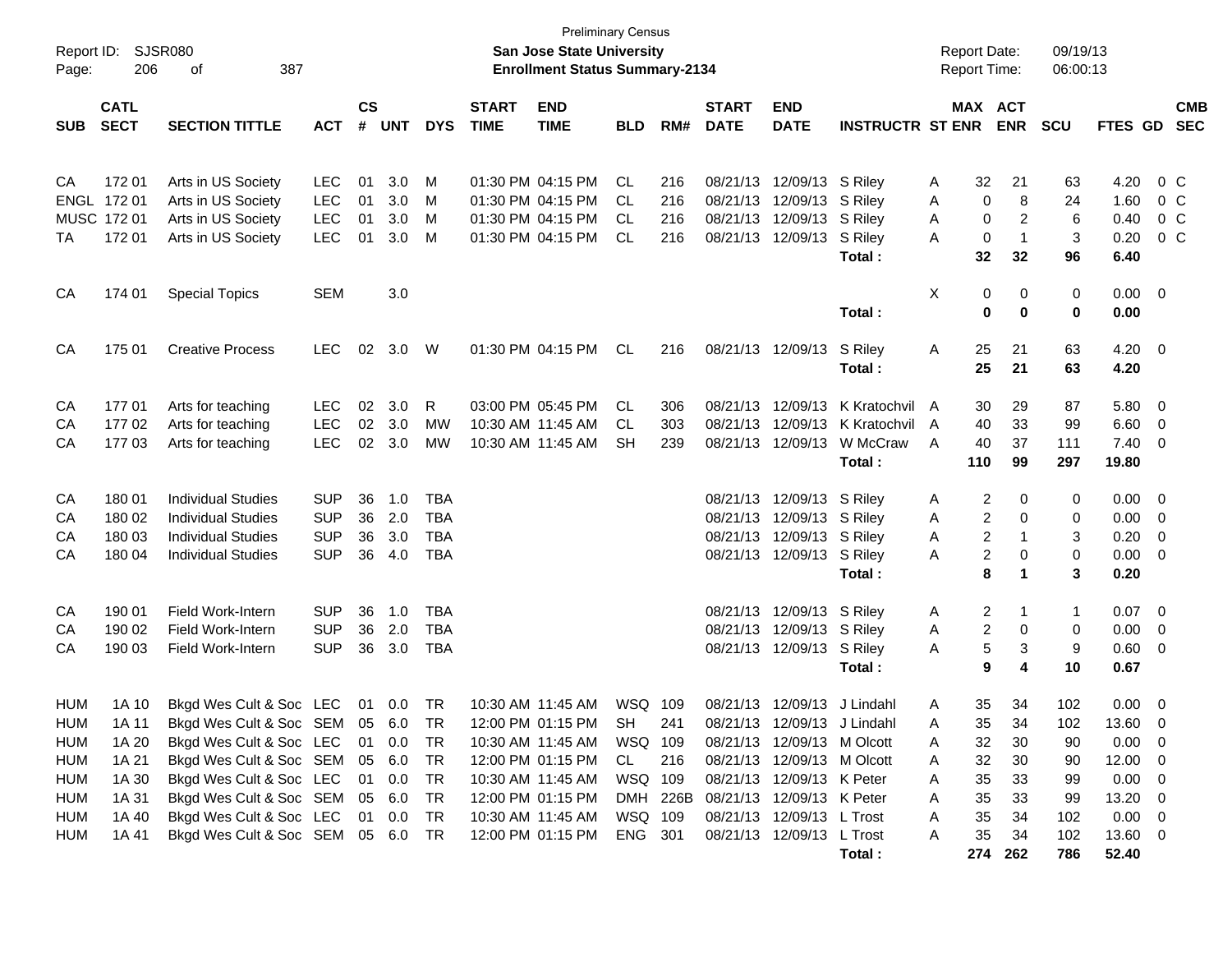|                   | <b>Preliminary Census</b><br><b>SJSR080</b><br>San Jose State University<br>Report ID:<br><b>Report Date:</b><br>207<br>387<br><b>Enrollment Status Summary-2134</b><br>οf |                                            |                          |                    |            |                        |                             |                                        |                         |            |                             |                                   |                                                                      |                    |                          |                      |              |                          |
|-------------------|----------------------------------------------------------------------------------------------------------------------------------------------------------------------------|--------------------------------------------|--------------------------|--------------------|------------|------------------------|-----------------------------|----------------------------------------|-------------------------|------------|-----------------------------|-----------------------------------|----------------------------------------------------------------------|--------------------|--------------------------|----------------------|--------------|--------------------------|
| Page:             |                                                                                                                                                                            |                                            |                          |                    |            |                        |                             |                                        |                         |            |                             |                                   |                                                                      | Report Time:       |                          | 09/19/13<br>06:00:13 |              |                          |
|                   |                                                                                                                                                                            |                                            |                          |                    |            |                        |                             |                                        |                         |            |                             |                                   |                                                                      |                    |                          |                      |              |                          |
| <b>SUB</b>        | <b>CATL</b><br><b>SECT</b>                                                                                                                                                 | <b>SECTION TITTLE</b>                      | <b>ACT</b>               | $\mathsf{cs}$<br># | <b>UNT</b> | <b>DYS</b>             | <b>START</b><br><b>TIME</b> | <b>END</b><br><b>TIME</b>              | <b>BLD</b>              | RM#        | <b>START</b><br><b>DATE</b> | <b>END</b><br><b>DATE</b>         | <b>INSTRUCTR ST ENR</b>                                              | MAX                | <b>ACT</b><br><b>ENR</b> | <b>SCU</b>           | FTES GD      | <b>CMB</b><br><b>SEC</b> |
|                   |                                                                                                                                                                            |                                            |                          |                    |            |                        |                             |                                        |                         |            |                             |                                   |                                                                      |                    |                          |                      |              |                          |
| HUM               | 2A 10                                                                                                                                                                      | Mod Cult & Soc Inst                        | <b>LEC</b>               | 01                 | 0.0        | TR                     |                             | 09:00 AM 10:15 AM                      | WSQ                     | 207        | 08/21/13                    | 12/09/13                          | S Scaff<br>S Scaff                                                   | 30<br>Α            | 25                       | 75                   | 0.00         | - 0                      |
| HUM               | 2A 11                                                                                                                                                                      | Mod Cult & Soc Inst                        | <b>SEM</b><br><b>LEC</b> | 05                 | 6.0        | <b>TR</b><br><b>TR</b> |                             | 10:30 AM 11:45 AM                      | <b>CL</b>               | 216        | 08/21/13<br>08/21/13        | 12/09/13<br>12/09/13              |                                                                      | 30<br>A            | 25                       | 75                   | 10.00        | -0                       |
| HUM<br><b>HUM</b> | 2A 20<br>2A 21                                                                                                                                                             | Mod Cult & Soc Inst<br>Mod Cult & Soc Inst | <b>SEM</b>               | 01<br>05           | 0.0<br>6.0 | <b>TR</b>              |                             | 09:00 AM 10:15 AM<br>10:30 AM 11:45 AM | <b>WSQ</b><br><b>CL</b> | 207<br>306 | 08/21/13                    | 12/09/13                          | D Mesher<br>D Mesher                                                 | 30<br>A<br>30<br>А | 23<br>23                 | 69<br>69             | 0.00<br>9.20 | -0<br>-0                 |
| <b>HUM</b>        | 2A 30                                                                                                                                                                      | Mod Cult & Soc Inst                        | <b>LEC</b>               | 01                 | 0.0        | <b>TR</b>              |                             | 09:00 AM 10:15 AM                      | <b>WSQ</b>              | 207        | 08/21/13                    | 12/09/13                          | C RostankowsA                                                        | 30                 | 29                       | 87                   | 0.00         | $\overline{0}$           |
| <b>HUM</b>        | 2A 31                                                                                                                                                                      | Mod Cult & Soc Inst                        | <b>SEM</b>               | 05                 | 6.0        | <b>TR</b>              |                             | 10:30 AM 11:45 AM                      | <b>DMH</b>              | 149B       | 08/21/13                    | 12/09/13                          | C RostankowsA                                                        | 30                 | 29                       | 87                   | 11.60        | -0                       |
| <b>HUM</b>        | 2A 40                                                                                                                                                                      | Mod Cult & Soc Inst                        | <b>LEC</b>               | 01                 | 0.0        | <b>TR</b>              |                             | 09:00 AM 10:15 AM                      | <b>WSQ</b>              | 207        | 08/21/13                    | 12/09/13                          | A Wood                                                               | 30<br>A            | 26                       | 78                   | 0.00         | $\overline{0}$           |
| HUM               | 2A 41                                                                                                                                                                      | Mod Cult & Soc Inst                        | SEM                      | 05                 | 6.0        | <b>TR</b>              |                             | 10:30 AM 11:45 AM                      | <b>SH</b>               | 444        | 08/21/13                    | 12/09/13                          | A Wood                                                               | 30<br>A            | 26                       | 78                   | 10.40        | -0                       |
|                   |                                                                                                                                                                            |                                            |                          |                    |            |                        |                             |                                        |                         |            |                             |                                   | Total:                                                               | 240                | 206                      | 618                  | 41.20        |                          |
| HUM               | 2B 10                                                                                                                                                                      | Mod Cult & Soc Inst                        | <b>LEC</b>               | 01                 | 0.0        | MW                     |                             | 10:30 AM 11:45 AM                      | <b>BBC</b>              | 004        | 08/21/13                    | 12/09/13                          | J Lindahl                                                            | 30<br>A            | 21                       | 63                   | 0.00         | - 0                      |
| HUM               | 2B 11                                                                                                                                                                      | Mod Cult & Soc Inst                        | <b>SEM</b>               | 05                 | 6.0        | MW                     |                             | 12:00 PM 01:15 PM                      | CL.                     | 216        | 08/21/13                    | 12/09/13                          | J Lindahl                                                            | 30<br>A            | 21                       | 63                   | 8.40         | -0                       |
| HUM               | 2B 20                                                                                                                                                                      | Mod Cult & Soc Inst                        | <b>LEC</b>               | 01                 | 0.0        | MW                     |                             | 10:30 AM 11:45 AM                      | <b>BBC</b>              | 004        | 08/21/13                    | 12/09/13                          | J Movassat                                                           | 30<br>A            | 20                       | 60                   | 0.00         | -0                       |
| <b>HUM</b>        | 2B 21                                                                                                                                                                      | Mod Cult & Soc Inst                        | <b>SEM</b>               | 05                 | 6.0        | MW                     |                             | 12:00 PM 01:15 PM                      | <b>BBC</b>              | 225        | 08/21/13                    | 12/09/13                          | J Movassat                                                           | 30<br>A            | 20                       | 60                   | 8.00         | 0                        |
| <b>HUM</b>        | 2B 30                                                                                                                                                                      | Mod Cult & Soc Inst                        | <b>LEC</b>               | 01                 | 0.0        | MW                     |                             | 10:30 AM 11:45 AM                      | <b>BBC</b>              | 004        | 08/21/13                    | 12/09/13                          | L Trost                                                              | 30<br>A            | 25                       | 75                   | 0.00         | $\overline{0}$           |
| <b>HUM</b>        | 2B 31                                                                                                                                                                      | Mod Cult & Soc Inst                        | SEM                      | 05                 | 6.0        | <b>MW</b>              |                             | 12:00 PM 01:15 PM                      | CL.                     | 306        | 08/21/13                    | 12/09/13 L Trost                  |                                                                      | 30<br>A            | 25                       | 75                   | 10.00        | -0                       |
|                   |                                                                                                                                                                            |                                            |                          |                    |            |                        |                             |                                        |                         |            |                             |                                   | Total:                                                               | 180                | 132                      | 396                  | 26.40        |                          |
|                   |                                                                                                                                                                            |                                            |                          |                    |            |                        |                             |                                        |                         |            |                             |                                   |                                                                      |                    |                          |                      |              |                          |
| HUM               | 85 01                                                                                                                                                                      | Intro Liberal Ed                           | <b>LEC</b>               | 03                 | 1.0        | $\mathsf{T}$           |                             | 09:30 AM 10:20 AM                      | <b>BBC</b>              | 128        | 08/21/13                    | 12/09/13                          | <b>B</b> Walters                                                     | 31<br>A            | 29                       | 29                   | 1.93         | -0                       |
| HUM               | 85 02                                                                                                                                                                      | Intro Liberal Ed                           | <b>LEC</b>               | 03                 | 1.0        | $\mathsf{R}$           |                             | 09:30 AM 10:20 AM                      | <b>BBC</b>              | 128        | 08/21/13                    | 12/09/13                          | <b>B</b> Walters                                                     | 31<br>A            | 29                       | 29                   | 1.93         | 0                        |
|                   |                                                                                                                                                                            |                                            |                          |                    |            |                        |                             |                                        |                         |            |                             |                                   | Total:                                                               | 62                 | 58                       | 58                   | 3.87         |                          |
| HUM               |                                                                                                                                                                            | 100W 01 Writing Humanities                 | <b>SEM</b>               | 04                 | 3.0        | TR                     |                             | 09:00 AM 10:15 AM                      | CL.                     | 216        | 08/21/13                    | 12/09/13                          | J Georges                                                            | 27<br>A            | 24                       | 72                   | 4.80         | $0\,C$                   |
| AMS               |                                                                                                                                                                            | 100W 01 Writing Humanities                 | <b>SEM</b>               | 04                 | 3.0        | <b>TR</b>              |                             | 09:00 AM 10:15 AM                      | CL                      | 216        | 08/21/13                    | 12/09/13                          | J Georges                                                            | A                  | $\overline{1}$<br>0      | 3                    | 0.20         | 0 <sup>o</sup>           |
| <b>RELS</b>       |                                                                                                                                                                            | 100W 01 Writing Humanities                 | <b>SEM</b>               | 04                 | 3.0        | <b>TR</b>              |                             | 09:00 AM 10:15 AM                      | CL                      | 216        | 08/21/13                    | 12/09/13                          | J Georges                                                            | 0<br>A             | $\overline{1}$           | 3                    | 0.20         | $0\,C$                   |
| HUM               |                                                                                                                                                                            | 100W 02 Writing Humanities                 | <b>SEM</b>               | 04                 | 3.0        | <b>MW</b>              |                             | 03:00 PM 04:15 PM                      | CL                      | 306        | 08/21/13                    | 12/09/13                          | <b>B</b> Walters                                                     | 25<br>A            | 23                       | 69                   | 4.60         | 0 <sup>o</sup>           |
| AMS               |                                                                                                                                                                            | 100W 02 Writing Humanities                 | <b>SEM</b>               | 04                 | 3.0        | MW                     |                             | 03:00 PM 04:15 PM                      | CL                      | 306        | 08/21/13                    | 12/09/13                          | <b>B</b> Walters                                                     | A                  | $\overline{1}$<br>0      | 3                    | 0.20         | 0 <sup>o</sup>           |
| <b>RELS</b>       |                                                                                                                                                                            | 100W 02 Writing Humanities                 | <b>SEM</b>               | 04                 | 3.0        | <b>MW</b>              |                             | 03:00 PM 04:15 PM                      | CL                      | 306        | 08/21/13                    | 12/09/13                          | <b>B</b> Walters                                                     | A                  | $\overline{1}$<br>0      | 3                    | 0.20         | 0 <sup>o</sup>           |
|                   |                                                                                                                                                                            |                                            |                          |                    |            |                        |                             |                                        |                         |            |                             |                                   | Total:                                                               | 52                 | 51                       | 153                  | 10.20        |                          |
|                   |                                                                                                                                                                            | HUM 101 01 Human Life                      |                          |                    |            |                        |                             |                                        |                         |            |                             |                                   | LEC 02 3.0 MW 09:00 AM 10:15 AM CL 216 08/21/13 12/09/13 J Ormsbee A |                    | 30 27                    | 81                   | 5.40 0       |                          |
|                   |                                                                                                                                                                            |                                            |                          |                    |            |                        |                             |                                        |                         |            |                             |                                   | Total:                                                               | 30                 | 27                       | 81                   | 5.40         |                          |
|                   |                                                                                                                                                                            |                                            |                          |                    |            |                        |                             |                                        |                         |            |                             |                                   |                                                                      |                    |                          |                      |              |                          |
|                   | HUM 114 01                                                                                                                                                                 | Legacy of Asia                             | <b>LEC</b>               | 03                 | 3.0        | МW                     |                             | 09:00 AM 10:15 AM                      |                         |            |                             | DMH 149B 08/21/13 12/09/13 C Phan |                                                                      | 45<br>A            | 27                       | 81                   | 5.40         | $0\,$ C                  |
|                   | ANTH 114 01                                                                                                                                                                | Legacy of Asia                             | <b>LEC</b>               | 03                 | 3.0        | MW                     |                             | 09:00 AM 10:15 AM                      |                         |            |                             | DMH 149B 08/21/13 12/09/13 C Phan |                                                                      | Α                  | $\sqrt{5}$<br>0          | 15                   | 1.00         | $0\,C$                   |
|                   | RELS 114 01                                                                                                                                                                | Legacy of Asia                             | <b>LEC</b>               | 03                 | 3.0        | МW                     |                             | 09:00 AM 10:15 AM                      |                         |            |                             | DMH 149B 08/21/13 12/09/13 C Phan |                                                                      | Α                  | $\sqrt{3}$<br>0          | 9                    | 0.60         | $0\,C$                   |
|                   | ASIA 114 01                                                                                                                                                                | Legacy of Asia                             | <b>LEC</b>               | 03                 | 3.0        | МW                     |                             | 09:00 AM 10:15 AM                      |                         |            |                             | DMH 149B 08/21/13 12/09/13 C Phan |                                                                      | Α                  | $\overline{7}$<br>0      | 21                   | 1.40         | 0 C                      |
|                   | HUM 114 02                                                                                                                                                                 | Legacy of Asia                             | <b>LEC</b>               | 03                 | 3.0        | MW                     |                             | 01:30 PM 02:45 PM                      | DMH                     |            |                             | 149B 08/21/13 12/09/13 C Phan     |                                                                      | 45<br>Α            | 27                       | 81                   | 5.40         | $0\,C$                   |
|                   | ANTH 114 02                                                                                                                                                                | Legacy of Asia                             | <b>LEC</b>               |                    | 03 3.0     | MW                     |                             | 01:30 PM 02:45 PM                      |                         |            |                             | DMH 149B 08/21/13 12/09/13 C Phan |                                                                      | Α                  | 10<br>0                  | 30                   | 2.00 0 C     |                          |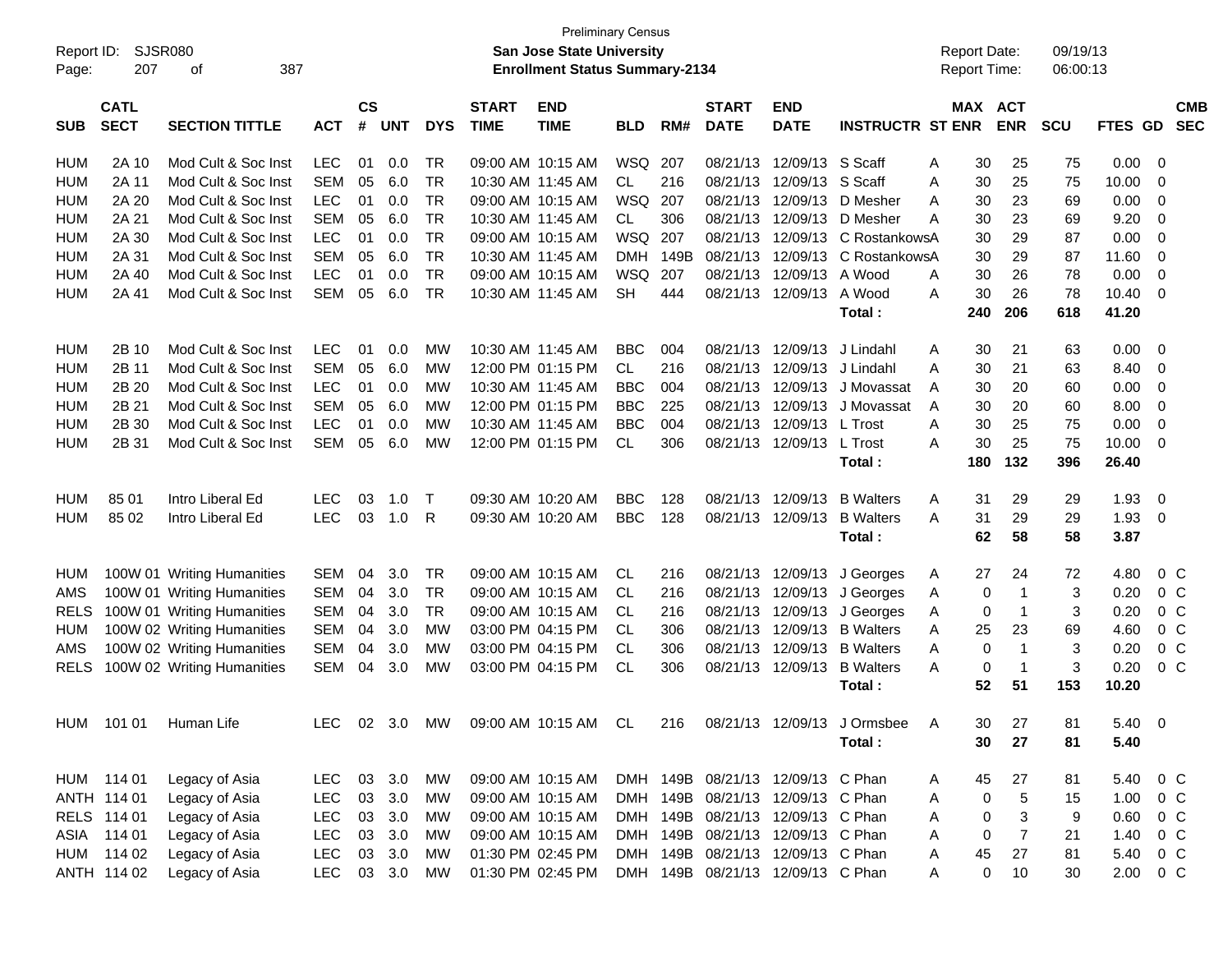| Report ID:<br>Page:              | 208                                                               | SJSR080<br>387<br>οf                                                                               |                                                                |                      |                          |                                 |                                        | <b>Preliminary Census</b><br><b>San Jose State University</b><br><b>Enrollment Status Summary-2134</b>                     |                                                   |                   |                             |                                                         |                                                                                                                                                                                                     | <b>Report Date:</b><br><b>Report Time:</b>                       |                               | 09/19/13<br>06:00:13           |                                                                            |                       |                          |
|----------------------------------|-------------------------------------------------------------------|----------------------------------------------------------------------------------------------------|----------------------------------------------------------------|----------------------|--------------------------|---------------------------------|----------------------------------------|----------------------------------------------------------------------------------------------------------------------------|---------------------------------------------------|-------------------|-----------------------------|---------------------------------------------------------|-----------------------------------------------------------------------------------------------------------------------------------------------------------------------------------------------------|------------------------------------------------------------------|-------------------------------|--------------------------------|----------------------------------------------------------------------------|-----------------------|--------------------------|
| <b>SUB</b>                       | <b>CATL</b><br><b>SECT</b>                                        | <b>SECTION TITTLE</b>                                                                              | <b>ACT</b>                                                     | <b>CS</b><br>#       | <b>UNT</b>               | <b>DYS</b>                      | <b>START</b><br><b>TIME</b>            | <b>END</b><br><b>TIME</b>                                                                                                  | <b>BLD</b>                                        | RM#               | <b>START</b><br><b>DATE</b> | <b>END</b><br><b>DATE</b>                               | <b>INSTRUCTR ST ENR</b>                                                                                                                                                                             |                                                                  | MAX ACT<br><b>ENR</b>         | <b>SCU</b>                     | FTES GD                                                                    |                       | <b>CMB</b><br><b>SEC</b> |
| ASIA                             | RELS 114 02<br>114 02                                             | Legacy of Asia<br>Legacy of Asia                                                                   | <b>LEC</b><br><b>LEC</b>                                       | 03                   | 3.0<br>03 3.0            | MW<br>MW                        | 01:30 PM 02:45 PM<br>01:30 PM 02:45 PM |                                                                                                                            | <b>DMH</b><br><b>DMH</b>                          | 149B<br>149B      | 08/21/13                    | 12/09/13 C Phan<br>08/21/13 12/09/13 C Phan             | Total :                                                                                                                                                                                             | 0<br>Α<br>0<br>Α<br>90                                           | 2<br>$\overline{4}$<br>85     | 6<br>12<br>255                 | 0.40<br>0.80<br>17.00                                                      | 0 C<br>0 <sup>o</sup> |                          |
| HUM                              |                                                                   | 119A 01 Antiquity Studies                                                                          | SEM                                                            | 05                   | 3.0                      | TR                              |                                        | 01:30 PM 02:45 PM                                                                                                          | <b>DMH</b>                                        | 226B              | 08/21/13 12/09/13           |                                                         | C RostankowsA<br>Total :                                                                                                                                                                            | 40<br>40                                                         | 24<br>24                      | 72<br>72                       | $4.80\ 0$<br>4.80                                                          |                       |                          |
| HUM                              |                                                                   | 120A 01 Renis Broque Eras                                                                          | SEM                                                            |                      | 3.0                      |                                 |                                        |                                                                                                                            |                                                   |                   |                             |                                                         | Total:                                                                                                                                                                                              | Х<br>0<br>0                                                      | 0<br>0                        | 0<br>0                         | $0.00 \quad 0$<br>0.00                                                     |                       |                          |
| HUM<br>HUM                       | 128 01<br>128 02                                                  | <b>Twentieth Century</b><br><b>Twentieth Century</b>                                               | <b>LEC</b><br><b>LEC</b>                                       | 02                   | 3.0<br>02 3.0            | W<br>TR                         | 06:00 PM 08:45 PM                      | 03:00 PM 04:15 PM                                                                                                          | <b>DMH</b><br><b>BBC</b>                          | 226B<br>205       |                             | 08/21/13 12/09/13 S Scaff                               | 08/21/13 12/09/13 L Stenmark<br>Total :                                                                                                                                                             | Α<br>40<br>40<br>A<br>80                                         | 17<br>26<br>43                | 51<br>78<br>129                | $3.40 \ 0$<br>$5.20 \ 0$<br>8.60                                           |                       |                          |
| HUM<br>AMS                       | 160 01<br>160 01                                                  | <b>Special Topics</b><br><b>Special Topics</b>                                                     | SEM<br>SEM                                                     | 05<br>05             | 3.0<br>3.0               | МW<br>MW                        |                                        | 12:00 PM 01:15 PM<br>12:00 PM 01:15 PM                                                                                     | <b>DMH</b><br><b>DMH</b>                          | 149B<br>149B      |                             | 08/21/13 12/09/13 S Riley<br>08/21/13 12/09/13 S Riley  | Total :                                                                                                                                                                                             | 30<br>A<br>0<br>A<br>30                                          | 18<br>4<br>22                 | 54<br>12<br>66                 | 3.60<br>$0.80 \t 0 \t C$<br>4.40                                           | 0 C                   |                          |
| <b>HUM</b><br>HUM<br>HUM<br>HUM  | 180 01<br>180 02<br>180 03<br>180 04                              | <b>Indiv Studies</b><br><b>Indiv Studies</b><br><b>Indiv Studies</b><br><b>Indiv Studies</b>       | <b>SUP</b><br><b>SUP</b><br><b>SUP</b><br><b>SUP</b>           | 36<br>36<br>36<br>36 | 3.0<br>3.0<br>1.0<br>3.0 | TBA<br>TBA<br>TBA<br><b>TBA</b> |                                        |                                                                                                                            |                                                   |                   |                             | 08/21/13 12/09/13 M Olcott<br>08/21/13 12/09/13 S Scaff | 08/21/13 12/09/13 C RostankowsA<br>08/21/13 12/09/13 J Ormsbee<br>Total :                                                                                                                           | 2<br>2<br>A<br>4<br>A<br>5<br>A<br>13                            | 0<br>0<br>2<br>4<br>6         | 0<br>0<br>2<br>12<br>14        | $0.00 \ 0$<br>$0.00 \t 0$<br>$0.13 \quad 0$<br>$0.80 \ 0$<br>0.93          |                       |                          |
| <b>HUM</b><br>HUM                | 185 01<br>185 02                                                  | Fld Exp Sem<br>Fld Exp Sem                                                                         | <b>LEC</b><br>LAB                                              | 02                   | 3.0<br>15 0.0            | $\top$<br>TBA                   |                                        | 03:00 PM 04:30 PM                                                                                                          | <b>SH</b>                                         | 335               |                             | 08/21/13 12/09/13 S Spain<br>08/21/13 12/09/13 S Spain  | Total :                                                                                                                                                                                             | 35<br>A<br>35<br>A<br>70                                         | 27<br>27<br>54                | 54<br>27<br>81                 | $5.40 \quad 0$<br>$0.00 \t 0$<br>5.40                                      |                       |                          |
| HUM<br>AMS<br><b>RELS</b><br>AMS | 190 01<br>190 01<br>190 01<br>HUM 190 02<br>190 02<br>RELS 190 02 | Sr Sem in Hum<br>Sr Sem in Hum<br>Sr Sem in Hum<br>Sr Sem in Hum<br>Sr Sem in Hum<br>Sr Sem in Hum | SEM<br>SEM<br>SEM<br>SEM 05 3.0<br>SEM 05 3.0<br>SEM 05 3.0 TR | 05<br>05             | 3.0<br>3.0<br>05 3.0     | M<br>M<br>м<br>TR<br>TR         |                                        | 06:00 PM 08:45 PM<br>06:00 PM 08:45 PM<br>06:00 PM 08:45 PM<br>01:30 PM 02:45 PM<br>01:30 PM 02:45 PM<br>01:30 PM 02:45 PM | CL.<br>CL.<br>CL<br>HGH 217<br>HGH 217<br>HGH 217 | 216<br>216<br>216 |                             |                                                         | 08/21/13 12/09/13 J Georges<br>08/21/13 12/09/13 J Georges<br>08/21/13 12/09/13 J Georges<br>08/21/13 12/09/13 T Perreira<br>08/21/13 12/09/13 T Perreira<br>08/21/13 12/09/13 T Perreira<br>Total: | 29<br>A<br>0<br>A<br>0<br>Α<br>25<br>Α<br>0<br>A<br>0<br>A<br>54 | 26<br>2<br>19<br>0<br>0<br>48 | 78<br>6<br>57<br>0<br>0<br>144 | 5.20<br>0.40<br>0.20<br>3.80 0 C<br>$0.00 \t 0 C$<br>$0.00 \t 0 C$<br>9.60 | 0 C<br>0 C<br>0 C     |                          |
| HUM                              | RELS 70A 01<br>70A 01<br>MDES 70A 01                              | <b>Western Religions</b><br><b>Western Religions</b><br><b>Western Religions</b>                   | LEC<br>LEC.<br>LEC 02 3.0 TR                                   |                      | 02 3.0 TR<br>02 3.0      | TR.                             |                                        | 09:00 AM 10:15 AM<br>09:00 AM 10:15 AM<br>09:00 AM 10:15 AM                                                                |                                                   |                   |                             |                                                         | DMH 149B 08/21/13 12/09/13 J Rycenga<br>DMH 149B 08/21/13 12/09/13 J Rycenga<br>DMH 149B 08/21/13 12/09/13 J Rycenga                                                                                | 50<br>A<br>0<br>A<br>A                                           | 26<br>13<br>0<br>5            | 78<br>39<br>15                 | 5.20 0 C<br>$2.60 \t 0 \t C$<br>1.00 0 C                                   |                       |                          |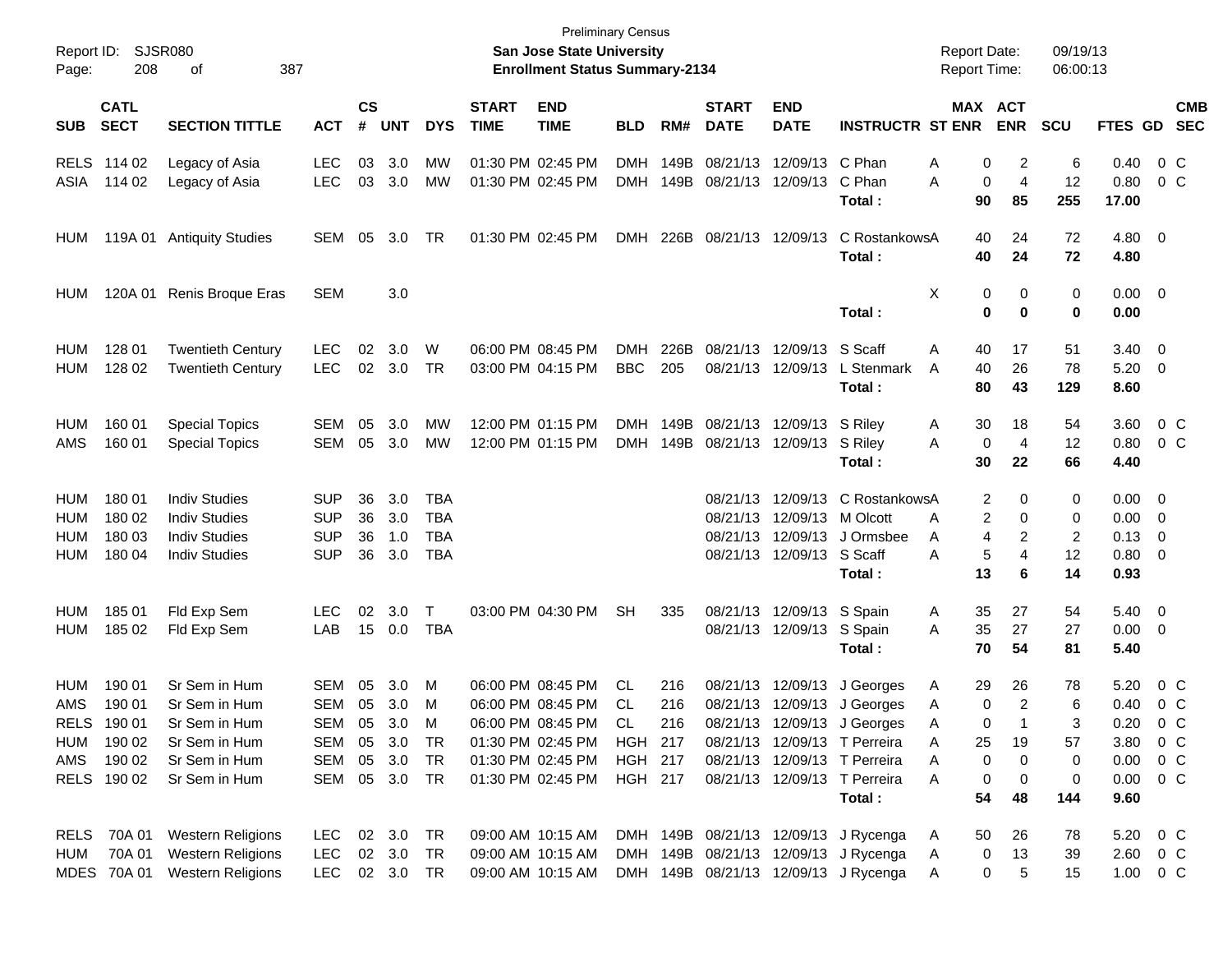| Report ID:<br>Page: | 209                        | <b>Preliminary Census</b><br><b>SJSR080</b><br>San Jose State University<br>387<br><b>Enrollment Status Summary-2134</b><br>οf<br>$\mathsf{cs}$<br><b>END</b><br><b>START</b><br><b>END</b><br><b>START</b> |            |        |            |            |             |                   |            |          |                            |                            |                                   |   |             | <b>Report Date:</b><br><b>Report Time:</b> | 09/19/13<br>06:00:13 |                |                         |                          |
|---------------------|----------------------------|-------------------------------------------------------------------------------------------------------------------------------------------------------------------------------------------------------------|------------|--------|------------|------------|-------------|-------------------|------------|----------|----------------------------|----------------------------|-----------------------------------|---|-------------|--------------------------------------------|----------------------|----------------|-------------------------|--------------------------|
| <b>SUB</b>          | <b>CATL</b><br><b>SECT</b> | <b>SECTION TITTLE</b>                                                                                                                                                                                       | <b>ACT</b> | #      | <b>UNT</b> | <b>DYS</b> | <b>TIME</b> | <b>TIME</b>       | <b>BLD</b> | RM#      | <b>DATE</b>                | <b>DATE</b>                | <b>INSTRUCTR ST ENR</b>           |   | MAX ACT     | <b>ENR</b>                                 | <b>SCU</b>           | <b>FTES GD</b> |                         | <b>CMB</b><br><b>SEC</b> |
| <b>RELS</b>         | 70A 02                     | <b>Western Religions</b>                                                                                                                                                                                    | <b>LEC</b> | $02\,$ | 3.0        | TR         |             | 12:00 PM 01:15 PM |            |          | DMH 149B 08/21/13 12/09/13 |                            | J Rycenga                         | Α | 50          | 29                                         | 87                   | 5.80           |                         | $0\,C$                   |
| <b>HUM</b>          | 70A 02                     | <b>Western Religions</b>                                                                                                                                                                                    | <b>LEC</b> | 02     | 3.0        | <b>TR</b>  |             | 12:00 PM 01:15 PM |            |          | DMH 149B 08/21/13 12/09/13 |                            | J Rycenga                         | A | 0           | 14                                         | 42                   | 2.80           |                         | 0 C                      |
| MDES                | 70A 02                     | <b>Western Religions</b>                                                                                                                                                                                    | <b>LEC</b> | 02     | 3.0        | TR         |             | 12:00 PM 01:15 PM |            |          | DMH 149B 08/21/13 12/09/13 |                            | J Rycenga                         | A | 0           | $\mathbf{3}$                               | 9                    | 0.60           |                         | 0 C                      |
|                     |                            |                                                                                                                                                                                                             |            |        |            |            |             |                   |            |          |                            |                            | Total:                            |   | 100         | 90                                         | 270                  | 18.00          |                         |                          |
| <b>RELS</b>         | 70B 01                     | <b>Eastern Religions</b>                                                                                                                                                                                    | <b>LEC</b> | 02     | 3.0        | F          |             | 09:00 AM 11:45 AM |            | DMH 149B | 08/21/13                   | 12/09/13                   | C Jochim                          | A | 50          | 10                                         | 30                   | 2.00           |                         | $0\,C$                   |
| <b>HUM</b>          | 70B 01                     | <b>Eastern Religions</b>                                                                                                                                                                                    | <b>LEC</b> | 02     | 3.0        | F          |             | 09:00 AM 11:45 AM | <b>DMH</b> |          |                            | 149B 08/21/13 12/09/13     | C Jochim                          | A | 0           | $\overline{7}$                             | 21                   | 1.40           |                         | 0 C                      |
| ASIA                | 70B 01                     | Eastern Religions                                                                                                                                                                                           | <b>LEC</b> | 02     | 3.0        | E          |             | 09:00 AM 11:45 AM |            |          |                            | DMH 149B 08/21/13 12/09/13 | C Jochim                          | A | 0           | 27                                         | 81                   | 5.40           |                         | 0 C                      |
|                     |                            |                                                                                                                                                                                                             |            |        |            |            |             |                   |            |          |                            |                            | Total:                            |   | 50          | 44                                         | 132                  | 8.80           |                         |                          |
| <b>RELS</b>         | 90 01                      | <b>Bible Hist and Lit</b>                                                                                                                                                                                   | <b>LEC</b> | 02     | 3.0        | MW         |             | 12:00 PM 01:15 PM | <b>SH</b>  | 241      | 08/21/13                   | 12/09/13                   | <b>B</b> Walters                  | A | 42          | 21                                         | 63                   | 4.20           |                         | $0\,C$                   |
| <b>JWSS</b>         | 90 01                      | Bible Hist and Lit                                                                                                                                                                                          | <b>LEC</b> | 02     | 3.0        | МW         |             | 12:00 PM 01:15 PM | <b>SH</b>  | 241      |                            | 08/21/13 12/09/13          | <b>B</b> Walters                  | A | 0           | $\overline{4}$                             | 12                   | 0.80           |                         | $0\,C$                   |
| <b>HUM</b>          | 90 01                      | Bible Hist and Lit                                                                                                                                                                                          | <b>LEC</b> | $02\,$ | 3.0        | MW         |             | 12:00 PM 01:15 PM | <b>SH</b>  | 241      | 08/21/13                   | 12/09/13                   | <b>B</b> Walters                  | A | 0           | 11                                         | 33                   | 2.20           |                         | $0\,C$                   |
| <b>MDES</b>         | 90 01                      | Bible Hist and Lit                                                                                                                                                                                          | <b>LEC</b> | $02\,$ | 3.0        | MW         |             | 12:00 PM 01:15 PM | <b>SH</b>  | 241      | 08/21/13                   | 12/09/13                   | <b>B</b> Walters                  | A | 0           | 3                                          | 9                    | 0.60           |                         | $0\,C$                   |
| <b>RELS</b>         | 90 02                      | Bible Hist and Lit                                                                                                                                                                                          | <b>LEC</b> | 02     | 3.0        | <b>TR</b>  |             | 03:00 PM 04:15 PM | <b>DMH</b> | 226B     |                            | 08/21/13 12/09/13          | <b>B</b> Walters                  | A | 42          | 18                                         | 54                   | 3.60           |                         | $0\,C$                   |
| <b>JWSS</b>         | 90 02                      | Bible Hist and Lit                                                                                                                                                                                          | <b>LEC</b> | 02     | 3.0        | <b>TR</b>  |             | 03:00 PM 04:15 PM | <b>DMH</b> | 226B     |                            | 08/21/13 12/09/13          | <b>B</b> Walters                  | A | 0           | $\overline{4}$                             | 12                   | 0.80           |                         | $0\,C$                   |
| <b>HUM</b>          | 90 02                      | <b>Bible Hist and Lit</b>                                                                                                                                                                                   | <b>LEC</b> | 02     | 3.0        | <b>TR</b>  |             | 03:00 PM 04:15 PM | <b>DMH</b> | 226B     | 08/21/13                   | 12/09/13                   | <b>B</b> Walters                  | A | 0           | 14                                         | 42                   | 2.80           |                         | $0\,C$                   |
|                     | MDES 90 02                 | <b>Bible Hist and Lit</b>                                                                                                                                                                                   | <b>LEC</b> | 02     | 3.0        | <b>TR</b>  |             | 03:00 PM 04:15 PM | <b>DMH</b> |          |                            | 226B 08/21/13 12/09/13     | <b>B</b> Walters                  | A | 0           | $\overline{4}$                             | 12                   | 0.80           |                         | 0 C                      |
|                     |                            |                                                                                                                                                                                                             |            |        |            |            |             |                   |            |          |                            |                            | Total:                            |   | 84          | 79                                         | 237                  | 15.80          |                         |                          |
| <b>RELS</b>         | 99 01                      | Death Dying & Rels                                                                                                                                                                                          | <b>LEC</b> | 02     | 3.0        | MW         |             | 10:30 AM 11:45 AM | DMH        | 149B     |                            |                            | 08/21/13 12/09/13 T Perreira      | A | 42          | 30                                         | 90                   | 6.00           |                         | $0\,C$                   |
| GERO                | 99 01                      | Death Dying & Rels                                                                                                                                                                                          | <b>LEC</b> |        | 02 3.0     | МW         |             | 10:30 AM 11:45 AM | <b>DMH</b> | 149B     |                            |                            | 08/21/13 12/09/13 T Perreira      | A | 0           | $\overline{7}$                             | 21                   | 1.40           |                         | 0 C                      |
| <b>HUM</b>          | 99 01                      | Death Dying & Rels                                                                                                                                                                                          | <b>LEC</b> |        | 02 3.0     | МW         |             | 10:30 AM 11:45 AM | <b>DMH</b> |          |                            |                            | 149B 08/21/13 12/09/13 T Perreira | A | 0           | $\overline{4}$                             | 12                   | 0.80           |                         | $0\,C$                   |
| <b>RELS</b>         | 99 02                      | Death Dying & Rels                                                                                                                                                                                          | <b>LEC</b> | $02\,$ | 3.0        | MW         |             | 03:00 PM 04:15 PM | IS         | 113      |                            |                            | 08/21/13 12/09/13 T Perreira      | A | 42          | 23                                         | 69                   | 4.60           |                         | $0\,C$                   |
| GERO                | 99 02                      | Death Dying & Rels                                                                                                                                                                                          | <b>LEC</b> | 02     | 3.0        | MW         |             | 03:00 PM 04:15 PM | IS         | 113      |                            |                            | 08/21/13 12/09/13 T Perreira      | A | $\mathbf 0$ | 10                                         | 30                   | 2.00           |                         | $0\,C$                   |
| <b>HUM</b>          | 99 02                      | Death Dying & Rels                                                                                                                                                                                          | <b>LEC</b> | 02     | 3.0        | МW         |             | 03:00 PM 04:15 PM | <b>IS</b>  | 113      |                            |                            | 08/21/13 12/09/13 T Perreira      | A | 0           | 6                                          | 18                   | 1.20           |                         | 0 C                      |
|                     |                            |                                                                                                                                                                                                             |            |        |            |            |             |                   |            |          |                            |                            | Total:                            |   | 84          | 80                                         | 240                  | 16.00          |                         |                          |
|                     | RELS 122 01                | Magic Science Reli                                                                                                                                                                                          | <b>LEC</b> |        | 3.0        |            |             |                   |            |          |                            |                            |                                   | X | 0           | 0                                          | 0                    | 0.00           | $\overline{\mathbf{0}}$ |                          |
|                     | ANTH 122 01                | Magic Science Reli                                                                                                                                                                                          | LEC        |        | 3.0        |            |             |                   |            |          |                            |                            |                                   | X | 0           | 0                                          | 0                    | 0.00           | $\overline{0}$          |                          |
|                     | RELS 122 02                | Magic Science Reli                                                                                                                                                                                          | LEC        |        | 3.0        |            |             |                   |            |          |                            |                            |                                   | X | $\mathbf 0$ | 0                                          | 0                    | $0.00 \t 0$    |                         |                          |
|                     | ANTH 122 02                | Magic Science Reli                                                                                                                                                                                          | <b>LEC</b> |        | 3.0        |            |             |                   |            |          |                            |                            |                                   | X | 0           | 0                                          | 0                    | 0.00           | $\overline{0}$          |                          |
|                     | RELS 122 03                | Magic Science Reli                                                                                                                                                                                          | LEC        |        | 02 3.0     | MW         |             | 10:30 AM 11:45 AM | SH         | 314      |                            |                            | 08/21/13 12/09/13 A Pandey        | Α | 40          | 13                                         | 39                   | 2.60           | 0 C                     |                          |
|                     | ANTH 122 03                | Magic Science Reli                                                                                                                                                                                          | LEC        |        | 02 3.0     | MW         |             | 10:30 AM 11:45 AM | SH         | 314      |                            |                            | 08/21/13 12/09/13 A Pandey        | Α | 0           | 26                                         | 78                   | 5.20           |                         | $0\,C$                   |
|                     | RELS 122 04                | Magic Science Reli                                                                                                                                                                                          | <b>LEC</b> |        | 02 3.0     | M          |             | 06:30 PM 09:15 PM | BBC        | 125      |                            |                            | 08/21/13 12/09/13 A Pandey        | Α | 40          | 15                                         | 45                   | 3.00           | 0 C                     |                          |
|                     | ANTH 122 04                | Magic Science Reli                                                                                                                                                                                          | <b>LEC</b> |        | 02 3.0     | M          |             | 06:30 PM 09:15 PM | <b>BBC</b> | 125      |                            |                            | 08/21/13 12/09/13 A Pandey        | Α | 0           | 14                                         | 42                   | 2.80           | $0\,C$                  |                          |
|                     |                            |                                                                                                                                                                                                             |            |        |            |            |             |                   |            |          |                            |                            | Total:                            |   | 80          | 68                                         | 204                  | 13.60          |                         |                          |
|                     | RELS 131 01                | Gender Sex & Relgn SEM                                                                                                                                                                                      |            |        | 3.0        |            |             |                   |            |          |                            |                            |                                   | X | $\mathbf 0$ | 0                                          | 0                    | $0.00 \t 0$    |                         |                          |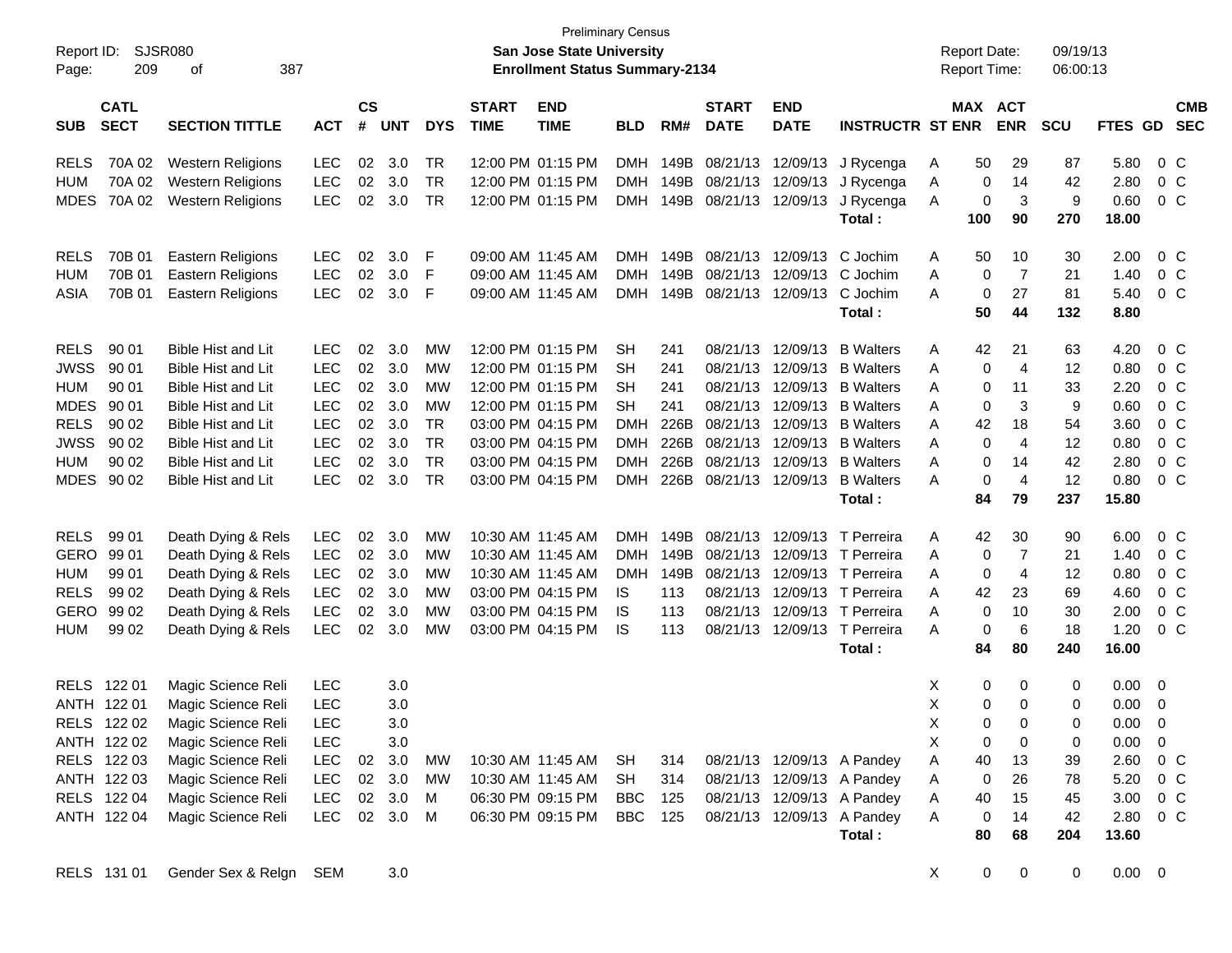| Report ID:<br>Page: | 210                        | SJSR080<br>387<br>оf     |            |                    |            |            |                             | <b>Preliminary Census</b><br>San Jose State University<br><b>Enrollment Status Summary-2134</b> |            |     |                             |                           |                              | <b>Report Date:</b><br><b>Report Time:</b> |                       |                  | 09/19/13<br>06:00:13 |                          |
|---------------------|----------------------------|--------------------------|------------|--------------------|------------|------------|-----------------------------|-------------------------------------------------------------------------------------------------|------------|-----|-----------------------------|---------------------------|------------------------------|--------------------------------------------|-----------------------|------------------|----------------------|--------------------------|
| <b>SUB</b>          | <b>CATL</b><br><b>SECT</b> | <b>SECTION TITTLE</b>    | <b>ACT</b> | $\mathsf{cs}$<br># | <b>UNT</b> | <b>DYS</b> | <b>START</b><br><b>TIME</b> | <b>END</b><br><b>TIME</b>                                                                       | <b>BLD</b> | RM# | <b>START</b><br><b>DATE</b> | <b>END</b><br><b>DATE</b> | <b>INSTRUCTR ST ENR</b>      |                                            | MAX ACT<br><b>ENR</b> | <b>SCU</b>       | <b>FTES GD</b>       | <b>CMB</b><br><b>SEC</b> |
|                     | WOMS 131 01                | Gender Sex & Relgn       | <b>SEM</b> |                    | 3.0        |            |                             |                                                                                                 |            |     |                             |                           | Total:                       | х                                          | 0<br>0                | 0<br>0<br>0<br>0 | $0.00 \t 0$<br>0.00  |                          |
| <b>RELS</b>         | 134 01                     | Religion, Film and M     | <b>LEC</b> |                    | 3.0        |            |                             |                                                                                                 |            |     |                             |                           |                              | X                                          | 0                     | 0<br>0           | 0.00                 | $\overline{\phantom{0}}$ |
| CA                  | 134 01                     | Religion, Film and M     | <b>LEC</b> |                    | 3.0        |            |                             |                                                                                                 |            |     |                             |                           |                              | Χ                                          | 0                     | 0<br>0           | 0.00                 | $\overline{\mathbf{0}}$  |
| <b>HUM</b>          | 134 01                     | Religion, Film and M     | <b>LEC</b> |                    | 3.0        |            |                             |                                                                                                 |            |     |                             |                           |                              | X                                          | 0                     | 0<br>0           | 0.00                 | $\overline{\mathbf{0}}$  |
|                     |                            |                          |            |                    |            |            |                             |                                                                                                 |            |     |                             |                           | Total:                       |                                            | $\mathbf 0$           | $\bf{0}$<br>0    | 0.00                 |                          |
|                     | RELS 145 02                | <b>Mideast Tradition</b> | <b>LEC</b> | 02                 | 3.0        | <b>TR</b>  |                             | 10:30 AM 11:45 AM                                                                               | CL.        | 243 | 08/21/13                    |                           | 12/09/13 Y Asmatey           | A                                          | 30<br>12              | 36               | 2.40                 | 0 C                      |
|                     | ANTH 145 02                | <b>Mideast Tradition</b> | <b>LEC</b> | 02                 | 3.0        | <b>TR</b>  |                             | 10:30 AM 11:45 AM                                                                               | CL.        | 243 | 08/21/13                    |                           | 12/09/13 Y Asmatey           | A                                          | 0                     | 5<br>15          | 1.00                 | 0 <sup>o</sup>           |
|                     | MDES 145 02                | <b>Mideast Tradition</b> | <b>LEC</b> |                    | 02 3.0     | <b>TR</b>  |                             | 10:30 AM 11:45 AM                                                                               | CL         | 243 | 08/21/13                    |                           | 12/09/13 Y Asmatey<br>Total: | A                                          | 13<br>0<br>30<br>30   | 39<br>90         | 2.60<br>6.00         | 0 <sup>o</sup>           |
| <b>RELS</b>         | 155 01                     | Pagan Traditions         | <b>SEM</b> | 04                 | 3.0        | <b>TBA</b> |                             |                                                                                                 |            |     | 08/21/13                    | 12/09/13                  | L Gilmore                    | A                                          | 40<br>18              | 54               | 3.70                 | 2 C                      |
| <b>HUM</b>          | 155 01                     | Pagan Traditions         | SEM        |                    | 04 3.0     | <b>TBA</b> |                             |                                                                                                 |            |     | 08/21/13                    |                           | 12/09/13 L Gilmore           | A                                          | 13<br>0               | 39               | 2.70                 | 2 C                      |
|                     |                            |                          |            |                    |            |            |                             |                                                                                                 |            |     |                             |                           | Total:                       |                                            | 40<br>31              | 93               | 6.40                 |                          |
|                     | RELS 162 01                | <b>Relig Controversy</b> | <b>LEC</b> |                    | 02 3.0     | TR         |                             | 10:30 AM 11:45 AM                                                                               | <b>SH</b>  | 241 | 08/21/13                    | 12/09/13                  | L Stenmark                   | A                                          | 40<br>30              | 90               | $6.00 \quad 0$       |                          |
|                     |                            |                          |            |                    |            |            |                             |                                                                                                 |            |     |                             |                           | Total:                       |                                            | 40<br>30              | 90               | 6.00                 |                          |
|                     | RELS 180 01                | <b>Indiv Studies</b>     | <b>SUP</b> | 36                 | 3.0        | <b>TBA</b> |                             |                                                                                                 |            |     | 08/21/13                    |                           | 12/09/13 J Rycenga           | A                                          | 2                     | 0<br>0           | 0.00                 | 0 C                      |
|                     | MDES 180 01                | <b>Indiv Studies</b>     | <b>SUP</b> | 36                 | 3.0        | <b>TBA</b> |                             |                                                                                                 |            |     | 08/21/13                    | 12/09/13                  | J Rycenga                    | A                                          | 0                     | 0<br>0           | 0.00                 | 0 <sup>o</sup>           |
|                     | RELS 180 02                | <b>Indiv Studies</b>     | <b>SUP</b> | 36                 | 3.0        | <b>TBA</b> |                             |                                                                                                 |            |     | 08/21/13                    | 12/09/13                  | P Karim                      | Α                                          | 2                     | 0<br>0           | 0.00                 | $0\,$ C                  |
|                     | MDES 180 02                | <b>Indiv Studies</b>     | <b>SUP</b> | 36                 | 3.0        | <b>TBA</b> |                             |                                                                                                 |            |     | 08/21/13                    | 12/09/13                  | P Karim                      | Α                                          | 0                     | 0<br>0           | 0.00                 | $0\,$ C                  |
|                     | RELS 180 03                | <b>Indiv Studies</b>     | <b>SUP</b> | 36                 | 3.0        | <b>TBA</b> |                             |                                                                                                 |            |     | 08/21/13                    | 12/09/13                  | R Katzen                     | Α                                          | 15                    | 0<br>0           | 0.00                 | 0 <sup>o</sup>           |
|                     | MDES 180 03                | <b>Indiv Studies</b>     | <b>SUP</b> | 36                 | 3.0        | <b>TBA</b> |                             |                                                                                                 |            |     | 08/21/13                    | 12/09/13                  | R Katzen                     | A                                          | 0                     | 5<br>15          | 1.00                 | 0 <sup>o</sup>           |
|                     |                            |                          |            |                    |            |            |                             |                                                                                                 |            |     |                             |                           | Total:                       |                                            | 19                    | 5<br>15          | 1.00                 |                          |
|                     | RELS 184 01                | Directed Reading         | <b>SUP</b> | 36                 | 3.0        | <b>TBA</b> |                             |                                                                                                 |            |     | 08/21/13                    |                           | 12/09/13 J Rycenga           | A                                          | 2                     | 0<br>0           | 0.00                 | 0 <sup>o</sup>           |
|                     | MDES 184 01                | Directed Reading         | <b>SUP</b> | 36                 | 3.0        | <b>TBA</b> |                             |                                                                                                 |            |     |                             |                           | 08/21/13 12/09/13 J Rycenga  | Α                                          | 0                     | 0<br>0           | 0.00                 | 0 <sup>o</sup>           |
|                     | RELS 184 02                | <b>Directed Reading</b>  | <b>SUP</b> | 36                 | 3.0        | <b>TBA</b> |                             |                                                                                                 |            |     |                             | 08/21/13 12/09/13 P Karim |                              | Α                                          | 2                     | 0<br>0           |                      | $0.00 \t 0 C$            |
|                     | MDES 184 02                | <b>Directed Reading</b>  | <b>SUP</b> | 36                 | 3.0 TBA    |            |                             |                                                                                                 |            |     |                             | 08/21/13 12/09/13 P Karim |                              | Α                                          | 0                     | 0<br>0           | 0.00                 | 0 <sup>o</sup>           |
|                     |                            |                          |            |                    |            |            |                             |                                                                                                 |            |     |                             |                           | Total:                       |                                            | 4                     | 0<br>0           | 0.00                 |                          |
|                     | RELS 191 01                | Relig in America         | <b>LEC</b> | 02                 | 3.0        | TR         |                             | 01:30 PM 02:45 PM                                                                               | SH         | 241 |                             |                           | 08/21/13 12/09/13 J Rycenga  | A                                          | 42<br>36              | 108              | 7.20                 | $0\,C$                   |
| HUM                 | 191 01                     | Relig in America         | <b>LEC</b> | $02\,$             | 3.0        | TR         |                             | 01:30 PM 02:45 PM                                                                               | <b>SH</b>  | 241 |                             |                           | 08/21/13 12/09/13 J Rycenga  | Α                                          | $\pmb{0}$             | 5<br>15          | 1.00                 | $0\,C$                   |
|                     | RELS 191 02                | Relig in America         | <b>LEC</b> |                    | 3.0        |            |                             |                                                                                                 |            |     |                             |                           |                              | х                                          | $\pmb{0}$             | 0<br>0           | $0.00 \t 0$          |                          |
| HUM                 | 191 02                     | Relig in America         | <b>LEC</b> |                    | 3.0        |            |                             |                                                                                                 |            |     |                             |                           |                              | Χ                                          | 0                     | 0<br>0           | $0.00 \t 0$          |                          |
|                     |                            |                          |            |                    |            |            |                             |                                                                                                 |            |     |                             |                           | Total:                       |                                            | 42<br>41              | 123              | 8.20                 |                          |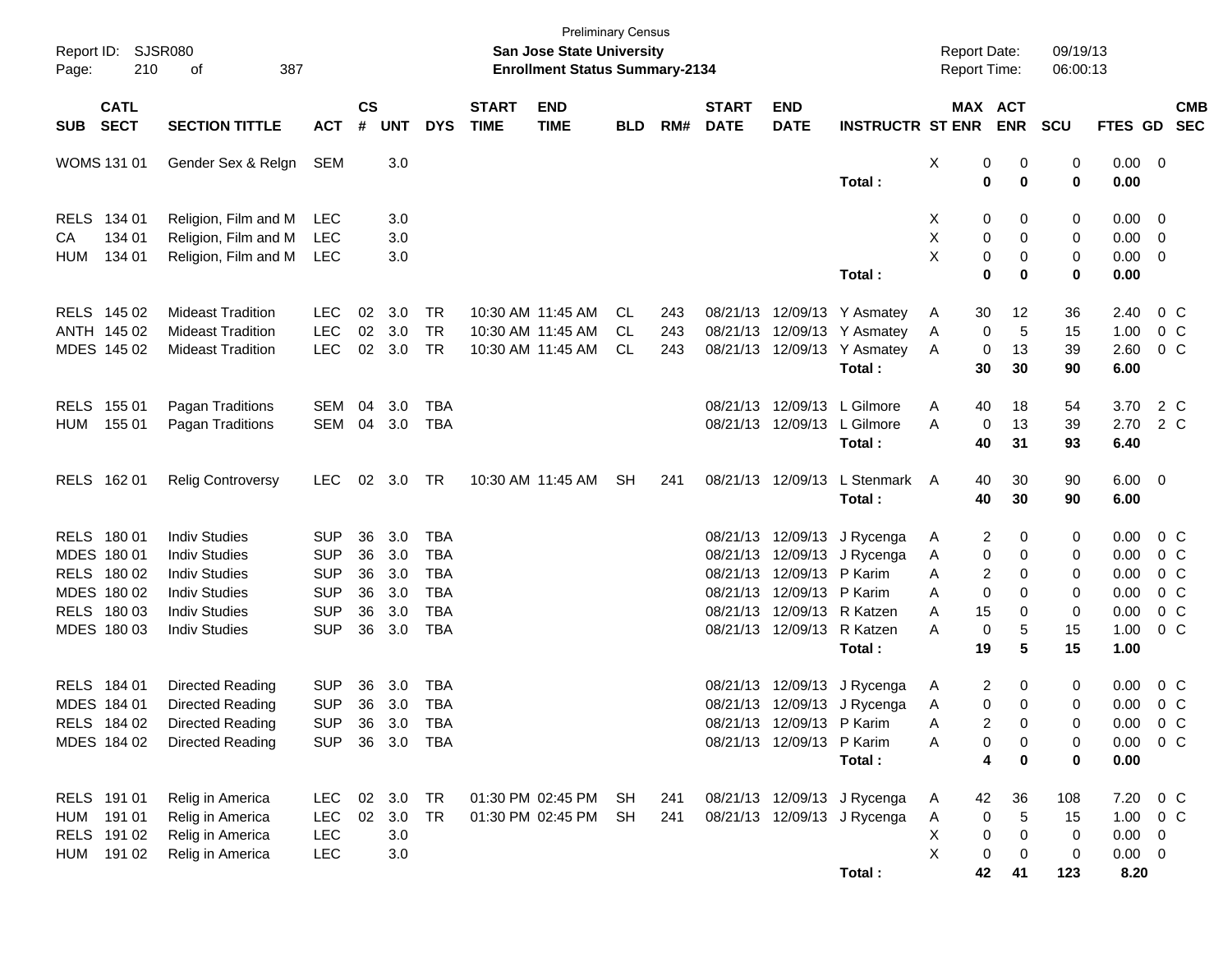| Page:      | Report ID: SJSR080<br>211 | of                    | 387     |           |            |                      |                    | <b>Preliminary Census</b><br><b>San Jose State University</b><br><b>Enrollment Status Summary-2134</b> |     |                             |                           |                         | <b>Report Date:</b><br><b>Report Time:</b> |                   | 09/19/13<br>06:00:13 |             |            |
|------------|---------------------------|-----------------------|---------|-----------|------------|----------------------|--------------------|--------------------------------------------------------------------------------------------------------|-----|-----------------------------|---------------------------|-------------------------|--------------------------------------------|-------------------|----------------------|-------------|------------|
| <b>SUB</b> | CATL<br><b>SECT</b>       | <b>SECTION TITTLE</b> | $ACT$ # | СS<br>UNT | <b>DYS</b> | <b>START</b><br>TIME | <b>END</b><br>TIME | <b>BLD</b>                                                                                             | RM# | <b>START</b><br><b>DATE</b> | <b>END</b><br><b>DATE</b> | <b>INSTRUCTR ST ENR</b> | <b>MAX</b>                                 | ACT<br><b>ENR</b> | <b>SCU</b>           | FTES GD SEC | <b>CMB</b> |

| Department : | <b>Humanities</b> |  |
|--------------|-------------------|--|
|--------------|-------------------|--|

|      |                  | 255.27       |
|------|------------------|--------------|
|      |                  | 176.25       |
| n.   |                  | 0.00         |
| 1155 | 1442 1315<br>909 | 3829<br>2640 |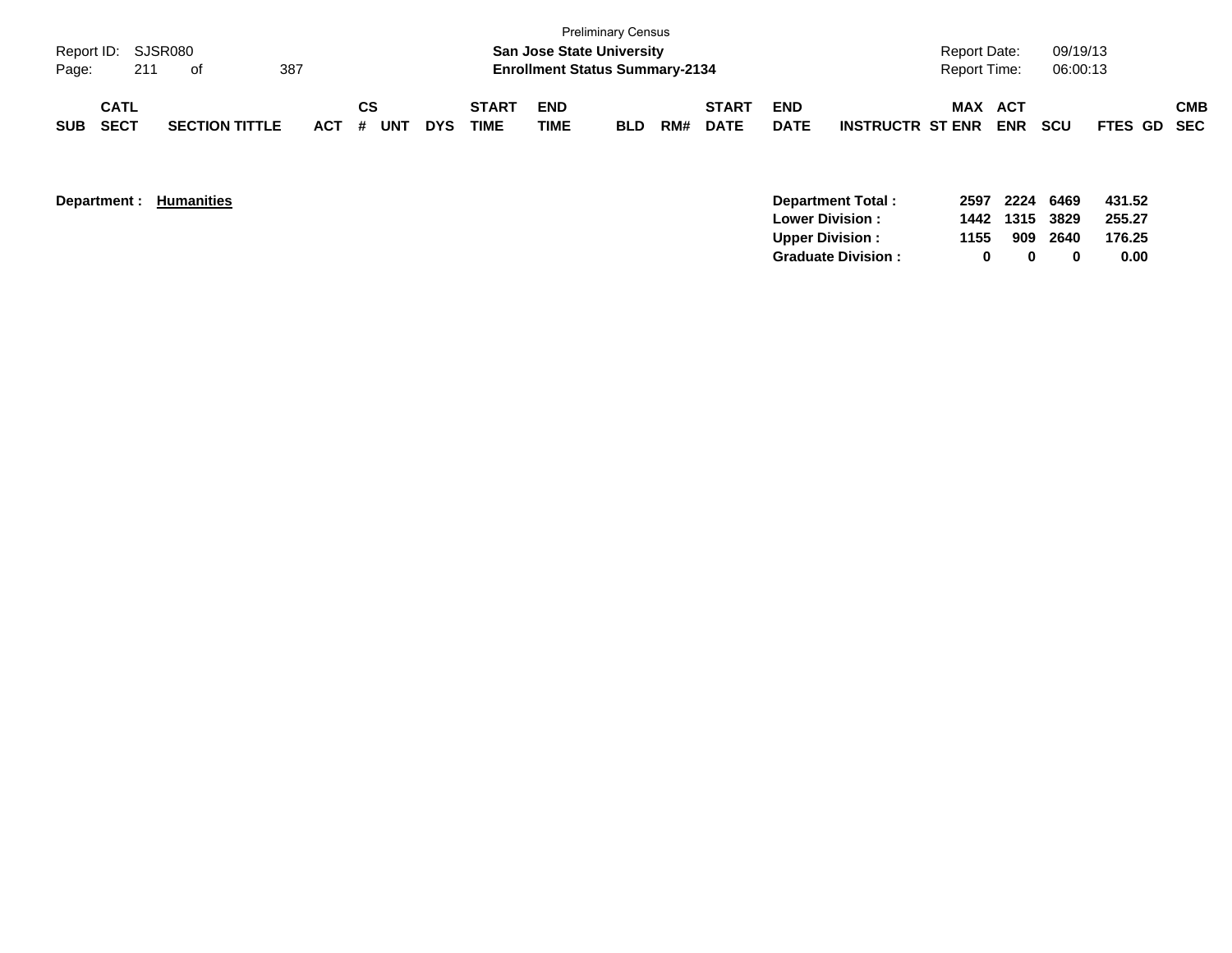| Report ID:<br>Page: | 212                        | <b>SJSR080</b><br>387<br>оf                                                            |            |                    |            |            |                             | <b>Preliminary Census</b><br><b>San Jose State University</b><br><b>Enrollment Status Summary-2134</b> |                |     |                             |                           |                                                                        | <b>Report Date:</b><br>Report Time: |                       | 09/19/13<br>06:00:13 |                |                          |                          |
|---------------------|----------------------------|----------------------------------------------------------------------------------------|------------|--------------------|------------|------------|-----------------------------|--------------------------------------------------------------------------------------------------------|----------------|-----|-----------------------------|---------------------------|------------------------------------------------------------------------|-------------------------------------|-----------------------|----------------------|----------------|--------------------------|--------------------------|
| <b>SUB</b>          | <b>CATL</b><br><b>SECT</b> | <b>SECTION TITTLE</b>                                                                  | <b>ACT</b> | $\mathsf{cs}$<br># | <b>UNT</b> | <b>DYS</b> | <b>START</b><br><b>TIME</b> | <b>END</b><br><b>TIME</b>                                                                              | <b>BLD</b>     | RM# | <b>START</b><br><b>DATE</b> | <b>END</b><br><b>DATE</b> | <b>INSTRUCTR ST ENR</b>                                                |                                     | MAX ACT<br><b>ENR</b> | <b>SCU</b>           | FTES GD        |                          | <b>CMB</b><br><b>SEC</b> |
| <b>College</b>      |                            | <b>Humanities &amp; the Arts</b>                                                       |            |                    |            |            |                             |                                                                                                        |                |     |                             |                           |                                                                        |                                     |                       |                      |                |                          |                          |
| <b>LING</b>         | Department :<br>20 01      | <b>Linguistics &amp; Language Development</b><br>Nature of Language                    | <b>LEC</b> | 02 <sub>o</sub>    | 3.0        | MW         |                             | 10:30 AM 11:45 AM                                                                                      | CL.            | 218 | 08/21/13                    | 12/09/13                  | D Silverman A                                                          | 30                                  | 25                    | 75                   | $5.00 \t 0$    |                          |                          |
| <b>LING</b>         | 20 02                      | Nature of Language                                                                     | <b>LEC</b> | 02                 | 3.0        | MW         |                             | 01:30 PM 02:45 PM                                                                                      | <b>BBC</b>     | 123 | 08/21/13                    | 12/09/13                  | R Kataoka                                                              | 30<br>A                             | 29                    | 87                   | 5.80           | $\overline{\phantom{0}}$ |                          |
| <b>LING</b>         | 20 03                      | Nature of Language                                                                     | <b>LEC</b> | 02                 | 3.0        | <b>TR</b>  |                             | 12:00 PM 01:15 PM                                                                                      | CL             | 218 |                             | 08/21/13 12/09/13         | M Ohala                                                                | 30<br>A                             | 24                    | 72                   | $4.80\ 0$      |                          |                          |
|                     |                            |                                                                                        |            |                    |            |            |                             |                                                                                                        |                |     |                             |                           | Total:                                                                 | 90                                  | 78                    | 234                  | 15.60          |                          |                          |
| <b>LING</b>         | 21 02                      | Langu and Thinking                                                                     | <b>SEM</b> | 04                 | 3.0        | MW         |                             | 10:30 AM 11:45 AM                                                                                      | <b>BBC</b>     | 123 |                             | 08/21/13 12/09/13         | <b>R</b> Melnick                                                       | 30<br>A                             | 30                    | 90                   | $6.00 \t 0$    |                          |                          |
| <b>LING</b>         | 21 03                      | Langu and Thinking                                                                     | <b>SEM</b> | 04                 | 3.0        | МW         |                             | 01:30 PM 02:45 PM                                                                                      | <b>BBC</b>     | 122 | 08/21/13                    |                           | 12/09/13 K VanBik                                                      | 30<br>A                             | 30                    | 90                   | $6.00 \quad 0$ |                          |                          |
| <b>LING</b>         | 21 04                      | Langu and Thinking                                                                     | <b>SEM</b> | 04                 | 3.0        | МW         |                             | 03:00 PM 04:15 PM                                                                                      | <b>BBC</b>     | 122 | 08/21/13                    |                           | 12/09/13 K VanBik                                                      | 30<br>A                             | 30                    | 90                   | $6.00 \quad 0$ |                          |                          |
| LING                | 21 05                      | Langu and Thinking                                                                     | <b>SEM</b> | 04                 | 3.0        | <b>TR</b>  |                             | 09:00 AM 10:15 AM                                                                                      | CL             | 218 |                             | 08/21/13 12/09/13 K Moore |                                                                        | 30<br>A                             | 30                    | 90                   | 6.00           | $\overline{\phantom{0}}$ |                          |
| <b>LING</b>         | 21 06                      | Langu and Thinking                                                                     | <b>SEM</b> | 04                 | 3.0        | <b>TR</b>  |                             | 10:30 AM 11:45 AM                                                                                      | <b>CL</b>      | 218 |                             | 08/21/13 12/09/13 K Moore |                                                                        | 30<br>Α                             | 29                    | 87                   | 5.80           | $\overline{\phantom{0}}$ |                          |
| <b>LING</b>         | 21 07                      | Langu and Thinking                                                                     | <b>SEM</b> | 04                 | 3.0        | <b>TR</b>  |                             | 01:30 PM 02:45 PM                                                                                      | <b>BBC</b>     | 123 |                             | 08/21/13 12/09/13         | K Moore                                                                | 30<br>А                             | 30                    | 90                   | $6.00 \quad 0$ |                          |                          |
|                     |                            |                                                                                        |            |                    |            |            |                             |                                                                                                        |                |     |                             |                           | Total:                                                                 | 180                                 | 179                   | 537                  | 35.80          |                          |                          |
| <b>LING</b>         | 22 01                      | Lang across Life                                                                       | <b>LEC</b> | 02                 | 3.0        | MW         |                             | 01:30 PM 02:45 PM                                                                                      | CL.            | 218 |                             | 08/21/13 12/09/13         | M Siegal                                                               | 30<br>Α                             | 30                    | 90                   | $6.00 \quad 0$ |                          |                          |
|                     |                            |                                                                                        |            |                    |            |            |                             |                                                                                                        |                |     |                             |                           | Total:                                                                 | 30                                  | 30                    | 90                   | 6.00           |                          |                          |
| <b>LING</b>         | 101 01                     | Intro to Ling                                                                          | <b>SEM</b> | 04                 | 3.0        | TR         |                             | 10:30 AM 11:45 AM                                                                                      | CL.            | 316 |                             | 08/21/13 12/09/13         | M Ohala                                                                | 25<br>Α                             | 25                    | 75                   | 5.60 12        |                          |                          |
| <b>LING</b>         | 101 02                     | Intro to Ling                                                                          | SEM        | 04                 | 3.0        | W          |                             | 06:00 PM 08:45 PM                                                                                      | <b>CL</b>      | 218 |                             | 08/21/13 12/09/13         | D Silverman                                                            | 25<br>A                             | 18                    | 54                   | 4.00 8         |                          |                          |
|                     |                            |                                                                                        |            |                    |            |            |                             |                                                                                                        |                |     |                             |                           | Total:                                                                 | 50                                  | 43                    | 129                  | 9.60           |                          |                          |
| <b>LING</b>         | 107 01                     | Patterns English                                                                       | SEM        | 05                 | 3.0        | MW         |                             | 03:00 PM 04:15 PM                                                                                      | <b>HGH 124</b> |     |                             | 08/21/13 12/09/13         | S Phillabaum A                                                         | 50                                  | 43                    | 129                  | 9.10 10        |                          |                          |
|                     |                            |                                                                                        |            |                    |            |            |                             |                                                                                                        |                |     |                             |                           | Total:                                                                 | 50                                  | 43                    | 129                  | 9.10           |                          |                          |
| <b>LING</b>         | 108 01                     | Sec Lang Dev/Teach                                                                     | SEM 04 3.0 |                    |            | TR         |                             | 10:30 AM 11:45 AM                                                                                      | <b>BBC</b>     | 123 |                             | 08/21/13 12/09/13         | S Khan                                                                 | 25<br>Α                             | 20                    | 60                   | $4.00 \ 0$     |                          |                          |
|                     |                            |                                                                                        |            |                    |            |            |                             |                                                                                                        |                |     |                             |                           | Total:                                                                 | 25                                  | 20                    | 60                   | 4.00           |                          |                          |
| <b>LING</b>         | 111 01                     | <b>Ling Phonetics</b>                                                                  | SEM        | 04                 | 3.0        | TR         |                             | 03:00 PM 04:15 PM                                                                                      | <b>CL</b>      | 242 |                             | 08/21/13 12/09/13         | M Ohala                                                                | 25<br>Α                             | 24                    | 72                   | 5.50 14        |                          |                          |
|                     |                            |                                                                                        |            |                    |            |            |                             |                                                                                                        |                |     |                             |                           | Total :                                                                | 25                                  | 24                    | 72                   | 5.50           |                          |                          |
|                     | LING 11201                 | Intro to Syntax                                                                        |            |                    |            |            |                             | SEM 04 3.0 MW 10:30 AM 11:45 AM CL                                                                     |                | 316 |                             | 08/21/13 12/09/13 K Moore |                                                                        | 25<br>A                             | 24                    | 72                   | 5.30 10        |                          |                          |
|                     |                            |                                                                                        |            |                    |            |            |                             |                                                                                                        |                |     |                             |                           | Total:                                                                 | 25                                  | 24                    | 72                   | 5.30           |                          |                          |
|                     | LING 11301                 | Intro to Phonology                                                                     |            |                    |            |            |                             |                                                                                                        |                |     |                             |                           | SEM 04 3.0 MW 01:30 PM 02:45 PM CL 242 08/21/13 12/09/13 D Silverman A | 25                                  | 25                    | 75                   | 5.45 9         |                          |                          |
|                     |                            |                                                                                        |            |                    |            |            |                             |                                                                                                        |                |     |                             |                           | Total:                                                                 | 25                                  | 25                    | 75                   | 5.45           |                          |                          |
|                     | LING 114 01                | Intr Seman & Discrse SEM 04 3.0 MW 03:00 PM 04:15 PM CL 218 08/21/13 12/09/13 S Svorou |            |                    |            |            |                             |                                                                                                        |                |     |                             |                           |                                                                        | A<br>25                             | 31                    | 93                   | 7.00 16        |                          |                          |
|                     |                            |                                                                                        |            |                    |            |            |                             |                                                                                                        |                |     |                             |                           | Total:                                                                 | 25                                  | 31                    | 93                   | 7.00           |                          |                          |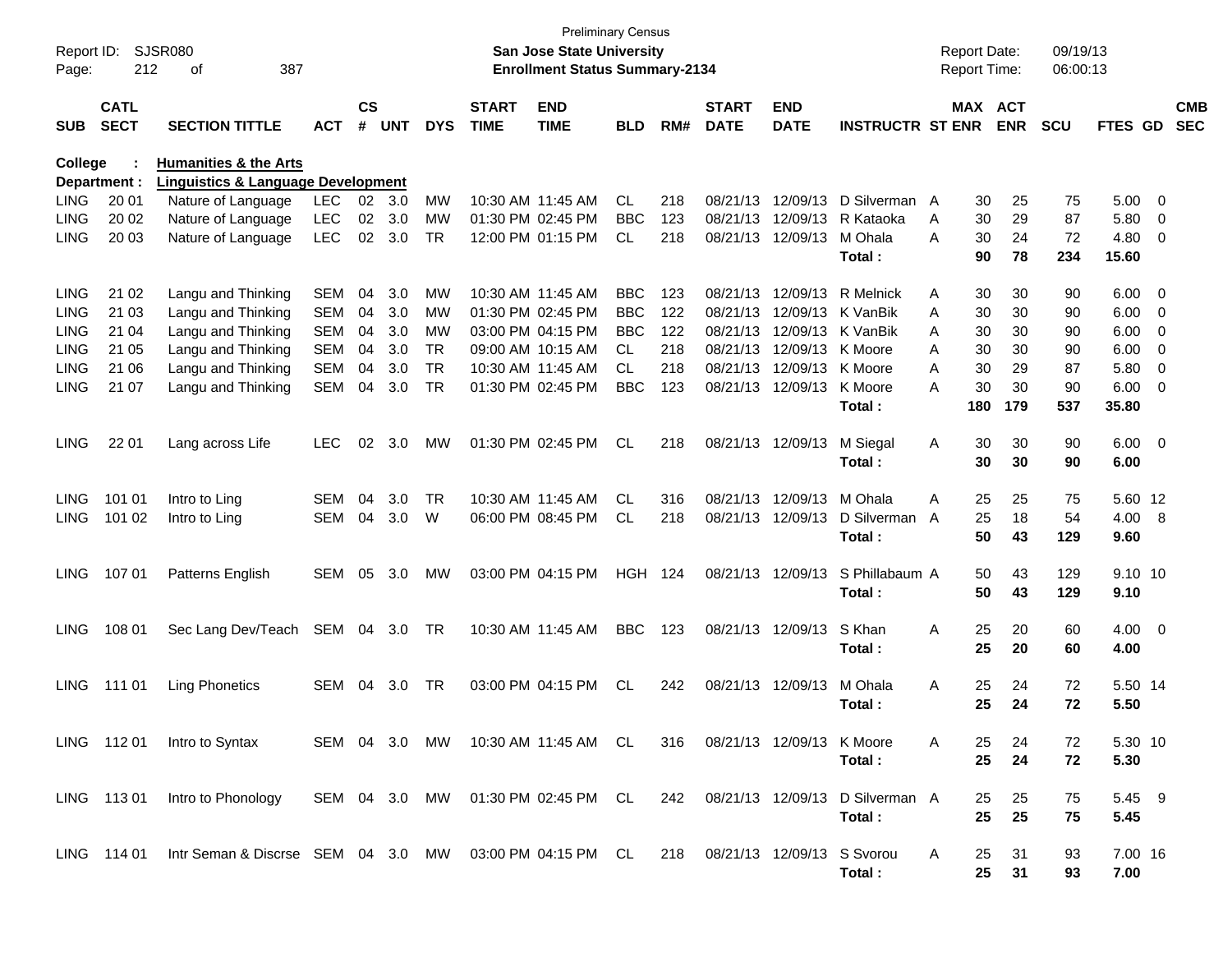| Report ID:<br>Page: | 213                        | SJSR080<br>387<br>οf          |                |                |            |            |                             | <b>Preliminary Census</b><br><b>San Jose State University</b><br><b>Enrollment Status Summary-2134</b> |            |     |                             |                            |                             | <b>Report Date:</b><br><b>Report Time:</b> |                | 09/19/13<br>06:00:13 |                |                          |                          |
|---------------------|----------------------------|-------------------------------|----------------|----------------|------------|------------|-----------------------------|--------------------------------------------------------------------------------------------------------|------------|-----|-----------------------------|----------------------------|-----------------------------|--------------------------------------------|----------------|----------------------|----------------|--------------------------|--------------------------|
| <b>SUB</b>          | <b>CATL</b><br><b>SECT</b> | <b>SECTION TITTLE</b>         | <b>ACT</b>     | <b>CS</b><br># | <b>UNT</b> | <b>DYS</b> | <b>START</b><br><b>TIME</b> | <b>END</b><br><b>TIME</b>                                                                              | <b>BLD</b> | RM# | <b>START</b><br><b>DATE</b> | <b>END</b><br><b>DATE</b>  | <b>INSTRUCTR ST ENR</b>     | MAX ACT                                    | <b>ENR</b>     | <b>SCU</b>           | <b>FTES GD</b> |                          | <b>CMB</b><br><b>SEC</b> |
| <b>LING</b>         | 115 01                     |                               | SEM            | 05             | 3.0        | M          |                             | 06:00 PM 08:45 PM                                                                                      | CL.        | 242 |                             | 08/21/13 12/09/13 H Koo    |                             | Α<br>20                                    | 18             | 54                   | 4.10 10        |                          |                          |
|                     |                            | <b>Corpus Linguistics</b>     |                |                |            |            |                             |                                                                                                        |            |     |                             |                            | Total :                     | 20                                         | 18             | 54                   | 4.10           |                          |                          |
| <b>LING</b>         | 122 01                     | English World Lang            | SEM            | 04             | 3.0        | MW         |                             | 09:00 AM 10:15 AM                                                                                      | <b>BBC</b> | 123 |                             | 08/21/13 12/09/13 K VanBik |                             | 28<br>A                                    | 24             | 72                   | 4.80           |                          | 0 C                      |
| ASIA                | 122 01                     | English World Lang            | SEM            | 04             | 3.0        | MW         |                             | 09:00 AM 10:15 AM                                                                                      | <b>BBC</b> | 123 | 08/21/13                    |                            | 12/09/13 K VanBik           | 0<br>A                                     | 4              | 12                   | 0.80           |                          | 0 C                      |
| <b>LING</b>         | 122 02                     | English World Lang            | SEM            | 04             | 3.0        | MW         |                             | 10:30 AM 11:45 AM                                                                                      | <b>BBC</b> | 122 | 08/21/13                    |                            | 12/09/13 K VanBik           | 28<br>A                                    | 25             | 75                   | 5.00           |                          | 0 C                      |
| ASIA                | 122 02                     | English World Lang            | SEM            | 04             | 3.0        | MW         |                             | 10:30 AM 11:45 AM                                                                                      | <b>BBC</b> | 122 | 08/21/13                    |                            | 12/09/13 K VanBik           | 0<br>A                                     | 4              | 12                   | 0.80           |                          | 0 C                      |
| <b>LING</b>         | 122 03                     | English World Lang            | SEM            | 04             | 3.0        | <b>TR</b>  |                             | 09:00 AM 10:15 AM                                                                                      | <b>BBC</b> | 123 | 08/21/13                    |                            | 12/09/13 B Kumaravadi A     | 28                                         | 23             | 69                   | 4.60           |                          | 0 <sup>o</sup>           |
| ASIA                | 122 03                     | English World Lang            | SEM            | 04             | 3.0        | TR         |                             | 09:00 AM 10:15 AM                                                                                      | <b>BBC</b> | 123 | 08/21/13                    |                            | 12/09/13 B Kumaravadi A     | 0                                          | 2              | 6                    | 0.40           |                          | 0 <sup>o</sup>           |
| <b>LING</b>         | 122 04                     | English World Lang            | SEM            | 04             | 3.0        | TR         |                             | 01:30 PM 02:45 PM                                                                                      | <b>BBC</b> | 122 | 08/21/13                    | 12/09/13 S Khan            |                             | 28<br>A                                    | 19             | 57                   | 3.80           |                          | 0 <sup>o</sup>           |
| ASIA                | 122 04                     | English World Lang            | SEM            | 04             | 3.0        | TR         |                             | 01:30 PM 02:45 PM                                                                                      | <b>BBC</b> | 122 |                             | 08/21/13 12/09/13 S Khan   |                             | 0<br>A                                     | $\overline{2}$ | 6                    | 0.40           |                          | $0\,C$                   |
|                     |                            |                               |                |                |            |            |                             |                                                                                                        |            |     |                             |                            | Total :                     | 112                                        | 103            | 309                  | 20.60          |                          |                          |
| <b>LING</b>         | 123 01                     | Sound Comm                    | SEM            | 04             | 3.0        | MW         |                             | 12:00 PM 01:15 PM                                                                                      | <b>BBC</b> | 123 | 08/21/13                    | 12/09/13 H Koo             |                             | 25<br>Α                                    | 24             | 72                   | 4.80 0         |                          |                          |
| <b>LING</b>         | 123 02                     | Sound Comm                    | SEM            | 04             | 3.0        | MW         |                             | 01:30 PM 02:45 PM                                                                                      | <b>BBC</b> | 221 | 08/21/13                    | 12/09/13 H Koo             |                             | 25<br>A                                    | 25             | 75                   | 5.00           | $\overline{\phantom{0}}$ |                          |
| <b>LING</b>         | 123 03                     | Sound Comm                    | SEM            | 04             | 3.0        | MW         |                             | 03:00 PM 04:15 PM                                                                                      | CL         | 242 | 08/21/13                    |                            | 12/09/13 D Silverman        | 25<br>A                                    | 23             | 69                   | 4.60           | $\overline{\phantom{0}}$ |                          |
| <b>LING</b>         | 123 04                     | Sound Comm                    | <b>SEM</b>     | 04             | 3.0        | <b>TR</b>  |                             | 09:00 AM 10:15 AM                                                                                      | <b>BBC</b> | 221 | 08/21/13                    |                            | 12/09/13 R Kataoka          | 25<br>Α                                    | 24             | 72                   | 4.80           | $\overline{\mathbf{0}}$  |                          |
| <b>LING</b>         | 123 05                     | Sound Comm                    | SEM            | 04             | 3.0        | <b>TR</b>  |                             | 10:30 AM 11:45 AM                                                                                      | <b>BBC</b> | 221 |                             |                            | 08/21/13 12/09/13 R Kataoka | 25<br>A                                    | 26             | 78                   | 5.20           | $\overline{\phantom{0}}$ |                          |
|                     |                            |                               |                |                |            |            |                             |                                                                                                        |            |     |                             |                            | Total :                     | 125                                        | 122            | 366                  | 24.40          |                          |                          |
| <b>LING</b>         | 124 01                     | Intro Speech Tech             | SEM            | 04             | 3.0        | W          |                             | 06:00 PM 08:45 PM                                                                                      | <b>CL</b>  | 242 |                             | 08/21/13 12/09/13          | H Koo                       | 20<br>Α                                    | 17             | 51                   | 3.90 10        |                          |                          |
|                     |                            |                               |                |                |            |            |                             |                                                                                                        |            |     |                             |                            | Total :                     | 20                                         | 17             | 51                   | 3.90           |                          |                          |
| <b>LING</b>         | 129 01                     | Cult/Lg/Ethn/ in US           | SEM            | 04             | 3.0        | TR         |                             | 01:30 PM 02:45 PM                                                                                      | CL.        | 218 |                             | 08/21/13 12/09/13          | R Henze                     | 28<br>Α                                    | 28             | 84                   | 5.60 0         |                          |                          |
|                     |                            |                               |                |                |            |            |                             |                                                                                                        |            |     |                             |                            | Total :                     | 28                                         | 28             | 84                   | 5.60           |                          |                          |
| <b>LING</b>         | 166 01                     | Socling Crosscul              | SEM            | 04             | 3.0        | TR         |                             | 04:30 PM 05:45 PM                                                                                      | CL.        | 242 |                             | 08/21/13 12/09/13          | M Ohala                     | 25<br>Α                                    | 19             | 57                   | 4.05 5         |                          |                          |
|                     |                            |                               |                |                |            |            |                             |                                                                                                        |            |     |                             |                            | Total :                     | 25                                         | 19             | 57                   | 4.05           |                          |                          |
| LING.               | 180 01                     | <b>Individ Studies</b>        | <b>SUP</b>     |                | 36 3.0     | TBA        |                             |                                                                                                        |            |     |                             |                            | 08/21/13 12/09/13 K VanBik  | $\overline{2}$<br>A                        |                | 3                    | $0.20 \ 0$     |                          |                          |
|                     |                            | LING 180 02 Individ Studies   | SUP 36 2.0 TBA |                |            |            |                             |                                                                                                        |            |     |                             | 08/21/13 12/09/13 K Moore  |                             | A<br>1                                     | $\mathbf{1}$   | 2                    | $0.13 \quad 0$ |                          |                          |
|                     |                            |                               |                |                |            |            |                             |                                                                                                        |            |     |                             |                            | Total:                      | 3                                          | $\overline{2}$ | 5                    | 0.33           |                          |                          |
|                     |                            | LING 202A 01 Syntactic Theory |                |                |            |            |                             | SEM 05 3.0 MW 12:00 PM 01:15 PM CL 205 08/21/13 12/09/13 S Svorou                                      |            |     |                             |                            |                             | A                                          | 15 11          | 33                   | 2.75 11        |                          |                          |
|                     |                            |                               |                |                |            |            |                             |                                                                                                        |            |     |                             |                            | Total:                      |                                            | 15 11          | 33                   | 2.75           |                          |                          |
|                     | LING 298 01                | <b>Spec Studies</b>           | SUP 25 4.0 TBA |                |            |            |                             |                                                                                                        |            |     |                             | 08/21/13 12/09/13          |                             | 0<br>$\mathsf{A}$                          | 0              | 0                    | $0.00 \quad 0$ |                          |                          |
|                     | LING 298 02                | <b>Spec Studies</b>           | SUP 25 3.0 TBA |                |            |            |                             |                                                                                                        |            |     |                             |                            | 08/21/13 12/09/13 S Svorou  | 3 <sup>7</sup><br>A                        | $\mathbf{1}$   | 3                    | $0.25$ 1       |                          |                          |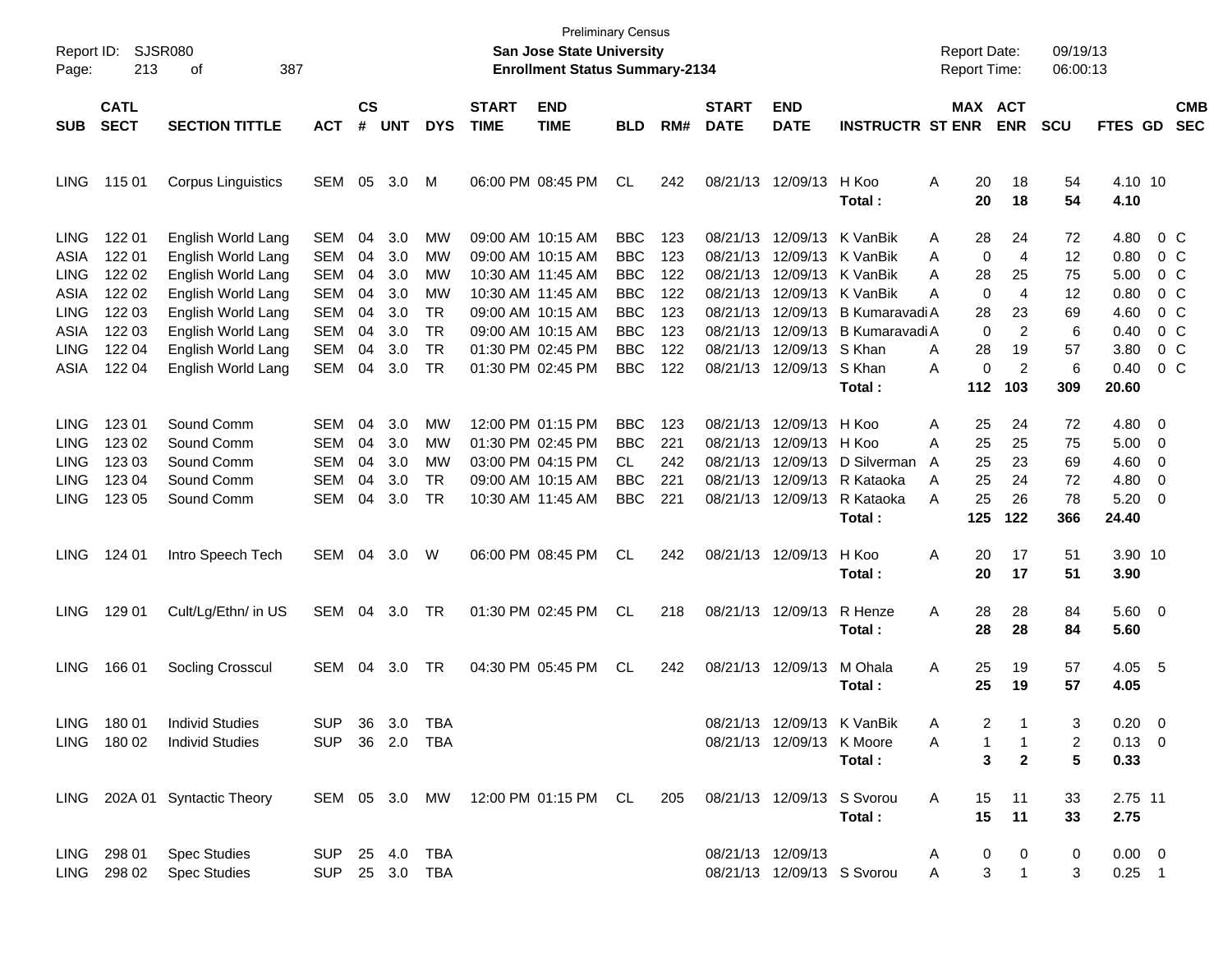| Report ID:<br>Page: | 214                        | <b>Preliminary Census</b><br>SJSR080<br><b>San Jose State University</b><br>387<br><b>Enrollment Status Summary-2134</b><br>оf<br>$\mathsf{cs}$<br><b>START</b><br><b>END</b><br><b>START</b><br><b>END</b> |                |    |            |            |             |                      |            |     |                   |                            |                                 |         |                              | 09/19/13<br>06:00:13 |                |                          |
|---------------------|----------------------------|-------------------------------------------------------------------------------------------------------------------------------------------------------------------------------------------------------------|----------------|----|------------|------------|-------------|----------------------|------------|-----|-------------------|----------------------------|---------------------------------|---------|------------------------------|----------------------|----------------|--------------------------|
| <b>SUB</b>          | <b>CATL</b><br><b>SECT</b> | <b>SECTION TITTLE</b>                                                                                                                                                                                       | <b>ACT</b>     | #  | <b>UNT</b> | <b>DYS</b> | <b>TIME</b> | <b>TIME</b>          | <b>BLD</b> | RM# | <b>DATE</b>       | <b>DATE</b>                | <b>INSTRUCTR ST ENR</b>         |         | MAX ACT<br><b>ENR</b>        | <b>SCU</b>           | <b>FTES GD</b> | <b>CMB</b><br><b>SEC</b> |
| <b>LING</b>         | 298 03                     | <b>Spec Studies</b>                                                                                                                                                                                         | <b>SUP</b>     | 25 | 3.0        | <b>TBA</b> |             |                      |            |     | 08/21/13          | 12/09/13                   |                                 | A       | 3<br>0                       | 0                    | 0.00           | 0                        |
| <b>LING</b>         | 298 04                     | <b>Spec Studies</b>                                                                                                                                                                                         | <b>SUP</b>     | 25 | 3.0        | <b>TBA</b> |             |                      |            |     | 08/21/13 12/09/13 |                            |                                 | Α       | 3<br>0                       | 0                    | 0.00           | 0                        |
| <b>LING</b>         | 298 05                     | <b>Spec Studies</b>                                                                                                                                                                                         | <b>SUP</b>     |    | 3.0        |            |             |                      |            |     |                   |                            |                                 | X       | 0<br>$\pmb{0}$               | 0                    | 0.00           | 0                        |
|                     |                            |                                                                                                                                                                                                             |                |    |            |            |             |                      |            |     |                   |                            | Total:                          |         | $\mathbf 1$<br>9             | 3                    | 0.25           |                          |
| <b>LING</b>         | 299 01                     | Thesis                                                                                                                                                                                                      | <b>SUP</b>     | 25 | 6.0        | <b>TBA</b> |             |                      |            |     | 08/21/13          | 12/09/13                   |                                 | A       | 0<br>0                       | 0                    | 0.00           | $\mathbf 0$              |
| <b>LING</b>         | 299 02                     | <b>Thesis</b>                                                                                                                                                                                               | <b>SUP</b>     | 25 | 3.0        | <b>TBA</b> |             |                      |            |     | 08/21/13          | 12/09/13                   | S Svorou                        | Α       | 3<br>$\overline{\mathbf{c}}$ | 6                    | 0.50           | $\overline{2}$           |
| <b>LING</b>         | 299 03                     | <b>Thesis</b>                                                                                                                                                                                               | <b>SUP</b>     | 25 | 3.0        | <b>TBA</b> |             |                      |            |     | 08/21/13          | 12/09/13                   | H Koo                           | Α       | 3<br>1                       | 3                    | 0.25           | $\overline{1}$           |
| <b>LING</b>         | 299 04                     | <b>Thesis</b>                                                                                                                                                                                               | <b>SUP</b>     | 25 | 1.0        | <b>TBA</b> |             |                      |            |     | 08/21/13 12/09/13 |                            |                                 | Α       | 3<br>0                       | 0                    | 0.00           | $\mathbf 0$              |
|                     |                            |                                                                                                                                                                                                             |                |    |            |            |             |                      |            |     |                   |                            | Total:                          |         | 3<br>9                       | 9                    | 0.75           |                          |
| LLD                 | 101                        | Academic English I                                                                                                                                                                                          | <b>SEM</b>     | 05 | 5.0        | MW         |             | 07:30 AM 08:45 AM    | <b>BBC</b> | 221 | 08/21/13          |                            | 12/09/13 V Barney               | 20<br>A | 20                           | 60                   | 6.67           | $\mathbf 0$              |
| LLD                 | 1 0 2                      | Academic English I                                                                                                                                                                                          | <b>SEM</b>     | 05 | 5.0        | MW         |             | 09:00 AM 10:15 AM    | <b>BBC</b> | 221 | 08/21/13          |                            | 12/09/13 V Barnev               | 20<br>A | 16                           | 48                   | 5.33           | 0                        |
| LLD                 | 1 0 3                      | Academic English I                                                                                                                                                                                          | <b>SEM</b>     | 05 | 5.0        | MW         |             | 09:00 AM 10:15 AM    | <b>BBC</b> | 122 | 08/21/13          | 12/09/13 Z Erkal           |                                 | 20<br>Α | 20                           | 60                   | 6.67           | 0                        |
| LLD                 | 1 0 4                      | Academic English I                                                                                                                                                                                          | <b>SEM</b>     | 05 | 5.0        | MW         |             | 09:00 AM 10:15 AM    | CL         | 316 | 08/21/13          | 12/09/13 K Studer          |                                 | 20<br>Α | 19                           | 57                   | 6.33           | 0                        |
| LLD                 | 1 0 5                      | Academic English I                                                                                                                                                                                          | <b>SEM</b>     | 05 | 5.0        | MW         |             | 10:30 AM 11:45 AM    | <b>BBC</b> | 221 | 08/21/13          |                            | 12/09/13 S Frazier              | 20<br>Α | 17                           | 51                   | 5.67           | $\mathbf 0$              |
| <b>LLD</b>          | 1 0 6                      | Academic English I                                                                                                                                                                                          | <b>SEM</b>     | 05 | 5.0        | MW         |             | 10:30 AM 11:45 AM    | <b>BBC</b> | 001 | 08/21/13          | 12/09/13                   | S Ball                          | 20<br>Α | 19                           | 57                   | 6.33           | $\mathbf 0$              |
| LLD                 | 1 0 7                      | Academic English I                                                                                                                                                                                          | <b>SEM</b>     | 05 | 5.0        | MW         |             | 10:30 AM 11:45 AM    | <b>BBC</b> | 002 | 08/21/13          | 12/09/13                   | J Kitajima                      | 20<br>A | 20                           | 60                   | 6.67           | $\mathbf 0$              |
| LLD                 | 1 0 8                      | Academic English I                                                                                                                                                                                          | <b>SEM</b>     | 05 | 5.0        | MW         |             | 10:30 AM 11:45 AM    | HB         | 405 | 08/21/13          | 12/09/13                   | J Norgord                       | 20<br>A | 18                           | 54                   | 6.00           | 0                        |
| LLD                 | 1 0 9                      | Academic English I                                                                                                                                                                                          | <b>SEM</b>     | 05 | 5.0        | MW         |             | 12:00 PM 01:15 PM    | <b>BBC</b> | 221 | 08/21/13          | 12/09/13                   | S Ball                          | A<br>20 | 20                           | 60                   | 6.67           | $\mathbf 0$              |
| LLD                 | 1 1 0                      | Academic English I                                                                                                                                                                                          | <b>SEM</b>     | 05 | 5.0        | MW         |             | 01:30 PM 02:45 PM    | <b>BBC</b> | 001 | 08/21/13          |                            | 12/09/13 J Norgord              | 20<br>Α | 20                           | 60                   | 6.67           | $\mathbf 0$              |
| LLD                 | 1 1 1                      | Academic English I                                                                                                                                                                                          | <b>SEM</b>     | 05 | 5.0        | MW         |             | 01:30 PM 02:45 PM    | CL         | 205 | 08/21/13          |                            | 12/09/13 V Sansome              | 20<br>A | 18                           | 54                   | 6.00           | 0                        |
| LLD                 | 1 1 2                      | Academic English I                                                                                                                                                                                          | <b>SEM</b>     | 05 | 5.0        | MW         |             | 03:00 PM 04:15 PM    | CL         | 205 | 08/21/13          |                            | 12/09/13 V Sansome              | 20<br>A | 20                           | 60                   | 6.67           | $\mathbf 0$              |
| LLD                 | 1 1 3                      | Academic English I                                                                                                                                                                                          | <b>SEM</b>     | 05 | 5.0        | <b>TR</b>  |             | 07:30 AM 08:45 AM    | CL         | 316 | 08/21/13          | 12/09/13                   | J Norgord                       | 20<br>Α | 18                           | 54                   | 6.00           | 0                        |
| LLD                 | 1 14                       | Academic English I                                                                                                                                                                                          | <b>SEM</b>     | 05 | 5.0        | <b>TR</b>  |             | 07:30 AM 08:45 AM    | CL         | 205 | 08/21/13          |                            | 12/09/13 B McCluskey A          | 20      | 16                           | 48                   | 5.33           | 0                        |
| LLD                 | 1 15                       | Academic English I                                                                                                                                                                                          | SEM            | 05 | 5.0        | <b>TR</b>  |             | 09:00 AM 10:15 AM    | <b>BBC</b> | 122 | 08/21/13          | 12/09/13                   | Z Erkal                         | 20<br>A | 19                           | 57                   | 6.33           | 0                        |
| LLD                 | 1 1 6                      | Academic English I                                                                                                                                                                                          | SEM            | 05 | 5.0        | <b>TR</b>  |             | 09:00 AM 10:15 AM    | <b>BBC</b> | 001 | 08/21/13          | 12/09/13                   | J Kitajima                      | 20<br>Α | 18                           | 54                   | 6.00           | 0                        |
| LLD                 | 1 1 7                      | Academic English I                                                                                                                                                                                          | SEM            | 05 | 5.0        | TR         |             | 09:00 AM 10:15 AM    | CL         | 205 | 08/21/13          | 12/09/13                   | <b>B McCluskey A</b>            | 20      | 20                           | 60                   | 6.67           | 0                        |
| LLD                 | 1 18                       | Academic English I                                                                                                                                                                                          | SEM            | 05 | 5.0        | TR         |             | 09:00 AM 10:15 AM    | <b>BBC</b> | 002 | 08/21/13          | 12/09/13                   | L Xu                            | 20<br>A | 19                           | 57                   | 6.33           | 0                        |
| LLD                 | 1 1 9                      | Academic English I                                                                                                                                                                                          | SEM            | 05 | 5.0        | TR         |             | 10:30 AM 11:45 AM    | <b>BBC</b> | 122 | 08/21/13          | 12/09/13 Z Erkal           |                                 | 20<br>A | 20                           | 60                   | 6.67           | $\mathbf 0$              |
| LLD                 | 1 2 0                      | Academic English I                                                                                                                                                                                          | SEM 05 5.0     |    |            | <b>TR</b>  |             | 10:30 AM 11:45 AM    | <b>CL</b>  | 242 |                   |                            | 08/21/13 12/09/13 J Kitajima    |         | 20<br>20                     | 60                   | 6.67           | $\mathbf 0$              |
| LLD                 | 1 2 1                      | Academic English I                                                                                                                                                                                          | SEM 05         |    | 5.0        | <b>TR</b>  |             | 12:00 PM 01:15 PM    | BBC        | 123 |                   |                            | 08/21/13 12/09/13 M ModirzadehA | 20      | 20                           | 60                   | 6.67           | $\mathbf 0$              |
| LLD                 | 1 2 2                      | Academic English I                                                                                                                                                                                          | SEM            | 05 | 5.0        | <b>TR</b>  |             | 01:30 PM 02:45 PM CL |            | 129 |                   | 08/21/13 12/09/13 L Cabral |                                 | 20<br>A | 18                           | 54                   | 6.00           | 0                        |
| LLD                 | 1 2 3                      | Academic English I                                                                                                                                                                                          | <b>SEM</b>     |    | $5.0\,$    |            |             |                      |            |     |                   |                            |                                 | X       | $\mathbf 0$<br>0             | 0                    | 0.00           | $\mathbf 0$              |
| LLD                 | 1 2 4                      | Academic English I                                                                                                                                                                                          | <b>SEM</b>     |    | $5.0\,$    |            |             |                      |            |     |                   |                            |                                 | х       | 0<br>0                       | 0                    | 0.00           | $\mathbf 0$              |
| LLD                 | 1 2 5                      | Academic English I                                                                                                                                                                                          | <b>SEM</b>     |    | 5.0        |            |             |                      |            |     |                   |                            |                                 | X       | 0<br>0                       | 0                    | 0.00           | $\overline{0}$           |
| LLD                 | 150                        | Academic English I                                                                                                                                                                                          | ACT            |    | 14 0.0     | <b>TBA</b> |             |                      |            |     | 08/21/13 12/09/13 |                            |                                 | 48<br>Α | 43                           | 86                   | 0.00           | $\overline{0}$           |
| LLD                 | 151                        | Academic English I                                                                                                                                                                                          | <b>ACT</b>     |    | 14 0.0     | <b>TBA</b> |             |                      |            |     | 08/21/13 12/09/13 |                            |                                 | 48<br>A | 44                           | 88                   | 0.00           | 0                        |
| LLD                 | 152                        | Academic English I                                                                                                                                                                                          | ACT 14 0.0 TBA |    |            |            |             |                      |            |     | 08/21/13 12/09/13 |                            |                                 | 48<br>Α | 44                           | 88                   | $0.00 \t 0$    |                          |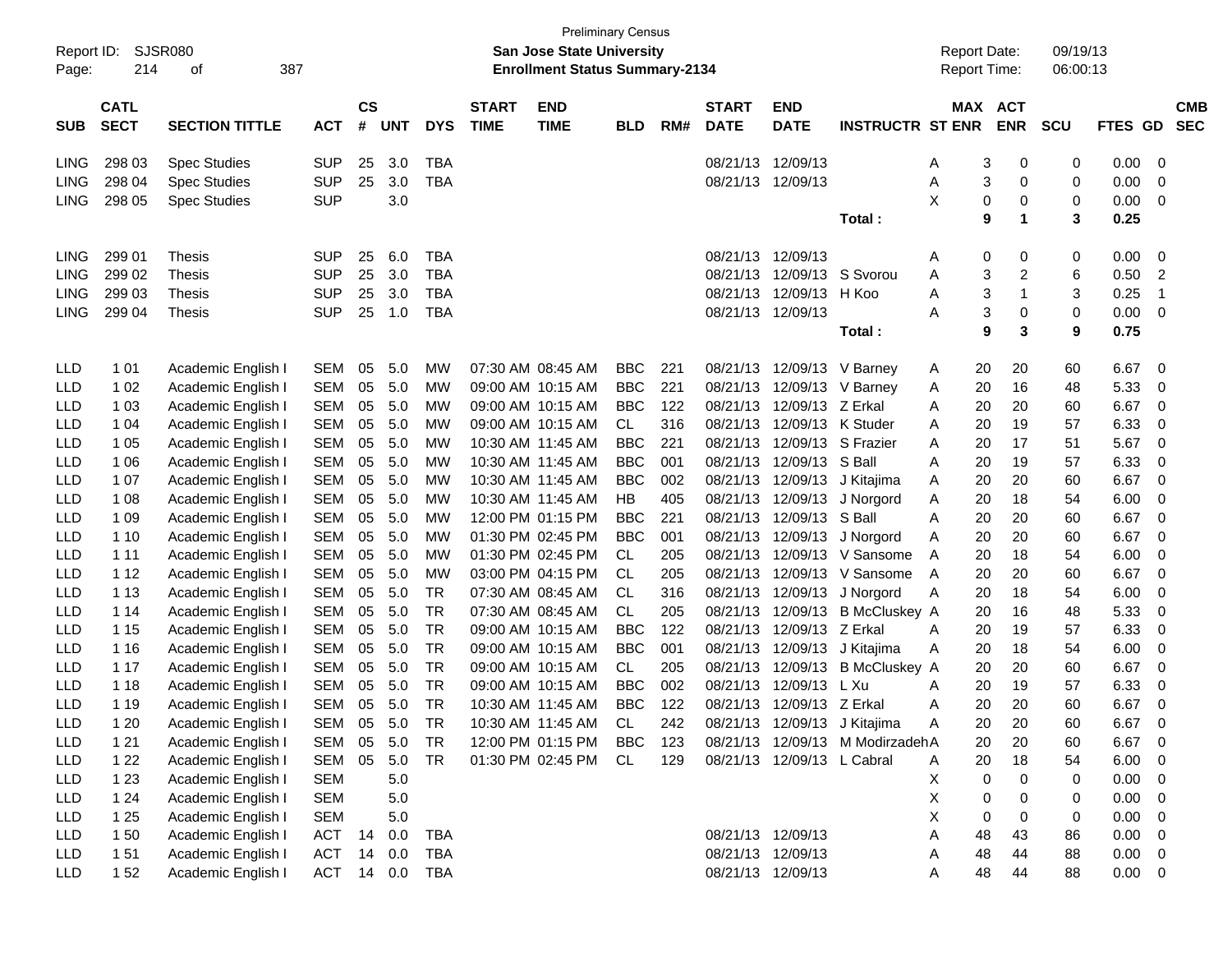| Report ID:<br>Page: | 215                        | SJSR080<br>387<br>οf  |            |                    |            |            |                             | <b>Preliminary Census</b><br><b>San Jose State University</b><br><b>Enrollment Status Summary-2134</b> |            |     |                             |                            |                         |              | <b>Report Date:</b> | Report Time:          | 09/19/13<br>06:00:13 |             |                                       |  |
|---------------------|----------------------------|-----------------------|------------|--------------------|------------|------------|-----------------------------|--------------------------------------------------------------------------------------------------------|------------|-----|-----------------------------|----------------------------|-------------------------|--------------|---------------------|-----------------------|----------------------|-------------|---------------------------------------|--|
| <b>SUB</b>          | <b>CATL</b><br><b>SECT</b> | <b>SECTION TITTLE</b> | <b>ACT</b> | $\mathsf{cs}$<br># | <b>UNT</b> | <b>DYS</b> | <b>START</b><br><b>TIME</b> | <b>END</b><br><b>TIME</b>                                                                              | <b>BLD</b> | RM# | <b>START</b><br><b>DATE</b> | <b>END</b><br><b>DATE</b>  | <b>INSTRUCTR ST ENR</b> |              |                     | MAX ACT<br><b>ENR</b> | <b>SCU</b>           | <b>FTES</b> | <b>CMB</b><br><b>SEC</b><br><b>GD</b> |  |
| LLD                 | 1 54                       | Academic English I    | <b>ACT</b> | 14                 | 0.0        | <b>TBA</b> |                             |                                                                                                        |            |     | 08/21/13                    | 12/09/13                   |                         | A            | 48                  | 45                    | 90                   | 0.00        | 0                                     |  |
| LLD                 | 155                        | Academic English I    | <b>ACT</b> | 14                 | 0.0        | <b>TBA</b> |                             |                                                                                                        |            |     | 08/21/13                    | 12/09/13                   |                         | Α            | 48                  | 45                    | 90                   | 0.00        | 0                                     |  |
| LLD                 | 157                        | Academic English I    | <b>ACT</b> | 14                 | 0.0        | <b>TBA</b> |                             |                                                                                                        |            |     | 08/21/13                    | 12/09/13                   |                         | A            | 48                  | 44                    | 88                   | 0.00        | 0                                     |  |
| LLD                 | 158                        | Academic English I    | <b>ACT</b> | 14                 | 0.0        | <b>TBA</b> |                             |                                                                                                        |            |     | 08/21/13                    | 12/09/13                   |                         | Α            | 48                  | 48                    | 96                   | 0.00        | 0                                     |  |
| LLD                 | 159                        | Academic English I    | <b>ACT</b> | 14                 | 0.0        | <b>TBA</b> |                             |                                                                                                        |            |     | 08/21/13                    | 12/09/13                   |                         | Α            | 48                  | 22                    | 44                   | 0.00        | 0                                     |  |
| LLD                 | 160                        | Academic English I    | <b>ACT</b> | 14                 | 0.0        | <b>TBA</b> |                             |                                                                                                        |            |     | 08/21/13                    | 12/09/13                   |                         | Α            | 48                  | 39                    | 78                   | 0.00        | 0                                     |  |
| LLD                 | 161                        | Academic English I    | <b>ACT</b> | 14                 | 0.0        | <b>MW</b>  |                             | 12:30 PM 01:20 PM                                                                                      | CL         | 244 | 08/21/13                    | 12/09/13                   | J Leih                  | Α            | 48                  | 17                    | 34                   | 0.00        | 0                                     |  |
| <b>LLD</b>          | 162                        | Academic English I    | <b>ACT</b> | 14                 | 0.0        | <b>TR</b>  |                             | 01:30 PM 02:20 PM                                                                                      | <b>CL</b>  | 244 | 08/21/13                    | 12/09/13                   | J Leih                  | Α            | 24                  | 24                    | 48                   | 0.00        | 0                                     |  |
|                     |                            |                       |            |                    |            |            |                             |                                                                                                        |            |     |                             |                            | Total:                  |              | 944                 | 830                   | 2075                 | 138.33      |                                       |  |
| LLD                 | 201                        | Academic Engl II      | <b>SEM</b> | 05                 | 3.0        | МW         |                             | 07:30 AM 08:45 AM                                                                                      | CL         | 205 | 08/21/13                    | 12/09/13                   | K Studer                | A            | 20                  | 20                    | 60                   | 4.00        | 0                                     |  |
| LLD                 | 202                        | Academic Engl II      | <b>SEM</b> | 05                 | 3.0        | <b>MW</b>  |                             | 09:00 AM 10:15 AM                                                                                      | <b>CL</b>  | 205 | 08/21/13                    | 12/09/13                   | K Sanders               | Α            | 20                  | 20                    | 60                   | 4.00        | 0                                     |  |
| LLD                 | 203                        | Academic Engl II      | <b>SEM</b> | 05                 | 3.0        | <b>MW</b>  |                             | 09:00 AM 10:15 AM                                                                                      | <b>BBC</b> | 002 | 08/21/13                    | 12/09/13                   | <b>E</b> Rafferty       | Α            | 20                  | 20                    | 60                   | 4.00        | 0                                     |  |
| LLD                 | 2 0 4                      | Academic Engl II      | <b>SEM</b> | 05                 | 3.0        | <b>MW</b>  |                             | 09:00 AM 10:15 AM                                                                                      | HB         | 405 | 08/21/13                    | 12/09/13                   | J Kitajima              | Α            | 20                  | 19                    | 57                   | 3.80        | 0                                     |  |
| LLD                 | 205                        | Academic Engl II      | <b>SEM</b> | 05                 | 3.0        | МW         |                             | 09:00 AM 10:15 AM                                                                                      | <b>BBC</b> | 121 | 08/21/13                    | 12/09/13                   | S Tran                  | A            | 20                  | 20                    | 60                   | 4.00        | 0                                     |  |
| LLD                 | 2 0 6                      | Academic Engl II      | <b>SEM</b> | 05                 | 3.0        | МW         |                             | 09:00 AM 10:15 AM                                                                                      | <b>HGH</b> | 120 | 08/21/13                    | 12/09/13                   | E Chiu                  | Α            | 20                  | 20                    | 60                   | 4.00        | 0                                     |  |
| LLD                 | 207                        | Academic Engl II      | <b>SEM</b> | 05                 | 3.0        | МW         |                             | 10:30 AM 11:45 AM                                                                                      | <b>ENG</b> | 327 | 08/21/13                    | 12/09/13                   | E Chiu                  | Α            | 20                  | 19                    | 57                   | 3.80        | 0                                     |  |
| LLD                 | 2 0 8                      | Academic Engl II      | <b>SEM</b> | 05                 | 3.0        | МW         |                             | 10:30 AM 11:45 AM                                                                                      | CL         | 205 | 08/21/13                    | 12/09/13                   | <b>K</b> Sanders        | A            | 20                  | 20                    | 60                   | 4.00        | 0                                     |  |
| LLD                 | 209                        | Academic Engl II      | <b>SEM</b> | 05                 | 3.0        | МW         |                             | 10:30 AM 11:45 AM                                                                                      | <b>SH</b>  | 444 | 08/21/13                    | 12/09/13                   | <b>E</b> Rafferty       | Α            | 20                  | 20                    | 60                   | 4.00        | 0                                     |  |
| LLD                 | 2 1 0                      | Academic Engl II      | <b>SEM</b> | 05                 | 3.0        | МW         |                             | 10:30 AM 11:45 AM                                                                                      | <b>BBC</b> | 128 | 08/21/13                    | 12/09/13                   | S Tran                  | A            | 20                  | 18                    | 54                   | 3.60        | 0                                     |  |
| LLD                 | 2 1 1                      | Academic Engl II      | <b>SEM</b> | 05                 | 3.0        | <b>MW</b>  |                             | 12:00 PM 01:15 PM                                                                                      | <b>BBC</b> | 122 | 08/21/13                    | 12/09/13                   | V Barney                | Α            | 20                  | 19                    | 57                   | 3.80        | 0                                     |  |
| LLD                 | 2 1 2                      | Academic Engl II      | <b>SEM</b> | 05                 | 3.0        | <b>MW</b>  |                             | 12:00 PM 01:15 PM                                                                                      | <b>BBC</b> | 001 | 08/21/13                    | 12/09/13                   | R Joseph                | Α            | 20                  | 20                    | 60                   | 4.00        | 0                                     |  |
| LLD                 | 2 1 3                      | Academic Engl II      | <b>SEM</b> | 05                 | 3.0        | <b>MW</b>  |                             | 12:00 PM 01:15 PM                                                                                      | CL         | 316 | 08/21/13                    | 12/09/13                   | T Khuu                  | A            | 20                  | 20                    | 60                   | 4.00        | 0                                     |  |
| LLD                 | 2 14                       | Academic Engl II      | <b>SEM</b> | 05                 | 3.0        | МW         |                             | 01:30 PM 02:45 PM                                                                                      | <b>CL</b>  | 231 | 08/21/13                    | 12/09/13                   | M Benavides A           |              | 20                  | 20                    | 60                   | 4.00        | 0                                     |  |
| LLD                 | 2 1 5                      | Academic Engl II      | <b>SEM</b> | 05                 | 3.0        | МW         |                             | 01:30 PM 02:45 PM                                                                                      | <b>BBC</b> | 002 | 08/21/13                    | 12/09/13                   | <b>E</b> Rafferty       | A            | 20                  | 20                    | 60                   | 4.00        | 0                                     |  |
| LLD                 | 2 1 6                      | Academic Engl II      | <b>SEM</b> | 05                 | 3.0        | МW         |                             | 03:00 PM 04:15 PM                                                                                      | <b>BBC</b> | 221 | 08/21/13                    | 12/09/13                   | L Cabral                | Α            | 20                  | 20                    | 60                   | 4.00        | 0                                     |  |
| LLD                 | 2 1 7                      | Academic Engl II      | <b>SEM</b> | 05                 | 3.0        | МW         |                             | 03:00 PM 04:15 PM                                                                                      | CL         | 316 | 08/21/13                    | 12/09/13                   | M Benavides A           |              | 20                  | 20                    | 60                   | 4.00        | 0                                     |  |
| LLD                 | 2 1 8                      | Academic Engl II      | <b>SEM</b> | 05                 | 3.0        | <b>MW</b>  |                             | 03:00 PM 04:15 PM                                                                                      | <b>BBC</b> | 123 | 08/21/13                    | 12/09/13                   | T Khuu                  | A            | 20                  | 20                    | 60                   | 4.00        | 0                                     |  |
| LLD                 | 2 1 9                      | Academic Engl II      | <b>SEM</b> | 05                 | 3.0        | <b>TR</b>  |                             | 07:30 AM 08:45 AM                                                                                      | <b>BBC</b> | 122 | 08/21/13                    | 12/09/13                   | S Alkire                | A            | 20                  | 20                    | 60                   | 4.00        | 0                                     |  |
| <b>LLD</b>          | 2 2 0                      | Academic Engl II      | <b>SEM</b> | 05                 | 3.0        | <b>TR</b>  |                             | 07:30 AM 08:45 AM                                                                                      | <b>CL</b>  | 218 | 08/21/13                    | 12/09/13                   | L Xu                    | A            | 20                  | 19                    | 57                   | 3.80        | 0                                     |  |
| LLD                 | 2 2 1                      | Academic Engl II      | SEM        | 05                 | 3.0        | TR         |                             | 09:00 AM 10:15 AM                                                                                      | HB         | 405 |                             | 08/21/13 12/09/13 S Alkire |                         | A            | 20                  | 20                    | 60                   | 4.00        | 0                                     |  |
| LLD                 | 2 2 2                      | Academic Engl II      | SEM        | 05                 | 3.0        | TR         |                             | 09:00 AM 10:15 AM                                                                                      | CL.        | 242 | 08/21/13                    | 12/09/13                   | M ModirzadehA           |              | 20                  | 20                    | 60                   | 4.00        | 0                                     |  |
| LLD                 | 2 2 3                      | Academic Engl II      | SEM        |                    | 05 3.0     | TR         |                             | 09:00 AM 10:15 AM                                                                                      | CL         | 316 | 08/21/13                    |                            | 12/09/13 K Sanders      | A            | 20                  | 20                    | 60                   | 4.00        | 0                                     |  |
| <b>LLD</b>          | 2 2 4                      | Academic Engl II      | SEM        |                    | 05 3.0     | TR         |                             | 10:30 AM 11:45 AM                                                                                      | CL         | 205 | 08/21/13                    |                            | 12/09/13 S Jackson      | A            | 20                  | 20                    | 60                   | 4.00        | 0                                     |  |
| LLD                 | 2 2 5                      | Academic Engl II      | SEM        |                    | 05 3.0     | <b>TR</b>  |                             | 10:30 AM 11:45 AM                                                                                      | <b>BBC</b> | 001 | 08/21/13                    |                            | 12/09/13 R Joseph       | A            | 20                  | 19                    | 57                   | 3.80        | 0                                     |  |
| LLD                 | 2 2 6                      | Academic Engl II      | SEM        |                    | 05 3.0     | TR         |                             | 10:30 AM 11:45 AM                                                                                      | <b>BBC</b> | 002 | 08/21/13                    | 12/09/13 T Khuu            |                         | A            | 20                  | 20                    | 60                   | 4.00        | 0                                     |  |
| LLD                 | 2 2 7                      | Academic Engl II      | SEM        |                    | 05 3.0     | TR         |                             | 12:00 PM 01:15 PM                                                                                      | <b>BBC</b> | 122 |                             | 08/21/13 12/09/13 S Alkire |                         | A            | 20                  | 20                    | 60                   | 4.00        | 0                                     |  |
| LLD                 | 2 2 8                      | Academic Engl II      | SEM 05 3.0 |                    |            | TR         |                             | 12:00 PM 01:15 PM                                                                                      | CL         | 316 |                             | 08/21/13 12/09/13 K Haven  |                         | A            | 20                  | 20                    | 60                   | 4.00        | 0                                     |  |
| <b>LLD</b>          | 2 2 9                      | Academic Engl II      | SEM 05 3.0 |                    |            | TR         |                             | 01:30 PM 02:45 PM HB                                                                                   |            | 405 |                             | 08/21/13 12/09/13 R Joseph |                         | $\mathsf{A}$ | 20                  | 20                    | 60                   | 4.00        | $\overline{0}$                        |  |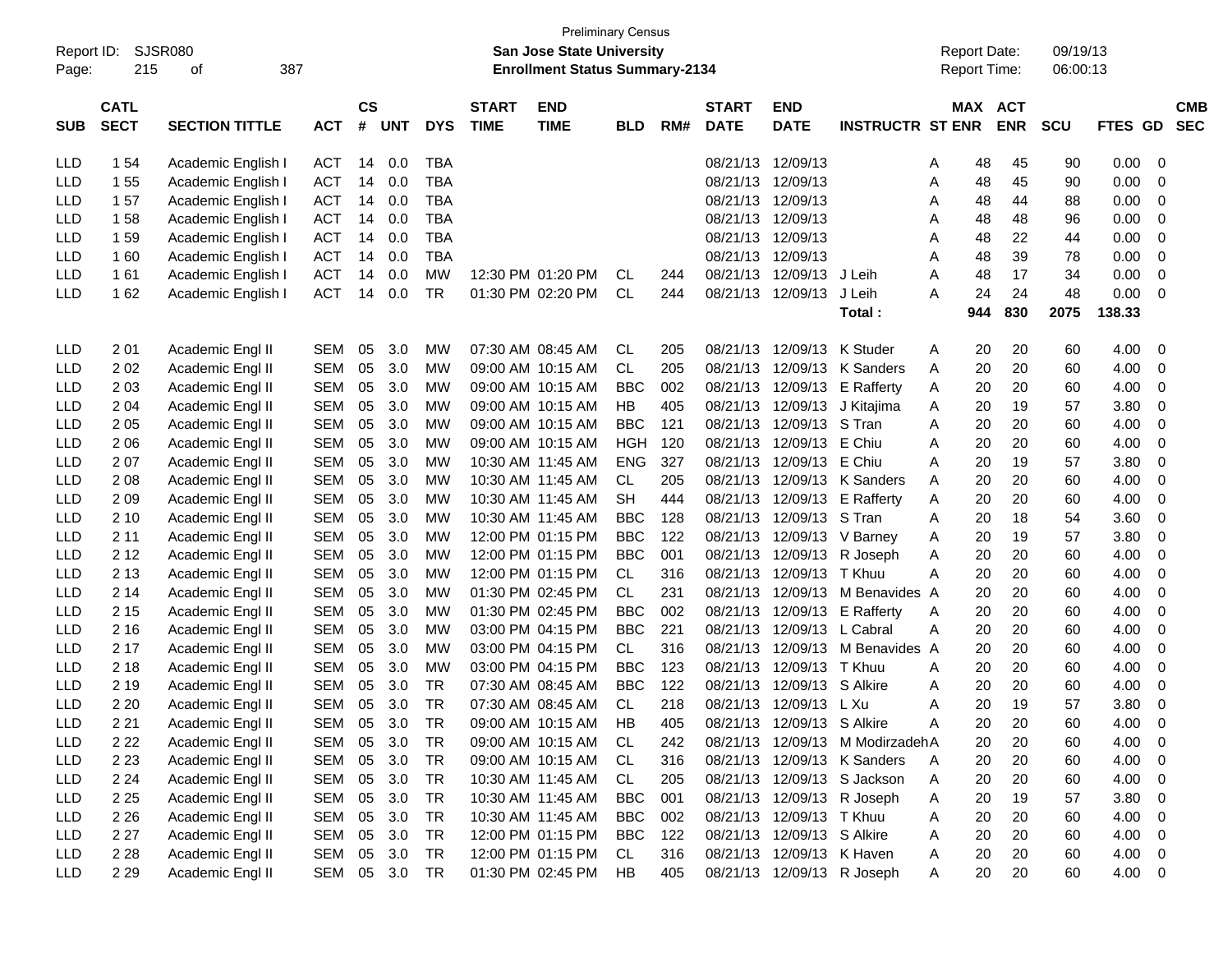| Report ID:<br>Page: | 216                        | <b>SJSR080</b><br>387<br>οf                 |              |                |            |            |                             | <b>Preliminary Census</b><br><b>San Jose State University</b><br><b>Enrollment Status Summary-2134</b> |            |     |                             |                            |                                 | <b>Report Date:</b><br>Report Time: |            | 09/19/13<br>06:00:13 |                   |                         |                          |
|---------------------|----------------------------|---------------------------------------------|--------------|----------------|------------|------------|-----------------------------|--------------------------------------------------------------------------------------------------------|------------|-----|-----------------------------|----------------------------|---------------------------------|-------------------------------------|------------|----------------------|-------------------|-------------------------|--------------------------|
| <b>SUB</b>          | <b>CATL</b><br><b>SECT</b> | <b>SECTION TITTLE</b>                       | <b>ACT</b>   | <b>CS</b><br># | <b>UNT</b> | <b>DYS</b> | <b>START</b><br><b>TIME</b> | <b>END</b><br><b>TIME</b>                                                                              | <b>BLD</b> | RM# | <b>START</b><br><b>DATE</b> | <b>END</b><br><b>DATE</b>  | <b>INSTRUCTR ST ENR</b>         | MAX ACT                             | <b>ENR</b> | <b>SCU</b>           | <b>FTES GD</b>    |                         | <b>CMB</b><br><b>SEC</b> |
| <b>LLD</b>          | 2 3 0                      | Academic Engl II                            | SEM          | 05             | 3.0        | TR         |                             | 01:30 PM 02:45 PM                                                                                      | CL         | 205 |                             | 08/21/13 12/09/13 V Kiadeh |                                 | 20<br>Α                             | 20         | 60                   | 4.00              | 0                       |                          |
| <b>LLD</b>          | 2 3 1                      | Academic Engl II                            | <b>SEM</b>   |                | 3.0        |            |                             |                                                                                                        |            |     |                             |                            |                                 | X<br>$\mathbf 0$                    | 0          | 0                    | 0.00              | 0                       |                          |
| <b>LLD</b>          | 2 3 2                      | Academic Engl II                            | SEM          | 05             | 3.0        | TR         |                             | 03:00 PM 04:15 PM                                                                                      | <b>BBC</b> | 123 |                             | 08/21/13 12/09/13 K Haven  |                                 | Α<br>20                             | 19         | 57                   | 3.80              | 0                       |                          |
| <b>LLD</b>          | 2 3 3                      | Academic Engl II                            | <b>SEM</b>   |                | 3.0        |            |                             |                                                                                                        |            |     |                             |                            |                                 | Χ<br>0                              | 0          | 0                    | 0.00              | 0                       |                          |
| LLD                 | 2 3 4                      | Academic Engl II                            | <b>SEM</b>   |                | 3.0        |            |                             |                                                                                                        |            |     |                             |                            |                                 | X<br>0                              | 0          | 0                    | 0.00              | 0                       |                          |
| <b>LLD</b>          | 2 3 5                      | Academic Engl II                            | <b>SEM</b>   |                | 3.0        |            |                             |                                                                                                        |            |     |                             |                            |                                 | X<br>0                              | 0          | 0                    | 0.00              | 0                       |                          |
| <b>LLD</b>          | 2 3 6                      | Academic Engl II                            | SEM          | 05             | 3.0        | TR         |                             | 09:00 AM 10:15 AM                                                                                      | CL         | 131 |                             |                            | 08/21/13 12/09/13 S Jackson     | 20<br>A                             | 19         | 57                   | 3.80              | 0                       |                          |
| LLD                 | 2 3 7                      | Academic Engl II                            | <b>SEM</b>   |                | 3.0        |            |                             |                                                                                                        |            |     |                             |                            |                                 | X<br>0                              | 0          | 0                    | 0.00              | 0                       |                          |
|                     |                            |                                             |              |                |            |            |                             |                                                                                                        |            |     |                             |                            | Total:                          | 640                                 | 631        | 1893                 | 126.20            |                         |                          |
| LLD                 |                            | 100A 01 Writing Competency                  | SEM          | 05             | 3.0        | <b>MW</b>  |                             | 09:00 AM 10:15 AM                                                                                      | SН         | 444 |                             | 08/21/13 12/09/13          | R Joseph                        | 20<br>Α                             | 19         | 57                   | 3.80              | 0                       |                          |
| LLD                 |                            | 100A 02 Writing Competency                  | <b>SEM</b>   | 05             | 3.0        | <b>MW</b>  |                             | 10:30 AM 11:45 AM                                                                                      | CL.        | 306 | 08/21/13                    | 12/09/13 Z Erkal           |                                 | 20<br>Α                             | 20         | 60                   | 4.00              | 0                       |                          |
| LLD                 |                            | 100A 03 Writing Competency                  | SEM          | 05             | 3.0        | МW         |                             | 12:00 PM 01:15 PM                                                                                      | CL.        | 242 | 08/21/13                    | 12/09/13                   | M ModirzadehA                   | 20                                  | 20         | 60                   | 4.00              | 0                       |                          |
| LLD                 |                            | 100A 04 Writing Competency                  | <b>SEM</b>   | 05             | 3.0        | <b>MW</b>  |                             | 01:30 PM 02:45 PM                                                                                      | CL.        | 316 |                             | 08/21/13 12/09/13 V Barney |                                 | A<br>20                             | 20         | 60                   | 4.00              | 0                       |                          |
| LLD                 |                            | 100A 05 Writing Competency                  | SEM          | 05             | 3.0        | <b>MW</b>  |                             | 03:00 PM 04:15 PM                                                                                      | BBC        | 001 |                             | 08/21/13 12/09/13 E Chiu   |                                 | 20<br>Α                             | 20         | 60                   | 4.00              | 0                       |                          |
| LLD                 |                            | 100A 06 Writing Competency                  | SEM          | 05             | 3.0        | TR         |                             | 09:00 AM 10:15 AM                                                                                      | CL         | 231 | 08/21/13                    | 12/09/13                   | T Khuu                          | 20<br>Α                             | 19         | 57                   | 3.80              | 0                       |                          |
| LLD                 |                            | 100A 07 Writing Competency                  | <b>SEM</b>   | 05             | 3.0        | TR         |                             | 10:30 AM 11:45 AM                                                                                      | HВ         | 405 | 08/21/13                    | 12/09/13 K Haven           |                                 | 20<br>A                             | 20         | 60                   | 4.00              | 0                       |                          |
| LLD                 |                            | 100A 08 Writing Competency                  | <b>SEM</b>   | 05             | 3.0        | TR         |                             | 10:30 AM 11:45 AM                                                                                      | HGH        | 120 | 08/21/13                    |                            | 12/09/13 K Sanders              | 20<br>A                             | 20         | 60                   | 4.00              | 0                       |                          |
| LLD                 |                            | 100A 09 Writing Competency                  | SEM          | 05             | 3.0        | TR         |                             | 01:30 PM 02:45 PM                                                                                      | SН         | 444 | 08/21/13                    | 12/09/13 S Alkire          |                                 | 20<br>A                             | 20         | 60                   | 4.00              | 0                       |                          |
| LLD                 |                            | 100A 10 Writing Competency                  | SEM          | 05             | 3.0        | <b>TR</b>  |                             | 03:00 PM 04:15 PM                                                                                      | CL         | 205 | 08/21/13                    |                            | 12/09/13 V Kiadeh               | 20<br>A                             | 20         | 60                   | 4.00              | 0                       |                          |
| <b>LLD</b>          |                            | 100A 11 Writing Competency                  | <b>SEM</b>   | 05             | 3.0        | F          |                             | 09:30 AM 12:15 PM                                                                                      | СL         | 205 |                             | 08/21/13 12/09/13          | S Ball                          | 20<br>A                             | 20         | 60                   | 4.05              | -1                      |                          |
| <b>LLD</b>          |                            | 100A 12 Writing Competency                  | SEM          | 05             | 3.0        | F          |                             | 09:30 AM 12:15 PM                                                                                      | <b>SH</b>  | 444 |                             | 08/21/13 12/09/13          | K Haven                         | 20<br>A                             | 17         | 51                   | 3.40              | 0                       |                          |
|                     |                            |                                             |              |                |            |            |                             |                                                                                                        |            |     |                             |                            | Total :                         | 240                                 | 235        | 705                  | 47.05             |                         |                          |
| <b>LLD</b>          |                            | 100W 02 Writing Workshop                    | SEM          | 04             | 3.0        | TR         |                             | 09:00 AM 10:15 AM                                                                                      | SН         | 315 | 08/21/13 12/09/13           |                            | S Khan<br>Total:                | 25<br>Α<br>25                       | 24<br>24   | 72<br>72             | 4.80<br>4.80      | $\overline{\mathbf{0}}$ |                          |
| LLD                 |                            | 100WB 01Wrtg Wrkshp Bsns Std SEM            |              | 04             | 3.0        | МW         |                             | 09:00 AM 10:15 AM                                                                                      | CL         | 242 | 08/21/13                    | 12/09/13                   | D Lee                           | A<br>25                             | 25         | 75                   | 5.00              | 0                       |                          |
| <b>LLD</b>          |                            | 100WB 02Wrtg Wrkshp Bsns Std SEM            |              | 04             | 3.0        | <b>MW</b>  |                             | 10:30 AM 11:45 AM                                                                                      | <b>ENG</b> | 401 | 08/21/13                    | 12/09/13                   | M ModirzadehA                   | 25                                  | 23         | 69                   | 4.60              | 0                       |                          |
| <b>LLD</b>          |                            | 100WB 04Wrtg Wrkshp Bsns Std SEM            |              | 04             | 3.0        | TR         |                             | 12:00 PM 01:15 PM                                                                                      | CL.        | 242 |                             |                            | 08/21/13 12/09/13 S Stranahan A | 25                                  | 25         | 75                   | 5.00              | 0                       |                          |
| <b>LLD</b>          |                            | 100WB 05Wrtg Wrkshp Bsns Std SEM 04         |              |                | 3.0        | TR         |                             | 01:30 PM 02:45 PM                                                                                      | <b>BBC</b> | 221 |                             |                            | 08/21/13 12/09/13 S Stranahan A | 25                                  | 24         | 72                   | 4.80              | $\overline{\mathbf{0}}$ |                          |
| LLD                 |                            | 100WB 06Wrtg Wrkshp Bsns Std SEM 04         |              |                | 3.0        | F          |                             | 09:30 AM 12:15 PM                                                                                      | CL         | 316 |                             | 08/21/13 12/09/13 S Tran   |                                 | 25<br>Α                             | 25         | 75                   | $5.00 \t 0$       |                         |                          |
| LLD                 |                            | 100WB 80Wrtg Wrkshp Bsns Std SEM 04 3.0     |              |                |            | TBA        |                             |                                                                                                        |            |     |                             | 08/21/13 12/09/13 D Lee    |                                 | 25<br>Α                             | 25         | 75                   | $5.00 \t 0$       |                         |                          |
| <b>LLD</b>          |                            | 100WB 81Wrtg Wrkshp Bsns Std SEM 04 3.0 TBA |              |                |            |            |                             |                                                                                                        |            |     |                             | 08/21/13 12/09/13 D Lee    |                                 | 25<br>Α                             | 25         | 75                   | $5.00 \t 0$       |                         |                          |
|                     |                            |                                             |              |                |            |            |                             |                                                                                                        |            |     |                             |                            | Total:                          |                                     | 175 172    | 516                  | 34.40             |                         |                          |
| LLD                 | 18201                      | <b>Tutorial Practicum</b>                   | SEM 05 1.0 F |                |            |            |                             | 11:30 AM 12:30 PM CL                                                                                   |            | 244 | 08/21/13 12/09/13           |                            | J Leih<br>Total:                | A<br>20<br>20                       | 14<br>14   | 14<br>14             | $1.10$ 10<br>1.10 |                         |                          |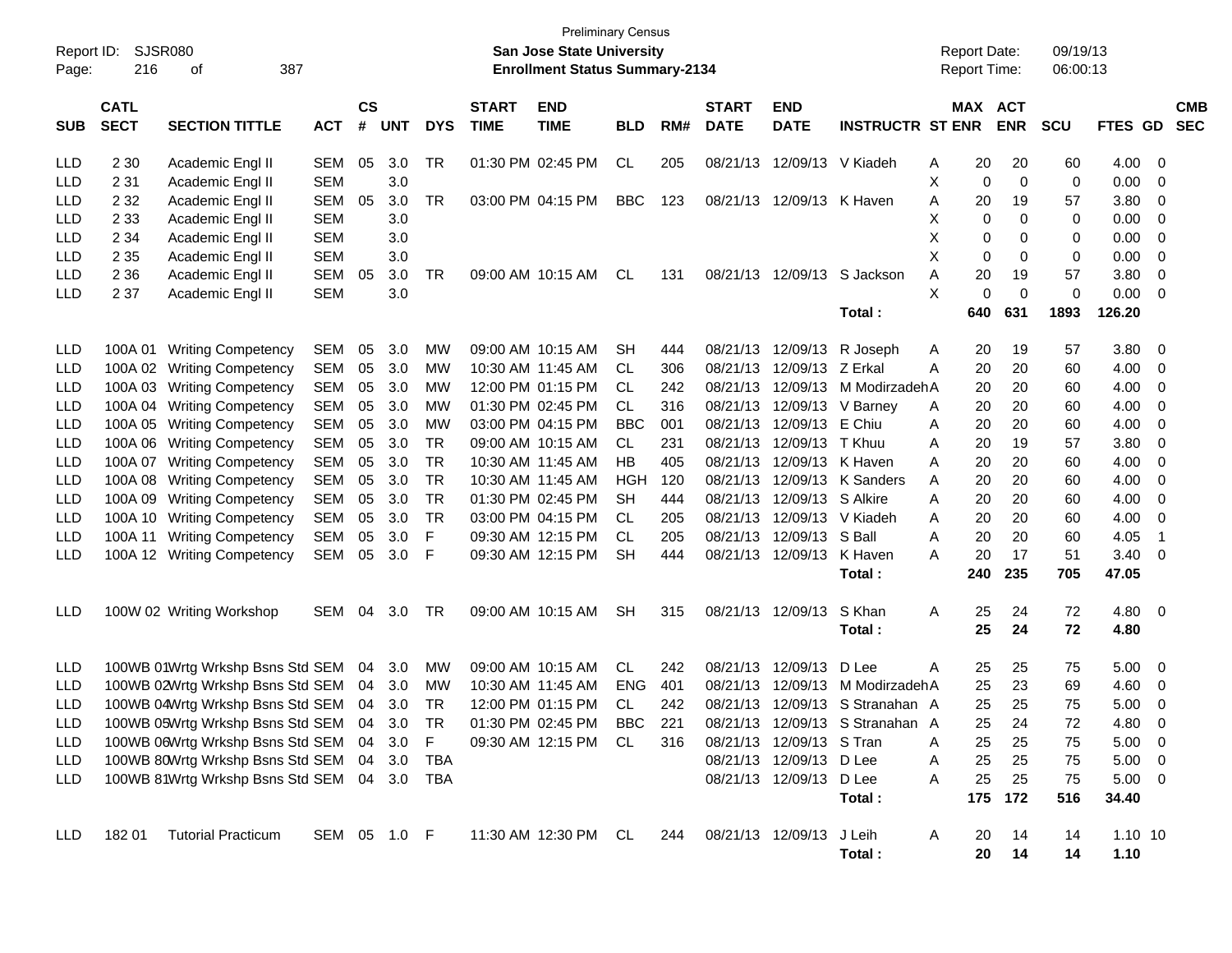| Report ID:<br>Page:                    | 217                        | <b>SJSR080</b><br>387<br>оf                                          |                                        |                             |                   |                                        |                             | <b>Preliminary Census</b><br>San Jose State University<br><b>Enrollment Status Summary-2134</b> |            |            |                             |                                                             |                                     | <b>Report Date:</b><br><b>Report Time:</b> |                                             | 09/19/13<br>06:00:13        |                                                      |                               |
|----------------------------------------|----------------------------|----------------------------------------------------------------------|----------------------------------------|-----------------------------|-------------------|----------------------------------------|-----------------------------|-------------------------------------------------------------------------------------------------|------------|------------|-----------------------------|-------------------------------------------------------------|-------------------------------------|--------------------------------------------|---------------------------------------------|-----------------------------|------------------------------------------------------|-------------------------------|
| <b>SUB</b>                             | <b>CATL</b><br><b>SECT</b> | <b>SECTION TITTLE</b>                                                | <b>ACT</b>                             | $\mathbf{c}\mathbf{s}$<br># | <b>UNT</b>        | <b>DYS</b>                             | <b>START</b><br><b>TIME</b> | <b>END</b><br><b>TIME</b>                                                                       | <b>BLD</b> | RM#        | <b>START</b><br><b>DATE</b> | <b>END</b><br><b>DATE</b>                                   | <b>INSTRUCTR ST ENR</b>             | MAX ACT                                    | <b>ENR</b>                                  | <b>SCU</b>                  | <b>FTES GD</b>                                       | <b>CMB</b><br><b>SEC</b>      |
| <b>LLD</b><br><b>LLD</b>               |                            | 250W 01 Prof in Ling TESOL<br>250W 02 Prof in Ling TESOL             | <b>SEM</b><br><b>SEM</b>               | 04<br>04                    | 3.0<br>3.0        | TR<br>R                                |                             | 03:00 PM 04:15 PM<br>06:00 PM 08:45 PM                                                          | CL<br>CL.  | 316<br>316 |                             | 08/21/13 12/09/13<br>08/21/13 12/09/13                      | B Kumaravadi A<br>R Henze<br>Total: | 15<br>A<br>15<br>30                        | 11<br>14<br>25                              | 33<br>42<br>75              | 2.75 11<br>3.50 14<br>6.25                           |                               |
| <b>LLD</b>                             | 260 01                     | Eng Struct Teach I                                                   | SEM                                    | 05                          | 3.0               | $\top$                                 |                             | 06:00 PM 08:45 PM                                                                               | CL         | 205        |                             | 08/21/13 12/09/13                                           | K Morgan<br>Total:                  | 15<br>A<br>15                              | 10<br>10                                    | 30<br>30                    | 2.50 10<br>2.50                                      |                               |
| LLD                                    | 261 01                     | Eng Struct Teach II                                                  | <b>SEM</b>                             | 05                          | 3.0               | M                                      |                             | 06:00 PM 08:45 PM                                                                               | CL         | 205        |                             | 08/21/13 12/09/13                                           | S Phillabaum A<br>Total:            | 15<br>15                                   | 10<br>10                                    | 30<br>30                    | 2.50 10<br>2.50                                      |                               |
| <b>LLD</b>                             | 270 01                     | Second Lang Acq                                                      | SEM                                    | 05                          | 3.0               | TR                                     |                             | 01:30 PM 02:45 PM                                                                               | CL         | 316        |                             | 08/21/13 12/09/13                                           | B Kumaravadi A<br>Total:            | 15<br>15                                   | 14<br>14                                    | 42<br>42                    | 3.50 14<br>3.50                                      |                               |
| <b>LLD</b>                             | 271 01                     | <b>Intercultural SLA</b>                                             | SEM                                    | 05                          | 3.0               | TR                                     |                             | 12:00 PM 01:15 PM                                                                               | CL.        | 205        |                             | 08/21/13 12/09/13                                           | R Henze<br>Total:                   | A<br>15<br>15                              | 15<br>15                                    | 45<br>45                    | 3.75 15<br>3.75                                      |                               |
| <b>LLD</b>                             | 280 01                     | Methods TESOL                                                        | SEM                                    | 05                          | 3.0               | TR                                     |                             | 10:30 AM 11:45 AM                                                                               | CL.        | 129        |                             | 08/21/13 12/09/13                                           | B Kumaravadi A<br>Total:            | 15<br>15                                   | 12<br>12                                    | 36<br>36                    | 3.00 12<br>3.00                                      |                               |
| <b>LLD</b>                             | 282 01                     | Practicum in TESOL                                                   | <b>SUP</b>                             |                             | 25 3.0            | TBA                                    |                             |                                                                                                 |            |            |                             | 08/21/13 12/09/13                                           | S Phillabaum A<br>Total:            | 15<br>15                                   | 10<br>10                                    | 30<br>30                    | 2.50 10<br>2.50                                      |                               |
| <b>LLD</b>                             | 283 01                     | <b>Curric and Assess</b>                                             | <b>SEM</b>                             | 05                          | 3.0               | <b>MW</b>                              |                             | 04:30 PM 05:45 PM                                                                               | CL.        | 242        |                             | 08/21/13 12/09/13                                           | S Vanniaraja A<br>Total:            | 15<br>15                                   | 14<br>14                                    | 42<br>42                    | 3.50 14<br>3.50                                      |                               |
| <b>LLD</b><br><b>LLD</b><br><b>LLD</b> | 298 01<br>298 02<br>298 03 | <b>Indiv Studies</b><br><b>Indiv Studies</b><br><b>Indiv Studies</b> | <b>SUP</b><br><b>SUP</b><br><b>SUP</b> | 36<br>36<br>36              | 4.0<br>3.0<br>3.0 | <b>TBA</b><br><b>TBA</b><br><b>TBA</b> |                             |                                                                                                 |            |            |                             | 08/21/13 12/09/13<br>08/21/13 12/09/13<br>08/21/13 12/09/13 | Total:                              | 0<br>A<br>3<br>A<br>Α<br>3<br>6            | 0<br>0<br>0<br>0                            | 0<br>0<br>0<br>0            | $0.00 \t 0$<br>0.00<br>0.00<br>0.00                  | $\overline{0}$<br>$\mathbf 0$ |
| LLD<br>LLD<br><b>LLD</b>               | 299 01<br>299 02<br>299 03 | Thesis<br>Thesis<br>Thesis                                           | <b>SUP</b><br><b>SUP</b><br>SUP 25 6.0 |                             | 25 6.0<br>25 3.0  | <b>TBA</b><br>TBA<br>TBA               |                             |                                                                                                 |            |            |                             | 08/21/13 12/09/13<br>08/21/13 12/09/13<br>08/21/13 12/09/13 | Total:                              | A<br>A<br>3<br>3<br>Α<br>6                 | $\mathbf{0}$<br>$\mathbf{0}$<br>0<br>0<br>0 | $\mathbf{0}$<br>0<br>0<br>0 | $0.00 \t 0$<br>$0.00 \quad 0$<br>$0.00 \t 0$<br>0.00 |                               |
|                                        |                            | Department : Linguistics & Language Development                      |                                        |                             |                   |                                        |                             |                                                                                                 |            |            |                             | <b>Lower Division:</b><br><b>Upper Division:</b>            | <b>Department Total:</b>            | 1884<br>1018                               | 3082 2837<br>1748<br>964                    | 8067<br>4829<br>2863        | 549.47<br>321.93<br>196.28                           |                               |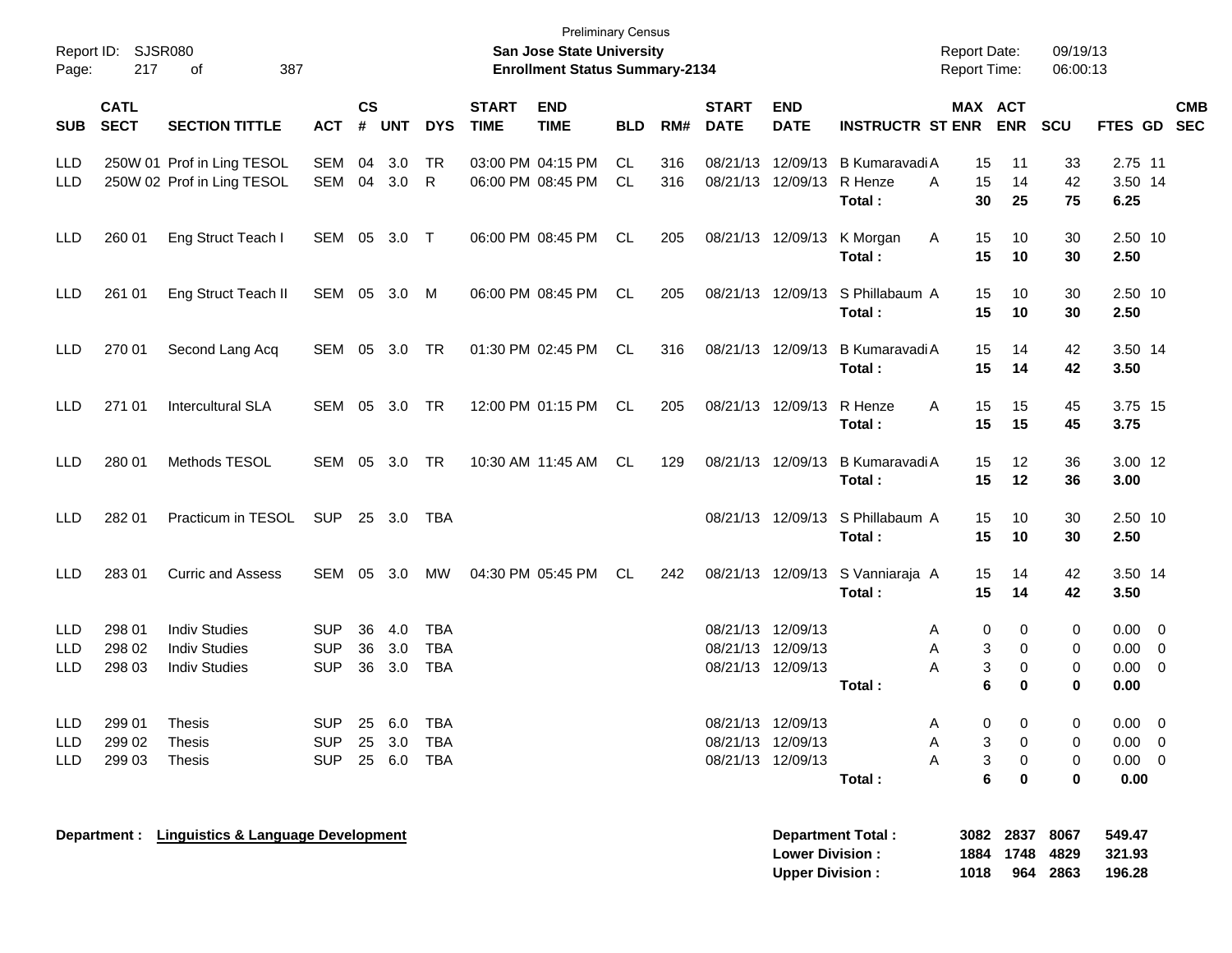| Page:      | Report ID: SJSR080<br>218  | . of                  | 387   |                  |            |                             |                           | <b>Preliminary Census</b><br><b>San Jose State University</b><br><b>Enrollment Status Summary-2134</b> |     |                             |                           |                         | <b>Report Date:</b><br>Report Time: |            | 09/19/13<br>06:00:13 |             |            |
|------------|----------------------------|-----------------------|-------|------------------|------------|-----------------------------|---------------------------|--------------------------------------------------------------------------------------------------------|-----|-----------------------------|---------------------------|-------------------------|-------------------------------------|------------|----------------------|-------------|------------|
| <b>SUB</b> | <b>CATL</b><br><b>SECT</b> | <b>SECTION TITTLE</b> | ACT # | СS<br><b>UNT</b> | <b>DYS</b> | <b>START</b><br><b>TIME</b> | <b>END</b><br><b>TIME</b> | <b>BLD</b>                                                                                             | RM# | <b>START</b><br><b>DATE</b> | <b>END</b><br><b>DATE</b> | <b>INSTRUCTR ST ENR</b> | MAX ACT                             | <b>ENR</b> | <b>SCU</b>           | FTES GD SEC | <b>CMB</b> |

**Graduate Division : 180 125 375 31.25**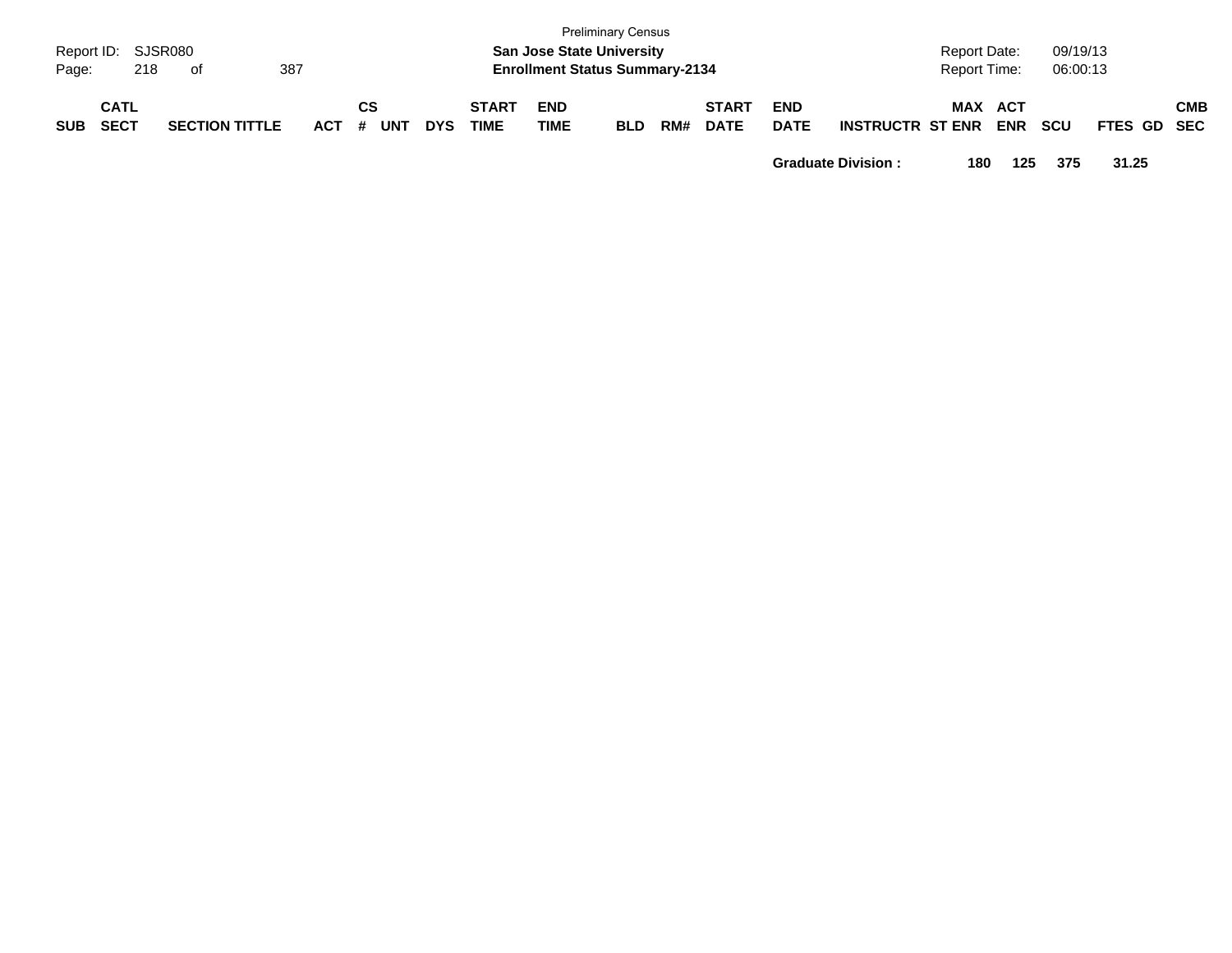| Report ID:<br>Page:       | 219                        | <b>SJSR080</b><br>387<br>οf                     |                   |                   |                  |            |                             | <b>Preliminary Census</b><br><b>San Jose State University</b><br><b>Enrollment Status Summary-2134</b> |                 |     |                             |                           |                             | <b>Report Date:</b> |        | <b>Report Time:</b>   | 09/19/13<br>06:00:13 |                  |         |                          |
|---------------------------|----------------------------|-------------------------------------------------|-------------------|-------------------|------------------|------------|-----------------------------|--------------------------------------------------------------------------------------------------------|-----------------|-----|-----------------------------|---------------------------|-----------------------------|---------------------|--------|-----------------------|----------------------|------------------|---------|--------------------------|
| <b>SUB</b>                | <b>CATL</b><br><b>SECT</b> | <b>SECTION TITTLE</b>                           | ACT               | $\mathsf{cs}$     | # UNT            | <b>DYS</b> | <b>START</b><br><b>TIME</b> | <b>END</b><br><b>TIME</b>                                                                              | <b>BLD</b>      | RM# | <b>START</b><br><b>DATE</b> | <b>END</b><br><b>DATE</b> | <b>INSTRUCTR ST ENR</b>     |                     |        | MAX ACT<br><b>ENR</b> | <b>SCU</b>           | FTES GD          |         | <b>CMB</b><br><b>SEC</b> |
| College                   |                            | <b>Humanities &amp; the Arts</b>                |                   |                   |                  |            |                             |                                                                                                        |                 |     |                             |                           |                             |                     |        |                       |                      |                  |         |                          |
| Department :<br>DANC 1001 |                            | <b>Music &amp; Dance</b><br>Dance Appreciation  | <b>LEC</b>        | 01                | 3.0              | TR         |                             | 12:00 PM 01:15 PM                                                                                      | <b>MUS</b>      | 161 | 08/21/13                    | 12/09/13                  | J Scott                     | A                   | 70     | 67                    | 201                  | 13.40            | 0       |                          |
| DANC                      | 10 02                      | Dance Appreciation                              | <b>LEC</b>        | 01                | 3.0              | MW         | 03:00 PM 04:15 PM           |                                                                                                        | <b>MUS</b>      | 161 | 08/21/13                    | 12/09/13                  | J Walton                    | A                   | 65     | 61                    | 183                  | 12.20            | 0       |                          |
|                           |                            |                                                 |                   |                   |                  |            |                             |                                                                                                        |                 |     |                             |                           | Total:                      |                     | 135    | 128                   | 384                  | 25.60            |         |                          |
| DANC                      | 40A 01                     | Modern Dance I                                  | <b>ACT</b>        | 12                | 2.0              | TR         | 08:00 AM 09:20 AM           |                                                                                                        | WSQ 204         |     | 08/21/13                    | 12/09/13                  | M Basile                    | A                   | 30     | 14                    | 28                   | 1.87             | $0\,C$  |                          |
| KIN.                      | 40A 01                     | Modern Dance I                                  | <b>ACT</b>        |                   | 12 2.0           | <b>TR</b>  | 08:00 AM 09:20 AM           |                                                                                                        | WSQ 204         |     | 08/21/13                    | 12/09/13                  | M Basile                    | A                   | 0      | 14                    | 28                   | 1.87             | $0\,C$  |                          |
|                           |                            |                                                 |                   |                   |                  |            |                             |                                                                                                        |                 |     |                             |                           | Total:                      |                     | 30     | 28                    | 56                   | 3.73             |         |                          |
| <b>DANC</b>               | 40B 01                     | Modern Dance II                                 | <b>ACT</b>        | $12 \,$           | 2.0              | TR         | 01:30 PM 02:50 PM           |                                                                                                        | WSQ 204         |     | 08/21/13                    | 12/09/13                  | <b>G</b> Masters            | A                   | 30     | 15                    | 30                   | 2.00             | $0\,C$  |                          |
| KIN.                      | 40B 01                     | Modern Dance II                                 | <b>ACT</b>        |                   | 12 2.0           | <b>TR</b>  | 01:30 PM 02:50 PM           |                                                                                                        | WSQ 204         |     | 08/21/13                    | 12/09/13                  | <b>G</b> Masters            | A                   | 0      | 3                     | 6                    | 0.40             | $0\,C$  |                          |
|                           |                            |                                                 |                   |                   |                  |            |                             |                                                                                                        |                 |     |                             |                           | Total:                      |                     | 30     | 18                    | 36                   | 2.40             |         |                          |
| <b>DANC</b>               | 41A 01                     | <b>Ballet I</b>                                 | <b>ACT</b>        |                   | 2.0              |            |                             |                                                                                                        |                 |     |                             |                           |                             | X                   | 0      | 0                     | 0                    | 0.00             | 0       |                          |
| KIN.                      | 41A 01                     | <b>Ballet I</b>                                 | <b>ACT</b>        |                   | 2.0              |            |                             |                                                                                                        |                 |     |                             |                           |                             | Х                   | 0      | 0                     | 0                    | 0.00             | 0       |                          |
| DANC                      | 41A 02                     | <b>Ballet I</b>                                 | <b>ACT</b>        | $12 \overline{ }$ | 2.0              | MW         | 01:00 PM 02:20 PM           |                                                                                                        | WSQ 201         |     |                             |                           | 08/21/13 12/09/13 H Cooper  | Α                   | 50     | 20                    | 40                   | 2.67             | $0\,C$  |                          |
| KIN                       | 41A 02                     | <b>Ballet I</b>                                 | <b>ACT</b>        |                   | 12 2.0           | МW         | 01:00 PM 02:20 PM           |                                                                                                        | WSQ 201         |     | 08/21/13                    |                           | 12/09/13 H Cooper           | A                   | 0      | 20                    | 40                   | 2.67             | $0\,C$  |                          |
| <b>DANC</b>               | 41A 03                     | <b>Ballet I</b>                                 | <b>ACT</b>        |                   | 12 2.0           | МW         | 02:30 PM 03:50 PM           |                                                                                                        | WSQ 201         |     | 08/21/13                    | 12/09/13                  | M Basile                    | A                   | 40     | 10                    | 20                   | 1.37             | 1 C     |                          |
| <b>KIN</b>                | 41A 03                     | <b>Ballet I</b>                                 | <b>ACT</b>        | 12                | 2.0              | МW         | 02:30 PM 03:50 PM           |                                                                                                        | WSQ 201         |     |                             | 08/21/13 12/09/13         | M Basile                    | A                   | 0      | 19                    | 38                   | 2.53             | $0\,C$  |                          |
|                           |                            |                                                 |                   |                   |                  |            |                             |                                                                                                        |                 |     |                             |                           | Total:                      |                     | 90     | 69                    | 138                  | 9.23             |         |                          |
| <b>DANC</b>               | 41B 01                     | <b>Ballet II</b>                                | <b>ACT</b>        | $12 \overline{ }$ | 2.0              | TR         | 11:00 AM 12:20 PM           |                                                                                                        | WSQ 204         |     | 08/21/13                    | 12/09/13                  | H Cooper                    | A                   | 30     | 11                    | 22                   | 1.47             | $0\,C$  |                          |
| KIN.                      | 41B 01                     | <b>Ballet II</b>                                | <b>ACT</b>        |                   | 12 2.0           | <b>TR</b>  | 11:00 AM 12:20 PM           |                                                                                                        | WSQ 204         |     |                             | 08/21/13 12/09/13         | H Cooper                    | A                   | 0      | 4                     | 8                    | 0.53             | $0\,C$  |                          |
|                           |                            |                                                 |                   |                   |                  |            |                             |                                                                                                        |                 |     |                             |                           | Total:                      |                     | 30     | 15                    | 30                   | 2.00             |         |                          |
| <b>DANC</b>               | 42A 01                     | Jazz Dance I                                    | <b>ACT</b>        | 12                | 2.0              |            |                             |                                                                                                        |                 |     | 08/21/13 12/09/13           |                           |                             | X                   | 0      | 0                     | 0                    | 0.00             | - 0     |                          |
| KIN.                      | 42A 01                     | Jazz Dance I                                    | <b>ACT</b>        |                   | 2.0              |            |                             |                                                                                                        |                 |     |                             |                           |                             | х                   | 0      | 0                     | 0                    | 0.00             | 0       |                          |
| <b>DANC</b>               | 42A 02                     | Jazz Dance I                                    | <b>ACT</b>        | $12 \overline{ }$ | 2.0              |            |                             |                                                                                                        |                 |     | 08/21/13 12/09/13           |                           |                             | х                   | 0      | 0                     | 0                    | 0.00             | 0       |                          |
| KIN.                      | 42A 02                     | Jazz Dance I                                    | <b>ACT</b>        |                   | 2.0              |            |                             |                                                                                                        |                 |     |                             |                           |                             | X                   | 0      | 0                     | 0                    | 0.00             | 0       |                          |
|                           |                            | DANC 42A 03 Jazz Dance I                        | ACT 12 2.0        |                   |                  | MW         |                             | 09:30 AM 10:50 AM                                                                                      | <b>SPXC 219</b> |     |                             |                           | 08/21/13 12/09/13 D Lomuljo | Α                   | 45     | 20                    | 40                   | 2.67             |         | 0 C                      |
| <b>KIN</b>                |                            | 42A 03 Jazz Dance I                             | ACT 12 2.0        |                   |                  | MW         |                             | 09:30 AM 10:50 AM SPXC 219                                                                             |                 |     |                             |                           | 08/21/13 12/09/13 D Lomuljo | A                   | 0      | 15                    | 30                   | 2.00             | $0\,$ C |                          |
|                           | DANC 42A 04                | Jazz Dance I                                    | ACT               |                   | 12 2.0<br>12 2.0 | MW         |                             | 11:00 AM 12:20 PM  WSQ  204                                                                            |                 |     |                             | 08/21/13 12/09/13 K Pinto |                             | A                   | 55     | 12                    | 24                   | 1.60             | 0 C     |                          |
| KIN                       |                            | 42A 04 Jazz Dance I<br>DANC 42A 05 Jazz Dance I | ACT<br><b>ACT</b> |                   | 2.0              | MW         |                             | 11:00 AM 12:20 PM   WSQ   204                                                                          |                 |     |                             | 08/21/13 12/09/13 K Pinto |                             | Α<br>х              | 0<br>0 | 29<br>0               | 58<br>0              | 3.87 0 C<br>0.00 | 0       |                          |
| KIN                       |                            | 42A 05 Jazz Dance I                             | <b>ACT</b>        |                   | 2.0              |            |                             |                                                                                                        |                 |     |                             |                           |                             | Х                   | 0      | 0                     | 0                    | $0.00 \quad 0$   |         |                          |
|                           |                            | DANC 42A 06 Jazz Dance I                        | ACT 12 2.0        |                   |                  | TR         |                             | 09:30 AM 10:50 AM SPXC 219 08/21/13 12/09/13 D Lomuljo                                                 |                 |     |                             |                           |                             | A                   | 40     | 8                     | 16                   | 1.07 0 C         |         |                          |
| KIN.                      |                            | 42A 06 Jazz Dance I                             | ACT 12 2.0 TR     |                   |                  |            |                             | 09:30 AM 10:50 AM SPXC 219 08/21/13 12/09/13 D Lomuljo                                                 |                 |     |                             |                           |                             | Α                   | 0      | 20                    | 40                   | 2.70 1 C         |         |                          |
|                           |                            |                                                 |                   |                   |                  |            |                             |                                                                                                        |                 |     |                             |                           | Total:                      |                     | 140    | 104                   | 208                  | 13.90            |         |                          |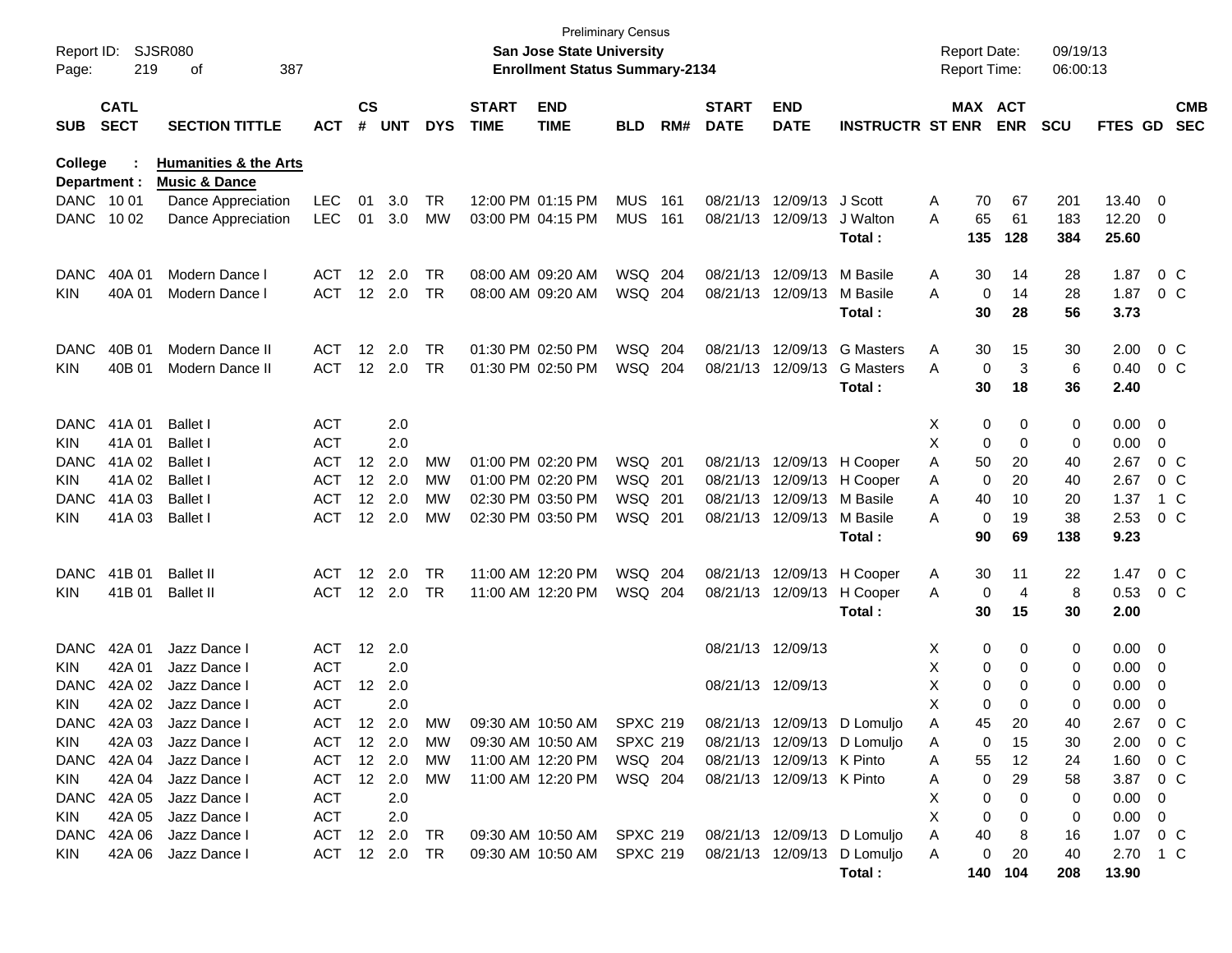| Report ID:<br>Page:                      | 220                                  | SJSR080<br>387<br>оf                                             |                                                      |                    |                          |                        |                                        | <b>Preliminary Census</b><br><b>San Jose State University</b><br><b>Enrollment Status Summary-2134</b> |                                    |            |                             |                           |                                       | <b>Report Date:</b><br><b>Report Time:</b> |                              | 09/19/13<br>06:00:13 |                              |                                                      |                          |
|------------------------------------------|--------------------------------------|------------------------------------------------------------------|------------------------------------------------------|--------------------|--------------------------|------------------------|----------------------------------------|--------------------------------------------------------------------------------------------------------|------------------------------------|------------|-----------------------------|---------------------------|---------------------------------------|--------------------------------------------|------------------------------|----------------------|------------------------------|------------------------------------------------------|--------------------------|
| <b>SUB</b>                               | <b>CATL</b><br><b>SECT</b>           | <b>SECTION TITTLE</b>                                            | <b>ACT</b>                                           | $\mathsf{cs}$<br># | <b>UNT</b>               | <b>DYS</b>             | <b>START</b><br><b>TIME</b>            | <b>END</b><br><b>TIME</b>                                                                              | <b>BLD</b>                         | RM#        | <b>START</b><br><b>DATE</b> | <b>END</b><br><b>DATE</b> | <b>INSTRUCTR ST ENR</b>               |                                            | <b>MAX ACT</b><br><b>ENR</b> | <b>SCU</b>           | FTES GD                      |                                                      | <b>CMB</b><br><b>SEC</b> |
| <b>DANC</b><br>KIN<br><b>DANC</b><br>KIN | 42B 01<br>42B 01<br>42B 02<br>42B 02 | Jazz Dance II<br>Jazz Dance II<br>Jazz Dance II<br>Jazz Dance II | <b>ACT</b><br><b>ACT</b><br><b>ACT</b><br><b>ACT</b> | 12<br>12           | 2.0<br>2.0<br>2.0<br>2.0 | МW<br><b>MW</b>        | 09:30 AM 10:50 AM<br>09:30 AM 10:50 AM |                                                                                                        | WSQ<br>WSQ                         | 204<br>204 | 08/21/13<br>08/21/13        | 12/09/13<br>12/09/13      | J Yager<br>J Yager                    | 35<br>A<br>Α<br>X<br>0<br>X<br>0           | 22<br>5<br>0<br>0<br>0       | 44<br>10<br>0<br>0   | 2.93<br>0.67<br>0.00<br>0.00 | $0\,C$<br>0 <sup>o</sup><br>- 0<br>- 0               |                          |
| DANC 43 01                               |                                      | Dance Improv                                                     | LAB                                                  | 15                 | 1.0                      | <b>TR</b>              | 11:00 AM 11:50 AM                      |                                                                                                        | WSQ 201                            |            | 08/21/13                    | 12/09/13                  | Total:<br>J Yager<br>Total:           | 35<br>35<br>Α<br>35                        | 27<br>24<br>24               | 54<br>24<br>24       | 3.60<br>1.60 0<br>1.60       |                                                      |                          |
| <b>DANC</b><br>KIN.                      | 49A 01<br>49A 01                     | Tap Dance I<br>Tap Dance I                                       | LAB<br>LAB                                           | 15<br>15           | 1.0<br>1.0               | MW<br><b>MW</b>        | 08:00 AM 09:15 AM<br>08:00 AM 09:15 AM |                                                                                                        | WSQ<br>WSQ 106                     | 106        | 08/21/13<br>08/21/13        | 12/09/13<br>12/09/13      | J Yager<br>J Yager<br>Total:          | 35<br>A<br>0<br>A<br>35                    | 12<br>12<br>24               | 12<br>12<br>24       | 0.80<br>0.80<br>1.60         | 0 <sup>o</sup><br>0 <sup>o</sup>                     |                          |
| DANC                                     | 51A 01<br>DANC 51A 02                | <b>Dance Production</b><br><b>Dance Production</b>               | <b>LEC</b><br><b>ACT</b>                             | 02<br>12           | 0.0<br>3.0               | M<br>W                 | 07:30 AM 09:20 AM<br>07:30 AM 09:20 AM |                                                                                                        | <b>SPXC 219</b><br><b>SPXC 219</b> |            | 08/21/13<br>08/21/13        | 12/09/13<br>12/09/13      | H Cooper<br>H Cooper<br>Total:        | 35<br>A<br>35<br>A<br>70                   | 31<br>31<br>62               | 62<br>31<br>93       | 0.00<br>6.20<br>6.20         | $\overline{\phantom{0}}$<br>$\overline{\phantom{0}}$ |                          |
|                                          | DANC 102 01                          | Dance in Wrld Cult                                               | <b>LEC</b>                                           | 02                 | 3.0                      | <b>TR</b>              | 01:30 PM 02:45 PM                      |                                                                                                        | <b>MUS</b>                         | 161        | 08/21/13                    | 12/09/13                  | J Walton<br>Total:                    | 55<br>A<br>55                              | 54<br>54                     | 162<br>162           | 10.80 0<br>10.80             |                                                      |                          |
|                                          | DANC 112 01<br>DANC 112 02           | Dance Reh/Perf<br>Dance Reh/Perf                                 | <b>ACT</b><br><b>ACT</b>                             | 20<br>20           | 2.0<br>2.0               | <b>MW</b><br><b>MW</b> | 03:00 PM 05:20 PM<br>03:00 PM 05:20 PM |                                                                                                        | <b>SPXC 219</b><br>WSQ 106         |            | 08/21/13<br>08/21/13        | 12/09/13<br>12/09/13      | <b>G</b> Masters<br>J Scott<br>Total: | Α<br>20<br>A<br>20<br>40                   | 17<br>18<br>35               | 34<br>36<br>70       | 2.27<br>2.40<br>4.67         | $\overline{\phantom{0}}$<br>$\overline{\mathbf{0}}$  |                          |
|                                          | DANC 140A 01                         | Modern Dance III                                                 | <b>ACT</b>                                           |                    | 2.0                      |                        |                                        |                                                                                                        |                                    |            |                             |                           | Total:                                | X<br>$\bf{0}$                              | 0<br>0<br>0                  | 0<br>0               | $0.00 \t 0$<br>0.00          |                                                      |                          |
|                                          | DANC 140B 01                         | Modern Dance IV                                                  | ACT                                                  | $12 \overline{ }$  | 2.0                      | TR                     | 09:30 AM 10:50 AM                      |                                                                                                        | WSQ 204                            |            | 08/21/13                    | 12/09/13                  | R Lopez<br>Total:                     | 20<br>Α<br>20                              | 18<br>18                     | 36<br>36             | $2.40 \ 0$<br>2.40           |                                                      |                          |
|                                          |                                      | DANC 141A 01 Ballett III                                         |                                                      |                    |                          |                        |                                        | ACT 12 2.0 MW 09:30 AM 10:50 AM WSQ 201                                                                |                                    |            |                             |                           | 08/21/13 12/09/13 H Cooper<br>Total:  | A<br>30<br>30                              | 15<br>15                     | 30<br>30             | $2.00 \t 0$<br>2.00          |                                                      |                          |
|                                          |                                      | DANC 142A 01 Jazz Dance III                                      |                                                      |                    |                          |                        |                                        | ACT 12 2.0 TR  01:30 PM 02:50 PM  SPXC 219                                                             |                                    |            | 08/21/13 12/09/13 J Yager   |                           | Total:                                | 35<br>A<br>35                              | 31<br>31                     | 62<br>62             | $4.17 \quad 1$<br>4.17       |                                                      |                          |
|                                          |                                      | DANC 142B 01 Jazz Dance IV                                       | LAB                                                  |                    | 2.0                      |                        |                                        |                                                                                                        |                                    |            |                             |                           | Total:                                | X                                          | 0<br>0<br>0<br>$\pmb{0}$     | 0<br>0               | $0.00 \t 0$<br>0.00          |                                                      |                          |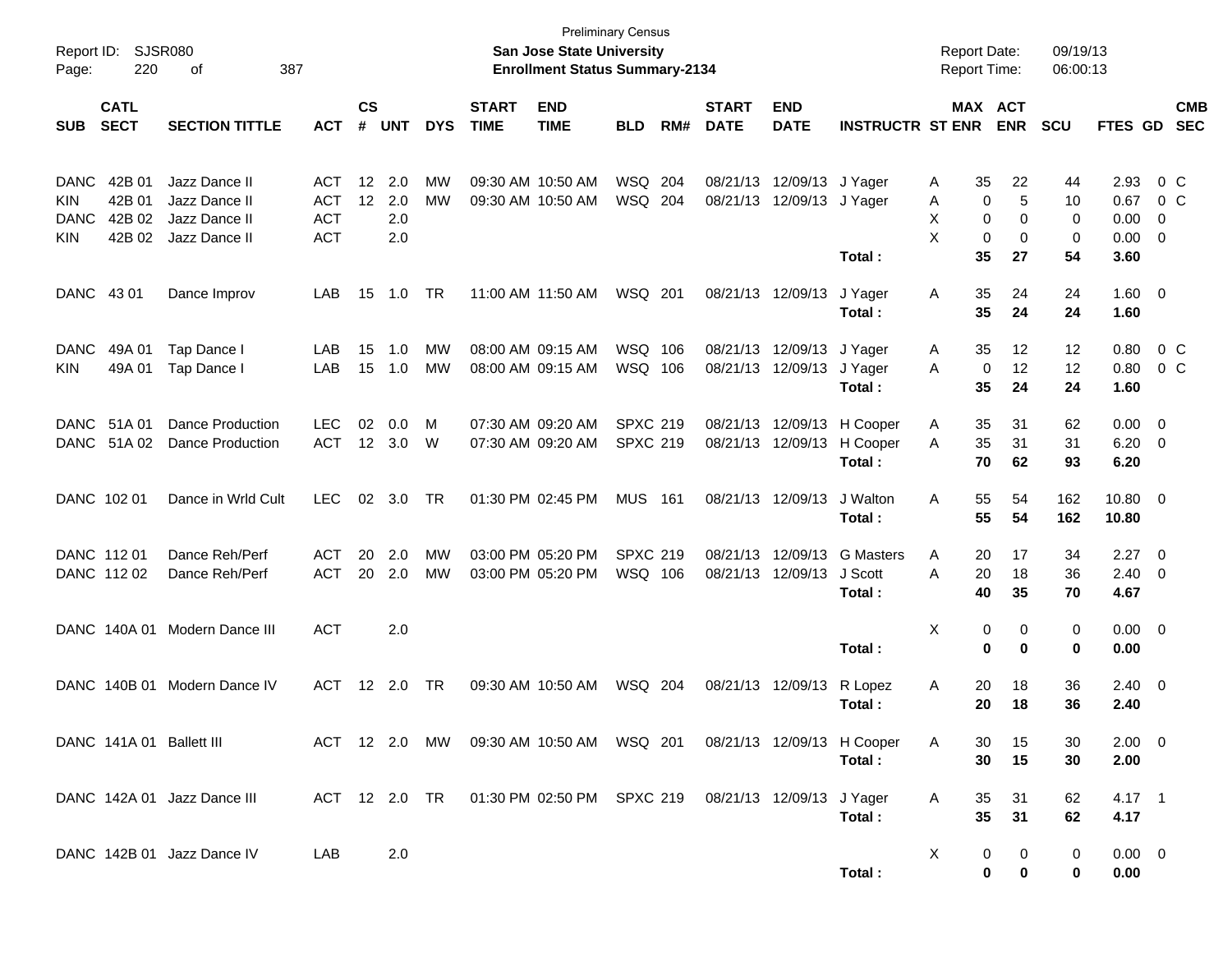| Page:      | Report ID: SJSR080<br>221  | 387<br>of                                                                                 |                |                    |            |            |                             | <b>San Jose State University</b><br><b>Enrollment Status Summary-2134</b> | <b>Preliminary Census</b> |     |                             |                           |                                 | <b>Report Date:</b><br>Report Time: |                       | 09/19/13<br>06:00:13 |                |                |                          |
|------------|----------------------------|-------------------------------------------------------------------------------------------|----------------|--------------------|------------|------------|-----------------------------|---------------------------------------------------------------------------|---------------------------|-----|-----------------------------|---------------------------|---------------------------------|-------------------------------------|-----------------------|----------------------|----------------|----------------|--------------------------|
| <b>SUB</b> | <b>CATL</b><br><b>SECT</b> | <b>SECTION TITTLE</b>                                                                     | <b>ACT</b>     | $\mathsf{cs}$<br># | <b>UNT</b> | <b>DYS</b> | <b>START</b><br><b>TIME</b> | <b>END</b><br><b>TIME</b>                                                 | <b>BLD</b>                | RM# | <b>START</b><br><b>DATE</b> | <b>END</b><br><b>DATE</b> | <b>INSTRUCTR ST ENR</b>         |                                     | MAX ACT<br><b>ENR</b> | <b>SCU</b>           | FTES GD        |                | <b>CMB</b><br><b>SEC</b> |
|            |                            |                                                                                           |                |                    |            |            |                             |                                                                           |                           |     |                             |                           |                                 |                                     |                       |                      |                |                |                          |
|            | DANC 144A 01               | Dance Hist and Rep                                                                        | SEM            | 04                 | 3.0        | $\top$     |                             | 07:30 AM 09:20 AM                                                         | <b>SPXC 219</b>           |     |                             | 08/21/13 12/09/13         | <b>G</b> Masters                | 42<br>Α                             | 38                    | 76                   | 7.60 0         |                |                          |
|            |                            | DANC 144A 02 Dance Hist and Rep                                                           | LAB            | 15                 | 0.0        | R          |                             | 07:30 AM 09:20 AM                                                         | <b>SPXC 219</b>           |     |                             | 08/21/13 12/09/13         | <b>G</b> Masters                | 42<br>A                             | 38                    | 38                   | $0.00 \t 0$    |                |                          |
|            |                            |                                                                                           |                |                    |            |            |                             |                                                                           |                           |     |                             |                           | Total:                          | 84                                  | 76                    | 114                  | 7.60           |                |                          |
|            |                            | DANC 145B 01 Choreography II                                                              | <b>LEC</b>     |                    | 0.0        |            |                             |                                                                           |                           |     |                             |                           |                                 | X                                   | 0<br>0                | 0                    | $0.00 \t 0$    |                |                          |
|            |                            | DANC 145B 02 Choreography II                                                              | <b>ACT</b>     |                    | 3.0        |            |                             |                                                                           |                           |     |                             |                           |                                 | х                                   | 0<br>0                | 0                    | $0.00 \t 0$    |                |                          |
|            |                            | DANC 145B 03 Choreography II                                                              | <b>LEC</b>     |                    | 0.0        |            |                             |                                                                           |                           |     |                             |                           |                                 | Χ                                   | 0<br>0                | 0                    | $0.00 \t 0$    |                |                          |
| DANC .     |                            | 145B 04 Choreography II                                                                   | <b>ACT</b>     |                    | 3.0        |            |                             |                                                                           |                           |     |                             |                           |                                 | X                                   | 0<br>0                | 0                    | $0.00 \t 0$    |                |                          |
|            |                            |                                                                                           |                |                    |            |            |                             |                                                                           |                           |     |                             |                           | Total:                          |                                     | 0<br>0                | 0                    | 0.00           |                |                          |
|            | DANC 147A 01               | <b>Senior Seminar</b>                                                                     | SEM            | 05                 | 3.0        | MW         |                             | 08:00 AM 09:20 AM                                                         | WSQ 204                   |     |                             | 08/21/13 12/09/13         | <b>G</b> Masters                | Α<br>17                             | 15                    | 45                   | $3.00 \ 0$     |                |                          |
|            |                            |                                                                                           |                |                    |            |            |                             |                                                                           |                           |     |                             |                           | Total:                          | 17                                  | 15                    | 45                   | 3.00           |                |                          |
|            | DANC 148 01                | Children's Dance                                                                          | <b>LEC</b>     | 02                 | 3.0        | M          |                             | 01:00 PM 02:50 PM                                                         | WSQ 204                   |     |                             | 08/21/13 12/09/13 P Bliss |                                 | 30<br>Α                             | 26                    | 52                   | 5.20           | 0 C            |                          |
| HUM        | 148 01                     | Children's Dance                                                                          | <b>LEC</b>     | 02                 | 3.0        | M          |                             | 01:00 PM 02:50 PM                                                         | WSQ 204                   |     |                             | 08/21/13 12/09/13 P Bliss |                                 | Α                                   | 0<br>0                | 0                    | 0.00           | $0\,$ C        |                          |
|            | DANC 148 02                | Children's Dance                                                                          | <b>ACT</b>     | 13                 | 0.0        | W          |                             | 01:00 PM 02:50 PM                                                         | WSQ 204                   |     |                             | 08/21/13 12/09/13 P Bliss |                                 | 30<br>A                             | 26                    | 26                   | 0.00           | 0 <sup>o</sup> |                          |
| HUM        | 148 02                     | <b>Children's Dance</b>                                                                   | <b>ACT</b>     | 13                 | 0.0        | W          |                             | 01:00 PM 02:50 PM                                                         | WSQ 204                   |     |                             | 08/21/13 12/09/13 P Bliss |                                 | A                                   | 0<br>0                | 0                    | 0.00           | 0 C            |                          |
|            |                            |                                                                                           |                |                    |            |            |                             |                                                                           |                           |     |                             |                           | Total:                          | 60                                  | 52                    | 78                   | 5.20           |                |                          |
|            | DANC 186 01                | <b>Choreogr Musicals</b>                                                                  | <b>SEM</b>     |                    | 3.0        |            |                             |                                                                           |                           |     |                             |                           |                                 | X                                   | 0<br>0                | 0                    | $0.00 \t 0$    |                |                          |
|            | DANC 186 02                | <b>Choreogr Musicals</b>                                                                  | <b>ACT</b>     |                    | 0.0        |            |                             |                                                                           |                           |     |                             |                           |                                 | Χ                                   | 0<br>0                | 0                    | $0.00 \t 0$    |                |                          |
|            |                            |                                                                                           |                |                    |            |            |                             |                                                                           |                           |     |                             |                           | Total:                          |                                     | 0<br>0                | 0                    | 0.00           |                |                          |
|            | DANC 194 01                | Act Proj in Dance                                                                         | <b>ACT</b>     | 20                 | 1.0        | TBA        |                             |                                                                           |                           |     |                             |                           | 08/21/13 12/09/13 F Mathews     | 25<br>A                             | 19                    | 19                   | $1.27 \t 0$    |                |                          |
|            | DANC 194 02                | Act Proj in Dance                                                                         | <b>ACT</b>     |                    | 1.0        |            |                             |                                                                           |                           |     |                             |                           |                                 | X                                   | 0<br>0                | 0                    | $0.00 \t 0$    |                |                          |
|            |                            |                                                                                           |                |                    |            |            |                             |                                                                           |                           |     |                             |                           | Total:                          | 25                                  | 19                    | 19                   | 1.27           |                |                          |
|            | DANC 198 01                | Dance Internship                                                                          | <b>SUP</b>     | 36                 | 1.0        | TBA        |                             |                                                                           |                           |     |                             | 08/21/13 12/09/13         | F Mathews                       | A<br>10                             | 0                     | 0                    | $0.00 \t 0$    |                |                          |
|            | DANC 198 02                | Dance Internship                                                                          | <b>SUP</b>     | 36                 | 2.0        | <b>TBA</b> |                             |                                                                           |                           |     |                             |                           | 08/21/13 12/09/13 F Mathews     | 10<br>A                             | 0                     | 0                    | $0.00 \t 0$    |                |                          |
|            | DANC 198 03                | Dance Internship                                                                          | <b>SUP</b>     |                    | 36 3.0     | TBA        |                             |                                                                           |                           |     |                             |                           | 08/21/13 12/09/13 F Mathews     | 10<br>A                             | 0                     | 0                    | $0.00 \t 0$    |                |                          |
|            |                            |                                                                                           |                |                    |            |            |                             |                                                                           |                           |     |                             |                           | Total:                          | 30                                  | 0                     | 0                    | 0.00           |                |                          |
|            | MUED 140 01                | Foundations Mu Ed LEC 02 3.0 TR 09:00 AM 10:15 AM MUS 182 08/21/13 12/09/13 D Hollinger A |                |                    |            |            |                             |                                                                           |                           |     |                             |                           |                                 | 23                                  | 22                    | 66                   | $4.40 \quad 0$ |                |                          |
|            |                            |                                                                                           |                |                    |            |            |                             |                                                                           |                           |     |                             |                           | Total:                          | 23                                  | 22                    | 66                   | 4.40           |                |                          |
|            | MUED 142 01                | Intro Mus Ed/EFE                                                                          | ACT 09 1.0 TBA |                    |            |            |                             |                                                                           |                           |     |                             |                           | 08/21/13 12/09/13 D Hollinger A | 24                                  | 21                    | 21                   | $1.40 \ 0$     |                |                          |
|            |                            |                                                                                           |                |                    |            |            |                             |                                                                           |                           |     |                             |                           | Total:                          |                                     | 24 21                 | 21                   | 1.40           |                |                          |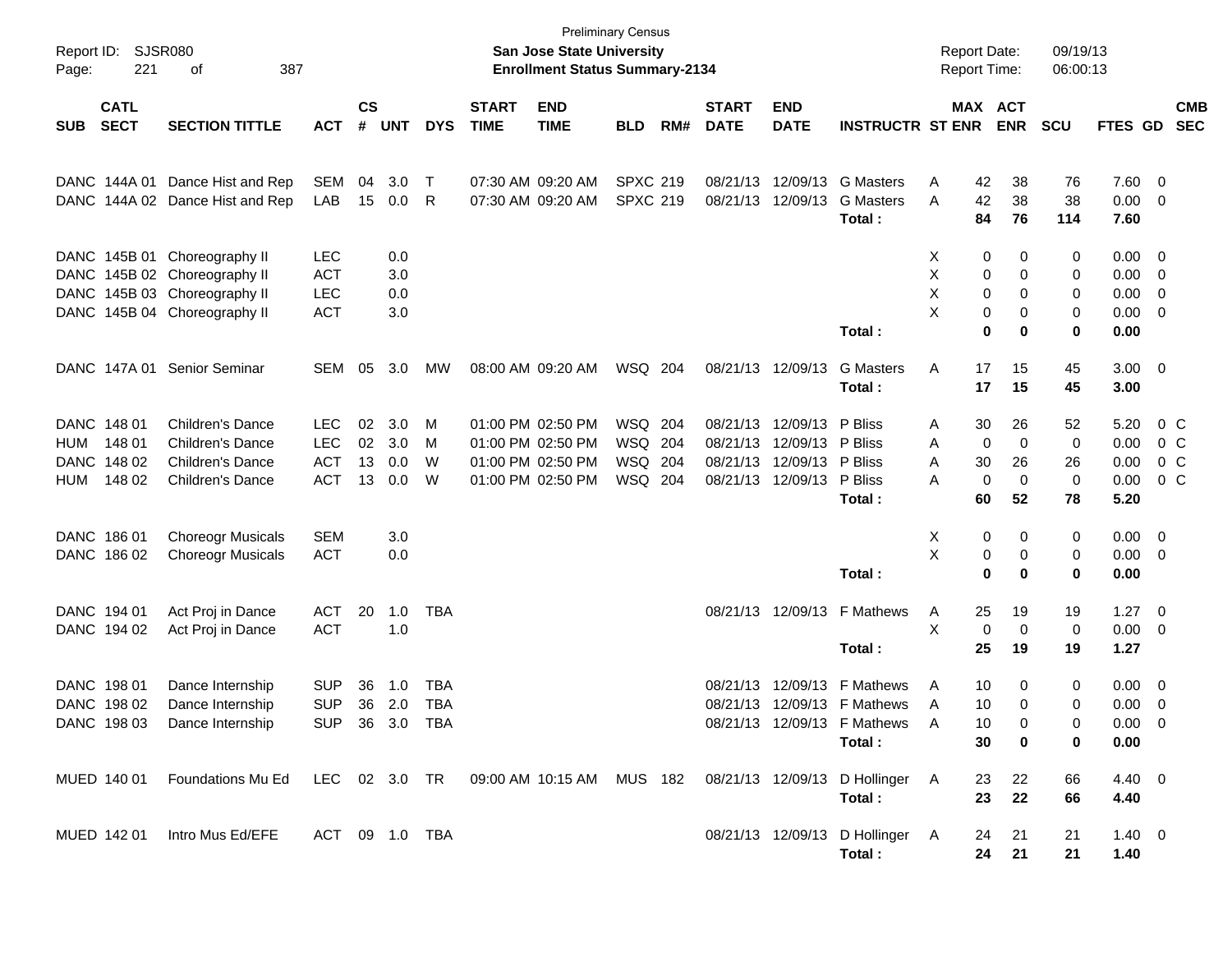| Page:       | Report ID: SJSR080<br>222  | 387<br>of                                                                              |                                        |                         |                   |            |                             | San Jose State University<br><b>Enrollment Status Summary-2134</b> | <b>Preliminary Census</b> |     |                             |                            |                          | Report Date:<br><b>Report Time:</b>             |                                         | 09/19/13<br>06:00:13 |                                    |                                                                                |
|-------------|----------------------------|----------------------------------------------------------------------------------------|----------------------------------------|-------------------------|-------------------|------------|-----------------------------|--------------------------------------------------------------------|---------------------------|-----|-----------------------------|----------------------------|--------------------------|-------------------------------------------------|-----------------------------------------|----------------------|------------------------------------|--------------------------------------------------------------------------------|
| <b>SUB</b>  | <b>CATL</b><br><b>SECT</b> | <b>SECTION TITTLE</b>                                                                  | <b>ACT</b>                             | <b>CS</b><br>$\pmb{\#}$ | <b>UNT</b>        | <b>DYS</b> | <b>START</b><br><b>TIME</b> | <b>END</b><br><b>TIME</b>                                          | <b>BLD</b>                | RM# | <b>START</b><br><b>DATE</b> | <b>END</b><br><b>DATE</b>  | <b>INSTRUCTR ST ENR</b>  | MAX ACT                                         | <b>ENR</b>                              | SCU                  |                                    | <b>CMB</b><br>FTES GD SEC                                                      |
|             | MUED 1841 01               | Student tchng Ind In                                                                   | <b>SUP</b>                             |                         | 25 4.0            | <b>TBA</b> |                             |                                                                    |                           |     |                             | 08/21/13 12/09/13          | Total:                   | Α<br>10<br>10                                   | 0<br>$\mathbf 0$                        | 0<br>0               | $0.00 \t 0$<br>0.00                |                                                                                |
|             |                            | MUED 184Y 01 Stdt Tchg II<br>MUED 184Y 02 Stdt Tchg II<br>MUED 184Y 03 Stdt Tchg II    | <b>SUP</b><br><b>SUP</b><br><b>SUP</b> | 25                      | 4.0<br>4.0<br>4.0 | <b>TBA</b> |                             |                                                                    |                           |     |                             | 08/21/13 12/09/13          | D Hollinger<br>Total:    | 10<br>A<br>X<br>0<br>X<br>$\mathbf 0$<br>10     | 2<br>$\mathbf 0$<br>0<br>$\overline{2}$ | 8<br>0<br>0<br>8     | 0.53<br>0.00<br>0.00<br>0.53       | $\overline{\mathbf{0}}$<br>$\overline{\mathbf{0}}$<br>$\overline{\phantom{0}}$ |
|             |                            | MUED 184Z 01 Stdt Tchg III<br>MUED 184Z 02 Stdt Tchg III<br>MUED 184Z 03 Stdt Tchg III | <b>SUP</b><br><b>SUP</b><br><b>SUP</b> | 25                      | 4.0<br>4.0<br>4.0 | <b>TBA</b> |                             |                                                                    |                           |     |                             | 08/21/13 12/09/13          | D Hollinger<br>Total:    | 10<br>A<br>X<br>0<br>X<br>0<br>10               | 2<br>$\mathbf 0$<br>0<br>$\mathbf{2}$   | 8<br>0<br>0<br>8     | 0.53 0<br>0.00<br>0.00<br>0.53     | $\overline{\phantom{0}}$<br>$\overline{\phantom{0}}$                           |
|             |                            | MUED 370A 01 Meth Mus Ed K-8                                                           | SEM 04                                 |                         | 2.0               | $\top$     |                             | 05:30 PM 07:20 PM                                                  | <b>MUS 250</b>            |     |                             | 08/21/13 12/09/13          | K Ireland D'<br>Total:   | 18<br>A<br>18                                   | 9<br>9                                  | 18<br>18             | $1.20 \t 0$<br>1.20                |                                                                                |
| <b>MUSC</b> | 1A 01                      | Music Systems IA                                                                       | SEM 04 2.0                             |                         |                   | МW         |                             | 09:30 AM 10:20 AM                                                  | MUS 210                   |     |                             | 08/21/13 12/09/13          | M Adduci<br>Total:       | 30<br>A<br>30                                   | 25<br>25                                | 50<br>50             | $3.33 \ 0$<br>3.33                 |                                                                                |
| <b>MUSC</b> | 1B 01                      | Music Systems IB                                                                       | <b>ACT</b>                             | 10                      | 1.0               | МW         |                             | 10:30 AM 11:20 AM                                                  | MUS 210                   |     |                             | 08/21/13 12/09/13          | M Adduci<br>Total:       | 30<br>A<br>30                                   | 24<br>24                                | 24<br>24             | $1.60 \t 0$<br>1.60                |                                                                                |
|             | MUSC 2A 01                 | Music Systems IIA                                                                      | <b>SEM</b>                             |                         | 2.0               |            |                             |                                                                    |                           |     |                             |                            | Total:                   | X<br>0<br>$\bf{0}$                              | 0<br>$\bf{0}$                           | 0<br>0               | $0.00 \t 0$<br>0.00                |                                                                                |
| <b>MUSC</b> | 2B 01                      | Music Systems IIB                                                                      | <b>ACT</b>                             |                         | 1.0               |            |                             |                                                                    |                           |     |                             |                            | Total:                   | X<br>0<br>$\bf{0}$                              | 0<br>$\bf{0}$                           | 0<br>0               | $0.00 \t 0$<br>0.00                |                                                                                |
| MUSC        | 3A 01                      | Music Systems IIIA                                                                     | SEM                                    | 04                      | 2.0               | <b>TR</b>  |                             | 10:30 AM 11:20 AM                                                  | MUS                       | 250 |                             | 08/21/13 12/09/13          | <b>B</b> Belet<br>Total: | 30<br>A<br>30                                   | 21<br>21                                | 42<br>42             | $2.83$ 1<br>2.83                   |                                                                                |
|             | MUSC 3B 01                 | Music Systems IIIB                                                                     |                                        |                         |                   |            |                             | ACT 10 1.0 TR 11:30 AM 12:20 PM MUS 250                            |                           |     |                             | 08/21/13 12/09/13          | <b>B</b> Belet<br>Total: | 30<br>A<br>30                                   | 18<br>18                                | 18<br>18             | $1.20 \t 0$<br>1.20                |                                                                                |
| MUSC 901    | MUSC 902                   | Music Fund<br>Music Fund                                                               | <b>SEM</b><br><b>ACT</b>               |                         | 3.0<br>0.0        |            |                             |                                                                    |                           |     |                             |                            | Total:                   | X<br>0<br>$\mathsf{X}$<br>$\pmb{0}$<br>$\bf{0}$ | 0<br>$\pmb{0}$<br>$\bf{0}$              | 0<br>0<br>0          | $0.00 \t 0$<br>$0.00 \t 0$<br>0.00 |                                                                                |
|             |                            | MUSC 10A 01 Music Appreciation                                                         | LEC 02 3.0 MW                          |                         |                   |            |                             | 09:00 AM 10:15 AM MUS 161                                          |                           |     |                             | 08/21/13 12/09/13 J Stubbe |                          | 70<br>A                                         | 68                                      | 204                  | 13.60 0                            |                                                                                |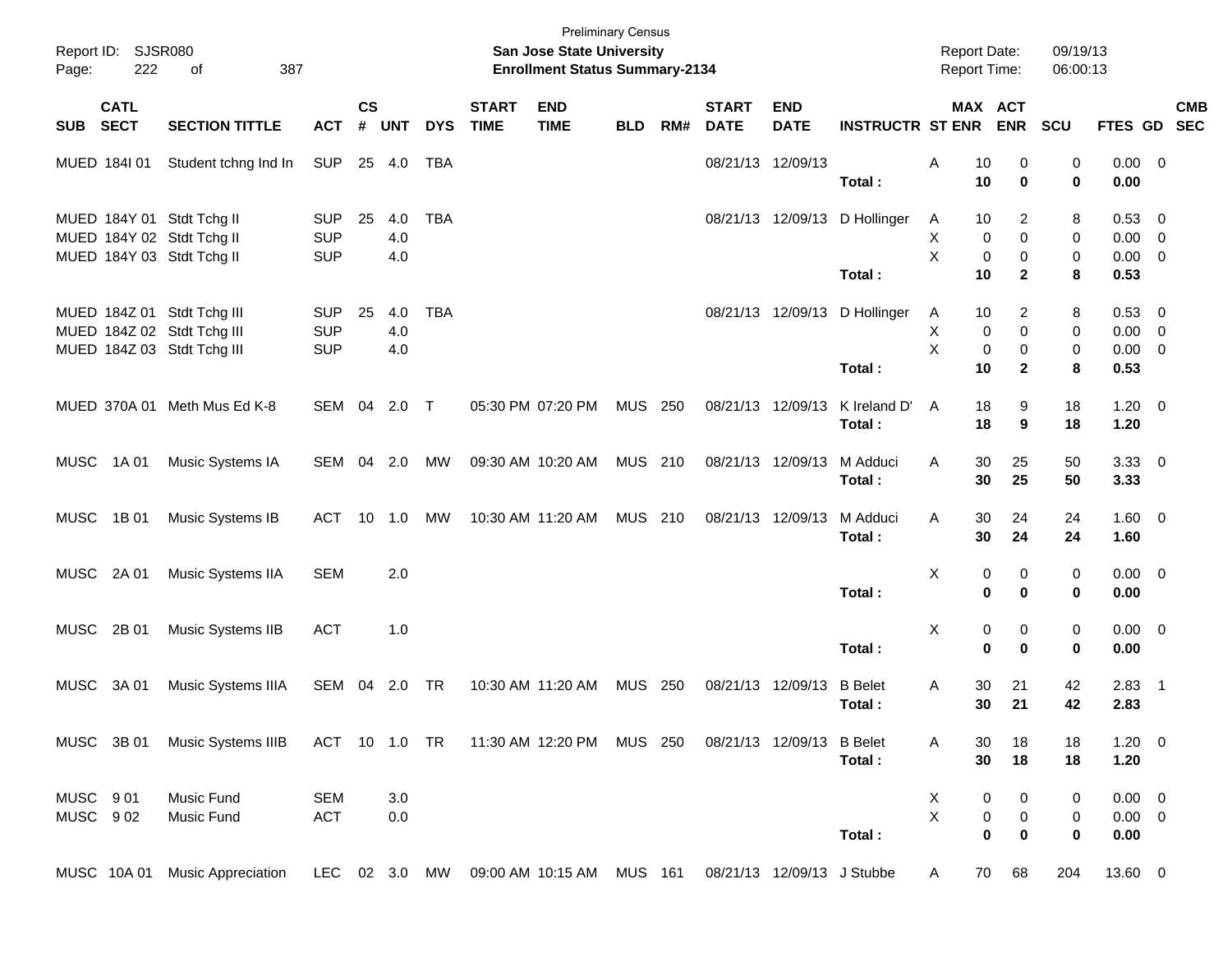| Report ID:<br>Page: | 223                        | SJSR080<br>387<br>οf                                                                                    |            |                |            |            |                             | <b>Preliminary Census</b><br>San Jose State University<br><b>Enrollment Status Summary-2134</b> |            |       |                             |                           |                                                           | <b>Report Date:</b><br><b>Report Time:</b> |                              | 09/19/13<br>06:00:13 |                 |                          |            |
|---------------------|----------------------------|---------------------------------------------------------------------------------------------------------|------------|----------------|------------|------------|-----------------------------|-------------------------------------------------------------------------------------------------|------------|-------|-----------------------------|---------------------------|-----------------------------------------------------------|--------------------------------------------|------------------------------|----------------------|-----------------|--------------------------|------------|
| <b>SUB</b>          | <b>CATL</b><br><b>SECT</b> | <b>SECTION TITTLE</b>                                                                                   | <b>ACT</b> | <b>CS</b><br># | <b>UNT</b> | <b>DYS</b> | <b>START</b><br><b>TIME</b> | <b>END</b><br><b>TIME</b>                                                                       | <b>BLD</b> | RM#   | <b>START</b><br><b>DATE</b> | <b>END</b><br><b>DATE</b> | <b>INSTRUCTR ST ENR</b>                                   |                                            | <b>MAX ACT</b><br><b>ENR</b> | <b>SCU</b>           | FTES GD SEC     |                          | <b>CMB</b> |
|                     | MUSC 10A 02                | <b>Music Appreciation</b>                                                                               | <b>LEC</b> | 02             | 3.0        | TR         |                             | 09:00 AM 10:15 AM                                                                               | MUS        | 161   |                             | 08/21/13 12/09/13         | D Simi                                                    | 70<br>Α                                    | 67                           | 201                  | 13.40           | $\overline{\mathbf{0}}$  |            |
| <b>MUSC</b>         | 10A 03                     | <b>Music Appreciation</b>                                                                               | <b>LEC</b> | 02             | 3.0        | MW         |                             | 10:30 AM 11:45 AM                                                                               | <b>MUS</b> | 161   |                             | 08/21/13 12/09/13         | J Stubbe                                                  | 70<br>Α                                    | 70                           | 210                  | 14.00           | - 0                      |            |
| <b>MUSC</b>         | 10A 04                     | <b>Music Appreciation</b>                                                                               | <b>LEC</b> | 02             | 3.0        | <b>TR</b>  |                             | 10:30 AM 11:45 AM                                                                               | <b>MUS</b> | 161   |                             |                           | 08/21/13 12/09/13 G Haramaki                              | 73<br>A                                    | 73                           | 219                  | 14.60           | $\overline{\mathbf{0}}$  |            |
| <b>MUSC</b>         | 10A 05                     | <b>Music Appreciation</b>                                                                               | <b>LEC</b> |                | 3.0        |            |                             |                                                                                                 |            |       |                             |                           |                                                           | X                                          | 0<br>0                       | 0                    | 0.00            | $\overline{\mathbf{0}}$  |            |
| <b>MUSC</b>         | 10A 06                     | <b>Music Appreciation</b>                                                                               | <b>LEC</b> | 02             | 3.0        | MW         |                             | 01:30 PM 02:45 PM                                                                               | MUS        | -250  |                             | 08/21/13 12/09/13         | G Lease                                                   | 65<br>Α                                    | 65                           | 195                  | 13.00           | 0                        |            |
| <b>MUSC</b>         | 10A 11                     | <b>Music Appreciation</b>                                                                               | <b>LEC</b> | 02             | 3.0        | <b>TBA</b> |                             |                                                                                                 |            |       |                             | 08/21/13 12/09/13         | J Averett                                                 | 70<br>A                                    | 62                           | 186                  | 12.40           | $\overline{\mathbf{0}}$  |            |
| <b>MUSC</b>         | 10A 12                     | <b>Music Appreciation</b>                                                                               | <b>LEC</b> | 02             | 3.0        | <b>TBA</b> |                             |                                                                                                 |            |       |                             | 08/21/13 12/09/13         | D Hollinger                                               | 70<br>A                                    | 69                           | 207                  | 13.80           | 0                        |            |
|                     | MUSC 10A 13                | <b>Music Appreciation</b>                                                                               | <b>LEC</b> | 02             | 3.0        | <b>TBA</b> |                             |                                                                                                 |            |       |                             | 08/21/13 12/09/13         | <b>B</b> Belet<br>Total:                                  | 70<br>A<br>558                             | 68<br>542                    | 204<br>1626          | 13.60<br>108.40 | $\overline{0}$           |            |
|                     | MUSC 10B 01                | Intro to Music                                                                                          | <b>SEM</b> | 04             | 3.0        | TR         |                             | 10:30 AM 11:45 AM                                                                               | <b>MUS</b> | 160   |                             | 08/21/13 12/09/13         | K Adduci                                                  | 30<br>Α                                    | 31                           | 93                   | 6.20            | $\overline{\mathbf{0}}$  |            |
| <b>MUSC</b>         | 10B 02                     | Intro to Music                                                                                          | <b>SEM</b> | 04             | 3.0        | MW         |                             | 12:00 PM 01:15 PM                                                                               | <b>MUS</b> | 160   |                             | 08/21/13 12/09/13         | K Adduci                                                  | 30<br>Α                                    | 30                           | 90                   | 6.00            | $\overline{\mathbf{0}}$  |            |
|                     | MUSC 10B 03                | Intro to Music                                                                                          | <b>SEM</b> | 04             | 3.0        | <b>TR</b>  |                             | 12:00 PM 01:15 PM                                                                               | <b>MUS</b> | 160   |                             | 08/21/13 12/09/13         | D Simi                                                    | 30<br>A                                    | 29                           | 87                   | 5.80            | $\overline{\mathbf{0}}$  |            |
|                     |                            |                                                                                                         |            |                |            |            |                             |                                                                                                 |            |       |                             |                           | Total:                                                    | 90                                         | 90                           | 270                  | 18.00           |                          |            |
| MUSC 1301           |                            | Music Tech                                                                                              | ACT        | 10             | 1.0        | -R         |                             | 10:30 AM 12:20 PM                                                                               | MUS        | 213   |                             | 08/21/13 12/09/13         | D Wolford                                                 | 22<br>A                                    | 22                           | 22                   | 1.47            | $\overline{\mathbf{0}}$  |            |
|                     |                            |                                                                                                         |            |                |            |            |                             |                                                                                                 |            |       |                             |                           | Total:                                                    | 22                                         | 22                           | 22                   | 1.47            |                          |            |
| MUSC                | 1901                       | <b>Mus Wrld Cultures</b>                                                                                | <b>LEC</b> | 01             | 3.0        | TBA        |                             |                                                                                                 |            |       |                             | 08/21/13 12/09/13         | T Harris                                                  | 100<br>A                                   | 73                           | 219                  | 14.60           | $0\,$ C                  |            |
| ASIA                | 1901                       | <b>Mus Wrld Cultures</b>                                                                                | <b>LEC</b> | 01             | 3.0        | <b>TBA</b> |                             |                                                                                                 |            |       |                             | 08/21/13 12/09/13         | T Harris                                                  | A                                          | 24<br>0                      | 72                   | 4.80            | 0 <sup>o</sup>           |            |
|                     |                            |                                                                                                         |            |                |            |            |                             |                                                                                                 |            |       |                             |                           | Total:                                                    | 100                                        | 97                           | 291                  | 19.40           |                          |            |
|                     | MUSC 25A 01                | PianoProf1                                                                                              | ACT        | 10             | 1.0        | МW         |                             | 03:30 PM 04:20 PM                                                                               | <b>MUS</b> | 266   |                             | 08/21/13 12/09/13         | S Brook                                                   | A<br>20                                    | 16                           | 16                   | 1.07            | $\overline{\phantom{0}}$ |            |
|                     | MUSC 25A 02                | PianoProf1                                                                                              | <b>ACT</b> | 10             | 1.0        | <b>TR</b>  |                             | 08:30 AM 09:20 AM                                                                               | <b>MUS</b> | 160   |                             | 08/21/13 12/09/13         | G Mok                                                     | Α<br>20                                    | 18                           | 18                   | 1.20            | $\overline{\mathbf{0}}$  |            |
|                     |                            |                                                                                                         |            |                |            |            |                             |                                                                                                 |            |       |                             |                           | Total:                                                    | 40                                         | 34                           | 34                   | 2.27            |                          |            |
|                     | MUSC 25B 01                | Piano Proficiency II                                                                                    | ACT        |                | 10 1.0     | <b>MW</b>  |                             | 11:30 AM 12:20 PM                                                                               | MUS        | - 266 |                             | 08/21/13 12/09/13         | S Brook                                                   | A<br>20                                    | 18                           | 18                   | 1.22            | - 1                      |            |
|                     |                            |                                                                                                         |            |                |            |            |                             |                                                                                                 |            |       |                             |                           | Total:                                                    | 20                                         | 18                           | 18                   | 1.22            |                          |            |
|                     |                            | MUSC 25C 01 PianoProf3                                                                                  | ACT        |                | 10 1.0     | MW.        |                             | 04:30 PM 05:20 PM                                                                               | MUS 266    |       |                             | 08/21/13 12/09/13 S Brook |                                                           | 20<br>A                                    | 18                           | 18                   | 1.20            | $\overline{\mathbf{0}}$  |            |
|                     |                            |                                                                                                         |            |                |            |            |                             |                                                                                                 |            |       |                             |                           | Total:                                                    |                                            | 20 18                        | 18                   | 1.20            |                          |            |
|                     |                            | MUSC 26A 01 Voice Fundamentals ACT 10 1.0 MW 08:30 AM 09:20 AM MUS 157 08/21/13 12/09/13 K Karagiozov A |            |                |            |            |                             |                                                                                                 |            |       |                             |                           |                                                           | 22                                         | - 19                         | 19                   | $1.28$ 1        |                          |            |
|                     |                            |                                                                                                         |            |                |            |            |                             |                                                                                                 |            |       |                             |                           | Total:                                                    | 22                                         | 19                           | 19                   | 1.28            |                          |            |
|                     |                            | MUSC 27A 01 Fund Jazz KBD I                                                                             |            |                |            |            |                             | ACT 10 1.0 TR  01:30 PM  02:20 PM  MUS  157                                                     |            |       |                             | 08/21/13 12/09/13         | <b>B</b> Roth-Newel A                                     | 18                                         | 15                           | 15                   | $1.00 \t 0$     |                          |            |
|                     |                            |                                                                                                         |            |                |            |            |                             |                                                                                                 |            |       |                             |                           | Total:                                                    | 18                                         | 15                           | 15                   | 1.00            |                          |            |
| MUSC 28 01          |                            | Guitar Fundamentals ACT 08 1.0 F                                                                        |            |                |            |            |                             |                                                                                                 |            |       |                             |                           | 12:30 PM 02:20 PM MUS 150 08/21/13 12/09/13 R Vandivier A | 25                                         | 22                           | 22                   | $1.47 \t 0$     |                          |            |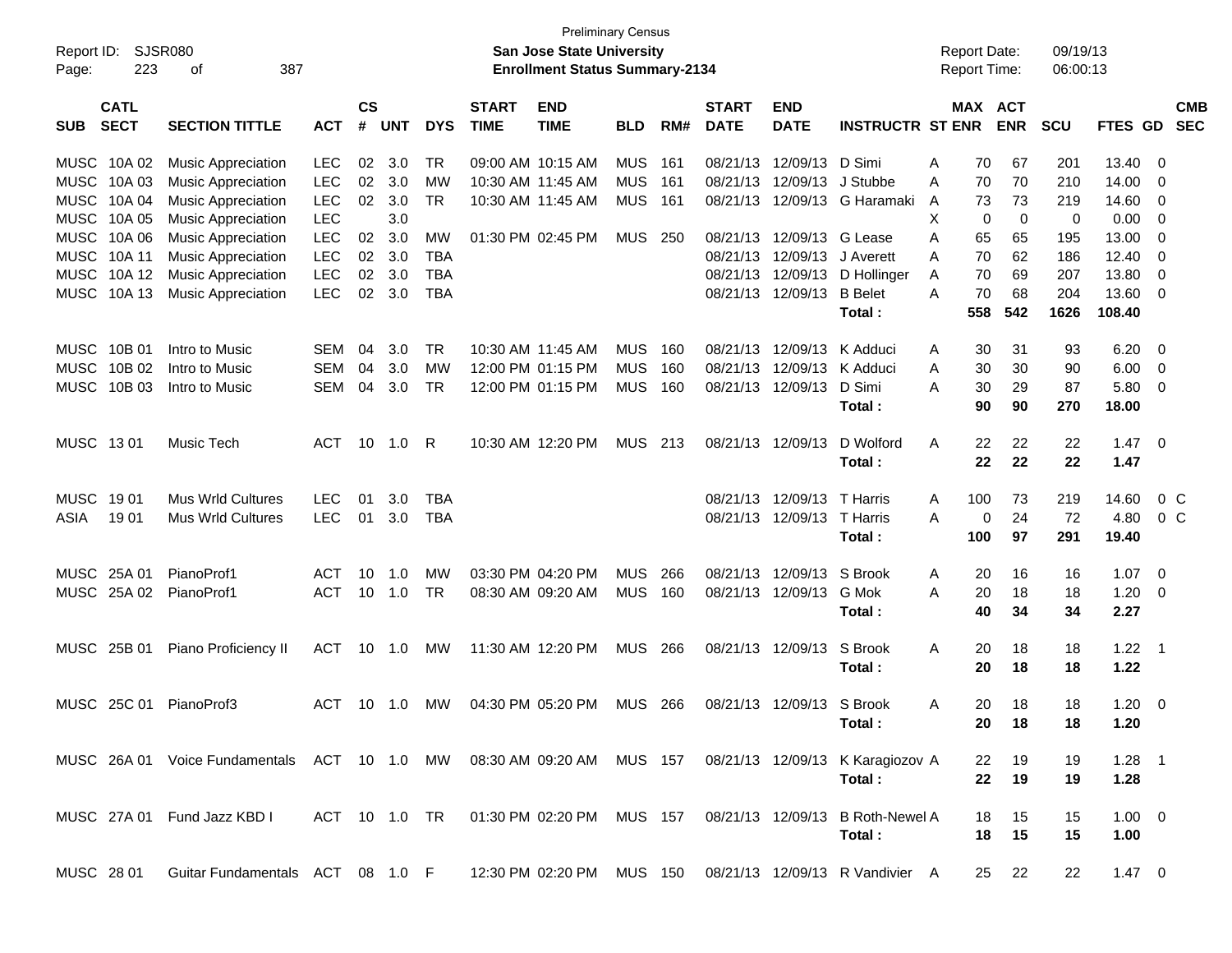| Page:      | Report ID: SJSR080<br>224  | 387<br>of                |                |                    |              |            |                             | <b>San Jose State University</b><br><b>Enrollment Status Summary-2134</b> | <b>Preliminary Census</b> |     |                             |                             |                                  | <b>Report Date:</b><br><b>Report Time:</b> |                       | 09/19/13<br>06:00:13 |            |   |                          |
|------------|----------------------------|--------------------------|----------------|--------------------|--------------|------------|-----------------------------|---------------------------------------------------------------------------|---------------------------|-----|-----------------------------|-----------------------------|----------------------------------|--------------------------------------------|-----------------------|----------------------|------------|---|--------------------------|
| <b>SUB</b> | <b>CATL</b><br><b>SECT</b> | <b>SECTION TITTLE</b>    | <b>ACT</b>     | $\mathsf{cs}$<br># | <b>UNT</b>   | <b>DYS</b> | <b>START</b><br><b>TIME</b> | <b>END</b><br><b>TIME</b>                                                 | <b>BLD</b>                | RM# | <b>START</b><br><b>DATE</b> | <b>END</b><br><b>DATE</b>   | <b>INSTRUCTR ST ENR</b>          |                                            | MAX ACT<br><b>ENR</b> | <b>SCU</b>           | FTES GD    |   | <b>CMB</b><br><b>SEC</b> |
|            |                            |                          |                |                    |              |            |                             |                                                                           |                           |     |                             |                             | Total:                           |                                            | 25<br>22              | 22                   | 1.47       |   |                          |
|            | MUSC 29 01                 | <b>Electro Acoustics</b> | <b>SUP</b>     |                    | 1.0          |            |                             |                                                                           |                           |     |                             |                             |                                  | X                                          | 0<br>0                | 0                    | 0.00       | 0 |                          |
|            | MUSC 29 02                 | <b>Electro Acoustics</b> | <b>SUP</b>     |                    | 2.0          |            |                             |                                                                           |                           |     |                             |                             |                                  | X                                          | 0<br>0                | 0                    | 0.00       | 0 |                          |
|            |                            |                          |                |                    |              |            |                             |                                                                           |                           |     |                             |                             | Total:                           |                                            | 0<br>0                | 0                    | 0.00       |   |                          |
|            | MUSC 30 01                 | Piano                    | <b>SUP</b>     |                    | 1.0          |            |                             |                                                                           |                           |     |                             |                             |                                  | Х                                          | 0<br>0                | 0                    | 0.00       | 0 |                          |
|            | MUSC 30 02                 | Piano                    | <b>SUP</b>     | 48                 | 1.0          | <b>TBA</b> |                             |                                                                           |                           |     | 08/21/13                    | 12/09/13                    | G Mok                            | Α                                          | 8<br>10               | 8                    | 0.53       | 0 |                          |
|            | MUSC 30 03                 | Piano                    | <b>SUP</b>     | 48                 | 2.0          | <b>TBA</b> |                             |                                                                           |                           |     | 08/21/13                    | 12/09/13                    | N Sultanov                       | A                                          | 10<br>1               | 2                    | 0.13       | 0 |                          |
|            | MUSC 30 04                 | Piano                    | <b>SUP</b>     | 48                 | 2.0          | <b>TBA</b> |                             |                                                                           |                           |     |                             | 08/21/13 12/09/13           | G Mok                            | A                                          | 10<br>3               | $6\phantom{1}6$      | 0.40       | 0 |                          |
|            |                            |                          |                |                    |              |            |                             |                                                                           |                           |     |                             |                             | Total:                           |                                            | 30<br>12              | 16                   | 1.07       |   |                          |
|            | MUSC 33 02                 | Voice                    | <b>SUP</b>     | 48                 | 2.0          | <b>TBA</b> |                             |                                                                           |                           |     | 08/21/13                    |                             | 12/09/13 L Chianakas A           |                                            | 15<br>3               | 6                    | 0.40       | 0 |                          |
|            | MUSC 3303                  | Voice                    | <b>SUP</b>     | 48                 | 1.0          | <b>TBA</b> |                             |                                                                           |                           |     | 08/21/13                    | 12/09/13 J Frank            |                                  | Α                                          | 15<br>1               | 1                    | 0.07       | 0 |                          |
|            | MUSC 33 04                 | Voice                    | <b>SUP</b>     |                    | 2.0          |            |                             |                                                                           |                           |     |                             |                             |                                  | X                                          | 0<br>0                | 0                    | 0.00       | 0 |                          |
|            | MUSC 33 05                 | Voice                    | <b>SUP</b>     | 48                 | 1.0          | <b>TBA</b> |                             |                                                                           |                           |     |                             |                             | 08/21/13 12/09/13 K Karagiozov A |                                            | 7<br>15               | $\overline{7}$       | 0.47       | 0 |                          |
|            | MUSC 33 06                 | Voice                    | <b>SUP</b>     | 48                 | 2.0          | <b>TBA</b> |                             |                                                                           |                           |     | 08/21/13                    | 12/09/13 J Frank            |                                  | A                                          | 10<br>2               | 4                    | 0.27       | 0 |                          |
|            | MUSC 33 07                 | Voice                    | <b>SUP</b>     | 48                 | 1.0          | <b>TBA</b> |                             |                                                                           |                           |     | 08/21/13                    |                             | 12/09/13 S Bengochea A           |                                            | 10<br>4               | 4                    | 0.27       | 0 |                          |
|            | MUSC 33 08                 | Voice                    | <b>SUP</b>     | 48                 | 2.0          | <b>TBA</b> |                             |                                                                           |                           |     |                             |                             | 08/21/13 12/09/13 S Bengochea A  |                                            | 10<br>$\mathbf{1}$    | $\overline{c}$       | 0.13       | 0 |                          |
|            |                            |                          |                |                    |              |            |                             |                                                                           |                           |     |                             |                             | Total:                           | 75                                         | 18                    | 24                   | 1.60       |   |                          |
|            | MUSC 34 01                 | <b>Strings</b>           | <b>SUP</b>     | 48                 | 1.0          | <b>TBA</b> |                             |                                                                           |                           |     | 08/21/13                    | 12/09/13                    | D Nicholeris A                   |                                            | 10<br>2               | 2                    | 0.13       | 0 |                          |
|            | MUSC 34 02                 | Strings                  | <b>SUP</b>     | 48                 | 2.0          | <b>TBA</b> |                             |                                                                           |                           |     | 08/21/13                    | 12/09/13                    | <b>B</b> Moyer                   | A                                          | $\overline{c}$<br>10  | 4                    | 0.27       | 0 |                          |
|            | MUSC 34 04                 | Strings                  | <b>SUP</b>     | 48                 | 2.0          | <b>TBA</b> |                             |                                                                           |                           |     | 08/21/13                    | 12/09/13 B Moyer            |                                  | A                                          | $\overline{c}$<br>10  | 4                    | 0.27       | 0 |                          |
|            | MUSC 34 05                 | <b>Strings</b>           | <b>SUP</b>     | 48                 | 2.0          | <b>TBA</b> |                             |                                                                           |                           |     | 08/21/13                    | 12/09/13                    | D Nicholeris                     | A                                          | 10<br>1               | 2                    | 0.13       | 0 |                          |
|            | MUSC 34 06                 | Strings                  | <b>SUP</b>     | 48                 | 2.0          | <b>TBA</b> |                             |                                                                           |                           |     |                             | 08/21/13 12/09/13           | S Lin                            | A                                          | 10<br>1               | $\overline{c}$       | 0.13       | 0 |                          |
|            |                            |                          |                |                    |              |            |                             |                                                                           |                           |     |                             |                             | Total:                           |                                            | 50<br>8               | 14                   | 0.93       |   |                          |
|            | MUSC 3501                  | Woodwinds                | <b>SUP</b>     | 48                 | 1.0          | <b>TBA</b> |                             |                                                                           |                           |     | 08/21/13                    | 12/09/13                    | D Wolford                        | A                                          | 10<br>1               | 1                    | 0.07       | 0 |                          |
|            | MUSC 35 02                 | Woodwinds                | <b>SUP</b>     | 48                 | 1.0          | <b>TBA</b> |                             |                                                                           |                           |     |                             | 08/21/13 12/09/13 J Averett |                                  | A                                          | 10<br>1               | 1                    | 0.07       | 0 |                          |
|            | MUSC 35 03                 | Woodwinds                | <b>SUP</b>     |                    | 48 1.0       | TBA        |                             |                                                                           |                           |     |                             | 08/21/13 12/09/13 C Payne   |                                  | A                                          | 10                    |                      | $0.07$ 0   |   |                          |
|            | MUSC 35 04                 | Woodwinds                | <b>SUP</b>     |                    | 48 2.0       | TBA        |                             |                                                                           |                           |     |                             | 08/21/13 12/09/13 M Adduci  |                                  | A                                          | 10                    | 2                    | $0.13 \ 0$ |   |                          |
|            | MUSC 35 05                 | Woodwinds                | <b>SUP</b>     |                    | 48 2.0       | TBA        |                             |                                                                           |                           |     |                             | 08/21/13 12/09/13 J Averett |                                  | A                                          | 10<br>$\mathbf{1}$    | 2                    | $0.13 \ 0$ |   |                          |
|            | MUSC 35 06                 | Woodwinds                | <b>SUP</b>     |                    | 48 2.0       | TBA        |                             |                                                                           |                           |     |                             | 08/21/13 12/09/13 C Payne   |                                  | A                                          | 10<br>2               | 4                    | $0.27$ 0   |   |                          |
|            | MUSC 3507                  | Woodwinds                | <b>SUP</b>     |                    | 48 2.0 TBA   |            |                             |                                                                           |                           |     |                             | 08/21/13 12/09/13 Y Chou    |                                  | Α                                          | 10                    | 2                    | $0.13 \ 0$ |   |                          |
|            |                            |                          |                |                    |              |            |                             |                                                                           |                           |     |                             |                             | Total:                           |                                            | 70<br>8               | 13                   | 0.87       |   |                          |
|            | MUSC 36 01                 | <b>Brass</b>             | SUP 48 1.0 TBA |                    |              |            |                             |                                                                           |                           |     |                             |                             | 08/21/13 12/09/13 M Tropman A    |                                            | 10<br>2               | 2                    | $0.13 \ 0$ |   |                          |
|            | MUSC 36 02                 | <b>Brass</b>             | <b>SUP</b>     |                    | 48  1.0  TBA |            |                             |                                                                           |                           |     |                             | 08/21/13 12/09/13 K Adduci  |                                  | A                                          | 10                    | $\mathbf{1}$         | $0.07$ 0   |   |                          |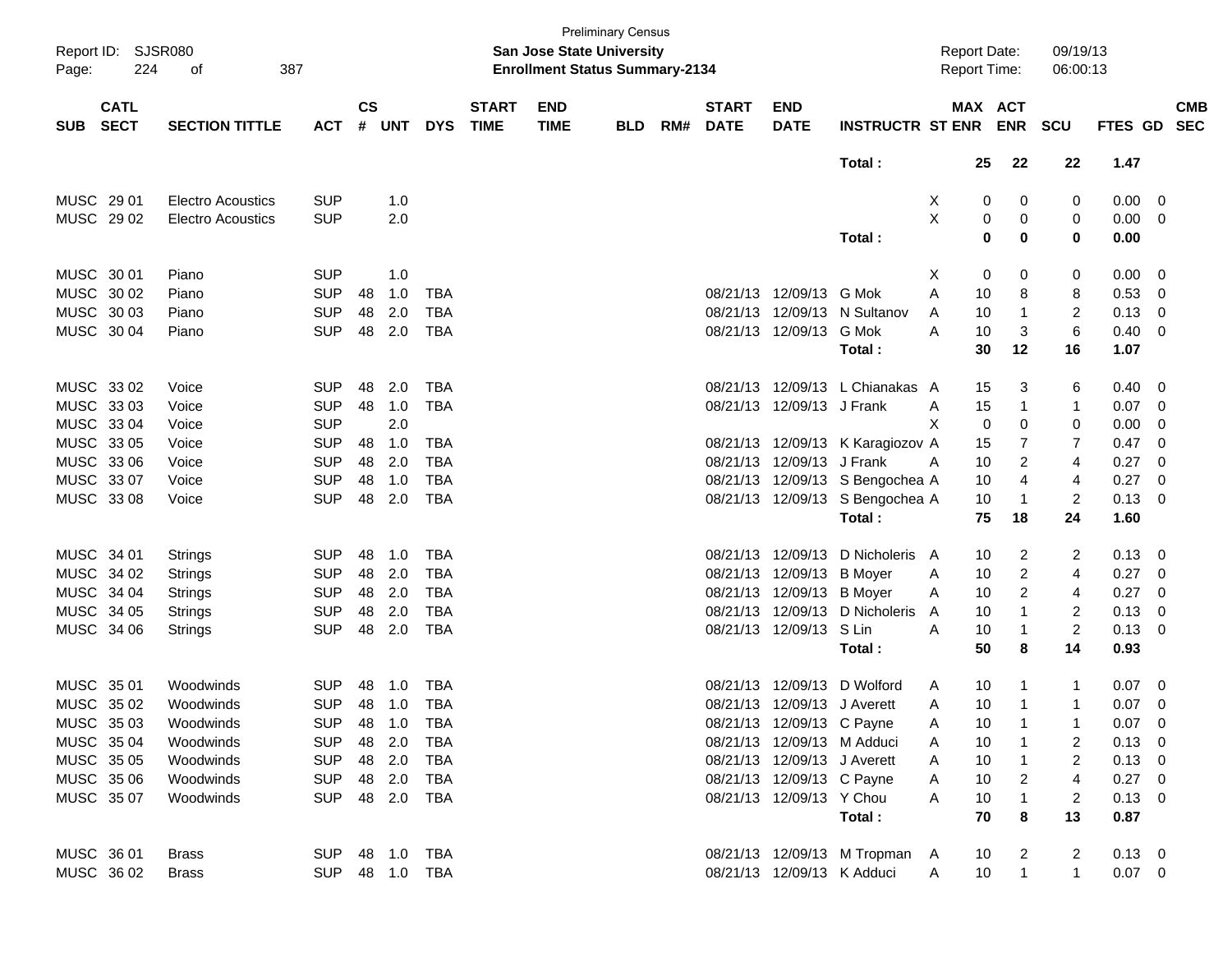| Page:       | Report ID: SJSR080<br>225  | 387<br>οf                      |                |                |            |            |                             | <b>Preliminary Census</b><br><b>San Jose State University</b><br><b>Enrollment Status Summary-2134</b> |            |     |                             |                            |                                 | <b>Report Date:</b><br><b>Report Time:</b> |                          | 09/19/13<br>06:00:13    |                |                |                          |
|-------------|----------------------------|--------------------------------|----------------|----------------|------------|------------|-----------------------------|--------------------------------------------------------------------------------------------------------|------------|-----|-----------------------------|----------------------------|---------------------------------|--------------------------------------------|--------------------------|-------------------------|----------------|----------------|--------------------------|
| <b>SUB</b>  | <b>CATL</b><br><b>SECT</b> | <b>SECTION TITTLE</b>          | <b>ACT</b>     | <b>CS</b><br># | <b>UNT</b> | <b>DYS</b> | <b>START</b><br><b>TIME</b> | <b>END</b><br><b>TIME</b>                                                                              | <b>BLD</b> | RM# | <b>START</b><br><b>DATE</b> | <b>END</b><br><b>DATE</b>  | <b>INSTRUCTR ST ENR</b>         |                                            | MAX ACT<br><b>ENR</b>    | <b>SCU</b>              | <b>FTES GD</b> |                | <b>CMB</b><br><b>SEC</b> |
| MUSC 36 03  |                            | <b>Brass</b>                   | <b>SUP</b>     | 48             | 1.0        | <b>TBA</b> |                             |                                                                                                        |            |     | 08/21/13                    | 12/09/13 T Hornig          |                                 | 10<br>A                                    | $\mathbf 1$              | 1                       | 0.07           | 0              |                          |
| MUSC 36 04  |                            | <b>Brass</b>                   | <b>SUP</b>     | 48             | 2.0        | <b>TBA</b> |                             |                                                                                                        |            |     | 08/21/13                    |                            | 12/09/13 K Adduci               | 10<br>Α                                    | $\overline{c}$           | 4                       | 0.27           | - 0            |                          |
| MUSC 36 05  |                            | <b>Brass</b>                   | <b>SUP</b>     |                | 48 2.0     | <b>TBA</b> |                             |                                                                                                        |            |     |                             | 08/21/13 12/09/13 T Hornig |                                 | Α<br>10                                    | 0                        | 0                       | 0.00           | 0              |                          |
| MUSC 36 06  |                            | <b>Brass</b>                   | <b>SUP</b>     |                | 1.0        |            |                             |                                                                                                        |            |     |                             |                            |                                 | X                                          | $\mathbf 0$<br>0         | 0                       | 0.00           | 0              |                          |
| MUSC 36 07  |                            | <b>Brass</b>                   | <b>SUP</b>     | 48             | 2.0        | <b>TBA</b> |                             |                                                                                                        |            |     |                             |                            | 08/21/13 12/09/13 M Tropman     | Α<br>10                                    | $\overline{c}$           | 4                       | 0.27           | $\overline{0}$ |                          |
| MUSC 36 08  |                            | <b>Brass</b>                   | <b>SUP</b>     |                | 2.0        |            |                             |                                                                                                        |            |     |                             |                            |                                 | X                                          | $\pmb{0}$<br>$\mathbf 0$ | 0                       | 0.00           | $\overline{0}$ |                          |
|             |                            |                                |                |                |            |            |                             |                                                                                                        |            |     |                             |                            | Total:                          | 60                                         | 8                        | 12                      | 0.80           |                |                          |
|             | MUSC 36A 01                | Vocal-Instr Improv             | <b>SUP</b>     | 48             | 1.0        | <b>TBA</b> |                             |                                                                                                        |            |     |                             |                            | 08/21/13 12/09/13 A Lington     | 10<br>A                                    | 2                        | 2                       | 0.13           | - 0            |                          |
|             | MUSC 36A 02                | Vocal-Instr Improv             | <b>SUP</b>     | 48             | 1.0        | <b>TBA</b> |                             |                                                                                                        |            |     | 08/21/13                    |                            | 12/09/13 J Shifflett            | A<br>10                                    | $\mathbf{1}$             | 1                       | 0.07           | 0              |                          |
|             | MUSC 36A 03                | Vocal-Instr Improv             | <b>SUP</b>     | 48             | 1.0        | <b>TBA</b> |                             |                                                                                                        |            |     | 08/21/13                    | 12/09/13 J Lewis           |                                 | A<br>10                                    | $\mathbf{1}$             | 1                       | 0.07           | 0              |                          |
| <b>MUSC</b> | 36A 04                     | Vocal-Instr Improv             | <b>SUP</b>     | 48             | 1.0        | <b>TBA</b> |                             |                                                                                                        |            |     | 08/21/13                    |                            | 12/09/13 R Vandivier            | 10<br>A                                    | $\overline{2}$           | $\overline{c}$          | 0.13           | 0              |                          |
| <b>MUSC</b> | 36A 05                     | Vocal-Instr Improv             | <b>SUP</b>     | 48             | 1.0        | <b>TBA</b> |                             |                                                                                                        |            |     | 08/21/13                    | 12/09/13                   | J Lewis                         | A<br>10                                    | $\mathbf{1}$             | 1                       | 0.07           | $\overline{0}$ |                          |
|             | MUSC 36A 06                | Vocal-Instr Improv             | <b>SUP</b>     | 48             | 1.0        | <b>TBA</b> |                             |                                                                                                        |            |     |                             | 08/21/13 12/09/13 J Burr   |                                 | 10<br>Α                                    | $\mathbf 1$              | $\mathbf{1}$            | 0.07           | $\overline{0}$ |                          |
|             | MUSC 36A 07                | Vocal-Instr Improv             | <b>SUP</b>     |                | 1.0        |            |                             |                                                                                                        |            |     |                             |                            |                                 | X                                          | $\mathbf 0$<br>0         | 0                       | 0.00           | 0              |                          |
|             |                            |                                |                |                |            |            |                             |                                                                                                        |            |     |                             |                            | Total:                          | 60                                         | 8                        | 8                       | 0.53           |                |                          |
| MUSC 37 01  |                            | Percussion                     | <b>SUP</b>     | 48             | 1.0        | <b>TBA</b> |                             |                                                                                                        |            |     | 08/21/13                    | 12/09/13                   | G Lemmon                        | 15<br>A                                    | 4                        | 4                       | 0.27           | - 0            |                          |
| MUSC 37 02  |                            | Percussion                     | <b>SUP</b>     | 48             | 2.0        | <b>TBA</b> |                             |                                                                                                        |            |     |                             | 08/21/13 12/09/13          | G Lemmon                        | 15<br>A                                    | $\mathbf{1}$             | $\overline{\mathbf{c}}$ | 0.13           | - 0            |                          |
|             |                            |                                |                |                |            |            |                             |                                                                                                        |            |     |                             |                            | Total:                          | 30                                         | $5\phantom{.0}$          | 6                       | 0.40           |                |                          |
| MUSC 38 01  |                            | Composition                    | <b>SUP</b>     | 48             | 1.0        | <b>TBA</b> |                             |                                                                                                        |            |     | 08/21/13                    |                            | 12/09/13 P Furman               | 10<br>A                                    | 7                        | 7                       | 0.47           | - 0            |                          |
| MUSC 38 02  |                            | Composition                    | <b>SUP</b>     |                | 2.0        |            |                             |                                                                                                        |            |     |                             |                            |                                 | X                                          | $\mathbf 0$<br>0         | 0                       | 0.00           | 0              |                          |
| MUSC 38 03  |                            | Composition                    | <b>SUP</b>     |                | 1.0        |            |                             |                                                                                                        |            |     |                             |                            |                                 | X                                          | 0<br>0                   | 0                       | 0.00           | 0              |                          |
| MUSC 38 04  |                            | Composition                    | <b>SUP</b>     |                | 2.0        |            |                             |                                                                                                        |            |     |                             |                            |                                 | Χ                                          | $\pmb{0}$<br>0           | 0                       | 0.00           | 0              |                          |
|             |                            |                                |                |                |            |            |                             |                                                                                                        |            |     |                             |                            | Total:                          | 10                                         | $\overline{7}$           | $\overline{7}$          | 0.47           |                |                          |
|             | MUSC 38A 01                | Comp/Arr Improv Mu             | <b>SUP</b>     |                | 1.0        |            |                             |                                                                                                        |            |     |                             |                            |                                 | X                                          | 0<br>0                   | 0                       | 0.00           | - 0            |                          |
|             | MUSC 38A 02                | Comp/Arr Improv Mu             | <b>SUP</b>     |                | 1.0        |            |                             |                                                                                                        |            |     |                             |                            |                                 | X                                          | 0<br>0                   | 0                       | 0.00           | 0              |                          |
|             |                            |                                |                |                |            |            |                             |                                                                                                        |            |     |                             |                            | Total:                          |                                            | $\bf{0}$<br>0            | 0                       | 0.00           |                |                          |
|             |                            | MUSC 40A 01 Jazz Improv - I    | SEM 04 2.0     |                |            | TR         |                             | 10:30 AM 11:45 AM MUS 266                                                                              |            |     |                             |                            | 08/21/13 12/09/13 G Ortega      | 40<br>A                                    | 32                       | 32                      | $4.27 \t 0$    |                |                          |
|             |                            | MUSC 40A 02 Jazz Improv - I    | ACT 09 0.0 TBA |                |            |            |                             |                                                                                                        |            |     |                             |                            | 08/21/13 12/09/13 G Ortega      | 40<br>A                                    | 32                       | 32                      | $0.00 \t 0$    |                |                          |
|             |                            |                                |                |                |            |            |                             |                                                                                                        |            |     |                             |                            | Total:                          | 80                                         | 64                       | 64                      | 4.27           |                |                          |
|             |                            | MUSC 41A 01 Applied Lyric Dict |                |                |            |            |                             | ACT 09 1.0 MW 08:30 AM 09:20 AM MUS 210                                                                |            |     |                             |                            | 08/21/13 12/09/13 L Chianakas A | 20                                         | 17                       | 17                      | $1.18$ 3       |                |                          |
|             |                            |                                |                |                |            |            |                             |                                                                                                        |            |     |                             |                            | Total:                          | 20                                         | 17                       | 17                      | 1.18           |                |                          |
|             |                            | MUSC 50A 01 ConcertChoir       |                |                |            |            |                             | ACT 21 1.0 MW 01:30 PM 03:20 PM MUS 150                                                                |            |     |                             |                            | 08/21/13 12/09/13 J Benson      | 50<br>A                                    | 35                       | 35                      | $2.33 \t0$     |                |                          |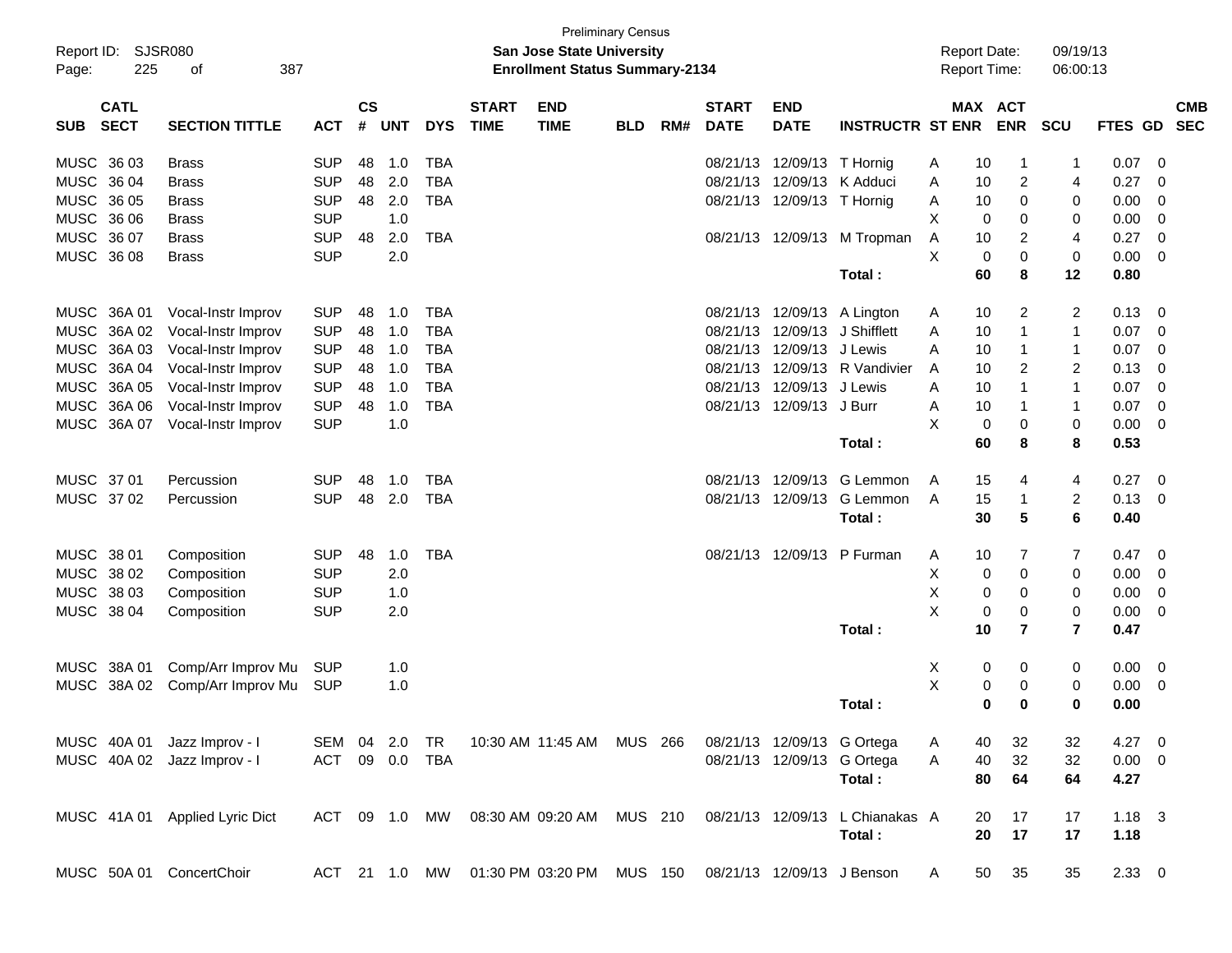| Page:                    | Report ID: SJSR080<br>226  | 387<br>of                                |                          |                    |            |            |                             | <b>Preliminary Census</b><br><b>San Jose State University</b><br><b>Enrollment Status Summary-2134</b> |                |     |                             |                           |                                                                          |        | <b>Report Date:</b><br><b>Report Time:</b> |                                  | 09/19/13<br>06:00:13 |                               |                          |
|--------------------------|----------------------------|------------------------------------------|--------------------------|--------------------|------------|------------|-----------------------------|--------------------------------------------------------------------------------------------------------|----------------|-----|-----------------------------|---------------------------|--------------------------------------------------------------------------|--------|--------------------------------------------|----------------------------------|----------------------|-------------------------------|--------------------------|
| <b>SUB</b>               | <b>CATL</b><br><b>SECT</b> | <b>SECTION TITTLE</b>                    | <b>ACT</b>               | $\mathsf{cs}$<br># | <b>UNT</b> | <b>DYS</b> | <b>START</b><br><b>TIME</b> | <b>END</b><br><b>TIME</b>                                                                              | <b>BLD</b>     | RM# | <b>START</b><br><b>DATE</b> | <b>END</b><br><b>DATE</b> | <b>INSTRUCTR ST ENR</b>                                                  |        |                                            | MAX ACT<br><b>ENR</b>            | <b>SCU</b>           | FTES GD                       | <b>CMB</b><br><b>SEC</b> |
|                          |                            |                                          |                          |                    |            |            |                             |                                                                                                        |                |     |                             |                           | Total:                                                                   |        | 50                                         | 35                               | 35                   | 2.33                          |                          |
| MUSC 51 01<br>MUSC 51 02 |                            | UnivChorales<br>UnivChorales             | <b>ACT</b><br><b>ACT</b> | 09                 | 1.0<br>1.0 | TR         |                             | 03:40 PM 04:30 PM                                                                                      | <b>MUS</b>     | 182 |                             | 08/21/13 12/09/13         | J Benson                                                                 | Α<br>X | 30<br>0                                    | 9<br>0                           | 9<br>0               | $0.60 \quad 0$<br>$0.00 \t 0$ |                          |
| MUSC 51 03               |                            | UnivChorales                             | <b>ACT</b>               | 09                 | 1.0        | MW         |                             | 03:40 PM 04:30 PM                                                                                      | MUS            | 182 |                             | 08/21/13 12/09/13         | J Benson<br>Total:                                                       | A      | 20<br>50                                   | $\overline{7}$<br>16             | 7<br>16              | $0.47 \quad 0$<br>1.07        |                          |
| MUSC 52 01               |                            | OperaTheater                             | ACT                      | 21                 | 1.0        | <b>TR</b>  |                             | 03:30 PM 05:20 PM                                                                                      | <b>MUS 266</b> |     |                             | 08/21/13 12/09/13         | L Chianakas A<br>Total:                                                  |        | 20<br>20                                   | 7<br>$\overline{7}$              | 7<br>$\overline{7}$  | $0.47 \quad 0$<br>0.47        |                          |
| MUSC 53 01               |                            | ENS: UnivSymphOrcheACT 21 1.0 TR         |                          |                    |            |            |                             | 01:30 PM 03:20 PM                                                                                      | MUS 176        |     | 08/21/13 12/09/13           |                           | M Digiacinto A<br>Total:                                                 |        | 30<br>30                                   | $\overline{7}$<br>$\overline{7}$ | 7<br>$\overline{7}$  | $0.47 \quad 0$<br>0.47        |                          |
| MUSC 54 01               |                            | SymphBand                                | ACT                      | 21                 | 1.0        | <b>TR</b>  |                             | 01:30 PM 03:20 PM                                                                                      | MUS            | 150 |                             | 08/21/13 12/09/13         | N Chia<br>Total:                                                         | Α      | 30<br>30                                   | 17<br>17                         | 17<br>17             | $1.13 \ 0$<br>1.13            |                          |
| MUSC 56 01               |                            | MarchBand                                | ACT                      | 21                 | 2.0        |            | MWF 03:45 PM 06:00 PM       |                                                                                                        | MUS            | 150 |                             | 08/21/13 12/09/13         | G Pierson<br>Total:                                                      | Α      | 100<br>100                                 | 66<br>66                         | 66<br>66             | 8.80 0<br>8.80                |                          |
| MUSC 57 01               |                            | <b>JazzOrch</b>                          | ACT                      |                    | 20 1.0     | <b>TR</b>  |                             | 03:40 PM 05:30 PM                                                                                      | <b>MUS 176</b> |     |                             | 08/21/13 12/09/13         | A Lington<br>Total:                                                      | Α      | 30<br>30                                   | 10<br>10                         | 10<br>10             | $0.67$ 0<br>0.67              |                          |
| MUSC 59 01               |                            | AfroLatinJazzEns                         | ACT                      |                    | 20 1.0     | МW         |                             | 01:30 PM 03:20 PM                                                                                      | MUS            | 186 |                             | 08/21/13 12/09/13         | J Lewis<br>Total:                                                        | Α      | 20<br>20                                   | 6<br>6                           | 6<br>6               | $0.40 \quad 0$<br>0.40        |                          |
|                          | MUSC 60A 01                | Choraliers                               | <b>ACT</b>               |                    | 21 1.0     | <b>TR</b>  |                             | 01:30 PM 03:20 PM                                                                                      | MUS            | 182 |                             | 08/21/13 12/09/13         | J Benson<br>Total:                                                       | Α      | 20<br>20                                   | 10<br>10                         | 10<br>10             | $0.67$ 0<br>0.67              |                          |
|                          | MUSC 60D 01                | CollMusicum                              | ACT                      |                    | 10  1.0    | M          |                             | 03:30 PM 05:20 PM                                                                                      | MUS            | 250 |                             | 08/21/13 12/09/13         | G Haramaki A<br>Total:                                                   |        | 15<br>15                                   | 7<br>$\overline{7}$              | 7<br>$\overline{7}$  | 0.47 0<br>0.47                |                          |
|                          | MUSC 60F 02                | MUSC 60F 01 SmallJazzEns<br>SmallJazzEns | ACT<br><b>ACT</b>        |                    | 1.0<br>1.0 |            |                             |                                                                                                        |                |     |                             |                           |                                                                          | х<br>X | 0<br>0                                     | 0                                | 0                    | $0.00 \t 0$<br>$0.00 \t 0$    |                          |
|                          | MUSC 60F03                 | SmallJazzEns                             | ACT 10 1.0 F             |                    |            |            |                             | 10:00 AM 11:50 AM MUS 161                                                                              |                |     |                             | 08/21/13 12/09/13 J Lewis |                                                                          | A      | 15                                         | 6                                | 6                    | $0.40 \quad 0$                |                          |
|                          |                            | MUSC 60F 04 SmallJazzEns                 | ACT 10 1.0 TBA           |                    |            |            |                             |                                                                                                        |                |     |                             | 08/21/13 12/09/13 J Lewis |                                                                          | Α      | 15                                         | 5                                | 5                    | $0.33 \ 0$                    |                          |
|                          |                            | MUSC 60F 05 SmallJazzEns                 | ACT 10 1.0 TBA           |                    |            |            |                             |                                                                                                        |                |     |                             |                           | 08/21/13 12/09/13 J Shifflett<br>Total:                                  | A      | 15<br>45                                   | 4<br>15                          | 4<br>15              | $0.28$ 1<br>1.02              |                          |
|                          |                            | MUSC 60H 01 PercEns                      | ACT 10 1.0 F             |                    |            |            |                             |                                                                                                        |                |     |                             |                           | 10:30 AM 12:20 PM    MUS    176    08/21/13    12/09/13    G Lemmon    A |        | 20                                         | 4                                | 4                    | $0.27 \t 0$                   |                          |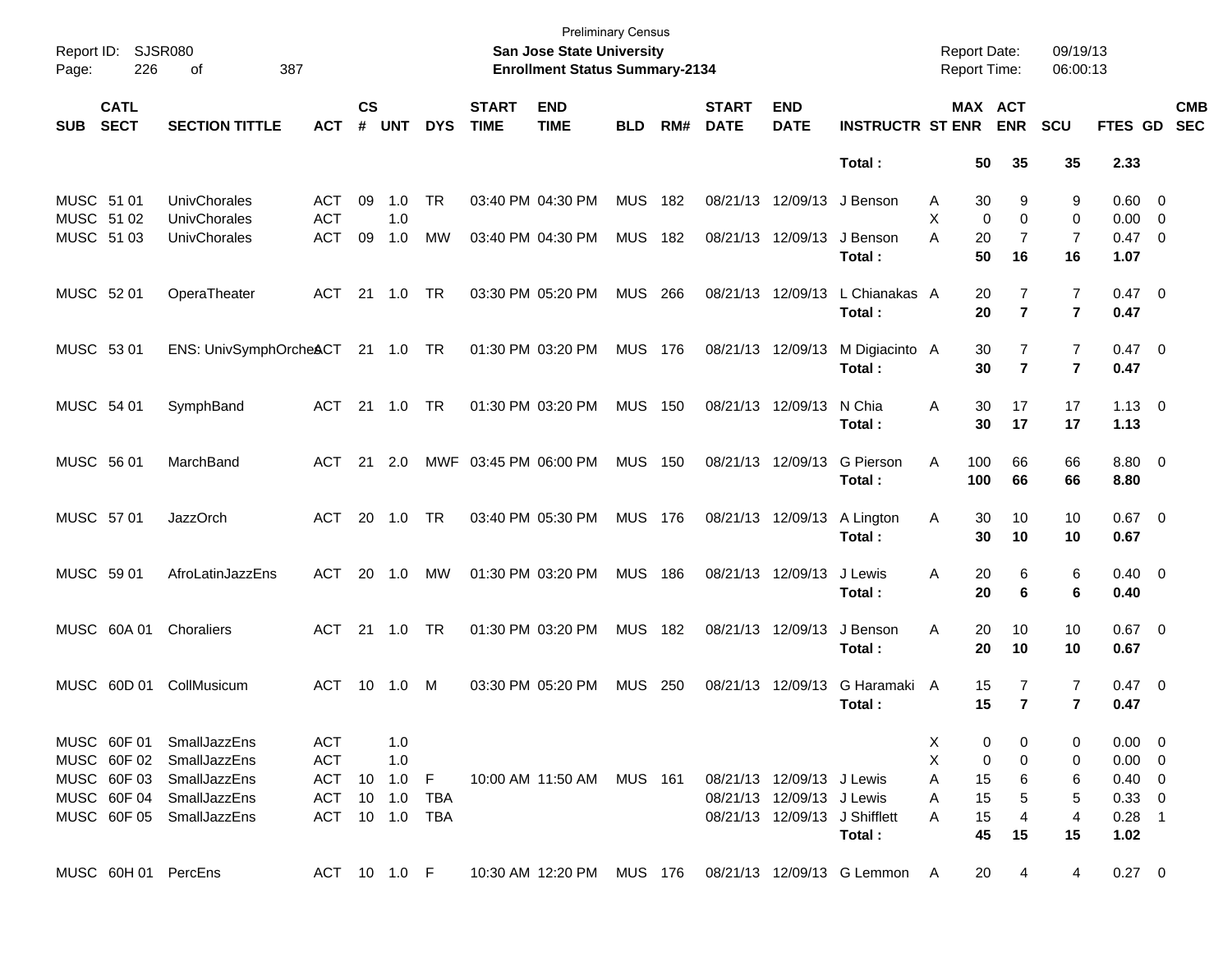| Page:                      | Report ID: SJSR080<br>227  | 387<br>оf                          |                                 |                    |                           |            |                             | <b>Preliminary Census</b><br>San Jose State University<br><b>Enrollment Status Summary-2134</b> |                |     |                             |                                                |                                                                                  | <b>Report Date:</b><br><b>Report Time:</b> |                |                                       | 09/19/13<br>06:00:13                    |                                           |                           |
|----------------------------|----------------------------|------------------------------------|---------------------------------|--------------------|---------------------------|------------|-----------------------------|-------------------------------------------------------------------------------------------------|----------------|-----|-----------------------------|------------------------------------------------|----------------------------------------------------------------------------------|--------------------------------------------|----------------|---------------------------------------|-----------------------------------------|-------------------------------------------|---------------------------|
| <b>SUB</b>                 | <b>CATL</b><br><b>SECT</b> | <b>SECTION TITTLE</b>              | <b>ACT</b>                      | $\mathsf{cs}$<br># | <b>UNT</b>                | <b>DYS</b> | <b>START</b><br><b>TIME</b> | <b>END</b><br><b>TIME</b>                                                                       | <b>BLD</b>     | RM# | <b>START</b><br><b>DATE</b> | <b>END</b><br><b>DATE</b>                      | <b>INSTRUCTR ST ENR</b>                                                          |                                            |                | MAX ACT<br><b>ENR</b>                 | <b>SCU</b>                              |                                           | <b>CMB</b><br>FTES GD SEC |
|                            |                            |                                    |                                 |                    |                           |            |                             |                                                                                                 |                |     |                             |                                                | Total:                                                                           |                                            | 20             | 4                                     | 4                                       | 0.27                                      |                           |
| MUSC 60J 01<br>MUSC 60J 02 | MUSC 60J 03                | StringEns<br>StringEns             | ACT<br><b>ACT</b><br><b>ACT</b> | 10                 | 1.0 M<br>1.0<br>10 1.0 T  |            | 03:30 PM 05:20 PM           | 03:40 PM 05:30 PM                                                                               | MUS 211        |     |                             | 08/21/13 12/09/13<br>08/21/13 12/09/13         | D Nicholeris<br>G Mok                                                            | A<br>X<br>A                                | 15<br>0        | 0<br>2                                | 1<br>0<br>$\overline{2}$                | $0.07$ 0<br>$0.00 \t 0$<br>$0.13 \quad 0$ |                           |
|                            |                            | StringEns                          |                                 |                    |                           |            |                             |                                                                                                 |                |     |                             |                                                | Total:                                                                           |                                            | 15<br>30       | 3                                     | 3                                       | 0.20                                      |                           |
|                            | MUSC 60K 01<br>MUSC 60K 02 | <b>BrassEns</b><br><b>BrassEns</b> | <b>ACT</b><br>ACT 10 1.0 F      |                    | 1.0                       |            |                             | 10:30 AM 12:20 PM                                                                               | <b>MUS</b>     | 150 | 08/21/13 12/09/13           |                                                | K Adduci<br>Total:                                                               | X<br>A                                     | 0<br>20<br>20  | 0<br>$\overline{7}$<br>$\overline{7}$ | 0<br>7<br>$\overline{\mathbf{r}}$       | $0.00 \t 0$<br>$0.47 \quad 0$<br>0.47     |                           |
| MUSC 60L 01                | MUSC 60L 02                | WoodwindEns<br>WoodwindEns         | ACT<br>ACT                      |                    | 10  1.0<br>$10 \quad 1.0$ | R<br>TBA   |                             | 03:40 PM 05:30 PM                                                                               | <b>MUS 250</b> |     |                             | 08/21/13 12/09/13<br>08/21/13 12/09/13 C Payne | J Averett<br>Total:                                                              | A<br>A                                     | 15<br>15<br>30 | 4<br>3<br>$\overline{7}$              | 4<br>3<br>$\overline{7}$                | $0.27$ 0<br>$0.20 \ 0$<br>0.47            |                           |
|                            |                            | MUSC 60M 01 SaxophoneEns           | ACT 10 1.0 T                    |                    |                           |            |                             | 07:00 PM 09:00 PM                                                                               | <b>MUS 150</b> |     | 08/21/13 12/09/13           |                                                | D Wolford<br>Total:                                                              | Α                                          | 15<br>15       | $\overline{2}$<br>$\overline{2}$      | $\overline{\mathbf{c}}$<br>$\mathbf{2}$ | $0.13 \quad 0$<br>0.13                    |                           |
|                            | MUSC 600 01                | TromboneEns                        | ACT 10 1.0 F                    |                    |                           |            |                             | 08:30 AM 10:20 AM                                                                               | MUS 210        |     | 08/21/13 12/09/13           |                                                | T Hornig<br>Total:                                                               | A                                          | 15<br>15       | $\overline{2}$<br>$\overline{2}$      | $\overline{\mathbf{c}}$<br>$\mathbf{2}$ | $0.13 \quad 0$<br>0.13                    |                           |
|                            | MUSC 60T 01                | WindEns                            | ACT                             |                    | 21 1.0                    | МW         |                             | 01:30 PM 03:30 PM                                                                               | <b>MUS 176</b> |     | 08/21/13 12/09/13           |                                                | E Harris<br>Total:                                                               | Α                                          | 60<br>60       | 15<br>15                              | 15<br>15                                | $1.00 \t 0$<br>1.00                       |                           |
| MUSC 61 01                 |                            | StylesIntrpOpera1                  | ACT 09 1.0 TBA                  |                    |                           |            |                             |                                                                                                 |                |     | 08/21/13 12/09/13           |                                                | M Digiacinto A<br>Total:                                                         |                                            | 15<br>15       | 3<br>3                                | 3<br>3                                  | $0.20 \ 0$<br>0.20                        |                           |
| MUSC 62 01                 |                            | OperaProd                          | <b>ACT</b>                      |                    | 1.0                       |            |                             |                                                                                                 |                |     |                             |                                                | Total:                                                                           | Χ                                          | 0<br>0         | 0<br>$\bf{0}$                         | 0<br>0                                  | $0.00 \t 0$<br>0.00                       |                           |
| MUSC 6301                  |                            | StylesIntrpOpera2                  | ACT 09 1.0 TBA                  |                    |                           |            |                             |                                                                                                 |                |     |                             |                                                | 08/21/13 12/09/13 M Digiacinto A<br>Total:                                       |                                            | 15<br>15       | 2<br>$\overline{2}$                   | 2<br>$\mathbf{2}$                       | $0.13 \quad 0$<br>0.13                    |                           |
|                            | MUSC 8101                  | Concert Listening I                |                                 |                    |                           |            |                             | ACT 09 1.0 TR  12:30 PM  01:20 PM  MUS  176  08/21/13  12/09/13  J Stubbe                       |                |     |                             |                                                | Total:                                                                           | A                                          | 150<br>150     | 36<br>36                              | 36<br>36                                | $2.40 \ 0$<br>2.40                        |                           |
|                            |                            | MUSC 100W 01 Writing Workshop      |                                 |                    |                           |            |                             |                                                                                                 |                |     |                             |                                                | SEM 04 3.0 TR 09:00 AM 10:15 AM MUS 250 08/21/13 12/09/13 G Haramaki A<br>Total: |                                            | 25<br>$25\,$   | 23<br>23                              | 69<br>69                                | $4.60$ 0<br>4.60                          |                           |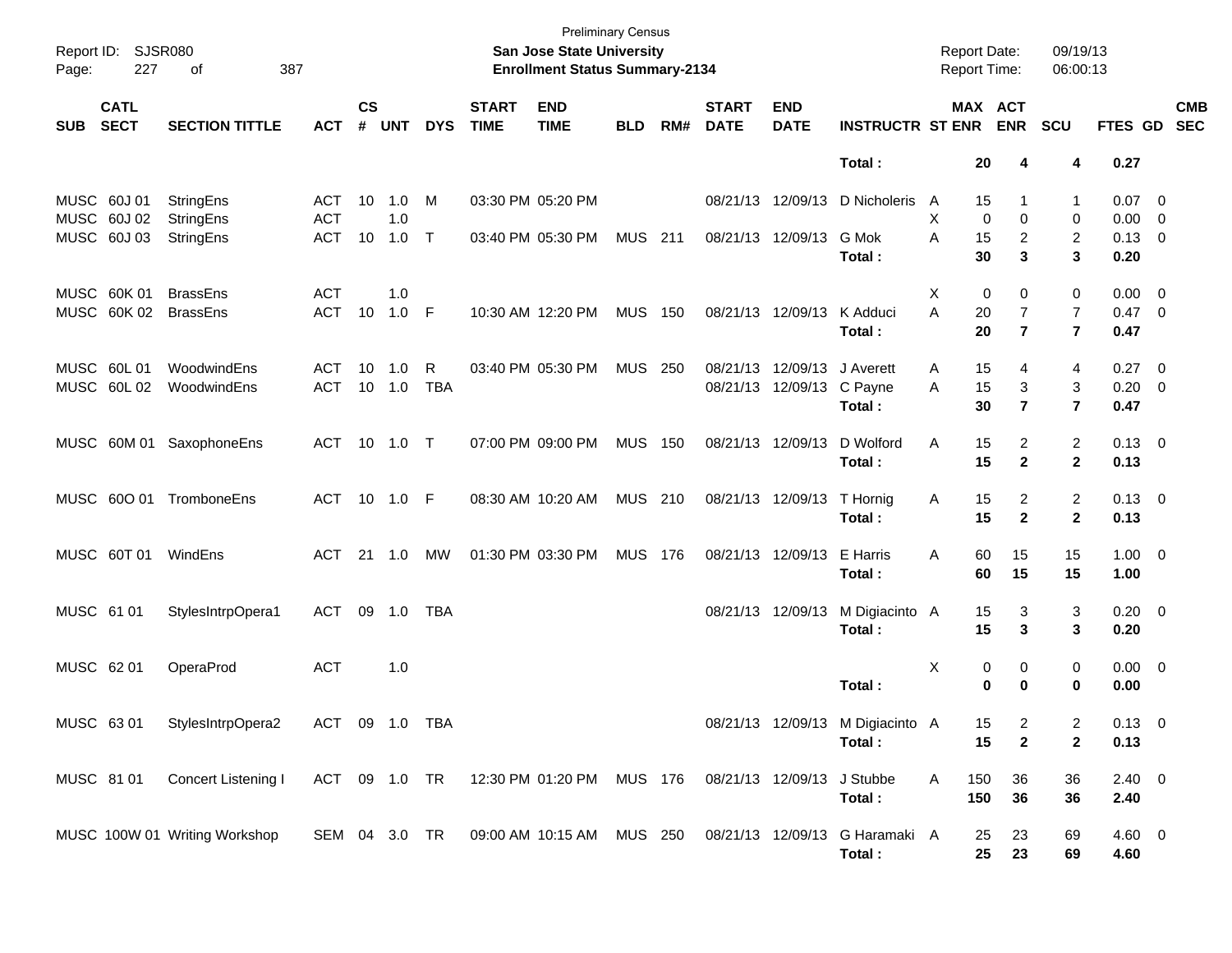| Report ID: SJSR080<br>228<br>387<br>Page:<br>οf |                                                       |                                 |                    | <b>Preliminary Census</b><br><b>San Jose State University</b><br><b>Enrollment Status Summary-2134</b> |            |                             |                           |                |     |                             |                           |                                       |                                       | <b>Report Date:</b><br><b>Report Time:</b> | 09/19/13<br>06:00:13 |                          |                                |            |
|-------------------------------------------------|-------------------------------------------------------|---------------------------------|--------------------|--------------------------------------------------------------------------------------------------------|------------|-----------------------------|---------------------------|----------------|-----|-----------------------------|---------------------------|---------------------------------------|---------------------------------------|--------------------------------------------|----------------------|--------------------------|--------------------------------|------------|
| <b>CATL</b><br><b>SECT</b><br><b>SUB</b>        | <b>SECTION TITTLE</b>                                 | <b>ACT</b>                      | $\mathsf{cs}$<br># | <b>UNT</b>                                                                                             | <b>DYS</b> | <b>START</b><br><b>TIME</b> | <b>END</b><br><b>TIME</b> | <b>BLD</b>     | RM# | <b>START</b><br><b>DATE</b> | <b>END</b><br><b>DATE</b> | <b>INSTRUCTR ST ENR</b>               | MAX ACT                               | <b>ENR</b>                                 | <b>SCU</b>           | FTES GD SEC              |                                | <b>CMB</b> |
| MUSC 103 01<br>MUSC 103 02<br>MUSC 103 03       | Form & Analysis<br>Form & Analysis<br>Form & Analysis | SEM<br><b>SEM</b><br><b>SEM</b> | 04                 | 3.0<br>3.0<br>3.0                                                                                      | TR         |                             | 09:00 AM 10:15 AM         | <b>MUS</b>     | 210 |                             | 08/21/13 12/09/13 B Belet |                                       | 20<br>Α<br>X<br>0<br>X<br>$\mathbf 0$ | 14<br>0<br>0                               | 42<br>0<br>0         | $2.90$ 2<br>0.00<br>0.00 | - 0<br>$\overline{\mathbf{0}}$ |            |
| MUSC 103 04                                     | Form & Analysis                                       | SEM                             | 04                 | 3.0                                                                                                    | <b>TR</b>  |                             | 09:00 AM 10:15 AM         | <b>MUS 157</b> |     |                             | 08/21/13 12/09/13         | P Furman<br>Total:                    | А<br>18<br>38                         | 11<br>25                                   | 33<br>75             | 2.20<br>5.10             | $\overline{\phantom{0}}$       |            |
| MUSC 104 01                                     | Counterpoint                                          | SEM                             | 04                 | 3.0                                                                                                    | МW         |                             | 12:00 PM 01:15 PM         | MUS 210        |     |                             | 08/21/13 12/09/13         | P Furman<br>Total:                    | Α<br>25<br>25                         | 20<br>20                                   | 60<br>60             | $4.05$ 1<br>4.05         |                                |            |
| MUSC 106A 01                                    | Jazz Arranging I                                      | SEM 04 2.0                      |                    |                                                                                                        | МW         |                             | 10:30 AM 11:20 AM         | <b>MUS 157</b> |     |                             | 08/21/13 12/09/13         | A Lington<br>Total:                   | A<br>20<br>20                         | 16<br>16                                   | 32<br>32             | $2.27$ 4<br>2.27         |                                |            |
| MUSC 110 01                                     | Bar/Class Mus Histor                                  | LEC                             |                    | $02 \quad 3.0$                                                                                         | MW         |                             | 09:00 AM 10:15 AM         | MUS 250        |     | 08/21/13 12/09/13           |                           | G Haramaki A<br>Total:                | 60<br>60                              | 51<br>51                                   | 153<br>153           | $10.20 \t 0$<br>10.20    |                                |            |
| MUSC 117 01                                     | Mus Cul Latin Am                                      | <b>LEC</b>                      |                    | 3.0                                                                                                    |            |                             |                           |                |     |                             |                           | Total:                                | Χ<br>0<br>$\mathbf 0$                 | 0<br>$\bf{0}$                              | 0<br>0               | $0.00 \t 0$<br>0.00      |                                |            |
| MUSC 120 01                                     | Worlds of Jazz                                        | <b>LEC</b>                      | 01                 | 3.0                                                                                                    | TR         |                             | 09:00 AM 10:15 AM         | <b>MUS</b>     | 150 |                             | 08/21/13 12/09/13         | J Lewis                               | 85<br>A                               | 68                                         | 204                  | 13.60                    | $\overline{\phantom{0}}$       |            |
| MUSC 120 02                                     | Worlds of Jazz                                        | <b>LEC</b>                      | 01                 | 3.0                                                                                                    | TR         |                             | 10:30 AM 11:45 AM         | <b>MUS</b>     | 150 |                             | 08/21/13 12/09/13 J Lewis |                                       | 85<br>Α                               | 85                                         | 255                  | 17.00                    | $\overline{\mathbf{0}}$        |            |
| MUSC 120 03                                     | Worlds of Jazz                                        | <b>LEC</b>                      | 01                 | 3.0                                                                                                    | W          |                             | 07:00 PM 09:45 PM         | <b>MUS 150</b> |     |                             |                           | 08/21/13 12/09/13 J Shifflett         | 85<br>Α                               | 39                                         | 117                  | 7.80                     | $\overline{\mathbf{0}}$        |            |
| MUSC 120 11                                     | Worlds of Jazz                                        | <b>LEC</b>                      | 01                 | 3.0                                                                                                    | <b>TBA</b> |                             |                           |                |     |                             |                           | 08/21/13 12/09/13 A Lington<br>Total: | 70<br>A<br>325                        | 47<br>239                                  | 141<br>717           | 9.45<br>47.85            | - 1                            |            |
|                                                 | MUSC 122A 01 Fund Tech Woodwnds ACT 10 1.0 TR         |                                 |                    |                                                                                                        |            |                             | 11:30 AM 12:20 PM         | MUS 210        |     |                             | 08/21/13 12/09/13         | J Averett<br>Total:                   | Α<br>18<br>18                         | 15<br>15                                   | 15<br>15             | $1.00 \t 0$<br>1.00      |                                |            |
|                                                 | MUSC 123A 01 Fund Tech Brass                          | ACT 10 1.0                      |                    |                                                                                                        | МW         |                             | 10:30 AM 11:20 AM         | MUS 269        |     |                             | 08/21/13 12/09/13         | K Adduci<br>Total:                    | Α<br>18<br>18                         | 17<br>17                                   | 17<br>17             | $1.15$ 1<br>1.15         |                                |            |
|                                                 | MUSC 127A 01 Fund Tech Strings                        | ACT 10 1.0 TR                   |                    |                                                                                                        |            |                             | 08:00 AM 08:50 AM         | MUS 150        |     |                             | 08/21/13 12/09/13         | <b>B</b> Moyer<br>Total:              | 18<br>A<br>18                         | -9<br>9                                    | 9<br>9               | $0.60 \t 0$<br>0.60      |                                |            |
| MUSC 130 01                                     | Piano                                                 | SUP 36 1.0 TBA                  |                    |                                                                                                        |            |                             |                           |                |     |                             | 08/21/13 12/09/13 G Mok   |                                       | 10<br>A                               |                                            | -1                   | $0.07 \ 0$               |                                |            |
| MUSC 130 03                                     | Piano                                                 | SUP 36 2.0 TBA                  |                    |                                                                                                        |            |                             |                           |                |     |                             | 08/21/13 12/09/13 G Mok   |                                       | 10<br>A                               | $\mathbf{3}$                               | 6                    | $0.40 \quad 0$           |                                |            |
|                                                 |                                                       |                                 |                    |                                                                                                        |            |                             |                           |                |     |                             |                           | Total:                                | 20                                    | $\overline{\mathbf{4}}$                    | $\overline{7}$       | 0.47                     |                                |            |
| MUSC 133 01                                     | Voice                                                 | SUP 36 1.0 TBA                  |                    |                                                                                                        |            |                             |                           |                |     |                             |                           | 08/21/13 12/09/13 S Bengochea A       | 10                                    |                                            | $\mathbf{1}$         | $0.07 \quad 0$           |                                |            |
| MUSC 133 02                                     | Voice                                                 | SUP 36 1.0 TBA                  |                    |                                                                                                        |            |                             |                           |                |     |                             |                           | 08/21/13 12/09/13 L Chianakas A       | 10 <sup>1</sup>                       | $\overline{2}$                             | $\overline{2}$       | $0.15$ 1                 |                                |            |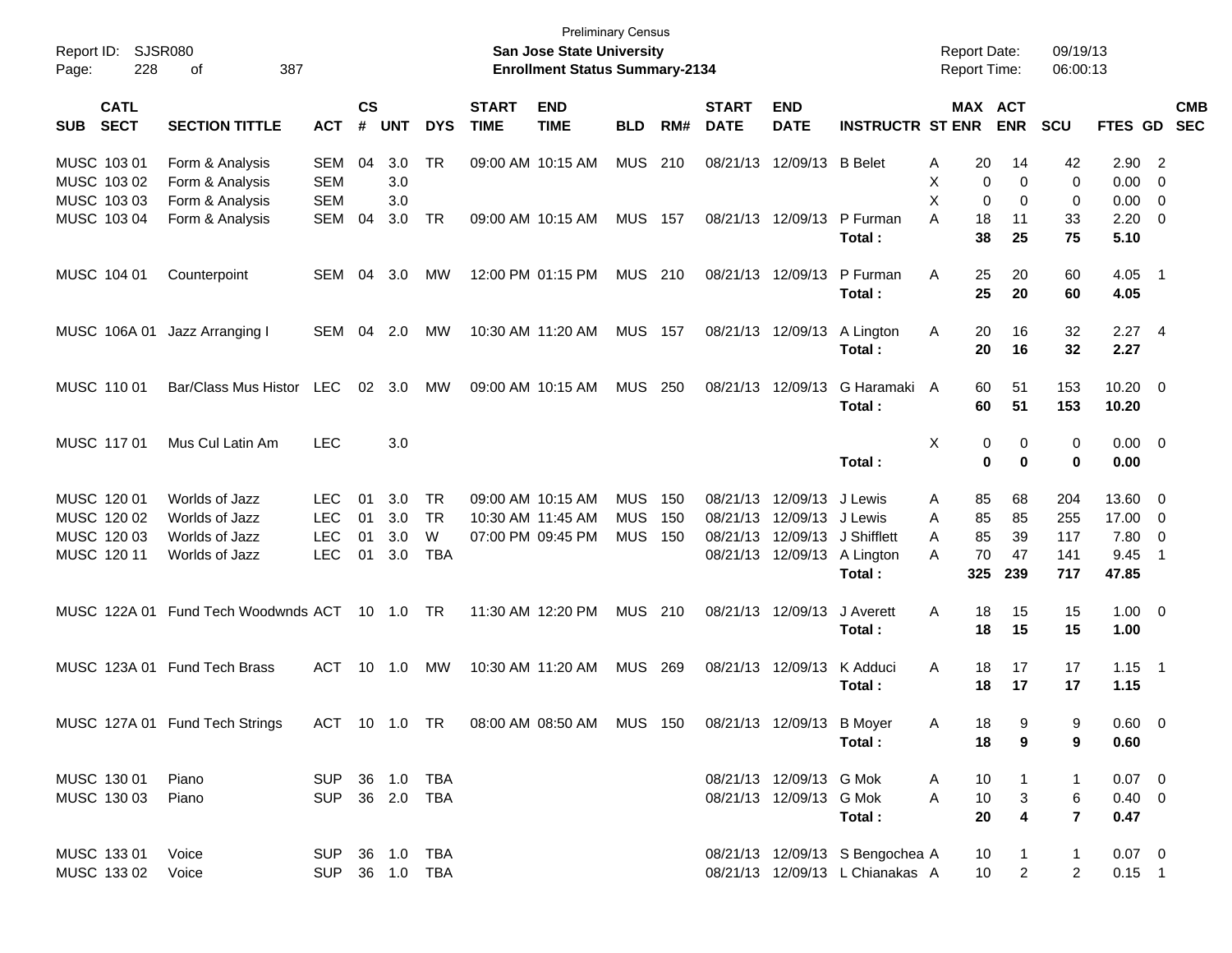| <b>Preliminary Census</b>                       |                                 |            |                                       |            |            |              |             |            |                     |              |                            |                             |   |                |                         |                         |                |                         |            |
|-------------------------------------------------|---------------------------------|------------|---------------------------------------|------------|------------|--------------|-------------|------------|---------------------|--------------|----------------------------|-----------------------------|---|----------------|-------------------------|-------------------------|----------------|-------------------------|------------|
| Report ID: SJSR080<br>San Jose State University |                                 |            |                                       |            |            |              |             |            | <b>Report Date:</b> |              |                            | 09/19/13                    |   |                |                         |                         |                |                         |            |
| 229<br>387<br>Page:<br>οf                       |                                 |            | <b>Enrollment Status Summary-2134</b> |            |            |              |             |            |                     |              |                            | Report Time:                |   |                | 06:00:13                |                         |                |                         |            |
|                                                 |                                 |            |                                       |            |            |              |             |            |                     |              |                            |                             |   |                |                         |                         |                |                         |            |
| <b>CATL</b>                                     |                                 |            | $\mathsf{cs}$                         |            |            | <b>START</b> | <b>END</b>  |            |                     | <b>START</b> | <b>END</b>                 |                             |   | MAX ACT        |                         |                         |                |                         | <b>CMB</b> |
| <b>SECT</b><br><b>SUB</b>                       | <b>SECTION TITTLE</b>           | <b>ACT</b> | #                                     | <b>UNT</b> | <b>DYS</b> | <b>TIME</b>  | <b>TIME</b> | <b>BLD</b> | RM#                 | <b>DATE</b>  | <b>DATE</b>                | <b>INSTRUCTR ST ENR</b>     |   |                | <b>ENR</b>              | <b>SCU</b>              | <b>FTES GD</b> |                         | <b>SEC</b> |
|                                                 |                                 |            |                                       |            |            |              |             |            |                     |              |                            |                             |   |                |                         |                         |                |                         |            |
| MUSC 133 03                                     | Voice                           | <b>SUP</b> | 36                                    | 2.0        | <b>TBA</b> |              |             |            |                     | 08/21/13     |                            | 12/09/13 S Bengochea A      |   | 10             | 1                       | 2                       | 0.13           | 0                       |            |
| MUSC 133 04                                     | Voice                           | <b>SUP</b> | 36                                    | 2.0        | <b>TBA</b> |              |             |            |                     | 08/21/13     |                            | 12/09/13 L Chianakas A      |   | 10             | 6                       | 12                      | 0.80           | 0                       |            |
| MUSC 133 05                                     | Voice                           | <b>SUP</b> |                                       | 2.0        |            |              |             |            |                     |              |                            |                             | X | 0              | 0                       | 0                       | 0.00           | 0                       |            |
| MUSC 133 06                                     | Voice                           | <b>SUP</b> |                                       | 1.0        |            |              |             |            |                     |              |                            |                             | X | 0              | 0                       | 0                       | 0.00           | 0                       |            |
| MUSC 133 07                                     | Voice                           | <b>SUP</b> | 36                                    | 1.0        | <b>TBA</b> |              |             |            |                     |              | 08/21/13 12/09/13          | K Karagiozov A              |   | 10             | 3                       | 3                       | 0.23           | 2                       |            |
| MUSC 133 08                                     | Voice                           | <b>SUP</b> | 36                                    | 1.0        | <b>TBA</b> |              |             |            |                     | 08/21/13     | 12/09/13                   | J Frank                     | A | 10             | $\mathbf{1}$            | $\mathbf{1}$            | 0.08           | $\overline{1}$          |            |
| MUSC 133 09                                     | Voice                           | <b>SUP</b> | 36                                    | 2.0        | <b>TBA</b> |              |             |            |                     | 08/21/13     | 12/09/13                   | J Frank                     | Α | 10             | $\overline{\mathbf{c}}$ | 4                       | 0.27           | $\mathbf 0$             |            |
|                                                 |                                 |            |                                       |            |            |              |             |            |                     |              |                            | Total:                      |   | 70             | 16                      | 25                      | 1.73           |                         |            |
| MUSC 134 01                                     | Strings                         | <b>SUP</b> | 36                                    | 1.0        | <b>TBA</b> |              |             |            |                     | 08/21/13     | 12/09/13                   | P Gelfand                   | A | 10             | 1                       | 1                       | 0.07           | 0                       |            |
| MUSC 134 02                                     |                                 | <b>SUP</b> |                                       | 1.0        |            |              |             |            |                     |              |                            |                             | Χ | 0              | 0                       | 0                       | 0.00           | 0                       |            |
| MUSC 134 03                                     | Strings                         | <b>SUP</b> |                                       | 1.0        |            |              |             |            |                     |              |                            |                             | Х |                | 0                       |                         | 0.00           |                         |            |
|                                                 | <b>Strings</b>                  |            |                                       |            |            |              |             |            |                     |              |                            |                             |   | 0              |                         | 0                       |                | 0                       |            |
| MUSC 134 04                                     | Strings                         | <b>SUP</b> | 36                                    | 2.0        | <b>TBA</b> |              |             |            |                     | 08/21/13     | 12/09/13                   | P Gelfand                   | Α | 10             | 1                       | 2                       | 0.13           | 0                       |            |
| MUSC 134 05                                     | Strings                         | <b>SUP</b> | 36                                    | 2.0        | <b>TBA</b> |              |             |            |                     |              | 08/21/13 12/09/13          | D Nicholeris                | A | 10             | 3                       | 6                       | 0.40           | 0                       |            |
| MUSC 134 06                                     | Strings                         | <b>SUP</b> |                                       | 2.0        |            |              |             |            |                     |              |                            |                             | Χ | 0              | 0                       | 0                       | 0.00           | 0                       |            |
| MUSC 134 07                                     | Strings                         | <b>SUP</b> |                                       | 1.0        |            |              |             |            |                     |              |                            |                             | Χ | 0              | 0                       | 0                       | 0.00           | 0                       |            |
| MUSC 134 08                                     | Strings                         | <b>SUP</b> |                                       | 2.0        |            |              |             |            |                     |              |                            |                             | X | 0              | 0                       | 0                       | 0.00           | 0                       |            |
|                                                 |                                 |            |                                       |            |            |              |             |            |                     |              |                            | Total:                      |   | 30             | 5                       | 9                       | 0.60           |                         |            |
| MUSC 135 01                                     | Woodwinds                       | <b>SUP</b> | 36                                    | 1.0        | <b>TBA</b> |              |             |            |                     | 08/21/13     | 12/09/13                   | D Wolford                   | A | 10             | 1                       | 1                       | 0.07           | 0                       |            |
| MUSC 135 02                                     | Woodwinds                       | <b>SUP</b> | 36                                    | 1.0        | <b>TBA</b> |              |             |            |                     | 08/21/13     | 12/09/13                   | J Averett                   | A | 10             | 3                       | 3                       | 0.20           | 0                       |            |
| MUSC 135 03                                     | Woodwinds                       | <b>SUP</b> | 36                                    | 1.0        | <b>TBA</b> |              |             |            |                     | 08/21/13     | 12/09/13 C Payne           |                             | A | 10             | $\overline{c}$          | $\overline{\mathbf{c}}$ | 0.13           | 0                       |            |
| MUSC 135 04                                     | Woodwinds                       | <b>SUP</b> | 36                                    | 2.0        | <b>TBA</b> |              |             |            |                     | 08/21/13     | 12/09/13 C Payne           |                             | A | 10             | 2                       | 4                       | 0.27           | 0                       |            |
| MUSC 135 05                                     | Woodwinds                       | <b>SUP</b> | 36                                    | 2.0        | <b>TBA</b> |              |             |            |                     |              | 08/21/13 12/09/13 M Adduci |                             | A | 10             | 1                       | 2                       | 0.13           | 0                       |            |
| MUSC 135 06                                     | Woodwinds                       | <b>SUP</b> |                                       | 2.0        |            |              |             |            |                     |              |                            |                             | Χ | 0              | 0                       | 0                       | 0.00           | 0                       |            |
| MUSC 135 07                                     | Woodwinds                       | <b>SUP</b> | 36                                    | 1.0        | <b>TBA</b> |              |             |            |                     |              | 08/21/13 12/09/13 M Adduci |                             | Α | 10             | 1                       | 1                       | 0.07           | 0                       |            |
| MUSC 135 09                                     | Woodwinds                       | <b>SUP</b> |                                       | 2.0        |            |              |             |            |                     |              |                            |                             | X | $\mathbf 0$    | 0                       | 0                       | 0.00           | 0                       |            |
|                                                 |                                 |            |                                       |            |            |              |             |            |                     |              |                            |                             |   |                |                         |                         |                |                         |            |
|                                                 |                                 |            |                                       |            |            |              |             |            |                     |              |                            | Total:                      |   | 60             | 10                      | 13                      | 0.87           |                         |            |
| MUSC 136 01                                     | <b>Brass</b>                    | <b>SUP</b> |                                       | 36 1.0     | TBA        |              |             |            |                     |              | 08/21/13 12/09/13 K Adduci |                             | A | 10             | 2                       | 2                       | 0.13           | 0                       |            |
| MUSC 136 02                                     | <b>Brass</b>                    | <b>SUP</b> |                                       | 1.0        |            |              |             |            |                     |              |                            |                             | Χ | $\overline{0}$ | $\overline{0}$          | 0                       | $0.00 \t 0$    |                         |            |
| MUSC 136 05                                     | <b>Brass</b>                    | <b>SUP</b> |                                       | 36 2.0     | TBA        |              |             |            |                     |              | 08/21/13 12/09/13 K Rivard |                             | A | 10             | 2                       | 4                       | 0.27           | - 0                     |            |
| MUSC 136 06                                     | <b>Brass</b>                    | <b>SUP</b> |                                       | 36 2.0     | <b>TBA</b> |              |             |            |                     |              | 08/21/13 12/09/13 T Hornig |                             | A | 10             | 5                       | 10                      | 0.67           | $\overline{0}$          |            |
| MUSC 136 07                                     | <b>Brass</b>                    | <b>SUP</b> |                                       | 36 2.0     | TBA        |              |             |            |                     |              |                            | 08/21/13 12/09/13 M Tropman | A | 10             | $\overline{c}$          | 4                       | 0.27           | $\overline{\mathbf{0}}$ |            |
| MUSC 136 08                                     | <b>Brass</b>                    | <b>SUP</b> |                                       | 2.0        |            |              |             |            |                     |              |                            |                             | X | $\mathbf 0$    | 0                       | 0                       | $0.00 \t 0$    |                         |            |
|                                                 |                                 |            |                                       |            |            |              |             |            |                     |              |                            | Total:                      |   | 40             | 11                      | 20                      | 1.33           |                         |            |
|                                                 |                                 |            |                                       |            |            |              |             |            |                     |              |                            |                             |   |                |                         |                         |                |                         |            |
|                                                 | MUSC 136A 01 Vocal-Instr Improv | <b>SUP</b> |                                       | 36 1.0 TBA |            |              |             |            |                     |              | 08/21/13 12/09/13 J Lewis  |                             | A | 10             | 4                       | 4                       | $0.27$ 0       |                         |            |
|                                                 | MUSC 136A 02 Vocal-Instr Improv | <b>SUP</b> |                                       | 36 1.0 TBA |            |              |             |            |                     |              |                            | 08/21/13 12/09/13 A Lington | A | 10             | $\overline{c}$          | $\overline{2}$          | $0.15$ 1       |                         |            |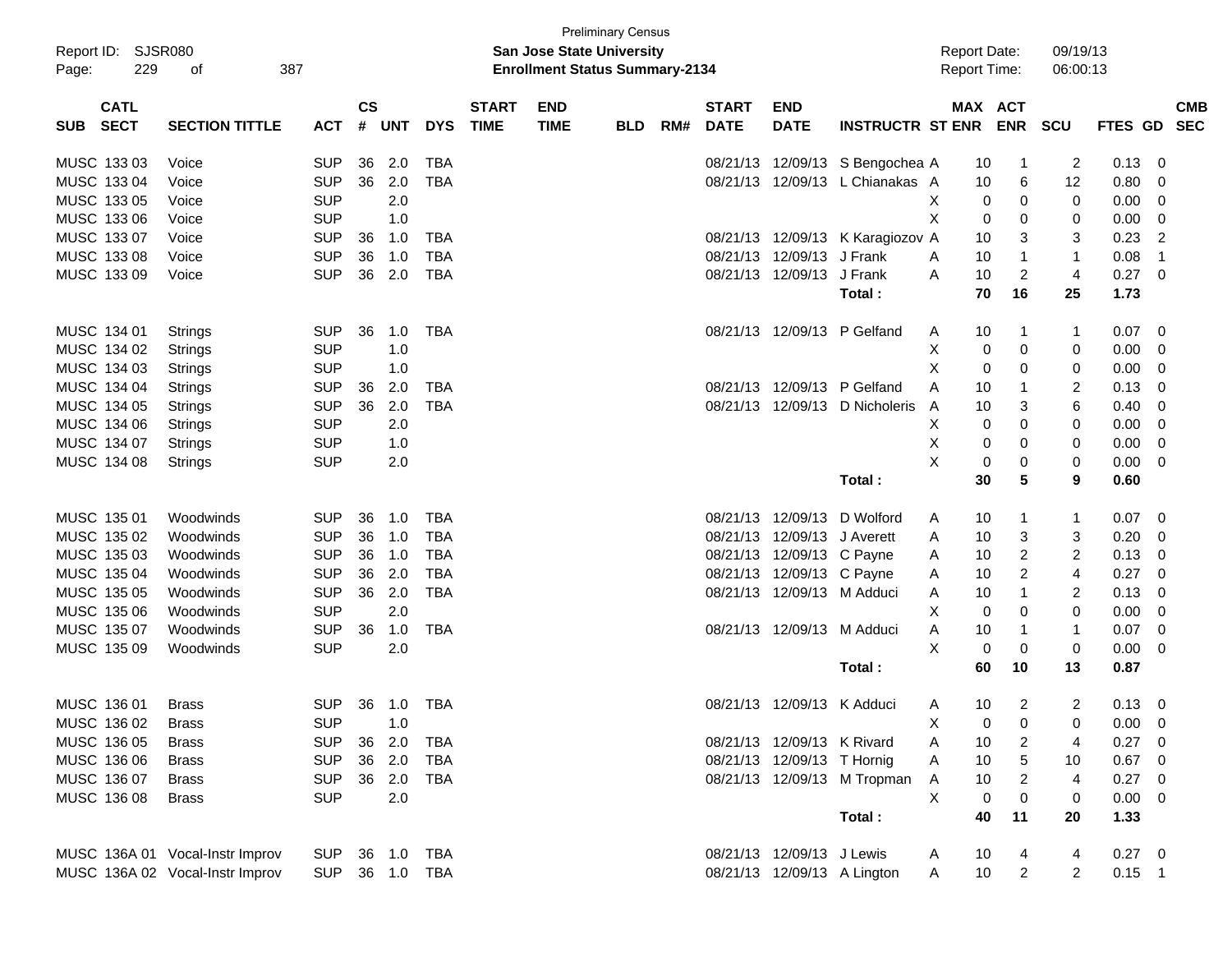| Report ID:<br>Page: | SJSR080<br>230             | 387<br>оf                                                               |               |                    |            |            |                             | <b>Preliminary Census</b><br>San Jose State University<br><b>Enrollment Status Summary-2134</b> |            |      |                             |                           |                            | <b>Report Date:</b><br><b>Report Time:</b> |                | 09/19/13<br>06:00:13 |             |                           |
|---------------------|----------------------------|-------------------------------------------------------------------------|---------------|--------------------|------------|------------|-----------------------------|-------------------------------------------------------------------------------------------------|------------|------|-----------------------------|---------------------------|----------------------------|--------------------------------------------|----------------|----------------------|-------------|---------------------------|
| <b>SUB</b>          | <b>CATL</b><br><b>SECT</b> | <b>SECTION TITTLE</b>                                                   | <b>ACT</b>    | $\mathsf{cs}$<br># | <b>UNT</b> | <b>DYS</b> | <b>START</b><br><b>TIME</b> | <b>END</b><br><b>TIME</b>                                                                       | <b>BLD</b> | RM#  | <b>START</b><br><b>DATE</b> | <b>END</b><br><b>DATE</b> | <b>INSTRUCTR ST ENR</b>    | <b>MAX ACT</b>                             | <b>ENR</b>     | <b>SCU</b>           |             | <b>CMB</b><br>FTES GD SEC |
|                     |                            | MUSC 136A 03 Vocal-Instr Improv                                         | <b>SUP</b>    | 36                 | 1.0        | <b>TBA</b> |                             |                                                                                                 |            |      | 08/21/13                    | 12/09/13                  | J Shifflett                | 10<br>A                                    | 2              | $\overline{2}$       | 0.13        | - 0                       |
|                     |                            | MUSC 136A 04 Vocal-Instr Improv                                         | <b>SUP</b>    | 36                 | 1.0        | <b>TBA</b> |                             |                                                                                                 |            |      | 08/21/13                    | 12/09/13                  | R Vandivier                | 10<br>A                                    | $\overline{c}$ | 2                    | 0.13        | 0                         |
|                     |                            | MUSC 136A 05 Vocal-Instr Improv                                         | <b>SUP</b>    | 36                 | 1.0        | <b>TBA</b> |                             |                                                                                                 |            |      | 08/21/13                    | 12/09/13                  | R Vandivier                | A<br>10                                    | 1              | $\mathbf{1}$         | 0.07        | $\overline{0}$            |
|                     |                            | MUSC 136A 06 Vocal-Instr Improv                                         | <b>SUP</b>    | 36                 | 1.0        | <b>TBA</b> |                             |                                                                                                 |            |      |                             | 08/21/13 12/09/13         | J Burr                     | Α<br>10                                    | 0              | 0                    | 0.00        | $\overline{0}$            |
|                     |                            | MUSC 136A 07 Vocal-Instr Improv                                         | <b>SUP</b>    |                    | 1.0        |            |                             |                                                                                                 |            |      |                             |                           |                            | X<br>$\mathbf 0$                           | $\mathbf 0$    | 0                    | 0.00        | $\overline{0}$            |
|                     |                            |                                                                         |               |                    |            |            |                             |                                                                                                 |            |      |                             |                           | Total:                     | 60                                         | 11             | 11                   | 0.75        |                           |
|                     | MUSC 137 01                | Percussion                                                              | <b>SUP</b>    | 36                 | 1.0        | <b>TBA</b> |                             |                                                                                                 |            |      |                             | 08/21/13 12/09/13         | G Lemmon                   | 10<br>A                                    | 2              | $\overline{2}$       | 0.13        | $\overline{0}$            |
|                     | MUSC 137 02                | Percussion                                                              | <b>SUP</b>    | 36                 | 2.0        | TBA        |                             |                                                                                                 |            |      |                             | 08/21/13 12/09/13         | G Lemmon                   | 15<br>A                                    | 4              | 8                    | 0.53        | $\overline{0}$            |
|                     |                            |                                                                         |               |                    |            |            |                             |                                                                                                 |            |      |                             |                           | Total:                     | 25                                         | 6              | 10                   | 0.67        |                           |
|                     | MUSC 138 03                | Composition                                                             | <b>SUP</b>    | 36                 | 2.0        | TBA        |                             |                                                                                                 |            |      |                             | 08/21/13 12/09/13         | P Furman                   | 10<br>A                                    | 3              | 6                    | 0.40        | $\overline{\mathbf{0}}$   |
|                     |                            |                                                                         |               |                    |            |            |                             |                                                                                                 |            |      |                             |                           | Total:                     | 10                                         | 3              | 6                    | 0.40        |                           |
|                     |                            | MUSC 138A 01 Comp/Arr-Improv Mus SUP                                    |               |                    | 1.0        |            |                             |                                                                                                 |            |      |                             |                           |                            | Х<br>0                                     | 0              | 0                    | 0.00        | $\overline{\mathbf{0}}$   |
|                     |                            | MUSC 138A 02 Comp/Arr-Improv Mus SUP                                    |               |                    | 1.0        |            |                             |                                                                                                 |            |      |                             |                           |                            | X<br>0                                     | 0              | 0                    | 0.00        | $\overline{\mathbf{0}}$   |
|                     |                            |                                                                         |               |                    |            |            |                             |                                                                                                 |            |      |                             |                           | Total:                     | 0                                          | 0              | $\bf{0}$             | 0.00        |                           |
|                     | MUSC 144 01                | REP:Solo Lit Perf Pr                                                    | ACT           | 09                 | 1.0        | м          |                             | 03:30 PM 05:20 PM                                                                               | <b>MUS</b> | 176  |                             | 08/21/13 12/09/13         | G Mok                      | Α<br>20                                    | 14             | 14                   | 0.93        | $\overline{0}$            |
|                     | MUSC 144 02                | REP:Solo Lit Perf Pr                                                    | <b>ACT</b>    | 09                 | 1.0        | W          |                             | 03:30 PM 05:20 PM                                                                               | <b>MUS</b> | 211  |                             | 08/21/13 12/09/13         | J Frank                    | 20<br>A                                    | 19             | 19                   | 1.33        | 4                         |
|                     |                            |                                                                         |               |                    |            |            |                             |                                                                                                 |            |      |                             |                           | Total:                     | 40                                         | 33             | 33                   | 2.27        |                           |
|                     |                            | MUSC 146A 01 Pedagogy Piano                                             | ACT           | 10                 | 2.0        | TR         |                             | 01:30 PM 02:20 PM                                                                               | <b>MUS</b> | 210  |                             | 08/21/13 12/09/13         | G Mok                      | 18<br>A                                    | 11             | 22                   | 1.53        | $\overline{2}$            |
|                     |                            |                                                                         |               |                    |            |            |                             |                                                                                                 |            |      |                             |                           | Total:                     | 18                                         | 11             | 22                   | 1.53        |                           |
|                     | MUSC 147A 01               | <b>Begin Conducting</b>                                                 | <b>SEM</b>    | 04                 | 2.0        | МW         |                             | 12:00 PM 01:15 PM                                                                               | <b>MUS</b> | -150 | 08/21/13                    | 12/09/13                  | J Benson                   | 35<br>A                                    | 14             | 14                   | 1.93        | $\overline{2}$            |
|                     |                            | MUSC 147A 02 Begin Conducting                                           | <b>ACT</b>    | 10                 | 0.0        | <b>TBA</b> |                             |                                                                                                 |            |      | 08/21/13                    | 12/09/13                  | J Benson                   | A<br>35                                    | 14             | 14                   | 0.00        | $\overline{2}$            |
|                     |                            | MUSC 147A 03 Begin Conducting                                           | <b>SEM</b>    | 04                 | 2.0        | МW         |                             | 12:00 PM 01:15 PM                                                                               | <b>MUS</b> | -182 | 08/21/13                    | 12/09/13                  | E Harris                   | A<br>16                                    | 16             | 16                   | 2.13        | 0                         |
|                     |                            | MUSC 147A 04 Begin Conducting                                           | <b>ACT</b>    | 10                 | 0.0        | <b>TBA</b> |                             |                                                                                                 |            |      |                             | 08/21/13 12/09/13         | E Harris                   | 16<br>А                                    | 16             | 16                   | 0.00        | 0                         |
|                     |                            |                                                                         |               |                    |            |            |                             |                                                                                                 |            |      |                             |                           | Total:                     | 102                                        | 60             | 60                   | 4.07        |                           |
|                     |                            | MUSC 150A 01 ENS: Concert Choir ACT 09 1.0 MW 01:30 PM 03:20 PM MUS 150 |               |                    |            |            |                             |                                                                                                 |            |      |                             |                           | 08/21/13 12/09/13 J Benson | 80<br>A                                    | 36             | 36                   | 2.48 5      |                           |
|                     |                            |                                                                         |               |                    |            |            |                             |                                                                                                 |            |      |                             |                           | Total:                     | 80                                         | 36             | 36                   | 2.48        |                           |
|                     | MUSC 151 01                | <b>ENS: UnivChorales</b>                                                | ACT 09 1.0 TR |                    |            |            |                             | 03:40 PM 04:30 PM MUS 182                                                                       |            |      |                             |                           | 08/21/13 12/09/13 J Benson | 40<br>A                                    | 13             | 13                   | $0.90$ 2    |                           |
|                     | MUSC 151 02                | <b>ENS: UnivChorales</b>                                                | ACT           |                    | 1.0        |            |                             |                                                                                                 |            |      |                             |                           |                            | X<br>0                                     | 0              | 0                    | $0.00 \t 0$ |                           |
|                     | MUSC 151 03                | <b>ENS: UnivChorales</b>                                                | ACT           |                    | 09 1.0 MW  |            |                             | 03:40 PM 04:30 PM MUS 182                                                                       |            |      |                             |                           | 08/21/13 12/09/13 J Benson | A<br>20                                    | $\overline{7}$ | 7                    | $0.52$ 3    |                           |
|                     |                            |                                                                         |               |                    |            |            |                             |                                                                                                 |            |      |                             |                           | Total:                     | 60                                         | 20             | 20                   | 1.42        |                           |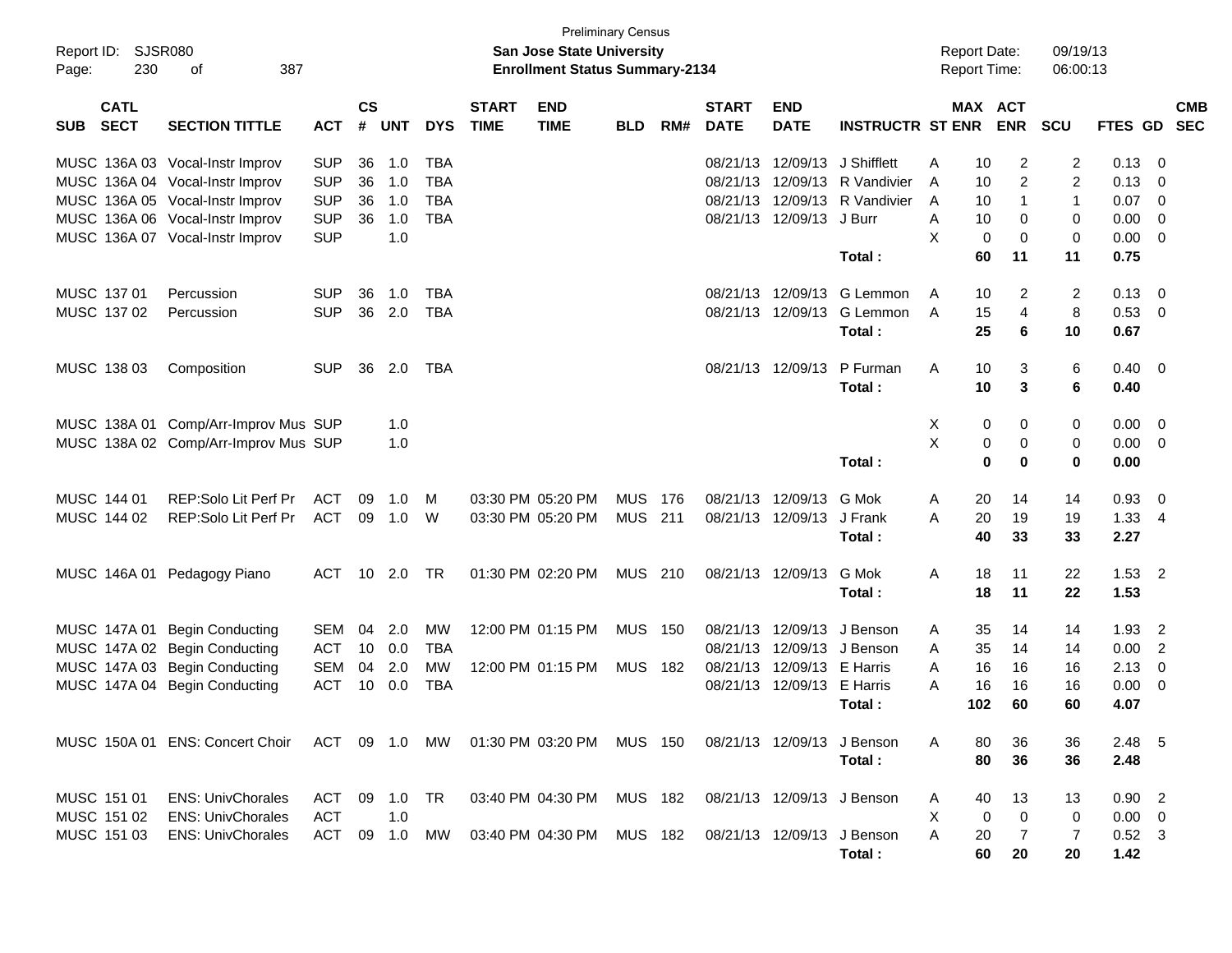| Report ID:<br>231<br>Page:               | SJSR080<br>387<br>οf                                                                                                                                                                                      |                                    |                 |                          |                             | <b>Preliminary Census</b><br><b>San Jose State University</b><br><b>Enrollment Status Summary-2134</b> |                |     |                             |                                               |                                            |                       |                                | <b>Report Date:</b><br><b>Report Time:</b> | 09/19/13<br>06:00:13        |                                                                            |                           |
|------------------------------------------|-----------------------------------------------------------------------------------------------------------------------------------------------------------------------------------------------------------|------------------------------------|-----------------|--------------------------|-----------------------------|--------------------------------------------------------------------------------------------------------|----------------|-----|-----------------------------|-----------------------------------------------|--------------------------------------------|-----------------------|--------------------------------|--------------------------------------------|-----------------------------|----------------------------------------------------------------------------|---------------------------|
| <b>CATL</b><br><b>SECT</b><br><b>SUB</b> | <b>SECTION TITTLE</b><br><b>ACT</b>                                                                                                                                                                       | $\mathbf{c}\mathbf{s}$<br>#        | <b>UNT</b>      | <b>DYS</b>               | <b>START</b><br><b>TIME</b> | <b>END</b><br><b>TIME</b>                                                                              | <b>BLD</b>     | RM# | <b>START</b><br><b>DATE</b> | <b>END</b><br><b>DATE</b>                     | <b>INSTRUCTR ST ENR</b>                    |                       |                                | MAX ACT<br><b>ENR</b>                      | <b>SCU</b>                  |                                                                            | <b>CMB</b><br>FTES GD SEC |
| MUSC 152 01                              | ACT<br><b>ENS: Opera Theater</b>                                                                                                                                                                          |                                    | 20 1.0 TR       |                          |                             | 03:30 PM 05:20 PM                                                                                      | <b>MUS</b>     | 266 |                             | 08/21/13 12/09/13                             | L Chianakas A<br>Total :                   |                       | 20<br>20                       | 9<br>9                                     | 9<br>9                      | $0.65$ 3<br>0.65                                                           |                           |
| MUSC 153 01                              | ENS:Symphony OrchesACT 21 1.0 TR                                                                                                                                                                          |                                    |                 |                          |                             | 01:30 PM 03:20 PM                                                                                      | MUS 176        |     | 08/21/13 12/09/13           |                                               | M Digiacinto A<br>Total:                   |                       | 60<br>60                       | 20<br>20                                   | 20<br>20                    | 1.372<br>1.37                                                              |                           |
| MUSC 154 01                              | ENS: Symphonic Band ACT 21 1.0 TR                                                                                                                                                                         |                                    |                 |                          |                             | 01:30 PM 03:20 PM                                                                                      | <b>MUS 150</b> |     |                             | 08/21/13 12/09/13                             | N Chia<br>Total:                           | A                     | 60<br>60                       | 13<br>13                                   | 13<br>13                    | $0.87$ 0<br>0.87                                                           |                           |
| MUSC 156 01                              | ENS: Spartan March B ACT 21 2.0 MWF 03:45 PM 06:00 PM                                                                                                                                                     |                                    |                 |                          |                             |                                                                                                        | <b>MUS 150</b> |     |                             | 08/21/13 12/09/13                             | G Pierson<br>Total:                        | A                     | 150<br>150                     | 36<br>36                                   | 72<br>72                    | 4.87 2<br>4.87                                                             |                           |
| MUSC 157 01                              | ENS: Jazz Orch<br>ACT                                                                                                                                                                                     | 20 1.0                             | <b>TR</b>       |                          |                             | 03:40 PM 05:30 PM                                                                                      | MUS 176        |     |                             | 08/21/13 12/09/13                             | A Lington<br>Total:                        | A                     | 50<br>50                       | 9<br>9                                     | 9<br>9                      | $0.72$ 7<br>0.72                                                           |                           |
| MUSC 159 01                              | ENS: Afro-Latin Jazz ACT 20 1.0 MW                                                                                                                                                                        |                                    |                 |                          |                             | 01:30 PM 03:20 PM                                                                                      | <b>MUS 186</b> |     |                             | 08/21/13 12/09/13                             | J Lewis<br>Total:                          | A                     | 20<br>20                       | 8<br>8                                     | 8<br>8                      | 0.604<br>0.60                                                              |                           |
|                                          | MUSC 160A 01 ENS: Choraliers<br>ACT                                                                                                                                                                       | 21 1.0                             | <b>TR</b>       |                          |                             | 01:30 PM 03:20 PM                                                                                      | MUS 182        |     |                             | 08/21/13 12/09/13                             | J Benson<br>Total:                         | A                     | 30<br>30                       | 16<br>16                                   | 16<br>16                    | $1.13 \quad 4$<br>1.13                                                     |                           |
|                                          | MUSC 160D 01 ENS: Collegium Music ACT 10 1.0 M                                                                                                                                                            |                                    |                 |                          |                             | 03:30 PM 05:20 PM                                                                                      | <b>MUS 250</b> |     |                             | 08/21/13 12/09/13                             | G Haramaki A<br>Total:                     |                       | 15<br>15                       | 4<br>4                                     | 4<br>4                      | $0.32 \quad 3$<br>0.32                                                     |                           |
|                                          | MUSC 160F 01 ENS: Small Jazz Ense ACT<br>MUSC 160F 02 ENS: Small Jazz Ense ACT<br>MUSC 160F 03 ENS: Small Jazz Ense ACT<br>MUSC 160F 04 ENS: Small Jazz Ense ACT<br>MUSC 160F 05 ENS: Small Jazz Ense ACT | 10 1.0<br>$10 \quad 1.0$<br>10 1.0 | 1.0<br>1.0<br>F | <b>TBA</b><br><b>TBA</b> |                             | 10:00 AM 11:50 AM                                                                                      | <b>MUS 182</b> |     | 08/21/13                    | 08/21/13 12/09/13 J Lewis<br>12/09/13 J Lewis | 08/21/13 12/09/13 J Shifflett<br>Total:    | X<br>X<br>Α<br>A<br>Α | 0<br>0<br>18<br>15<br>15<br>48 | 0<br>0<br>5<br>6<br>$\overline{7}$<br>18   | 0<br>0<br>5<br>6<br>7<br>18 | $0.00 \t 0$<br>$0.00 \t 0$<br>0.33 0<br>$0.40 \quad 0$<br>$0.53$ 4<br>1.27 |                           |
|                                          | MUSC 160H 01 ENS: Percuss EnsemblACT 10 1.0 F                                                                                                                                                             |                                    |                 |                          |                             | 10:30 AM 12:20 PM MUS 176                                                                              |                |     |                             |                                               | 08/21/13 12/09/13 G Lemmon<br>Total:       | A                     | 20<br>20                       | 5                                          | 5<br>5                      | 0.33 0<br>0.33                                                             |                           |
|                                          | MUSC 160J 01 ENS: String Ensemble ACT 10 1.0 M<br>MUSC 160J 02 ENS: String Ensemble ACT<br>MUSC 160J 03 ENS: String Ensemble ACT 10 1.0 T                                                                 |                                    | 1.0             |                          |                             | 03:30 PM 05:20 PM<br>03:40 PM 05:30 PM MUS 211                                                         | SH             | 444 |                             | 08/21/13 12/09/13 G Mok                       | 08/21/13 12/09/13 D Nicholeris A<br>Total: | Х<br>Α                | 15<br>0<br>15<br>30            | 0<br>13<br>14                              | 1<br>0<br>13<br>14          | $0.07 \quad 0$<br>$0.00 \t 0$<br>$0.88$ 1<br>0.95                          |                           |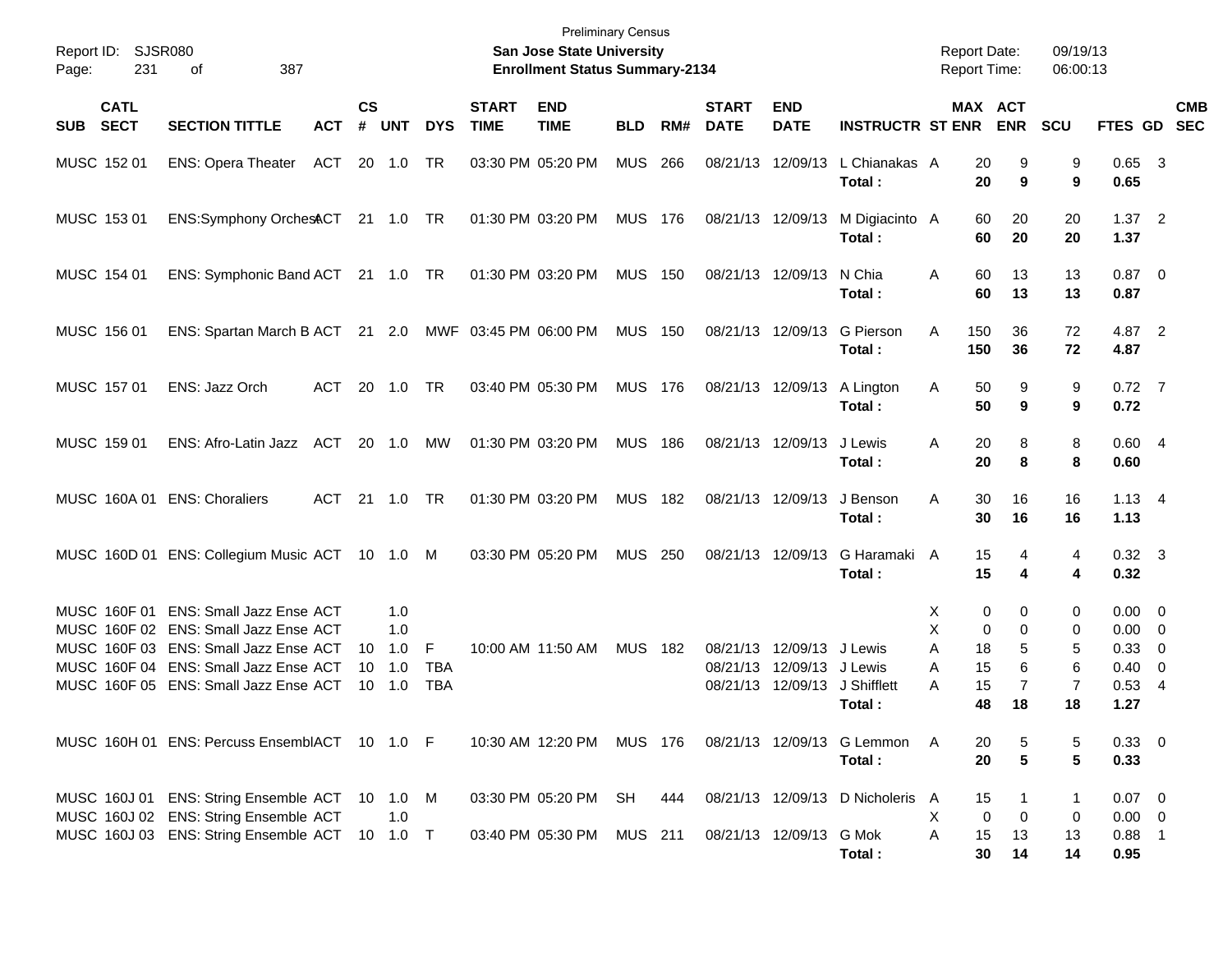| Report ID:<br>232<br>Page:                                              | <b>SJSR080</b><br>387<br>of                                                                                          |                                                                    |                    |                                  |                                        |                             | <b>Preliminary Census</b><br>San Jose State University<br><b>Enrollment Status Summary-2134</b> |                |     |                             |                                                          |                                        | <b>Report Date:</b><br><b>Report Time:</b>   |                                 | 09/19/13<br>06:00:13        |                                                            |                           |
|-------------------------------------------------------------------------|----------------------------------------------------------------------------------------------------------------------|--------------------------------------------------------------------|--------------------|----------------------------------|----------------------------------------|-----------------------------|-------------------------------------------------------------------------------------------------|----------------|-----|-----------------------------|----------------------------------------------------------|----------------------------------------|----------------------------------------------|---------------------------------|-----------------------------|------------------------------------------------------------|---------------------------|
| <b>CATL</b><br><b>SECT</b><br><b>SUB</b>                                | <b>SECTION TITTLE</b>                                                                                                | <b>ACT</b>                                                         | $\mathsf{cs}$<br># | <b>UNT</b>                       | <b>DYS</b>                             | <b>START</b><br><b>TIME</b> | <b>END</b><br><b>TIME</b>                                                                       | <b>BLD</b>     | RM# | <b>START</b><br><b>DATE</b> | <b>END</b><br><b>DATE</b>                                | <b>INSTRUCTR ST ENR ENR</b>            |                                              | <b>MAX ACT</b>                  | <b>SCU</b>                  |                                                            | <b>CMB</b><br>FTES GD SEC |
|                                                                         | MUSC 160K 01 ENS: Brass Ensemble ACT<br>MUSC 160K 02 ENS: Brass Ensemble ACT                                         |                                                                    |                    | 1.0<br>10 1.0 F                  |                                        |                             | 10:30 AM 12:20 PM                                                                               | <b>MUS 150</b> |     |                             | 08/21/13 12/09/13 K Adduci                               | Total:                                 | х<br>A<br>20<br>20                           | 0<br>0<br>6<br>6                | 0<br>6<br>6                 | $0.00 \t 0$<br>$0.40 \quad 0$<br>0.40                      |                           |
| MUSC 160L 01                                                            | <b>ENS: Woodwind EnsemACT</b><br>MUSC 160L 02 ENS: Woodwind EnsemACT                                                 |                                                                    |                    | $10 \quad 1.0$<br>$10 \quad 1.0$ | R<br><b>TBA</b>                        |                             | 03:40 PM 05:30 PM                                                                               | <b>MUS 250</b> |     |                             | 08/21/13 12/09/13 J Averett<br>08/21/13 12/09/13 C Payne | Total:                                 | 15<br>A<br>15<br>A<br>30                     | 3<br>$\sqrt{5}$<br>8            | 3<br>5<br>8                 | $0.22$ 1<br>$0.35$ 1<br>0.57                               |                           |
|                                                                         | MUSC 160M 01 ENS: Saxophone EnserACT 10 1.0 T                                                                        |                                                                    |                    |                                  |                                        |                             | 07:00 PM 09:00 PM                                                                               | <b>MUS 150</b> |     |                             | 08/21/13 12/09/13                                        | D Wolford<br>Total:                    | A<br>18<br>18                                | 1<br>$\mathbf 1$                | $\mathbf{1}$<br>$\mathbf 1$ | $0.07$ 0<br>0.07                                           |                           |
|                                                                         | MUSC 1600 01 Trombone Ensemble ACT 10 1.0 F                                                                          |                                                                    |                    |                                  |                                        |                             | 08:30 AM 10:20 AM                                                                               | <b>MUS 210</b> |     |                             | 08/21/13 12/09/13 T Hornig                               | Total:                                 | 18<br>Α<br>18                                | 5<br>5                          | 5<br>5                      | $0.37$ 2<br>0.37                                           |                           |
| MUSC 160T 01 Wind Ensemble                                              |                                                                                                                      | ACT                                                                |                    | 21 1.0                           | МW                                     |                             | 01:30 PM 03:20 PM                                                                               | <b>MUS 176</b> |     |                             | 08/21/13 12/09/13 E Harris                               | Total:                                 | 60<br>A<br>60                                | 23<br>23                        | 23<br>23                    | $1.58$ 3<br>1.58                                           |                           |
| MUSC 161 01                                                             | REP: Styles Interp O ACT 09 1.0 TBA                                                                                  |                                                                    |                    |                                  |                                        |                             |                                                                                                 |                |     |                             | 08/21/13 12/09/13                                        | M Digiacinto A<br>Total:               | 15<br>15                                     | 12<br>12                        | 12<br>12                    | 0.874<br>0.87                                              |                           |
| MUSC 162 01                                                             | ENS: Opera Productio ACT                                                                                             |                                                                    |                    | 1.0                              |                                        |                             |                                                                                                 |                |     |                             |                                                          | Total:                                 | X                                            | 0<br>0<br>$\bf{0}$<br>$\bf{0}$  | 0<br>0                      | $0.00 \t 0$<br>0.00                                        |                           |
| MUSC 163 01                                                             | REP: Styles Intrp Op ACT 09 1.0 TBA                                                                                  |                                                                    |                    |                                  |                                        |                             |                                                                                                 |                |     |                             | 08/21/13 12/09/13                                        | M Digiacinto A<br>Total:               | 15<br>15                                     | 13<br>13                        | 13<br>13                    | $0.93$ 4<br>0.93                                           |                           |
| MUSC 167 01                                                             | Electro-Acoustic Mu SEM 04 3.0                                                                                       |                                                                    |                    |                                  | W                                      |                             | 03:30 PM 06:00 PM                                                                               | MUS 226        |     |                             | 08/21/13 12/09/13                                        | P Furman<br>Total:                     | Α<br>20<br>20                                | 14<br>14                        | 42<br>42                    | $2.80 \t 0$<br>2.80                                        |                           |
|                                                                         | MUSC 170A 01 Fund Sound Recordg SEM 04 3.0                                                                           |                                                                    |                    |                                  | M                                      |                             | 07:00 PM 09:45 PM                                                                               | <b>MUS 124</b> |     |                             |                                                          | 08/21/13 12/09/13 G van Dijk<br>Total: | 21<br>A<br>21                                | 18<br>18                        | 54<br>54                    | 3.60 0<br>3.60                                             |                           |
| MUSC 180 01<br>MUSC 180 02<br>MUSC 180 03<br>MUSC 180 04<br>MUSC 180 05 | <b>Indiv Studies</b><br><b>Indiv Studies</b><br><b>Indiv Studies</b><br><b>Indiv Studies</b><br><b>Indiv Studies</b> | <b>SUP</b><br><b>SUP</b><br><b>SUP</b><br><b>SUP</b><br><b>SUP</b> | 36<br>36<br>36     | 1.0<br>1.0<br>1.0<br>2.0<br>2.0  | <b>TBA</b><br><b>TBA</b><br><b>TBA</b> |                             |                                                                                                 |                |     |                             | 08/21/13 12/09/13 J Frank<br>08/21/13 12/09/13 J Frank   | 08/21/13 12/09/13 A Lington            | 25<br>A<br>10<br>A<br>10<br>A<br>X<br>Χ<br>X | 5<br>3<br>1<br>0<br>0<br>0<br>0 | 5<br>3<br>1<br>0<br>0       | 0.33 0<br>$0.20 \ 0$<br>0.08<br>$0.00 \t 0$<br>$0.00 \t 0$ | $\overline{\phantom{1}}$  |
| MUSC 180 06                                                             | <b>Indiv Studies</b>                                                                                                 | <b>SUP</b>                                                         |                    | 2.0                              |                                        |                             |                                                                                                 |                |     |                             |                                                          | Total:                                 | 45                                           | 0<br>0<br>9                     | 0<br>9                      | $0.00 \t 0$<br>0.62                                        |                           |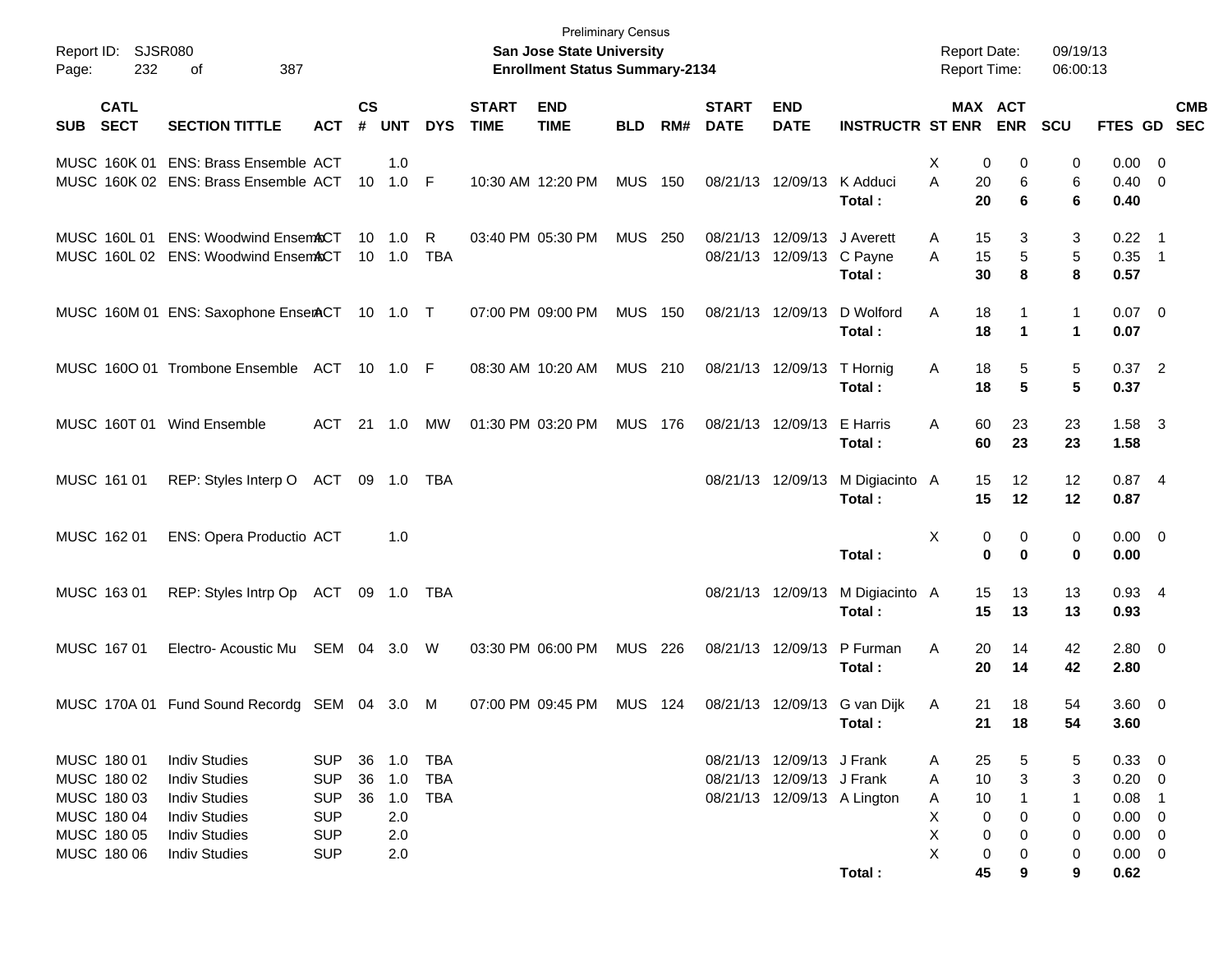| $\mathsf{cs}$<br><b>CATL</b><br><b>START</b><br><b>END</b><br><b>START</b><br><b>END</b><br>MAX ACT<br><b>CMB</b><br><b>SECT</b><br>#<br><b>DYS</b><br><b>TIME</b><br><b>ENR</b><br><b>SECTION TITTLE</b><br><b>UNT</b><br><b>TIME</b><br>RM#<br><b>DATE</b><br><b>DATE</b><br><b>INSTRUCTR ST ENR</b><br><b>SCU</b><br>FTES GD<br><b>SEC</b><br><b>SUB</b><br><b>ACT</b><br><b>BLD</b><br>MUSC 181 01<br>09 1.0 TR<br>12:30 PM 01:20 PM<br>MUS 176<br>J Stubbe<br>100<br>$1.88$ 1<br>Concert Listening II<br>ACT<br>08/21/13 12/09/13<br>Α<br>28<br>28<br>28<br>Total:<br>100<br>28<br>1.88<br>MUSC 182 01<br>Senior Project<br>08/21/13 12/09/13<br>J Frank<br>8<br>8<br>0.53 0<br>ACT 10 1.0<br>TBA<br>Α<br>30<br>30<br>8<br>Total:<br>8<br>0.53<br>MUSC 200 01<br>Meth Mus Res Writ<br><b>SEM</b><br>$0.00 \t 0$<br>3.0<br>X<br>0<br>0<br>0<br>X<br>MUSC 200 02<br>Meth Mus Res Writ<br><b>SEM</b><br>3.0<br>0<br>0<br>$0.00 \t 0$<br>0<br>8<br>MUSC 200 03<br>SEM<br>3.0<br>MUS 211<br>08/21/13 12/09/13<br>A<br>18<br>24<br>1.95<br>$\overline{7}$<br>Meth Mus Res Writ<br>05<br>M<br>04:00 PM 06:30 PM<br>W Meredith<br>18<br>8<br>Total:<br>24<br>1.95<br>MUSC 203 01<br>Sem in Styl & Perf<br>3.0<br>0<br>0<br>0<br>$0.00 \t 0$<br><b>SEM</b><br>X<br>A<br>MUSC 203 02<br>Sem in Styl & Perf<br><b>SEM</b><br>05<br>3.0<br><b>TBA</b><br>K Adduci<br>18<br>11<br>33<br>2.70 10<br>08/21/13 12/09/13<br>18<br>Total:<br>11<br>33<br>2.70<br>MUSC 204 01<br>05<br>04:00 PM 06:30 PM<br>MUS 210<br><b>B</b> Belet<br>18<br>11<br>33<br>2.70 10<br>Mat for Mus<br>SEM<br>3.0<br>W<br>08/21/13 12/09/13<br>Α<br>18<br>Total:<br>11<br>33<br>2.70<br>MUSC 221 01<br>3.0<br>х<br>0<br>0<br>$0.00 \t 0$<br>Sem in Jazz Hist<br><b>SEM</b><br>0<br>$\mathbf 0$<br>Total:<br>0<br>0<br>0.00<br>MUSC 224 01<br>2.0<br><b>TBA</b><br>08/21/13 12/09/13 C Payne<br><b>Supv Grad Studies</b><br><b>SUP</b><br>36<br>2<br>$0.17$ 1<br>10<br>1<br>Α<br>2.0<br>MUSC 224 02<br><b>Supv Grad Studies</b><br><b>SUP</b><br>36<br><b>TBA</b><br>12/09/13 S Whitfield<br>10<br>2<br>$0.33$ 2<br>08/21/13<br>4<br>A<br>2.0<br>MUSC 224 03<br><b>Supv Grad Studies</b><br><b>SUP</b><br>36<br><b>TBA</b><br>12/09/13 A Lington<br>0<br>$0.00 \t 0$<br>08/21/13<br>Α<br>10<br>0<br>MUSC 224 04<br><b>Supv Grad Studies</b><br><b>SUP</b><br>36<br>2.0<br><b>TBA</b><br>12/09/13 J Shifflett<br>$0.17$ 1<br>08/21/13<br>Α<br>10<br>1<br>2<br>MUSC 224 05<br><b>SUP</b><br>36<br>2.0<br><b>TBA</b><br>12/09/13 J Burr<br>2<br>0.33<br><b>Supv Grad Studies</b><br>08/21/13<br>Α<br>10<br>4<br>$\overline{2}$<br>3<br><b>SUP</b><br>36<br>2.0<br><b>TBA</b><br>12/09/13 J Benson<br>$0.50$ 3<br>MUSC 224 06<br><b>Supv Grad Studies</b><br>08/21/13<br>10<br>6<br>Α<br><b>SUP</b><br>36<br>2.0<br><b>TBA</b><br>12/09/13 J Lewis<br>10<br>2<br>4<br>0.33<br>$\overline{2}$<br>MUSC 224 07<br><b>Supv Grad Studies</b><br>08/21/13<br>А<br><b>SUP</b><br>36<br>2.0<br><b>TBA</b><br>10<br>$\mathbf{1}$<br>2<br>0.17<br>MUSC 224 08<br><b>Supv Grad Studies</b><br>08/21/13 12/09/13 J Averett<br>Α<br>$\overline{\phantom{1}}$<br>MUSC 224 09<br><b>Supv Grad Studies</b><br><b>SUP</b><br>36<br>2.0<br><b>TBA</b><br>08/21/13 12/09/13 J Lewis<br>Α<br>10<br>2<br>$0.13 \ 0$<br>2.0<br>MUSC 224 10<br><b>SUP</b><br>36<br><b>TBA</b><br>08/21/13 12/09/13 G Mok<br>$0.17$ 1<br><b>Supv Grad Studies</b><br>Α<br>10<br>2<br>MUSC 224 11<br>Supv Grad Studies<br><b>SUP</b><br>36<br>2.0<br><b>TBA</b><br>08/21/13 12/09/13 L Chianakas<br>10<br>8<br>0.674<br>A<br>4<br>MUSC 224 12<br>Supv Grad Studies<br><b>SUP</b><br>2.0<br>08/21/13 12/09/13 G Haramaki<br>10<br>2<br>0.17<br>36<br>TBA<br>A<br>$\overline{\phantom{1}}$<br>MUSC 224 13<br>Supv Grad Studies<br><b>SUP</b><br>х<br>0.00<br>2.0<br>0<br>0<br>$\overline{\phantom{0}}$<br>0<br>MUSC 224 14<br>Supv Grad Studies<br><b>SUP</b><br>2.0<br>Χ<br>0<br>$0.00 \t 0$<br>0<br>0<br>Χ<br>MUSC 224 15<br>Supv Grad Studies<br><b>SUP</b><br>2.0<br>0<br>$0.00 \t 0$<br>0<br>0<br>MUSC 224 16<br><b>Supv Grad Studies</b><br><b>SUP</b><br><b>TBA</b><br>08/21/13 12/09/13 J Lewis<br>10<br>0.08<br>1.0<br>Α<br>36<br>1<br>$\blacksquare$<br>$\pmb{0}$<br>MUSC 224 17<br><b>Supv Grad Studies</b><br><b>SUP</b><br>1.0<br>X<br>0<br>0<br>$0.00 \t 0$ | Page: | Report ID: SJSR080<br>233<br>387<br>of |  |  |  | San Jose State University<br><b>Enrollment Status Summary-2134</b> | <b>Preliminary Census</b> |  |  | <b>Report Date:</b><br><b>Report Time:</b> | 09/19/13<br>06:00:13 |  |  |
|-------------------------------------------------------------------------------------------------------------------------------------------------------------------------------------------------------------------------------------------------------------------------------------------------------------------------------------------------------------------------------------------------------------------------------------------------------------------------------------------------------------------------------------------------------------------------------------------------------------------------------------------------------------------------------------------------------------------------------------------------------------------------------------------------------------------------------------------------------------------------------------------------------------------------------------------------------------------------------------------------------------------------------------------------------------------------------------------------------------------------------------------------------------------------------------------------------------------------------------------------------------------------------------------------------------------------------------------------------------------------------------------------------------------------------------------------------------------------------------------------------------------------------------------------------------------------------------------------------------------------------------------------------------------------------------------------------------------------------------------------------------------------------------------------------------------------------------------------------------------------------------------------------------------------------------------------------------------------------------------------------------------------------------------------------------------------------------------------------------------------------------------------------------------------------------------------------------------------------------------------------------------------------------------------------------------------------------------------------------------------------------------------------------------------------------------------------------------------------------------------------------------------------------------------------------------------------------------------------------------------------------------------------------------------------------------------------------------------------------------------------------------------------------------------------------------------------------------------------------------------------------------------------------------------------------------------------------------------------------------------------------------------------------------------------------------------------------------------------------------------------------------------------------------------------------------------------------------------------------------------------------------------------------------------------------------------------------------------------------------------------------------------------------------------------------------------------------------------------------------------------------------------------------------------------------------------------------------------------------------------------------------------------------------------------------------------------------------------------------------------------------------------------------------------------------------------------------------------------------------------------------------------------------------------------------------------------------------------------------------------------------------------------------------------------------------------------------------------------------------------------------------------------------------------------------------------------------------------------------------------------------------------------------------|-------|----------------------------------------|--|--|--|--------------------------------------------------------------------|---------------------------|--|--|--------------------------------------------|----------------------|--|--|
|                                                                                                                                                                                                                                                                                                                                                                                                                                                                                                                                                                                                                                                                                                                                                                                                                                                                                                                                                                                                                                                                                                                                                                                                                                                                                                                                                                                                                                                                                                                                                                                                                                                                                                                                                                                                                                                                                                                                                                                                                                                                                                                                                                                                                                                                                                                                                                                                                                                                                                                                                                                                                                                                                                                                                                                                                                                                                                                                                                                                                                                                                                                                                                                                                                                                                                                                                                                                                                                                                                                                                                                                                                                                                                                                                                                                                                                                                                                                                                                                                                                                                                                                                                                                                                                                                           |       |                                        |  |  |  |                                                                    |                           |  |  |                                            |                      |  |  |
|                                                                                                                                                                                                                                                                                                                                                                                                                                                                                                                                                                                                                                                                                                                                                                                                                                                                                                                                                                                                                                                                                                                                                                                                                                                                                                                                                                                                                                                                                                                                                                                                                                                                                                                                                                                                                                                                                                                                                                                                                                                                                                                                                                                                                                                                                                                                                                                                                                                                                                                                                                                                                                                                                                                                                                                                                                                                                                                                                                                                                                                                                                                                                                                                                                                                                                                                                                                                                                                                                                                                                                                                                                                                                                                                                                                                                                                                                                                                                                                                                                                                                                                                                                                                                                                                                           |       |                                        |  |  |  |                                                                    |                           |  |  |                                            |                      |  |  |
|                                                                                                                                                                                                                                                                                                                                                                                                                                                                                                                                                                                                                                                                                                                                                                                                                                                                                                                                                                                                                                                                                                                                                                                                                                                                                                                                                                                                                                                                                                                                                                                                                                                                                                                                                                                                                                                                                                                                                                                                                                                                                                                                                                                                                                                                                                                                                                                                                                                                                                                                                                                                                                                                                                                                                                                                                                                                                                                                                                                                                                                                                                                                                                                                                                                                                                                                                                                                                                                                                                                                                                                                                                                                                                                                                                                                                                                                                                                                                                                                                                                                                                                                                                                                                                                                                           |       |                                        |  |  |  |                                                                    |                           |  |  |                                            |                      |  |  |
|                                                                                                                                                                                                                                                                                                                                                                                                                                                                                                                                                                                                                                                                                                                                                                                                                                                                                                                                                                                                                                                                                                                                                                                                                                                                                                                                                                                                                                                                                                                                                                                                                                                                                                                                                                                                                                                                                                                                                                                                                                                                                                                                                                                                                                                                                                                                                                                                                                                                                                                                                                                                                                                                                                                                                                                                                                                                                                                                                                                                                                                                                                                                                                                                                                                                                                                                                                                                                                                                                                                                                                                                                                                                                                                                                                                                                                                                                                                                                                                                                                                                                                                                                                                                                                                                                           |       |                                        |  |  |  |                                                                    |                           |  |  |                                            |                      |  |  |
|                                                                                                                                                                                                                                                                                                                                                                                                                                                                                                                                                                                                                                                                                                                                                                                                                                                                                                                                                                                                                                                                                                                                                                                                                                                                                                                                                                                                                                                                                                                                                                                                                                                                                                                                                                                                                                                                                                                                                                                                                                                                                                                                                                                                                                                                                                                                                                                                                                                                                                                                                                                                                                                                                                                                                                                                                                                                                                                                                                                                                                                                                                                                                                                                                                                                                                                                                                                                                                                                                                                                                                                                                                                                                                                                                                                                                                                                                                                                                                                                                                                                                                                                                                                                                                                                                           |       |                                        |  |  |  |                                                                    |                           |  |  |                                            |                      |  |  |
|                                                                                                                                                                                                                                                                                                                                                                                                                                                                                                                                                                                                                                                                                                                                                                                                                                                                                                                                                                                                                                                                                                                                                                                                                                                                                                                                                                                                                                                                                                                                                                                                                                                                                                                                                                                                                                                                                                                                                                                                                                                                                                                                                                                                                                                                                                                                                                                                                                                                                                                                                                                                                                                                                                                                                                                                                                                                                                                                                                                                                                                                                                                                                                                                                                                                                                                                                                                                                                                                                                                                                                                                                                                                                                                                                                                                                                                                                                                                                                                                                                                                                                                                                                                                                                                                                           |       |                                        |  |  |  |                                                                    |                           |  |  |                                            |                      |  |  |
|                                                                                                                                                                                                                                                                                                                                                                                                                                                                                                                                                                                                                                                                                                                                                                                                                                                                                                                                                                                                                                                                                                                                                                                                                                                                                                                                                                                                                                                                                                                                                                                                                                                                                                                                                                                                                                                                                                                                                                                                                                                                                                                                                                                                                                                                                                                                                                                                                                                                                                                                                                                                                                                                                                                                                                                                                                                                                                                                                                                                                                                                                                                                                                                                                                                                                                                                                                                                                                                                                                                                                                                                                                                                                                                                                                                                                                                                                                                                                                                                                                                                                                                                                                                                                                                                                           |       |                                        |  |  |  |                                                                    |                           |  |  |                                            |                      |  |  |
|                                                                                                                                                                                                                                                                                                                                                                                                                                                                                                                                                                                                                                                                                                                                                                                                                                                                                                                                                                                                                                                                                                                                                                                                                                                                                                                                                                                                                                                                                                                                                                                                                                                                                                                                                                                                                                                                                                                                                                                                                                                                                                                                                                                                                                                                                                                                                                                                                                                                                                                                                                                                                                                                                                                                                                                                                                                                                                                                                                                                                                                                                                                                                                                                                                                                                                                                                                                                                                                                                                                                                                                                                                                                                                                                                                                                                                                                                                                                                                                                                                                                                                                                                                                                                                                                                           |       |                                        |  |  |  |                                                                    |                           |  |  |                                            |                      |  |  |
|                                                                                                                                                                                                                                                                                                                                                                                                                                                                                                                                                                                                                                                                                                                                                                                                                                                                                                                                                                                                                                                                                                                                                                                                                                                                                                                                                                                                                                                                                                                                                                                                                                                                                                                                                                                                                                                                                                                                                                                                                                                                                                                                                                                                                                                                                                                                                                                                                                                                                                                                                                                                                                                                                                                                                                                                                                                                                                                                                                                                                                                                                                                                                                                                                                                                                                                                                                                                                                                                                                                                                                                                                                                                                                                                                                                                                                                                                                                                                                                                                                                                                                                                                                                                                                                                                           |       |                                        |  |  |  |                                                                    |                           |  |  |                                            |                      |  |  |
|                                                                                                                                                                                                                                                                                                                                                                                                                                                                                                                                                                                                                                                                                                                                                                                                                                                                                                                                                                                                                                                                                                                                                                                                                                                                                                                                                                                                                                                                                                                                                                                                                                                                                                                                                                                                                                                                                                                                                                                                                                                                                                                                                                                                                                                                                                                                                                                                                                                                                                                                                                                                                                                                                                                                                                                                                                                                                                                                                                                                                                                                                                                                                                                                                                                                                                                                                                                                                                                                                                                                                                                                                                                                                                                                                                                                                                                                                                                                                                                                                                                                                                                                                                                                                                                                                           |       |                                        |  |  |  |                                                                    |                           |  |  |                                            |                      |  |  |
|                                                                                                                                                                                                                                                                                                                                                                                                                                                                                                                                                                                                                                                                                                                                                                                                                                                                                                                                                                                                                                                                                                                                                                                                                                                                                                                                                                                                                                                                                                                                                                                                                                                                                                                                                                                                                                                                                                                                                                                                                                                                                                                                                                                                                                                                                                                                                                                                                                                                                                                                                                                                                                                                                                                                                                                                                                                                                                                                                                                                                                                                                                                                                                                                                                                                                                                                                                                                                                                                                                                                                                                                                                                                                                                                                                                                                                                                                                                                                                                                                                                                                                                                                                                                                                                                                           |       |                                        |  |  |  |                                                                    |                           |  |  |                                            |                      |  |  |
|                                                                                                                                                                                                                                                                                                                                                                                                                                                                                                                                                                                                                                                                                                                                                                                                                                                                                                                                                                                                                                                                                                                                                                                                                                                                                                                                                                                                                                                                                                                                                                                                                                                                                                                                                                                                                                                                                                                                                                                                                                                                                                                                                                                                                                                                                                                                                                                                                                                                                                                                                                                                                                                                                                                                                                                                                                                                                                                                                                                                                                                                                                                                                                                                                                                                                                                                                                                                                                                                                                                                                                                                                                                                                                                                                                                                                                                                                                                                                                                                                                                                                                                                                                                                                                                                                           |       |                                        |  |  |  |                                                                    |                           |  |  |                                            |                      |  |  |
|                                                                                                                                                                                                                                                                                                                                                                                                                                                                                                                                                                                                                                                                                                                                                                                                                                                                                                                                                                                                                                                                                                                                                                                                                                                                                                                                                                                                                                                                                                                                                                                                                                                                                                                                                                                                                                                                                                                                                                                                                                                                                                                                                                                                                                                                                                                                                                                                                                                                                                                                                                                                                                                                                                                                                                                                                                                                                                                                                                                                                                                                                                                                                                                                                                                                                                                                                                                                                                                                                                                                                                                                                                                                                                                                                                                                                                                                                                                                                                                                                                                                                                                                                                                                                                                                                           |       |                                        |  |  |  |                                                                    |                           |  |  |                                            |                      |  |  |
|                                                                                                                                                                                                                                                                                                                                                                                                                                                                                                                                                                                                                                                                                                                                                                                                                                                                                                                                                                                                                                                                                                                                                                                                                                                                                                                                                                                                                                                                                                                                                                                                                                                                                                                                                                                                                                                                                                                                                                                                                                                                                                                                                                                                                                                                                                                                                                                                                                                                                                                                                                                                                                                                                                                                                                                                                                                                                                                                                                                                                                                                                                                                                                                                                                                                                                                                                                                                                                                                                                                                                                                                                                                                                                                                                                                                                                                                                                                                                                                                                                                                                                                                                                                                                                                                                           |       |                                        |  |  |  |                                                                    |                           |  |  |                                            |                      |  |  |
|                                                                                                                                                                                                                                                                                                                                                                                                                                                                                                                                                                                                                                                                                                                                                                                                                                                                                                                                                                                                                                                                                                                                                                                                                                                                                                                                                                                                                                                                                                                                                                                                                                                                                                                                                                                                                                                                                                                                                                                                                                                                                                                                                                                                                                                                                                                                                                                                                                                                                                                                                                                                                                                                                                                                                                                                                                                                                                                                                                                                                                                                                                                                                                                                                                                                                                                                                                                                                                                                                                                                                                                                                                                                                                                                                                                                                                                                                                                                                                                                                                                                                                                                                                                                                                                                                           |       |                                        |  |  |  |                                                                    |                           |  |  |                                            |                      |  |  |
|                                                                                                                                                                                                                                                                                                                                                                                                                                                                                                                                                                                                                                                                                                                                                                                                                                                                                                                                                                                                                                                                                                                                                                                                                                                                                                                                                                                                                                                                                                                                                                                                                                                                                                                                                                                                                                                                                                                                                                                                                                                                                                                                                                                                                                                                                                                                                                                                                                                                                                                                                                                                                                                                                                                                                                                                                                                                                                                                                                                                                                                                                                                                                                                                                                                                                                                                                                                                                                                                                                                                                                                                                                                                                                                                                                                                                                                                                                                                                                                                                                                                                                                                                                                                                                                                                           |       |                                        |  |  |  |                                                                    |                           |  |  |                                            |                      |  |  |
|                                                                                                                                                                                                                                                                                                                                                                                                                                                                                                                                                                                                                                                                                                                                                                                                                                                                                                                                                                                                                                                                                                                                                                                                                                                                                                                                                                                                                                                                                                                                                                                                                                                                                                                                                                                                                                                                                                                                                                                                                                                                                                                                                                                                                                                                                                                                                                                                                                                                                                                                                                                                                                                                                                                                                                                                                                                                                                                                                                                                                                                                                                                                                                                                                                                                                                                                                                                                                                                                                                                                                                                                                                                                                                                                                                                                                                                                                                                                                                                                                                                                                                                                                                                                                                                                                           |       |                                        |  |  |  |                                                                    |                           |  |  |                                            |                      |  |  |
|                                                                                                                                                                                                                                                                                                                                                                                                                                                                                                                                                                                                                                                                                                                                                                                                                                                                                                                                                                                                                                                                                                                                                                                                                                                                                                                                                                                                                                                                                                                                                                                                                                                                                                                                                                                                                                                                                                                                                                                                                                                                                                                                                                                                                                                                                                                                                                                                                                                                                                                                                                                                                                                                                                                                                                                                                                                                                                                                                                                                                                                                                                                                                                                                                                                                                                                                                                                                                                                                                                                                                                                                                                                                                                                                                                                                                                                                                                                                                                                                                                                                                                                                                                                                                                                                                           |       |                                        |  |  |  |                                                                    |                           |  |  |                                            |                      |  |  |
|                                                                                                                                                                                                                                                                                                                                                                                                                                                                                                                                                                                                                                                                                                                                                                                                                                                                                                                                                                                                                                                                                                                                                                                                                                                                                                                                                                                                                                                                                                                                                                                                                                                                                                                                                                                                                                                                                                                                                                                                                                                                                                                                                                                                                                                                                                                                                                                                                                                                                                                                                                                                                                                                                                                                                                                                                                                                                                                                                                                                                                                                                                                                                                                                                                                                                                                                                                                                                                                                                                                                                                                                                                                                                                                                                                                                                                                                                                                                                                                                                                                                                                                                                                                                                                                                                           |       |                                        |  |  |  |                                                                    |                           |  |  |                                            |                      |  |  |
|                                                                                                                                                                                                                                                                                                                                                                                                                                                                                                                                                                                                                                                                                                                                                                                                                                                                                                                                                                                                                                                                                                                                                                                                                                                                                                                                                                                                                                                                                                                                                                                                                                                                                                                                                                                                                                                                                                                                                                                                                                                                                                                                                                                                                                                                                                                                                                                                                                                                                                                                                                                                                                                                                                                                                                                                                                                                                                                                                                                                                                                                                                                                                                                                                                                                                                                                                                                                                                                                                                                                                                                                                                                                                                                                                                                                                                                                                                                                                                                                                                                                                                                                                                                                                                                                                           |       |                                        |  |  |  |                                                                    |                           |  |  |                                            |                      |  |  |
|                                                                                                                                                                                                                                                                                                                                                                                                                                                                                                                                                                                                                                                                                                                                                                                                                                                                                                                                                                                                                                                                                                                                                                                                                                                                                                                                                                                                                                                                                                                                                                                                                                                                                                                                                                                                                                                                                                                                                                                                                                                                                                                                                                                                                                                                                                                                                                                                                                                                                                                                                                                                                                                                                                                                                                                                                                                                                                                                                                                                                                                                                                                                                                                                                                                                                                                                                                                                                                                                                                                                                                                                                                                                                                                                                                                                                                                                                                                                                                                                                                                                                                                                                                                                                                                                                           |       |                                        |  |  |  |                                                                    |                           |  |  |                                            |                      |  |  |
|                                                                                                                                                                                                                                                                                                                                                                                                                                                                                                                                                                                                                                                                                                                                                                                                                                                                                                                                                                                                                                                                                                                                                                                                                                                                                                                                                                                                                                                                                                                                                                                                                                                                                                                                                                                                                                                                                                                                                                                                                                                                                                                                                                                                                                                                                                                                                                                                                                                                                                                                                                                                                                                                                                                                                                                                                                                                                                                                                                                                                                                                                                                                                                                                                                                                                                                                                                                                                                                                                                                                                                                                                                                                                                                                                                                                                                                                                                                                                                                                                                                                                                                                                                                                                                                                                           |       |                                        |  |  |  |                                                                    |                           |  |  |                                            |                      |  |  |
|                                                                                                                                                                                                                                                                                                                                                                                                                                                                                                                                                                                                                                                                                                                                                                                                                                                                                                                                                                                                                                                                                                                                                                                                                                                                                                                                                                                                                                                                                                                                                                                                                                                                                                                                                                                                                                                                                                                                                                                                                                                                                                                                                                                                                                                                                                                                                                                                                                                                                                                                                                                                                                                                                                                                                                                                                                                                                                                                                                                                                                                                                                                                                                                                                                                                                                                                                                                                                                                                                                                                                                                                                                                                                                                                                                                                                                                                                                                                                                                                                                                                                                                                                                                                                                                                                           |       |                                        |  |  |  |                                                                    |                           |  |  |                                            |                      |  |  |
|                                                                                                                                                                                                                                                                                                                                                                                                                                                                                                                                                                                                                                                                                                                                                                                                                                                                                                                                                                                                                                                                                                                                                                                                                                                                                                                                                                                                                                                                                                                                                                                                                                                                                                                                                                                                                                                                                                                                                                                                                                                                                                                                                                                                                                                                                                                                                                                                                                                                                                                                                                                                                                                                                                                                                                                                                                                                                                                                                                                                                                                                                                                                                                                                                                                                                                                                                                                                                                                                                                                                                                                                                                                                                                                                                                                                                                                                                                                                                                                                                                                                                                                                                                                                                                                                                           |       |                                        |  |  |  |                                                                    |                           |  |  |                                            |                      |  |  |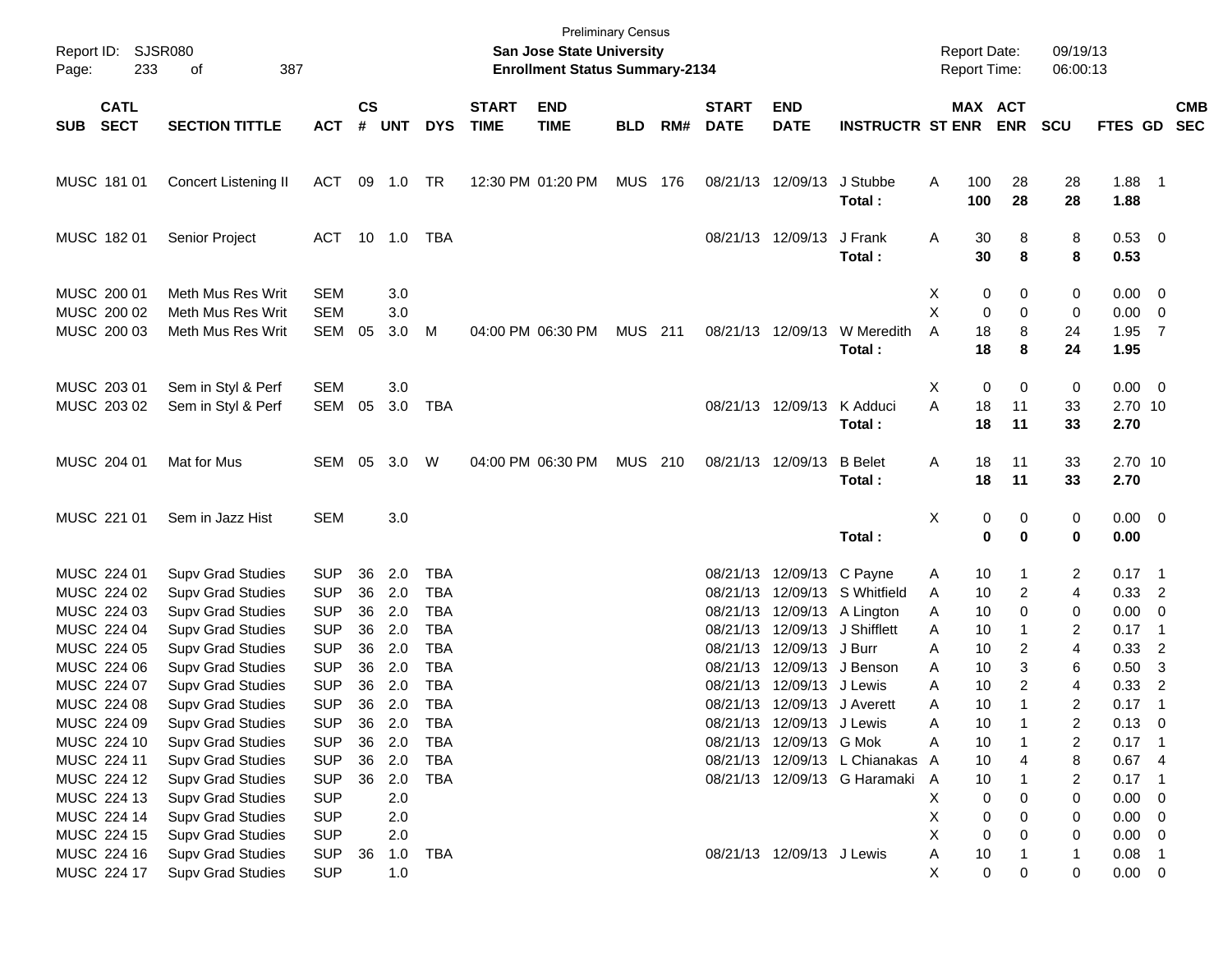| Report ID:<br>234<br>Page:               | <b>SJSR080</b><br>387<br>of |            |                              |            |                             | San Jose State University<br><b>Enrollment Status Summary-2134</b> | <b>Preliminary Census</b> |     |                             |                           |                           |             | <b>Report Date:</b><br><b>Report Time:</b> |             | 09/19/13<br>06:00:13 |             |                |                          |
|------------------------------------------|-----------------------------|------------|------------------------------|------------|-----------------------------|--------------------------------------------------------------------|---------------------------|-----|-----------------------------|---------------------------|---------------------------|-------------|--------------------------------------------|-------------|----------------------|-------------|----------------|--------------------------|
| <b>CATL</b><br><b>SECT</b><br><b>SUB</b> | <b>SECTION TITTLE</b>       | <b>ACT</b> | <b>CS</b><br>#<br><b>UNT</b> | <b>DYS</b> | <b>START</b><br><b>TIME</b> | <b>END</b><br><b>TIME</b>                                          | <b>BLD</b>                | RM# | <b>START</b><br><b>DATE</b> | <b>END</b><br><b>DATE</b> | <b>INSTRUCTR ST ENR</b>   |             | MAX ACT                                    | <b>ENR</b>  | <b>SCU</b>           | FTES GD     |                | <b>CMB</b><br><b>SEC</b> |
|                                          |                             |            |                              |            |                             |                                                                    |                           |     |                             |                           |                           |             |                                            |             |                      |             |                |                          |
| MUSC 224 18                              | <b>Supv Grad Studies</b>    | <b>SUP</b> | 1.0                          |            |                             |                                                                    |                           |     |                             |                           |                           | Χ           | 0                                          | 0           | 0                    | 0.00        | 0              |                          |
| MUSC 224 19                              | <b>Supv Grad Studies</b>    | <b>SUP</b> | 1.0                          |            |                             |                                                                    |                           |     |                             |                           |                           | Χ           | $\mathbf 0$                                | 0           | 0                    | 0.00        | 0              |                          |
| MUSC 224 20                              | <b>Supv Grad Studies</b>    | <b>SUP</b> | 1.0                          |            |                             |                                                                    |                           |     |                             |                           |                           | X           | $\mathbf 0$                                | $\mathbf 0$ | 0                    | 0.00        | 0              |                          |
|                                          |                             |            |                              |            |                             |                                                                    |                           |     |                             |                           | Total:                    |             | 130                                        | 20          | 39                   | 3.22        |                |                          |
| MUSC 232 01                              | Adv Fld Exp                 | <b>SUP</b> | 1.0                          |            |                             |                                                                    |                           |     |                             |                           |                           | X           | 0                                          | 0           | 0                    | 0.00        | 0              |                          |
| MUSC 232 02                              | Adv Fld Exp                 | <b>SUP</b> | 1.0                          |            |                             |                                                                    |                           |     |                             |                           |                           | $\mathsf X$ | $\pmb{0}$                                  | $\,0\,$     | $\,0\,$              | 0.00        | $\overline{0}$ |                          |
|                                          |                             |            |                              |            |                             |                                                                    |                           |     |                             |                           | Total:                    |             | $\mathbf 0$                                | $\mathbf 0$ | $\mathbf{0}$         | 0.00        |                |                          |
| MUSC 298 01                              |                             | <b>SUP</b> | 1.0                          |            |                             |                                                                    |                           |     |                             |                           |                           | X           | $\mathbf 0$                                | 0           |                      | 0.00        | 0              |                          |
| MUSC 298 02                              | <b>Special Study</b>        | <b>SUP</b> | 2.0                          |            |                             |                                                                    |                           |     |                             |                           |                           | X           | $\pmb{0}$                                  |             | 0                    | 0.00        | $\overline{0}$ |                          |
|                                          | <b>Special Study</b>        |            |                              |            |                             |                                                                    |                           |     |                             |                           | Total:                    |             | 0                                          | 0<br>0      | 0<br>$\mathbf 0$     | 0.00        |                |                          |
|                                          |                             |            |                              |            |                             |                                                                    |                           |     |                             |                           |                           |             |                                            |             |                      |             |                |                          |
| MUSC 299 02                              | Mstr Ths Rct Cmp            | <b>SUP</b> | 2.0                          |            |                             |                                                                    |                           |     |                             |                           |                           | X           | $\mathbf 0$                                | 0           | 0                    | $0.00 \t 0$ |                |                          |
|                                          |                             |            |                              |            |                             |                                                                    |                           |     |                             |                           | Total:                    |             | 0                                          | $\bf{0}$    | 0                    | 0.00        |                |                          |
|                                          |                             |            |                              |            |                             |                                                                    |                           |     |                             |                           |                           |             |                                            |             |                      |             |                |                          |
| Department :                             | <b>Music &amp; Dance</b>    |            |                              |            |                             |                                                                    |                           |     |                             |                           | <b>Department Total:</b>  |             | 5662                                       | 3255        | 6656                 | 451.95      |                |                          |
|                                          |                             |            |                              |            |                             |                                                                    |                           |     |                             |                           | <b>Lower Division:</b>    |             | 2930                                       | 1896        | 3974                 | 269.53      |                |                          |
|                                          |                             |            |                              |            |                             |                                                                    |                           |     |                             |                           | <b>Upper Division:</b>    |             | 2548                                       | 1308        | 2559                 | 172.60      |                |                          |
|                                          |                             |            |                              |            |                             |                                                                    |                           |     |                             |                           | <b>Graduate Division:</b> |             | 184                                        | 51          | 123                  | 9.82        |                |                          |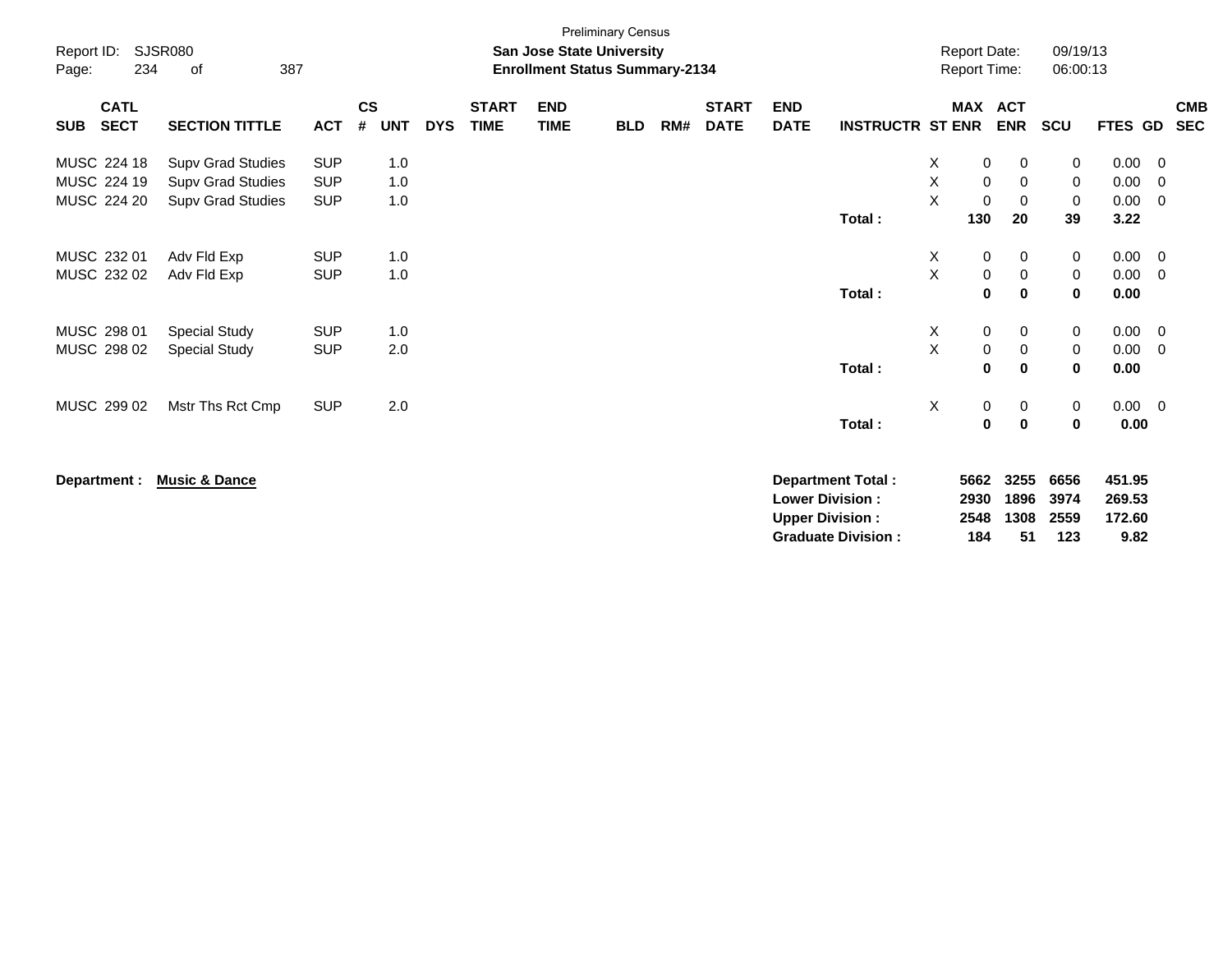| Report ID:<br>Page: | 235                        | SJSR080<br>οf<br>387             |              |                    |            |            |                             | San Jose State University<br><b>Enrollment Status Summary-2134</b> | <b>Preliminary Census</b> |     |                             |                             |                                  | <b>Report Date:</b><br>Report Time: |            | 09/19/13<br>06:00:13 |               |                          |                          |
|---------------------|----------------------------|----------------------------------|--------------|--------------------|------------|------------|-----------------------------|--------------------------------------------------------------------|---------------------------|-----|-----------------------------|-----------------------------|----------------------------------|-------------------------------------|------------|----------------------|---------------|--------------------------|--------------------------|
| <b>SUB</b>          | <b>CATL</b><br><b>SECT</b> | <b>SECTION TITTLE</b>            | <b>ACT</b>   | $\mathsf{cs}$<br># | UNT        | <b>DYS</b> | <b>START</b><br><b>TIME</b> | <b>END</b><br><b>TIME</b>                                          | <b>BLD</b>                | RM# | <b>START</b><br><b>DATE</b> | <b>END</b><br><b>DATE</b>   | <b>INSTRUCTR ST ENR</b>          | MAX ACT                             | <b>ENR</b> | <b>SCU</b>           | FTES GD       |                          | <b>CMB</b><br><b>SEC</b> |
| College             |                            | <b>Humanities &amp; the Arts</b> |              |                    |            |            |                             |                                                                    |                           |     |                             |                             |                                  |                                     |            |                      |               |                          |                          |
| <b>PHIL</b>         | Department :<br>901        | Philosophy<br>Math/Logic for GE  | <b>SEM</b>   | 04                 | 3.0        | МW         |                             | 12:00 PM 01:15 PM                                                  | <b>BBC</b>                | 130 |                             | 08/21/13 12/09/13           | R Tieszen                        | 40<br>Α                             | 39         | 117                  | 7.80 0        |                          |                          |
|                     |                            |                                  |              |                    |            |            |                             |                                                                    |                           |     |                             |                             | Total:                           | 40                                  | 39         | 117                  | 7.80          |                          |                          |
| <b>PHIL</b>         | 10 01                      | Intro to Phil                    | LEC          | 03                 | 3.0        | МW         |                             | 09:00 AM 10:15 AM                                                  | DMH.                      | 357 |                             | 08/21/13 12/09/13           | D Williamson A                   | 53                                  | 52         | 156                  | 10.40         | - 0                      |                          |
| PHIL                | 10 02                      | Intro to Phil                    | <b>LEC</b>   | 03                 | 3.0        | МW         |                             | 09:00 AM 10:15 AM                                                  | SH                        | 238 |                             | 08/21/13 12/09/13 F Alberts |                                  | 38<br>A                             | 37         | 111                  | 7.40          | $\overline{\mathbf{0}}$  |                          |
| PHIL                | 10 03                      | Intro to Phil                    | <b>LEC</b>   | 03                 | 3.0        | TR.        |                             | 09:00 AM 10:15 AM                                                  | <b>BBC</b>                | 130 |                             |                             | 08/21/13 12/09/13 D Bohigian     | 40<br>Α                             | 39         | 117                  | 7.80          | 0                        |                          |
| PHIL                | 10 04                      | Intro to Phil                    | <b>LEC</b>   | 03                 | 3.0        | <b>MW</b>  |                             | 10:30 AM 11:45 AM                                                  | <b>BBC</b>                | 203 |                             |                             | 08/21/13 12/09/13 P Bashaw       | 45<br>A                             | 44         | 132                  | 8.80          | 0                        |                          |
| PHIL                | 10 05                      | Intro to Phil                    | <b>LEC</b>   | 03                 | 3.0        | <b>TR</b>  |                             | 10:30 AM 11:45 AM                                                  | SН                        | 238 |                             | 08/21/13 12/09/13 B Mou     |                                  | 38<br>A                             | 38         | 114                  | 7.60          | - 0                      |                          |
| PHIL                | 10 06                      | Intro to Phil                    | <b>LEC</b>   | 03                 | 3.0        | <b>TR</b>  |                             | 12:00 PM 01:15 PM                                                  | <b>BBC</b>                | 222 |                             | 08/21/13 12/09/13 K Brown   |                                  | 64<br>A                             | 63         | 189                  | 12.60         | 0                        |                          |
| PHIL                | 10 07                      | Intro to Phil                    | <b>LEC</b>   | 03                 | 3.0        | <b>TR</b>  |                             | 12:00 PM 01:15 PM                                                  | <b>BBC</b>                | 130 |                             | 08/21/13 12/09/13 C Barber  |                                  | Α<br>40                             | 40         | 120                  | 8.00          | 0                        |                          |
| PHIL                | 10 08                      | Intro to Phil                    | <b>LEC</b>   | 03                 | 3.0        | <b>TR</b>  |                             | 03:00 PM 04:15 PM                                                  | <b>BBC</b>                | 130 |                             | 08/21/13 12/09/13 K Brown   |                                  | Α<br>40                             | 40         | 120                  | 8.00          | 0                        |                          |
| PHIL                | 10 09                      | Intro to Phil                    | <b>LEC</b>   | 03                 | 3.0        | м          |                             | 04:00 PM 06:45 PM                                                  | <b>SH</b>                 | 238 |                             | 08/21/13 12/09/13 T Lott    |                                  | 38<br>А                             | 32         | 96                   | 6.40          | $\overline{\phantom{0}}$ |                          |
|                     |                            |                                  |              |                    |            |            |                             |                                                                    |                           |     |                             |                             | Total:                           | 396                                 | 385        | 1155                 | 77.00         |                          |                          |
| <b>PHIL</b>         | 12 01                      | Phil of the Person               | <b>LEC</b>   | 03                 | 3.0        | TR         |                             | 12:00 PM 01:15 PM                                                  | <b>BBC</b>                | 203 |                             | 08/21/13 12/09/13           | R Schubert                       | 45<br>A                             | 44         | 132                  | 8.80 0        |                          |                          |
|                     |                            |                                  |              |                    |            |            |                             |                                                                    |                           |     |                             |                             | Total:                           | 45                                  | 44         | 132                  | 8.80          |                          |                          |
|                     |                            |                                  |              |                    |            |            |                             |                                                                    |                           |     |                             |                             |                                  |                                     |            |                      |               |                          |                          |
| <b>PHIL</b>         | 57 01                      | Logic & Crit Reas                | <b>SEM</b>   | 04                 | 3.0        | МW         |                             | 07:30 AM 08:45 AM                                                  | SН                        | 238 |                             | 08/21/13 12/09/13 F Alberts |                                  | 38<br>Α                             | 37         | 111                  | 7.40          | $\overline{\phantom{0}}$ |                          |
| PHIL                | 57 02                      | Logic & Crit Reas                | <b>SEM</b>   | 04                 | 3.0        | МW         |                             | 10:30 AM 11:45 AM                                                  | <b>BBC</b>                | 222 |                             |                             | 08/21/13 12/09/13 B Prosser      | 64<br>A                             | 64         | 192                  | 12.80         | $\overline{\mathbf{0}}$  |                          |
| PHIL                | 57 03                      | Logic & Crit Reas                | <b>SEM</b>   | 04                 | 3.0        | TR.        |                             | 12:00 PM 01:15 PM                                                  | <b>DMH</b>                | 357 |                             | 08/21/13 12/09/13 A Vaidya  |                                  | 53<br>Α                             | 53         | 159                  | 10.60         | 0                        |                          |
| PHIL                | 57 04                      | Logic & Crit Reas                | <b>SEM</b>   | 04                 | 3.0        | МW         |                             | 01:30 PM 02:45 PM                                                  | <b>BBC</b>                | 130 |                             |                             | 08/21/13 12/09/13 R Tieszen      | 40<br>A                             | 40         | 120                  | 8.00          | 0                        |                          |
| PHIL                | 57 05                      | Logic & Crit Reas                | <b>SEM</b>   | 04                 | 3.0<br>3.0 | <b>TR</b>  |                             | 01:30 PM 02:45 PM                                                  | <b>DMH</b>                | 357 |                             | 08/21/13 12/09/13 A Lavin   | 08/21/13 12/09/13 R Schubert     | Α<br>53                             | 53         | 159                  | 10.60         | 0                        |                          |
| PHIL                | 57 06                      | Logic & Crit Reas                | <b>SEM</b>   | 04                 |            | МW<br>Τ    |                             | 03:00 PM 04:15 PM                                                  | <b>BBC</b>                | 222 |                             |                             |                                  | 64<br>Α                             | 64<br>45   | 192                  | 12.80         | 0                        |                          |
| <b>PHIL</b>         | 57 07                      | Logic & Crit Reas                | <b>SEM</b>   | 04                 | 3.0        |            |                             | 07:00 PM 09:45 PM                                                  | <b>BBC</b>                | 203 |                             | 08/21/13 12/09/13           | T Nguyen<br>Total:               | 45<br>A<br>357                      | 356        | 135<br>1068          | 9.00<br>71.20 | - 0                      |                          |
|                     |                            |                                  |              |                    |            |            |                             |                                                                    |                           |     |                             |                             |                                  |                                     |            |                      |               |                          |                          |
| <b>PHIL</b>         | 61 01                      | Moral Issues                     | LEC          | 03                 | 3.0        | МW         |                             | 09:00 AM 10:15 AM                                                  | <b>BBC</b>                | 130 | 08/21/13                    | 12/09/13                    | L Bernasconi A                   | 40                                  | 40         | 120                  | 8.00          | $\overline{\phantom{0}}$ |                          |
| <b>PHIL</b>         | 61 02                      | Moral Issues                     | <b>LEC</b>   | 03                 | 3.0        | TR         |                             | 09:00 AM 10:15 AM                                                  | <b>BBC</b>                | 203 |                             |                             | 08/21/13 12/09/13 L Bernasconi A | 45                                  | 45         | 135                  | 9.00          | $\overline{\phantom{0}}$ |                          |
| <b>PHIL</b>         | 61 03                      | Moral Issues                     | <b>LEC</b>   |                    | 03 3.0     | TR         |                             | 09:00 AM 10:15 AM                                                  | <b>SH</b>                 | 238 |                             |                             | 08/21/13 12/09/13 J Wilhelmsso A | 38                                  | 38         | 114                  | $7.60 \t 0$   |                          |                          |
| <b>PHIL</b>         | 61 04                      | Moral Issues                     | <b>LEC</b>   | 03                 | 3.0        | МW         |                             | 12:00 PM 01:15 PM                                                  | <b>BBC</b>                | 203 |                             | 08/21/13 12/09/13 T Lott    |                                  | 45<br>Α                             | 43         | 129                  | $8.60$ 0      |                          |                          |
| <b>PHIL</b>         | 61 05                      | Moral Issues                     | <b>LEC</b>   |                    | 03 3.0     | <b>TR</b>  |                             | 01:30 PM 02:45 PM                                                  | <b>BBC</b>                | 130 |                             | 08/21/13 12/09/13 A Vaidya  |                                  | 40<br>A                             | 40         | 120                  | $8.00 \t 0$   |                          |                          |
| <b>PHIL</b>         | 61 06                      | Moral Issues                     | <b>LEC</b>   |                    | 03 3.0 W   |            |                             | 07:00 PM 09:45 PM                                                  | SH                        | 238 |                             | 08/21/13 12/09/13 G Pinto   |                                  | 38<br>A                             | 31         | 93                   | $6.20 \ 0$    |                          |                          |
|                     |                            |                                  |              |                    |            |            |                             |                                                                    |                           |     |                             |                             | Total:                           | 246                                 | 237        | 711                  | 47.40         |                          |                          |
| <b>PHIL</b>         | 66 01                      | Intro Aesthetics                 | <b>LEC</b>   |                    | 03 3.0     | МW         |                             | 10:30 AM 11:45 AM                                                  | <b>SH</b>                 | 238 |                             | 08/21/13 12/09/13 T Leddy   |                                  | 38<br>A                             | 38         | 114                  | $7.60$ 0      |                          |                          |
| <b>PHIL</b>         | 66 02                      | Intro Aesthetics                 | <b>LEC</b>   |                    | 03 3.0     | МW         |                             | 12:00 PM 01:15 PM                                                  | SH                        | 238 |                             | 08/21/13 12/09/13 T Leddy   |                                  | 38<br>A                             | 38         | 114                  | $7.60 \t 0$   |                          |                          |
| <b>PHIL</b>         | 66 03                      | Intro Aesthetics                 | LEC 03 3.0 M |                    |            |            |                             | 07:00 PM 09:45 PM                                                  | <b>BBC</b>                | 203 |                             |                             | 08/21/13 12/09/13 E Sonnier      | 45<br>Α                             | 43         | 129                  | 8.60 0        |                          |                          |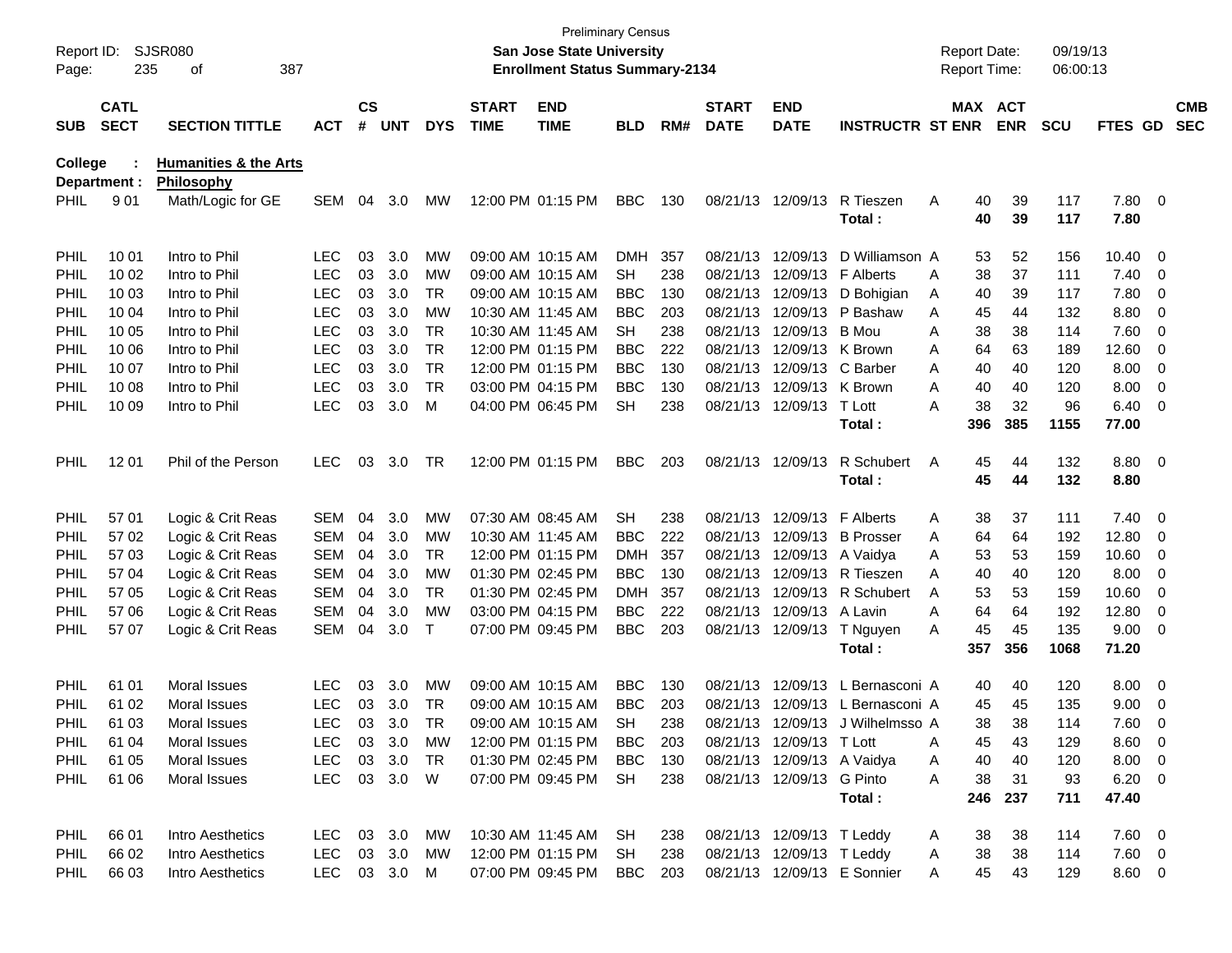| Page:                              | Report ID: SJSR080<br>236            | 387<br>οf                                                                                    |                                        |                    |                   |                              |                             | <b>Preliminary Census</b><br>San Jose State University<br><b>Enrollment Status Summary-2134</b> |                                        |                   |                                  |                                                                |                                                                                                                                                                                                                  |             | <b>Report Date:</b>                    | <b>Report Time:</b>                                    | 09/19/13<br>06:00:13 |                                           |                                             |                          |
|------------------------------------|--------------------------------------|----------------------------------------------------------------------------------------------|----------------------------------------|--------------------|-------------------|------------------------------|-----------------------------|-------------------------------------------------------------------------------------------------|----------------------------------------|-------------------|----------------------------------|----------------------------------------------------------------|------------------------------------------------------------------------------------------------------------------------------------------------------------------------------------------------------------------|-------------|----------------------------------------|--------------------------------------------------------|----------------------|-------------------------------------------|---------------------------------------------|--------------------------|
| <b>SUB</b>                         | <b>CATL</b><br><b>SECT</b>           | <b>SECTION TITTLE</b>                                                                        | <b>ACT</b>                             | $\mathsf{cs}$<br># | <b>UNT</b>        | <b>DYS</b>                   | <b>START</b><br><b>TIME</b> | <b>END</b><br><b>TIME</b>                                                                       | <b>BLD</b>                             | RM#               | <b>START</b><br><b>DATE</b>      | <b>END</b><br><b>DATE</b>                                      | <b>INSTRUCTR ST ENR</b>                                                                                                                                                                                          |             |                                        | MAX ACT<br><b>ENR</b>                                  | <b>SCU</b>           | FTES GD                                   |                                             | <b>CMB</b><br><b>SEC</b> |
|                                    |                                      |                                                                                              |                                        |                    |                   |                              |                             |                                                                                                 |                                        |                   |                                  |                                                                | Total:                                                                                                                                                                                                           |             |                                        | 121 119                                                | 357                  | 23.80                                     |                                             |                          |
| PHIL                               | 70A 01                               | Ancient Philosophy                                                                           | LEC.                                   | 03                 | 3.0               | МW                           |                             | 10:30 AM 11:45 AM                                                                               | DMH 357                                |                   |                                  | 08/21/13 12/09/13                                              | D Williamson A<br>Total :                                                                                                                                                                                        |             | 35<br>35                               | 28<br>28                                               | 84<br>84             | 5.60 0<br>5.60                            |                                             |                          |
| PHIL                               | 70B 01                               | Modern Philosophy                                                                            | <b>LEC</b>                             | 03                 | 3.0               | МW                           |                             | 01:30 PM 02:45 PM                                                                               | <b>BBC</b>                             | 203               |                                  | 08/21/13 12/09/13                                              | T Lott<br>Total:                                                                                                                                                                                                 | Α           | 40<br>40                               | 22<br>22                                               | 66<br>66             | $4.40 \ 0$<br>4.40                        |                                             |                          |
| <b>PHIL</b>                        | 96X 01                               | <b>CYBERMORALISSUESLEC</b>                                                                   |                                        |                    | 3.0               |                              |                             |                                                                                                 |                                        |                   |                                  |                                                                | Total:                                                                                                                                                                                                           | Χ           | 0<br>0                                 | 0<br>$\mathbf 0$                                       | 0<br>0               | $0.00 \t 0$<br>0.00                       |                                             |                          |
| <b>PHIL</b><br><b>RELS</b><br>ASIA | 104 01<br>104 01<br>104 01           | Asian Philosophy<br>Asian Philosophy<br>Asian Philosophy                                     | <b>LEC</b><br><b>LEC</b><br><b>LEC</b> | 02<br>02<br>02     | 3.0<br>3.0<br>3.0 | MW<br>MW<br>MW               |                             | 10:30 AM 11:45 AM<br>10:30 AM 11:45 AM<br>10:30 AM 11:45 AM                                     | <b>BBC</b><br><b>BBC</b><br><b>BBC</b> | 130<br>130<br>130 | 08/21/13<br>08/21/13             | 08/21/13 12/09/13 C Phan<br>12/09/13 C Phan<br>12/09/13 C Phan |                                                                                                                                                                                                                  | Α<br>Α<br>Α | 40<br>0<br>0                           | 15<br>$\overline{2}$<br>23                             | 45<br>6<br>69        | 3.00<br>0.40<br>4.60                      | $0\,$ C<br>0 C<br>$0\,$ C                   |                          |
| <b>PHIL</b><br><b>RELS</b><br>ASIA | 104 02<br>104 02<br>104 02           | Asian Philosophy<br>Asian Philosophy<br>Asian Philosophy                                     | <b>LEC</b><br><b>LEC</b><br><b>LEC</b> | 02<br>02<br>02     | 3.0<br>3.0<br>3.0 | TR<br><b>TR</b><br><b>TR</b> |                             | 01:30 PM 02:45 PM<br>01:30 PM 02:45 PM<br>01:30 PM 02:45 PM                                     | SН<br>SН<br>SН                         | 238<br>238<br>238 | 08/21/13<br>08/21/13<br>08/21/13 | 12/09/13 B Mou<br>12/09/13<br>12/09/13 B Mou                   | B Mou                                                                                                                                                                                                            | Α<br>Α<br>Α | 38<br>0<br>0                           | 18<br>4<br>10                                          | 54<br>12<br>30       | 3.60<br>0.80<br>2.00                      | $0\,$ C<br>$0\,$ C<br>0 <sup>o</sup>        |                          |
| <b>PHIL</b><br><b>RELS</b><br>ASIA | 104 03<br>104 03<br>104 03           | Asian Philosophy<br>Asian Philosophy<br>Asian Philosophy                                     | <b>LEC</b><br><b>LEC</b><br><b>LEC</b> | 02<br>02<br>02     | 3.0<br>3.0<br>3.0 | MW<br>MW<br>MW               |                             | 03:00 PM 04:15 PM<br>03:00 PM 04:15 PM<br>03:00 PM 04:15 PM                                     | BBC<br><b>BBC</b><br><b>BBC</b>        | 130<br>130<br>130 | 08/21/13<br>08/21/13             | 12/09/13 C Phan<br>12/09/13 C Phan<br>08/21/13 12/09/13 C Phan |                                                                                                                                                                                                                  | Α<br>Α<br>A | 40<br>0<br>0                           | 19<br>-1<br>9                                          | 57<br>3<br>27        | 3.80<br>0.20<br>1.80                      | $0\,$ C<br>0 <sup>o</sup><br>0 <sup>o</sup> |                          |
| <b>PHIL</b>                        | 106 01                               | Phil of Art                                                                                  | LEC.                                   |                    | 02 3.0            | -R                           |                             | 07:00 PM 09:45 PM                                                                               | <b>BBC</b>                             | 203               |                                  | 08/21/13 12/09/13                                              | Total :<br>T Leddy<br>Total :                                                                                                                                                                                    | Α           | 118<br>25<br>25                        | 101<br>17<br>17                                        | 303<br>51<br>51      | 20.20<br>3.55<br>3.55                     | - 3                                         |                          |
| <b>PHIL</b><br><b>PHIL</b>         | 110 01<br>110 02                     | Sci Tech & Hum Val<br>Sci Tech & Hum Val                                                     | <b>LEC</b><br><b>LEC</b>               | 03<br>03           | 3.0<br>3.0        | <b>TR</b><br>TR              |                             | 10:30 AM 11:45 AM<br>03:00 PM 04:15 PM                                                          | <b>BBC</b><br><b>BBC</b>               | 203<br>203        |                                  | 08/21/13 12/09/13<br>08/21/13 12/09/13                         | A Lavin<br>A Korsund<br>Total :                                                                                                                                                                                  | Α<br>A      | 45<br>45<br>90                         | 42<br>40<br>82                                         | 126<br>120<br>246    | 8.40 0<br>8.05<br>16.45                   | $\overline{\phantom{0}}$                    |                          |
| PHIL                               | 111 01<br>GERO 111 01<br>NURS 111 01 | <b>Medical Ethics</b><br><b>Medical Ethics</b><br>Medical Ethics<br>HS 111 01 Medical Ethics | <b>LEC</b><br>LEC                      | 02                 | 3.0<br>02 3.0 TR  | TR                           |                             | 10:30 AM 11:45 AM<br>10:30 AM_11:45 AM_                                                         | <b>BBC</b><br>BBC 130                  | 130               |                                  |                                                                | 08/21/13 12/09/13 J Giddings<br>08/21/13 12/09/13 J Giddings<br>LEC 02 3.0 TR 10:30 AM 11:45 AM BBC 130 08/21/13 12/09/13 J Giddings A<br>LEC 02 3.0 TR 10:30 AM 11:45 AM BBC 130 08/21/13 12/09/13 J Giddings A | A<br>Α      | 35<br>0<br>$\mathbf{0}$<br>$\mathbf 0$ | 14<br>9.<br>$\overline{\mathbf{0}}$<br>$6\overline{6}$ | 42<br>27<br>0<br>18  | 2.80<br>1.80<br>$0.00 \t 0 C$<br>1.20 0 C | $0\,$ C<br>0 C                              |                          |
|                                    |                                      | PHIL 113 01 Exist & Phenom                                                                   |                                        |                    |                   |                              |                             |                                                                                                 |                                        |                   |                                  |                                                                | Total:<br>LEC 02 3.0 W 07:00 PM 09:45 PM BBC 203 08/21/13 12/09/13 P Hadreas A<br>Total :                                                                                                                        |             | 35<br>30<br>30 <sub>o</sub>            | 29<br>24<br>24                                         | 87<br>72<br>72       | 5.80<br>5.004<br>5.00                     |                                             |                          |
|                                    |                                      | PHIL 118 01 Latin Amer Phil                                                                  |                                        |                    |                   |                              |                             |                                                                                                 |                                        |                   |                                  |                                                                | LEC 02 3.0 MW 01:30 PM 02:45 PM SH 238 08/21/13 12/09/13 C Sanchez A                                                                                                                                             |             |                                        | 25 17                                                  | 51                   | 3.55 3                                    |                                             |                          |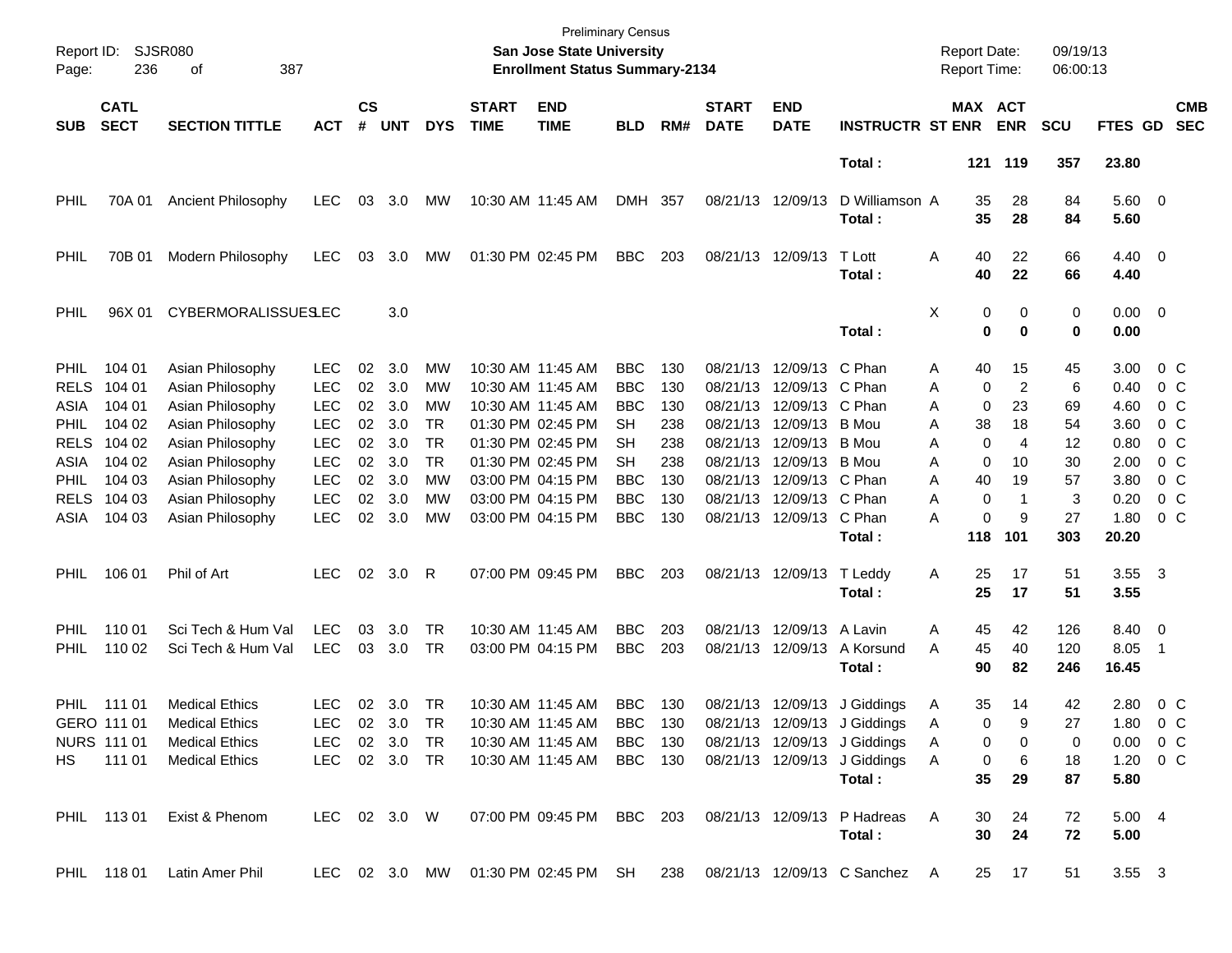| Report ID:<br>Page: | SJSR080<br>237             | of<br>387                |            |                    |                |            |                             | San Jose State University<br><b>Enrollment Status Summary-2134</b> | <b>Preliminary Census</b> |     |                             |                           |                                       | <b>Report Date:</b><br><b>Report Time:</b> |                              | 09/19/13<br>06:00:13 |                     |                          |
|---------------------|----------------------------|--------------------------|------------|--------------------|----------------|------------|-----------------------------|--------------------------------------------------------------------|---------------------------|-----|-----------------------------|---------------------------|---------------------------------------|--------------------------------------------|------------------------------|----------------------|---------------------|--------------------------|
| <b>SUB</b>          | <b>CATL</b><br><b>SECT</b> | <b>SECTION TITTLE</b>    | <b>ACT</b> | $\mathsf{cs}$<br># | <b>UNT</b>     | <b>DYS</b> | <b>START</b><br><b>TIME</b> | <b>END</b><br><b>TIME</b>                                          | <b>BLD</b>                | RM# | <b>START</b><br><b>DATE</b> | <b>END</b><br><b>DATE</b> | <b>INSTRUCTR ST ENR</b>               |                                            | <b>MAX ACT</b><br><b>ENR</b> | <b>SCU</b>           | FTES GD             | <b>CMB</b><br><b>SEC</b> |
|                     |                            |                          |            |                    |                |            |                             |                                                                    |                           |     |                             |                           | Total:                                | 25                                         | 17                           | 51                   | 3.55                |                          |
| <b>PHIL</b>         | 132 01                     | <b>Ethical Theory</b>    | <b>SEM</b> |                    | 3.0            |            |                             |                                                                    |                           |     |                             |                           | Total:                                | X                                          | 0<br>0<br>0<br>$\bf{0}$      | 0<br>0               | $0.00 \t 0$<br>0.00 |                          |
|                     |                            |                          |            |                    |                |            |                             |                                                                    |                           |     |                             |                           |                                       |                                            |                              |                      |                     |                          |
| <b>PHIL</b>         | 13301                      | Ethics in Science        | <b>LEC</b> | 03                 | 3.0            | TR         |                             | 10:30 AM 11:45 AM                                                  | BBC                       | 222 |                             | 08/21/13 12/09/13         | J Stemwedel A<br>Total:               | 64<br>64                                   | 64<br>64                     | 192<br>192           | 12.80 0<br>12.80    |                          |
| <b>PHIL</b>         | 134 01                     | Computers, Ethics, S LEC |            | 02                 | 3.0            | TBA        |                             |                                                                    |                           |     | 08/21/13                    |                           | 12/09/13 E Sonnier                    | A<br>48                                    | 48                           | 144                  | $9.60 \quad 0$      |                          |
| <b>PHIL</b>         | 134 02                     | Computers, Ethics, S LEC |            | 02                 | 3.0            | TBA        |                             |                                                                    |                           |     | 08/21/13                    |                           | 12/09/13 E Sonnier                    | 42<br>A                                    | 41                           | 123                  | 8.20                | $\overline{\phantom{0}}$ |
| <b>PHIL</b>         | 134 03                     | Computers, Ethics, S LEC |            |                    | $02 \quad 3.0$ | TBA        |                             |                                                                    |                           |     |                             |                           | 08/21/13 12/09/13 E Sonnier<br>Total: | 42<br>A<br>132                             | 41<br>130                    | 123<br>390           | 8.20<br>26.00       | $\overline{\phantom{0}}$ |
| <b>PHIL</b>         | 155 01                     | Phil of Law              | SEM 04 3.0 |                    |                | МW         |                             | 01:30 PM 02:45 PM                                                  | BBC                       | 222 |                             | 08/21/13 12/09/13         | W Shaw<br>Total:                      | 24<br>A<br>24                              | 22<br>22                     | 66<br>66             | $4.40 \ 0$<br>4.40  |                          |
|                     |                            |                          |            |                    |                |            |                             |                                                                    |                           |     |                             |                           |                                       |                                            |                              |                      |                     |                          |
| <b>PHIL</b>         | 160 01                     | Phil of Science          | <b>LEC</b> | 02                 | 3.0            | <b>TR</b>  |                             | 09:00 AM 10:15 AM                                                  | DMH 357                   |     |                             | 08/21/13 12/09/13         | J Lindahl                             | 53<br>Α                                    | 53                           | 159                  | $10.60 \t 0$        |                          |
| <b>PHIL</b>         | 160 02                     | Phil of Science          | <b>LEC</b> | 02                 | 3.0            | <b>MW</b>  |                             | 12:00 PM 01:15 PM                                                  | <b>BBC</b>                | 222 |                             | 08/21/13 12/09/13         | K Yrigoyen                            | 64<br>Α                                    | 58                           | 174                  | 11.60 0             |                          |
|                     |                            |                          |            |                    |                |            |                             |                                                                    |                           |     |                             |                           | Total:                                | 117                                        | 111                          | 333                  | 22.20               |                          |
| <b>PHIL</b>         | 180 01                     | <b>Indiv Studies</b>     | <b>SUP</b> | 36                 | 3.0            | <b>TBA</b> |                             |                                                                    |                           |     | 08/21/13                    |                           | 12/09/13 P Hadreas                    | 36<br>Α                                    | 1                            | 3                    | 0.25                | $\blacksquare$ 1         |
| PHIL                | 180 02                     | <b>Indiv Studies</b>     | <b>SUP</b> | 36                 | 3.0            | <b>TBA</b> |                             |                                                                    |                           |     | 08/21/13                    | 12/09/13                  |                                       | 36<br>Α                                    | 0                            | 0                    | $0.00 \t 0$         |                          |
| PHIL                | 180 03                     | <b>Indiv Studies</b>     | <b>SUP</b> | 36                 | 2.0            | <b>TBA</b> |                             |                                                                    |                           |     | 08/21/13                    | 12/09/13                  |                                       | 10<br>Α                                    | 0                            | 0                    | $0.00 \t 0$         |                          |
| <b>PHIL</b>         | 180 04                     | <b>Indiv Studies</b>     | <b>SUP</b> | 36                 | 1.0            | <b>TBA</b> |                             |                                                                    |                           |     |                             | 08/21/13 12/09/13         |                                       | Α<br>10                                    | 0                            | 0                    | $0.00 \t 0$         |                          |
|                     |                            |                          |            |                    |                |            |                             |                                                                    |                           |     |                             |                           | Total:                                | 92                                         | 1                            | 3                    | 0.25                |                          |
| <b>PHIL</b>         | 184 01                     | Directed Reading         | <b>SUP</b> | 36                 | 3.0            | TBA        |                             |                                                                    |                           |     | 08/21/13 12/09/13           |                           |                                       | 15<br>Α                                    | 0                            | 0                    | $0.00 \t 0$         |                          |
| PHIL                | 184 02                     | Directed Reading         | <b>SUP</b> | 36                 | 3.0            | <b>TBA</b> |                             |                                                                    |                           |     | 08/21/13                    | 12/09/13                  |                                       | 10<br>Α                                    | 0                            | 0                    | $0.00 \t 0$         |                          |
| PHIL                | 184 03                     | Directed Reading         | <b>SUP</b> | 36                 | 2.0            | <b>TBA</b> |                             |                                                                    |                           |     | 08/21/13                    | 12/09/13                  |                                       | 10<br>Α                                    | 0                            | 0                    | 0.00                | $\overline{\mathbf{0}}$  |
| <b>PHIL</b>         | 184 04                     | Directed Reading         | <b>SUP</b> | 36                 | 1.0            | <b>TBA</b> |                             |                                                                    |                           |     |                             | 08/21/13 12/09/13         |                                       | 10<br>Α                                    | $\Omega$                     | 0                    | $0.00 \t 0$         |                          |
|                     |                            |                          |            |                    |                |            |                             |                                                                    |                           |     |                             |                           | Total :                               | 45                                         | $\bf{0}$                     | 0                    | 0.00                |                          |
| PHIL                | 18601                      | Prof & Bus Ethics        | <b>LEC</b> | 03                 | 3.0            | МW         |                             | 07:30 AM 08:45 AM                                                  | BBC                       | 222 |                             |                           | 08/21/13 12/09/13 L Bernasconi A      | 64                                         | 36                           | 108                  | 7.20                | $0\,$ C                  |
| BUS3                | 18601                      | Prof & Bus Ethics        | <b>LEC</b> | 03                 | 3.0            | <b>MW</b>  |                             | 07:30 AM 08:45 AM                                                  | <b>BBC</b>                | 222 |                             |                           | 08/21/13 12/09/13 L Bernasconi A      |                                            | 26<br>0                      | 78                   | 5.20                | $0\,$ C                  |
| <b>PHIL</b>         | 186 02                     | Prof & Bus Ethics        | <b>LEC</b> | 03                 | 3.0            | TR         |                             | 07:30 AM 08:45 AM                                                  | <b>BBC</b>                | 222 |                             |                           | 08/21/13 12/09/13 L Bernasconi A      | 64                                         | 29                           | 87                   | 5.80                | $0\,$ C                  |
|                     | BUS3 186 02                | Prof & Bus Ethics        | <b>LEC</b> | 03                 | 3.0            | <b>TR</b>  |                             | 07:30 AM 08:45 AM                                                  | <b>BBC</b>                | 222 | 08/21/13                    |                           | 12/09/13 L Bernasconi A               |                                            | 28<br>0                      | 84                   | 5.60                | $0\,$ C                  |
| <b>PHIL</b>         | 186 03                     | Prof & Bus Ethics        | <b>LEC</b> | 03                 | 3.0            | <b>MW</b>  |                             | 09:00 AM 10:15 AM                                                  | <b>BBC</b>                | 222 | 08/21/13                    |                           | 12/09/13 J Lindahl                    | 64<br>Α                                    | 45                           | 135                  | 9.00                | $0\,$ C                  |
| BUS3                | 186 03                     | Prof & Bus Ethics        | <b>LEC</b> | 03                 | 3.0            | <b>MW</b>  |                             | 09:00 AM 10:15 AM                                                  | <b>BBC</b>                | 222 | 08/21/13                    |                           | 12/09/13 J Lindahl                    | Α                                          | 19<br>$\boldsymbol{0}$       | 57                   | 3.80                | $0\,$ C                  |
| <b>PHIL</b>         | 186 04                     | Prof & Bus Ethics        | <b>LEC</b> |                    | 03 3.0         | MW         |                             | 09:00 AM 10:15 AM                                                  | <b>BBC</b>                | 203 |                             |                           | 08/21/13 12/09/13 P Bashaw            | Α<br>45                                    | 27                           | 81                   |                     | 5.40 0 C                 |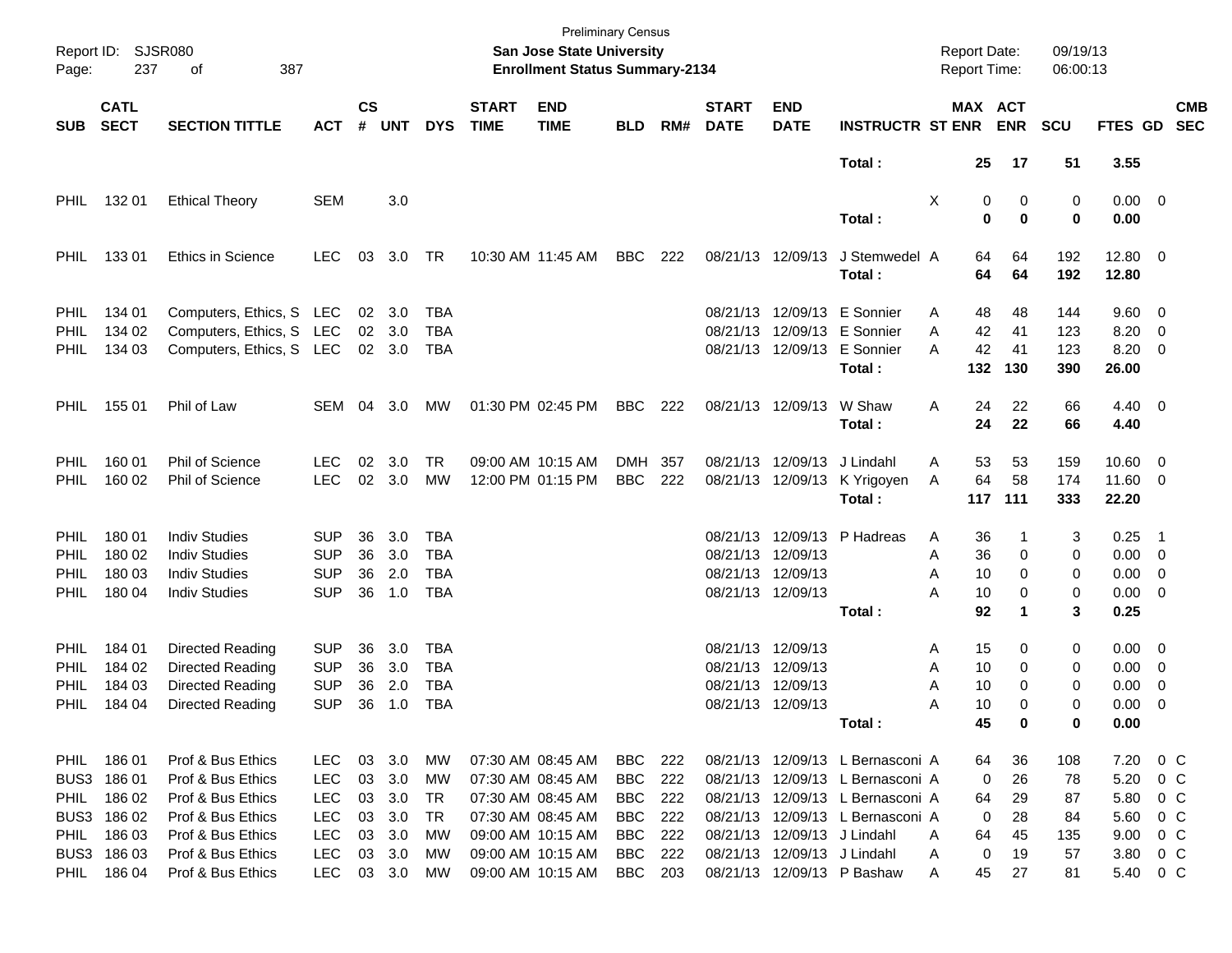| Report ID:<br>Page: | SJSR080<br>238             | 387<br>of                                     |            |                    |            |            |                             | <b>Preliminary Census</b><br><b>San Jose State University</b><br><b>Enrollment Status Summary-2134</b> |            |     |                             |                                |                                 |   | <b>Report Date:</b><br>Report Time: |                  | 09/19/13<br>06:00:13 |                          |                |                          |
|---------------------|----------------------------|-----------------------------------------------|------------|--------------------|------------|------------|-----------------------------|--------------------------------------------------------------------------------------------------------|------------|-----|-----------------------------|--------------------------------|---------------------------------|---|-------------------------------------|------------------|----------------------|--------------------------|----------------|--------------------------|
| <b>SUB</b>          | <b>CATL</b><br><b>SECT</b> | <b>SECTION TITTLE</b>                         | <b>ACT</b> | $\mathsf{cs}$<br># | <b>UNT</b> | <b>DYS</b> | <b>START</b><br><b>TIME</b> | <b>END</b><br><b>TIME</b>                                                                              | <b>BLD</b> | RM# | <b>START</b><br><b>DATE</b> | <b>END</b><br><b>DATE</b>      | <b>INSTRUCTR ST ENR</b>         |   | <b>MAX ACT</b>                      | <b>ENR</b>       | <b>SCU</b>           | <b>FTES</b><br><b>GD</b> |                | <b>CMB</b><br><b>SEC</b> |
| BUS3                | 186 04                     | Prof & Bus Ethics                             | <b>LEC</b> | 03                 | 3.0        | МW         |                             | 09:00 AM 10:15 AM                                                                                      | <b>BBC</b> | 203 | 08/21/13                    | 12/09/13                       | P Bashaw                        | A | 0                                   | 16               | 48                   | 3.20                     | 0 <sup>o</sup> |                          |
| <b>PHIL</b>         | 186 05                     | Prof & Bus Ethics                             | <b>LEC</b> | 03                 | 3.0        | TR         |                             | 09:00 AM 10:15 AM                                                                                      | <b>BBC</b> | 222 | 08/21/13                    | 12/09/13                       | R Schubert                      | A | 60                                  | 27               | 81                   | 5.40                     | 0 <sup>o</sup> |                          |
| BUS <sub>3</sub>    | 186 05                     | Prof & Bus Ethics                             | <b>LEC</b> | 03                 | 3.0        | TR         |                             | 09:00 AM 10:15 AM                                                                                      | <b>BBC</b> | 222 | 08/21/13                    | 12/09/13                       | R Schubert                      | A | 0                                   | 21               | 63                   | 4.20                     | 0 <sup>o</sup> |                          |
| <b>PHIL</b>         | 186 06                     | Prof & Bus Ethics                             | <b>LEC</b> | 03                 | 3.0        | TR         |                             | 09:00 AM 10:15 AM                                                                                      | WSQ        | 109 | 08/21/13                    | 12/09/13                       | J Giddings                      | A | 120                                 | 64               | 192                  | 12.80                    | 0 <sup>o</sup> |                          |
| BUS <sub>3</sub>    | 186 06                     | Prof & Bus Ethics                             | <b>LEC</b> | 03                 | 3.0        | TR         |                             | 09:00 AM 10:15 AM                                                                                      | WSQ        | 109 | 08/21/13                    | 12/09/13                       | J Giddings                      | A | 0                                   | 34               | 102                  | 6.80                     | 0 <sup>o</sup> |                          |
| <b>PHIL</b>         | 186 07                     | Prof & Bus Ethics                             | <b>LEC</b> | 03                 | 3.0        | TR         |                             | 10:30 AM 11:45 AM                                                                                      | <b>DBH</b> | 133 | 08/21/13                    | 12/09/13                       | K Yrigoyen                      | A | 53                                  | 39               | 117                  | 7.80                     | 0 <sup>o</sup> |                          |
| BUS <sub>3</sub>    | 186 07                     | Prof & Bus Ethics                             | <b>LEC</b> | 03                 | 3.0        | TR         |                             | 10:30 AM 11:45 AM                                                                                      | <b>DBH</b> | 133 | 08/21/13                    | 12/09/13                       | K Yrigoyen                      | A | 0                                   | 13               | 39                   | 2.60                     | 0 <sup>o</sup> |                          |
| <b>PHIL</b>         | 186 08                     | Prof & Bus Ethics                             | <b>LEC</b> | 03                 | 3.0        | TR         |                             | 10:30 AM 11:45 AM                                                                                      | <b>DMH</b> | 358 | 08/21/13                    | 12/09/13                       | P Bashaw                        | A | 40                                  | 24               | 72                   | 4.80                     | 0 <sup>o</sup> |                          |
| BUS <sub>3</sub>    | 186 08                     | Prof & Bus Ethics                             | <b>LEC</b> | 03                 | 3.0        | TR         |                             | 10:30 AM 11:45 AM                                                                                      | <b>DMH</b> | 358 | 08/21/13                    | 12/09/13                       | P Bashaw                        | A | 0                                   | 16               | 48                   | 3.20                     | 0 <sup>o</sup> |                          |
| <b>PHIL</b>         | 186 09                     | Prof & Bus Ethics                             | <b>LEC</b> | 03                 | 3.0        | МW         |                             | 01:30 PM 02:45 PM                                                                                      | <b>DMH</b> | 357 | 08/21/13                    | 12/09/13                       | D Williamson A                  |   | 45                                  | 17               | 51                   | 3.40                     | 0 <sup>o</sup> |                          |
| BUS <sub>3</sub>    | 186 09                     | Prof & Bus Ethics                             | <b>LEC</b> | 03                 | 3.0        | МW         |                             | 01:30 PM 02:45 PM                                                                                      | <b>DMH</b> | 357 | 08/21/13                    | 12/09/13                       | D Williamson A                  |   | 0                                   | 22               | 66                   | 4.40                     | 0 <sup>o</sup> |                          |
| <b>PHIL</b>         | 186 10                     | Prof & Bus Ethics                             | <b>LEC</b> | 03                 | 3.0        | TR         |                             | 01:30 PM 02:45 PM                                                                                      | <b>BBC</b> | 222 | 08/21/13                    | 12/09/13                       | J Giddings                      | A | 50                                  | 27               | 81                   | 5.40                     | 0 <sup>o</sup> |                          |
| BUS <sub>3</sub>    | 186 10                     | Prof & Bus Ethics                             | <b>LEC</b> | 03                 | 3.0        | TR         |                             | 01:30 PM 02:45 PM                                                                                      | <b>BBC</b> | 222 | 08/21/13                    | 12/09/13                       | J Giddings                      | A | 0                                   | 21               | 63                   | 4.20                     | 0 <sup>o</sup> |                          |
| <b>PHIL</b>         | 186 11                     | Prof & Bus Ethics                             | <b>LEC</b> | 03                 | 3.0        | TR         |                             | 01:30 PM 02:45 PM                                                                                      | <b>BBC</b> | 203 | 08/21/13                    | 12/09/13                       | T Nguyen                        | A | 45                                  | 25               | 75                   | 5.00                     | 0 <sup>o</sup> |                          |
| BUS <sub>3</sub>    | 186 11                     | Prof & Bus Ethics                             | <b>LEC</b> | 03                 | 3.0        | TR         |                             | 01:30 PM 02:45 PM                                                                                      | <b>BBC</b> | 203 | 08/21/13                    | 12/09/13                       | T Nguyen                        | A | 0                                   | 12               | 36                   | 2.40                     | 0 <sup>o</sup> |                          |
| <b>PHIL</b>         | 186 12                     | Prof & Bus Ethics                             | <b>LEC</b> | 03                 | 3.0        | МW         |                             | 03:00 PM 04:15 PM                                                                                      | <b>DMH</b> | 357 | 08/21/13                    | 12/09/13                       | D Williamson A                  |   | 45                                  | 18               | 54                   | 3.60                     | 0 <sup>o</sup> |                          |
| BUS <sub>3</sub>    | 186 12                     | Prof & Bus Ethics                             | <b>LEC</b> | 03                 | 3.0        | МW         |                             | 03:00 PM 04:15 PM                                                                                      | <b>DMH</b> | 357 | 08/21/13                    | 12/09/13                       | D Williamson A                  |   | 0                                   | 9                | 27                   | 1.80                     | 0 <sup>o</sup> |                          |
| <b>PHIL</b>         | 186 13                     | Prof & Bus Ethics                             | <b>LEC</b> | 03                 | 3.0        | TR         |                             | 03:00 PM 04:15 PM                                                                                      | <b>BBC</b> | 222 | 08/21/13                    | 12/09/13                       | J Giddings                      | A | 50                                  | 33               | 99                   | 6.60                     | 0 <sup>o</sup> |                          |
| BUS <sub>3</sub>    | 186 13                     | Prof & Bus Ethics                             | <b>LEC</b> | 03                 | 3.0        | TR         |                             | 03:00 PM 04:15 PM                                                                                      | <b>BBC</b> | 222 | 08/21/13                    | 12/09/13                       | J Giddings                      | A | 0                                   | 15               | 45                   | 3.00                     | 0 <sup>o</sup> |                          |
| <b>PHIL</b>         | 186 14                     | Prof & Bus Ethics                             | <b>LEC</b> | 03                 | 3.0        | W          |                             | 04:00 PM 06:45 PM                                                                                      | <b>BBC</b> | 203 | 08/21/13                    |                                | 12/09/13 R Schubert             | A | 40                                  | 15               | 45                   | 3.00                     | 0 <sup>o</sup> |                          |
| BUS <sub>3</sub>    | 186 14                     | Prof & Bus Ethics                             | <b>LEC</b> | 03                 | 3.0        | W          |                             | 04:00 PM 06:45 PM                                                                                      | <b>BBC</b> | 203 | 08/21/13                    | 12/09/13                       | R Schubert                      | A | 0                                   | 9                | 27                   | 1.80                     | 0 <sup>o</sup> |                          |
| <b>PHIL</b>         | 186 15                     | Prof & Bus Ethics                             | <b>LEC</b> | 03                 | 3.0        | TBA        |                             |                                                                                                        |            |     | 08/21/13                    | 12/09/13                       | C Sanchez                       | A | 48                                  | 20               | 60                   | 4.00                     | 0 <sup>o</sup> |                          |
| BUS <sub>3</sub>    | 186 15                     | Prof & Bus Ethics                             | <b>LEC</b> | 03                 | 3.0        | <b>TBA</b> |                             |                                                                                                        |            |     | 08/21/13                    | 12/09/13                       | C Sanchez                       | A | 0                                   | 23               | 69                   | 4.65                     | 1 C            |                          |
| PHIL                | 186 16                     | Prof & Bus Ethics                             | LEC        | 03                 | 3.0        | <b>TBA</b> |                             |                                                                                                        |            |     | 08/21/13                    | 12/09/13                       | C Sanchez                       | A | 48                                  | 16               | 48                   | 3.20                     | 0 <sup>o</sup> |                          |
| BUS3                | 186 16                     | Prof & Bus Ethics                             | <b>LEC</b> | 03                 | 3.0        | <b>TBA</b> |                             |                                                                                                        |            |     | 08/21/13                    | 12/09/13                       | C Sanchez                       | A | 0                                   | 25               | 75                   | 5.00                     | 0 <sup>o</sup> |                          |
|                     |                            |                                               |            |                    |            |            |                             |                                                                                                        |            |     |                             |                                | Total:                          |   | 881                                 | 771              | 2313                 | 154.25                   |                |                          |
| PHIL                | 190 01                     | Sem Phil Classics                             | <b>SEM</b> | 05                 | 3.0        | M          |                             | 04:00 PM 06:45 PM                                                                                      | <b>BBC</b> | 203 | 08/21/13                    | 12/09/13                       | W Shaw                          | A | 22                                  | 19               | 57                   | 3.95                     | - 3            |                          |
|                     |                            |                                               |            |                    |            |            |                             |                                                                                                        |            |     |                             |                                | Total:                          |   | 22                                  | 19               | 57                   | 3.95                     |                |                          |
|                     |                            |                                               |            |                    |            |            |                             |                                                                                                        |            |     |                             |                                |                                 |   |                                     |                  |                      |                          |                |                          |
|                     |                            | PHIL 290 01 Adv Sem Select Philo SEM 05 3.0 R |            |                    |            |            |                             | 07:00 PM 09:45 PM SH                                                                                   |            |     |                             |                                | 238 08/21/13 12/09/13 R Tieszen | A | 15                                  | 9                | 27                   | $2.15$ 7                 |                |                          |
|                     |                            |                                               |            |                    |            |            |                             |                                                                                                        |            |     |                             |                                | Total:                          |   | 15                                  | 9                | 27                   | 2.15                     |                |                          |
|                     |                            |                                               |            |                    |            |            |                             |                                                                                                        |            |     |                             |                                |                                 |   |                                     |                  |                      |                          |                |                          |
|                     |                            | PHIL 291 01 Epistem or Metaphy SEM 05 3.0 T   |            |                    |            |            |                             | 04:00 PM 06:45 PM SH                                                                                   |            |     |                             | 238 08/21/13 12/09/13 A Vaidya |                                 | A | 15                                  | 12               | 36                   | 2.90 10                  |                |                          |
|                     |                            |                                               |            |                    |            |            |                             |                                                                                                        |            |     |                             |                                | Total:                          |   | 15                                  | 12               | 36                   | 2.90                     |                |                          |
|                     |                            |                                               |            |                    |            |            |                             |                                                                                                        |            |     |                             |                                |                                 |   |                                     |                  |                      |                          |                |                          |
|                     |                            | PHIL 293 01 Sem Logic                         | <b>SEM</b> |                    | $3.0\,$    |            |                             |                                                                                                        |            |     |                             |                                |                                 | X | 0                                   | $\boldsymbol{0}$ | 0                    | $0.00 \t 0$              |                |                          |
|                     |                            |                                               |            |                    |            |            |                             |                                                                                                        |            |     |                             |                                | Total:                          |   | $\mathbf 0$                         | $\mathbf 0$      | 0                    | 0.00                     |                |                          |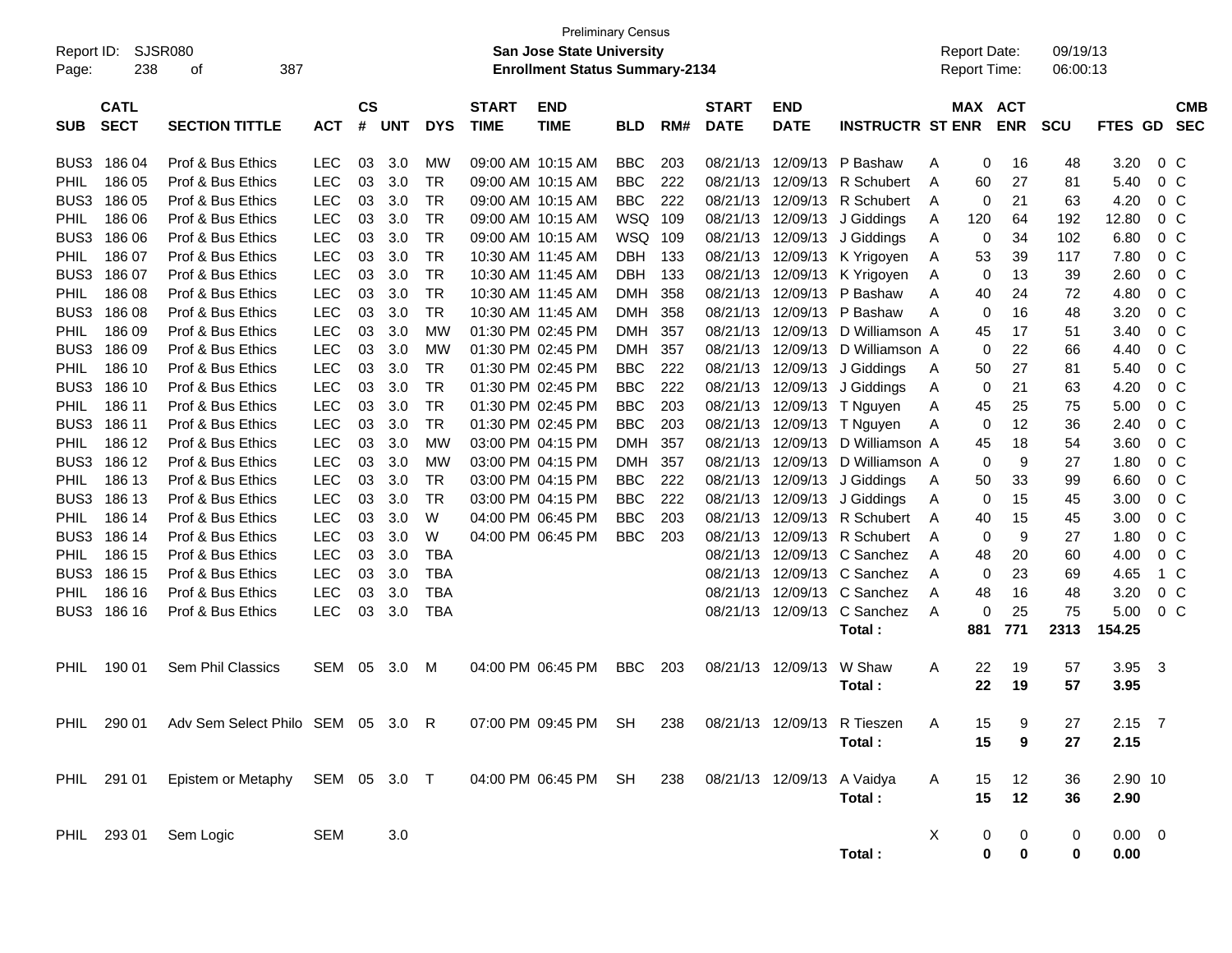| Report ID:<br>Page: | 239         | SJSR080<br>387<br>0f  |            |           |            |            |              | <b>San Jose State University</b><br><b>Enrollment Status Summary-2134</b> | <b>Preliminary Census</b> |     |              |             |                         | Report Date:<br><b>Report Time:</b> |                   | 09/19/13<br>06:00:13 |         |    |            |
|---------------------|-------------|-----------------------|------------|-----------|------------|------------|--------------|---------------------------------------------------------------------------|---------------------------|-----|--------------|-------------|-------------------------|-------------------------------------|-------------------|----------------------|---------|----|------------|
|                     | <b>CATL</b> |                       |            | <b>CS</b> |            |            | <b>START</b> | <b>END</b>                                                                |                           |     | <b>START</b> | <b>END</b>  |                         | <b>MAX</b>                          | <b>ACT</b>        |                      |         |    | <b>CMB</b> |
| <b>SUB</b>          | <b>SECT</b> | <b>SECTION TITTLE</b> | <b>ACT</b> | #         | <b>UNT</b> | <b>DYS</b> | <b>TIME</b>  | <b>TIME</b>                                                               | <b>BLD</b>                | RM# | <b>DATE</b>  | <b>DATE</b> | <b>INSTRUCTR ST ENR</b> |                                     | <b>ENR</b>        | <b>SCU</b>           | FTES GD |    | <b>SEC</b> |
| <b>PHIL</b>         | 298 01      | <b>Spec Studies</b>   | <b>SUP</b> | 25        | 3.0        | TBA        |              |                                                                           |                           |     | 08/21/13     | 12/09/13    |                         | 25<br>A                             | 0                 | 0                    | 0.00    | 0  |            |
| PHIL                | 298 02      | <b>Spec Studies</b>   | <b>SUP</b> | 25        | 3.0        | TBA        |              |                                                                           |                           |     | 08/21/13     | 12/09/13    |                         | A                                   | 25<br>$\mathbf 0$ | $\Omega$             | 0.00    | -0 |            |
| PHIL                | 298 03      | <b>Spec Studies</b>   | <b>SUP</b> | 25        | 3.0        | TBA        |              |                                                                           |                           |     | 08/21/13     | 12/09/13    |                         | 25<br>A                             | 0                 | $\Omega$             | 0.00    | -0 |            |
| PHIL                | 298 04      | <b>Spec Studies</b>   | <b>SUP</b> | 25        | 3.0        | TBA        |              |                                                                           |                           |     | 08/21/13     | 12/09/13    |                         | A                                   | 25<br>0           | 0                    | 0.00    | 0  |            |
| PHIL                | 298 05      | <b>Spec Studies</b>   | <b>SUP</b> | 25        | 2.0        | TBA        |              |                                                                           |                           |     | 08/21/13     | 12/09/13    | P Hadreas               | 25<br>A                             | 0                 | 0                    | 0.00    | -0 |            |
| <b>PHIL</b>         | 298 06      | <b>Spec Studies</b>   | <b>SUP</b> | 25        | 1.0        | TBA        |              |                                                                           |                           |     | 08/21/13     | 12/09/13    |                         | 25<br>A                             | 0                 | 0                    | 0.00    | -0 |            |
|                     |             |                       |            |           |            |            |              |                                                                           |                           |     |              |             | Total:                  | 150                                 | $\mathbf 0$       | 0                    | 0.00    |    |            |
| PHIL                | 299 01      | <b>Masters Thesis</b> | <b>SUP</b> | 25        | 3.0        | TBA        |              |                                                                           |                           |     | 08/21/13     | 12/09/13    | P Hadreas               | A                                   | 3                 | 3                    | 0.25    |    |            |
| PHIL                | 299 02      | <b>Masters Thesis</b> | <b>SUP</b> | 25        | 3.0        | TBA        |              |                                                                           |                           |     | 08/21/13     | 12/09/13    |                         | A                                   | 5<br>0            | 0                    | 0.00    | -0 |            |
| PHIL                | 299 03      | <b>Masters Thesis</b> | <b>SUP</b> | 25        | 3.0        | TBA        |              |                                                                           |                           |     | 08/21/13     | 12/09/13    |                         | A                                   | 5<br>0            | $\Omega$             | 0.00    | -0 |            |
| PHIL                | 299 04      | <b>Masters Thesis</b> | <b>SUP</b> | 25        | 3.0        | TBA        |              |                                                                           |                           |     | 08/21/13     | 12/09/13    |                         | 25<br>A                             | 0                 | 0                    | 0.00    | -0 |            |
|                     |             |                       |            |           |            |            |              |                                                                           |                           |     |              |             | Total:                  | 38                                  |                   | 3                    | 0.25    |    |            |

**Department : Philosophy Department Total : 3198 2640 7920 529.70 Lower Division : 1280 1230 3690 246.00 Upper Division : 1700 1388 4164 278.40 Graduate Division : 218 22 66 5.30**